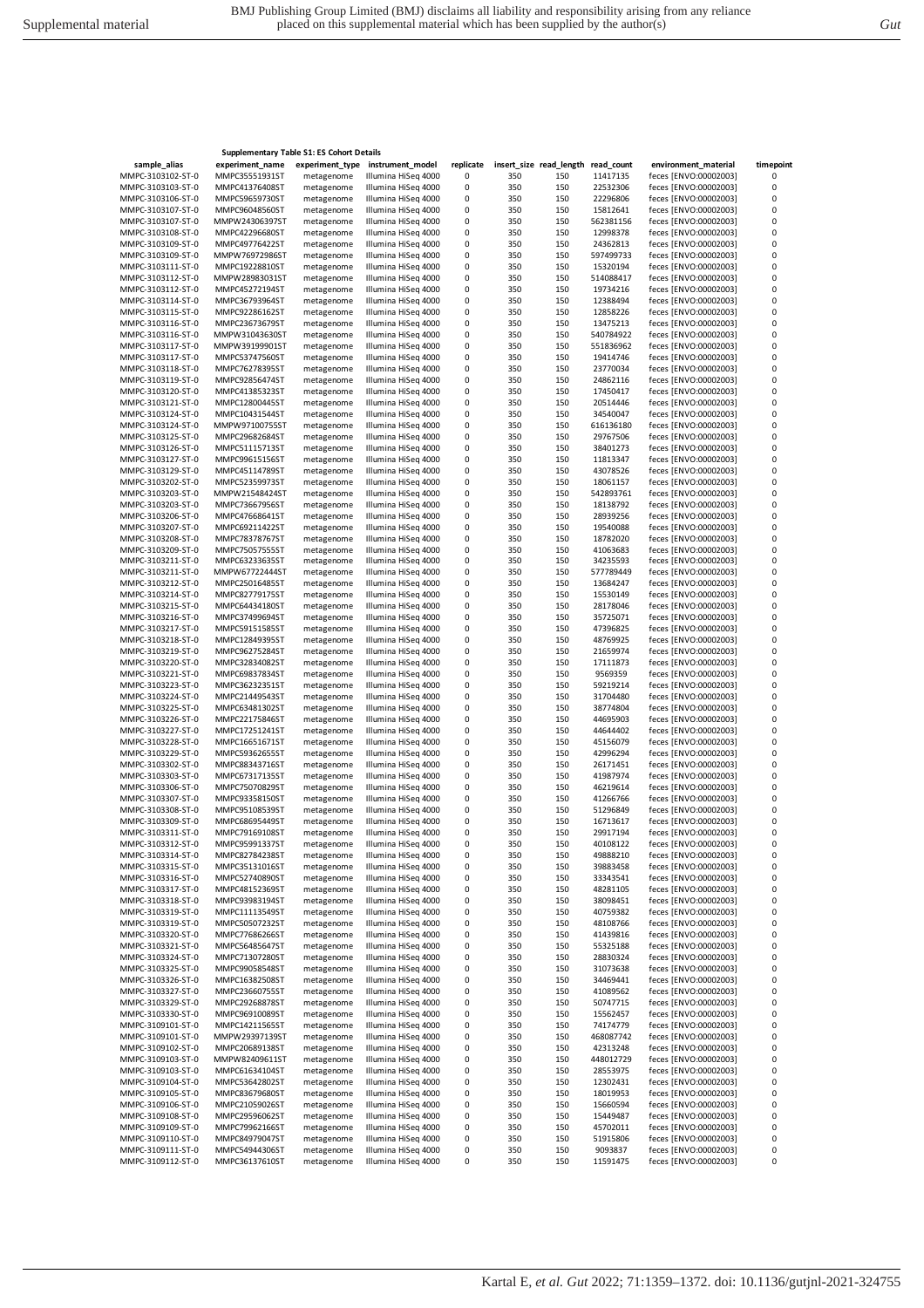| MMPC-3109114-ST-0 | MMPC36075929ST | metagenome | Illumina HiSeg 4000 | 0 | 350 | 150 | 29343109  | feces [ENVO:00002003]  | 0 |
|-------------------|----------------|------------|---------------------|---|-----|-----|-----------|------------------------|---|
| MMPC-3109115-ST-0 | MMPC40565253ST | metagenome | Illumina HiSeq 4000 | 0 | 350 | 150 | 24643317  | feces [ENVO:00002003]  | 0 |
|                   |                |            |                     |   |     |     |           |                        | 0 |
| MMPC-3109116-ST-0 | MMPC674177775T | metagenome | Illumina HiSeq 4000 | 0 | 350 | 150 | 45871936  | feces [ENVO:00002003]  |   |
| MMPC-3109117-ST-0 | MMPW14699153ST | metagenome | Illumina HiSeg 4000 | 0 | 350 | 150 | 560238359 | feces [ENVO:00002003]  | 0 |
| MMPC-3109117-ST-0 | MMPC49013463ST | metagenome | Illumina HiSeq 4000 | 0 | 350 | 150 | 23300387  | feces [ENVO:00002003]  | 0 |
| MMPC-3109118-ST-0 | MMPC65662501ST | metagenome | Illumina HiSeq 4000 | 0 | 350 | 150 | 15601130  | feces [ENVO:00002003]  | 0 |
| MMPC-3109119-ST-0 | MMPC40914520ST | metagenome | Illumina HiSeq 4000 | 0 | 350 | 150 | 22964094  | feces [ENVO:00002003]  | 0 |
|                   |                |            |                     |   |     |     |           |                        |   |
| MMPC-3109120-ST-0 | MMPC47063504ST | metagenome | Illumina HiSeq 4000 | 0 | 350 | 150 | 49317362  | feces [ENVO:00002003]  | 0 |
| MMPC-3109121-ST-0 | MMPC17245919ST | metagenome | Illumina HiSeg 4000 | 0 | 350 | 150 | 16398595  | feces [ENVO:00002003]  | 0 |
| MMPC-3109123-ST-0 | MMPW92389414ST | metagenome | Illumina HiSeg 4000 | 0 | 350 | 150 | 623483187 | feces [ENVO:00002003]  | 0 |
| MMPC-3109123-ST-0 | MMPC68480658ST | metagenome | Illumina HiSeq 4000 | 0 | 350 | 150 | 13327091  | feces [ENVO:00002003]  | 0 |
|                   |                |            |                     |   |     |     |           |                        |   |
| MMPC-3109124-ST-0 | MMPC19165288ST | metagenome | Illumina HiSeq 4000 | 0 | 350 | 150 | 30229110  | feces [ENVO:00002003]  | 0 |
| MMPC-3109125-ST-0 | MMPC57469621ST | metagenome | Illumina HiSeq 4000 | 0 | 350 | 150 | 39790710  | feces [ENVO:00002003]  | 0 |
| MMPC-3109126-ST-0 | MMPC79996713ST | metagenome | Illumina HiSeq 4000 | 0 | 350 | 150 | 45709125  | feces [ENVO:00002003]  | 0 |
| MMPC-3109127-ST-0 | MMPC37043483ST |            | Illumina HiSeq 4000 | 0 | 350 | 150 | 7234175   | feces [ENVO:00002003]  | 0 |
|                   |                | metagenome |                     |   |     |     |           |                        |   |
| MMPC-3109128-ST-0 | MMPC81211466ST | metagenome | Illumina HiSeq 4000 | 0 | 350 | 150 | 58854083  | feces [ENVO:00002003]  | 0 |
| MMPC-3109129-ST-0 | MMPC24594620ST | metagenome | Illumina HiSeq 4000 | 0 | 350 | 150 | 76431268  | feces [ENVO:00002003]  | 0 |
| MMPC-3109130-ST-0 | MMPC96182596ST | metagenome | Illumina HiSeq 4000 | 0 | 350 | 150 | 76577158  | feces [ENVO:00002003]  | 0 |
|                   |                |            | Illumina HiSeq 4000 | 0 | 350 | 150 | 36697241  |                        | 0 |
| MMPC-3109132-ST-0 | MMPC77094060ST | metagenome |                     |   |     |     |           | feces [ENVO:00002003]  |   |
| MMPC-3109134-ST-0 | MMPC19619725ST | metagenome | Illumina HiSeq 4000 | 0 | 350 | 150 | 69280835  | feces [ENVO:00002003]  | 0 |
| MMPC-3109135-ST-0 | MMPC16706723ST | metagenome | Illumina HiSeq 4000 | 0 | 350 | 150 | 32414314  | feces [ENVO:00002003]  | 0 |
| MMPC-3109136-ST-0 | MMPC97506376ST | metagenome | Illumina HiSeq 4000 | 0 | 350 | 150 | 31971411  | feces [ENVO:00002003]  | 0 |
|                   |                |            |                     |   |     |     |           |                        |   |
| MMPC-3109137-ST-0 | MMPC54830782ST | metagenome | Illumina HiSeq 4000 | 0 | 350 | 150 | 38208164  | feces [ENVO:00002003]  | 0 |
| MMPC-3109138-ST-0 | MMPC91449240ST | metagenome | Illumina HiSeq 4000 | 0 | 350 | 150 | 30254506  | feces [ENVO:00002003]  | 0 |
| MMPC-3109139-ST-0 | MMPC55161862ST | metagenome | Illumina HiSeg 4000 | 0 | 350 | 150 | 43855433  | feces [ENVO:00002003]  | 0 |
| MMPC-3109140-ST-0 | MMPC83312436ST | metagenome | Illumina HiSeq 4000 | 0 | 350 | 150 | 33084701  | feces [ENVO:00002003]  | 0 |
|                   |                |            |                     |   |     |     |           |                        |   |
| MMPC-3109141-ST-0 | MMPC27779234ST | metagenome | Illumina HiSeg 4000 | 0 | 350 | 150 | 44147402  | feces [ENVO:00002003]  | 0 |
| MMPC-3109201-ST-0 | MMPC56144240ST | metagenome | Illumina HiSeq 4000 | 0 | 350 | 150 | 26869755  | feces [ENVO:00002003]  | 0 |
| MMPC-3109203-ST-0 | MMPC13726847ST | metagenome | Illumina HiSeg 4000 | 0 | 350 | 150 | 21663895  | feces [ENVO:00002003]  | 0 |
| MMPC-3109204-ST-0 | MMPC22312907ST | metagenome | Illumina HiSeq 4000 | 0 | 350 | 150 | 41893983  | feces [ENVO:00002003]  | 0 |
|                   |                |            |                     |   |     |     |           |                        |   |
| MMPC-3109205-ST-0 | MMPC30948868ST | metagenome | Illumina HiSeq 4000 | 0 | 350 | 150 | 21480386  | feces [ENVO:00002003]  | 0 |
| MMPC-3109206-ST-0 | MMPC30623640ST | metagenome | Illumina HiSeq 4000 | 0 | 350 | 150 | 13694714  | feces [ENVO:00002003]  | 0 |
| MMPC-3109209-ST-0 | MMPC97173638ST | metagenome | Illumina HiSeq 4000 | 0 | 350 | 150 | 19516074  | feces [ENVO:00002003]  | 0 |
| MMPC-3109210-ST-0 | MMPC21135377ST | metagenome | Illumina HiSeg 4000 | 0 | 350 | 150 | 16258379  | feces [ENVO:00002003]  | 0 |
|                   |                |            |                     |   |     |     |           |                        |   |
| MMPC-3109211-ST-0 | MMPC19217531ST | metagenome | Illumina HiSeg 4000 | 0 | 350 | 150 | 53969453  | feces [ENVO:00002003]  | 0 |
| MMPC-3109212-ST-0 | MMPC94907966ST | metagenome | Illumina HiSeq 4000 | 0 | 350 | 150 | 13649260  | feces [ENVO:00002003]  | 0 |
| MMPC-3109213-ST-0 | MMPC60840390ST | metagenome | Illumina HiSeg 4000 | 0 | 350 | 150 | 13085767  | feces [ENVO:00002003]  | 0 |
| MMPC-3109215-ST-0 | MMPC37485778ST | metagenome | Illumina HiSeq 4000 | 0 | 350 | 150 | 35733187  | feces [ENVO:00002003]  | 0 |
|                   |                |            |                     |   |     |     |           |                        |   |
| MMPC-3109216-ST-0 | MMPC11119852ST | metagenome | Illumina HiSeq 4000 | 0 | 350 | 150 | 14931356  | feces [ENVO:00002003]  | 0 |
| MMPC-3109217-ST-0 | MMPC34174031ST | metagenome | Illumina HiSeq 4000 | 0 | 350 | 150 | 12765922  | feces [ENVO:00002003]  | 0 |
| MMPC-3109218-ST-0 | MMPC52379257ST | metagenome | Illumina HiSeq 4000 | 0 | 350 | 150 | 50336511  | feces [ENVO:00002003]  | 0 |
| MMPC-3109219-ST-0 | MMPC63364113ST | metagenome | Illumina HiSeq 4000 | 0 | 350 | 150 | 11273985  | feces [ENVO:00002003]  | 0 |
|                   |                |            |                     |   |     |     |           |                        |   |
| MMPC-3109221-ST-0 | MMPC27749512ST | metagenome | Illumina HiSeq 4000 | 0 | 350 | 150 | 22832202  | feces [ENVO:00002003]  | 0 |
| MMPC-3109222-ST-0 | MMPC44022233ST | metagenome | Illumina HiSeq 4000 | 0 | 350 | 150 | 22174223  | feces [ENVO:00002003]  | 0 |
| MMPC-3109223-ST-0 | MMPW83144761ST | metagenome | Illumina HiSeq 4000 | 0 | 350 | 150 | 623360223 | feces [ENVO:00002003]  | 0 |
| MMPC-3109223-ST-0 | MMPC43926327ST | metagenome | Illumina HiSeq 4000 | 0 | 350 | 150 | 25244238  | feces [ENVO:00002003]  | 0 |
|                   |                |            |                     |   |     |     |           |                        | 0 |
| MMPC-3109225-ST-0 | MMPC12345974ST | metagenome | Illumina HiSeg 4000 | 0 | 350 | 150 | 85252767  | feces [ENVO:00002003]  |   |
| MMPC-3109226-ST-0 | MMPC93332686ST | metagenome | Illumina HiSeq 4000 | 0 | 350 | 150 | 24901051  | feces [ENVO:00002003]  | 0 |
| MMPC-3109227-ST-0 | MMPC92143124ST | metagenome | Illumina HiSeq 4000 | 0 | 350 | 150 | 23379659  | feces [ENVO:00002003]  | 0 |
| MMPC-3109228-ST-0 | MMPC34385278ST | metagenome | Illumina HiSeq 4000 | 0 | 350 | 150 | 57769402  | feces [ENVO:00002003]  | 0 |
|                   |                |            |                     |   |     |     |           |                        |   |
| MMPC-3109232-ST-0 | MMPC36947286ST | metagenome | Illumina HiSeq 4000 | 0 | 350 | 150 | 31537988  | feces [ENVO:00002003]  | 0 |
| MMPC-3109233-ST-0 | MMPC71968369ST | metagenome | Illumina HiSeq 4000 | 0 | 350 | 150 | 117568149 | feces [ENVO:00002003]  | 0 |
| MMPC-3109234-ST-0 | MMPC74548980ST | metagenome | Illumina HiSeq 4000 | 0 | 350 | 150 | 35408139  | feces [ENVO:00002003]  | 0 |
| MMPC-3109236-ST-0 | MMPC34834469ST | metagenome | Illumina HiSeq 4000 | 0 | 350 | 150 | 35375340  | feces [ENVO:00002003]  | 0 |
|                   |                |            |                     |   |     |     |           |                        |   |
| MMPC-3109237-ST-0 | MMPC50966165ST | metagenome | Illumina HiSeq 4000 | 0 | 350 | 150 | 52246735  | feces [ENVO:00002003]  | 0 |
| MMPC-3109238-ST-0 | MMPC99183360ST | metagenome | Illumina HiSeq 4000 | 0 | 350 | 150 | 37883668  | feces [ENVO:00002003]  | 0 |
| MMPC-3109301-ST-0 | MMPC35249031ST | metagenome | Illumina HiSeg 4000 | 0 | 350 | 150 | 43745786  | feces [ENVO:00002003]  | 0 |
| MMPC-3109305-ST-0 | MMPC42290635ST | metagenome | Illumina HiSeq 4000 | 0 | 350 | 150 | 89100466  | feces [ENVO:00002003]  | 0 |
|                   |                |            |                     |   |     |     |           |                        |   |
| MMPC-3109306-ST-0 | MMPC42177786ST | metagenome | Illumina HiSeq 4000 | 0 | 350 | 150 | 22749462  | feces [ENVO:00002003]  | 0 |
| MMPC-3109315-ST-0 | MMPC21236273ST | metagenome | Illumina HiSeq 4000 | 0 | 350 | 150 | 42079811  | feces [ENVO:00002003]  | 0 |
| MMPC-3109319-ST-0 | MMPC11597832ST | metagenome | Illumina HiSeg 4000 | 0 | 350 | 150 | 47040985  | feces [ENVO:00002003]  | 0 |
| MMPC-3109324-ST-0 | MMPC81505326ST |            | Illumina HiSeg 4000 | 0 | 350 | 150 |           | feces [ENVO:00002003]  |   |
|                   |                | metagenome |                     |   |     |     | 82601665  |                        |   |
| MMPC-3103102-SA-0 | MMPC54012223OR | metagenome | Illumina HiSeq 4000 | 0 | 350 | 150 | 4639773   | saliva [ENVO:02000036] | 0 |
| MMPC-3103103-SA-0 | MMPC71823580OR | metagenome | Illumina HiSeg 4000 | 0 | 350 | 150 | 10568615  | saliva [ENVO:02000036] | 0 |
| MMPC-3103106-SA-0 | MMPC76793553OR | metagenome | Illumina HiSeq 4000 | 0 | 350 | 150 | 5174708   | saliva [ENVO:02000036] | 0 |
| MMPC-3103107-SA-0 | MMPC33950978OR | metagenome | Illumina HiSeq 4000 | 0 | 350 | 150 | 3047069   | saliva [ENVO:02000036] | 0 |
|                   |                |            |                     |   |     |     |           |                        |   |
| MMPC-3103108-SA-0 | MMPC72235353OR | metagenome | Illumina HiSeg 4000 | 0 | 350 | 150 | 24305625  | saliva [ENVO:02000036] | 0 |
| MMPC-3103109-SA-0 | MMPC84070936OR | metagenome | Illumina HiSeg 4000 | 0 | 350 | 150 | 22754410  | saliva [ENVO:02000036] | 0 |
| MMPC-3103111-SA-0 | MMPC74186942OR | metagenome | Illumina HiSeq 4000 | 0 | 350 | 150 | 13359112  | saliva [ENVO:02000036] | 0 |
| MMPC-3103112-SA-0 | MMPC51170653OR | metagenome | Illumina HiSeq 4000 | 0 | 350 | 150 | 9668483   | saliva [ENVO:02000036] | 0 |
|                   |                |            |                     |   |     |     |           |                        |   |
| MMPC-3103114-SA-0 | MMPC26639644OR | metagenome | Illumina HiSeq 4000 | 0 | 350 | 150 | 26536006  | saliva [ENVO:02000036] | 0 |
| MMPC-3103115-SA-0 | MMPC24238465OR | metagenome | Illumina HiSeq 4000 | 0 | 350 | 150 | 1190050   | saliva [ENVO:02000036] | 0 |
| MMPC-3103116-SA-0 | MMPC48007504OR | metagenome | Illumina HiSeq 4000 | 0 | 350 | 150 | 27468049  | saliva [ENVO:02000036] | 0 |
| MMPC-3103117-SA-0 | MMPC24667695OR | metagenome | Illumina HiSeq 4000 | 0 | 350 | 150 | 5172735   | saliva [ENVO:02000036] | 0 |
|                   |                |            |                     |   |     |     |           |                        |   |
| MMPC-3103118-SA-0 | MMPC38043539OR | metagenome | Illumina HiSeq 4000 | 0 | 350 | 150 | 20782971  | saliva [ENVO:02000036] | 0 |
| MMPC-3103119-SA-0 | MMPC11188431OR | metagenome | Illumina HiSeq 4000 | 0 | 350 | 150 | 25870866  | saliva [ENVO:02000036] | 0 |
| MMPC-3103120-SA-0 | MMPC90304226OR | metagenome | Illumina HiSeq 4000 | 0 | 350 | 150 | 19302260  | saliva [ENVO:02000036] | 0 |
| MMPC-3103121-SA-0 | MMPC32262645OR | metagenome | Illumina HiSeq 4000 | 0 | 350 | 150 | 19336162  | saliva [ENVO:02000036] | 0 |
|                   |                |            |                     |   |     |     |           |                        |   |
| MMPC-3103124-SA-0 | MMPC36945431OR | metagenome | Illumina HiSeq 4000 | 0 | 350 | 150 | 2761113   | saliva [ENVO:02000036] | 0 |
| MMPC-3103125-SA-0 | MMPC55889507OR | metagenome | Illumina HiSeq 4000 | 0 | 350 | 150 | 10636750  | saliva [ENVO:02000036] | 0 |
| MMPC-3103126-SA-0 | MMPC17325940OR | metagenome | Illumina HiSeq 4000 | 0 | 350 | 150 | 9278513   | saliva [ENVO:02000036] | 0 |
| MMPC-3103127-SA-0 | MMPC81782599OR | metagenome | Illumina HiSeq 4000 | 0 | 350 | 150 | 1725271   | saliva [ENVO:02000036] | 0 |
|                   |                |            |                     |   |     |     |           |                        |   |
| MMPC-3103129-SA-0 | MMPC52574889OR | metagenome | Illumina HiSeg 4000 | 0 | 350 | 150 | 4074564   | saliva [ENVO:02000036] | 0 |
| MMPC-3103202-SA-0 | MMPC36095950OR | metagenome | Illumina HiSeq 4000 | 0 | 350 | 150 | 2719346   | saliva [ENVO:02000036] | 0 |
| MMPC-3103203-SA-0 | MMPC28881424OR | metagenome | Illumina HiSeq 4000 | 0 | 350 | 150 | 22060600  | saliva [ENVO:02000036] | 0 |
| MMPC-3103206-SA-0 | MMPC96912492OR | metagenome | Illumina HiSeq 4000 | 0 | 350 | 150 | 29036267  | saliva [ENVO:02000036] | 0 |
|                   |                |            |                     |   |     |     |           |                        |   |
| MMPC-3103207-SA-0 | MMPC19824023OR | metagenome | Illumina HiSeq 4000 | 0 | 350 | 150 | 24225787  | saliva [ENVO:02000036] | 0 |
| MMPC-3103208-SA-0 | MMPC90619750OR | metagenome | Illumina HiSeq 4000 | 0 | 350 | 150 | 3644416   | saliva [ENVO:02000036] | 0 |
| MMPC-3103209-SA-0 | MMPC19288609OR | metagenome | Illumina HiSeq 4000 | 0 | 350 | 150 | 5173307   | saliva [ENVO:02000036] | 0 |
| MMPC-3103211-SA-0 | MMPC58110896OR | metagenome | Illumina HiSeq 4000 | 0 | 350 | 150 | 14608140  | saliva [ENVO:02000036] | 0 |
|                   |                |            |                     |   |     |     |           |                        |   |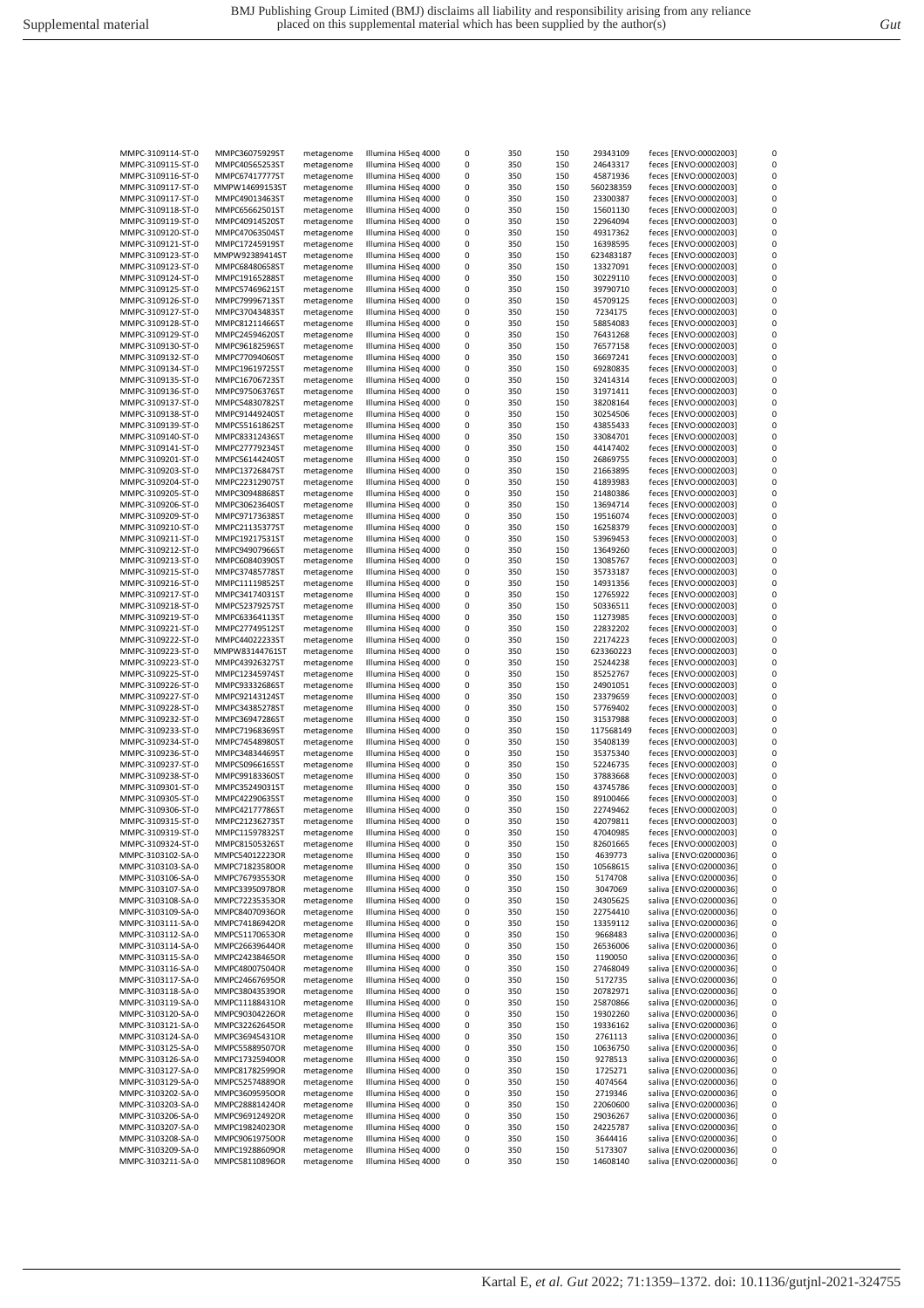| MMPC-3103212-SA-0                            | MMPC73162206OR                   | metagenome | Illumina HiSeg 4000              | 0      | 350        | 150        | 13760338       | saliva [ENVO:02000036]                                 | 0            |
|----------------------------------------------|----------------------------------|------------|----------------------------------|--------|------------|------------|----------------|--------------------------------------------------------|--------------|
| MMPC-3103214-SA-0                            | MMPC93850203OR                   | metagenome | Illumina HiSeg 4000              | 0      | 350        | 150        | 23079043       | saliva [ENVO:02000036]                                 | 0            |
| MMPC-3103215-SA-0                            | MMPC24307334OR                   | metagenome | Illumina HiSeg 4000              | 0      | 350        | 150        | 24381582       | saliva [ENVO:02000036]                                 | 0            |
| MMPC-3103216-SA-0                            | MMPC19845294OR                   | metagenome | Illumina HiSeq 4000              | 0      | 350        | 150        | 586889         | saliva [ENVO:02000036]                                 | 0            |
| MMPC-3103217-SA-0                            | MMPC34133423OR                   | metagenome | Illumina HiSeg 4000              | 0      | 350        | 150        | 11088793       | saliva [ENVO:02000036]                                 | 0            |
| MMPC-3103218-SA-0                            | MMPC71556090OR                   | metagenome | Illumina HiSeg 4000              | 0      | 350        | 150        | 23124397       | saliva [ENVO:02000036]                                 | 0            |
| MMPC-3103219-SA-0                            | MMPC91688118OR                   | metagenome | Illumina HiSeg 4000              | 0      | 350        | 150        | 3228394        | saliva [ENVO:02000036]                                 | 0            |
|                                              |                                  |            | Illumina HiSeg 4000              | 0      |            |            |                |                                                        | 0            |
| MMPC-3103220-SA-0                            | MMPC62647302OR                   | metagenome | Illumina HiSeg 4000              |        | 350        | 150        | 21615248       | saliva [ENVO:02000036]                                 | 0            |
| MMPC-3103221-SA-0                            | MMPC65407889OR                   | metagenome |                                  | 0      | 350        | 150        | 9669442        | saliva [ENVO:02000036]                                 |              |
| MMPC-3103223-SA-0                            | MMPC31969297OR                   | metagenome | Illumina HiSeg 4000              | 0      | 350        | 150        | 10392474       | saliva [ENVO:02000036]                                 | 0            |
| MMPC-3103224-SA-0                            | MMPC56597853OR                   | metagenome | Illumina HiSeq 4000              | 0      | 350        | 150        | 6055196        | saliva [ENVO:02000036]                                 | 0            |
| MMPC-3103225-SA-0                            | MMPC56843559OR                   | metagenome | Illumina HiSeg 4000              | 0      | 350        | 150        | 7623136        | saliva [ENVO:02000036]                                 | 0            |
| MMPC-3103226-SA-0                            | MMPC64507639OR                   | metagenome | Illumina HiSeq 4000              | 0      | 350        | 150        | 19496040       | saliva [ENVO:02000036]                                 | 0            |
| MMPC-3103227-SA-0                            | MMPC64423720OR                   | metagenome | Illumina HiSeq 4000              | 0      | 350        | 150        | 6255265        | saliva [ENVO:02000036]                                 | 0            |
| MMPC-3103228-SA-0                            | MMPC60219907OR                   | metagenome | Illumina HiSeg 4000              | 0      | 350        | 150        | 15063547       | saliva [ENVO:02000036]                                 | 0            |
| MMPC-3103229-SA-0                            | MMPC71889536OR                   | metagenome | Illumina HiSeg 4000              | 0      | 350        | 150        | 5309775        | saliva [ENVO:02000036]                                 | 0            |
| MMPC-3103302-SA-0                            | MMPC68638114OR                   | metagenome | Illumina HiSeg 4000              | 0      | 350        | 150        | 21593638       | saliva [ENVO:02000036]                                 | 0            |
| MMPC-3103303-SA-0                            | MMPC85565182OR                   | metagenome | Illumina HiSeq 4000              | 0      | 350        | 150        | 27146282       | saliva [ENVO:02000036]                                 | 0            |
| MMPC-3103307-SA-0                            | MMPC78869687OR                   | metagenome | Illumina HiSeg 4000              | 0      | 350        | 150        | 2896177        | saliva [ENVO:02000036]                                 | 0            |
| MMPC-3103309-SA-0                            | MMPC52849207OR                   | metagenome | Illumina HiSeg 4000              | 0      | 350        | 150        | 4140770        | saliva [ENVO:02000036]                                 | 0            |
| MMPC-3103315-SA-0                            | MMPC83526018OR                   | metagenome | Illumina HiSeq 4000              | 0      | 350        | 150        | 3405407        | saliva [ENVO:02000036]                                 | 0            |
| MMPC-3103318-SA-0                            | MMPC57142773OR                   | metagenome | Illumina HiSeg 4000              | 0      | 350        | 150        | 21599119       | saliva [ENVO:02000036]                                 | 0            |
| MMPC-3103319-SA-0                            | MMPC54160426OR                   | metagenome | Illumina HiSeg 4000              | 0      | 350        | 150        | 15712615       | saliva [ENVO:02000036]                                 | 0            |
| MMPC-3103330-SA-0                            | MMPC75414130OR                   | metagenome | Illumina HiSeg 4000              | 0      | 350        | 150        | 13142288       | saliva [ENVO:02000036]                                 | 0            |
| MMPC-3109101-SA-0                            | MMPC49718201OR                   | metagenome | Illumina HiSeq 4000              | 0      | 350        | 150        | 10271280       | saliva [ENVO:02000036]                                 | 0            |
| MMPC-3109102-SA-0                            | MMPC95809433OR                   |            | Illumina HiSeq 4000              | 0      | 350        | 150        | 2270393        | saliva [ENVO:02000036]                                 | 0            |
| MMPC-3109103-SA-0                            | MMPC16794525OR                   | metagenome | Illumina HiSeg 4000              | 0      | 350        | 150        | 9038542        |                                                        | 0            |
|                                              |                                  | metagenome |                                  |        |            |            |                | saliva [ENVO:02000036]                                 |              |
| MMPC-3109104-SA-0                            | MMPC19392645OR                   | metagenome | Illumina HiSeq 4000              | 0      | 350        | 150        | 3568912        | saliva [ENVO:02000036]                                 | 0            |
| MMPC-3109105-SA-0                            | MMPC90169023OR                   | metagenome | Illumina HiSeg 4000              | 0      | 350        | 150        | 7204089        | saliva [ENVO:02000036]                                 | 0            |
| MMPC-3109106-SA-0                            | MMPC86976445OR                   | metagenome | Illumina HiSeg 4000              | 0      | 350        | 150        | 10768021       | saliva [ENVO:02000036]                                 | 0            |
| MMPC-3109107-SA-0                            | MMPC44731247OR                   | metagenome | Illumina HiSeg 4000              | 0      | 350        | 150        | 8048004        | saliva [ENVO:02000036]                                 | 0            |
| MMPC-3109108-SA-0                            | MMPC65660081OR                   | metagenome | Illumina HiSeg 4000              | 0      | 350        | 150        | 21617221       | saliva [ENVO:02000036]                                 | 0            |
| MMPC-3109109-SA-0                            | MMPC41147837OR                   | metagenome | Illumina HiSeg 4000              | 0      | 350        | 150        | 6344692        | saliva [ENVO:02000036]                                 | 0            |
| MMPC-3109110-SA-0                            | MMPC41118143OR                   | metagenome | Illumina HiSeg 4000              | 0      | 350        | 150        | 4560687        | saliva [ENVO:02000036]                                 | 0            |
| MMPC-3109111-SA-0                            | MMPC66171614OR                   | metagenome | Illumina HiSeq 4000              | 0      | 350        | 150        | 3102631        | saliva [ENVO:02000036]                                 | 0            |
| MMPC-3109112-SA-0                            | MMPC96133527OR                   | metagenome | Illumina HiSeg 4000              | 0      | 350        | 150        | 2593028        | saliva [ENVO:02000036]                                 | 0            |
| MMPC-3109113-SA-0                            | MMPC93366499OR                   | metagenome | Illumina HiSeg 4000              | 0      | 350        | 150        | 1364850        | saliva [ENVO:02000036]                                 | 0            |
| MMPC-3109114-SA-0                            | MMPC65022621OR                   | metagenome | Illumina HiSeg 4000              | 0      | 350        | 150        | 16802842       | saliva [ENVO:02000036]                                 | 0            |
| MMPC-3109115-SA-0                            | MMPC78563626OR                   | metagenome | Illumina HiSeg 4000              | 0      | 350        | 150        | 10555862       | saliva [ENVO:02000036]                                 | 0            |
| MMPC-3109116-SA-0                            | MMPC53407274OR                   | metagenome | Illumina HiSeg 4000              | 0      | 350        | 150        | 5335597        | saliva [ENVO:02000036]                                 | 0            |
| MMPC-3109117-SA-0                            | MMPC53148798OR                   | metagenome | Illumina HiSeg 4000              | 0      | 350        | 150        | 3146036        | saliva [ENVO:02000036]                                 | 0            |
| MMPC-3109118-SA-0                            | MMPC56085636OR                   | metagenome | Illumina HiSeq 4000              | 0      | 350        | 150        | 8008994        | saliva [ENVO:02000036]                                 | 0            |
| MMPC-3109119-SA-0                            | MMPC90053642OR                   | metagenome | Illumina HiSeg 4000              | 0      | 350        | 150        | 12510374       | saliva [ENVO:02000036]                                 | 0            |
| MMPC-3109121-SA-0                            | MMPC60116897OR                   | metagenome | Illumina HiSeg 4000              | 0      | 350        | 150        | 9130757        | saliva [ENVO:02000036]                                 | 0            |
| MMPC-3109122-SA-0                            | MMPC21941683OR                   | metagenome | Illumina HiSeg 4000              | 0      | 350        | 150        | 1074483        | saliva [ENVO:02000036]                                 | 0            |
| MMPC-3109123-SA-0                            | MMPC32965142OR                   | metagenome | Illumina HiSeg 4000              | 0      | 350        | 150        | 5930486        | saliva [ENVO:02000036]                                 | 0            |
| MMPC-3109201-SA-0                            | MMPC95669500OR                   | metagenome | Illumina HiSeq 4000              | 0      | 350        | 150        | 8322995        | saliva [ENVO:02000036]                                 | 0            |
|                                              |                                  |            | Illumina HiSeg 4000              | 0      | 350        | 150        |                | saliva [ENVO:02000036]                                 | 0            |
| MMPC-3109202-SA-0                            | MMPC31897883OR                   | metagenome | Illumina HiSeq 4000              | 0      | 350        | 150        | 26509835       |                                                        | 0            |
| MMPC-3109203-SA-0                            | MMPC46886173OR                   | metagenome |                                  |        |            |            | 24073587       | saliva [ENVO:02000036]                                 |              |
| MMPC-3109204-SA-0                            | MMPC55860177OR                   | metagenome | Illumina HiSeg 4000              | 0      | 350        | 150        | 6325821        | saliva [ENVO:02000036]                                 | 0            |
| MMPC-3109205-SA-0                            | MMPC39189434OR                   | metagenome | Illumina HiSeg 4000              | 0      | 350        | 150        | 14245117       | saliva [ENVO:02000036]                                 | 0            |
| MMPC-3109206-SA-0                            | MMPC54455576OR                   | metagenome | Illumina HiSeg 4000              | 0      | 350        | 150        | 7426412        | saliva [ENVO:02000036]                                 | 0            |
| MMPC-3109207-SA-0                            | MMPC76436299OR                   | metagenome | Illumina HiSeg 4000              | 0      | 350        | 150        | 15891919       | saliva [ENVO:02000036]                                 | 0            |
| MMPC-3109208-SA-0                            | MMPC48555115OR                   | metagenome | Illumina HiSeq 4000              | 0      | 350        | 150        | 1067722        | saliva [ENVO:02000036]                                 | 0            |
| MMPC-3109208-SA-0                            | MMPC95862719OR                   | metagenome | Illumina HiSeq 4000              | 0      | 350        | 150        | 3806358        | saliva [ENVO:02000036]                                 | 0            |
| MMPC-3109209-SA-0                            | MMPC61999432OR                   | metagenome | Illumina HiSeq 4000              | 0      | 350        | 150        | 1080307        | saliva [ENVO:02000036]                                 | 0            |
| MMPC-3109210-SA-0                            | MMPC92345363OR                   | metagenome | Illumina HiSeg 4000              | 0      | 350        | 150        | 8191798        | saliva [ENVO:02000036]                                 | 0            |
| MMPC-3109210-SA-0                            | MMPC87948870OR                   | metagenome | Illumina HiSeg 4000              | 0      | 350        | 150        | 9477616        | saliva [ENVO:02000036]                                 | 0            |
| MMPC-3109211-SA-0                            | MMPC31618027OR                   | metagenome | Illumina HiSeg 4000              | 0      | 350        | 150        | 3968655        | saliva [ENVO:02000036]                                 | 0            |
| MMPC-3109212-SA-0                            | MMPC14824749OR                   | metagenome | Illumina HiSeq 4000              | 0      | 350        | 150        | 13866065       | saliva [ENVO:02000036]                                 | 0            |
| MMPC-3109213-SA-0                            | MMPC15910261OR                   | metagenome | Illumina HiSeq 4000              | U      | 35U        | 150        | 63/46/2        | saliva [ENVO:02000036]                                 |              |
| MMPC-3109214-SA-0                            | MMPC27383418OR                   | metagenome | Illumina HiSeg 4000              | 0      | 350        | 150        | 10627159       | saliva [ENVO:02000036]                                 | 0            |
| MMPC-3109215-SA-0                            | MMPC12870707OR                   | metagenome | Illumina HiSeq 4000              | 0      | 350        | 150        | 2480791        | saliva [ENVO:02000036]                                 | 0            |
| MMPC-3109216-SA-0                            | MMPC15441403OR                   | metagenome | Illumina HiSeq 4000              | 0      | 350        | 150        | 5975117        | saliva [ENVO:02000036]                                 | 0            |
| MMPC-3109217-SA-0                            | MMPC73436744OR                   | metagenome | Illumina HiSeg 4000              | 0      | 350        | 150        | 1084350        | saliva [ENVO:02000036]                                 | 0            |
| MMPC-3109218-SA-0                            | MMPC63628582OR                   | metagenome | Illumina HiSeq 4000              | 0      | 350        | 150        | 5800566        | saliva [ENVO:02000036]                                 | 0            |
| MMPC-3109219-SA-0                            | MMPC13132715OR                   | metagenome | Illumina HiSeg 4000              | 0      | 350        | 150        | 9675003        | saliva [ENVO:02000036]                                 | 0            |
| MMPC-3109220-SA-0                            | MMPC23272164OR                   | metagenome | Illumina HiSeg 4000              | 0      | 350        | 150        | 4438841        | saliva [ENVO:02000036]                                 | 0            |
| MMPC-3109221-SA-0                            | MMPC32315383OR                   | metagenome | Illumina HiSeq 4000              | 0      | 350        | 150        | 19454442       | saliva [ENVO:02000036]                                 | 0            |
| MMPC-3109222-SA-1                            | MMPC57477276OR                   | metagenome | Illumina HiSeq 4000              | 0      | 350        | 150        | 10220171       | saliva [ENVO:02000036]                                 | $\mathbf{1}$ |
| MMPC-3109222-SA-1                            | MMPC33706732OR                   | metagenome | Illumina HiSeq 4000              | 0      | 350        | 150        | 4735876        | saliva [ENVO:02000036]                                 | 1            |
| MMPC-3109223-SA-0                            | MMPC41357154OR                   | metagenome | Illumina HiSeq 4000              | 0      | 350        | 150        | 38849239       | saliva [ENVO:02000036]                                 | 0            |
| MMPC-3109301-SA-0                            | MMPC93150325OR                   | metagenome | Illumina HiSeg 4000              | 0      | 350        | 150        | 16728492       | saliva [ENVO:02000036]                                 | 0            |
| MMPC-3109315-SA-0                            | MMPC96783701OR                   | metagenome | Illumina HiSeq 4000              | 0      | 350        | 150        | 11039995       | saliva [ENVO:02000036]                                 | 0            |
| MMPC-3109319-SA-0                            | MMPC96263337OR                   | metagenome | Illumina HiSeg 4000              | 0      | 350        | 150        | 6969069        | saliva [ENVO:02000036]                                 | 0            |
| MMPC-3103106129-DU-0                         | MMPC89983827DU                   | 16S        | Illumina MiSeq                   | 0      | 292        | 292        | 54547          | duodenum [UBERON:0002114]                              | 0            |
| MMPC-3103107129-DU-0                         | MMPC73658283DU                   | 16S        | Illumina MiSeq                   | 0      | 292        | 292        | 64250          | duodenum [UBERON:0002114]                              | 0            |
| MMPC-3103108129-DU-0                         | MMPC33709560DU                   | 16S        | Illumina MiSeq                   | 0      | 292        | 292        | 96936          | duodenum [UBERON:0002114]                              | 0            |
| MMPC-3103111129-DU-0                         | MMPC57647850DU                   | 16S        | Illumina MiSeq                   | 0      | 292        | 292        | 73326          | duodenum [UBERON:0002114]                              | 0            |
|                                              |                                  |            |                                  |        |            |            |                |                                                        |              |
| MMPC-3103118129-DU-0                         | MMPC69746296DU                   | 16S        | Illumina MiSeq                   | 0      | 292        | 292        | 120850         | duodenum [UBERON:0002114]                              | 0            |
| MMPC-3103119129-DU-0                         | MMPC80849866DU                   | 16S        | Illumina MiSeq                   | 0      | 292        | 292        | 130442         | duodenum [UBERON:0002114]                              | 0            |
| MMPC-3103119129-DU-c                         | MMPC43438216DU                   | 16S        | Illumina MiSeq                   | 0      | 292        | 292        | 112252         | duodenum [UBERON:0002114]                              | 0            |
| MMPC-3103120129-DU-0                         | MMPC72924201DU                   | 16S        | Illumina MiSeq                   | 0      | 292        | 292        | 86565          | duodenum [UBERON:0002114]                              | 0            |
|                                              |                                  | 16S        | Illumina MiSeq                   | 0      | 292        | 292        | 86185          | duodenum [UBERON:0002114]                              | 0            |
| MMPC-3103120129-DU-c                         | MMPC14537843DU                   |            |                                  |        |            |            |                |                                                        |              |
| MMPC-3103121129-DU-0                         | MMPC36189783DU                   | 16S        | Illumina MiSeq                   | 0      | 292        | 292        | 37643          | duodenum [UBERON:0002114]                              | 0            |
| MMPC-3103125129-DU-0                         | MMPC80414181DU                   | 16S        | Illumina MiSeq                   | 0      | 292        | 292        | 39130          | duodenum [UBERON:0002114]                              | 0            |
| MMPC-3103129129-DU-0                         | MMPC53972105DU                   | 16S        | Illumina MiSeq                   | 0      | 292        | 292        | 85409          | duodenum [UBERON:0002114]                              | 0            |
| MMPC-3103302129-DU-0                         | MMPC19587595DU                   | 16S        | Illumina MiSeq                   | 0      | 292        | 292        | 104839         | duodenum [UBERON:0002114]                              | 0            |
| MMPC-3103307129-DU-0<br>MMPC-3103307129-DU-0 | MMPC68318389DU<br>MMPC71903222DU | 16S<br>16S | Illumina MiSeq<br>Illumina MiSeq | 0<br>0 | 292<br>292 | 292<br>292 | 71624<br>58134 | duodenum [UBERON:0002114]<br>duodenum [UBERON:0002114] | 0<br>0       |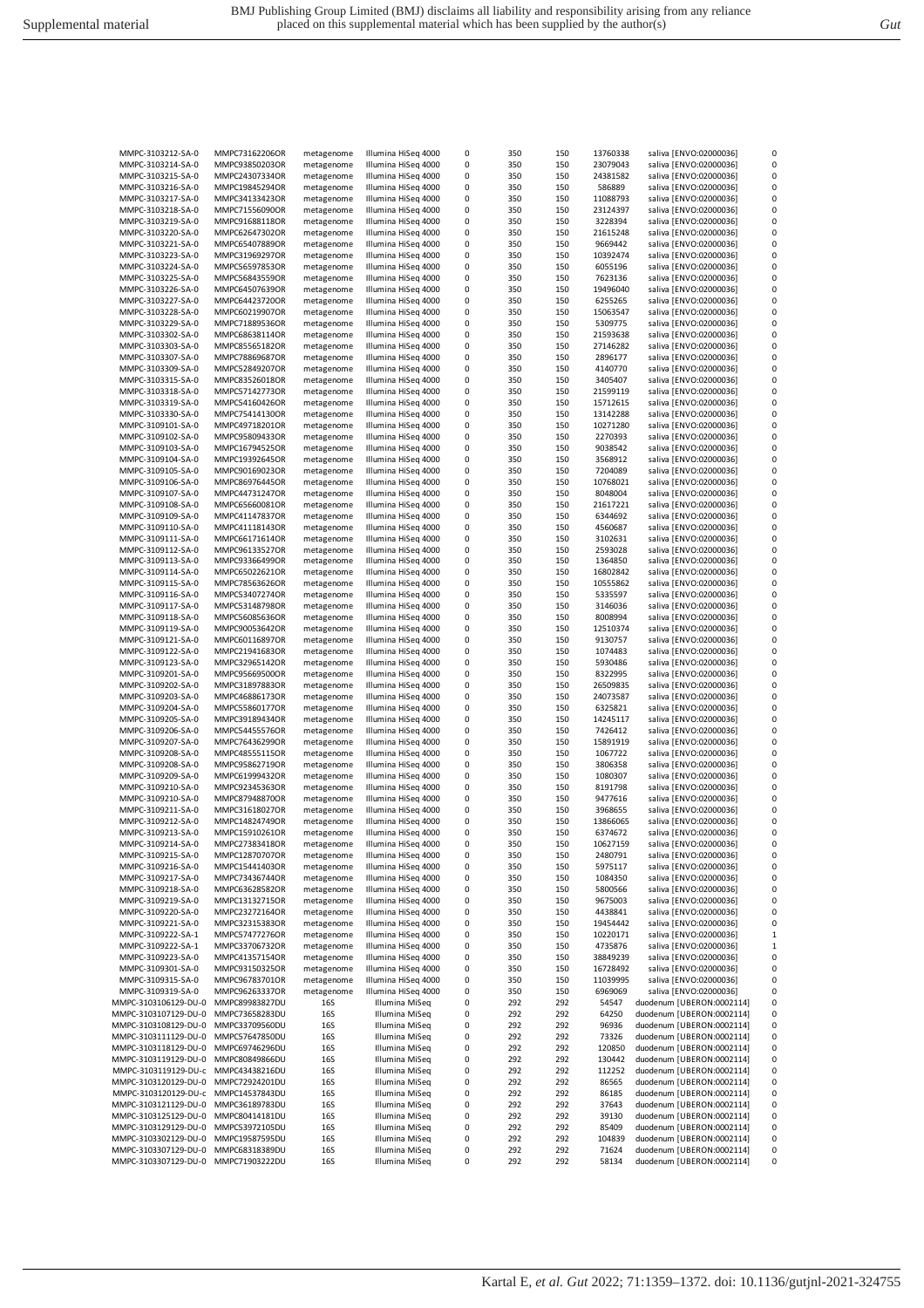| MMPC-3103102-ST-0 | MMPC94299916ST    | 16S        | Illumina MiSeq | 0 | 292 | 292 | ΝA        | feces [ENVO:00002003] | 0 |
|-------------------|-------------------|------------|----------------|---|-----|-----|-----------|-----------------------|---|
| MMPC-3103103-ST-0 | MMPC24623808ST    | 16S        | Illumina MiSeq | 0 | 292 | 292 | NA        | feces [ENVO:00002003] | 0 |
|                   |                   |            |                |   |     |     |           | feces [ENVO:00002003] | 0 |
| MMPC-3103106-ST-0 | MMPC64014581ST    | 16S        | Illumina MiSeq | 0 | 292 | 292 | ΝA        |                       |   |
| MMPC-3103107-ST-0 | MMPC82135016ST    | 16S        | Illumina MiSeq | 0 | 292 | 292 | ΝA        | feces [ENVO:00002003] | 0 |
| MMPC-3103108-ST-0 | MMPC45547467ST    | 16S        | Illumina MiSeq | 0 | 292 | 292 | NA        | feces [ENVO:00002003] | 0 |
| MMPC-3103109-ST-0 | MMPC66174878ST    | 16S        | Illumina MiSeq | 0 | 292 | 292 | NA        | feces [ENVO:00002003] | 0 |
| MMPC-3103111-ST-0 | MMPC91082775ST    | 16S        | Illumina MiSeq | 0 | 292 | 292 | NA        | feces [ENVO:00002003] | 0 |
|                   |                   |            |                |   |     |     |           |                       |   |
| MMPC-3103112-ST-0 | MMPC29677848ST    | 16S        | Illumina MiSeg | 0 | 292 | 292 | NA        | feces [ENVO:00002003] | 0 |
| MMPC-3103114-ST-0 | MMPC39575354ST    | 16S        | Illumina MiSeq | 0 | 292 | 292 | NA        | feces [ENVO:00002003] | 0 |
| MMPC-3103115-ST-0 | MMPC50889135ST    | 16S        | Illumina MiSeq | 0 | 292 | 292 | NA        | feces [ENVO:00002003] | 0 |
| MMPC-3103116-ST-0 | MMPC50185623ST    | 16S        | Illumina MiSeq | 0 | 292 | 292 | ΝA        | feces [ENVO:00002003] | 0 |
|                   |                   |            |                |   |     |     |           |                       |   |
| MMPC-3103117-ST-0 | MMPC85685924ST    | 16S        | Illumina MiSeq | 0 | 292 | 292 | ΝA        | feces [ENVO:00002003] | 0 |
| MMPC-3103118-ST-0 | MMPC59183318ST    | 16S        | Illumina MiSeq | 0 | 292 | 292 | NA        | feces [ENVO:00002003] | 0 |
| MMPC-3103119-ST-0 | MMPC71791865ST    | 16S        | Illumina MiSeq | 0 | 292 | 292 | NA        | feces [ENVO:00002003] | 0 |
| MMPC-3103120-ST-0 | MMPC21711187ST    | 16S        | Illumina MiSeq | 0 | 292 | 292 | NA        | feces [ENVO:00002003] | 0 |
|                   |                   |            |                |   |     |     |           |                       |   |
| MMPC-3103121-ST-0 | MMPC21060483ST    | 16S        | Illumina MiSeg | 0 | 292 | 292 | NA        | feces [ENVO:00002003] | 0 |
| MMPC-3103124-ST-0 | MMPC82177922ST    | 16S        | Illumina MiSeq | 0 | 292 | 292 | NA        | feces [ENVO:00002003] | 0 |
| MMPC-3103125-ST-0 | MMPC54152785ST    | 16S        | Illumina MiSeq | 0 | 292 | 292 | ΝA        | feces [ENVO:00002003] | 0 |
| MMPC-3103126-ST-0 | MMPC84720270ST    | 16S        | Illumina MiSeq | 0 | 292 | 292 | NA        | feces [ENVO:00002003] | 0 |
|                   |                   |            |                |   |     |     |           |                       |   |
| MMPC-3103127-ST-0 | MMPC61075350ST    | 16S        | Illumina MiSeq | 0 | 292 | 292 | NA        | feces [ENVO:00002003] | 0 |
| MMPC-3103129-ST-0 | MMPC76947975ST    | 16S        | Illumina MiSeq | 0 | 292 | 292 | NA        | feces [ENVO:00002003] | 0 |
| MMPC-3103202-ST-0 | MMPC17827720ST    | 16S        | Illumina MiSeq | 0 | 292 | 292 | NA        | feces [ENVO:00002003] | 0 |
| MMPC-3103203-ST-0 | MMPC43730151ST    | 16S        | Illumina MiSeq | 0 | 292 | 292 | NA        | feces [ENVO:00002003] | 0 |
|                   |                   |            |                |   |     |     |           |                       |   |
| MMPC-3103206-ST-0 | MMPC62596168ST    | 16S        | Illumina MiSeq | 0 | 292 | 292 | NA        | feces [ENVO:00002003] | 0 |
| MMPC-3103207-ST-0 | MMPC62530950ST    | 16S        | Illumina MiSeq | 0 | 292 | 292 | ΝA        | feces [ENVO:00002003] | 0 |
| MMPC-3103208-ST-0 | MMPC57166568ST    | 16S        | Illumina MiSeq | 0 | 292 | 292 | ΝA        | feces [ENVO:00002003] | 0 |
| MMPC-3103209-ST-0 | MMPC15725313ST    | 16S        | Illumina MiSeq | 0 | 292 | 292 | NA        | feces [ENVO:00002003] | 0 |
|                   |                   |            |                |   |     |     |           |                       |   |
| MMPC-3103211-ST-0 | MMPC84441239ST    | 16S        | Illumina MiSeq | 0 | 292 | 292 | NA        | feces [ENVO:00002003] | 0 |
| MMPC-3103212-ST-0 | MMPC56144255ST    | 16S        | Illumina MiSeq | 0 | 292 | 292 | NA        | feces [ENVO:00002003] | 0 |
| MMPC-3103214-ST-0 | MMPC99601038ST    | 16S        | Illumina MiSeq | 0 | 292 | 292 | NA        | feces [ENVO:00002003] | 0 |
| MMPC-3103215-ST-0 | MMPC75618331ST    | 16S        | Illumina MiSeq | 0 | 292 | 292 | NA        | feces [ENVO:00002003] | 0 |
|                   |                   |            |                |   |     |     |           |                       |   |
| MMPC-3103216-ST-0 | MMPC16095290ST    | 16S        | Illumina MiSeq | 0 | 292 | 292 | NA        | feces [ENVO:00002003] | 0 |
| MMPC-3103217-ST-0 | MMPC87962373ST    | 16S        | Illumina MiSeq | 0 | 292 | 292 | ΝA        | feces [ENVO:00002003] | 0 |
| MMPC-3103218-ST-0 | MMPC99264450ST    | 16S        | Illumina MiSeq | 0 | 292 | 292 | NA        | feces [ENVO:00002003] | 0 |
| MMPC-3103219-ST-0 | MMPC66473877ST    | 16S        | Illumina MiSeq | 0 | 292 | 292 |           | feces [ENVO:00002003] | 0 |
|                   |                   |            |                |   |     |     | NA        |                       |   |
| MMPC-3103220-ST-0 | MMPC80434434ST    | 16S        | Illumina MiSeq | 0 | 292 | 292 | NA        | feces [ENVO:00002003] | 0 |
| MMPC-3103221-ST-0 | MMPC47628612ST    | 16S        | Illumina MiSeq | 0 | 292 | 292 | NA        | feces [ENVO:00002003] | 0 |
| MMPC-3103223-ST-0 | MMPC12333772ST    | 16S        | Illumina MiSeq | 0 | 292 | 292 | NA        | feces [ENVO:00002003] | 0 |
| MMPC-3103224-ST-0 | MMPC50116517ST    | 16S        | Illumina MiSeq | 0 | 292 | 292 | NA        | feces [ENVO:00002003] | 0 |
|                   |                   |            |                |   |     |     |           |                       |   |
| MMPC-3103225-ST-0 | MMPC44968505ST    | 16S        | Illumina MiSeq | 0 | 292 | 292 | ΝA        | feces [ENVO:00002003] | 0 |
| MMPC-3103226-ST-0 | MMPC52586872ST    | 16S        | Illumina MiSeq | 0 | 292 | 292 | ΝA        | feces [ENVO:00002003] | 0 |
| MMPC-3103227-ST-0 | MMPC32976245ST    | 16S        | Illumina MiSeq | 0 | 292 | 292 | NA        | feces [ENVO:00002003] | 0 |
| MMPC-3103228-ST-0 | MMPC95231866ST    | 16S        | Illumina MiSeq | 0 | 292 | 292 | NA        | feces [ENVO:00002003] | 0 |
|                   |                   |            |                |   |     |     |           |                       |   |
| MMPC-3103229-ST-0 | MMPC68831667ST    | 16S        | Illumina MiSeq | 0 | 292 | 292 | NA        | feces [ENVO:00002003] | 0 |
| MMPC-3103302-ST-0 | MMPC60182036ST    | 16S        | Illumina MiSeq | 0 | 292 | 292 | NA        | feces [ENVO:00002003] | 0 |
| MMPC-3103303-ST-0 | MMPC45406530ST    | 16S        | Illumina MiSeq | 0 | 292 | 292 | NA        | feces [ENVO:00002003] | 0 |
| MMPC-3103306-ST-0 | MMPC99577153ST    | 16S        | Illumina MiSeq | 0 | 292 | 292 | ΝA        | feces [ENVO:00002003] | 0 |
|                   |                   |            |                |   |     |     |           |                       |   |
| MMPC-3103307-ST-0 | MMPC93314562ST    | 16S        | Illumina MiSeq | 0 | 292 | 292 | NA        | feces [ENVO:00002003] | 0 |
| MMPC-3103309-ST-0 | MMPC85038078ST    | 16S        | Illumina MiSeq | 0 | 292 | 292 | NA        | feces [ENVO:00002003] | 0 |
| MMPC-3103311-ST-0 | MMPC11696984ST    | 16S        | Illumina MiSeq | 0 | 292 | 292 | NA        | feces [ENVO:00002003] | 0 |
|                   |                   |            |                |   |     |     |           |                       | 0 |
| MMPC-3103312-ST-0 | MMPC41061772ST    | 16S        | Illumina MiSeq | 0 | 292 | 292 | NA        | feces [ENVO:00002003] |   |
| MMPC-3103314-ST-0 | MMPC45116274ST    | 16S        | Illumina MiSeq | 0 | 292 | 292 | NA        | feces [ENVO:00002003] | 0 |
| MMPC-3103315-ST-0 | MMPC86671846ST    | 16S        | Illumina MiSeq | 0 | 292 | 292 | NA        | feces [ENVO:00002003] | 0 |
| MMPC-3103316-ST-0 | MMPC66358697ST    | 16S        | Illumina MiSeq | 0 | 292 | 292 | ΝA        | feces [ENVO:00002003] | 0 |
|                   |                   |            |                |   |     |     |           |                       | 0 |
| MMPC-3103317-ST-0 | MMPC34674582ST    | 16S        | Illumina MiSeq | 0 | 292 | 292 | ΝA        | feces [ENVO:00002003] |   |
| MMPC-3103318-ST-0 | MMPC22518056ST    | 16S        | Illumina MiSeq | 0 | 292 | 292 | NA        | feces [ENVO:00002003] | 0 |
| MMPC-3103319-ST-0 | MMPC65945502ST    |            |                |   |     |     |           |                       | 0 |
| MMPC-3103319-ST-0 |                   |            |                | 0 |     |     |           |                       |   |
|                   |                   | 16S        | Illumina MiSeq |   | 292 | 292 | NA        | feces [ENVO:00002003] |   |
| MMPC-3103321-ST-0 | MMPC80934998ST    | 16S        | Illumina MiSeq | 0 | 292 | 292 | NA        | feces [ENVO:00002003] | 0 |
|                   | MMPC48683862ST    | 16S        | Illumina MiSeq | 0 | 292 | 292 | NA        | feces [ENVO:00002003] | 0 |
| MMPC-3103324-ST-0 | MMPC83668164ST    | 16S        | Illumina MiSeq | 0 | 292 | 292 | NA        | feces [ENVO:00002003] | 0 |
| MMPC-3103325-ST-0 | MMPC55570441ST    | 16S        |                | 0 | 292 | 292 | NA        | feces [ENVO:00002003] | 0 |
|                   |                   |            | Illumina MiSeq |   |     |     |           |                       |   |
| MMPC-3103326-ST-0 | MMPC43042571ST    | 16S        | Illumina MiSeq | 0 | 292 | 292 | ΝA        | feces [ENVO:00002003] | 0 |
| MMPC-3103329-ST-0 | MMPC60345757ST    | <b>16S</b> | Illumina MiSeq | 0 | 292 | 292 | NA        | feces [ENVO:00002003] | 0 |
| MMPC-3103330-ST-0 | MMPC29021039ST    | <b>16S</b> | Illumina MiSeq | 0 | 292 | 292 | <b>NA</b> | feces [ENVO:00002003] | 0 |
| MMPC-3109101-ST-0 | MMPC24977504ST    | 16S        | Illumina MiSeq | 0 | 292 | 292 | NA        | feces [ENVO:00002003] | 0 |
|                   |                   |            |                |   |     |     |           |                       |   |
| MMPC-3109102-ST-0 | MMPC62392110ST    | <b>16S</b> | Illumina MiSeq | 0 | 292 | 292 | NA        | feces [ENVO:00002003] | 0 |
| MMPC-3109103-ST-0 | MMPC45287801ST    | 16S        | Illumina MiSeq | 0 | 292 | 292 | NA        | feces [ENVO:00002003] | 0 |
| MMPC-3109104-ST-0 | MMPC40826089ST    | 16S        | Illumina MiSeq | 0 | 292 | 292 | NA        | feces [ENVO:00002003] | 0 |
| MMPC-3109105-ST-0 | MMPC80964294ST    | 16S        | Illumina MiSeg | 0 | 292 | 292 | NA        | feces [ENVO:00002003] | 0 |
|                   |                   |            |                |   |     |     |           |                       |   |
| MMPC-3109106-ST-0 | MMPC78341196ST    | 16S        | Illumina MiSeq | 0 | 292 | 292 | NA        | feces [ENVO:00002003] | 0 |
| MMPC-3109108-ST-0 | MMPC62146737ST    | <b>16S</b> | Illumina MiSeq | 0 | 292 | 292 | NA        | feces [ENVO:00002003] | 0 |
| MMPC-3109109-ST-0 | MMPC69770767ST    | 16S        | Illumina MiSeg | 0 | 292 | 292 | NA        | feces [ENVO:00002003] | 0 |
| MMPC-3109110-ST-0 | MMPC31154145ST    | <b>16S</b> | Illumina MiSeq | 0 | 292 | 292 | NA        | feces [ENVO:00002003] | 0 |
| MMPC-3109111-ST-0 | MMPC76934936ST    | 16S        | Illumina MiSeq | 0 | 292 | 292 | ΝA        | feces [ENVO:00002003] | 0 |
|                   |                   |            |                |   |     |     |           |                       |   |
| MMPC-3109112-ST-0 | MMPC91853026ST    | 16S        | Illumina MiSeq | 0 | 292 | 292 | ΝA        | feces [ENVO:00002003] | 0 |
| MMPC-3109114-ST-0 | MMPC31444727ST    | 16S        | Illumina MiSeq | 0 | 292 | 292 | NA        | feces [ENVO:00002003] | 0 |
| MMPC-3109115-ST-0 | MMPC73932880ST    | 16S        | Illumina MiSeq | 0 | 292 | 292 | NA        | feces [ENVO:00002003] | 0 |
| MMPC-3109116-ST-0 | MMPC59288570ST    | <b>16S</b> | Illumina MiSeg | 0 | 292 | 292 | NA        | feces [ENVO:00002003] | 0 |
|                   |                   |            |                |   |     |     |           |                       |   |
| MMPC-3109117-ST-0 | MMPC36926728ST    | <b>16S</b> | Illumina MiSeq | 0 | 292 | 292 | NA        | feces [ENVO:00002003] | 0 |
| MMPC-3109118-ST-0 | MMPC96496937ST    | <b>16S</b> | Illumina MiSeq | 0 | 292 | 292 | NA        | feces [ENVO:00002003] | 0 |
| MMPC-3109119-ST-0 | MMPC74128230ST    | 16S        | Illumina MiSeq | 0 | 292 | 292 | NA        | feces [ENVO:00002003] | 0 |
| MMPC-3109120-ST-0 | MMPC74940396ST    | 16S        | Illumina MiSeq | 0 | 292 | 292 | NA        | feces [ENVO:00002003] | 0 |
|                   |                   |            |                |   |     |     |           |                       |   |
| MMPC-3109121-ST-0 | MMPC30256497ST    | 16S        | Illumina MiSeq | 0 | 292 | 292 | NA        | feces [ENVO:00002003] | 0 |
| MMPC-3109122-ST-0 | MMPC21699325ST    | <b>16S</b> | Illumina MiSeq | 0 | 292 | 292 | NA        | feces [ENVO:00002003] | 0 |
| MMPC-3109122-ST-0 | ## MMPC46833664ST | <b>16S</b> | Illumina MiSeq | 0 | 292 | 292 | <b>NA</b> | feces [ENVO:00002003] | 0 |
|                   |                   |            |                |   |     |     |           |                       |   |
| MMPC-3109123-ST-0 | MMPC91722361ST    | <b>16S</b> | Illumina MiSeq | 0 | 292 | 292 | NA        | feces [ENVO:00002003] | 0 |
| MMPC-3109124-ST-0 | MMPC94188621ST    | <b>16S</b> | Illumina MiSeq | 0 | 292 | 292 | NA        | feces [ENVO:00002003] | 0 |
| MMPC-3109125-ST-0 | MMPC91811211ST    | <b>16S</b> | Illumina MiSeq | 0 | 292 | 292 | NA        | feces [ENVO:00002003] | 0 |
| MMPC-3109126-ST-0 | MMPC90395905ST    | 16S        | Illumina MiSeq | 0 | 292 | 292 | NA        | feces [ENVO:00002003] | 0 |
| MMPC-3109136-ST-0 | MMPC22960059ST    | 16S        | Illumina MiSeq | 0 | 292 | 292 | NA        | feces [ENVO:00002003] | 0 |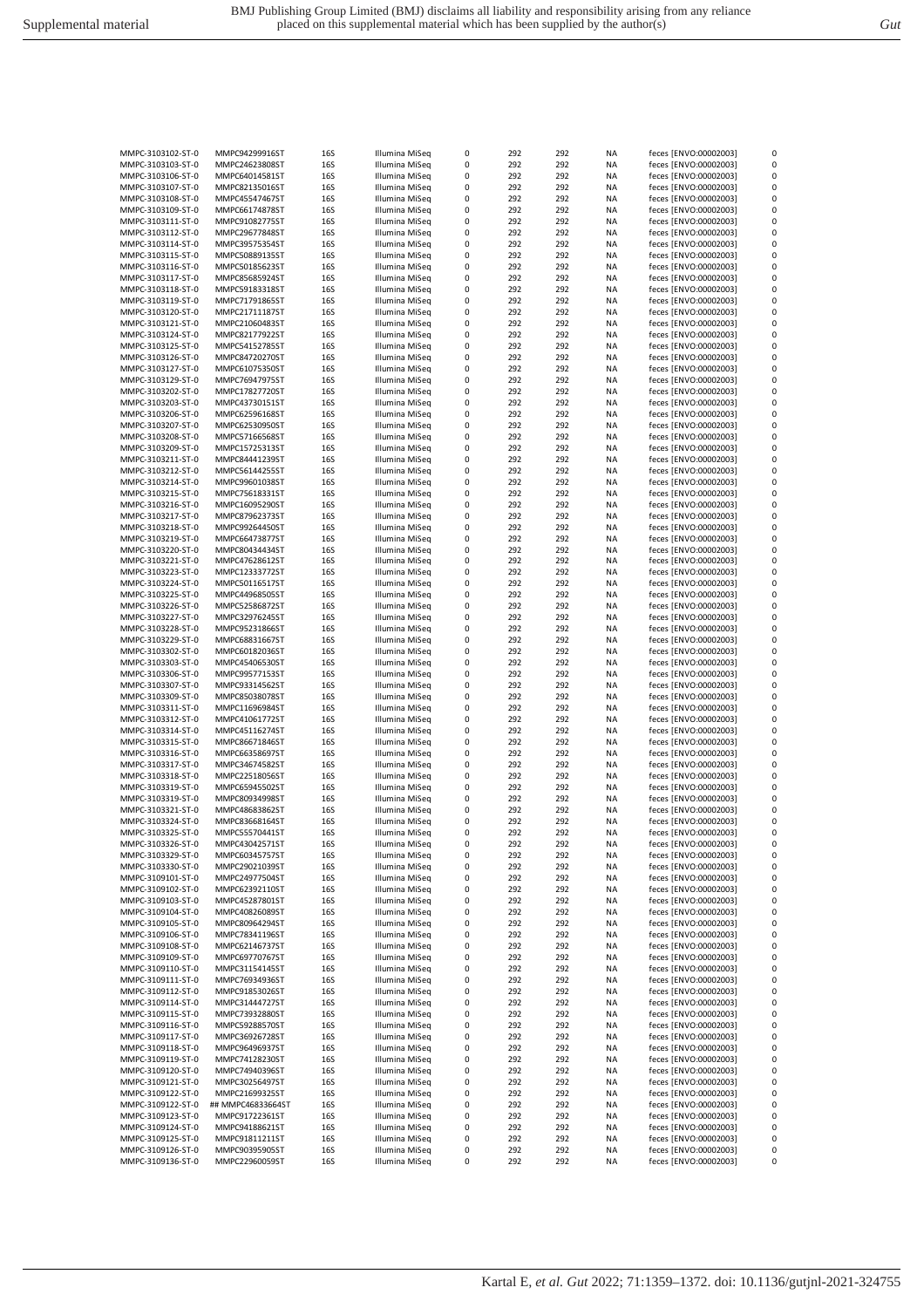| MMPC-3109137-ST-0 | MMPC61697353ST | 16S        | Illumina MiSeq | 0 | 292 | 292 | NA        | feces [ENVO:00002003]  | 0        |
|-------------------|----------------|------------|----------------|---|-----|-----|-----------|------------------------|----------|
| MMPC-3109138-ST-0 | MMPC82855966ST | 16S        | Illumina MiSeq | 0 | 292 | 292 | <b>NA</b> | feces [ENVO:00002003]  | $\Omega$ |
| MMPC-3109139-ST-0 | MMPC29844214ST | 16S        | Illumina MiSeq | 0 | 292 | 292 | <b>NA</b> | feces [ENVO:00002003]  | $\Omega$ |
|                   |                |            |                |   |     |     |           |                        |          |
| MMPC-3109140-ST-0 | MMPC50483831ST | 16S        | Illumina MiSeq | 0 | 292 | 292 | ΝA        | feces [ENVO:00002003]  | 0        |
| MMPC-3109141-ST-0 | MMPC48709788ST | 16S        | Illumina MiSeq | 0 | 292 | 292 | ΝA        | feces [ENVO:00002003]  | $\Omega$ |
| MMPC-3109201-ST-0 | MMPC84981989ST | 16S        | Illumina MiSeq | 0 | 292 | 292 | NA        | feces [ENVO:00002003]  | 0        |
|                   |                | 16S        |                | 0 | 292 | 292 | ΝA        |                        | 0        |
| MMPC-3109203-ST-0 | MMPC94959046ST |            | Illumina MiSeq |   |     |     |           | feces [ENVO:00002003]  |          |
| MMPC-3109204-ST-0 | MMPC30552564ST | 16S        | Illumina MiSeq | 0 | 292 | 292 | NA        | feces [ENVO:00002003]  | 0        |
| MMPC-3109205-ST-0 | MMPC80314763ST | 16S        | Illumina MiSeq | 0 | 292 | 292 | ΝA        | feces [ENVO:00002003]  | 0        |
| MMPC-3109206-ST-0 | MMPC99362803ST | 16S        | Illumina MiSeq | 0 | 292 | 292 | <b>NA</b> | feces [ENVO:00002003]  | $\Omega$ |
|                   |                |            |                |   |     |     |           |                        |          |
| MMPC-3109209-ST-0 | MMPC74755332ST | 16S        | Illumina MiSeq | 0 | 292 | 292 | NA        | feces [ENVO:00002003]  | 0        |
| MMPC-3109210-ST-0 | MMPC94006070ST | 16S        | Illumina MiSeq | 0 | 292 | 292 | ΝA        | feces [ENVO:00002003]  | 0        |
| MMPC-3109211-ST-0 | MMPC61453521ST | 16S        | Illumina MiSeq | 0 | 292 | 292 | NA        | feces [ENVO:00002003]  | 0        |
|                   |                |            |                |   |     |     |           |                        |          |
| MMPC-3109212-ST-0 | MMPC13718212ST | 16S        | Illumina MiSeq | 0 | 292 | 292 | ΝA        | feces [ENVO:00002003]  | 0        |
| MMPC-3109213-ST-0 | MMPC29098777ST | 16S        | Illumina MiSeq | 0 | 292 | 292 | NA        | feces [ENVO:00002003]  | 0        |
| MMPC-3109215-ST-0 | MMPC31684537ST | 16S        | Illumina MiSeq | 0 | 292 | 292 | <b>NA</b> | feces [ENVO:00002003]  | $\Omega$ |
|                   |                |            | Illumina MiSeq | 0 | 292 | 292 | <b>NA</b> | feces [ENVO:00002003]  | $\Omega$ |
| MMPC-3109216-ST-0 | MMPC52834855ST | 16S        |                |   |     |     |           |                        |          |
| MMPC-3109217-ST-0 | MMPC45463255ST | 16S        | Illumina MiSeg | 0 | 292 | 292 | ΝA        | feces [ENVO:00002003]  | 0        |
| MMPC-3109218-ST-0 | MMPC66427657ST | 16S        | Illumina MiSeq | 0 | 292 | 292 | ΝA        | feces [ENVO:00002003]  | $\Omega$ |
| MMPC-3109219-ST-0 | MMPC83101778ST | 16S        | Illumina MiSeq | 0 | 292 | 292 | NA        | feces [ENVO:00002003]  | 0        |
|                   |                |            |                |   |     |     |           |                        |          |
| MMPC-3109221-ST-0 | MMPC45481781ST | 16S        | Illumina MiSeq | 0 | 292 | 292 | ΝA        | feces [ENVO:00002003]  | 0        |
| MMPC-3109222-ST-0 | MMPC28617437ST | 16S        | Illumina MiSeq | 0 | 292 | 292 | NA        | feces [ENVO:00002003]  | 0        |
| MMPC-3109223-ST-0 | MMPC49582267ST | 16S        | Illumina MiSeq | 0 | 292 | 292 | NA        | feces [ENVO:00002003]  | 0        |
| MMPC-3109226-ST-0 | MMPC57772499ST | 16S        | Illumina MiSeq | 0 | 292 | 292 | <b>NA</b> | feces [ENVO:00002003]  | $\Omega$ |
|                   |                |            |                |   |     |     |           |                        |          |
| MMPC-3109232-ST-0 | MMPC92950288ST | 16S        | Illumina MiSeq | 0 | 292 | 292 | ΝA        | feces [ENVO:00002003]  | $\Omega$ |
| MMPC-3109234-ST-0 | MMPC35779891ST | 16S        | Illumina MiSeq | 0 | 292 | 292 | ΝA        | feces [ENVO:00002003]  | 0        |
| MMPC-3109236-ST-0 | MMPC19331607ST | 16S        | Illumina MiSeq | 0 | 292 | 292 | NA        | feces [ENVO:00002003]  | 0        |
|                   |                |            |                |   |     |     |           |                        |          |
| MMPC-3109237-ST-0 | MMPC55213614ST | 16S        | Illumina MiSeq | 0 | 292 | 292 | ΝA        | feces [ENVO:00002003]  | 0        |
| MMPC-3109238-ST-0 | MMPC25677890ST | 16S        | Illumina MiSeq | 0 | 292 | 292 | NA        | feces [ENVO:00002003]  | 0        |
| MMPC-3109301-ST-0 | MMPC43182434ST | 16S        | Illumina MiSeq | 0 | 292 | 292 | NA        | feces [ENVO:00002003]  | 0        |
|                   |                |            | Illumina MiSeq | 0 | 292 | 292 | <b>NA</b> |                        | 0        |
| MMPC-3109315-ST-0 | MMPC38663896ST | 16S        |                |   |     |     |           | feces [ENVO:00002003]  |          |
| MMPC-3109319-ST-0 | MMPC66201737ST | 16S        | Illumina MiSeq | 0 | 292 | 292 | ΝA        | feces [ENVO:00002003]  | $\Omega$ |
| MMPC-3103102-SA-0 | MMPC68158800OR | 16S        | Illumina MiSeq | 0 | 292 | 292 | ΝA        | saliva [ENVO:02000036] | 0        |
| MMPC-3103103-SA-0 | MMPC55436260OR | 16S        | Illumina MiSeq | 0 | 292 | 292 | NA        | saliva [ENVO:02000036] | 0        |
|                   |                |            |                |   |     |     |           |                        |          |
| MMPC-3103106-SA-0 | MMPC88921841OR | 16S        | Illumina MiSeq | 0 | 292 | 292 | ΝA        | saliva [ENVO:02000036] | 0        |
| MMPC-3103107-SA-0 | MMPC71486420OR | 16S        | Illumina MiSeq | 0 | 292 | 292 | NA        | saliva [ENVO:02000036] | 0        |
| MMPC-3103108-SA-0 | MMPC46739872OR | 16S        | Illumina MiSeq | 0 | 292 | 292 | NA        | saliva [ENVO:02000036] | 0        |
|                   |                | 16S        |                | 0 | 292 | 292 | <b>NA</b> | saliva [ENVO:02000036] | 0        |
| MMPC-3103109-SA-0 | MMPC31622432OR |            | Illumina MiSeq |   |     |     |           |                        |          |
| MMPC-3103111-SA-0 | MMPC51692793OR | 16S        | Illumina MiSeq | 0 | 292 | 292 | <b>NA</b> | saliva [ENVO:02000036] | $\Omega$ |
| MMPC-3103112-SA-0 | MMPC12922693OR | 16S        | Illumina MiSeq | 0 | 292 | 292 | ΝA        | saliva [ENVO:02000036] | 0        |
| MMPC-3103114-SA-0 | MMPC22137064OR | 16S        | Illumina MiSeq | 0 | 292 | 292 | ΝA        | saliva [ENVO:02000036] | 0        |
|                   |                |            |                |   | 292 |     |           |                        | 0        |
| MMPC-3103115-SA-0 | MMPC67978674OR | 16S        | Illumina MiSeq | 0 |     | 292 | ΝA        | saliva [ENVO:02000036] |          |
| MMPC-3103116-SA-0 | MMPC65303959OR | 16S        | Illumina MiSeq | 0 | 292 | 292 | NA        | saliva [ENVO:02000036] | 0        |
| MMPC-3103117-SA-0 | MMPC63118595OR | 16S        | Illumina MiSeq | 0 | 292 | 292 | ΝA        | saliva [ENVO:02000036] | 0        |
| MMPC-3103118-SA-0 | MMPC11179595OR | 16S        | Illumina MiSeq | 0 | 292 | 292 | ΝA        | saliva [ENVO:02000036] | 0        |
|                   |                |            |                |   |     |     |           | saliva [ENVO:02000036] | $\Omega$ |
| MMPC-3103119-SA-0 | MMPC20954519OR | 16S        | Illumina MiSeq | 0 | 292 | 292 | <b>NA</b> |                        |          |
| MMPC-3103120-SA-0 | MMPC21775404OR | 16S        | Illumina MiSeq | 0 | 292 | 292 | ΝA        | saliva [ENVO:02000036] | 0        |
| MMPC-3103121-SA-0 | MMPC23514621OR | 16S        | Illumina MiSeq | 0 | 292 | 292 | ΝA        | saliva [ENVO:02000036] | $\Omega$ |
| MMPC-3103124-SA-0 | MMPC42192127OR | 16S        | Illumina MiSeq | 0 | 292 | 292 | ΝA        | saliva [ENVO:02000036] | 0        |
|                   |                |            |                |   |     |     |           |                        |          |
| MMPC-3103125-SA-0 | MMPC453399990R | 16S        | Illumina MiSeq | 0 | 292 | 292 | NA        | saliva [ENVO:02000036] | 0        |
| MMPC-3103126-SA-0 | MMPC68048817OR | 16S        | Illumina MiSeq | 0 | 292 | 292 | NA        | saliva [ENVO:02000036] | 0        |
| MMPC-3103127-SA-0 | MMPC62601303OR | 16S        | Illumina MiSeq | 0 | 292 | 292 | ΝA        | saliva [ENVO:02000036] | 0        |
|                   |                | 16S        | Illumina MiSeq | 0 | 292 | 292 | <b>NA</b> | saliva [ENVO:02000036] | $\Omega$ |
| MMPC-3103129-SA-0 | MMPC31367206OR |            |                |   |     |     |           |                        |          |
| MMPC-3103202-SA-0 | MMPC42991028OR | 16S        | Illumina MiSeq | 0 | 292 | 292 | ΝA        | saliva [ENVO:02000036] | 0        |
| MMPC-3103203-SA-0 | MMPC74059481OR | 16S        | Illumina MiSeq | 0 | 292 | 292 | ΝA        | saliva [ENVO:02000036] | 0        |
| MMPC-3103206-SA-0 | MMPC74490281OR | 16S        | Illumina MiSeg | 0 | 292 | 292 | ΝA        | saliva [ENVO:02000036] | 0        |
|                   |                |            |                |   |     |     |           |                        |          |
| MMPC-3103207-SA-0 | MMPC53231545OR | 16S        | Illumina MiSeq | 0 | 292 | 292 | ΝA        | saliva [ENVO:02000036] | 0        |
| MMPC-3103208-SA-0 | MMPC48136943OR | 16S        | Illumina MiSeq | 0 | 292 | 292 | ΝA        | saliva [ENVO:02000036] | 0        |
| MMPC-3103209-SA-0 | MMPC20195220OR | 16S        | Illumina MiSeg | 0 | 292 | 292 | NA        | saliva [ENVO:02000036] | 0        |
| MMPC-3103211-SA-0 | MMPC45318061OR | 16S        | Illumina MiSeq | 0 | 292 | 292 | <b>NA</b> | saliva [ENVO:02000036] | 0        |
|                   |                |            |                | 0 | 292 | 292 |           |                        |          |
| MMPC-3103212-SA-0 | MMPC37399343OR | <b>16S</b> | Illumina MiSeq |   |     |     | ΝA        | saliva [ENVO:02000036] | 0        |
| MMPC-3103214-SA-0 | MMPC38394840OR | 16S        | Illumina MiSeq | 0 | 292 | 292 | ΝA        | saliva [ENVO:02000036] |          |
| MMPC-3103215-SA-0 | MMPC84970403OR | 16S        | Illumina MiSeq | 0 | 292 | 292 | ΝA        | saliva [ENVO:02000036] | 0        |
| MMPC-3103216-SA-0 | MMPC56379457OR | 16S        | Illumina MiSeq | 0 | 292 | 292 | ΝA        | saliva [ENVO:02000036] | 0        |
|                   |                |            |                |   |     |     |           |                        |          |
| MMPC-3103217-SA-0 | MMPC40967934OR | 16S        | Illumina MiSeq | 0 | 292 | 292 | NA        | saliva [ENVO:02000036] | 0        |
| MMPC-3103218-SA-0 | MMPC73927114OR | 16S        | Illumina MiSeq | 0 | 292 | 292 | NA        | saliva [ENVO:02000036] | 0        |
| MMPC-3103219-SA-0 | MMPC97872292OR | 16S        | Illumina MiSeq | 0 | 292 | 292 | NA        | saliva [ENVO:02000036] | 0        |
| MMPC-3103220-SA-0 | MMPC68758730OR | 16S        | Illumina MiSeq | 0 | 292 | 292 | NA        | saliva [ENVO:02000036] | 0        |
|                   |                |            |                |   |     |     |           |                        |          |
| MMPC-3103221-SA-0 | MMPC54458294OR | 16S        | Illumina MiSeq | 0 | 292 | 292 | NA        | saliva [ENVO:02000036] | 0        |
| MMPC-3103223-SA-0 | MMPC55525481OR | 16S        | Illumina MiSeq | 0 | 292 | 292 | ΝA        | saliva [ENVO:02000036] | 0        |
| MMPC-3103224-SA-0 | MMPC90470189OR | 16S        | Illumina MiSeq | 0 | 292 | 292 | ΝA        | saliva [ENVO:02000036] | 0        |
|                   |                |            |                |   |     |     |           |                        |          |
| MMPC-3103225-SA-0 | MMPC85390604OR | 16S        | Illumina MiSeq | 0 | 292 | 292 | NA        | saliva [ENVO:02000036] | 0        |
| MMPC-3103226-SA-0 | MMPC87516576OR | 16S        | Illumina MiSeq | 0 | 292 | 292 | NA        | saliva [ENVO:02000036] | 0        |
| MMPC-3103227-SA-0 | MMPC50847145OR | 16S        | Illumina MiSeq | 0 | 292 | 292 | NA        | saliva [ENVO:02000036] | 0        |
| MMPC-3103228-SA-0 | MMPC24608714OR | 16S        | Illumina MiSeq | 0 | 292 | 292 | NA        | saliva [ENVO:02000036] | 0        |
|                   |                |            |                |   |     |     |           |                        |          |
| MMPC-3103229-SA-0 | MMPC58829082OR | 16S        | Illumina MiSeq | 0 | 292 | 292 | NA        | saliva [ENVO:02000036] | 0        |
| MMPC-3103302-SA-0 | MMPC63553475OR | 16S        | Illumina MiSeq | 0 | 292 | 292 | NA        | saliva [ENVO:02000036] | 0        |
| MMPC-3103303-SA-0 | MMPC27266285OR | 16S        | Illumina MiSeq | 0 | 292 | 292 | ΝA        | saliva [ENVO:02000036] | 0        |
| MMPC-3103306-SA-0 | MMPC85705244OR | 16S        | Illumina MiSeq | 0 | 292 | 292 | ΝA        | saliva [ENVO:02000036] | 0        |
|                   |                |            |                |   |     |     |           |                        |          |
| MMPC-3103307-SA-0 | MMPC57892266OR | 16S        | Illumina MiSeq | 0 | 292 | 292 | NA        | saliva [ENVO:02000036] | 0        |
| MMPC-3103308-SA-0 | MMPC58558599OR | 16S        | Illumina MiSeq | 0 | 292 | 292 | NA        | saliva [ENVO:02000036] | 0        |
| MMPC-3103309-SA-0 | MMPC55133623OR | 16S        | Illumina MiSeq | 0 | 292 | 292 | NA        | saliva [ENVO:02000036] | 0        |
|                   |                |            |                |   |     |     |           |                        | 0        |
| MMPC-3103311-SA-0 | MMPC37416843OR | 16S        | Illumina MiSeq | 0 | 292 | 292 | NA        | saliva [ENVO:02000036] |          |
| MMPC-3103312-SA-0 | MMPC50998073OR | 16S        | Illumina MiSeq | 0 | 292 | 292 | NA        | saliva [ENVO:02000036] | 0        |
| MMPC-3103314-SA-0 | MMPC35036620OR | 16S        | Illumina MiSeq | 0 | 292 | 292 | ΝA        | saliva [ENVO:02000036] | 0        |
| MMPC-3103315-SA-0 | MMPC79959139OR | 16S        | Illumina MiSeq | 0 | 292 | 292 | ΝA        | saliva [ENVO:02000036] | 0        |
|                   |                |            |                |   |     |     |           |                        |          |
| MMPC-3103316-SA-0 | MMPC65969751OR | 16S        | Illumina MiSeq | 0 | 292 | 292 | NA        | saliva [ENVO:02000036] | 0        |
| MMPC-3103317-SA-0 | MMPC85634415OR | 16S        | Illumina MiSeq | 0 | 292 | 292 | NA        | saliva [ENVO:02000036] | 0        |
| MMPC-3103318-SA-0 | MMPC93112149OR | 16S        | Illumina MiSeq | 0 | 292 | 292 | NA        | saliva [ENVO:02000036] | 0        |
|                   |                |            |                |   |     |     |           |                        |          |
| MMPC-3103319-SA-0 | MMPC12461225OR | 16S        | Illumina MiSeq | 0 | 292 | 292 | NA        | saliva [ENVO:02000036] | 0        |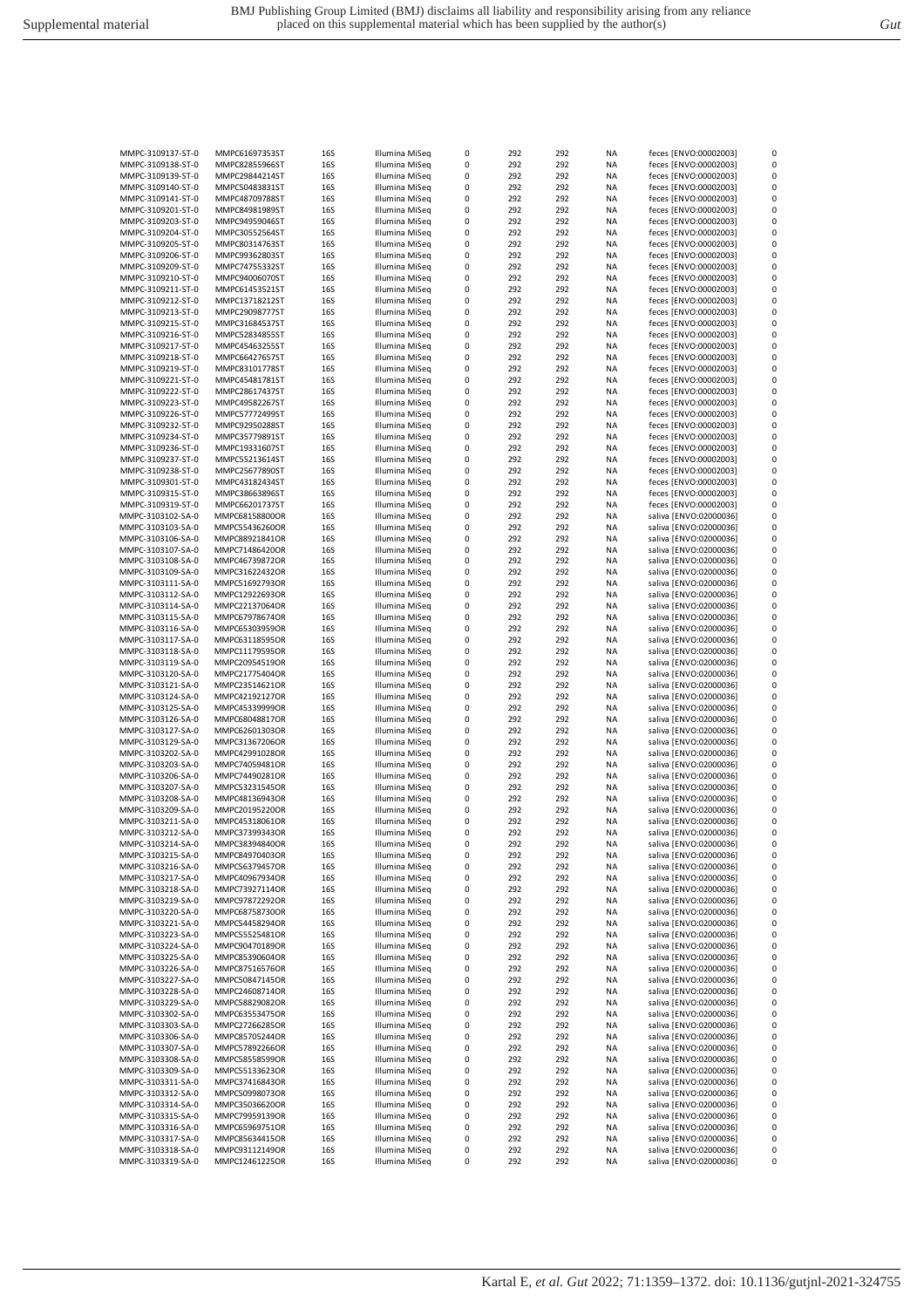| MMPC-3103321-SA-0<br>MMPC56325888OR<br>16S<br>Illumina MiSeg<br>0<br>292<br>292<br>ΝA<br>saliva [ENVO:02000036]<br>MMPC-3103324-SA-0<br>MMPC99338054OR<br>16S<br>Illumina MiSeq<br>0<br>292<br>292<br>NA<br>saliva [ENVO:02000036]<br><b>16S</b><br>Illumina MiSeq<br>0<br>292<br>292<br>NA<br>saliva [ENVO:02000036]<br>MMPC-3103325-SA-0<br>MMPC96167252OR<br>Illumina MiSeq<br>0<br>292<br>saliva [ENVO:02000036]<br>MMPC-3103326-SA-0<br>MMPC55035531OR<br>16S<br>292<br>ΝA<br>Illumina MiSeq<br>0<br>292<br>292<br>saliva [ENVO:02000036]<br>MMPC-3103327-SA-0<br>MMPC81837161OR<br><b>16S</b><br>NA<br>MMPC-3103329-SA-0<br>MMPC42646817OR<br>16S<br>Illumina MiSeq<br>0<br>292<br>292<br>NA<br>saliva [ENVO:02000036]<br>0<br>292<br>292<br>MMPC-3103330-SA-0<br>MMPC16231550OR<br>16S<br>Illumina MiSeq<br>NA<br>saliva [ENVO:02000036]<br>MMPC-3109101-SA-0<br>MMPC91896521OR<br>16S<br>Illumina MiSeg<br>0<br>292<br>292<br>ΝA<br>saliva [ENVO:02000036]<br>MMPC-3109102-SA-0<br>MMPC91354261OR<br>16S<br>Illumina MiSeq<br>0<br>292<br>292<br>ΝA<br>saliva [ENVO:02000036]<br>MMPC-3109103-SA-0<br>16S<br>Illumina MiSeq<br>0<br>292<br>292<br>NA<br>saliva [ENVO:02000036]<br>MMPC49489785OR<br>Illumina MiSeq<br>0<br>292<br>MMPC-3109104-SA-0<br>MMPC78236242OR<br>16S<br>292<br>ΝA<br>saliva [ENVO:02000036]<br>Illumina MiSeq<br>0<br>292<br>292<br><b>NA</b><br>saliva [ENVO:02000036]<br>MMPC-3109105-SA-0<br>MMPC46123748OR<br>16S<br>Illumina MiSeq<br>0<br>292<br>292<br><b>NA</b><br>saliva [ENVO:02000036]<br>MMPC-3109106-SA-0<br>MMPC95372332OR<br>16S<br>292<br>292<br>MMPC-3109107-SA-0<br>MMPC42247540OR<br><b>16S</b><br>Illumina MiSeq<br>0<br>NA<br>saliva [ENVO:02000036]<br>MMPC-3109108-SA-0<br>MMPC22594900OR<br>16S<br>Illumina MiSeq<br>0<br>292<br>292<br>ΝA<br>saliva [ENVO:02000036]<br>292<br>MMPC-3109109-SA-0<br>MMPC42369256OR<br>16S<br>Illumina MiSeq<br>0<br>292<br>ΝA<br>saliva [ENVO:02000036]<br>0<br>292<br>MMPC-3109110-SA-0<br>MMPC52559088OR<br>16S<br>Illumina MiSeq<br>292<br>NA<br>saliva [ENVO:02000036]<br>Illumina MiSeq<br>0<br>292<br>MMPC-3109111-SA-0<br>MMPC48186797OR<br>16S<br>292<br>ΝA<br>saliva [ENVO:02000036]<br>0<br>292<br>292<br>saliva [ENVO:02000036]<br>MMPC-3109112-SA-0<br>MMPC35162108OR<br><b>16S</b><br>Illumina MiSeq<br>NA<br>Illumina MiSeq<br>0<br>292<br>saliva [ENVO:02000036]<br>MMPC-3109113-SA-0<br>MMPC77190173OR<br><b>16S</b><br>292<br>NA<br>0<br>292<br>292<br>saliva [ENVO:02000036]<br>MMPC-3109114-SA-0<br>MMPC91664155OR<br>16S<br>Illumina MiSeq<br>NA<br>Illumina MiSeq<br>292<br>292<br>saliva [ENVO:02000036]<br>MMPC-3109115-SA-0<br>MMPC86145124OR<br><b>16S</b><br>0<br>NA<br>MMPC-3109116-SA-0<br>MMPC28815814OR<br>16S<br>Illumina MiSeq<br>0<br>292<br>292<br>ΝA<br>saliva [ENVO:02000036]<br>16S<br>Illumina MiSeq<br>0<br>292<br>292<br>NA<br>saliva [ENVO:02000036]<br>MMPC-3109117-SA-0<br>MMPC55730016OR<br>Illumina MiSeq<br>0<br>292<br>MMPC-3109118-SA-0<br>MMPC73361074OR<br>16S<br>292<br>ΝA<br>saliva [ENVO:02000036]<br>0<br>292<br>292<br><b>NA</b><br>saliva [ENVO:02000036]<br>MMPC-3109119-SA-0<br>MMPC99082893OR<br>16S<br>Illumina MiSeq<br>Illumina MiSeq<br>0<br>292<br>saliva [ENVO:02000036]<br>MMPC-3109120-SA-0<br>MMPC34568026OR<br>16S<br>292<br>NA<br>292<br>MMPC-3109121-SA-0<br>MMPC91033830OR<br><b>16S</b><br>Illumina MiSeq<br>0<br>292<br>NA<br>saliva [ENVO:02000036]<br>Illumina MiSeq<br>MMPC-3109122-SA-0<br>MMPC75634766OR<br><b>16S</b><br>0<br>292<br>292<br>NA<br>saliva [ENVO:02000036]<br>MMPC-3109123-SA-0<br>MMPC78765773OR<br>16S<br>Illumina MiSeq<br>0<br>292<br>292<br>ΝA<br>saliva [ENVO:02000036]<br>MMPC-3109124-SA-0<br>MMPC42978442OR<br>16S<br>Illumina MiSeq<br>0<br>292<br>292<br>ΝA<br>saliva [ENVO:02000036]<br>16S<br>Illumina MiSeq<br>0<br>292<br>292<br>ΝA<br>saliva [ENVO:02000036]<br>MMPC-3109125-SA-0<br>MMPC13169976OR<br>0<br>292<br>MMPC-3109126-SA-0<br>MMPC21250627OR<br><b>16S</b><br>Illumina MiSeq<br>292<br>NA<br>saliva [ENVO:02000036]<br>Illumina MiSeq<br>0<br>292<br>saliva [ENVO:02000036]<br>MMPC-3109127-SA-0<br>MMPC89348908OR<br>16S<br>292<br>NA<br>0<br>292<br>292<br>saliva [ENVO:02000036]<br>MMPC-3109128-SA-0<br>MMPC41437470OR<br>16S<br>Illumina MiSeq<br>NA<br>Illumina MiSeq<br>292<br>292<br>saliva [ENVO:02000036]<br>MMPC-3109129-SA-0<br>MMPC68946435OR<br>16S<br>0<br>NA<br>MMPC-3109130-SA-0<br>MMPC10578010OR<br><b>16S</b><br>Illumina MiSeg<br>0<br>292<br>292<br>ΝA<br>saliva [ENVO:02000036]<br>MMPC-3109132-SA-0<br>MMPC58837755OR<br>16S<br>Illumina MiSeq<br>0<br>292<br>292<br>ΝA<br>saliva [ENVO:02000036]<br>292<br>MMPC-3109134-SA-0<br><b>16S</b><br>Illumina MiSeq<br>0<br>292<br>ΝA<br>saliva [ENVO:02000036]<br>MMPC42441792OR<br>0<br>292<br>292<br>MMPC-3109135-SA-0<br>MMPC88095540OR<br><b>16S</b><br>Illumina MiSeq<br>NA<br>saliva [ENVO:02000036]<br>Illumina MiSeq<br>292<br>saliva [ENVO:02000036]<br>MMPC-3109136-SA-0<br>MMPC67321556OR<br>16S<br>0<br>292<br>NA<br>292<br>MMPC-3109137-SA-0<br>MMPC25056624OR<br>16S<br>Illumina MiSeq<br>0<br>292<br>NA<br>saliva [ENVO:02000036]<br>Illumina MiSeq<br>MMPC-3109138-SA-0<br>MMPC29668362OR<br><b>16S</b><br>0<br>292<br>292<br>NA<br>saliva [ENVO:02000036]<br>MMPC-3109139-SA-0<br>MMPC80846477OR<br>16S<br>Illumina MiSeq<br>0<br>292<br>292<br>ΝA<br>saliva [ENVO:02000036]<br>MMPC-3109140-SA-0<br>MMPC92702195OR<br>16S<br>Illumina MiSeq<br>0<br>292<br>292<br>ΝA<br>saliva [ENVO:02000036]<br>Illumina MiSeq<br>0<br>292<br>292<br>ΝA<br>saliva [ENVO:02000036]<br>MMPC-3109141-SA-0<br>MMPC42107863OR<br>16S<br>0<br>MMPC-3109201-SA-0<br>MMPC85802458OR<br>16S<br>Illumina MiSeq<br>292<br>292<br>NA<br>saliva [ENVO:02000036]<br>Illumina MiSeq<br>0<br>saliva [ENVO:02000036]<br>MMPC-3109202-SA-0<br>MMPC27037046OR<br>16S<br>292<br>292<br>NA<br>Illumina MiSeq<br>0<br>292<br>292<br><b>NA</b><br>saliva [ENVO:02000036]<br>MMPC-3109203-SA-0<br>MMPC42326903OR<br>16S<br>MMPC-3109204-SA-0<br>MMPC96578111OR<br>16S<br>Illumina MiSeq<br>0<br>292<br>292<br>NA<br>saliva [ENVO:02000036]<br>MMPC-3109205-SA-0<br>MMPC67377108OR<br><b>16S</b><br>Illumina MiSeq<br>0<br>292<br>292<br>ΝA<br>saliva [ENVO:02000036]<br>MMPC-3109206-SA-0<br>MMPC24821675OR<br>16S<br>Illumina MiSeq<br>0<br>292<br>292<br>ΝA<br>saliva [ENVO:02000036]<br>MMPC-3109207-SA-0<br>MMPC60572150OR<br><b>16S</b><br>Illumina MiSeq<br>0<br>292<br>292<br>ΝA<br>saliva [ENVO:02000036]<br>292<br>292<br>MMPC-3109208-SA-0<br>MMPC27025376OR<br><b>16S</b><br>Illumina MiSeq<br>0<br>NA<br>saliva [ENVO:02000036]<br>saliva [ENVO:02000036]<br>MMPC-3109208-SA-0<br>MMPC62405084OR<br>16S<br>Illumina MiSeq<br>0<br>292<br>292<br>NA<br>Illumina MiSeq<br>292<br>saliva [ENVO:02000036]<br>MMPC-3109209-SA-0<br>MMPC19177783OR<br><b>16S</b><br>0<br>292<br>NA<br>MMPC-3109210-SA-0<br>MMPC24845793OR<br><b>16S</b><br>Illumina MiSeq<br>0<br>292<br>292<br><b>NA</b><br>saliva [ENVO:02000036]<br>Illumina MiSeq<br>0<br>292<br>292<br>saliva [ENVO:02000036]<br>MMPC-3109210-SA-0<br>MMPC47372291OR<br>16S<br>NA<br>0<br>292<br><b>NA</b><br>MMPC-3109211-SA-0<br>MMPC89522066OR<br>16S<br>Illumina MiSeq<br>292<br>saliva [ENVO:02000036]<br>292<br>292<br>MMPC-3109212-SA-0<br>16S<br>Illumina MiSeq<br>0<br>ΝA<br>saliva [ENVO:02000036]<br>MMPC73773857OR<br>0<br>292<br>292<br>MMPC-3109213-SA-0<br>16S<br>Illumina MiSeq<br>ΝA<br>saliva [ENVO:02000036]<br>MMPC37783467OR<br>Illumina MiSeq<br>0<br>292<br>292<br><b>NA</b><br>saliva [ENVO:02000036]<br>MMPC-3109214-SA-0<br>MMPC39636267OR<br>16S<br>MMPC-3109215-SA-0<br>Illumina MiSeg<br>0<br>292<br>292<br><b>NA</b><br>saliva [ENVO:02000036]<br>MMPC40536708OR<br>16S<br>Illumina MiSeq<br>saliva [ENVO:02000036]<br>MMPC-3109216-SA-0<br>MMPC43503506OR<br>16S<br>0<br>292<br>292<br>ΝA<br>Illumina MiSeq<br>292<br>saliva [ENVO:02000036]<br>MMPC-3109217-SA-0<br>MMPC22439119OR<br>16S<br>0<br>292<br>NA<br>MMPC-3109218-SA-0<br>MMPC93571858OR<br>16S<br>Illumina MiSeq<br>0<br>292<br>292<br>ΝA<br>saliva [ENVO:02000036]<br>Illumina MiSeq<br>MMPC-3109219-SA-0<br>MMPC45008410OR<br>16S<br>0<br>292<br>292<br>ΝA<br>saliva [ENVO:02000036]<br>MMPC-3109220-SA-0<br>16S<br>Illumina MiSeq<br>0<br>292<br>292<br>NA<br>saliva [ENVO:02000036]<br>MMPC29277640OR<br>Illumina MiSeq<br>292<br>MMPC-3109221-SA-0<br>MMPC32291597OR<br>16S<br>0<br>292<br>NA<br>saliva [ENVO:02000036]<br>Illumina MiSeq<br>292<br>292<br>saliva [ENVO:02000036]<br>MMPC-3109222-SA-1<br>MMPC99658636OR<br>16S<br>0<br>NA<br>Illumina MiSeq<br>MMPC-3109222-SA-1<br>MMPC13427371OR<br>16S<br>0<br>292<br>292<br>ΝA<br>saliva [ENVO:02000036]<br>MMPC-3109223-SA-0<br>Illumina MiSeq<br>292<br>292<br>saliva [ENVO:02000036]<br>MMPC48873249OR<br>16S<br>0<br>ΝA<br>MMPC-3109225-SA-0<br>MMPC37580697OR<br>16S<br>Illumina MiSeq<br>0<br>292<br>292<br>ΝA<br>saliva [ENVO:02000036]<br>MMPC-3109226-SA-0<br>MMPC61992937OR<br>16S<br>Illumina MiSeq<br>0<br>292<br>292<br>ΝA<br>saliva [ENVO:02000036]<br>MMPC-3109227-SA-0<br>16S<br>Illumina MiSeq<br>0<br>292<br>292<br>ΝA<br>saliva [ENVO:02000036]<br>MMPC67918047OR<br>Illumina MiSeq<br>292<br>saliva [ENVO:02000036]<br>MMPC-3109228-SA-0<br>MMPC35478733OR<br>16S<br>0<br>292<br>ΝA<br>MMPC-3109232-SA-0<br>Illumina MiSeq<br>0<br>292<br>292<br>saliva [ENVO:02000036]<br>MMPC54640065OR<br>16S<br>NA<br>MMPC-3109233-SA-0<br>MMPC94081974OR<br>16S<br>Illumina MiSeq<br>0<br>292<br>292<br>ΝA<br>saliva [ENVO:02000036]<br>Illumina MiSeq<br>292<br>saliva [ENVO:02000036]<br>MMPC-3109234-SA-0<br>MMPC29658279OR<br>16S<br>0<br>292<br>ΝA<br>MMPC-3109236-SA-0<br>MMPC40797909OR<br>16S<br>Illumina MiSeq<br>0<br>292<br>292<br>ΝA<br>saliva [ENVO:02000036]<br>Illumina MiSeq<br>MMPC-3109237-SA-0<br>MMPC47432795OR<br>16S<br>0<br>292<br>292<br>ΝA<br>saliva [ENVO:02000036]<br>MMPC-3109238-SA-0<br>16S<br>Illumina MiSeq<br>0<br>292<br>292<br>ΝA<br>saliva [ENVO:02000036]<br>MMPC81538982OR<br>Illumina MiSeq<br>MMPC-3109301-SA-0<br>MMPC62882996OR<br>16S<br>0<br>292<br>292<br>ΝA<br>saliva [ENVO:02000036]<br>Illumina MiSeq<br>292<br>saliva [ENVO:02000036]<br>MMPC-3109305-SA-0<br>MMPC59454227OR<br>16S<br>0<br>292<br>NA<br>MMPC-3109305-SA-0<br>Illumina MiSeq<br>0<br>292<br>saliva [ENVO:02000036]<br>MMPC63021713OR<br>16S<br>292<br>ΝA<br>Illumina MiSeq<br>292<br>292<br>saliva [ENVO:02000036]<br>MMPC-3109306-SA-0<br>MMPC33663665OR<br>16S<br>0<br>NA<br>Illumina MiSeq<br>292<br>saliva [ENVO:02000036]<br>MMPC-3109315-SA-0<br>MMPC59175809OR<br><b>16S</b><br>0<br>292<br>ΝA<br>MMPC-3109319-SA-0<br>MMPC52031211OR<br><b>16S</b><br>Illumina MiSeq<br>0<br>292<br>292<br>ΝA<br>saliva [ENVO:02000036]<br>Illumina MiSeq<br>MMPC-3109324-SA-0<br>MMPC11599193OR<br>0<br>292<br>292<br>saliva [ENVO:02000036]<br>16S<br>ΝA | saliva [ENVO:02000036]<br>0 |
|-------------------------------------------------------------------------------------------------------------------------------------------------------------------------------------------------------------------------------------------------------------------------------------------------------------------------------------------------------------------------------------------------------------------------------------------------------------------------------------------------------------------------------------------------------------------------------------------------------------------------------------------------------------------------------------------------------------------------------------------------------------------------------------------------------------------------------------------------------------------------------------------------------------------------------------------------------------------------------------------------------------------------------------------------------------------------------------------------------------------------------------------------------------------------------------------------------------------------------------------------------------------------------------------------------------------------------------------------------------------------------------------------------------------------------------------------------------------------------------------------------------------------------------------------------------------------------------------------------------------------------------------------------------------------------------------------------------------------------------------------------------------------------------------------------------------------------------------------------------------------------------------------------------------------------------------------------------------------------------------------------------------------------------------------------------------------------------------------------------------------------------------------------------------------------------------------------------------------------------------------------------------------------------------------------------------------------------------------------------------------------------------------------------------------------------------------------------------------------------------------------------------------------------------------------------------------------------------------------------------------------------------------------------------------------------------------------------------------------------------------------------------------------------------------------------------------------------------------------------------------------------------------------------------------------------------------------------------------------------------------------------------------------------------------------------------------------------------------------------------------------------------------------------------------------------------------------------------------------------------------------------------------------------------------------------------------------------------------------------------------------------------------------------------------------------------------------------------------------------------------------------------------------------------------------------------------------------------------------------------------------------------------------------------------------------------------------------------------------------------------------------------------------------------------------------------------------------------------------------------------------------------------------------------------------------------------------------------------------------------------------------------------------------------------------------------------------------------------------------------------------------------------------------------------------------------------------------------------------------------------------------------------------------------------------------------------------------------------------------------------------------------------------------------------------------------------------------------------------------------------------------------------------------------------------------------------------------------------------------------------------------------------------------------------------------------------------------------------------------------------------------------------------------------------------------------------------------------------------------------------------------------------------------------------------------------------------------------------------------------------------------------------------------------------------------------------------------------------------------------------------------------------------------------------------------------------------------------------------------------------------------------------------------------------------------------------------------------------------------------------------------------------------------------------------------------------------------------------------------------------------------------------------------------------------------------------------------------------------------------------------------------------------------------------------------------------------------------------------------------------------------------------------------------------------------------------------------------------------------------------------------------------------------------------------------------------------------------------------------------------------------------------------------------------------------------------------------------------------------------------------------------------------------------------------------------------------------------------------------------------------------------------------------------------------------------------------------------------------------------------------------------------------------------------------------------------------------------------------------------------------------------------------------------------------------------------------------------------------------------------------------------------------------------------------------------------------------------------------------------------------------------------------------------------------------------------------------------------------------------------------------------------------------------------------------------------------------------------------------------------------------------------------------------------------------------------------------------------------------------------------------------------------------------------------------------------------------------------------------------------------------------------------------------------------------------------------------------------------------------------------------------------------------------------------------------------------------------------------------------------------------------------------------------------------------------------------------------------------------------------------------------------------------------------------------------------------------------------------------------------------------------------------------------------------------------------------------------------------------------------------------------------------------------------------------------------------------------------------------------------------------------------------------------------------------------------------------------------------------------------------------------------------------------------------------------------------------------------------------------------------------------------------------------------------------------------------------------------------------------------------------------------------------------------------------------------------------------------------------------------------------------------------------------------------------------------------------------------------------------------------------------------------------------------------------------------------------------------------------------------------------------------------------------------------------------------------------------------------------------------------------------------------------------------------------------------------------------------------------------------------------------------------------------------------------------------------------------------------------------------------------------------------------------------------------------------------------------------------------------------------------------------------------------------------------------------------------------------------------------------------------------------------------------------------------------------------------------------------------------------------------------------------------------------------------------------------------------------------------------------------------------------------------------------------------------------------------------------------------------------------------------------------------------------------------------------------------------------------------------------------------------------------------------------------------------------------------------------------------------------------------------------------------------------------------------------------------------------------------------------------------------------------------------------------------------------------------------------------------------------------------------------------------------------------------------------------------------------------------------------------------------------------------------------------------------------------------------------------------------------------------------------------------------------------------------------------------------------------------------------------------------------------------------------------------------------------------------------------------------------------------------------------------------------------------------------------------------------------------|-----------------------------|
|                                                                                                                                                                                                                                                                                                                                                                                                                                                                                                                                                                                                                                                                                                                                                                                                                                                                                                                                                                                                                                                                                                                                                                                                                                                                                                                                                                                                                                                                                                                                                                                                                                                                                                                                                                                                                                                                                                                                                                                                                                                                                                                                                                                                                                                                                                                                                                                                                                                                                                                                                                                                                                                                                                                                                                                                                                                                                                                                                                                                                                                                                                                                                                                                                                                                                                                                                                                                                                                                                                                                                                                                                                                                                                                                                                                                                                                                                                                                                                                                                                                                                                                                                                                                                                                                                                                                                                                                                                                                                                                                                                                                                                                                                                                                                                                                                                                                                                                                                                                                                                                                                                                                                                                                                                                                                                                                                                                                                                                                                                                                                                                                                                                                                                                                                                                                                                                                                                                                                                                                                                                                                                                                                                                                                                                                                                                                                                                                                                                                                                                                                                                                                                                                                                                                                                                                                                                                                                                                                                                                                                                                                                                                                                                                                                                                                                                                                                                                                                                                                                                                                                                                                                                                                                                                                                                                                                                                                                                                                                                                                                                                                                                                                                                                                                                                                                                                                                                                                                                                                                                                                                                                                                                                                                                                                                                                                                                                                                                                                                                                                                                                                                                                                                                                                                                                                                                                                                                                                                                                                                                                                                                                                                                                                                                                                                                                                                                                                                                                                                                                                                                                                                                                                                                                                                                                                                                                                                                                                                                                                                                                                                                                                                                                                                                                                                                                                                                             | 0                           |
|                                                                                                                                                                                                                                                                                                                                                                                                                                                                                                                                                                                                                                                                                                                                                                                                                                                                                                                                                                                                                                                                                                                                                                                                                                                                                                                                                                                                                                                                                                                                                                                                                                                                                                                                                                                                                                                                                                                                                                                                                                                                                                                                                                                                                                                                                                                                                                                                                                                                                                                                                                                                                                                                                                                                                                                                                                                                                                                                                                                                                                                                                                                                                                                                                                                                                                                                                                                                                                                                                                                                                                                                                                                                                                                                                                                                                                                                                                                                                                                                                                                                                                                                                                                                                                                                                                                                                                                                                                                                                                                                                                                                                                                                                                                                                                                                                                                                                                                                                                                                                                                                                                                                                                                                                                                                                                                                                                                                                                                                                                                                                                                                                                                                                                                                                                                                                                                                                                                                                                                                                                                                                                                                                                                                                                                                                                                                                                                                                                                                                                                                                                                                                                                                                                                                                                                                                                                                                                                                                                                                                                                                                                                                                                                                                                                                                                                                                                                                                                                                                                                                                                                                                                                                                                                                                                                                                                                                                                                                                                                                                                                                                                                                                                                                                                                                                                                                                                                                                                                                                                                                                                                                                                                                                                                                                                                                                                                                                                                                                                                                                                                                                                                                                                                                                                                                                                                                                                                                                                                                                                                                                                                                                                                                                                                                                                                                                                                                                                                                                                                                                                                                                                                                                                                                                                                                                                                                                                                                                                                                                                                                                                                                                                                                                                                                                                                                                                                             | 0                           |
|                                                                                                                                                                                                                                                                                                                                                                                                                                                                                                                                                                                                                                                                                                                                                                                                                                                                                                                                                                                                                                                                                                                                                                                                                                                                                                                                                                                                                                                                                                                                                                                                                                                                                                                                                                                                                                                                                                                                                                                                                                                                                                                                                                                                                                                                                                                                                                                                                                                                                                                                                                                                                                                                                                                                                                                                                                                                                                                                                                                                                                                                                                                                                                                                                                                                                                                                                                                                                                                                                                                                                                                                                                                                                                                                                                                                                                                                                                                                                                                                                                                                                                                                                                                                                                                                                                                                                                                                                                                                                                                                                                                                                                                                                                                                                                                                                                                                                                                                                                                                                                                                                                                                                                                                                                                                                                                                                                                                                                                                                                                                                                                                                                                                                                                                                                                                                                                                                                                                                                                                                                                                                                                                                                                                                                                                                                                                                                                                                                                                                                                                                                                                                                                                                                                                                                                                                                                                                                                                                                                                                                                                                                                                                                                                                                                                                                                                                                                                                                                                                                                                                                                                                                                                                                                                                                                                                                                                                                                                                                                                                                                                                                                                                                                                                                                                                                                                                                                                                                                                                                                                                                                                                                                                                                                                                                                                                                                                                                                                                                                                                                                                                                                                                                                                                                                                                                                                                                                                                                                                                                                                                                                                                                                                                                                                                                                                                                                                                                                                                                                                                                                                                                                                                                                                                                                                                                                                                                                                                                                                                                                                                                                                                                                                                                                                                                                                                                                             | 0                           |
|                                                                                                                                                                                                                                                                                                                                                                                                                                                                                                                                                                                                                                                                                                                                                                                                                                                                                                                                                                                                                                                                                                                                                                                                                                                                                                                                                                                                                                                                                                                                                                                                                                                                                                                                                                                                                                                                                                                                                                                                                                                                                                                                                                                                                                                                                                                                                                                                                                                                                                                                                                                                                                                                                                                                                                                                                                                                                                                                                                                                                                                                                                                                                                                                                                                                                                                                                                                                                                                                                                                                                                                                                                                                                                                                                                                                                                                                                                                                                                                                                                                                                                                                                                                                                                                                                                                                                                                                                                                                                                                                                                                                                                                                                                                                                                                                                                                                                                                                                                                                                                                                                                                                                                                                                                                                                                                                                                                                                                                                                                                                                                                                                                                                                                                                                                                                                                                                                                                                                                                                                                                                                                                                                                                                                                                                                                                                                                                                                                                                                                                                                                                                                                                                                                                                                                                                                                                                                                                                                                                                                                                                                                                                                                                                                                                                                                                                                                                                                                                                                                                                                                                                                                                                                                                                                                                                                                                                                                                                                                                                                                                                                                                                                                                                                                                                                                                                                                                                                                                                                                                                                                                                                                                                                                                                                                                                                                                                                                                                                                                                                                                                                                                                                                                                                                                                                                                                                                                                                                                                                                                                                                                                                                                                                                                                                                                                                                                                                                                                                                                                                                                                                                                                                                                                                                                                                                                                                                                                                                                                                                                                                                                                                                                                                                                                                                                                                                                             | 0                           |
|                                                                                                                                                                                                                                                                                                                                                                                                                                                                                                                                                                                                                                                                                                                                                                                                                                                                                                                                                                                                                                                                                                                                                                                                                                                                                                                                                                                                                                                                                                                                                                                                                                                                                                                                                                                                                                                                                                                                                                                                                                                                                                                                                                                                                                                                                                                                                                                                                                                                                                                                                                                                                                                                                                                                                                                                                                                                                                                                                                                                                                                                                                                                                                                                                                                                                                                                                                                                                                                                                                                                                                                                                                                                                                                                                                                                                                                                                                                                                                                                                                                                                                                                                                                                                                                                                                                                                                                                                                                                                                                                                                                                                                                                                                                                                                                                                                                                                                                                                                                                                                                                                                                                                                                                                                                                                                                                                                                                                                                                                                                                                                                                                                                                                                                                                                                                                                                                                                                                                                                                                                                                                                                                                                                                                                                                                                                                                                                                                                                                                                                                                                                                                                                                                                                                                                                                                                                                                                                                                                                                                                                                                                                                                                                                                                                                                                                                                                                                                                                                                                                                                                                                                                                                                                                                                                                                                                                                                                                                                                                                                                                                                                                                                                                                                                                                                                                                                                                                                                                                                                                                                                                                                                                                                                                                                                                                                                                                                                                                                                                                                                                                                                                                                                                                                                                                                                                                                                                                                                                                                                                                                                                                                                                                                                                                                                                                                                                                                                                                                                                                                                                                                                                                                                                                                                                                                                                                                                                                                                                                                                                                                                                                                                                                                                                                                                                                                                                             |                             |
|                                                                                                                                                                                                                                                                                                                                                                                                                                                                                                                                                                                                                                                                                                                                                                                                                                                                                                                                                                                                                                                                                                                                                                                                                                                                                                                                                                                                                                                                                                                                                                                                                                                                                                                                                                                                                                                                                                                                                                                                                                                                                                                                                                                                                                                                                                                                                                                                                                                                                                                                                                                                                                                                                                                                                                                                                                                                                                                                                                                                                                                                                                                                                                                                                                                                                                                                                                                                                                                                                                                                                                                                                                                                                                                                                                                                                                                                                                                                                                                                                                                                                                                                                                                                                                                                                                                                                                                                                                                                                                                                                                                                                                                                                                                                                                                                                                                                                                                                                                                                                                                                                                                                                                                                                                                                                                                                                                                                                                                                                                                                                                                                                                                                                                                                                                                                                                                                                                                                                                                                                                                                                                                                                                                                                                                                                                                                                                                                                                                                                                                                                                                                                                                                                                                                                                                                                                                                                                                                                                                                                                                                                                                                                                                                                                                                                                                                                                                                                                                                                                                                                                                                                                                                                                                                                                                                                                                                                                                                                                                                                                                                                                                                                                                                                                                                                                                                                                                                                                                                                                                                                                                                                                                                                                                                                                                                                                                                                                                                                                                                                                                                                                                                                                                                                                                                                                                                                                                                                                                                                                                                                                                                                                                                                                                                                                                                                                                                                                                                                                                                                                                                                                                                                                                                                                                                                                                                                                                                                                                                                                                                                                                                                                                                                                                                                                                                                                                             | 0                           |
|                                                                                                                                                                                                                                                                                                                                                                                                                                                                                                                                                                                                                                                                                                                                                                                                                                                                                                                                                                                                                                                                                                                                                                                                                                                                                                                                                                                                                                                                                                                                                                                                                                                                                                                                                                                                                                                                                                                                                                                                                                                                                                                                                                                                                                                                                                                                                                                                                                                                                                                                                                                                                                                                                                                                                                                                                                                                                                                                                                                                                                                                                                                                                                                                                                                                                                                                                                                                                                                                                                                                                                                                                                                                                                                                                                                                                                                                                                                                                                                                                                                                                                                                                                                                                                                                                                                                                                                                                                                                                                                                                                                                                                                                                                                                                                                                                                                                                                                                                                                                                                                                                                                                                                                                                                                                                                                                                                                                                                                                                                                                                                                                                                                                                                                                                                                                                                                                                                                                                                                                                                                                                                                                                                                                                                                                                                                                                                                                                                                                                                                                                                                                                                                                                                                                                                                                                                                                                                                                                                                                                                                                                                                                                                                                                                                                                                                                                                                                                                                                                                                                                                                                                                                                                                                                                                                                                                                                                                                                                                                                                                                                                                                                                                                                                                                                                                                                                                                                                                                                                                                                                                                                                                                                                                                                                                                                                                                                                                                                                                                                                                                                                                                                                                                                                                                                                                                                                                                                                                                                                                                                                                                                                                                                                                                                                                                                                                                                                                                                                                                                                                                                                                                                                                                                                                                                                                                                                                                                                                                                                                                                                                                                                                                                                                                                                                                                                                                             | 0                           |
|                                                                                                                                                                                                                                                                                                                                                                                                                                                                                                                                                                                                                                                                                                                                                                                                                                                                                                                                                                                                                                                                                                                                                                                                                                                                                                                                                                                                                                                                                                                                                                                                                                                                                                                                                                                                                                                                                                                                                                                                                                                                                                                                                                                                                                                                                                                                                                                                                                                                                                                                                                                                                                                                                                                                                                                                                                                                                                                                                                                                                                                                                                                                                                                                                                                                                                                                                                                                                                                                                                                                                                                                                                                                                                                                                                                                                                                                                                                                                                                                                                                                                                                                                                                                                                                                                                                                                                                                                                                                                                                                                                                                                                                                                                                                                                                                                                                                                                                                                                                                                                                                                                                                                                                                                                                                                                                                                                                                                                                                                                                                                                                                                                                                                                                                                                                                                                                                                                                                                                                                                                                                                                                                                                                                                                                                                                                                                                                                                                                                                                                                                                                                                                                                                                                                                                                                                                                                                                                                                                                                                                                                                                                                                                                                                                                                                                                                                                                                                                                                                                                                                                                                                                                                                                                                                                                                                                                                                                                                                                                                                                                                                                                                                                                                                                                                                                                                                                                                                                                                                                                                                                                                                                                                                                                                                                                                                                                                                                                                                                                                                                                                                                                                                                                                                                                                                                                                                                                                                                                                                                                                                                                                                                                                                                                                                                                                                                                                                                                                                                                                                                                                                                                                                                                                                                                                                                                                                                                                                                                                                                                                                                                                                                                                                                                                                                                                                                                             | 0                           |
|                                                                                                                                                                                                                                                                                                                                                                                                                                                                                                                                                                                                                                                                                                                                                                                                                                                                                                                                                                                                                                                                                                                                                                                                                                                                                                                                                                                                                                                                                                                                                                                                                                                                                                                                                                                                                                                                                                                                                                                                                                                                                                                                                                                                                                                                                                                                                                                                                                                                                                                                                                                                                                                                                                                                                                                                                                                                                                                                                                                                                                                                                                                                                                                                                                                                                                                                                                                                                                                                                                                                                                                                                                                                                                                                                                                                                                                                                                                                                                                                                                                                                                                                                                                                                                                                                                                                                                                                                                                                                                                                                                                                                                                                                                                                                                                                                                                                                                                                                                                                                                                                                                                                                                                                                                                                                                                                                                                                                                                                                                                                                                                                                                                                                                                                                                                                                                                                                                                                                                                                                                                                                                                                                                                                                                                                                                                                                                                                                                                                                                                                                                                                                                                                                                                                                                                                                                                                                                                                                                                                                                                                                                                                                                                                                                                                                                                                                                                                                                                                                                                                                                                                                                                                                                                                                                                                                                                                                                                                                                                                                                                                                                                                                                                                                                                                                                                                                                                                                                                                                                                                                                                                                                                                                                                                                                                                                                                                                                                                                                                                                                                                                                                                                                                                                                                                                                                                                                                                                                                                                                                                                                                                                                                                                                                                                                                                                                                                                                                                                                                                                                                                                                                                                                                                                                                                                                                                                                                                                                                                                                                                                                                                                                                                                                                                                                                                                                                             | 0                           |
|                                                                                                                                                                                                                                                                                                                                                                                                                                                                                                                                                                                                                                                                                                                                                                                                                                                                                                                                                                                                                                                                                                                                                                                                                                                                                                                                                                                                                                                                                                                                                                                                                                                                                                                                                                                                                                                                                                                                                                                                                                                                                                                                                                                                                                                                                                                                                                                                                                                                                                                                                                                                                                                                                                                                                                                                                                                                                                                                                                                                                                                                                                                                                                                                                                                                                                                                                                                                                                                                                                                                                                                                                                                                                                                                                                                                                                                                                                                                                                                                                                                                                                                                                                                                                                                                                                                                                                                                                                                                                                                                                                                                                                                                                                                                                                                                                                                                                                                                                                                                                                                                                                                                                                                                                                                                                                                                                                                                                                                                                                                                                                                                                                                                                                                                                                                                                                                                                                                                                                                                                                                                                                                                                                                                                                                                                                                                                                                                                                                                                                                                                                                                                                                                                                                                                                                                                                                                                                                                                                                                                                                                                                                                                                                                                                                                                                                                                                                                                                                                                                                                                                                                                                                                                                                                                                                                                                                                                                                                                                                                                                                                                                                                                                                                                                                                                                                                                                                                                                                                                                                                                                                                                                                                                                                                                                                                                                                                                                                                                                                                                                                                                                                                                                                                                                                                                                                                                                                                                                                                                                                                                                                                                                                                                                                                                                                                                                                                                                                                                                                                                                                                                                                                                                                                                                                                                                                                                                                                                                                                                                                                                                                                                                                                                                                                                                                                                                                             | 0                           |
|                                                                                                                                                                                                                                                                                                                                                                                                                                                                                                                                                                                                                                                                                                                                                                                                                                                                                                                                                                                                                                                                                                                                                                                                                                                                                                                                                                                                                                                                                                                                                                                                                                                                                                                                                                                                                                                                                                                                                                                                                                                                                                                                                                                                                                                                                                                                                                                                                                                                                                                                                                                                                                                                                                                                                                                                                                                                                                                                                                                                                                                                                                                                                                                                                                                                                                                                                                                                                                                                                                                                                                                                                                                                                                                                                                                                                                                                                                                                                                                                                                                                                                                                                                                                                                                                                                                                                                                                                                                                                                                                                                                                                                                                                                                                                                                                                                                                                                                                                                                                                                                                                                                                                                                                                                                                                                                                                                                                                                                                                                                                                                                                                                                                                                                                                                                                                                                                                                                                                                                                                                                                                                                                                                                                                                                                                                                                                                                                                                                                                                                                                                                                                                                                                                                                                                                                                                                                                                                                                                                                                                                                                                                                                                                                                                                                                                                                                                                                                                                                                                                                                                                                                                                                                                                                                                                                                                                                                                                                                                                                                                                                                                                                                                                                                                                                                                                                                                                                                                                                                                                                                                                                                                                                                                                                                                                                                                                                                                                                                                                                                                                                                                                                                                                                                                                                                                                                                                                                                                                                                                                                                                                                                                                                                                                                                                                                                                                                                                                                                                                                                                                                                                                                                                                                                                                                                                                                                                                                                                                                                                                                                                                                                                                                                                                                                                                                                                                             | 0                           |
|                                                                                                                                                                                                                                                                                                                                                                                                                                                                                                                                                                                                                                                                                                                                                                                                                                                                                                                                                                                                                                                                                                                                                                                                                                                                                                                                                                                                                                                                                                                                                                                                                                                                                                                                                                                                                                                                                                                                                                                                                                                                                                                                                                                                                                                                                                                                                                                                                                                                                                                                                                                                                                                                                                                                                                                                                                                                                                                                                                                                                                                                                                                                                                                                                                                                                                                                                                                                                                                                                                                                                                                                                                                                                                                                                                                                                                                                                                                                                                                                                                                                                                                                                                                                                                                                                                                                                                                                                                                                                                                                                                                                                                                                                                                                                                                                                                                                                                                                                                                                                                                                                                                                                                                                                                                                                                                                                                                                                                                                                                                                                                                                                                                                                                                                                                                                                                                                                                                                                                                                                                                                                                                                                                                                                                                                                                                                                                                                                                                                                                                                                                                                                                                                                                                                                                                                                                                                                                                                                                                                                                                                                                                                                                                                                                                                                                                                                                                                                                                                                                                                                                                                                                                                                                                                                                                                                                                                                                                                                                                                                                                                                                                                                                                                                                                                                                                                                                                                                                                                                                                                                                                                                                                                                                                                                                                                                                                                                                                                                                                                                                                                                                                                                                                                                                                                                                                                                                                                                                                                                                                                                                                                                                                                                                                                                                                                                                                                                                                                                                                                                                                                                                                                                                                                                                                                                                                                                                                                                                                                                                                                                                                                                                                                                                                                                                                                                                                             | 0                           |
|                                                                                                                                                                                                                                                                                                                                                                                                                                                                                                                                                                                                                                                                                                                                                                                                                                                                                                                                                                                                                                                                                                                                                                                                                                                                                                                                                                                                                                                                                                                                                                                                                                                                                                                                                                                                                                                                                                                                                                                                                                                                                                                                                                                                                                                                                                                                                                                                                                                                                                                                                                                                                                                                                                                                                                                                                                                                                                                                                                                                                                                                                                                                                                                                                                                                                                                                                                                                                                                                                                                                                                                                                                                                                                                                                                                                                                                                                                                                                                                                                                                                                                                                                                                                                                                                                                                                                                                                                                                                                                                                                                                                                                                                                                                                                                                                                                                                                                                                                                                                                                                                                                                                                                                                                                                                                                                                                                                                                                                                                                                                                                                                                                                                                                                                                                                                                                                                                                                                                                                                                                                                                                                                                                                                                                                                                                                                                                                                                                                                                                                                                                                                                                                                                                                                                                                                                                                                                                                                                                                                                                                                                                                                                                                                                                                                                                                                                                                                                                                                                                                                                                                                                                                                                                                                                                                                                                                                                                                                                                                                                                                                                                                                                                                                                                                                                                                                                                                                                                                                                                                                                                                                                                                                                                                                                                                                                                                                                                                                                                                                                                                                                                                                                                                                                                                                                                                                                                                                                                                                                                                                                                                                                                                                                                                                                                                                                                                                                                                                                                                                                                                                                                                                                                                                                                                                                                                                                                                                                                                                                                                                                                                                                                                                                                                                                                                                                                                             | 0                           |
|                                                                                                                                                                                                                                                                                                                                                                                                                                                                                                                                                                                                                                                                                                                                                                                                                                                                                                                                                                                                                                                                                                                                                                                                                                                                                                                                                                                                                                                                                                                                                                                                                                                                                                                                                                                                                                                                                                                                                                                                                                                                                                                                                                                                                                                                                                                                                                                                                                                                                                                                                                                                                                                                                                                                                                                                                                                                                                                                                                                                                                                                                                                                                                                                                                                                                                                                                                                                                                                                                                                                                                                                                                                                                                                                                                                                                                                                                                                                                                                                                                                                                                                                                                                                                                                                                                                                                                                                                                                                                                                                                                                                                                                                                                                                                                                                                                                                                                                                                                                                                                                                                                                                                                                                                                                                                                                                                                                                                                                                                                                                                                                                                                                                                                                                                                                                                                                                                                                                                                                                                                                                                                                                                                                                                                                                                                                                                                                                                                                                                                                                                                                                                                                                                                                                                                                                                                                                                                                                                                                                                                                                                                                                                                                                                                                                                                                                                                                                                                                                                                                                                                                                                                                                                                                                                                                                                                                                                                                                                                                                                                                                                                                                                                                                                                                                                                                                                                                                                                                                                                                                                                                                                                                                                                                                                                                                                                                                                                                                                                                                                                                                                                                                                                                                                                                                                                                                                                                                                                                                                                                                                                                                                                                                                                                                                                                                                                                                                                                                                                                                                                                                                                                                                                                                                                                                                                                                                                                                                                                                                                                                                                                                                                                                                                                                                                                                                                                             | 0                           |
|                                                                                                                                                                                                                                                                                                                                                                                                                                                                                                                                                                                                                                                                                                                                                                                                                                                                                                                                                                                                                                                                                                                                                                                                                                                                                                                                                                                                                                                                                                                                                                                                                                                                                                                                                                                                                                                                                                                                                                                                                                                                                                                                                                                                                                                                                                                                                                                                                                                                                                                                                                                                                                                                                                                                                                                                                                                                                                                                                                                                                                                                                                                                                                                                                                                                                                                                                                                                                                                                                                                                                                                                                                                                                                                                                                                                                                                                                                                                                                                                                                                                                                                                                                                                                                                                                                                                                                                                                                                                                                                                                                                                                                                                                                                                                                                                                                                                                                                                                                                                                                                                                                                                                                                                                                                                                                                                                                                                                                                                                                                                                                                                                                                                                                                                                                                                                                                                                                                                                                                                                                                                                                                                                                                                                                                                                                                                                                                                                                                                                                                                                                                                                                                                                                                                                                                                                                                                                                                                                                                                                                                                                                                                                                                                                                                                                                                                                                                                                                                                                                                                                                                                                                                                                                                                                                                                                                                                                                                                                                                                                                                                                                                                                                                                                                                                                                                                                                                                                                                                                                                                                                                                                                                                                                                                                                                                                                                                                                                                                                                                                                                                                                                                                                                                                                                                                                                                                                                                                                                                                                                                                                                                                                                                                                                                                                                                                                                                                                                                                                                                                                                                                                                                                                                                                                                                                                                                                                                                                                                                                                                                                                                                                                                                                                                                                                                                                                                             |                             |
|                                                                                                                                                                                                                                                                                                                                                                                                                                                                                                                                                                                                                                                                                                                                                                                                                                                                                                                                                                                                                                                                                                                                                                                                                                                                                                                                                                                                                                                                                                                                                                                                                                                                                                                                                                                                                                                                                                                                                                                                                                                                                                                                                                                                                                                                                                                                                                                                                                                                                                                                                                                                                                                                                                                                                                                                                                                                                                                                                                                                                                                                                                                                                                                                                                                                                                                                                                                                                                                                                                                                                                                                                                                                                                                                                                                                                                                                                                                                                                                                                                                                                                                                                                                                                                                                                                                                                                                                                                                                                                                                                                                                                                                                                                                                                                                                                                                                                                                                                                                                                                                                                                                                                                                                                                                                                                                                                                                                                                                                                                                                                                                                                                                                                                                                                                                                                                                                                                                                                                                                                                                                                                                                                                                                                                                                                                                                                                                                                                                                                                                                                                                                                                                                                                                                                                                                                                                                                                                                                                                                                                                                                                                                                                                                                                                                                                                                                                                                                                                                                                                                                                                                                                                                                                                                                                                                                                                                                                                                                                                                                                                                                                                                                                                                                                                                                                                                                                                                                                                                                                                                                                                                                                                                                                                                                                                                                                                                                                                                                                                                                                                                                                                                                                                                                                                                                                                                                                                                                                                                                                                                                                                                                                                                                                                                                                                                                                                                                                                                                                                                                                                                                                                                                                                                                                                                                                                                                                                                                                                                                                                                                                                                                                                                                                                                                                                                                                                             | 0                           |
|                                                                                                                                                                                                                                                                                                                                                                                                                                                                                                                                                                                                                                                                                                                                                                                                                                                                                                                                                                                                                                                                                                                                                                                                                                                                                                                                                                                                                                                                                                                                                                                                                                                                                                                                                                                                                                                                                                                                                                                                                                                                                                                                                                                                                                                                                                                                                                                                                                                                                                                                                                                                                                                                                                                                                                                                                                                                                                                                                                                                                                                                                                                                                                                                                                                                                                                                                                                                                                                                                                                                                                                                                                                                                                                                                                                                                                                                                                                                                                                                                                                                                                                                                                                                                                                                                                                                                                                                                                                                                                                                                                                                                                                                                                                                                                                                                                                                                                                                                                                                                                                                                                                                                                                                                                                                                                                                                                                                                                                                                                                                                                                                                                                                                                                                                                                                                                                                                                                                                                                                                                                                                                                                                                                                                                                                                                                                                                                                                                                                                                                                                                                                                                                                                                                                                                                                                                                                                                                                                                                                                                                                                                                                                                                                                                                                                                                                                                                                                                                                                                                                                                                                                                                                                                                                                                                                                                                                                                                                                                                                                                                                                                                                                                                                                                                                                                                                                                                                                                                                                                                                                                                                                                                                                                                                                                                                                                                                                                                                                                                                                                                                                                                                                                                                                                                                                                                                                                                                                                                                                                                                                                                                                                                                                                                                                                                                                                                                                                                                                                                                                                                                                                                                                                                                                                                                                                                                                                                                                                                                                                                                                                                                                                                                                                                                                                                                                                                             | 0                           |
|                                                                                                                                                                                                                                                                                                                                                                                                                                                                                                                                                                                                                                                                                                                                                                                                                                                                                                                                                                                                                                                                                                                                                                                                                                                                                                                                                                                                                                                                                                                                                                                                                                                                                                                                                                                                                                                                                                                                                                                                                                                                                                                                                                                                                                                                                                                                                                                                                                                                                                                                                                                                                                                                                                                                                                                                                                                                                                                                                                                                                                                                                                                                                                                                                                                                                                                                                                                                                                                                                                                                                                                                                                                                                                                                                                                                                                                                                                                                                                                                                                                                                                                                                                                                                                                                                                                                                                                                                                                                                                                                                                                                                                                                                                                                                                                                                                                                                                                                                                                                                                                                                                                                                                                                                                                                                                                                                                                                                                                                                                                                                                                                                                                                                                                                                                                                                                                                                                                                                                                                                                                                                                                                                                                                                                                                                                                                                                                                                                                                                                                                                                                                                                                                                                                                                                                                                                                                                                                                                                                                                                                                                                                                                                                                                                                                                                                                                                                                                                                                                                                                                                                                                                                                                                                                                                                                                                                                                                                                                                                                                                                                                                                                                                                                                                                                                                                                                                                                                                                                                                                                                                                                                                                                                                                                                                                                                                                                                                                                                                                                                                                                                                                                                                                                                                                                                                                                                                                                                                                                                                                                                                                                                                                                                                                                                                                                                                                                                                                                                                                                                                                                                                                                                                                                                                                                                                                                                                                                                                                                                                                                                                                                                                                                                                                                                                                                                                                             | 0                           |
|                                                                                                                                                                                                                                                                                                                                                                                                                                                                                                                                                                                                                                                                                                                                                                                                                                                                                                                                                                                                                                                                                                                                                                                                                                                                                                                                                                                                                                                                                                                                                                                                                                                                                                                                                                                                                                                                                                                                                                                                                                                                                                                                                                                                                                                                                                                                                                                                                                                                                                                                                                                                                                                                                                                                                                                                                                                                                                                                                                                                                                                                                                                                                                                                                                                                                                                                                                                                                                                                                                                                                                                                                                                                                                                                                                                                                                                                                                                                                                                                                                                                                                                                                                                                                                                                                                                                                                                                                                                                                                                                                                                                                                                                                                                                                                                                                                                                                                                                                                                                                                                                                                                                                                                                                                                                                                                                                                                                                                                                                                                                                                                                                                                                                                                                                                                                                                                                                                                                                                                                                                                                                                                                                                                                                                                                                                                                                                                                                                                                                                                                                                                                                                                                                                                                                                                                                                                                                                                                                                                                                                                                                                                                                                                                                                                                                                                                                                                                                                                                                                                                                                                                                                                                                                                                                                                                                                                                                                                                                                                                                                                                                                                                                                                                                                                                                                                                                                                                                                                                                                                                                                                                                                                                                                                                                                                                                                                                                                                                                                                                                                                                                                                                                                                                                                                                                                                                                                                                                                                                                                                                                                                                                                                                                                                                                                                                                                                                                                                                                                                                                                                                                                                                                                                                                                                                                                                                                                                                                                                                                                                                                                                                                                                                                                                                                                                                                                                             | 0                           |
|                                                                                                                                                                                                                                                                                                                                                                                                                                                                                                                                                                                                                                                                                                                                                                                                                                                                                                                                                                                                                                                                                                                                                                                                                                                                                                                                                                                                                                                                                                                                                                                                                                                                                                                                                                                                                                                                                                                                                                                                                                                                                                                                                                                                                                                                                                                                                                                                                                                                                                                                                                                                                                                                                                                                                                                                                                                                                                                                                                                                                                                                                                                                                                                                                                                                                                                                                                                                                                                                                                                                                                                                                                                                                                                                                                                                                                                                                                                                                                                                                                                                                                                                                                                                                                                                                                                                                                                                                                                                                                                                                                                                                                                                                                                                                                                                                                                                                                                                                                                                                                                                                                                                                                                                                                                                                                                                                                                                                                                                                                                                                                                                                                                                                                                                                                                                                                                                                                                                                                                                                                                                                                                                                                                                                                                                                                                                                                                                                                                                                                                                                                                                                                                                                                                                                                                                                                                                                                                                                                                                                                                                                                                                                                                                                                                                                                                                                                                                                                                                                                                                                                                                                                                                                                                                                                                                                                                                                                                                                                                                                                                                                                                                                                                                                                                                                                                                                                                                                                                                                                                                                                                                                                                                                                                                                                                                                                                                                                                                                                                                                                                                                                                                                                                                                                                                                                                                                                                                                                                                                                                                                                                                                                                                                                                                                                                                                                                                                                                                                                                                                                                                                                                                                                                                                                                                                                                                                                                                                                                                                                                                                                                                                                                                                                                                                                                                                                                             | 0                           |
|                                                                                                                                                                                                                                                                                                                                                                                                                                                                                                                                                                                                                                                                                                                                                                                                                                                                                                                                                                                                                                                                                                                                                                                                                                                                                                                                                                                                                                                                                                                                                                                                                                                                                                                                                                                                                                                                                                                                                                                                                                                                                                                                                                                                                                                                                                                                                                                                                                                                                                                                                                                                                                                                                                                                                                                                                                                                                                                                                                                                                                                                                                                                                                                                                                                                                                                                                                                                                                                                                                                                                                                                                                                                                                                                                                                                                                                                                                                                                                                                                                                                                                                                                                                                                                                                                                                                                                                                                                                                                                                                                                                                                                                                                                                                                                                                                                                                                                                                                                                                                                                                                                                                                                                                                                                                                                                                                                                                                                                                                                                                                                                                                                                                                                                                                                                                                                                                                                                                                                                                                                                                                                                                                                                                                                                                                                                                                                                                                                                                                                                                                                                                                                                                                                                                                                                                                                                                                                                                                                                                                                                                                                                                                                                                                                                                                                                                                                                                                                                                                                                                                                                                                                                                                                                                                                                                                                                                                                                                                                                                                                                                                                                                                                                                                                                                                                                                                                                                                                                                                                                                                                                                                                                                                                                                                                                                                                                                                                                                                                                                                                                                                                                                                                                                                                                                                                                                                                                                                                                                                                                                                                                                                                                                                                                                                                                                                                                                                                                                                                                                                                                                                                                                                                                                                                                                                                                                                                                                                                                                                                                                                                                                                                                                                                                                                                                                                                                             | 0                           |
|                                                                                                                                                                                                                                                                                                                                                                                                                                                                                                                                                                                                                                                                                                                                                                                                                                                                                                                                                                                                                                                                                                                                                                                                                                                                                                                                                                                                                                                                                                                                                                                                                                                                                                                                                                                                                                                                                                                                                                                                                                                                                                                                                                                                                                                                                                                                                                                                                                                                                                                                                                                                                                                                                                                                                                                                                                                                                                                                                                                                                                                                                                                                                                                                                                                                                                                                                                                                                                                                                                                                                                                                                                                                                                                                                                                                                                                                                                                                                                                                                                                                                                                                                                                                                                                                                                                                                                                                                                                                                                                                                                                                                                                                                                                                                                                                                                                                                                                                                                                                                                                                                                                                                                                                                                                                                                                                                                                                                                                                                                                                                                                                                                                                                                                                                                                                                                                                                                                                                                                                                                                                                                                                                                                                                                                                                                                                                                                                                                                                                                                                                                                                                                                                                                                                                                                                                                                                                                                                                                                                                                                                                                                                                                                                                                                                                                                                                                                                                                                                                                                                                                                                                                                                                                                                                                                                                                                                                                                                                                                                                                                                                                                                                                                                                                                                                                                                                                                                                                                                                                                                                                                                                                                                                                                                                                                                                                                                                                                                                                                                                                                                                                                                                                                                                                                                                                                                                                                                                                                                                                                                                                                                                                                                                                                                                                                                                                                                                                                                                                                                                                                                                                                                                                                                                                                                                                                                                                                                                                                                                                                                                                                                                                                                                                                                                                                                                                                             | 0                           |
|                                                                                                                                                                                                                                                                                                                                                                                                                                                                                                                                                                                                                                                                                                                                                                                                                                                                                                                                                                                                                                                                                                                                                                                                                                                                                                                                                                                                                                                                                                                                                                                                                                                                                                                                                                                                                                                                                                                                                                                                                                                                                                                                                                                                                                                                                                                                                                                                                                                                                                                                                                                                                                                                                                                                                                                                                                                                                                                                                                                                                                                                                                                                                                                                                                                                                                                                                                                                                                                                                                                                                                                                                                                                                                                                                                                                                                                                                                                                                                                                                                                                                                                                                                                                                                                                                                                                                                                                                                                                                                                                                                                                                                                                                                                                                                                                                                                                                                                                                                                                                                                                                                                                                                                                                                                                                                                                                                                                                                                                                                                                                                                                                                                                                                                                                                                                                                                                                                                                                                                                                                                                                                                                                                                                                                                                                                                                                                                                                                                                                                                                                                                                                                                                                                                                                                                                                                                                                                                                                                                                                                                                                                                                                                                                                                                                                                                                                                                                                                                                                                                                                                                                                                                                                                                                                                                                                                                                                                                                                                                                                                                                                                                                                                                                                                                                                                                                                                                                                                                                                                                                                                                                                                                                                                                                                                                                                                                                                                                                                                                                                                                                                                                                                                                                                                                                                                                                                                                                                                                                                                                                                                                                                                                                                                                                                                                                                                                                                                                                                                                                                                                                                                                                                                                                                                                                                                                                                                                                                                                                                                                                                                                                                                                                                                                                                                                                                                                             |                             |
|                                                                                                                                                                                                                                                                                                                                                                                                                                                                                                                                                                                                                                                                                                                                                                                                                                                                                                                                                                                                                                                                                                                                                                                                                                                                                                                                                                                                                                                                                                                                                                                                                                                                                                                                                                                                                                                                                                                                                                                                                                                                                                                                                                                                                                                                                                                                                                                                                                                                                                                                                                                                                                                                                                                                                                                                                                                                                                                                                                                                                                                                                                                                                                                                                                                                                                                                                                                                                                                                                                                                                                                                                                                                                                                                                                                                                                                                                                                                                                                                                                                                                                                                                                                                                                                                                                                                                                                                                                                                                                                                                                                                                                                                                                                                                                                                                                                                                                                                                                                                                                                                                                                                                                                                                                                                                                                                                                                                                                                                                                                                                                                                                                                                                                                                                                                                                                                                                                                                                                                                                                                                                                                                                                                                                                                                                                                                                                                                                                                                                                                                                                                                                                                                                                                                                                                                                                                                                                                                                                                                                                                                                                                                                                                                                                                                                                                                                                                                                                                                                                                                                                                                                                                                                                                                                                                                                                                                                                                                                                                                                                                                                                                                                                                                                                                                                                                                                                                                                                                                                                                                                                                                                                                                                                                                                                                                                                                                                                                                                                                                                                                                                                                                                                                                                                                                                                                                                                                                                                                                                                                                                                                                                                                                                                                                                                                                                                                                                                                                                                                                                                                                                                                                                                                                                                                                                                                                                                                                                                                                                                                                                                                                                                                                                                                                                                                                                                                             | 0                           |
|                                                                                                                                                                                                                                                                                                                                                                                                                                                                                                                                                                                                                                                                                                                                                                                                                                                                                                                                                                                                                                                                                                                                                                                                                                                                                                                                                                                                                                                                                                                                                                                                                                                                                                                                                                                                                                                                                                                                                                                                                                                                                                                                                                                                                                                                                                                                                                                                                                                                                                                                                                                                                                                                                                                                                                                                                                                                                                                                                                                                                                                                                                                                                                                                                                                                                                                                                                                                                                                                                                                                                                                                                                                                                                                                                                                                                                                                                                                                                                                                                                                                                                                                                                                                                                                                                                                                                                                                                                                                                                                                                                                                                                                                                                                                                                                                                                                                                                                                                                                                                                                                                                                                                                                                                                                                                                                                                                                                                                                                                                                                                                                                                                                                                                                                                                                                                                                                                                                                                                                                                                                                                                                                                                                                                                                                                                                                                                                                                                                                                                                                                                                                                                                                                                                                                                                                                                                                                                                                                                                                                                                                                                                                                                                                                                                                                                                                                                                                                                                                                                                                                                                                                                                                                                                                                                                                                                                                                                                                                                                                                                                                                                                                                                                                                                                                                                                                                                                                                                                                                                                                                                                                                                                                                                                                                                                                                                                                                                                                                                                                                                                                                                                                                                                                                                                                                                                                                                                                                                                                                                                                                                                                                                                                                                                                                                                                                                                                                                                                                                                                                                                                                                                                                                                                                                                                                                                                                                                                                                                                                                                                                                                                                                                                                                                                                                                                                                                             | 0                           |
|                                                                                                                                                                                                                                                                                                                                                                                                                                                                                                                                                                                                                                                                                                                                                                                                                                                                                                                                                                                                                                                                                                                                                                                                                                                                                                                                                                                                                                                                                                                                                                                                                                                                                                                                                                                                                                                                                                                                                                                                                                                                                                                                                                                                                                                                                                                                                                                                                                                                                                                                                                                                                                                                                                                                                                                                                                                                                                                                                                                                                                                                                                                                                                                                                                                                                                                                                                                                                                                                                                                                                                                                                                                                                                                                                                                                                                                                                                                                                                                                                                                                                                                                                                                                                                                                                                                                                                                                                                                                                                                                                                                                                                                                                                                                                                                                                                                                                                                                                                                                                                                                                                                                                                                                                                                                                                                                                                                                                                                                                                                                                                                                                                                                                                                                                                                                                                                                                                                                                                                                                                                                                                                                                                                                                                                                                                                                                                                                                                                                                                                                                                                                                                                                                                                                                                                                                                                                                                                                                                                                                                                                                                                                                                                                                                                                                                                                                                                                                                                                                                                                                                                                                                                                                                                                                                                                                                                                                                                                                                                                                                                                                                                                                                                                                                                                                                                                                                                                                                                                                                                                                                                                                                                                                                                                                                                                                                                                                                                                                                                                                                                                                                                                                                                                                                                                                                                                                                                                                                                                                                                                                                                                                                                                                                                                                                                                                                                                                                                                                                                                                                                                                                                                                                                                                                                                                                                                                                                                                                                                                                                                                                                                                                                                                                                                                                                                                                                             | 0                           |
|                                                                                                                                                                                                                                                                                                                                                                                                                                                                                                                                                                                                                                                                                                                                                                                                                                                                                                                                                                                                                                                                                                                                                                                                                                                                                                                                                                                                                                                                                                                                                                                                                                                                                                                                                                                                                                                                                                                                                                                                                                                                                                                                                                                                                                                                                                                                                                                                                                                                                                                                                                                                                                                                                                                                                                                                                                                                                                                                                                                                                                                                                                                                                                                                                                                                                                                                                                                                                                                                                                                                                                                                                                                                                                                                                                                                                                                                                                                                                                                                                                                                                                                                                                                                                                                                                                                                                                                                                                                                                                                                                                                                                                                                                                                                                                                                                                                                                                                                                                                                                                                                                                                                                                                                                                                                                                                                                                                                                                                                                                                                                                                                                                                                                                                                                                                                                                                                                                                                                                                                                                                                                                                                                                                                                                                                                                                                                                                                                                                                                                                                                                                                                                                                                                                                                                                                                                                                                                                                                                                                                                                                                                                                                                                                                                                                                                                                                                                                                                                                                                                                                                                                                                                                                                                                                                                                                                                                                                                                                                                                                                                                                                                                                                                                                                                                                                                                                                                                                                                                                                                                                                                                                                                                                                                                                                                                                                                                                                                                                                                                                                                                                                                                                                                                                                                                                                                                                                                                                                                                                                                                                                                                                                                                                                                                                                                                                                                                                                                                                                                                                                                                                                                                                                                                                                                                                                                                                                                                                                                                                                                                                                                                                                                                                                                                                                                                                                                             | 0                           |
|                                                                                                                                                                                                                                                                                                                                                                                                                                                                                                                                                                                                                                                                                                                                                                                                                                                                                                                                                                                                                                                                                                                                                                                                                                                                                                                                                                                                                                                                                                                                                                                                                                                                                                                                                                                                                                                                                                                                                                                                                                                                                                                                                                                                                                                                                                                                                                                                                                                                                                                                                                                                                                                                                                                                                                                                                                                                                                                                                                                                                                                                                                                                                                                                                                                                                                                                                                                                                                                                                                                                                                                                                                                                                                                                                                                                                                                                                                                                                                                                                                                                                                                                                                                                                                                                                                                                                                                                                                                                                                                                                                                                                                                                                                                                                                                                                                                                                                                                                                                                                                                                                                                                                                                                                                                                                                                                                                                                                                                                                                                                                                                                                                                                                                                                                                                                                                                                                                                                                                                                                                                                                                                                                                                                                                                                                                                                                                                                                                                                                                                                                                                                                                                                                                                                                                                                                                                                                                                                                                                                                                                                                                                                                                                                                                                                                                                                                                                                                                                                                                                                                                                                                                                                                                                                                                                                                                                                                                                                                                                                                                                                                                                                                                                                                                                                                                                                                                                                                                                                                                                                                                                                                                                                                                                                                                                                                                                                                                                                                                                                                                                                                                                                                                                                                                                                                                                                                                                                                                                                                                                                                                                                                                                                                                                                                                                                                                                                                                                                                                                                                                                                                                                                                                                                                                                                                                                                                                                                                                                                                                                                                                                                                                                                                                                                                                                                                                                             | 0                           |
|                                                                                                                                                                                                                                                                                                                                                                                                                                                                                                                                                                                                                                                                                                                                                                                                                                                                                                                                                                                                                                                                                                                                                                                                                                                                                                                                                                                                                                                                                                                                                                                                                                                                                                                                                                                                                                                                                                                                                                                                                                                                                                                                                                                                                                                                                                                                                                                                                                                                                                                                                                                                                                                                                                                                                                                                                                                                                                                                                                                                                                                                                                                                                                                                                                                                                                                                                                                                                                                                                                                                                                                                                                                                                                                                                                                                                                                                                                                                                                                                                                                                                                                                                                                                                                                                                                                                                                                                                                                                                                                                                                                                                                                                                                                                                                                                                                                                                                                                                                                                                                                                                                                                                                                                                                                                                                                                                                                                                                                                                                                                                                                                                                                                                                                                                                                                                                                                                                                                                                                                                                                                                                                                                                                                                                                                                                                                                                                                                                                                                                                                                                                                                                                                                                                                                                                                                                                                                                                                                                                                                                                                                                                                                                                                                                                                                                                                                                                                                                                                                                                                                                                                                                                                                                                                                                                                                                                                                                                                                                                                                                                                                                                                                                                                                                                                                                                                                                                                                                                                                                                                                                                                                                                                                                                                                                                                                                                                                                                                                                                                                                                                                                                                                                                                                                                                                                                                                                                                                                                                                                                                                                                                                                                                                                                                                                                                                                                                                                                                                                                                                                                                                                                                                                                                                                                                                                                                                                                                                                                                                                                                                                                                                                                                                                                                                                                                                                                             | 0                           |
|                                                                                                                                                                                                                                                                                                                                                                                                                                                                                                                                                                                                                                                                                                                                                                                                                                                                                                                                                                                                                                                                                                                                                                                                                                                                                                                                                                                                                                                                                                                                                                                                                                                                                                                                                                                                                                                                                                                                                                                                                                                                                                                                                                                                                                                                                                                                                                                                                                                                                                                                                                                                                                                                                                                                                                                                                                                                                                                                                                                                                                                                                                                                                                                                                                                                                                                                                                                                                                                                                                                                                                                                                                                                                                                                                                                                                                                                                                                                                                                                                                                                                                                                                                                                                                                                                                                                                                                                                                                                                                                                                                                                                                                                                                                                                                                                                                                                                                                                                                                                                                                                                                                                                                                                                                                                                                                                                                                                                                                                                                                                                                                                                                                                                                                                                                                                                                                                                                                                                                                                                                                                                                                                                                                                                                                                                                                                                                                                                                                                                                                                                                                                                                                                                                                                                                                                                                                                                                                                                                                                                                                                                                                                                                                                                                                                                                                                                                                                                                                                                                                                                                                                                                                                                                                                                                                                                                                                                                                                                                                                                                                                                                                                                                                                                                                                                                                                                                                                                                                                                                                                                                                                                                                                                                                                                                                                                                                                                                                                                                                                                                                                                                                                                                                                                                                                                                                                                                                                                                                                                                                                                                                                                                                                                                                                                                                                                                                                                                                                                                                                                                                                                                                                                                                                                                                                                                                                                                                                                                                                                                                                                                                                                                                                                                                                                                                                                                                             | 0                           |
|                                                                                                                                                                                                                                                                                                                                                                                                                                                                                                                                                                                                                                                                                                                                                                                                                                                                                                                                                                                                                                                                                                                                                                                                                                                                                                                                                                                                                                                                                                                                                                                                                                                                                                                                                                                                                                                                                                                                                                                                                                                                                                                                                                                                                                                                                                                                                                                                                                                                                                                                                                                                                                                                                                                                                                                                                                                                                                                                                                                                                                                                                                                                                                                                                                                                                                                                                                                                                                                                                                                                                                                                                                                                                                                                                                                                                                                                                                                                                                                                                                                                                                                                                                                                                                                                                                                                                                                                                                                                                                                                                                                                                                                                                                                                                                                                                                                                                                                                                                                                                                                                                                                                                                                                                                                                                                                                                                                                                                                                                                                                                                                                                                                                                                                                                                                                                                                                                                                                                                                                                                                                                                                                                                                                                                                                                                                                                                                                                                                                                                                                                                                                                                                                                                                                                                                                                                                                                                                                                                                                                                                                                                                                                                                                                                                                                                                                                                                                                                                                                                                                                                                                                                                                                                                                                                                                                                                                                                                                                                                                                                                                                                                                                                                                                                                                                                                                                                                                                                                                                                                                                                                                                                                                                                                                                                                                                                                                                                                                                                                                                                                                                                                                                                                                                                                                                                                                                                                                                                                                                                                                                                                                                                                                                                                                                                                                                                                                                                                                                                                                                                                                                                                                                                                                                                                                                                                                                                                                                                                                                                                                                                                                                                                                                                                                                                                                                                                             | 0                           |
|                                                                                                                                                                                                                                                                                                                                                                                                                                                                                                                                                                                                                                                                                                                                                                                                                                                                                                                                                                                                                                                                                                                                                                                                                                                                                                                                                                                                                                                                                                                                                                                                                                                                                                                                                                                                                                                                                                                                                                                                                                                                                                                                                                                                                                                                                                                                                                                                                                                                                                                                                                                                                                                                                                                                                                                                                                                                                                                                                                                                                                                                                                                                                                                                                                                                                                                                                                                                                                                                                                                                                                                                                                                                                                                                                                                                                                                                                                                                                                                                                                                                                                                                                                                                                                                                                                                                                                                                                                                                                                                                                                                                                                                                                                                                                                                                                                                                                                                                                                                                                                                                                                                                                                                                                                                                                                                                                                                                                                                                                                                                                                                                                                                                                                                                                                                                                                                                                                                                                                                                                                                                                                                                                                                                                                                                                                                                                                                                                                                                                                                                                                                                                                                                                                                                                                                                                                                                                                                                                                                                                                                                                                                                                                                                                                                                                                                                                                                                                                                                                                                                                                                                                                                                                                                                                                                                                                                                                                                                                                                                                                                                                                                                                                                                                                                                                                                                                                                                                                                                                                                                                                                                                                                                                                                                                                                                                                                                                                                                                                                                                                                                                                                                                                                                                                                                                                                                                                                                                                                                                                                                                                                                                                                                                                                                                                                                                                                                                                                                                                                                                                                                                                                                                                                                                                                                                                                                                                                                                                                                                                                                                                                                                                                                                                                                                                                                                                                             |                             |
|                                                                                                                                                                                                                                                                                                                                                                                                                                                                                                                                                                                                                                                                                                                                                                                                                                                                                                                                                                                                                                                                                                                                                                                                                                                                                                                                                                                                                                                                                                                                                                                                                                                                                                                                                                                                                                                                                                                                                                                                                                                                                                                                                                                                                                                                                                                                                                                                                                                                                                                                                                                                                                                                                                                                                                                                                                                                                                                                                                                                                                                                                                                                                                                                                                                                                                                                                                                                                                                                                                                                                                                                                                                                                                                                                                                                                                                                                                                                                                                                                                                                                                                                                                                                                                                                                                                                                                                                                                                                                                                                                                                                                                                                                                                                                                                                                                                                                                                                                                                                                                                                                                                                                                                                                                                                                                                                                                                                                                                                                                                                                                                                                                                                                                                                                                                                                                                                                                                                                                                                                                                                                                                                                                                                                                                                                                                                                                                                                                                                                                                                                                                                                                                                                                                                                                                                                                                                                                                                                                                                                                                                                                                                                                                                                                                                                                                                                                                                                                                                                                                                                                                                                                                                                                                                                                                                                                                                                                                                                                                                                                                                                                                                                                                                                                                                                                                                                                                                                                                                                                                                                                                                                                                                                                                                                                                                                                                                                                                                                                                                                                                                                                                                                                                                                                                                                                                                                                                                                                                                                                                                                                                                                                                                                                                                                                                                                                                                                                                                                                                                                                                                                                                                                                                                                                                                                                                                                                                                                                                                                                                                                                                                                                                                                                                                                                                                                                                             | 0                           |
|                                                                                                                                                                                                                                                                                                                                                                                                                                                                                                                                                                                                                                                                                                                                                                                                                                                                                                                                                                                                                                                                                                                                                                                                                                                                                                                                                                                                                                                                                                                                                                                                                                                                                                                                                                                                                                                                                                                                                                                                                                                                                                                                                                                                                                                                                                                                                                                                                                                                                                                                                                                                                                                                                                                                                                                                                                                                                                                                                                                                                                                                                                                                                                                                                                                                                                                                                                                                                                                                                                                                                                                                                                                                                                                                                                                                                                                                                                                                                                                                                                                                                                                                                                                                                                                                                                                                                                                                                                                                                                                                                                                                                                                                                                                                                                                                                                                                                                                                                                                                                                                                                                                                                                                                                                                                                                                                                                                                                                                                                                                                                                                                                                                                                                                                                                                                                                                                                                                                                                                                                                                                                                                                                                                                                                                                                                                                                                                                                                                                                                                                                                                                                                                                                                                                                                                                                                                                                                                                                                                                                                                                                                                                                                                                                                                                                                                                                                                                                                                                                                                                                                                                                                                                                                                                                                                                                                                                                                                                                                                                                                                                                                                                                                                                                                                                                                                                                                                                                                                                                                                                                                                                                                                                                                                                                                                                                                                                                                                                                                                                                                                                                                                                                                                                                                                                                                                                                                                                                                                                                                                                                                                                                                                                                                                                                                                                                                                                                                                                                                                                                                                                                                                                                                                                                                                                                                                                                                                                                                                                                                                                                                                                                                                                                                                                                                                                                                                             | 0                           |
|                                                                                                                                                                                                                                                                                                                                                                                                                                                                                                                                                                                                                                                                                                                                                                                                                                                                                                                                                                                                                                                                                                                                                                                                                                                                                                                                                                                                                                                                                                                                                                                                                                                                                                                                                                                                                                                                                                                                                                                                                                                                                                                                                                                                                                                                                                                                                                                                                                                                                                                                                                                                                                                                                                                                                                                                                                                                                                                                                                                                                                                                                                                                                                                                                                                                                                                                                                                                                                                                                                                                                                                                                                                                                                                                                                                                                                                                                                                                                                                                                                                                                                                                                                                                                                                                                                                                                                                                                                                                                                                                                                                                                                                                                                                                                                                                                                                                                                                                                                                                                                                                                                                                                                                                                                                                                                                                                                                                                                                                                                                                                                                                                                                                                                                                                                                                                                                                                                                                                                                                                                                                                                                                                                                                                                                                                                                                                                                                                                                                                                                                                                                                                                                                                                                                                                                                                                                                                                                                                                                                                                                                                                                                                                                                                                                                                                                                                                                                                                                                                                                                                                                                                                                                                                                                                                                                                                                                                                                                                                                                                                                                                                                                                                                                                                                                                                                                                                                                                                                                                                                                                                                                                                                                                                                                                                                                                                                                                                                                                                                                                                                                                                                                                                                                                                                                                                                                                                                                                                                                                                                                                                                                                                                                                                                                                                                                                                                                                                                                                                                                                                                                                                                                                                                                                                                                                                                                                                                                                                                                                                                                                                                                                                                                                                                                                                                                                                                             | 0                           |
|                                                                                                                                                                                                                                                                                                                                                                                                                                                                                                                                                                                                                                                                                                                                                                                                                                                                                                                                                                                                                                                                                                                                                                                                                                                                                                                                                                                                                                                                                                                                                                                                                                                                                                                                                                                                                                                                                                                                                                                                                                                                                                                                                                                                                                                                                                                                                                                                                                                                                                                                                                                                                                                                                                                                                                                                                                                                                                                                                                                                                                                                                                                                                                                                                                                                                                                                                                                                                                                                                                                                                                                                                                                                                                                                                                                                                                                                                                                                                                                                                                                                                                                                                                                                                                                                                                                                                                                                                                                                                                                                                                                                                                                                                                                                                                                                                                                                                                                                                                                                                                                                                                                                                                                                                                                                                                                                                                                                                                                                                                                                                                                                                                                                                                                                                                                                                                                                                                                                                                                                                                                                                                                                                                                                                                                                                                                                                                                                                                                                                                                                                                                                                                                                                                                                                                                                                                                                                                                                                                                                                                                                                                                                                                                                                                                                                                                                                                                                                                                                                                                                                                                                                                                                                                                                                                                                                                                                                                                                                                                                                                                                                                                                                                                                                                                                                                                                                                                                                                                                                                                                                                                                                                                                                                                                                                                                                                                                                                                                                                                                                                                                                                                                                                                                                                                                                                                                                                                                                                                                                                                                                                                                                                                                                                                                                                                                                                                                                                                                                                                                                                                                                                                                                                                                                                                                                                                                                                                                                                                                                                                                                                                                                                                                                                                                                                                                                                                             | 0                           |
|                                                                                                                                                                                                                                                                                                                                                                                                                                                                                                                                                                                                                                                                                                                                                                                                                                                                                                                                                                                                                                                                                                                                                                                                                                                                                                                                                                                                                                                                                                                                                                                                                                                                                                                                                                                                                                                                                                                                                                                                                                                                                                                                                                                                                                                                                                                                                                                                                                                                                                                                                                                                                                                                                                                                                                                                                                                                                                                                                                                                                                                                                                                                                                                                                                                                                                                                                                                                                                                                                                                                                                                                                                                                                                                                                                                                                                                                                                                                                                                                                                                                                                                                                                                                                                                                                                                                                                                                                                                                                                                                                                                                                                                                                                                                                                                                                                                                                                                                                                                                                                                                                                                                                                                                                                                                                                                                                                                                                                                                                                                                                                                                                                                                                                                                                                                                                                                                                                                                                                                                                                                                                                                                                                                                                                                                                                                                                                                                                                                                                                                                                                                                                                                                                                                                                                                                                                                                                                                                                                                                                                                                                                                                                                                                                                                                                                                                                                                                                                                                                                                                                                                                                                                                                                                                                                                                                                                                                                                                                                                                                                                                                                                                                                                                                                                                                                                                                                                                                                                                                                                                                                                                                                                                                                                                                                                                                                                                                                                                                                                                                                                                                                                                                                                                                                                                                                                                                                                                                                                                                                                                                                                                                                                                                                                                                                                                                                                                                                                                                                                                                                                                                                                                                                                                                                                                                                                                                                                                                                                                                                                                                                                                                                                                                                                                                                                                                                                             | 0                           |
|                                                                                                                                                                                                                                                                                                                                                                                                                                                                                                                                                                                                                                                                                                                                                                                                                                                                                                                                                                                                                                                                                                                                                                                                                                                                                                                                                                                                                                                                                                                                                                                                                                                                                                                                                                                                                                                                                                                                                                                                                                                                                                                                                                                                                                                                                                                                                                                                                                                                                                                                                                                                                                                                                                                                                                                                                                                                                                                                                                                                                                                                                                                                                                                                                                                                                                                                                                                                                                                                                                                                                                                                                                                                                                                                                                                                                                                                                                                                                                                                                                                                                                                                                                                                                                                                                                                                                                                                                                                                                                                                                                                                                                                                                                                                                                                                                                                                                                                                                                                                                                                                                                                                                                                                                                                                                                                                                                                                                                                                                                                                                                                                                                                                                                                                                                                                                                                                                                                                                                                                                                                                                                                                                                                                                                                                                                                                                                                                                                                                                                                                                                                                                                                                                                                                                                                                                                                                                                                                                                                                                                                                                                                                                                                                                                                                                                                                                                                                                                                                                                                                                                                                                                                                                                                                                                                                                                                                                                                                                                                                                                                                                                                                                                                                                                                                                                                                                                                                                                                                                                                                                                                                                                                                                                                                                                                                                                                                                                                                                                                                                                                                                                                                                                                                                                                                                                                                                                                                                                                                                                                                                                                                                                                                                                                                                                                                                                                                                                                                                                                                                                                                                                                                                                                                                                                                                                                                                                                                                                                                                                                                                                                                                                                                                                                                                                                                                                                             | 0                           |
|                                                                                                                                                                                                                                                                                                                                                                                                                                                                                                                                                                                                                                                                                                                                                                                                                                                                                                                                                                                                                                                                                                                                                                                                                                                                                                                                                                                                                                                                                                                                                                                                                                                                                                                                                                                                                                                                                                                                                                                                                                                                                                                                                                                                                                                                                                                                                                                                                                                                                                                                                                                                                                                                                                                                                                                                                                                                                                                                                                                                                                                                                                                                                                                                                                                                                                                                                                                                                                                                                                                                                                                                                                                                                                                                                                                                                                                                                                                                                                                                                                                                                                                                                                                                                                                                                                                                                                                                                                                                                                                                                                                                                                                                                                                                                                                                                                                                                                                                                                                                                                                                                                                                                                                                                                                                                                                                                                                                                                                                                                                                                                                                                                                                                                                                                                                                                                                                                                                                                                                                                                                                                                                                                                                                                                                                                                                                                                                                                                                                                                                                                                                                                                                                                                                                                                                                                                                                                                                                                                                                                                                                                                                                                                                                                                                                                                                                                                                                                                                                                                                                                                                                                                                                                                                                                                                                                                                                                                                                                                                                                                                                                                                                                                                                                                                                                                                                                                                                                                                                                                                                                                                                                                                                                                                                                                                                                                                                                                                                                                                                                                                                                                                                                                                                                                                                                                                                                                                                                                                                                                                                                                                                                                                                                                                                                                                                                                                                                                                                                                                                                                                                                                                                                                                                                                                                                                                                                                                                                                                                                                                                                                                                                                                                                                                                                                                                                                                             | 0                           |
|                                                                                                                                                                                                                                                                                                                                                                                                                                                                                                                                                                                                                                                                                                                                                                                                                                                                                                                                                                                                                                                                                                                                                                                                                                                                                                                                                                                                                                                                                                                                                                                                                                                                                                                                                                                                                                                                                                                                                                                                                                                                                                                                                                                                                                                                                                                                                                                                                                                                                                                                                                                                                                                                                                                                                                                                                                                                                                                                                                                                                                                                                                                                                                                                                                                                                                                                                                                                                                                                                                                                                                                                                                                                                                                                                                                                                                                                                                                                                                                                                                                                                                                                                                                                                                                                                                                                                                                                                                                                                                                                                                                                                                                                                                                                                                                                                                                                                                                                                                                                                                                                                                                                                                                                                                                                                                                                                                                                                                                                                                                                                                                                                                                                                                                                                                                                                                                                                                                                                                                                                                                                                                                                                                                                                                                                                                                                                                                                                                                                                                                                                                                                                                                                                                                                                                                                                                                                                                                                                                                                                                                                                                                                                                                                                                                                                                                                                                                                                                                                                                                                                                                                                                                                                                                                                                                                                                                                                                                                                                                                                                                                                                                                                                                                                                                                                                                                                                                                                                                                                                                                                                                                                                                                                                                                                                                                                                                                                                                                                                                                                                                                                                                                                                                                                                                                                                                                                                                                                                                                                                                                                                                                                                                                                                                                                                                                                                                                                                                                                                                                                                                                                                                                                                                                                                                                                                                                                                                                                                                                                                                                                                                                                                                                                                                                                                                                                                                             |                             |
|                                                                                                                                                                                                                                                                                                                                                                                                                                                                                                                                                                                                                                                                                                                                                                                                                                                                                                                                                                                                                                                                                                                                                                                                                                                                                                                                                                                                                                                                                                                                                                                                                                                                                                                                                                                                                                                                                                                                                                                                                                                                                                                                                                                                                                                                                                                                                                                                                                                                                                                                                                                                                                                                                                                                                                                                                                                                                                                                                                                                                                                                                                                                                                                                                                                                                                                                                                                                                                                                                                                                                                                                                                                                                                                                                                                                                                                                                                                                                                                                                                                                                                                                                                                                                                                                                                                                                                                                                                                                                                                                                                                                                                                                                                                                                                                                                                                                                                                                                                                                                                                                                                                                                                                                                                                                                                                                                                                                                                                                                                                                                                                                                                                                                                                                                                                                                                                                                                                                                                                                                                                                                                                                                                                                                                                                                                                                                                                                                                                                                                                                                                                                                                                                                                                                                                                                                                                                                                                                                                                                                                                                                                                                                                                                                                                                                                                                                                                                                                                                                                                                                                                                                                                                                                                                                                                                                                                                                                                                                                                                                                                                                                                                                                                                                                                                                                                                                                                                                                                                                                                                                                                                                                                                                                                                                                                                                                                                                                                                                                                                                                                                                                                                                                                                                                                                                                                                                                                                                                                                                                                                                                                                                                                                                                                                                                                                                                                                                                                                                                                                                                                                                                                                                                                                                                                                                                                                                                                                                                                                                                                                                                                                                                                                                                                                                                                                                                                             | 0                           |
|                                                                                                                                                                                                                                                                                                                                                                                                                                                                                                                                                                                                                                                                                                                                                                                                                                                                                                                                                                                                                                                                                                                                                                                                                                                                                                                                                                                                                                                                                                                                                                                                                                                                                                                                                                                                                                                                                                                                                                                                                                                                                                                                                                                                                                                                                                                                                                                                                                                                                                                                                                                                                                                                                                                                                                                                                                                                                                                                                                                                                                                                                                                                                                                                                                                                                                                                                                                                                                                                                                                                                                                                                                                                                                                                                                                                                                                                                                                                                                                                                                                                                                                                                                                                                                                                                                                                                                                                                                                                                                                                                                                                                                                                                                                                                                                                                                                                                                                                                                                                                                                                                                                                                                                                                                                                                                                                                                                                                                                                                                                                                                                                                                                                                                                                                                                                                                                                                                                                                                                                                                                                                                                                                                                                                                                                                                                                                                                                                                                                                                                                                                                                                                                                                                                                                                                                                                                                                                                                                                                                                                                                                                                                                                                                                                                                                                                                                                                                                                                                                                                                                                                                                                                                                                                                                                                                                                                                                                                                                                                                                                                                                                                                                                                                                                                                                                                                                                                                                                                                                                                                                                                                                                                                                                                                                                                                                                                                                                                                                                                                                                                                                                                                                                                                                                                                                                                                                                                                                                                                                                                                                                                                                                                                                                                                                                                                                                                                                                                                                                                                                                                                                                                                                                                                                                                                                                                                                                                                                                                                                                                                                                                                                                                                                                                                                                                                                                                             | 0                           |
|                                                                                                                                                                                                                                                                                                                                                                                                                                                                                                                                                                                                                                                                                                                                                                                                                                                                                                                                                                                                                                                                                                                                                                                                                                                                                                                                                                                                                                                                                                                                                                                                                                                                                                                                                                                                                                                                                                                                                                                                                                                                                                                                                                                                                                                                                                                                                                                                                                                                                                                                                                                                                                                                                                                                                                                                                                                                                                                                                                                                                                                                                                                                                                                                                                                                                                                                                                                                                                                                                                                                                                                                                                                                                                                                                                                                                                                                                                                                                                                                                                                                                                                                                                                                                                                                                                                                                                                                                                                                                                                                                                                                                                                                                                                                                                                                                                                                                                                                                                                                                                                                                                                                                                                                                                                                                                                                                                                                                                                                                                                                                                                                                                                                                                                                                                                                                                                                                                                                                                                                                                                                                                                                                                                                                                                                                                                                                                                                                                                                                                                                                                                                                                                                                                                                                                                                                                                                                                                                                                                                                                                                                                                                                                                                                                                                                                                                                                                                                                                                                                                                                                                                                                                                                                                                                                                                                                                                                                                                                                                                                                                                                                                                                                                                                                                                                                                                                                                                                                                                                                                                                                                                                                                                                                                                                                                                                                                                                                                                                                                                                                                                                                                                                                                                                                                                                                                                                                                                                                                                                                                                                                                                                                                                                                                                                                                                                                                                                                                                                                                                                                                                                                                                                                                                                                                                                                                                                                                                                                                                                                                                                                                                                                                                                                                                                                                                                                                             | 0                           |
|                                                                                                                                                                                                                                                                                                                                                                                                                                                                                                                                                                                                                                                                                                                                                                                                                                                                                                                                                                                                                                                                                                                                                                                                                                                                                                                                                                                                                                                                                                                                                                                                                                                                                                                                                                                                                                                                                                                                                                                                                                                                                                                                                                                                                                                                                                                                                                                                                                                                                                                                                                                                                                                                                                                                                                                                                                                                                                                                                                                                                                                                                                                                                                                                                                                                                                                                                                                                                                                                                                                                                                                                                                                                                                                                                                                                                                                                                                                                                                                                                                                                                                                                                                                                                                                                                                                                                                                                                                                                                                                                                                                                                                                                                                                                                                                                                                                                                                                                                                                                                                                                                                                                                                                                                                                                                                                                                                                                                                                                                                                                                                                                                                                                                                                                                                                                                                                                                                                                                                                                                                                                                                                                                                                                                                                                                                                                                                                                                                                                                                                                                                                                                                                                                                                                                                                                                                                                                                                                                                                                                                                                                                                                                                                                                                                                                                                                                                                                                                                                                                                                                                                                                                                                                                                                                                                                                                                                                                                                                                                                                                                                                                                                                                                                                                                                                                                                                                                                                                                                                                                                                                                                                                                                                                                                                                                                                                                                                                                                                                                                                                                                                                                                                                                                                                                                                                                                                                                                                                                                                                                                                                                                                                                                                                                                                                                                                                                                                                                                                                                                                                                                                                                                                                                                                                                                                                                                                                                                                                                                                                                                                                                                                                                                                                                                                                                                                                                             | 0                           |
|                                                                                                                                                                                                                                                                                                                                                                                                                                                                                                                                                                                                                                                                                                                                                                                                                                                                                                                                                                                                                                                                                                                                                                                                                                                                                                                                                                                                                                                                                                                                                                                                                                                                                                                                                                                                                                                                                                                                                                                                                                                                                                                                                                                                                                                                                                                                                                                                                                                                                                                                                                                                                                                                                                                                                                                                                                                                                                                                                                                                                                                                                                                                                                                                                                                                                                                                                                                                                                                                                                                                                                                                                                                                                                                                                                                                                                                                                                                                                                                                                                                                                                                                                                                                                                                                                                                                                                                                                                                                                                                                                                                                                                                                                                                                                                                                                                                                                                                                                                                                                                                                                                                                                                                                                                                                                                                                                                                                                                                                                                                                                                                                                                                                                                                                                                                                                                                                                                                                                                                                                                                                                                                                                                                                                                                                                                                                                                                                                                                                                                                                                                                                                                                                                                                                                                                                                                                                                                                                                                                                                                                                                                                                                                                                                                                                                                                                                                                                                                                                                                                                                                                                                                                                                                                                                                                                                                                                                                                                                                                                                                                                                                                                                                                                                                                                                                                                                                                                                                                                                                                                                                                                                                                                                                                                                                                                                                                                                                                                                                                                                                                                                                                                                                                                                                                                                                                                                                                                                                                                                                                                                                                                                                                                                                                                                                                                                                                                                                                                                                                                                                                                                                                                                                                                                                                                                                                                                                                                                                                                                                                                                                                                                                                                                                                                                                                                                                                             | 0                           |
|                                                                                                                                                                                                                                                                                                                                                                                                                                                                                                                                                                                                                                                                                                                                                                                                                                                                                                                                                                                                                                                                                                                                                                                                                                                                                                                                                                                                                                                                                                                                                                                                                                                                                                                                                                                                                                                                                                                                                                                                                                                                                                                                                                                                                                                                                                                                                                                                                                                                                                                                                                                                                                                                                                                                                                                                                                                                                                                                                                                                                                                                                                                                                                                                                                                                                                                                                                                                                                                                                                                                                                                                                                                                                                                                                                                                                                                                                                                                                                                                                                                                                                                                                                                                                                                                                                                                                                                                                                                                                                                                                                                                                                                                                                                                                                                                                                                                                                                                                                                                                                                                                                                                                                                                                                                                                                                                                                                                                                                                                                                                                                                                                                                                                                                                                                                                                                                                                                                                                                                                                                                                                                                                                                                                                                                                                                                                                                                                                                                                                                                                                                                                                                                                                                                                                                                                                                                                                                                                                                                                                                                                                                                                                                                                                                                                                                                                                                                                                                                                                                                                                                                                                                                                                                                                                                                                                                                                                                                                                                                                                                                                                                                                                                                                                                                                                                                                                                                                                                                                                                                                                                                                                                                                                                                                                                                                                                                                                                                                                                                                                                                                                                                                                                                                                                                                                                                                                                                                                                                                                                                                                                                                                                                                                                                                                                                                                                                                                                                                                                                                                                                                                                                                                                                                                                                                                                                                                                                                                                                                                                                                                                                                                                                                                                                                                                                                                                                             | 0                           |
|                                                                                                                                                                                                                                                                                                                                                                                                                                                                                                                                                                                                                                                                                                                                                                                                                                                                                                                                                                                                                                                                                                                                                                                                                                                                                                                                                                                                                                                                                                                                                                                                                                                                                                                                                                                                                                                                                                                                                                                                                                                                                                                                                                                                                                                                                                                                                                                                                                                                                                                                                                                                                                                                                                                                                                                                                                                                                                                                                                                                                                                                                                                                                                                                                                                                                                                                                                                                                                                                                                                                                                                                                                                                                                                                                                                                                                                                                                                                                                                                                                                                                                                                                                                                                                                                                                                                                                                                                                                                                                                                                                                                                                                                                                                                                                                                                                                                                                                                                                                                                                                                                                                                                                                                                                                                                                                                                                                                                                                                                                                                                                                                                                                                                                                                                                                                                                                                                                                                                                                                                                                                                                                                                                                                                                                                                                                                                                                                                                                                                                                                                                                                                                                                                                                                                                                                                                                                                                                                                                                                                                                                                                                                                                                                                                                                                                                                                                                                                                                                                                                                                                                                                                                                                                                                                                                                                                                                                                                                                                                                                                                                                                                                                                                                                                                                                                                                                                                                                                                                                                                                                                                                                                                                                                                                                                                                                                                                                                                                                                                                                                                                                                                                                                                                                                                                                                                                                                                                                                                                                                                                                                                                                                                                                                                                                                                                                                                                                                                                                                                                                                                                                                                                                                                                                                                                                                                                                                                                                                                                                                                                                                                                                                                                                                                                                                                                                                                             | 0                           |
|                                                                                                                                                                                                                                                                                                                                                                                                                                                                                                                                                                                                                                                                                                                                                                                                                                                                                                                                                                                                                                                                                                                                                                                                                                                                                                                                                                                                                                                                                                                                                                                                                                                                                                                                                                                                                                                                                                                                                                                                                                                                                                                                                                                                                                                                                                                                                                                                                                                                                                                                                                                                                                                                                                                                                                                                                                                                                                                                                                                                                                                                                                                                                                                                                                                                                                                                                                                                                                                                                                                                                                                                                                                                                                                                                                                                                                                                                                                                                                                                                                                                                                                                                                                                                                                                                                                                                                                                                                                                                                                                                                                                                                                                                                                                                                                                                                                                                                                                                                                                                                                                                                                                                                                                                                                                                                                                                                                                                                                                                                                                                                                                                                                                                                                                                                                                                                                                                                                                                                                                                                                                                                                                                                                                                                                                                                                                                                                                                                                                                                                                                                                                                                                                                                                                                                                                                                                                                                                                                                                                                                                                                                                                                                                                                                                                                                                                                                                                                                                                                                                                                                                                                                                                                                                                                                                                                                                                                                                                                                                                                                                                                                                                                                                                                                                                                                                                                                                                                                                                                                                                                                                                                                                                                                                                                                                                                                                                                                                                                                                                                                                                                                                                                                                                                                                                                                                                                                                                                                                                                                                                                                                                                                                                                                                                                                                                                                                                                                                                                                                                                                                                                                                                                                                                                                                                                                                                                                                                                                                                                                                                                                                                                                                                                                                                                                                                                                                             | 0                           |
|                                                                                                                                                                                                                                                                                                                                                                                                                                                                                                                                                                                                                                                                                                                                                                                                                                                                                                                                                                                                                                                                                                                                                                                                                                                                                                                                                                                                                                                                                                                                                                                                                                                                                                                                                                                                                                                                                                                                                                                                                                                                                                                                                                                                                                                                                                                                                                                                                                                                                                                                                                                                                                                                                                                                                                                                                                                                                                                                                                                                                                                                                                                                                                                                                                                                                                                                                                                                                                                                                                                                                                                                                                                                                                                                                                                                                                                                                                                                                                                                                                                                                                                                                                                                                                                                                                                                                                                                                                                                                                                                                                                                                                                                                                                                                                                                                                                                                                                                                                                                                                                                                                                                                                                                                                                                                                                                                                                                                                                                                                                                                                                                                                                                                                                                                                                                                                                                                                                                                                                                                                                                                                                                                                                                                                                                                                                                                                                                                                                                                                                                                                                                                                                                                                                                                                                                                                                                                                                                                                                                                                                                                                                                                                                                                                                                                                                                                                                                                                                                                                                                                                                                                                                                                                                                                                                                                                                                                                                                                                                                                                                                                                                                                                                                                                                                                                                                                                                                                                                                                                                                                                                                                                                                                                                                                                                                                                                                                                                                                                                                                                                                                                                                                                                                                                                                                                                                                                                                                                                                                                                                                                                                                                                                                                                                                                                                                                                                                                                                                                                                                                                                                                                                                                                                                                                                                                                                                                                                                                                                                                                                                                                                                                                                                                                                                                                                                                                             | 0                           |
|                                                                                                                                                                                                                                                                                                                                                                                                                                                                                                                                                                                                                                                                                                                                                                                                                                                                                                                                                                                                                                                                                                                                                                                                                                                                                                                                                                                                                                                                                                                                                                                                                                                                                                                                                                                                                                                                                                                                                                                                                                                                                                                                                                                                                                                                                                                                                                                                                                                                                                                                                                                                                                                                                                                                                                                                                                                                                                                                                                                                                                                                                                                                                                                                                                                                                                                                                                                                                                                                                                                                                                                                                                                                                                                                                                                                                                                                                                                                                                                                                                                                                                                                                                                                                                                                                                                                                                                                                                                                                                                                                                                                                                                                                                                                                                                                                                                                                                                                                                                                                                                                                                                                                                                                                                                                                                                                                                                                                                                                                                                                                                                                                                                                                                                                                                                                                                                                                                                                                                                                                                                                                                                                                                                                                                                                                                                                                                                                                                                                                                                                                                                                                                                                                                                                                                                                                                                                                                                                                                                                                                                                                                                                                                                                                                                                                                                                                                                                                                                                                                                                                                                                                                                                                                                                                                                                                                                                                                                                                                                                                                                                                                                                                                                                                                                                                                                                                                                                                                                                                                                                                                                                                                                                                                                                                                                                                                                                                                                                                                                                                                                                                                                                                                                                                                                                                                                                                                                                                                                                                                                                                                                                                                                                                                                                                                                                                                                                                                                                                                                                                                                                                                                                                                                                                                                                                                                                                                                                                                                                                                                                                                                                                                                                                                                                                                                                                                                             |                             |
|                                                                                                                                                                                                                                                                                                                                                                                                                                                                                                                                                                                                                                                                                                                                                                                                                                                                                                                                                                                                                                                                                                                                                                                                                                                                                                                                                                                                                                                                                                                                                                                                                                                                                                                                                                                                                                                                                                                                                                                                                                                                                                                                                                                                                                                                                                                                                                                                                                                                                                                                                                                                                                                                                                                                                                                                                                                                                                                                                                                                                                                                                                                                                                                                                                                                                                                                                                                                                                                                                                                                                                                                                                                                                                                                                                                                                                                                                                                                                                                                                                                                                                                                                                                                                                                                                                                                                                                                                                                                                                                                                                                                                                                                                                                                                                                                                                                                                                                                                                                                                                                                                                                                                                                                                                                                                                                                                                                                                                                                                                                                                                                                                                                                                                                                                                                                                                                                                                                                                                                                                                                                                                                                                                                                                                                                                                                                                                                                                                                                                                                                                                                                                                                                                                                                                                                                                                                                                                                                                                                                                                                                                                                                                                                                                                                                                                                                                                                                                                                                                                                                                                                                                                                                                                                                                                                                                                                                                                                                                                                                                                                                                                                                                                                                                                                                                                                                                                                                                                                                                                                                                                                                                                                                                                                                                                                                                                                                                                                                                                                                                                                                                                                                                                                                                                                                                                                                                                                                                                                                                                                                                                                                                                                                                                                                                                                                                                                                                                                                                                                                                                                                                                                                                                                                                                                                                                                                                                                                                                                                                                                                                                                                                                                                                                                                                                                                                                                             | 0                           |
|                                                                                                                                                                                                                                                                                                                                                                                                                                                                                                                                                                                                                                                                                                                                                                                                                                                                                                                                                                                                                                                                                                                                                                                                                                                                                                                                                                                                                                                                                                                                                                                                                                                                                                                                                                                                                                                                                                                                                                                                                                                                                                                                                                                                                                                                                                                                                                                                                                                                                                                                                                                                                                                                                                                                                                                                                                                                                                                                                                                                                                                                                                                                                                                                                                                                                                                                                                                                                                                                                                                                                                                                                                                                                                                                                                                                                                                                                                                                                                                                                                                                                                                                                                                                                                                                                                                                                                                                                                                                                                                                                                                                                                                                                                                                                                                                                                                                                                                                                                                                                                                                                                                                                                                                                                                                                                                                                                                                                                                                                                                                                                                                                                                                                                                                                                                                                                                                                                                                                                                                                                                                                                                                                                                                                                                                                                                                                                                                                                                                                                                                                                                                                                                                                                                                                                                                                                                                                                                                                                                                                                                                                                                                                                                                                                                                                                                                                                                                                                                                                                                                                                                                                                                                                                                                                                                                                                                                                                                                                                                                                                                                                                                                                                                                                                                                                                                                                                                                                                                                                                                                                                                                                                                                                                                                                                                                                                                                                                                                                                                                                                                                                                                                                                                                                                                                                                                                                                                                                                                                                                                                                                                                                                                                                                                                                                                                                                                                                                                                                                                                                                                                                                                                                                                                                                                                                                                                                                                                                                                                                                                                                                                                                                                                                                                                                                                                                                                             | 0                           |
|                                                                                                                                                                                                                                                                                                                                                                                                                                                                                                                                                                                                                                                                                                                                                                                                                                                                                                                                                                                                                                                                                                                                                                                                                                                                                                                                                                                                                                                                                                                                                                                                                                                                                                                                                                                                                                                                                                                                                                                                                                                                                                                                                                                                                                                                                                                                                                                                                                                                                                                                                                                                                                                                                                                                                                                                                                                                                                                                                                                                                                                                                                                                                                                                                                                                                                                                                                                                                                                                                                                                                                                                                                                                                                                                                                                                                                                                                                                                                                                                                                                                                                                                                                                                                                                                                                                                                                                                                                                                                                                                                                                                                                                                                                                                                                                                                                                                                                                                                                                                                                                                                                                                                                                                                                                                                                                                                                                                                                                                                                                                                                                                                                                                                                                                                                                                                                                                                                                                                                                                                                                                                                                                                                                                                                                                                                                                                                                                                                                                                                                                                                                                                                                                                                                                                                                                                                                                                                                                                                                                                                                                                                                                                                                                                                                                                                                                                                                                                                                                                                                                                                                                                                                                                                                                                                                                                                                                                                                                                                                                                                                                                                                                                                                                                                                                                                                                                                                                                                                                                                                                                                                                                                                                                                                                                                                                                                                                                                                                                                                                                                                                                                                                                                                                                                                                                                                                                                                                                                                                                                                                                                                                                                                                                                                                                                                                                                                                                                                                                                                                                                                                                                                                                                                                                                                                                                                                                                                                                                                                                                                                                                                                                                                                                                                                                                                                                                                             | 0                           |
|                                                                                                                                                                                                                                                                                                                                                                                                                                                                                                                                                                                                                                                                                                                                                                                                                                                                                                                                                                                                                                                                                                                                                                                                                                                                                                                                                                                                                                                                                                                                                                                                                                                                                                                                                                                                                                                                                                                                                                                                                                                                                                                                                                                                                                                                                                                                                                                                                                                                                                                                                                                                                                                                                                                                                                                                                                                                                                                                                                                                                                                                                                                                                                                                                                                                                                                                                                                                                                                                                                                                                                                                                                                                                                                                                                                                                                                                                                                                                                                                                                                                                                                                                                                                                                                                                                                                                                                                                                                                                                                                                                                                                                                                                                                                                                                                                                                                                                                                                                                                                                                                                                                                                                                                                                                                                                                                                                                                                                                                                                                                                                                                                                                                                                                                                                                                                                                                                                                                                                                                                                                                                                                                                                                                                                                                                                                                                                                                                                                                                                                                                                                                                                                                                                                                                                                                                                                                                                                                                                                                                                                                                                                                                                                                                                                                                                                                                                                                                                                                                                                                                                                                                                                                                                                                                                                                                                                                                                                                                                                                                                                                                                                                                                                                                                                                                                                                                                                                                                                                                                                                                                                                                                                                                                                                                                                                                                                                                                                                                                                                                                                                                                                                                                                                                                                                                                                                                                                                                                                                                                                                                                                                                                                                                                                                                                                                                                                                                                                                                                                                                                                                                                                                                                                                                                                                                                                                                                                                                                                                                                                                                                                                                                                                                                                                                                                                                                                             | 0                           |
|                                                                                                                                                                                                                                                                                                                                                                                                                                                                                                                                                                                                                                                                                                                                                                                                                                                                                                                                                                                                                                                                                                                                                                                                                                                                                                                                                                                                                                                                                                                                                                                                                                                                                                                                                                                                                                                                                                                                                                                                                                                                                                                                                                                                                                                                                                                                                                                                                                                                                                                                                                                                                                                                                                                                                                                                                                                                                                                                                                                                                                                                                                                                                                                                                                                                                                                                                                                                                                                                                                                                                                                                                                                                                                                                                                                                                                                                                                                                                                                                                                                                                                                                                                                                                                                                                                                                                                                                                                                                                                                                                                                                                                                                                                                                                                                                                                                                                                                                                                                                                                                                                                                                                                                                                                                                                                                                                                                                                                                                                                                                                                                                                                                                                                                                                                                                                                                                                                                                                                                                                                                                                                                                                                                                                                                                                                                                                                                                                                                                                                                                                                                                                                                                                                                                                                                                                                                                                                                                                                                                                                                                                                                                                                                                                                                                                                                                                                                                                                                                                                                                                                                                                                                                                                                                                                                                                                                                                                                                                                                                                                                                                                                                                                                                                                                                                                                                                                                                                                                                                                                                                                                                                                                                                                                                                                                                                                                                                                                                                                                                                                                                                                                                                                                                                                                                                                                                                                                                                                                                                                                                                                                                                                                                                                                                                                                                                                                                                                                                                                                                                                                                                                                                                                                                                                                                                                                                                                                                                                                                                                                                                                                                                                                                                                                                                                                                                                                             | 0                           |
|                                                                                                                                                                                                                                                                                                                                                                                                                                                                                                                                                                                                                                                                                                                                                                                                                                                                                                                                                                                                                                                                                                                                                                                                                                                                                                                                                                                                                                                                                                                                                                                                                                                                                                                                                                                                                                                                                                                                                                                                                                                                                                                                                                                                                                                                                                                                                                                                                                                                                                                                                                                                                                                                                                                                                                                                                                                                                                                                                                                                                                                                                                                                                                                                                                                                                                                                                                                                                                                                                                                                                                                                                                                                                                                                                                                                                                                                                                                                                                                                                                                                                                                                                                                                                                                                                                                                                                                                                                                                                                                                                                                                                                                                                                                                                                                                                                                                                                                                                                                                                                                                                                                                                                                                                                                                                                                                                                                                                                                                                                                                                                                                                                                                                                                                                                                                                                                                                                                                                                                                                                                                                                                                                                                                                                                                                                                                                                                                                                                                                                                                                                                                                                                                                                                                                                                                                                                                                                                                                                                                                                                                                                                                                                                                                                                                                                                                                                                                                                                                                                                                                                                                                                                                                                                                                                                                                                                                                                                                                                                                                                                                                                                                                                                                                                                                                                                                                                                                                                                                                                                                                                                                                                                                                                                                                                                                                                                                                                                                                                                                                                                                                                                                                                                                                                                                                                                                                                                                                                                                                                                                                                                                                                                                                                                                                                                                                                                                                                                                                                                                                                                                                                                                                                                                                                                                                                                                                                                                                                                                                                                                                                                                                                                                                                                                                                                                                                                             | 0                           |
|                                                                                                                                                                                                                                                                                                                                                                                                                                                                                                                                                                                                                                                                                                                                                                                                                                                                                                                                                                                                                                                                                                                                                                                                                                                                                                                                                                                                                                                                                                                                                                                                                                                                                                                                                                                                                                                                                                                                                                                                                                                                                                                                                                                                                                                                                                                                                                                                                                                                                                                                                                                                                                                                                                                                                                                                                                                                                                                                                                                                                                                                                                                                                                                                                                                                                                                                                                                                                                                                                                                                                                                                                                                                                                                                                                                                                                                                                                                                                                                                                                                                                                                                                                                                                                                                                                                                                                                                                                                                                                                                                                                                                                                                                                                                                                                                                                                                                                                                                                                                                                                                                                                                                                                                                                                                                                                                                                                                                                                                                                                                                                                                                                                                                                                                                                                                                                                                                                                                                                                                                                                                                                                                                                                                                                                                                                                                                                                                                                                                                                                                                                                                                                                                                                                                                                                                                                                                                                                                                                                                                                                                                                                                                                                                                                                                                                                                                                                                                                                                                                                                                                                                                                                                                                                                                                                                                                                                                                                                                                                                                                                                                                                                                                                                                                                                                                                                                                                                                                                                                                                                                                                                                                                                                                                                                                                                                                                                                                                                                                                                                                                                                                                                                                                                                                                                                                                                                                                                                                                                                                                                                                                                                                                                                                                                                                                                                                                                                                                                                                                                                                                                                                                                                                                                                                                                                                                                                                                                                                                                                                                                                                                                                                                                                                                                                                                                                                                             | 0                           |
|                                                                                                                                                                                                                                                                                                                                                                                                                                                                                                                                                                                                                                                                                                                                                                                                                                                                                                                                                                                                                                                                                                                                                                                                                                                                                                                                                                                                                                                                                                                                                                                                                                                                                                                                                                                                                                                                                                                                                                                                                                                                                                                                                                                                                                                                                                                                                                                                                                                                                                                                                                                                                                                                                                                                                                                                                                                                                                                                                                                                                                                                                                                                                                                                                                                                                                                                                                                                                                                                                                                                                                                                                                                                                                                                                                                                                                                                                                                                                                                                                                                                                                                                                                                                                                                                                                                                                                                                                                                                                                                                                                                                                                                                                                                                                                                                                                                                                                                                                                                                                                                                                                                                                                                                                                                                                                                                                                                                                                                                                                                                                                                                                                                                                                                                                                                                                                                                                                                                                                                                                                                                                                                                                                                                                                                                                                                                                                                                                                                                                                                                                                                                                                                                                                                                                                                                                                                                                                                                                                                                                                                                                                                                                                                                                                                                                                                                                                                                                                                                                                                                                                                                                                                                                                                                                                                                                                                                                                                                                                                                                                                                                                                                                                                                                                                                                                                                                                                                                                                                                                                                                                                                                                                                                                                                                                                                                                                                                                                                                                                                                                                                                                                                                                                                                                                                                                                                                                                                                                                                                                                                                                                                                                                                                                                                                                                                                                                                                                                                                                                                                                                                                                                                                                                                                                                                                                                                                                                                                                                                                                                                                                                                                                                                                                                                                                                                                                                             |                             |
|                                                                                                                                                                                                                                                                                                                                                                                                                                                                                                                                                                                                                                                                                                                                                                                                                                                                                                                                                                                                                                                                                                                                                                                                                                                                                                                                                                                                                                                                                                                                                                                                                                                                                                                                                                                                                                                                                                                                                                                                                                                                                                                                                                                                                                                                                                                                                                                                                                                                                                                                                                                                                                                                                                                                                                                                                                                                                                                                                                                                                                                                                                                                                                                                                                                                                                                                                                                                                                                                                                                                                                                                                                                                                                                                                                                                                                                                                                                                                                                                                                                                                                                                                                                                                                                                                                                                                                                                                                                                                                                                                                                                                                                                                                                                                                                                                                                                                                                                                                                                                                                                                                                                                                                                                                                                                                                                                                                                                                                                                                                                                                                                                                                                                                                                                                                                                                                                                                                                                                                                                                                                                                                                                                                                                                                                                                                                                                                                                                                                                                                                                                                                                                                                                                                                                                                                                                                                                                                                                                                                                                                                                                                                                                                                                                                                                                                                                                                                                                                                                                                                                                                                                                                                                                                                                                                                                                                                                                                                                                                                                                                                                                                                                                                                                                                                                                                                                                                                                                                                                                                                                                                                                                                                                                                                                                                                                                                                                                                                                                                                                                                                                                                                                                                                                                                                                                                                                                                                                                                                                                                                                                                                                                                                                                                                                                                                                                                                                                                                                                                                                                                                                                                                                                                                                                                                                                                                                                                                                                                                                                                                                                                                                                                                                                                                                                                                                                                             | 0                           |
|                                                                                                                                                                                                                                                                                                                                                                                                                                                                                                                                                                                                                                                                                                                                                                                                                                                                                                                                                                                                                                                                                                                                                                                                                                                                                                                                                                                                                                                                                                                                                                                                                                                                                                                                                                                                                                                                                                                                                                                                                                                                                                                                                                                                                                                                                                                                                                                                                                                                                                                                                                                                                                                                                                                                                                                                                                                                                                                                                                                                                                                                                                                                                                                                                                                                                                                                                                                                                                                                                                                                                                                                                                                                                                                                                                                                                                                                                                                                                                                                                                                                                                                                                                                                                                                                                                                                                                                                                                                                                                                                                                                                                                                                                                                                                                                                                                                                                                                                                                                                                                                                                                                                                                                                                                                                                                                                                                                                                                                                                                                                                                                                                                                                                                                                                                                                                                                                                                                                                                                                                                                                                                                                                                                                                                                                                                                                                                                                                                                                                                                                                                                                                                                                                                                                                                                                                                                                                                                                                                                                                                                                                                                                                                                                                                                                                                                                                                                                                                                                                                                                                                                                                                                                                                                                                                                                                                                                                                                                                                                                                                                                                                                                                                                                                                                                                                                                                                                                                                                                                                                                                                                                                                                                                                                                                                                                                                                                                                                                                                                                                                                                                                                                                                                                                                                                                                                                                                                                                                                                                                                                                                                                                                                                                                                                                                                                                                                                                                                                                                                                                                                                                                                                                                                                                                                                                                                                                                                                                                                                                                                                                                                                                                                                                                                                                                                                                                                             | 0                           |
|                                                                                                                                                                                                                                                                                                                                                                                                                                                                                                                                                                                                                                                                                                                                                                                                                                                                                                                                                                                                                                                                                                                                                                                                                                                                                                                                                                                                                                                                                                                                                                                                                                                                                                                                                                                                                                                                                                                                                                                                                                                                                                                                                                                                                                                                                                                                                                                                                                                                                                                                                                                                                                                                                                                                                                                                                                                                                                                                                                                                                                                                                                                                                                                                                                                                                                                                                                                                                                                                                                                                                                                                                                                                                                                                                                                                                                                                                                                                                                                                                                                                                                                                                                                                                                                                                                                                                                                                                                                                                                                                                                                                                                                                                                                                                                                                                                                                                                                                                                                                                                                                                                                                                                                                                                                                                                                                                                                                                                                                                                                                                                                                                                                                                                                                                                                                                                                                                                                                                                                                                                                                                                                                                                                                                                                                                                                                                                                                                                                                                                                                                                                                                                                                                                                                                                                                                                                                                                                                                                                                                                                                                                                                                                                                                                                                                                                                                                                                                                                                                                                                                                                                                                                                                                                                                                                                                                                                                                                                                                                                                                                                                                                                                                                                                                                                                                                                                                                                                                                                                                                                                                                                                                                                                                                                                                                                                                                                                                                                                                                                                                                                                                                                                                                                                                                                                                                                                                                                                                                                                                                                                                                                                                                                                                                                                                                                                                                                                                                                                                                                                                                                                                                                                                                                                                                                                                                                                                                                                                                                                                                                                                                                                                                                                                                                                                                                                                                             | 0                           |
|                                                                                                                                                                                                                                                                                                                                                                                                                                                                                                                                                                                                                                                                                                                                                                                                                                                                                                                                                                                                                                                                                                                                                                                                                                                                                                                                                                                                                                                                                                                                                                                                                                                                                                                                                                                                                                                                                                                                                                                                                                                                                                                                                                                                                                                                                                                                                                                                                                                                                                                                                                                                                                                                                                                                                                                                                                                                                                                                                                                                                                                                                                                                                                                                                                                                                                                                                                                                                                                                                                                                                                                                                                                                                                                                                                                                                                                                                                                                                                                                                                                                                                                                                                                                                                                                                                                                                                                                                                                                                                                                                                                                                                                                                                                                                                                                                                                                                                                                                                                                                                                                                                                                                                                                                                                                                                                                                                                                                                                                                                                                                                                                                                                                                                                                                                                                                                                                                                                                                                                                                                                                                                                                                                                                                                                                                                                                                                                                                                                                                                                                                                                                                                                                                                                                                                                                                                                                                                                                                                                                                                                                                                                                                                                                                                                                                                                                                                                                                                                                                                                                                                                                                                                                                                                                                                                                                                                                                                                                                                                                                                                                                                                                                                                                                                                                                                                                                                                                                                                                                                                                                                                                                                                                                                                                                                                                                                                                                                                                                                                                                                                                                                                                                                                                                                                                                                                                                                                                                                                                                                                                                                                                                                                                                                                                                                                                                                                                                                                                                                                                                                                                                                                                                                                                                                                                                                                                                                                                                                                                                                                                                                                                                                                                                                                                                                                                                                                             | 0                           |
|                                                                                                                                                                                                                                                                                                                                                                                                                                                                                                                                                                                                                                                                                                                                                                                                                                                                                                                                                                                                                                                                                                                                                                                                                                                                                                                                                                                                                                                                                                                                                                                                                                                                                                                                                                                                                                                                                                                                                                                                                                                                                                                                                                                                                                                                                                                                                                                                                                                                                                                                                                                                                                                                                                                                                                                                                                                                                                                                                                                                                                                                                                                                                                                                                                                                                                                                                                                                                                                                                                                                                                                                                                                                                                                                                                                                                                                                                                                                                                                                                                                                                                                                                                                                                                                                                                                                                                                                                                                                                                                                                                                                                                                                                                                                                                                                                                                                                                                                                                                                                                                                                                                                                                                                                                                                                                                                                                                                                                                                                                                                                                                                                                                                                                                                                                                                                                                                                                                                                                                                                                                                                                                                                                                                                                                                                                                                                                                                                                                                                                                                                                                                                                                                                                                                                                                                                                                                                                                                                                                                                                                                                                                                                                                                                                                                                                                                                                                                                                                                                                                                                                                                                                                                                                                                                                                                                                                                                                                                                                                                                                                                                                                                                                                                                                                                                                                                                                                                                                                                                                                                                                                                                                                                                                                                                                                                                                                                                                                                                                                                                                                                                                                                                                                                                                                                                                                                                                                                                                                                                                                                                                                                                                                                                                                                                                                                                                                                                                                                                                                                                                                                                                                                                                                                                                                                                                                                                                                                                                                                                                                                                                                                                                                                                                                                                                                                                                                             | 0                           |
|                                                                                                                                                                                                                                                                                                                                                                                                                                                                                                                                                                                                                                                                                                                                                                                                                                                                                                                                                                                                                                                                                                                                                                                                                                                                                                                                                                                                                                                                                                                                                                                                                                                                                                                                                                                                                                                                                                                                                                                                                                                                                                                                                                                                                                                                                                                                                                                                                                                                                                                                                                                                                                                                                                                                                                                                                                                                                                                                                                                                                                                                                                                                                                                                                                                                                                                                                                                                                                                                                                                                                                                                                                                                                                                                                                                                                                                                                                                                                                                                                                                                                                                                                                                                                                                                                                                                                                                                                                                                                                                                                                                                                                                                                                                                                                                                                                                                                                                                                                                                                                                                                                                                                                                                                                                                                                                                                                                                                                                                                                                                                                                                                                                                                                                                                                                                                                                                                                                                                                                                                                                                                                                                                                                                                                                                                                                                                                                                                                                                                                                                                                                                                                                                                                                                                                                                                                                                                                                                                                                                                                                                                                                                                                                                                                                                                                                                                                                                                                                                                                                                                                                                                                                                                                                                                                                                                                                                                                                                                                                                                                                                                                                                                                                                                                                                                                                                                                                                                                                                                                                                                                                                                                                                                                                                                                                                                                                                                                                                                                                                                                                                                                                                                                                                                                                                                                                                                                                                                                                                                                                                                                                                                                                                                                                                                                                                                                                                                                                                                                                                                                                                                                                                                                                                                                                                                                                                                                                                                                                                                                                                                                                                                                                                                                                                                                                                                                                             | 0                           |
|                                                                                                                                                                                                                                                                                                                                                                                                                                                                                                                                                                                                                                                                                                                                                                                                                                                                                                                                                                                                                                                                                                                                                                                                                                                                                                                                                                                                                                                                                                                                                                                                                                                                                                                                                                                                                                                                                                                                                                                                                                                                                                                                                                                                                                                                                                                                                                                                                                                                                                                                                                                                                                                                                                                                                                                                                                                                                                                                                                                                                                                                                                                                                                                                                                                                                                                                                                                                                                                                                                                                                                                                                                                                                                                                                                                                                                                                                                                                                                                                                                                                                                                                                                                                                                                                                                                                                                                                                                                                                                                                                                                                                                                                                                                                                                                                                                                                                                                                                                                                                                                                                                                                                                                                                                                                                                                                                                                                                                                                                                                                                                                                                                                                                                                                                                                                                                                                                                                                                                                                                                                                                                                                                                                                                                                                                                                                                                                                                                                                                                                                                                                                                                                                                                                                                                                                                                                                                                                                                                                                                                                                                                                                                                                                                                                                                                                                                                                                                                                                                                                                                                                                                                                                                                                                                                                                                                                                                                                                                                                                                                                                                                                                                                                                                                                                                                                                                                                                                                                                                                                                                                                                                                                                                                                                                                                                                                                                                                                                                                                                                                                                                                                                                                                                                                                                                                                                                                                                                                                                                                                                                                                                                                                                                                                                                                                                                                                                                                                                                                                                                                                                                                                                                                                                                                                                                                                                                                                                                                                                                                                                                                                                                                                                                                                                                                                                                                                             | 0                           |
|                                                                                                                                                                                                                                                                                                                                                                                                                                                                                                                                                                                                                                                                                                                                                                                                                                                                                                                                                                                                                                                                                                                                                                                                                                                                                                                                                                                                                                                                                                                                                                                                                                                                                                                                                                                                                                                                                                                                                                                                                                                                                                                                                                                                                                                                                                                                                                                                                                                                                                                                                                                                                                                                                                                                                                                                                                                                                                                                                                                                                                                                                                                                                                                                                                                                                                                                                                                                                                                                                                                                                                                                                                                                                                                                                                                                                                                                                                                                                                                                                                                                                                                                                                                                                                                                                                                                                                                                                                                                                                                                                                                                                                                                                                                                                                                                                                                                                                                                                                                                                                                                                                                                                                                                                                                                                                                                                                                                                                                                                                                                                                                                                                                                                                                                                                                                                                                                                                                                                                                                                                                                                                                                                                                                                                                                                                                                                                                                                                                                                                                                                                                                                                                                                                                                                                                                                                                                                                                                                                                                                                                                                                                                                                                                                                                                                                                                                                                                                                                                                                                                                                                                                                                                                                                                                                                                                                                                                                                                                                                                                                                                                                                                                                                                                                                                                                                                                                                                                                                                                                                                                                                                                                                                                                                                                                                                                                                                                                                                                                                                                                                                                                                                                                                                                                                                                                                                                                                                                                                                                                                                                                                                                                                                                                                                                                                                                                                                                                                                                                                                                                                                                                                                                                                                                                                                                                                                                                                                                                                                                                                                                                                                                                                                                                                                                                                                                                                             | 0                           |
|                                                                                                                                                                                                                                                                                                                                                                                                                                                                                                                                                                                                                                                                                                                                                                                                                                                                                                                                                                                                                                                                                                                                                                                                                                                                                                                                                                                                                                                                                                                                                                                                                                                                                                                                                                                                                                                                                                                                                                                                                                                                                                                                                                                                                                                                                                                                                                                                                                                                                                                                                                                                                                                                                                                                                                                                                                                                                                                                                                                                                                                                                                                                                                                                                                                                                                                                                                                                                                                                                                                                                                                                                                                                                                                                                                                                                                                                                                                                                                                                                                                                                                                                                                                                                                                                                                                                                                                                                                                                                                                                                                                                                                                                                                                                                                                                                                                                                                                                                                                                                                                                                                                                                                                                                                                                                                                                                                                                                                                                                                                                                                                                                                                                                                                                                                                                                                                                                                                                                                                                                                                                                                                                                                                                                                                                                                                                                                                                                                                                                                                                                                                                                                                                                                                                                                                                                                                                                                                                                                                                                                                                                                                                                                                                                                                                                                                                                                                                                                                                                                                                                                                                                                                                                                                                                                                                                                                                                                                                                                                                                                                                                                                                                                                                                                                                                                                                                                                                                                                                                                                                                                                                                                                                                                                                                                                                                                                                                                                                                                                                                                                                                                                                                                                                                                                                                                                                                                                                                                                                                                                                                                                                                                                                                                                                                                                                                                                                                                                                                                                                                                                                                                                                                                                                                                                                                                                                                                                                                                                                                                                                                                                                                                                                                                                                                                                                                                                             |                             |
|                                                                                                                                                                                                                                                                                                                                                                                                                                                                                                                                                                                                                                                                                                                                                                                                                                                                                                                                                                                                                                                                                                                                                                                                                                                                                                                                                                                                                                                                                                                                                                                                                                                                                                                                                                                                                                                                                                                                                                                                                                                                                                                                                                                                                                                                                                                                                                                                                                                                                                                                                                                                                                                                                                                                                                                                                                                                                                                                                                                                                                                                                                                                                                                                                                                                                                                                                                                                                                                                                                                                                                                                                                                                                                                                                                                                                                                                                                                                                                                                                                                                                                                                                                                                                                                                                                                                                                                                                                                                                                                                                                                                                                                                                                                                                                                                                                                                                                                                                                                                                                                                                                                                                                                                                                                                                                                                                                                                                                                                                                                                                                                                                                                                                                                                                                                                                                                                                                                                                                                                                                                                                                                                                                                                                                                                                                                                                                                                                                                                                                                                                                                                                                                                                                                                                                                                                                                                                                                                                                                                                                                                                                                                                                                                                                                                                                                                                                                                                                                                                                                                                                                                                                                                                                                                                                                                                                                                                                                                                                                                                                                                                                                                                                                                                                                                                                                                                                                                                                                                                                                                                                                                                                                                                                                                                                                                                                                                                                                                                                                                                                                                                                                                                                                                                                                                                                                                                                                                                                                                                                                                                                                                                                                                                                                                                                                                                                                                                                                                                                                                                                                                                                                                                                                                                                                                                                                                                                                                                                                                                                                                                                                                                                                                                                                                                                                                                                                             | 0                           |
|                                                                                                                                                                                                                                                                                                                                                                                                                                                                                                                                                                                                                                                                                                                                                                                                                                                                                                                                                                                                                                                                                                                                                                                                                                                                                                                                                                                                                                                                                                                                                                                                                                                                                                                                                                                                                                                                                                                                                                                                                                                                                                                                                                                                                                                                                                                                                                                                                                                                                                                                                                                                                                                                                                                                                                                                                                                                                                                                                                                                                                                                                                                                                                                                                                                                                                                                                                                                                                                                                                                                                                                                                                                                                                                                                                                                                                                                                                                                                                                                                                                                                                                                                                                                                                                                                                                                                                                                                                                                                                                                                                                                                                                                                                                                                                                                                                                                                                                                                                                                                                                                                                                                                                                                                                                                                                                                                                                                                                                                                                                                                                                                                                                                                                                                                                                                                                                                                                                                                                                                                                                                                                                                                                                                                                                                                                                                                                                                                                                                                                                                                                                                                                                                                                                                                                                                                                                                                                                                                                                                                                                                                                                                                                                                                                                                                                                                                                                                                                                                                                                                                                                                                                                                                                                                                                                                                                                                                                                                                                                                                                                                                                                                                                                                                                                                                                                                                                                                                                                                                                                                                                                                                                                                                                                                                                                                                                                                                                                                                                                                                                                                                                                                                                                                                                                                                                                                                                                                                                                                                                                                                                                                                                                                                                                                                                                                                                                                                                                                                                                                                                                                                                                                                                                                                                                                                                                                                                                                                                                                                                                                                                                                                                                                                                                                                                                                                                                             | 0                           |
|                                                                                                                                                                                                                                                                                                                                                                                                                                                                                                                                                                                                                                                                                                                                                                                                                                                                                                                                                                                                                                                                                                                                                                                                                                                                                                                                                                                                                                                                                                                                                                                                                                                                                                                                                                                                                                                                                                                                                                                                                                                                                                                                                                                                                                                                                                                                                                                                                                                                                                                                                                                                                                                                                                                                                                                                                                                                                                                                                                                                                                                                                                                                                                                                                                                                                                                                                                                                                                                                                                                                                                                                                                                                                                                                                                                                                                                                                                                                                                                                                                                                                                                                                                                                                                                                                                                                                                                                                                                                                                                                                                                                                                                                                                                                                                                                                                                                                                                                                                                                                                                                                                                                                                                                                                                                                                                                                                                                                                                                                                                                                                                                                                                                                                                                                                                                                                                                                                                                                                                                                                                                                                                                                                                                                                                                                                                                                                                                                                                                                                                                                                                                                                                                                                                                                                                                                                                                                                                                                                                                                                                                                                                                                                                                                                                                                                                                                                                                                                                                                                                                                                                                                                                                                                                                                                                                                                                                                                                                                                                                                                                                                                                                                                                                                                                                                                                                                                                                                                                                                                                                                                                                                                                                                                                                                                                                                                                                                                                                                                                                                                                                                                                                                                                                                                                                                                                                                                                                                                                                                                                                                                                                                                                                                                                                                                                                                                                                                                                                                                                                                                                                                                                                                                                                                                                                                                                                                                                                                                                                                                                                                                                                                                                                                                                                                                                                                                                             | 0                           |
|                                                                                                                                                                                                                                                                                                                                                                                                                                                                                                                                                                                                                                                                                                                                                                                                                                                                                                                                                                                                                                                                                                                                                                                                                                                                                                                                                                                                                                                                                                                                                                                                                                                                                                                                                                                                                                                                                                                                                                                                                                                                                                                                                                                                                                                                                                                                                                                                                                                                                                                                                                                                                                                                                                                                                                                                                                                                                                                                                                                                                                                                                                                                                                                                                                                                                                                                                                                                                                                                                                                                                                                                                                                                                                                                                                                                                                                                                                                                                                                                                                                                                                                                                                                                                                                                                                                                                                                                                                                                                                                                                                                                                                                                                                                                                                                                                                                                                                                                                                                                                                                                                                                                                                                                                                                                                                                                                                                                                                                                                                                                                                                                                                                                                                                                                                                                                                                                                                                                                                                                                                                                                                                                                                                                                                                                                                                                                                                                                                                                                                                                                                                                                                                                                                                                                                                                                                                                                                                                                                                                                                                                                                                                                                                                                                                                                                                                                                                                                                                                                                                                                                                                                                                                                                                                                                                                                                                                                                                                                                                                                                                                                                                                                                                                                                                                                                                                                                                                                                                                                                                                                                                                                                                                                                                                                                                                                                                                                                                                                                                                                                                                                                                                                                                                                                                                                                                                                                                                                                                                                                                                                                                                                                                                                                                                                                                                                                                                                                                                                                                                                                                                                                                                                                                                                                                                                                                                                                                                                                                                                                                                                                                                                                                                                                                                                                                                                                                             | 0                           |
|                                                                                                                                                                                                                                                                                                                                                                                                                                                                                                                                                                                                                                                                                                                                                                                                                                                                                                                                                                                                                                                                                                                                                                                                                                                                                                                                                                                                                                                                                                                                                                                                                                                                                                                                                                                                                                                                                                                                                                                                                                                                                                                                                                                                                                                                                                                                                                                                                                                                                                                                                                                                                                                                                                                                                                                                                                                                                                                                                                                                                                                                                                                                                                                                                                                                                                                                                                                                                                                                                                                                                                                                                                                                                                                                                                                                                                                                                                                                                                                                                                                                                                                                                                                                                                                                                                                                                                                                                                                                                                                                                                                                                                                                                                                                                                                                                                                                                                                                                                                                                                                                                                                                                                                                                                                                                                                                                                                                                                                                                                                                                                                                                                                                                                                                                                                                                                                                                                                                                                                                                                                                                                                                                                                                                                                                                                                                                                                                                                                                                                                                                                                                                                                                                                                                                                                                                                                                                                                                                                                                                                                                                                                                                                                                                                                                                                                                                                                                                                                                                                                                                                                                                                                                                                                                                                                                                                                                                                                                                                                                                                                                                                                                                                                                                                                                                                                                                                                                                                                                                                                                                                                                                                                                                                                                                                                                                                                                                                                                                                                                                                                                                                                                                                                                                                                                                                                                                                                                                                                                                                                                                                                                                                                                                                                                                                                                                                                                                                                                                                                                                                                                                                                                                                                                                                                                                                                                                                                                                                                                                                                                                                                                                                                                                                                                                                                                                                                             | 0                           |
|                                                                                                                                                                                                                                                                                                                                                                                                                                                                                                                                                                                                                                                                                                                                                                                                                                                                                                                                                                                                                                                                                                                                                                                                                                                                                                                                                                                                                                                                                                                                                                                                                                                                                                                                                                                                                                                                                                                                                                                                                                                                                                                                                                                                                                                                                                                                                                                                                                                                                                                                                                                                                                                                                                                                                                                                                                                                                                                                                                                                                                                                                                                                                                                                                                                                                                                                                                                                                                                                                                                                                                                                                                                                                                                                                                                                                                                                                                                                                                                                                                                                                                                                                                                                                                                                                                                                                                                                                                                                                                                                                                                                                                                                                                                                                                                                                                                                                                                                                                                                                                                                                                                                                                                                                                                                                                                                                                                                                                                                                                                                                                                                                                                                                                                                                                                                                                                                                                                                                                                                                                                                                                                                                                                                                                                                                                                                                                                                                                                                                                                                                                                                                                                                                                                                                                                                                                                                                                                                                                                                                                                                                                                                                                                                                                                                                                                                                                                                                                                                                                                                                                                                                                                                                                                                                                                                                                                                                                                                                                                                                                                                                                                                                                                                                                                                                                                                                                                                                                                                                                                                                                                                                                                                                                                                                                                                                                                                                                                                                                                                                                                                                                                                                                                                                                                                                                                                                                                                                                                                                                                                                                                                                                                                                                                                                                                                                                                                                                                                                                                                                                                                                                                                                                                                                                                                                                                                                                                                                                                                                                                                                                                                                                                                                                                                                                                                                                                             | 0                           |
|                                                                                                                                                                                                                                                                                                                                                                                                                                                                                                                                                                                                                                                                                                                                                                                                                                                                                                                                                                                                                                                                                                                                                                                                                                                                                                                                                                                                                                                                                                                                                                                                                                                                                                                                                                                                                                                                                                                                                                                                                                                                                                                                                                                                                                                                                                                                                                                                                                                                                                                                                                                                                                                                                                                                                                                                                                                                                                                                                                                                                                                                                                                                                                                                                                                                                                                                                                                                                                                                                                                                                                                                                                                                                                                                                                                                                                                                                                                                                                                                                                                                                                                                                                                                                                                                                                                                                                                                                                                                                                                                                                                                                                                                                                                                                                                                                                                                                                                                                                                                                                                                                                                                                                                                                                                                                                                                                                                                                                                                                                                                                                                                                                                                                                                                                                                                                                                                                                                                                                                                                                                                                                                                                                                                                                                                                                                                                                                                                                                                                                                                                                                                                                                                                                                                                                                                                                                                                                                                                                                                                                                                                                                                                                                                                                                                                                                                                                                                                                                                                                                                                                                                                                                                                                                                                                                                                                                                                                                                                                                                                                                                                                                                                                                                                                                                                                                                                                                                                                                                                                                                                                                                                                                                                                                                                                                                                                                                                                                                                                                                                                                                                                                                                                                                                                                                                                                                                                                                                                                                                                                                                                                                                                                                                                                                                                                                                                                                                                                                                                                                                                                                                                                                                                                                                                                                                                                                                                                                                                                                                                                                                                                                                                                                                                                                                                                                                                                             | 0                           |
|                                                                                                                                                                                                                                                                                                                                                                                                                                                                                                                                                                                                                                                                                                                                                                                                                                                                                                                                                                                                                                                                                                                                                                                                                                                                                                                                                                                                                                                                                                                                                                                                                                                                                                                                                                                                                                                                                                                                                                                                                                                                                                                                                                                                                                                                                                                                                                                                                                                                                                                                                                                                                                                                                                                                                                                                                                                                                                                                                                                                                                                                                                                                                                                                                                                                                                                                                                                                                                                                                                                                                                                                                                                                                                                                                                                                                                                                                                                                                                                                                                                                                                                                                                                                                                                                                                                                                                                                                                                                                                                                                                                                                                                                                                                                                                                                                                                                                                                                                                                                                                                                                                                                                                                                                                                                                                                                                                                                                                                                                                                                                                                                                                                                                                                                                                                                                                                                                                                                                                                                                                                                                                                                                                                                                                                                                                                                                                                                                                                                                                                                                                                                                                                                                                                                                                                                                                                                                                                                                                                                                                                                                                                                                                                                                                                                                                                                                                                                                                                                                                                                                                                                                                                                                                                                                                                                                                                                                                                                                                                                                                                                                                                                                                                                                                                                                                                                                                                                                                                                                                                                                                                                                                                                                                                                                                                                                                                                                                                                                                                                                                                                                                                                                                                                                                                                                                                                                                                                                                                                                                                                                                                                                                                                                                                                                                                                                                                                                                                                                                                                                                                                                                                                                                                                                                                                                                                                                                                                                                                                                                                                                                                                                                                                                                                                                                                                                                                             | 0                           |
|                                                                                                                                                                                                                                                                                                                                                                                                                                                                                                                                                                                                                                                                                                                                                                                                                                                                                                                                                                                                                                                                                                                                                                                                                                                                                                                                                                                                                                                                                                                                                                                                                                                                                                                                                                                                                                                                                                                                                                                                                                                                                                                                                                                                                                                                                                                                                                                                                                                                                                                                                                                                                                                                                                                                                                                                                                                                                                                                                                                                                                                                                                                                                                                                                                                                                                                                                                                                                                                                                                                                                                                                                                                                                                                                                                                                                                                                                                                                                                                                                                                                                                                                                                                                                                                                                                                                                                                                                                                                                                                                                                                                                                                                                                                                                                                                                                                                                                                                                                                                                                                                                                                                                                                                                                                                                                                                                                                                                                                                                                                                                                                                                                                                                                                                                                                                                                                                                                                                                                                                                                                                                                                                                                                                                                                                                                                                                                                                                                                                                                                                                                                                                                                                                                                                                                                                                                                                                                                                                                                                                                                                                                                                                                                                                                                                                                                                                                                                                                                                                                                                                                                                                                                                                                                                                                                                                                                                                                                                                                                                                                                                                                                                                                                                                                                                                                                                                                                                                                                                                                                                                                                                                                                                                                                                                                                                                                                                                                                                                                                                                                                                                                                                                                                                                                                                                                                                                                                                                                                                                                                                                                                                                                                                                                                                                                                                                                                                                                                                                                                                                                                                                                                                                                                                                                                                                                                                                                                                                                                                                                                                                                                                                                                                                                                                                                                                                                                             |                             |
|                                                                                                                                                                                                                                                                                                                                                                                                                                                                                                                                                                                                                                                                                                                                                                                                                                                                                                                                                                                                                                                                                                                                                                                                                                                                                                                                                                                                                                                                                                                                                                                                                                                                                                                                                                                                                                                                                                                                                                                                                                                                                                                                                                                                                                                                                                                                                                                                                                                                                                                                                                                                                                                                                                                                                                                                                                                                                                                                                                                                                                                                                                                                                                                                                                                                                                                                                                                                                                                                                                                                                                                                                                                                                                                                                                                                                                                                                                                                                                                                                                                                                                                                                                                                                                                                                                                                                                                                                                                                                                                                                                                                                                                                                                                                                                                                                                                                                                                                                                                                                                                                                                                                                                                                                                                                                                                                                                                                                                                                                                                                                                                                                                                                                                                                                                                                                                                                                                                                                                                                                                                                                                                                                                                                                                                                                                                                                                                                                                                                                                                                                                                                                                                                                                                                                                                                                                                                                                                                                                                                                                                                                                                                                                                                                                                                                                                                                                                                                                                                                                                                                                                                                                                                                                                                                                                                                                                                                                                                                                                                                                                                                                                                                                                                                                                                                                                                                                                                                                                                                                                                                                                                                                                                                                                                                                                                                                                                                                                                                                                                                                                                                                                                                                                                                                                                                                                                                                                                                                                                                                                                                                                                                                                                                                                                                                                                                                                                                                                                                                                                                                                                                                                                                                                                                                                                                                                                                                                                                                                                                                                                                                                                                                                                                                                                                                                                                                                             | 0                           |
|                                                                                                                                                                                                                                                                                                                                                                                                                                                                                                                                                                                                                                                                                                                                                                                                                                                                                                                                                                                                                                                                                                                                                                                                                                                                                                                                                                                                                                                                                                                                                                                                                                                                                                                                                                                                                                                                                                                                                                                                                                                                                                                                                                                                                                                                                                                                                                                                                                                                                                                                                                                                                                                                                                                                                                                                                                                                                                                                                                                                                                                                                                                                                                                                                                                                                                                                                                                                                                                                                                                                                                                                                                                                                                                                                                                                                                                                                                                                                                                                                                                                                                                                                                                                                                                                                                                                                                                                                                                                                                                                                                                                                                                                                                                                                                                                                                                                                                                                                                                                                                                                                                                                                                                                                                                                                                                                                                                                                                                                                                                                                                                                                                                                                                                                                                                                                                                                                                                                                                                                                                                                                                                                                                                                                                                                                                                                                                                                                                                                                                                                                                                                                                                                                                                                                                                                                                                                                                                                                                                                                                                                                                                                                                                                                                                                                                                                                                                                                                                                                                                                                                                                                                                                                                                                                                                                                                                                                                                                                                                                                                                                                                                                                                                                                                                                                                                                                                                                                                                                                                                                                                                                                                                                                                                                                                                                                                                                                                                                                                                                                                                                                                                                                                                                                                                                                                                                                                                                                                                                                                                                                                                                                                                                                                                                                                                                                                                                                                                                                                                                                                                                                                                                                                                                                                                                                                                                                                                                                                                                                                                                                                                                                                                                                                                                                                                                                                                             | 0                           |
|                                                                                                                                                                                                                                                                                                                                                                                                                                                                                                                                                                                                                                                                                                                                                                                                                                                                                                                                                                                                                                                                                                                                                                                                                                                                                                                                                                                                                                                                                                                                                                                                                                                                                                                                                                                                                                                                                                                                                                                                                                                                                                                                                                                                                                                                                                                                                                                                                                                                                                                                                                                                                                                                                                                                                                                                                                                                                                                                                                                                                                                                                                                                                                                                                                                                                                                                                                                                                                                                                                                                                                                                                                                                                                                                                                                                                                                                                                                                                                                                                                                                                                                                                                                                                                                                                                                                                                                                                                                                                                                                                                                                                                                                                                                                                                                                                                                                                                                                                                                                                                                                                                                                                                                                                                                                                                                                                                                                                                                                                                                                                                                                                                                                                                                                                                                                                                                                                                                                                                                                                                                                                                                                                                                                                                                                                                                                                                                                                                                                                                                                                                                                                                                                                                                                                                                                                                                                                                                                                                                                                                                                                                                                                                                                                                                                                                                                                                                                                                                                                                                                                                                                                                                                                                                                                                                                                                                                                                                                                                                                                                                                                                                                                                                                                                                                                                                                                                                                                                                                                                                                                                                                                                                                                                                                                                                                                                                                                                                                                                                                                                                                                                                                                                                                                                                                                                                                                                                                                                                                                                                                                                                                                                                                                                                                                                                                                                                                                                                                                                                                                                                                                                                                                                                                                                                                                                                                                                                                                                                                                                                                                                                                                                                                                                                                                                                                                                                             | 1                           |
|                                                                                                                                                                                                                                                                                                                                                                                                                                                                                                                                                                                                                                                                                                                                                                                                                                                                                                                                                                                                                                                                                                                                                                                                                                                                                                                                                                                                                                                                                                                                                                                                                                                                                                                                                                                                                                                                                                                                                                                                                                                                                                                                                                                                                                                                                                                                                                                                                                                                                                                                                                                                                                                                                                                                                                                                                                                                                                                                                                                                                                                                                                                                                                                                                                                                                                                                                                                                                                                                                                                                                                                                                                                                                                                                                                                                                                                                                                                                                                                                                                                                                                                                                                                                                                                                                                                                                                                                                                                                                                                                                                                                                                                                                                                                                                                                                                                                                                                                                                                                                                                                                                                                                                                                                                                                                                                                                                                                                                                                                                                                                                                                                                                                                                                                                                                                                                                                                                                                                                                                                                                                                                                                                                                                                                                                                                                                                                                                                                                                                                                                                                                                                                                                                                                                                                                                                                                                                                                                                                                                                                                                                                                                                                                                                                                                                                                                                                                                                                                                                                                                                                                                                                                                                                                                                                                                                                                                                                                                                                                                                                                                                                                                                                                                                                                                                                                                                                                                                                                                                                                                                                                                                                                                                                                                                                                                                                                                                                                                                                                                                                                                                                                                                                                                                                                                                                                                                                                                                                                                                                                                                                                                                                                                                                                                                                                                                                                                                                                                                                                                                                                                                                                                                                                                                                                                                                                                                                                                                                                                                                                                                                                                                                                                                                                                                                                                                                                             | 1                           |
|                                                                                                                                                                                                                                                                                                                                                                                                                                                                                                                                                                                                                                                                                                                                                                                                                                                                                                                                                                                                                                                                                                                                                                                                                                                                                                                                                                                                                                                                                                                                                                                                                                                                                                                                                                                                                                                                                                                                                                                                                                                                                                                                                                                                                                                                                                                                                                                                                                                                                                                                                                                                                                                                                                                                                                                                                                                                                                                                                                                                                                                                                                                                                                                                                                                                                                                                                                                                                                                                                                                                                                                                                                                                                                                                                                                                                                                                                                                                                                                                                                                                                                                                                                                                                                                                                                                                                                                                                                                                                                                                                                                                                                                                                                                                                                                                                                                                                                                                                                                                                                                                                                                                                                                                                                                                                                                                                                                                                                                                                                                                                                                                                                                                                                                                                                                                                                                                                                                                                                                                                                                                                                                                                                                                                                                                                                                                                                                                                                                                                                                                                                                                                                                                                                                                                                                                                                                                                                                                                                                                                                                                                                                                                                                                                                                                                                                                                                                                                                                                                                                                                                                                                                                                                                                                                                                                                                                                                                                                                                                                                                                                                                                                                                                                                                                                                                                                                                                                                                                                                                                                                                                                                                                                                                                                                                                                                                                                                                                                                                                                                                                                                                                                                                                                                                                                                                                                                                                                                                                                                                                                                                                                                                                                                                                                                                                                                                                                                                                                                                                                                                                                                                                                                                                                                                                                                                                                                                                                                                                                                                                                                                                                                                                                                                                                                                                                                                                             | 0                           |
|                                                                                                                                                                                                                                                                                                                                                                                                                                                                                                                                                                                                                                                                                                                                                                                                                                                                                                                                                                                                                                                                                                                                                                                                                                                                                                                                                                                                                                                                                                                                                                                                                                                                                                                                                                                                                                                                                                                                                                                                                                                                                                                                                                                                                                                                                                                                                                                                                                                                                                                                                                                                                                                                                                                                                                                                                                                                                                                                                                                                                                                                                                                                                                                                                                                                                                                                                                                                                                                                                                                                                                                                                                                                                                                                                                                                                                                                                                                                                                                                                                                                                                                                                                                                                                                                                                                                                                                                                                                                                                                                                                                                                                                                                                                                                                                                                                                                                                                                                                                                                                                                                                                                                                                                                                                                                                                                                                                                                                                                                                                                                                                                                                                                                                                                                                                                                                                                                                                                                                                                                                                                                                                                                                                                                                                                                                                                                                                                                                                                                                                                                                                                                                                                                                                                                                                                                                                                                                                                                                                                                                                                                                                                                                                                                                                                                                                                                                                                                                                                                                                                                                                                                                                                                                                                                                                                                                                                                                                                                                                                                                                                                                                                                                                                                                                                                                                                                                                                                                                                                                                                                                                                                                                                                                                                                                                                                                                                                                                                                                                                                                                                                                                                                                                                                                                                                                                                                                                                                                                                                                                                                                                                                                                                                                                                                                                                                                                                                                                                                                                                                                                                                                                                                                                                                                                                                                                                                                                                                                                                                                                                                                                                                                                                                                                                                                                                                                                             | 0                           |
|                                                                                                                                                                                                                                                                                                                                                                                                                                                                                                                                                                                                                                                                                                                                                                                                                                                                                                                                                                                                                                                                                                                                                                                                                                                                                                                                                                                                                                                                                                                                                                                                                                                                                                                                                                                                                                                                                                                                                                                                                                                                                                                                                                                                                                                                                                                                                                                                                                                                                                                                                                                                                                                                                                                                                                                                                                                                                                                                                                                                                                                                                                                                                                                                                                                                                                                                                                                                                                                                                                                                                                                                                                                                                                                                                                                                                                                                                                                                                                                                                                                                                                                                                                                                                                                                                                                                                                                                                                                                                                                                                                                                                                                                                                                                                                                                                                                                                                                                                                                                                                                                                                                                                                                                                                                                                                                                                                                                                                                                                                                                                                                                                                                                                                                                                                                                                                                                                                                                                                                                                                                                                                                                                                                                                                                                                                                                                                                                                                                                                                                                                                                                                                                                                                                                                                                                                                                                                                                                                                                                                                                                                                                                                                                                                                                                                                                                                                                                                                                                                                                                                                                                                                                                                                                                                                                                                                                                                                                                                                                                                                                                                                                                                                                                                                                                                                                                                                                                                                                                                                                                                                                                                                                                                                                                                                                                                                                                                                                                                                                                                                                                                                                                                                                                                                                                                                                                                                                                                                                                                                                                                                                                                                                                                                                                                                                                                                                                                                                                                                                                                                                                                                                                                                                                                                                                                                                                                                                                                                                                                                                                                                                                                                                                                                                                                                                                                                                             | 0                           |
|                                                                                                                                                                                                                                                                                                                                                                                                                                                                                                                                                                                                                                                                                                                                                                                                                                                                                                                                                                                                                                                                                                                                                                                                                                                                                                                                                                                                                                                                                                                                                                                                                                                                                                                                                                                                                                                                                                                                                                                                                                                                                                                                                                                                                                                                                                                                                                                                                                                                                                                                                                                                                                                                                                                                                                                                                                                                                                                                                                                                                                                                                                                                                                                                                                                                                                                                                                                                                                                                                                                                                                                                                                                                                                                                                                                                                                                                                                                                                                                                                                                                                                                                                                                                                                                                                                                                                                                                                                                                                                                                                                                                                                                                                                                                                                                                                                                                                                                                                                                                                                                                                                                                                                                                                                                                                                                                                                                                                                                                                                                                                                                                                                                                                                                                                                                                                                                                                                                                                                                                                                                                                                                                                                                                                                                                                                                                                                                                                                                                                                                                                                                                                                                                                                                                                                                                                                                                                                                                                                                                                                                                                                                                                                                                                                                                                                                                                                                                                                                                                                                                                                                                                                                                                                                                                                                                                                                                                                                                                                                                                                                                                                                                                                                                                                                                                                                                                                                                                                                                                                                                                                                                                                                                                                                                                                                                                                                                                                                                                                                                                                                                                                                                                                                                                                                                                                                                                                                                                                                                                                                                                                                                                                                                                                                                                                                                                                                                                                                                                                                                                                                                                                                                                                                                                                                                                                                                                                                                                                                                                                                                                                                                                                                                                                                                                                                                                                                             |                             |
|                                                                                                                                                                                                                                                                                                                                                                                                                                                                                                                                                                                                                                                                                                                                                                                                                                                                                                                                                                                                                                                                                                                                                                                                                                                                                                                                                                                                                                                                                                                                                                                                                                                                                                                                                                                                                                                                                                                                                                                                                                                                                                                                                                                                                                                                                                                                                                                                                                                                                                                                                                                                                                                                                                                                                                                                                                                                                                                                                                                                                                                                                                                                                                                                                                                                                                                                                                                                                                                                                                                                                                                                                                                                                                                                                                                                                                                                                                                                                                                                                                                                                                                                                                                                                                                                                                                                                                                                                                                                                                                                                                                                                                                                                                                                                                                                                                                                                                                                                                                                                                                                                                                                                                                                                                                                                                                                                                                                                                                                                                                                                                                                                                                                                                                                                                                                                                                                                                                                                                                                                                                                                                                                                                                                                                                                                                                                                                                                                                                                                                                                                                                                                                                                                                                                                                                                                                                                                                                                                                                                                                                                                                                                                                                                                                                                                                                                                                                                                                                                                                                                                                                                                                                                                                                                                                                                                                                                                                                                                                                                                                                                                                                                                                                                                                                                                                                                                                                                                                                                                                                                                                                                                                                                                                                                                                                                                                                                                                                                                                                                                                                                                                                                                                                                                                                                                                                                                                                                                                                                                                                                                                                                                                                                                                                                                                                                                                                                                                                                                                                                                                                                                                                                                                                                                                                                                                                                                                                                                                                                                                                                                                                                                                                                                                                                                                                                                                                             | 0                           |
|                                                                                                                                                                                                                                                                                                                                                                                                                                                                                                                                                                                                                                                                                                                                                                                                                                                                                                                                                                                                                                                                                                                                                                                                                                                                                                                                                                                                                                                                                                                                                                                                                                                                                                                                                                                                                                                                                                                                                                                                                                                                                                                                                                                                                                                                                                                                                                                                                                                                                                                                                                                                                                                                                                                                                                                                                                                                                                                                                                                                                                                                                                                                                                                                                                                                                                                                                                                                                                                                                                                                                                                                                                                                                                                                                                                                                                                                                                                                                                                                                                                                                                                                                                                                                                                                                                                                                                                                                                                                                                                                                                                                                                                                                                                                                                                                                                                                                                                                                                                                                                                                                                                                                                                                                                                                                                                                                                                                                                                                                                                                                                                                                                                                                                                                                                                                                                                                                                                                                                                                                                                                                                                                                                                                                                                                                                                                                                                                                                                                                                                                                                                                                                                                                                                                                                                                                                                                                                                                                                                                                                                                                                                                                                                                                                                                                                                                                                                                                                                                                                                                                                                                                                                                                                                                                                                                                                                                                                                                                                                                                                                                                                                                                                                                                                                                                                                                                                                                                                                                                                                                                                                                                                                                                                                                                                                                                                                                                                                                                                                                                                                                                                                                                                                                                                                                                                                                                                                                                                                                                                                                                                                                                                                                                                                                                                                                                                                                                                                                                                                                                                                                                                                                                                                                                                                                                                                                                                                                                                                                                                                                                                                                                                                                                                                                                                                                                                                             | 0                           |
|                                                                                                                                                                                                                                                                                                                                                                                                                                                                                                                                                                                                                                                                                                                                                                                                                                                                                                                                                                                                                                                                                                                                                                                                                                                                                                                                                                                                                                                                                                                                                                                                                                                                                                                                                                                                                                                                                                                                                                                                                                                                                                                                                                                                                                                                                                                                                                                                                                                                                                                                                                                                                                                                                                                                                                                                                                                                                                                                                                                                                                                                                                                                                                                                                                                                                                                                                                                                                                                                                                                                                                                                                                                                                                                                                                                                                                                                                                                                                                                                                                                                                                                                                                                                                                                                                                                                                                                                                                                                                                                                                                                                                                                                                                                                                                                                                                                                                                                                                                                                                                                                                                                                                                                                                                                                                                                                                                                                                                                                                                                                                                                                                                                                                                                                                                                                                                                                                                                                                                                                                                                                                                                                                                                                                                                                                                                                                                                                                                                                                                                                                                                                                                                                                                                                                                                                                                                                                                                                                                                                                                                                                                                                                                                                                                                                                                                                                                                                                                                                                                                                                                                                                                                                                                                                                                                                                                                                                                                                                                                                                                                                                                                                                                                                                                                                                                                                                                                                                                                                                                                                                                                                                                                                                                                                                                                                                                                                                                                                                                                                                                                                                                                                                                                                                                                                                                                                                                                                                                                                                                                                                                                                                                                                                                                                                                                                                                                                                                                                                                                                                                                                                                                                                                                                                                                                                                                                                                                                                                                                                                                                                                                                                                                                                                                                                                                                                                                             | 0                           |
|                                                                                                                                                                                                                                                                                                                                                                                                                                                                                                                                                                                                                                                                                                                                                                                                                                                                                                                                                                                                                                                                                                                                                                                                                                                                                                                                                                                                                                                                                                                                                                                                                                                                                                                                                                                                                                                                                                                                                                                                                                                                                                                                                                                                                                                                                                                                                                                                                                                                                                                                                                                                                                                                                                                                                                                                                                                                                                                                                                                                                                                                                                                                                                                                                                                                                                                                                                                                                                                                                                                                                                                                                                                                                                                                                                                                                                                                                                                                                                                                                                                                                                                                                                                                                                                                                                                                                                                                                                                                                                                                                                                                                                                                                                                                                                                                                                                                                                                                                                                                                                                                                                                                                                                                                                                                                                                                                                                                                                                                                                                                                                                                                                                                                                                                                                                                                                                                                                                                                                                                                                                                                                                                                                                                                                                                                                                                                                                                                                                                                                                                                                                                                                                                                                                                                                                                                                                                                                                                                                                                                                                                                                                                                                                                                                                                                                                                                                                                                                                                                                                                                                                                                                                                                                                                                                                                                                                                                                                                                                                                                                                                                                                                                                                                                                                                                                                                                                                                                                                                                                                                                                                                                                                                                                                                                                                                                                                                                                                                                                                                                                                                                                                                                                                                                                                                                                                                                                                                                                                                                                                                                                                                                                                                                                                                                                                                                                                                                                                                                                                                                                                                                                                                                                                                                                                                                                                                                                                                                                                                                                                                                                                                                                                                                                                                                                                                                                                             | 0                           |
|                                                                                                                                                                                                                                                                                                                                                                                                                                                                                                                                                                                                                                                                                                                                                                                                                                                                                                                                                                                                                                                                                                                                                                                                                                                                                                                                                                                                                                                                                                                                                                                                                                                                                                                                                                                                                                                                                                                                                                                                                                                                                                                                                                                                                                                                                                                                                                                                                                                                                                                                                                                                                                                                                                                                                                                                                                                                                                                                                                                                                                                                                                                                                                                                                                                                                                                                                                                                                                                                                                                                                                                                                                                                                                                                                                                                                                                                                                                                                                                                                                                                                                                                                                                                                                                                                                                                                                                                                                                                                                                                                                                                                                                                                                                                                                                                                                                                                                                                                                                                                                                                                                                                                                                                                                                                                                                                                                                                                                                                                                                                                                                                                                                                                                                                                                                                                                                                                                                                                                                                                                                                                                                                                                                                                                                                                                                                                                                                                                                                                                                                                                                                                                                                                                                                                                                                                                                                                                                                                                                                                                                                                                                                                                                                                                                                                                                                                                                                                                                                                                                                                                                                                                                                                                                                                                                                                                                                                                                                                                                                                                                                                                                                                                                                                                                                                                                                                                                                                                                                                                                                                                                                                                                                                                                                                                                                                                                                                                                                                                                                                                                                                                                                                                                                                                                                                                                                                                                                                                                                                                                                                                                                                                                                                                                                                                                                                                                                                                                                                                                                                                                                                                                                                                                                                                                                                                                                                                                                                                                                                                                                                                                                                                                                                                                                                                                                                                                             | 0                           |
|                                                                                                                                                                                                                                                                                                                                                                                                                                                                                                                                                                                                                                                                                                                                                                                                                                                                                                                                                                                                                                                                                                                                                                                                                                                                                                                                                                                                                                                                                                                                                                                                                                                                                                                                                                                                                                                                                                                                                                                                                                                                                                                                                                                                                                                                                                                                                                                                                                                                                                                                                                                                                                                                                                                                                                                                                                                                                                                                                                                                                                                                                                                                                                                                                                                                                                                                                                                                                                                                                                                                                                                                                                                                                                                                                                                                                                                                                                                                                                                                                                                                                                                                                                                                                                                                                                                                                                                                                                                                                                                                                                                                                                                                                                                                                                                                                                                                                                                                                                                                                                                                                                                                                                                                                                                                                                                                                                                                                                                                                                                                                                                                                                                                                                                                                                                                                                                                                                                                                                                                                                                                                                                                                                                                                                                                                                                                                                                                                                                                                                                                                                                                                                                                                                                                                                                                                                                                                                                                                                                                                                                                                                                                                                                                                                                                                                                                                                                                                                                                                                                                                                                                                                                                                                                                                                                                                                                                                                                                                                                                                                                                                                                                                                                                                                                                                                                                                                                                                                                                                                                                                                                                                                                                                                                                                                                                                                                                                                                                                                                                                                                                                                                                                                                                                                                                                                                                                                                                                                                                                                                                                                                                                                                                                                                                                                                                                                                                                                                                                                                                                                                                                                                                                                                                                                                                                                                                                                                                                                                                                                                                                                                                                                                                                                                                                                                                                                                             | 0                           |
|                                                                                                                                                                                                                                                                                                                                                                                                                                                                                                                                                                                                                                                                                                                                                                                                                                                                                                                                                                                                                                                                                                                                                                                                                                                                                                                                                                                                                                                                                                                                                                                                                                                                                                                                                                                                                                                                                                                                                                                                                                                                                                                                                                                                                                                                                                                                                                                                                                                                                                                                                                                                                                                                                                                                                                                                                                                                                                                                                                                                                                                                                                                                                                                                                                                                                                                                                                                                                                                                                                                                                                                                                                                                                                                                                                                                                                                                                                                                                                                                                                                                                                                                                                                                                                                                                                                                                                                                                                                                                                                                                                                                                                                                                                                                                                                                                                                                                                                                                                                                                                                                                                                                                                                                                                                                                                                                                                                                                                                                                                                                                                                                                                                                                                                                                                                                                                                                                                                                                                                                                                                                                                                                                                                                                                                                                                                                                                                                                                                                                                                                                                                                                                                                                                                                                                                                                                                                                                                                                                                                                                                                                                                                                                                                                                                                                                                                                                                                                                                                                                                                                                                                                                                                                                                                                                                                                                                                                                                                                                                                                                                                                                                                                                                                                                                                                                                                                                                                                                                                                                                                                                                                                                                                                                                                                                                                                                                                                                                                                                                                                                                                                                                                                                                                                                                                                                                                                                                                                                                                                                                                                                                                                                                                                                                                                                                                                                                                                                                                                                                                                                                                                                                                                                                                                                                                                                                                                                                                                                                                                                                                                                                                                                                                                                                                                                                                                                                             | 0                           |
|                                                                                                                                                                                                                                                                                                                                                                                                                                                                                                                                                                                                                                                                                                                                                                                                                                                                                                                                                                                                                                                                                                                                                                                                                                                                                                                                                                                                                                                                                                                                                                                                                                                                                                                                                                                                                                                                                                                                                                                                                                                                                                                                                                                                                                                                                                                                                                                                                                                                                                                                                                                                                                                                                                                                                                                                                                                                                                                                                                                                                                                                                                                                                                                                                                                                                                                                                                                                                                                                                                                                                                                                                                                                                                                                                                                                                                                                                                                                                                                                                                                                                                                                                                                                                                                                                                                                                                                                                                                                                                                                                                                                                                                                                                                                                                                                                                                                                                                                                                                                                                                                                                                                                                                                                                                                                                                                                                                                                                                                                                                                                                                                                                                                                                                                                                                                                                                                                                                                                                                                                                                                                                                                                                                                                                                                                                                                                                                                                                                                                                                                                                                                                                                                                                                                                                                                                                                                                                                                                                                                                                                                                                                                                                                                                                                                                                                                                                                                                                                                                                                                                                                                                                                                                                                                                                                                                                                                                                                                                                                                                                                                                                                                                                                                                                                                                                                                                                                                                                                                                                                                                                                                                                                                                                                                                                                                                                                                                                                                                                                                                                                                                                                                                                                                                                                                                                                                                                                                                                                                                                                                                                                                                                                                                                                                                                                                                                                                                                                                                                                                                                                                                                                                                                                                                                                                                                                                                                                                                                                                                                                                                                                                                                                                                                                                                                                                                                                             | 0                           |
|                                                                                                                                                                                                                                                                                                                                                                                                                                                                                                                                                                                                                                                                                                                                                                                                                                                                                                                                                                                                                                                                                                                                                                                                                                                                                                                                                                                                                                                                                                                                                                                                                                                                                                                                                                                                                                                                                                                                                                                                                                                                                                                                                                                                                                                                                                                                                                                                                                                                                                                                                                                                                                                                                                                                                                                                                                                                                                                                                                                                                                                                                                                                                                                                                                                                                                                                                                                                                                                                                                                                                                                                                                                                                                                                                                                                                                                                                                                                                                                                                                                                                                                                                                                                                                                                                                                                                                                                                                                                                                                                                                                                                                                                                                                                                                                                                                                                                                                                                                                                                                                                                                                                                                                                                                                                                                                                                                                                                                                                                                                                                                                                                                                                                                                                                                                                                                                                                                                                                                                                                                                                                                                                                                                                                                                                                                                                                                                                                                                                                                                                                                                                                                                                                                                                                                                                                                                                                                                                                                                                                                                                                                                                                                                                                                                                                                                                                                                                                                                                                                                                                                                                                                                                                                                                                                                                                                                                                                                                                                                                                                                                                                                                                                                                                                                                                                                                                                                                                                                                                                                                                                                                                                                                                                                                                                                                                                                                                                                                                                                                                                                                                                                                                                                                                                                                                                                                                                                                                                                                                                                                                                                                                                                                                                                                                                                                                                                                                                                                                                                                                                                                                                                                                                                                                                                                                                                                                                                                                                                                                                                                                                                                                                                                                                                                                                                                                                                             |                             |
|                                                                                                                                                                                                                                                                                                                                                                                                                                                                                                                                                                                                                                                                                                                                                                                                                                                                                                                                                                                                                                                                                                                                                                                                                                                                                                                                                                                                                                                                                                                                                                                                                                                                                                                                                                                                                                                                                                                                                                                                                                                                                                                                                                                                                                                                                                                                                                                                                                                                                                                                                                                                                                                                                                                                                                                                                                                                                                                                                                                                                                                                                                                                                                                                                                                                                                                                                                                                                                                                                                                                                                                                                                                                                                                                                                                                                                                                                                                                                                                                                                                                                                                                                                                                                                                                                                                                                                                                                                                                                                                                                                                                                                                                                                                                                                                                                                                                                                                                                                                                                                                                                                                                                                                                                                                                                                                                                                                                                                                                                                                                                                                                                                                                                                                                                                                                                                                                                                                                                                                                                                                                                                                                                                                                                                                                                                                                                                                                                                                                                                                                                                                                                                                                                                                                                                                                                                                                                                                                                                                                                                                                                                                                                                                                                                                                                                                                                                                                                                                                                                                                                                                                                                                                                                                                                                                                                                                                                                                                                                                                                                                                                                                                                                                                                                                                                                                                                                                                                                                                                                                                                                                                                                                                                                                                                                                                                                                                                                                                                                                                                                                                                                                                                                                                                                                                                                                                                                                                                                                                                                                                                                                                                                                                                                                                                                                                                                                                                                                                                                                                                                                                                                                                                                                                                                                                                                                                                                                                                                                                                                                                                                                                                                                                                                                                                                                                                                                             | 0                           |
|                                                                                                                                                                                                                                                                                                                                                                                                                                                                                                                                                                                                                                                                                                                                                                                                                                                                                                                                                                                                                                                                                                                                                                                                                                                                                                                                                                                                                                                                                                                                                                                                                                                                                                                                                                                                                                                                                                                                                                                                                                                                                                                                                                                                                                                                                                                                                                                                                                                                                                                                                                                                                                                                                                                                                                                                                                                                                                                                                                                                                                                                                                                                                                                                                                                                                                                                                                                                                                                                                                                                                                                                                                                                                                                                                                                                                                                                                                                                                                                                                                                                                                                                                                                                                                                                                                                                                                                                                                                                                                                                                                                                                                                                                                                                                                                                                                                                                                                                                                                                                                                                                                                                                                                                                                                                                                                                                                                                                                                                                                                                                                                                                                                                                                                                                                                                                                                                                                                                                                                                                                                                                                                                                                                                                                                                                                                                                                                                                                                                                                                                                                                                                                                                                                                                                                                                                                                                                                                                                                                                                                                                                                                                                                                                                                                                                                                                                                                                                                                                                                                                                                                                                                                                                                                                                                                                                                                                                                                                                                                                                                                                                                                                                                                                                                                                                                                                                                                                                                                                                                                                                                                                                                                                                                                                                                                                                                                                                                                                                                                                                                                                                                                                                                                                                                                                                                                                                                                                                                                                                                                                                                                                                                                                                                                                                                                                                                                                                                                                                                                                                                                                                                                                                                                                                                                                                                                                                                                                                                                                                                                                                                                                                                                                                                                                                                                                                                                             | 0                           |
|                                                                                                                                                                                                                                                                                                                                                                                                                                                                                                                                                                                                                                                                                                                                                                                                                                                                                                                                                                                                                                                                                                                                                                                                                                                                                                                                                                                                                                                                                                                                                                                                                                                                                                                                                                                                                                                                                                                                                                                                                                                                                                                                                                                                                                                                                                                                                                                                                                                                                                                                                                                                                                                                                                                                                                                                                                                                                                                                                                                                                                                                                                                                                                                                                                                                                                                                                                                                                                                                                                                                                                                                                                                                                                                                                                                                                                                                                                                                                                                                                                                                                                                                                                                                                                                                                                                                                                                                                                                                                                                                                                                                                                                                                                                                                                                                                                                                                                                                                                                                                                                                                                                                                                                                                                                                                                                                                                                                                                                                                                                                                                                                                                                                                                                                                                                                                                                                                                                                                                                                                                                                                                                                                                                                                                                                                                                                                                                                                                                                                                                                                                                                                                                                                                                                                                                                                                                                                                                                                                                                                                                                                                                                                                                                                                                                                                                                                                                                                                                                                                                                                                                                                                                                                                                                                                                                                                                                                                                                                                                                                                                                                                                                                                                                                                                                                                                                                                                                                                                                                                                                                                                                                                                                                                                                                                                                                                                                                                                                                                                                                                                                                                                                                                                                                                                                                                                                                                                                                                                                                                                                                                                                                                                                                                                                                                                                                                                                                                                                                                                                                                                                                                                                                                                                                                                                                                                                                                                                                                                                                                                                                                                                                                                                                                                                                                                                                                                             | 0                           |
|                                                                                                                                                                                                                                                                                                                                                                                                                                                                                                                                                                                                                                                                                                                                                                                                                                                                                                                                                                                                                                                                                                                                                                                                                                                                                                                                                                                                                                                                                                                                                                                                                                                                                                                                                                                                                                                                                                                                                                                                                                                                                                                                                                                                                                                                                                                                                                                                                                                                                                                                                                                                                                                                                                                                                                                                                                                                                                                                                                                                                                                                                                                                                                                                                                                                                                                                                                                                                                                                                                                                                                                                                                                                                                                                                                                                                                                                                                                                                                                                                                                                                                                                                                                                                                                                                                                                                                                                                                                                                                                                                                                                                                                                                                                                                                                                                                                                                                                                                                                                                                                                                                                                                                                                                                                                                                                                                                                                                                                                                                                                                                                                                                                                                                                                                                                                                                                                                                                                                                                                                                                                                                                                                                                                                                                                                                                                                                                                                                                                                                                                                                                                                                                                                                                                                                                                                                                                                                                                                                                                                                                                                                                                                                                                                                                                                                                                                                                                                                                                                                                                                                                                                                                                                                                                                                                                                                                                                                                                                                                                                                                                                                                                                                                                                                                                                                                                                                                                                                                                                                                                                                                                                                                                                                                                                                                                                                                                                                                                                                                                                                                                                                                                                                                                                                                                                                                                                                                                                                                                                                                                                                                                                                                                                                                                                                                                                                                                                                                                                                                                                                                                                                                                                                                                                                                                                                                                                                                                                                                                                                                                                                                                                                                                                                                                                                                                                                                             | 0                           |
|                                                                                                                                                                                                                                                                                                                                                                                                                                                                                                                                                                                                                                                                                                                                                                                                                                                                                                                                                                                                                                                                                                                                                                                                                                                                                                                                                                                                                                                                                                                                                                                                                                                                                                                                                                                                                                                                                                                                                                                                                                                                                                                                                                                                                                                                                                                                                                                                                                                                                                                                                                                                                                                                                                                                                                                                                                                                                                                                                                                                                                                                                                                                                                                                                                                                                                                                                                                                                                                                                                                                                                                                                                                                                                                                                                                                                                                                                                                                                                                                                                                                                                                                                                                                                                                                                                                                                                                                                                                                                                                                                                                                                                                                                                                                                                                                                                                                                                                                                                                                                                                                                                                                                                                                                                                                                                                                                                                                                                                                                                                                                                                                                                                                                                                                                                                                                                                                                                                                                                                                                                                                                                                                                                                                                                                                                                                                                                                                                                                                                                                                                                                                                                                                                                                                                                                                                                                                                                                                                                                                                                                                                                                                                                                                                                                                                                                                                                                                                                                                                                                                                                                                                                                                                                                                                                                                                                                                                                                                                                                                                                                                                                                                                                                                                                                                                                                                                                                                                                                                                                                                                                                                                                                                                                                                                                                                                                                                                                                                                                                                                                                                                                                                                                                                                                                                                                                                                                                                                                                                                                                                                                                                                                                                                                                                                                                                                                                                                                                                                                                                                                                                                                                                                                                                                                                                                                                                                                                                                                                                                                                                                                                                                                                                                                                                                                                                                                                             |                             |
|                                                                                                                                                                                                                                                                                                                                                                                                                                                                                                                                                                                                                                                                                                                                                                                                                                                                                                                                                                                                                                                                                                                                                                                                                                                                                                                                                                                                                                                                                                                                                                                                                                                                                                                                                                                                                                                                                                                                                                                                                                                                                                                                                                                                                                                                                                                                                                                                                                                                                                                                                                                                                                                                                                                                                                                                                                                                                                                                                                                                                                                                                                                                                                                                                                                                                                                                                                                                                                                                                                                                                                                                                                                                                                                                                                                                                                                                                                                                                                                                                                                                                                                                                                                                                                                                                                                                                                                                                                                                                                                                                                                                                                                                                                                                                                                                                                                                                                                                                                                                                                                                                                                                                                                                                                                                                                                                                                                                                                                                                                                                                                                                                                                                                                                                                                                                                                                                                                                                                                                                                                                                                                                                                                                                                                                                                                                                                                                                                                                                                                                                                                                                                                                                                                                                                                                                                                                                                                                                                                                                                                                                                                                                                                                                                                                                                                                                                                                                                                                                                                                                                                                                                                                                                                                                                                                                                                                                                                                                                                                                                                                                                                                                                                                                                                                                                                                                                                                                                                                                                                                                                                                                                                                                                                                                                                                                                                                                                                                                                                                                                                                                                                                                                                                                                                                                                                                                                                                                                                                                                                                                                                                                                                                                                                                                                                                                                                                                                                                                                                                                                                                                                                                                                                                                                                                                                                                                                                                                                                                                                                                                                                                                                                                                                                                                                                                                                                                             | 0                           |
|                                                                                                                                                                                                                                                                                                                                                                                                                                                                                                                                                                                                                                                                                                                                                                                                                                                                                                                                                                                                                                                                                                                                                                                                                                                                                                                                                                                                                                                                                                                                                                                                                                                                                                                                                                                                                                                                                                                                                                                                                                                                                                                                                                                                                                                                                                                                                                                                                                                                                                                                                                                                                                                                                                                                                                                                                                                                                                                                                                                                                                                                                                                                                                                                                                                                                                                                                                                                                                                                                                                                                                                                                                                                                                                                                                                                                                                                                                                                                                                                                                                                                                                                                                                                                                                                                                                                                                                                                                                                                                                                                                                                                                                                                                                                                                                                                                                                                                                                                                                                                                                                                                                                                                                                                                                                                                                                                                                                                                                                                                                                                                                                                                                                                                                                                                                                                                                                                                                                                                                                                                                                                                                                                                                                                                                                                                                                                                                                                                                                                                                                                                                                                                                                                                                                                                                                                                                                                                                                                                                                                                                                                                                                                                                                                                                                                                                                                                                                                                                                                                                                                                                                                                                                                                                                                                                                                                                                                                                                                                                                                                                                                                                                                                                                                                                                                                                                                                                                                                                                                                                                                                                                                                                                                                                                                                                                                                                                                                                                                                                                                                                                                                                                                                                                                                                                                                                                                                                                                                                                                                                                                                                                                                                                                                                                                                                                                                                                                                                                                                                                                                                                                                                                                                                                                                                                                                                                                                                                                                                                                                                                                                                                                                                                                                                                                                                                                                                             | 0                           |
|                                                                                                                                                                                                                                                                                                                                                                                                                                                                                                                                                                                                                                                                                                                                                                                                                                                                                                                                                                                                                                                                                                                                                                                                                                                                                                                                                                                                                                                                                                                                                                                                                                                                                                                                                                                                                                                                                                                                                                                                                                                                                                                                                                                                                                                                                                                                                                                                                                                                                                                                                                                                                                                                                                                                                                                                                                                                                                                                                                                                                                                                                                                                                                                                                                                                                                                                                                                                                                                                                                                                                                                                                                                                                                                                                                                                                                                                                                                                                                                                                                                                                                                                                                                                                                                                                                                                                                                                                                                                                                                                                                                                                                                                                                                                                                                                                                                                                                                                                                                                                                                                                                                                                                                                                                                                                                                                                                                                                                                                                                                                                                                                                                                                                                                                                                                                                                                                                                                                                                                                                                                                                                                                                                                                                                                                                                                                                                                                                                                                                                                                                                                                                                                                                                                                                                                                                                                                                                                                                                                                                                                                                                                                                                                                                                                                                                                                                                                                                                                                                                                                                                                                                                                                                                                                                                                                                                                                                                                                                                                                                                                                                                                                                                                                                                                                                                                                                                                                                                                                                                                                                                                                                                                                                                                                                                                                                                                                                                                                                                                                                                                                                                                                                                                                                                                                                                                                                                                                                                                                                                                                                                                                                                                                                                                                                                                                                                                                                                                                                                                                                                                                                                                                                                                                                                                                                                                                                                                                                                                                                                                                                                                                                                                                                                                                                                                                                                                             | 0                           |
|                                                                                                                                                                                                                                                                                                                                                                                                                                                                                                                                                                                                                                                                                                                                                                                                                                                                                                                                                                                                                                                                                                                                                                                                                                                                                                                                                                                                                                                                                                                                                                                                                                                                                                                                                                                                                                                                                                                                                                                                                                                                                                                                                                                                                                                                                                                                                                                                                                                                                                                                                                                                                                                                                                                                                                                                                                                                                                                                                                                                                                                                                                                                                                                                                                                                                                                                                                                                                                                                                                                                                                                                                                                                                                                                                                                                                                                                                                                                                                                                                                                                                                                                                                                                                                                                                                                                                                                                                                                                                                                                                                                                                                                                                                                                                                                                                                                                                                                                                                                                                                                                                                                                                                                                                                                                                                                                                                                                                                                                                                                                                                                                                                                                                                                                                                                                                                                                                                                                                                                                                                                                                                                                                                                                                                                                                                                                                                                                                                                                                                                                                                                                                                                                                                                                                                                                                                                                                                                                                                                                                                                                                                                                                                                                                                                                                                                                                                                                                                                                                                                                                                                                                                                                                                                                                                                                                                                                                                                                                                                                                                                                                                                                                                                                                                                                                                                                                                                                                                                                                                                                                                                                                                                                                                                                                                                                                                                                                                                                                                                                                                                                                                                                                                                                                                                                                                                                                                                                                                                                                                                                                                                                                                                                                                                                                                                                                                                                                                                                                                                                                                                                                                                                                                                                                                                                                                                                                                                                                                                                                                                                                                                                                                                                                                                                                                                                                                                             |                             |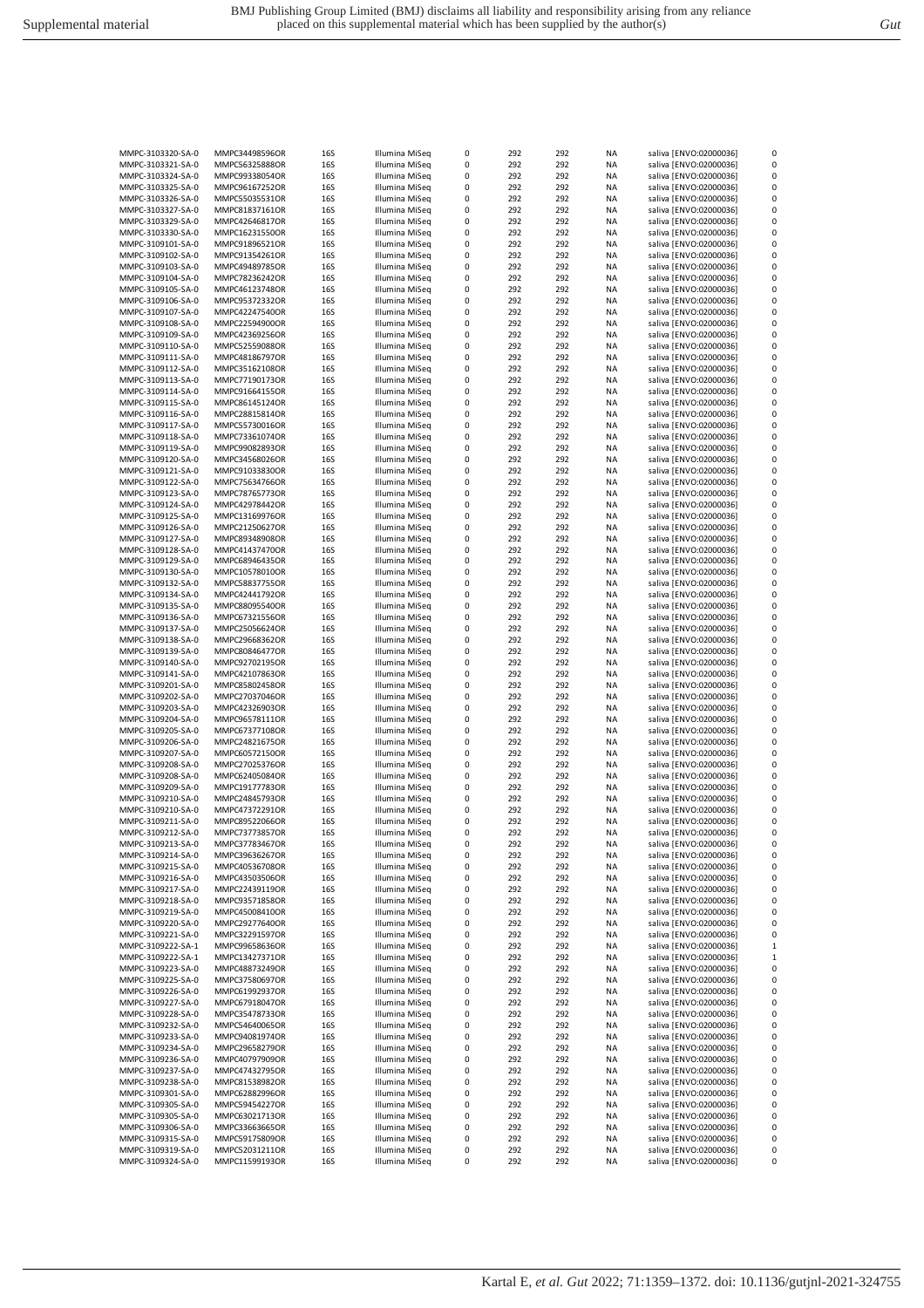| Illumina MiSeg | 292 | 292 | 86922 | pancreas [UBERON:0001264] |  |
|----------------|-----|-----|-------|---------------------------|--|
| Illumina MiSeg | 292 | 292 | 96057 | pancreas [UBERON:0001264] |  |
| Illumina MiSeg | 292 | 292 | 78692 | pancreas [UBERON:0001264] |  |

Kartal E*, et al. Gut* 2022; 71:1359–1372. doi: 10.1136/gutjnl-2021-324755

| MMPC-3103106123-TU-0 | MMPC22271503TU | <b>16S</b> | Illumina MiSeq | 0 | 292 | 292 | 27346  | pancreas [UBERON:0001264]    | 0           |
|----------------------|----------------|------------|----------------|---|-----|-----|--------|------------------------------|-------------|
| MMPC-3103107123-TU-0 | MMPC87955180TU | 16S        | Illumina MiSeq | 0 | 292 | 292 | 50932  | pancreas [UBERON:0001264]    | $\mathbf 0$ |
| MMPC-3103108123-TU-0 | MMPC54922715TU | 16S        | Illumina MiSeq | 0 | 292 | 292 | 31245  | pancreas [UBERON:0001264]    | $\mathbf 0$ |
| MMPC-3103108125-HT-0 | MMPC24466339HT | 16S        | Illumina MiSeq | 0 | 292 | 292 | 127835 | pancreas [UBERON:0001264]    | $\pmb{0}$   |
| MMPC-3103111125-HT-0 | MMPC80734101HT | 16S        | Illumina MiSeq | 0 | 292 | 292 | 95924  | pancreas [UBERON:0001264]    | $\mathbf 0$ |
| MMPC-3103112123-TU-0 | MMPC83770412TU | 16S        | Illumina MiSeq | 0 | 292 | 292 | 21764  | pancreas [UBERON:0001264]    | 0           |
| MMPC-3103112125-HT-0 | MMPC40334378HT | 16S        | Illumina MiSeq | 0 | 292 | 292 | 91218  | pancreas [UBERON:0001264]    | 0           |
| MMPC-3103114123-TU-0 | MMPC48644619TU | <b>16S</b> | Illumina MiSeq | 0 | 292 | 292 | 17849  | pancreas [UBERON:0001264]    | $\mathbf 0$ |
| MMPC-3103114125-HT-0 | MMPC35209818HT | 16S        | Illumina MiSeq | 0 | 292 | 292 | 114214 | pancreas [UBERON:0001264]    | $\mathbf 0$ |
| MMPC-3103116123-TU-0 | MMPC75019385TU | <b>16S</b> | Illumina MiSeq | 0 | 292 | 292 | 38264  | pancreas [UBERON:0001264]    | $\mathbf 0$ |
| MMPC-3103116125-HT-0 | MMPC89754577HT | 16S        | Illumina MiSeq | 0 | 292 | 292 | 84488  | pancreas [UBERON:0001264]    | $\mathbf 0$ |
| MMPC-3103116125-HT-c | MMPC76929964HT | 16S        | Illumina MiSeq | 0 | 292 | 292 | 99306  | pancreas [UBERON:0001264]    | $\pmb{0}$   |
| MMPC-3103118123-TU-0 | MMPC53213093TU | 16S        | Illumina MiSeg | 0 | 292 | 292 | 19403  | pancreas [UBERON:0001264]    | $\mathbf 0$ |
| MMPC-3103119123-TU-0 | MMPC77465766TU | <b>16S</b> | Illumina MiSeq | 0 | 292 | 292 | 35083  | pancreas [UBERON:0001264]    | $\pmb{0}$   |
| MMPC-3103119123-TU-c | MMPC24078588TU | 16S        | Illumina MiSeg | 0 | 292 | 292 | 71331  | pancreas [UBERON:0001264]    | $\pmb{0}$   |
| MMPC-3103119125-HT-0 | MMPC37714156HT | 16S        | Illumina MiSeq | 0 | 292 | 292 | 85195  | pancreas [UBERON:0001264]    | $\mathbf 0$ |
| MMPC-3103119125-HT-c | MMPC49102349HT | <b>16S</b> | Illumina MiSeg | 0 | 292 | 292 | 111138 | pancreas [UBERON:0001264]    | $\mathbf 0$ |
| MMPC-3103120125-HT-0 | MMPC36983914HT | <b>16S</b> | Illumina MiSeq | 0 | 292 | 292 | 73461  | pancreas [UBERON:0001264]    | $\mathbf 0$ |
| MMPC-3103121123-TU-0 | MMPC90323932TU | <b>16S</b> | Illumina MiSeq | 0 | 292 | 292 | 32825  | pancreas [UBERON:0001264]    | $\mathbf 0$ |
| MMPC-3103121123-TU-c | MMPC58485046TU | 16S        | Illumina MiSeq | 0 | 292 | 292 | 140836 | pancreas [UBERON:0001264]    | $\mathbf 0$ |
| MMPC-3103125123-TU-0 | MMPC49164313TU | <b>16S</b> | Illumina MiSeq | 0 | 292 | 292 | 50097  | pancreas [UBERON:0001264]    | $\mathbf 0$ |
| MMPC-3103125127-HT-0 | MMPC86673187HT | 16S        | Illumina MiSeq | 0 | 292 | 292 | 96102  | pancreas [UBERON:0001264]    | 0           |
| MMPC-3103129123-TU-0 | MMPC80997236TU | 16S        | Illumina MiSeq | 0 | 292 | 292 | 64881  | pancreas [UBERON:0001264]    | $\mathbf 0$ |
| MMPC-3103129125-HT-0 | MMPC49203482HT | 16S        | Illumina MiSeq | 0 | 292 | 292 | 110366 | pancreas [UBERON:0001264]    | 0           |
| MMPC-3103302125-HT-0 | MMPC25083626HT | 16S        | Illumina MiSeq | 0 | 292 | 292 | 87920  | pancreas [UBERON:0001264]    | 0           |
| MMPC-3103302127-HT-0 | MMPC02321546HT | <b>16S</b> | Illumina MiSeg | 0 | 292 | 292 | 94815  | ncreatic duct [UBERON:000732 | $\mathbf 0$ |
| MMPC-3103307123-TU-0 | MMPC84306689TU | 16S        | Illumina MiSeq | 0 | 292 | 292 | 35125  | pancreas [UBERON:0001264]    | 0           |
| MMPC-3103307123-TU-c | MMPC63721423TU | 16S        | Illumina MiSeg | 0 | 292 | 292 | 101573 | pancreas [UBERON:0001264]    | $\mathbf 0$ |
| MMPC-3103307125-HT-0 | MMPC74146850HT | 16S        | Illumina MiSeq | 0 | 292 | 292 | 87273  | pancreas [UBERON:0001264]    | $\mathbf 0$ |
| MMPC-3103309123-TU-0 | MMPC53390762TU | 16S        | Illumina MiSeg | 0 | 292 | 292 | 25942  | pancreas [UBERON:0001264]    | $\mathbf 0$ |
| MMPC-3103309125-HT-0 | MMPC33872709HT | <b>16S</b> | Illumina MiSeq | 0 | 292 | 292 | 93994  | pancreas [UBERON:0001264]    | $\mathbf 0$ |
| MMPC-3103330125-HT-0 | MMPC35081045HT | <b>16S</b> | Illumina MiSeq | 0 | 292 | 292 | 75059  | pancreas [UBERON:0001264]    | $\mathbf 0$ |
| MMPC-3109101123-TU-0 | MMPC82234530TU | 16S        | Illumina MiSeq | 0 | 292 | 292 | 63990  | pancreas [UBERON:0001264]    | $\pmb{0}$   |
| MMPC-3109102123-TU-0 | MMPC26308927TU | 16S        | Illumina MiSeg | 0 | 292 | 292 | 63118  | pancreas [UBERON:0001264]    | $\mathbf 0$ |
| MMPC-3109102125-HT-0 | MMPC83100372HT | 16S        | Illumina MiSeg | 0 | 292 | 292 | 97384  | pancreas [UBERON:0001264]    | $\pmb{0}$   |
| MMPC-3109103123-TU-0 | MMPC79418921TU | 16S        | Illumina MiSeg | 0 | 292 | 292 | 92173  | pancreas [UBERON:0001264]    | $\pmb{0}$   |
| MMPC-3109105123-TU-0 | MMPC96387591TU | <b>16S</b> | Illumina MiSeg | 0 | 292 | 292 | 86922  | pancreas [UBERON:0001264]    | $\mathbf 0$ |
| MMPC-3109105125-HT-0 | MMPC33126922HT | 16S        | Illumina MiSeg | 0 | 292 | 292 | 96057  | pancreas [UBERON:0001264]    | $\mathbf 0$ |
| MMPC-3109107123-TU-0 | MMPC80047993TU | <b>16S</b> | Illumina MiSeq | 0 | 292 | 292 | 78692  | pancreas [UBERON:0001264]    | $\mathbf 0$ |
| MMPC-3109107125-HT-0 | MMPC65170291HT | <b>16S</b> | Illumina MiSeq | 0 | 292 | 292 | 66822  | pancreas [UBERON:0001264]    | $\mathbf 0$ |
| MMPC-3109111123-TU-0 | MMPC23067667TU | 16S        | Illumina MiSeq | 0 | 292 | 292 | 8      | pancreas [UBERON:0001264]    | $\mathbf 0$ |
| MMPC-3109111125-HT-0 | MMPC80978814HT | 16S        | Illumina MiSeq | 0 | 292 | 292 | 150064 | pancreas [UBERON:0001264]    | $\mathbf 0$ |
| MMPC-3109111125-HT-c | MMPC42159796HT | 16S        | Illumina MiSeq | 0 | 292 | 292 | 116464 | pancreas [UBERON:0001264]    | $\mathbf 0$ |
| MMPC-3109113123-TU-0 | MMPC42025082TU | <b>16S</b> | Illumina MiSeg | 0 | 292 | 292 | 91603  | pancreas [UBERON:0001264]    | $\mathbf 0$ |
| MMPC-3109113125-HT-0 | MMPC93630826HT | 16S        | Illumina MiSeg | 0 | 292 | 292 | 93581  | pancreas [UBERON:0001264]    | $\mathbf 0$ |
| MMPC-3109117123-TU-0 | MMPC44512561TU | <b>16S</b> | Illumina MiSeq | 0 | 292 | 292 | 101695 | pancreas [UBERON:0001264]    | 0           |
| MMPC-3109117125-HT-0 | MMPC58544120HT | 16S        | Illumina MiSeq | 0 | 292 | 292 | 76970  | pancreas [UBERON:0001264]    | $\mathbf 0$ |
| MMPC-3109117127-HT-0 | MMPC66546739HT | <b>16S</b> | Illumina MiSeq | 0 | 292 | 292 | 72952  | ncreatic duct [UBERON:000732 | 0           |
| MMPC-3109140123-TU-0 | MMPC57986041TU | 16S        | Illumina MiSeq | 0 | 292 | 292 | 137586 | pancreas [UBERON:0001264]    | $\mathbf 0$ |

MMPC-3103102123-TU-0 MMPC52294238TU 16S Illumina MiSeq 0 292 292 16762 pancreas [UBERON:0001264] 0 MMPC-3103102125-HT-0 MMPC96437096HT 16S Illumina MiSeq 0 292 292 118983 pancreas [UBERON:0001264] 0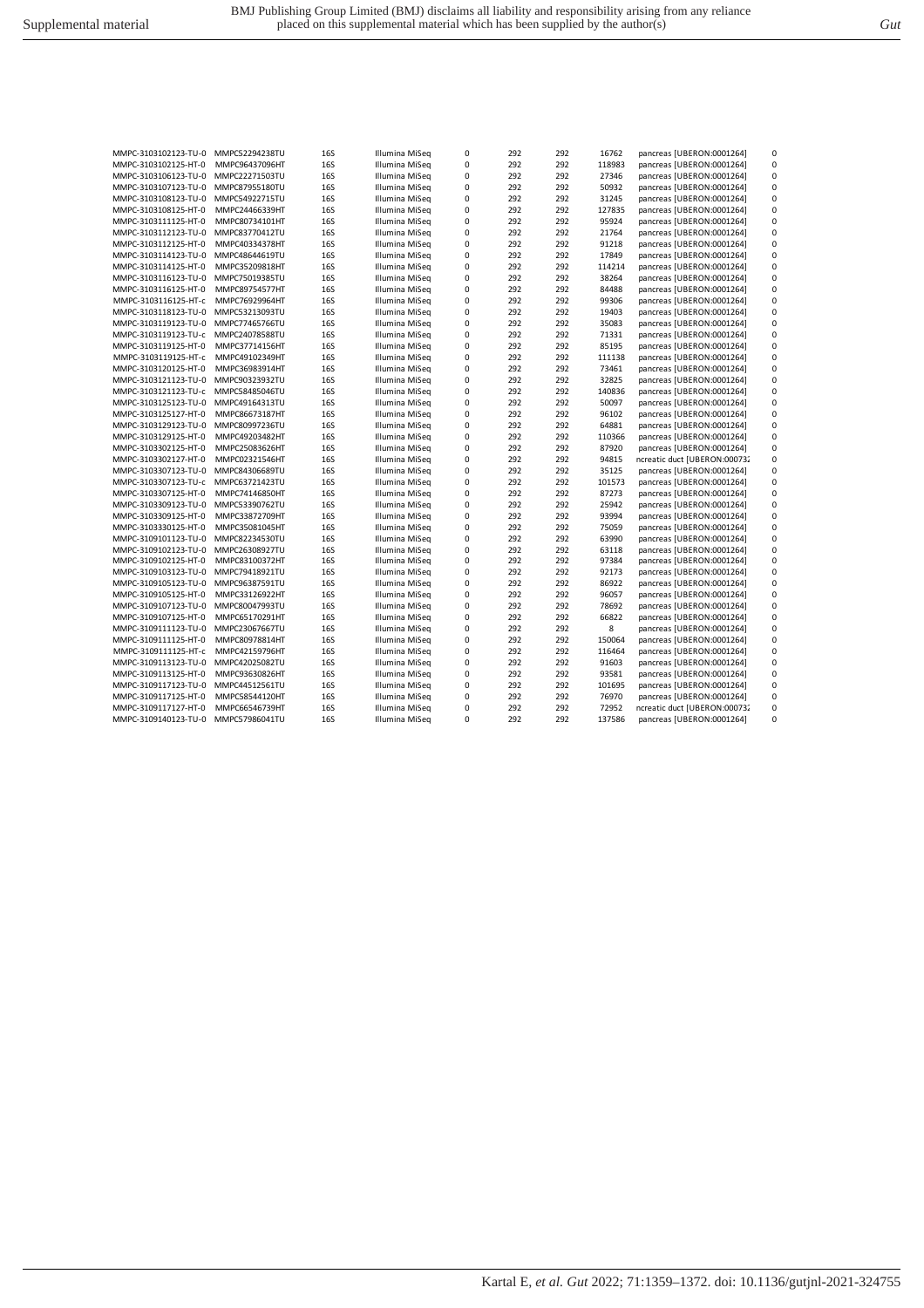| ۰. | v<br>. . |   |    |  |
|----|----------|---|----|--|
|    |          |   | ٠. |  |
| ×  | .        | I |    |  |

| gender           |          |                        | age_years ollection_datet_disease_s    | tax_id           | smoker                   | center                                             | alcohol_statu:              | alldiab           | diabcat                    | obese        | panctype                                           | asthma       | allacid     |
|------------------|----------|------------------------|----------------------------------------|------------------|--------------------------|----------------------------------------------------|-----------------------------|-------------------|----------------------------|--------------|----------------------------------------------------|--------------|-------------|
| male             | 79       | 2015-2018              | PC                                     | 408170           | smoker                   | $\overline{\mathbf{2}}$                            | 0                           | 0                 | 0                          | 0            | 0                                                  | 0            | 0           |
| male             | 62       | 2015-2018              | PC                                     | 408170           | ex-smoker                | 2                                                  | $\,1\,$                     | 0                 | 0                          | 0            | 0                                                  | 0            | 0           |
| female<br>male   | 69<br>54 | 2015-2018<br>2015-2018 | PC<br>PC                               | 408170<br>408170 | smoker<br>non-smoker     | 2<br>$\overline{2}$                                | 0<br>$\mathbf{1}$           | 0<br>0            | 0<br>0                     | 0<br>0       | 0<br>0                                             | 0<br>0       | 1<br>0      |
| male             | 54       | 2015-2018              | PC                                     | 408170           | non-smoker               | $\overline{\mathbf{2}}$                            | 1                           | 0                 | 0                          | 0            | 0                                                  | 0            | 0           |
| female           | 68       | 2015-2018              | PC                                     | 408170           | non-smoker               | $\overline{\mathbf{2}}$                            | 1                           | 0                 | 0                          | ΝA           | 0                                                  | 0            | 0           |
| male             | 68       | 2015-2018              | PC                                     | 408170           | ex-smoker                | $\overline{\mathbf{2}}$                            | $\mathbf 1$                 | 1                 | 1                          | 0            | 0                                                  | 0            | 0           |
| male             | 68       | 2015-2018              | PC                                     | 408170           | ex-smoker                | $\overline{\mathbf{2}}$                            | $\mathbf 1$                 | 1                 | $\mathbf 1$                | 0            | 0                                                  | 0            | 0           |
| male             | 71       | 2015-2018              | PC                                     | 408170           | non-smoker               | 2                                                  | 0                           | 0                 | 0                          | 0            | 0                                                  | 0            | 0           |
| male<br>male     | 84<br>84 | 2015-2018<br>2015-2018 | PC<br>PC                               | 408170<br>408170 | non-smoker<br>non-smoker | 2<br>$\overline{2}$                                | $\,1\,$<br>1                | 1<br>$\mathbf{1}$ | $\mathbf 1$<br>1           | 0<br>0       | 0<br>0                                             | 0<br>0       | 0<br>0      |
| female           | 69       | 2015-2018              | PC                                     | 408170           | non-smoker               | $\overline{2}$                                     | 0                           | 0                 | 0                          | 0            | 0                                                  | $\mathbf{1}$ | 1           |
| male             | 66       | 2015-2018              | PC                                     | 408170           | smoker                   | $\overline{\mathbf{2}}$                            | 1                           | 0                 | 0                          | 0            | 0                                                  | 0            | 1           |
| male             | 82       | 2015-2018              | PC                                     | 408170           | ex-smoker                | $\overline{\mathbf{2}}$                            | $\mathbf{1}$                | 1                 | 2                          | 0            | 0                                                  | 0            | 0           |
| male             | 82       | 2015-2018              | PC                                     | 408170           | ex-smoker                | $\overline{\mathbf{2}}$                            | $\mathbf 1$                 | 1                 | 2                          | 0            | 0                                                  | 0            | 0           |
| male             | 70       | 2015-2018              | PC                                     | 408170           | non-smoker               | $\overline{\mathbf{2}}$                            | $\mathbf{1}$                | 1                 | 2                          | 1            | 0                                                  | 0            | 0           |
| male<br>male     | 70<br>60 | 2015-2018<br>2015-2018 | PC<br>PC                               | 408170<br>408170 | non-smoker<br>smoker     | 2<br>$\overline{2}$                                | $\,1\,$<br>$\mathbf{1}$     | 1<br>0            | 2<br>0                     | 1<br>0       | 0<br>2                                             | 0<br>0       | 0<br>0      |
| male             | 63       | 2015-2018              | PC                                     | 408170           | ex-smoker                | $\overline{2}$                                     | $\mathbf{1}$                | 0                 | 0                          | $\mathbf{1}$ | 0                                                  | 0            | 0           |
| male             | 45       | 2015-2018              | PC                                     | 408170           | ex-smoker                | 2                                                  | 1                           | 0                 | 0                          | 0            | ΝA                                                 | 1            | 0           |
| female           | 73       | 2015-2018              | PC                                     | 408170           | non-smoker               | $\overline{\mathbf{2}}$                            | 1                           | 0                 | 0                          | 1            | 0                                                  | 0            | 0           |
| female           | 67       | 2015-2018              | PC                                     | 408170           | non-smoker               | $\overline{\mathbf{2}}$                            | 0                           | 0                 | 0                          | 0            | 0                                                  | 0            | 0           |
| female           | 67       | 2015-2018              | PC                                     | 408170           | non-smoker               | 2                                                  | 0                           | 0                 | 0                          | 0            | 0                                                  | 0            | 0           |
| male<br>male     | 66<br>68 | 2015-2018<br>2015-2018 | PC<br>PC                               | 408170<br>408170 | non-smoker<br>smoker     | 2<br>$\overline{2}$                                | 0<br>1                      | 1<br>$\mathbf{1}$ | $\overline{2}$<br>1        | 0<br>0       | 0<br>0                                             | 0<br>0       | 0<br>0      |
| male             | 52       | 2015-2018              | PC                                     | 408170           | smoker                   | $\overline{2}$                                     | $\mathbf{1}$                | 0                 | 0                          | $\mathbf{1}$ | 0                                                  | 0            | 1           |
| male             | 68       | 2015-2018              | PC                                     | 408170           | non-smoker               | 2                                                  | 1                           | 0                 | 0                          | 0            | 0                                                  | 0            | 0           |
| male             | 83       | 2015-2018              | <b>CTR</b>                             | 408170           | ex-smoker                | $\overline{\mathbf{2}}$                            | $\,1\,$                     | 0                 | 0                          | ΝA           | 0                                                  | 0            | 0           |
| male             | 57       | 2015-2018              | <b>CTR</b>                             | 408170           | non-smoker               | $\overline{\mathbf{2}}$                            | 1                           | 0                 | 0                          | 0            | 0                                                  | 0            | 0           |
| male             | 57       | 2015-2018              | <b>CTR</b>                             | 408170           | non-smoker               | $\overline{\mathbf{2}}$                            | $\mathbf{1}$                | 0                 | 0                          | 0            | 0                                                  | 0            | 0           |
| female<br>male   | 70<br>54 | 2015-2018<br>2015-2018 | <b>CTR</b><br><b>CTR</b>               | 408170<br>408170 | non-smoker<br>non-smoker | 2<br>$\overline{2}$                                | 0<br>$\mathbf{1}$           | 0<br>0            | 0<br>0                     | 0<br>0       | $\mathbf 1$<br>0                                   | 0<br>0       | 1<br>0      |
| female           | 72       | 2015-2018              | <b>CTR</b>                             | 408170           | smoker                   | $\overline{2}$                                     | $\mathbf{1}$                | 0                 | 0                          | 0            | 0                                                  | 0            | 0           |
| male             | 76       | 2015-2018              | Pancreatitis                           | 408170           | ex-smoker                | 2                                                  | 1                           | 1                 | 2                          | 1            | 2                                                  | 0            | 0           |
| male             | 67       | 2015-2018              | <b>CTR</b>                             | 408170           | non-smoker               | $\overline{\mathbf{2}}$                            | $\,1\,$                     | 1                 | 2                          | 0            | 0                                                  | 0            | 0           |
| male             | 67       | 2015-2018              | <b>CTR</b>                             | 408170           | non-smoker               | $\overline{\mathbf{2}}$                            | $\mathbf 1$                 | 1                 | 2                          | 0            | 0                                                  | 0            | 0           |
| male             | 82       | 2015-2018              | <b>CTR</b>                             | 408170           | non-smoker               | $\overline{\mathbf{2}}$                            | 0                           | 0                 | 0                          | 0            | 0                                                  | 0            | 0           |
| female<br>male   | 64<br>63 | 2015-2018<br>2015-2018 | <b>CTR</b><br><b>CTR</b>               | 408170<br>408170 | non-smoker<br>ex-smoker  | $\overline{\mathbf{2}}$<br>$\overline{2}$          | $\,1\,$<br>$\mathbf{1}$     | 0<br>0            | 0<br>0                     | 0<br>0       | 0<br>0                                             | 0<br>0       | 0<br>1      |
| male             | 84       | 2015-2018              | <b>CTR</b>                             | 408170           | ex-smoker                | $\overline{2}$                                     | $\mathbf{1}$                | $\mathbf{1}$      | 2                          | 1            | 0                                                  | 0            | 0           |
| male             | 61       | 2015-2018              | <b>CTR</b>                             | 408170           | smoker                   | $\overline{\mathbf{2}}$                            | 1                           | 0                 | 0                          | 0            | 0                                                  | 0            | 0           |
| male             | 53       | 2015-2018              | <b>CTR</b>                             | 408170           | ex-smoker                | $\overline{\mathbf{2}}$                            | $\mathbf 1$                 | 0                 | 0                          | 0            | 0                                                  | 0            | 0           |
| male             | 57       | 2015-2018              | <b>CTR</b>                             | 408170           | non-smoker               | $\overline{\mathbf{c}}$                            | 1                           | 0                 | 0                          | 1            | 0                                                  | 0            | 1           |
| male             | 38       | 2015-2018              | <b>CTR</b>                             | 408170           | ex-smoker                | $\overline{\mathbf{c}}$                            | $\mathbf{1}$                | 0                 | 0                          | 0            | 0                                                  | 0            | 0           |
| female<br>female | 68<br>81 | 2015-2018<br>2015-2018 | <b>CTR</b><br><b>CTR</b>               | 408170<br>408170 | ex-smoker<br>non-smoker  | 2<br>2                                             | $\,1\,$<br>$\,1\,$          | 0<br>0            | 0<br>0                     | 0<br>0       | 0<br>0                                             | 0<br>0       | 0<br>1      |
| female           | 65       | 2015-2018              | <b>CTR</b>                             | 408170           | non-smoker               | $\overline{2}$                                     | $\mathbf{1}$                | 0                 | 0                          | 0            | 0                                                  | 0            | 0           |
| male             | 61       | 2015-2018              | <b>CTR</b>                             | 408170           | non-smoker               | $\overline{2}$                                     | 0                           | 0                 | 0                          | 0            | 0                                                  | 0            | 0           |
| male             | 59       | 2015-2018              | <b>CTR</b>                             | 408170           | ex-smoker                | 2                                                  | 1                           | 0                 | 0                          | 1            | 0                                                  | 0            | 0           |
| male             | 56       | 2015-2018              | <b>CTR</b>                             | 408170           | smoker                   | $\overline{\mathbf{c}}$                            | 1                           | 0                 | 0                          | 0            | 0                                                  | 0            | 0           |
| male             | 63       | 2015-2018              | <b>CTR</b>                             | 408170<br>408170 | smoker                   | $\overline{\mathbf{2}}$<br>$\overline{\mathbf{c}}$ | $\mathbf{1}$<br>$\,1\,$     | 0<br>0            | 0<br>0                     | 0<br>0       | 0<br>0                                             | 0<br>0       | 1<br>0      |
| male<br>male     | 63<br>79 | 2015-2018<br>2015-2018 | <b>CTR</b><br>Pancreatitis             | 408170           | smoker<br>ex-smoker      | $\overline{2}$                                     | $\mathbf{1}$                | 1                 | 2                          | 0            | 2                                                  | 0            | 0           |
| male             | 64       | 2015-2018              | Pancreatitis                           | 408170           | smoker                   | $\overline{2}$                                     | $\mathbf{1}$                | $\mathbf{1}$      | 2                          | 0            | 2                                                  | 0            | 0           |
| female           | 62       | 2015-2018              | Pancreatitis                           | 408170           | ex-smoker                | $\overline{2}$                                     | $\mathbf{1}$                | $\mathbf{1}$      | 2                          | $\mathbf{1}$ | 2                                                  | $\mathbf{1}$ | 0           |
| male             | 54       | 2015-2018              | Pancreatitis                           | 408170           | smoker                   | $\overline{2}$                                     | 1                           | 0                 | 0                          | 0            | 2                                                  | 0            | 0           |
| female           | 58       | 2015-2018              | Pancreatitis                           | 408170           | smoker                   | $\overline{\mathbf{c}}$                            | 1                           | 1                 | 1                          | 0            | 2                                                  | 0            | 1           |
| male<br>male     | 58<br>67 | 2015-2018              | Pancreatitis<br>2015-2018 Pancreatitis | 408170<br>408170 | smoker<br>smoker         | $\overline{\mathbf{c}}$<br>$\overline{\mathbf{c}}$ | $\mathbf{1}$<br>$\,1\,$     | 0<br>0            | 0<br>0                     | 0<br>0       | $\overline{\mathbf{c}}$<br>2                       | 0<br>0       | 0<br>0      |
| male             | 76       |                        | 2015-2018 Pancreatitis                 | 408170           | ex-smoker                | 2                                                  | $\mathbf{1}$                | 1                 | 2                          | 0            | 2                                                  | 0            | 0           |
| female           | 72       | 2015-2018              | Pancreatitis                           | 408170           | ex-smoker                | 2                                                  | $\mathbf{1}$                | 1                 | 2                          | 0            | 2                                                  | 0            | 0           |
| male             | 58       |                        | 2015-2018 Pancreatitis                 | 408170           | smoker                   | $\overline{2}$                                     | 1                           | $\mathbf{1}$      | 2                          | 1            | 2                                                  | 0            | 0           |
| male             | 78       |                        | 2015-2018 Pancreatitis                 | 408170           | ex-smoker                | 2                                                  | $\,1\,$                     | 1                 | 2                          | 0            | 2                                                  | 0            | 0           |
| male             | 60       | 2015-2018              | Pancreatitis                           | 408170           | ex-smoker                | 2                                                  | $\,1\,$                     | 1                 | 2                          | 0            | 2                                                  | 0            | 1           |
| male<br>male     | 58<br>64 | 2015-2018<br>2015-2018 | Pancreatitis<br>Pancreatitis           | 408170<br>408170 | smoker<br>ex-smoker      | $\mathbf 2$<br>$\overline{\mathbf{2}}$             | $\mathbf{1}$<br>$\mathbf 1$ | $\mathbf{1}$<br>1 | $\mathbf 2$<br>$\mathbf 1$ | 0<br>1       | $\overline{\mathbf{c}}$<br>$\overline{\mathbf{c}}$ | 0<br>0       | 0<br>1      |
| male             | 64       | 2015-2018              | Pancreatitis                           | 408170           | ex-smoker                | 2                                                  | $\,1\,$                     | 1                 | $\mathbf 1$                | 1            | 2                                                  | 0            | 1           |
| male             | 45       | 2015-2018              | Pancreatitis                           | 408170           | ex-smoker                | $\overline{2}$                                     | $\,1\,$                     | 0                 | 0                          | 0            | 2                                                  | 0            | 1           |
| female           | 83       | 2015-2018              | Pancreatitis                           | 408170           | smoker                   | $\overline{2}$                                     | 0                           | $\mathbf{1}$      | 2                          | 0            | 2                                                  | 0            | 0           |
| female           | 71       | 2015-2018              | Pancreatitis                           | 408170           | non-smoker               | $\overline{\mathbf{2}}$                            | 0                           | 0                 | 0                          | 0            | 2                                                  | $\mathbf 1$  | 0           |
| male             | 64       | 2015-2018              | Pancreatitis                           | 408170           | smoker                   | $\overline{\mathbf{2}}$                            | 1                           | 1                 | 2                          | 0            | 2                                                  | 0            | 0           |
| male<br>male     | 61<br>55 | 2015-2018<br>2015-2018 | Pancreatitis<br>Pancreatitis           | 408170<br>408170 | smoker<br>smoker         | $\overline{\mathbf{2}}$<br>$\mathbf 2$             | $\mathbf 1$<br>$\,1\,$      | 1<br>1            | 2<br>$\mathbf 2$           | 0<br>0       | $\overline{\mathbf{c}}$<br>$\overline{\mathbf{2}}$ | 0<br>0       | 0<br>0      |
| male             | 62       | 2015-2018              | Pancreatitis                           | 408170           | smoker                   | 2                                                  | $\,1\,$                     | 1                 | 2                          | 0            | 2                                                  | 0            | 0           |
| female           | 55       | 2015-2018              | Pancreatitis                           | 408170           | smoker                   | 2                                                  | $\,1\,$                     | 0                 | 0                          | 1            | 2                                                  | 0            | 0           |
| female           | 78       | 2015-2018              | PC                                     | 408170           | non-smoker               | 8                                                  | 0                           | 0                 | 0                          | 0            | 0                                                  | 0            | 0           |
| female           | 78       | 2015-2018              | PC                                     | 408170           | non-smoker               | 8                                                  | 0                           | 0                 | 0                          | 0            | 0                                                  | 0            | 0           |
| female           | 67       | 2015-2018              | PC                                     | 408170           | smoker                   | 8                                                  | 0                           | 0                 | 0                          | 0            | 0                                                  | $\mathbf 1$  | $\mathbf 1$ |
| female<br>female | 74<br>74 | 2015-2018<br>2015-2018 | PC<br>PC                               | 408170<br>408170 | non-smoker<br>non-smoker | 8<br>8                                             | 0<br>0                      | 0<br>0            | 0<br>0                     | 0<br>0       | 0<br>0                                             | 0<br>0       | 0<br>0      |
| male             | 85       | 2015-2018              | PC                                     | 408170           | ex-smoker                | 8                                                  | 0                           | 0                 | 0                          | 0            | 0                                                  | 0            | 0           |
| female           | 71       | 2015-2018              | PC                                     | 408170           | non-smoker               | 8                                                  | 0                           | 1                 | $\mathbf 1$                | 1            | 0                                                  | 0            | 1           |
| female           | 68       | 2015-2018              | PC                                     | 408170           | non-smoker               | 8                                                  | $\mathbf{1}$                | $\mathbf 1$       | 1                          | 0            | 0                                                  | 0            | 0           |
| female           | 81       | 2015-2018              | PC                                     | 408170           | non-smoker               | 8                                                  | $\mathbf{1}$                | $\mathbf{1}$      | $\mathbf 1$                | $\mathbf{1}$ | 0                                                  | 0            | 0           |
| male             | 86       | 2015-2018              | PC                                     | 408170           | ex-smoker                | 8                                                  | 1                           | 0                 | 0                          | 0            | 0                                                  | 0            | 0           |
| female<br>male   | 71<br>85 | 2015-2018<br>2015-2018 | PC<br>PC                               | 408170<br>408170 | non-smoker<br>ex-smoker  | 8<br>8                                             | $\,1\,$<br>1                | 0<br>1            | 0<br>2                     | 0<br>0       | 0<br>0                                             | 0<br>0       | 1<br>0      |
| male             | 85       | 2015-2018              | PC                                     | 408170           | ex-smoker                | 8                                                  | $1\,$                       | 0                 | 0                          | 0            | 0                                                  | 0            | $\mathbf 1$ |
|                  |          |                        |                                        |                  |                          |                                                    |                             |                   |                            |              |                                                    |              |             |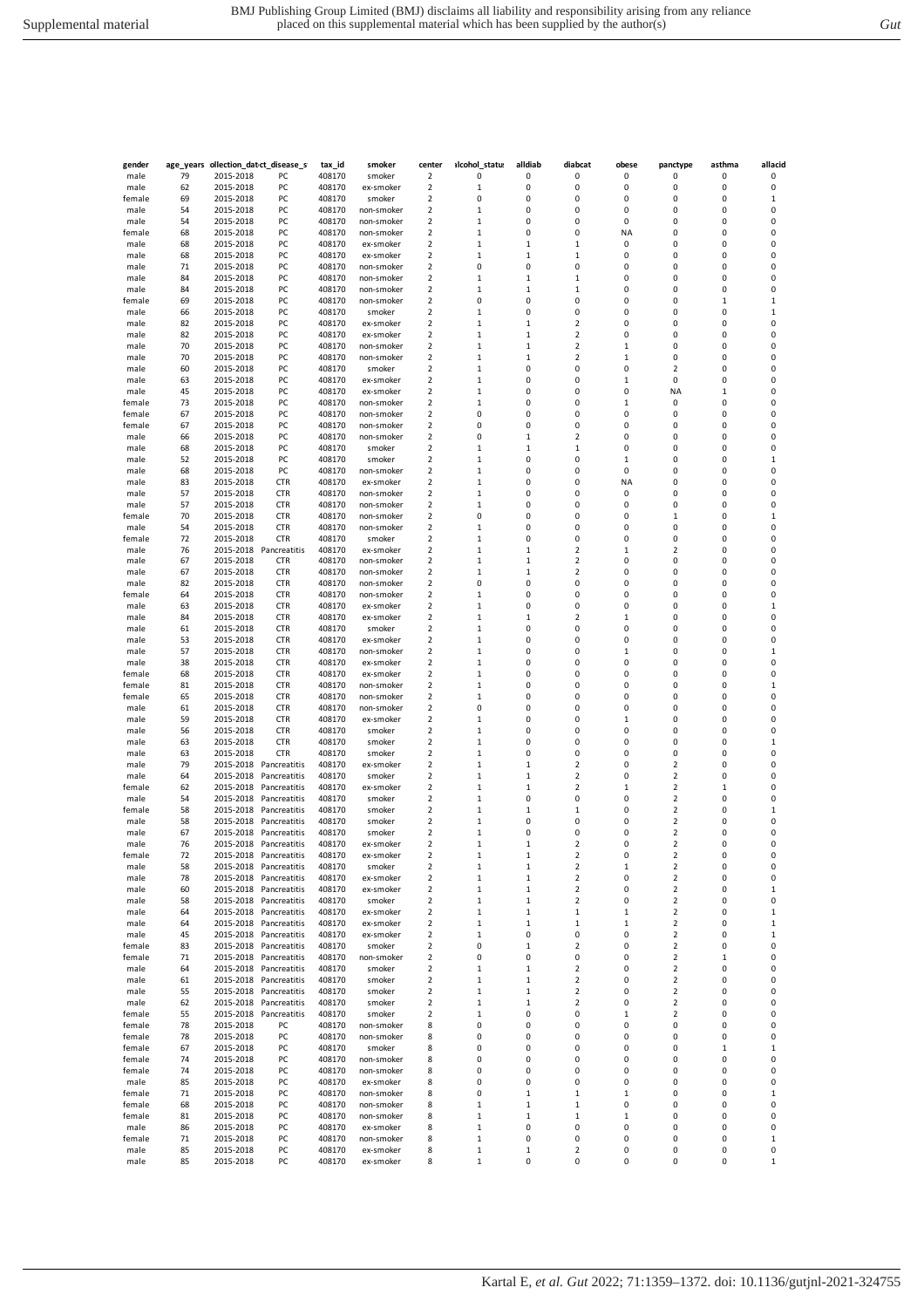| female       | 84       | 2015-2018              | PC                                   | 408170             | non-smoker              | 8                       | 1                     | 1                          | $\mathbf 1$             | 1                | 0      | 0            | 1                |
|--------------|----------|------------------------|--------------------------------------|--------------------|-------------------------|-------------------------|-----------------------|----------------------------|-------------------------|------------------|--------|--------------|------------------|
| male         | 74       | 2015-2018              | PC                                   | 408170             | non-smoker              | 8                       | $\,1\,$               | 0                          | 0                       | $\mathbf 1$      | 0      | 0            | $\mathbf 1$      |
| male         | 88       | 2015-2018              | PC                                   | 408170             | ex-smoker               | 8                       | $\mathbf 1$           | 0                          | 0                       | 0                | 0      | 0            | $\mathbf 1$      |
| female       | 79       | 2015-2018              | PC                                   | 408170             | non-smoker              | 8                       | 0                     | 0                          | 0                       | 0                | 0      | 0            | $\mathbf{1}$     |
| female       | 79       | 2015-2018              | PC                                   | 408170             | non-smoker              | 8                       | 0                     | 0                          | 0                       | 0                | O      | 0            | $\mathbf{1}$     |
| male         | 80       | 2015-2018              | PC                                   | 408170             | non-smoker              | 8                       | 1                     | 1                          | $\overline{\mathbf{2}}$ | 0                | 0      | 0            | 1                |
| male         | 49       | 2015-2018              | PC                                   | 408170             | non-smoker              | 8                       | 0                     | 0                          | 0                       | 0                | 0      | 1            | $\mathbf 1$      |
| male         | 79       | 2015-2018              | PC                                   | 408170             | smoker                  | 8                       | $\mathbf{1}$          | 0                          | 0                       | 0                | 0      | 0            | 0                |
| female       | 80       | 2015-2018              | PC                                   | 408170             | non-smoker              | 8                       | 0                     | 0                          | 0                       | 0                | 0      | 0            | 0                |
| male         | 86       | 2015-2018              | PC                                   | 408170             | <b>NA</b>               | 8                       | $\,1\,$               | 0                          | 0                       | $\mathbf 1$      | 0      | 0            | 0                |
| male         | 86       | 2015-2018              | PC                                   | 408170             | ΝA                      | 8                       | $\mathbf{1}$          | 0                          | 0                       | $\mathbf{1}$     | 0      | 0            | 0                |
| male         | 70       | 2015-2018              | PC                                   | 408170             | ex-smoker               | 8                       | $\mathbf{1}$          | 0                          | 0                       | 0                | 0      | 0            | 0                |
| female       | 85       | 2015-2018              | PC                                   | 408170             | non-smoker              | 8                       | $\,1\,$               | 0                          | 0                       | 1                | 0      | 0            | 0                |
| female       | 71       | 2015-2018              | PC                                   | 408170             | non-smoker              | 8                       | $\mathbf 1$           | 0                          | 0                       | 0                | 0      | 0            | 0                |
| male         | 67       | 2015-2018              | PC                                   | 408170             | ex-smoker               | 8                       | $\mathbf 1$           | 0                          | 0                       | 0                | 0      | 0            | 0                |
| male         | 69       | 2015-2018              | PC                                   | 408170             | ex-smoker               | 8                       | $1\,$                 | $\mathbf 1$                | $\overline{2}$          | $\mathbf 1$      | 0      | 0            | 0                |
| female       | 75       | 2015-2018              | PC                                   | 408170             | non-smoker              | 8                       | 0                     | 0                          | 0                       | 0                | 0      | 0            | 0                |
| female       | 79       | 2015-2018              | PC                                   | 408170             | non-smoker              | 8                       | 0                     | 0                          | 0                       | $\mathbf 1$      | 0      | 0            | 0                |
| female       | 74       | 2015-2018              | PC                                   | 408170             | non-smoker              | 8                       | 0                     | 0                          | 0                       | 0                | 0      | 0            | 0                |
| male         | 62       | 2015-2018              | PC                                   | 408170             | ex-smoker               | 8                       | 1                     | 1                          | $\overline{2}$          | 0                | 1      | 0            | 1                |
| male         | 83       | 2015-2018              | PC                                   | 408170             | ex-smoker               | 8                       | $\,1\,$               | 1                          | 2                       | 0                | 0      | 0            | 0                |
| female       | 65       | 2015-2018              | PC                                   | 408170             | ex-smoker               | 8                       | $\mathbf{1}$          | 0                          | 0                       | 0                | 0      | 0            | 0                |
| male         | 56       | 2015-2018              | PC                                   | 408170             | ex-smoker               | 8                       | $\mathbf 1$           | 0                          | 0                       | $\mathbf 1$      | 0      | 0            | $\mathbf{1}$     |
| male         | 78       | 2015-2018              | PC                                   | 408170             | ex-smoker               | 8                       | $\mathbf{1}$          | 0                          | 0                       | $\mathbf 1$      | 0      | 0            | 0                |
| male         | 45       | 2015-2018              | PC                                   | 408170             | smoker                  | 8                       | $\mathbf{1}$          | 0                          | 0                       | $\mathbf{1}$     | 0      | 0            | $\mathbf 1$      |
| male         | 81       | 2015-2018              | PC                                   | 408170             | non-smoker              | 8                       | $\mathbf{1}$          | $\mathbf 1$                | $\overline{2}$          | $\mathbf 1$      | 0      | 0            | 0                |
| male         | 64       | 2015-2018              | PC                                   | 408170             | smoker                  | 8                       | $\,1\,$               | 1                          | $\mathbf 1$             | 0                | 0      | 0            | 0                |
|              |          |                        |                                      |                    |                         |                         |                       | 0                          | 0                       |                  | 0      | 0            |                  |
| female       | 88       | 2015-2018<br>2015-2018 | <b>CTR</b>                           | 408170             | non-smoker              | 8                       | $\mathbf 1$<br>0      | $\mathbf 1$                | $\overline{2}$          | ΝA               | 0      | $\mathbf 1$  | 0                |
| female       | 80       |                        | <b>CTR</b>                           | 408170             | non-smoker              | 8                       |                       |                            |                         | 1                |        |              | $\mathbf{1}$     |
| male         | 88       | 2015-2018              | <b>CTR</b>                           | 408170             | ex-smoker               | 8                       | $\mathbf 1$           | 0                          | 0                       | 0                | 0      | 0            | 0                |
| female       | 79       | 2015-2018              | <b>CTR</b>                           | 408170             | non-smoker              | 8                       | $\,1\,$               | 0                          | 0                       | $\mathbf 1$      | 0      | 0            | 0                |
| female       | 59       | 2015-2018              | <b>CTR</b>                           | 408170             | non-smoker              | 8                       | 0                     | 0                          | 0                       | $\mathbf{1}$     | 0      | 0            | 0                |
| male         | 91       | 2015-2018              | <b>CTR</b>                           | 408170             | non-smoker              | 8                       | 1                     | 0                          | 0                       | 0                | 0      | 0            | 1                |
| female       | 62       | 2015-2018              | <b>CTR</b>                           | 408170             | non-smoker              | 8                       | 1                     | 0                          | 0                       | 0                | 0      | 0            | 0                |
| male         | 81       | 2015-2018              | <b>CTR</b>                           | 408170             | ex-smoker               | 8                       | $\,1\,$               | 1                          | 2                       | 0                | 0      | 0            | 0                |
| male         | 81       | 2015-2018              | <b>CTR</b>                           | 408170             | ex-smoker               | 8                       | $\mathbf{1}$          | 0                          | 0                       | 0                | 0      | 0            | $\mathbf 1$      |
| female       | 76       | 2015-2018              | <b>CTR</b>                           | 408170             | non-smoker              | 8                       | 0                     | 0                          | 0                       | 0                | 0      | 0            | 0                |
| male         | 71       | 2015-2018              | <b>CTR</b>                           | 408170             | non-smoker              | 8                       | $\,1\,$               | 0                          | 0                       | $\mathbf 1$      | 0      | 0            | 0                |
| male         | 93       | 2015-2018              | <b>CTR</b>                           | 408170             | smoker                  | 8                       | $\,1\,$               | 0                          | 0                       | $\mathbf 1$      | 0      | $\mathbf{1}$ | 0                |
| female       | 85       | 2015-2018              | <b>CTR</b>                           | 408170             | smoker                  | 8                       | 0                     | 0                          | 0                       | 0                | 0      | 0            | 0                |
| male         | 72       | 2015-2018              | <b>CTR</b>                           | 408170             | smoker                  | 8                       | $\mathbf{1}$          | 0                          | 0                       | $\mathbf 1$      | 0      | 0            | 0                |
| male         | 49       | 2015-2018              | <b>CTR</b>                           | 408170             | non-smoker              | 8                       | 1                     | 0                          | 0                       | 0                | 0      | 0            | 1                |
| female       | 87       | 2015-2018              | <b>CTR</b>                           | 408170             | non-smoker              | 8                       | 0                     | $\mathbf 1$                | $\overline{2}$          | 1                | 0      | 0            | 0                |
| male         | 87       | 2015-2018              | <b>CTR</b>                           | 408170             | ex-smoker               | 8                       | $\mathbf 1$           | 0                          | 0                       | 0                | 0      | 0            | 0                |
| male         | 78       | 2015-2018              | <b>CTR</b>                           | 408170             | smoker                  | 8                       | $\,1\,$               | 0                          | 0                       | $\mathbf 1$      | 0      | 0            | 0                |
| male         | 78       | 2015-2018              | <b>CTR</b>                           | 408170             | smoker                  | 8                       | $\,1\,$               | 0                          | 0                       | $\mathbf{1}$     | 0      | 0            | 0                |
| female       | 88       | 2015-2018              | <b>CTR</b>                           | 408170             | non-smoker              | 8                       | 0                     | 0                          | 0                       | 0                | 0      | 0            | 0                |
| female       | 69       | 2015-2018              | <b>CTR</b>                           | 408170             | ex-smoker               | 8                       | $\mathbf{1}$          | 0                          | 0                       | 0                | 0      | 0            | 0                |
|              |          |                        |                                      |                    |                         |                         |                       |                            |                         |                  |        |              |                  |
| male         | 73       | 2015-2018              | <b>CTR</b>                           | 408170             | ex-smoker               | 8                       | $\,1\,$               | 0                          | 0                       | 0                | 0      | 0            | 0                |
| male         | 77       | 2015-2018              | <b>CTR</b>                           | 408170             | non-smoker              | 8                       | $\,1\,$               | 0                          | 0                       | 0                | 0      | 0            | 0                |
| female       | 85       | 2015-2018              | <b>CTR</b>                           | 408170             | non-smoker              | 8                       | 0                     | 0                          | 0                       | 0                | 0      | 0            | 0                |
| female       | 89       | 2015-2018              | <b>CTR</b>                           |                    | non-smoker              | 8                       | $\,1\,$               | NA                         | <b>NA</b>               | 0                | 0      | $\mathbf 1$  | 0                |
|              |          |                        |                                      | 408170             |                         |                         |                       | 0                          | 0                       |                  | 0      | 0            |                  |
| male         | 69       | 2015-2018<br>2015-2018 | <b>CTR</b>                           | 408170             | ex-smoker               | 8<br>8                  | $1\,$<br>$\mathbf{1}$ | 0                          | 0                       | $\mathbf 1$<br>0 | 0      | 0            | $\mathbf 1$<br>0 |
| female       | 58       |                        | <b>CTR</b>                           | 408170             | ex-smoker               |                         |                       |                            |                         |                  |        |              |                  |
| male         | 59       | 2015-2018              | <b>CTR</b>                           | 408170             | ex-smoker               | 8                       | 0                     | 0                          | 0                       | 0                | 0      | 0            | 0                |
| male         | 71       | 2015-2018              | CTR                                  | 408170             | smoker                  | 8                       | 1                     | 0                          | 0                       | 1                | 0      | 1            | 0                |
| female       | 77       |                        | 2015-2018 Pancreatitis               | 408170             | non-smoker              | 8                       | $\mathbf 1$           | 0                          | 0                       | 0                | 2      | 0            | $\mathbf{1}$     |
| female       | 51       | 2015-2018              | Pancreatitis                         | 408170             | ex-smoker               | 8                       | $\mathbf 1$           | 0                          | 0                       | 0                | 2      | 0            | $\mathbf 1$      |
| female       | 56       | 2015-2018              | Pancreatitis                         | 408170             | non-smoker              | 8                       | $\mathbf 1$           | 0                          | 0                       | 0                | 2      | 0            | $\mathbf{1}$     |
| male         | 74       |                        | 2015-2018 Pancreatitis               | 408170             | ex-smoker               | 8                       | $\mathbf 1$           | 0                          | 0                       | $\mathbf 1$      | 2      | 0            | 0                |
| male         | 54       |                        | 2015-2018 Pancreatitis               | 408170             | non-smoker              | 8                       | $\mathbf{1}$          | 1                          | 2                       | 0                | 2      | 0            | 0                |
| male         | 68       |                        | 2015-2018 Pancreatitis               | 408170             | smoker<br>smoker        |                         | $\Omega$              | 1                          | $\mathfrak{p}$          |                  | 2      | 0            | $\Omega$         |
| male         | 79       | 2015-2018              | PC                                   | 1679718            |                         | $\overline{\mathbf{2}}$ | 0                     | 0                          | 0                       | 0                | 0      | $\pmb{0}$    | 0                |
| male         | 62       | 2015-2018              | PC                                   | 1679718            | ex-smoker               | $\overline{\mathbf{2}}$ | $\,1\,$               | 0                          | 0                       | 0                | 0      | 0            | 0                |
| female       | 69       | 2015-2018              | PC                                   | 1679718            | smoker                  | $\overline{\mathbf{2}}$ | 0                     | 0                          | 0                       | 0                | 0      | 0            | $\mathbf 1$      |
| male         | 54       | 2015-2018              | PC                                   | 1679718            | non-smoker              | $\overline{2}$          | $\,1\,$               | 0                          | 0                       | 0                | 0      | 0            | 0                |
| female       | 68       | 2015-2018              | PC                                   | 1679718            | non-smoker              | $\overline{2}$          | $\mathbf 1$           | 0                          | 0                       | NA               | 0      | 0            | 0                |
| male         | 68       | 2015-2018              | PC                                   | 1679718            | ex-smoker               | $\overline{2}$          | $\mathbf{1}$          | $\mathbf 1$                | $\mathbf 1$             | 0                | 0      | 0            | 0                |
| male         | 71       | 2015-2018              | PC                                   | 1679718            | non-smoker              | $\overline{2}$          | 0                     | 0                          | 0                       | 0                | 0      | 0            | 0                |
| male         | 84       | 2015-2018              | PC                                   | 1679718            | non-smoker              | $\overline{\mathbf{2}}$ | 1                     | 1                          | $\mathbf 1$             | 0                | 0      | 0            | 0                |
| female       | 69       | 2015-2018              | PC                                   | 1679718            | non-smoker              | $\overline{2}$          | 0                     | 0                          | 0                       | 0                | 0      | $\mathbf 1$  | $\mathbf 1$      |
| male         | 66       | 2015-2018              | PC                                   | 1679718            | smoker                  | $\overline{2}$          | $\,1\,$               | 0                          | $\pmb{0}$               | 0                | 0      | 0            | $\mathbf 1$      |
| male         | 82       | 2015-2018              | PC                                   | 1679718            | ex-smoker               | $\overline{2}$          | $\mathbf 1$           | 1                          | $\overline{2}$          | 0                | 0      | 0            | 0                |
| male         | 70       | 2015-2018              | PC                                   | 1679718            | non-smoker              | $\overline{\mathbf{2}}$ | $\mathbf{1}$          | $\mathbf 1$                | $\overline{\mathbf{2}}$ | $\mathbf 1$      | 0      | 0            | 0                |
| male         | 60       | 2015-2018              | PC                                   | 1679718            | smoker                  | 2                       | $\mathbf{1}$          | 0                          | 0                       | 0                | 2      | 0            | 0                |
| male         | 63       | 2015-2018              | PC                                   | 1679718            | ex-smoker               | 2                       | $\mathbf{1}$          | 0                          | 0                       | $\mathbf{1}$     | 0      | 0            | 0                |
| male         | 45       | 2015-2018              | PC                                   | 1679718            | ex-smoker               | $\overline{2}$          | $\mathbf{1}$          | 0                          | 0                       | 0                | NA     | $\mathbf{1}$ | 0                |
| female       | 73       | 2015-2018              | PC                                   | 1679718            | non-smoker              | $\overline{\mathbf{2}}$ | 1                     | 0                          | 0                       | 1                | 0      | 0            | 0                |
| female       | 67       | 2015-2018              | PC                                   | 1679718            | non-smoker              | 2                       | 0                     | 0                          | 0                       | 0                | 0      | 0            | 0                |
| male         | 66       | 2015-2018              | PC                                   | 1679718            | non-smoker              | $\mathbf 2$             | 0                     | 1                          | $\mathbf 2$             | 0                | 0      | 0            | 0                |
| male         | 68       | 2015-2018              | PC                                   | 1679718            | smoker                  | 2                       | $\mathbf 1$           | $\mathbf 1$                | $\mathbf 1$             | 0                | 0      | 0            | 0                |
| male         | 52       | 2015-2018              | PC                                   | 1679718            | smoker                  | $\overline{2}$          | $\mathbf{1}$          | 0                          | $\pmb{0}$               | $\mathbf 1$      | 0      | 0            | $\mathbf 1$      |
| male         | 68       | 2015-2018              | PC                                   | 1679718            | non-smoker              | $\overline{2}$          | $\mathbf{1}$          | 0                          | 0                       | 0                | 0      | 0            | 0                |
| male         | 83       | 2015-2018              | <b>CTR</b>                           | 1679718            | ex-smoker               | $\overline{2}$          | $\mathbf{1}$          | 0                          | 0                       | NA               | 0      | 0            | 0                |
| male         | 57       | 2015-2018              | <b>CTR</b>                           | 1679718            | non-smoker              | $\overline{\mathbf{2}}$ | 1                     | 0                          | 0                       | 0                | 0      | 0            | 0                |
| female       | 70       | 2015-2018              | <b>CTR</b>                           | 1679718            | non-smoker              | $\overline{\mathbf{2}}$ | 0                     | 0                          | 0                       | 0                | 1      | 0            | $\mathbf 1$      |
| male         | 54       | 2015-2018              | <b>CTR</b>                           | 1679718            | non-smoker              | $\mathbf 2$             | $\mathbf 1$           | 0                          | 0                       | 0                | 0      | 0            | 0                |
| female       | 72       | 2015-2018              | <b>CTR</b>                           | 1679718            | smoker                  | 2                       | $\,1\,$               | 0                          | 0                       | 0                | 0      | 0            | 0                |
| male<br>male | 76<br>67 | 2015-2018              | 2015-2018 Pancreatitis<br><b>CTR</b> | 1679718<br>1679718 | ex-smoker<br>non-smoker | $\overline{2}$<br>2     | $1\,$<br>$\mathbf 1$  | $\mathbf 1$<br>$\mathbf 1$ | 2<br>2                  | $\mathbf 1$<br>0 | 2<br>0 | 0<br>0       | 0<br>0           |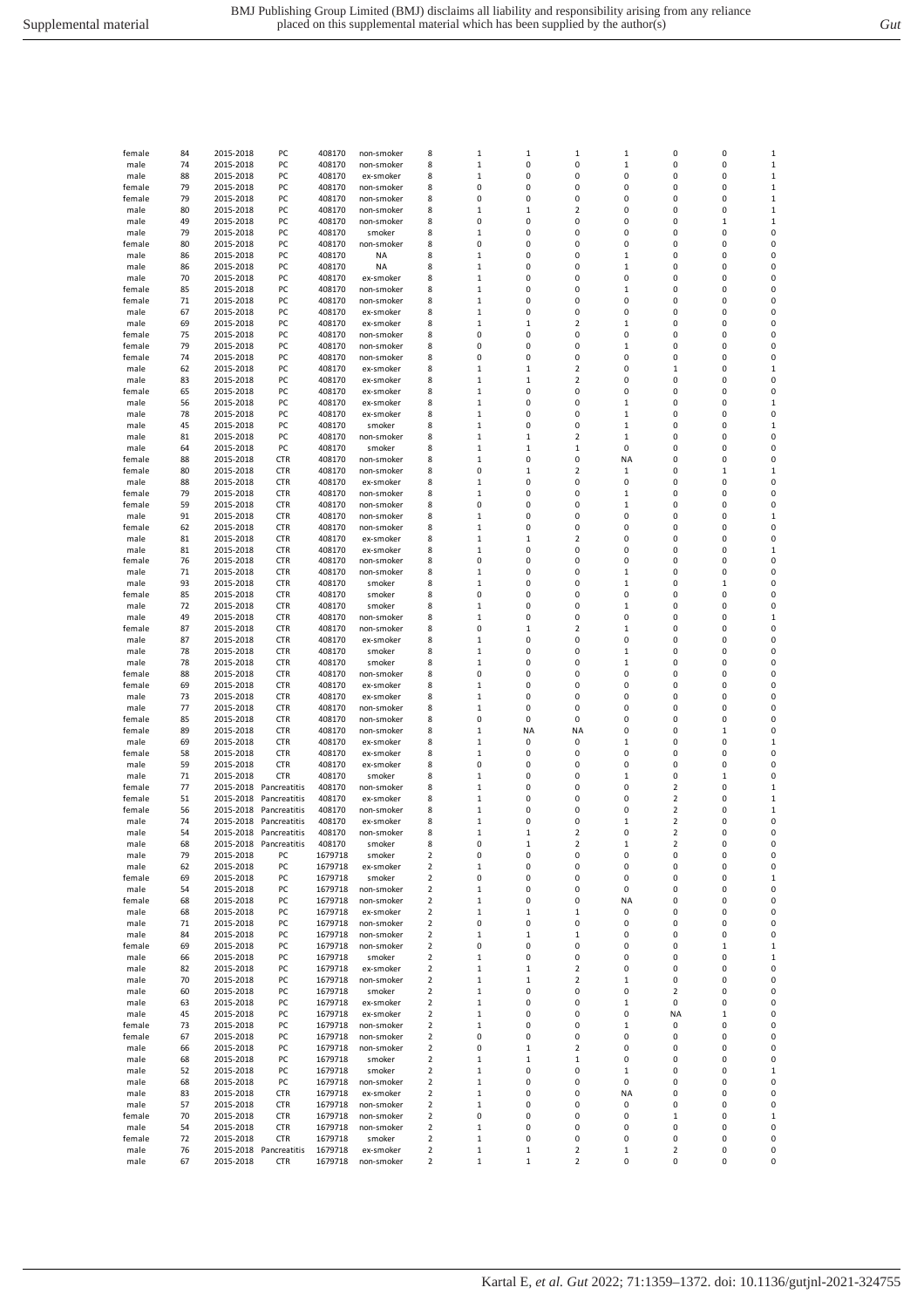| male             | 82       | 2015-2018              | <b>CTR</b>                   | 1679718            | non-smoker               | 2      | $\mathbf 0$            | 0                          | 0                            | 0                 | 0                            | 0            | 0                 |
|------------------|----------|------------------------|------------------------------|--------------------|--------------------------|--------|------------------------|----------------------------|------------------------------|-------------------|------------------------------|--------------|-------------------|
| female           | 64       | 2015-2018              | <b>CTR</b>                   | 1679718            | non-smoker               | 2      | $\mathbf{1}$           | 0                          | 0                            | 0                 | 0                            | 0            | 0                 |
| male             | 63       | 2015-2018              | <b>CTR</b>                   | 1679718            | ex-smoker                | 2      | 1                      | 0                          | 0                            | 0                 | 0                            | 0            | 1                 |
| male             | 84       | 2015-2018              | <b>CTR</b>                   | 1679718            | ex-smoker                | 2      | 1                      | 1                          | 2                            | $\mathbf{1}$      | 0                            | 0            | 0                 |
| male             | 61       | 2015-2018              | <b>CTR</b>                   | 1679718            | smoker                   | 2      | $\mathbf{1}$           | 0                          | 0                            | 0                 | 0                            | 0            | 0                 |
| male             | 53<br>57 | 2015-2018<br>2015-2018 | <b>CTR</b>                   | 1679718<br>1679718 | ex-smoker                | 2<br>2 | 1<br>$\mathbf{1}$      | 0<br>0                     | 0<br>0                       | 0<br>1            | 0<br>0                       | 0<br>0       | 0<br>$\mathbf{1}$ |
| male<br>male     | 38       | 2015-2018              | <b>CTR</b><br><b>CTR</b>     | 1679718            | non-smoker<br>ex-smoker  | 2      | $\mathbf{1}$           | 0                          | 0                            | 0                 | 0                            | 0            | 0                 |
| female           | 68       | 2015-2018              | <b>CTR</b>                   | 1679718            | ex-smoker                | 2      | $\mathbf{1}$           | 0                          | 0                            | 0                 | 0                            | 0            | 0                 |
| female           | 81       | 2015-2018              | <b>CTR</b>                   | 1679718            | non-smoker               | 2      | $\mathbf{1}$           | 0                          | 0                            | 0                 | 0                            | 0            | 1                 |
| female           | 65       | 2015-2018              | <b>CTR</b>                   | 1679718            | non-smoker               | 2      | 1                      | 0                          | 0                            | 0                 | 0                            | 0            | 0                 |
| male             | 61       | 2015-2018              | <b>CTR</b>                   | 1679718            | non-smoker               | 2      | 0                      | 0                          | 0                            | 0                 | 0                            | 0            | 0                 |
| male             | 59       | 2015-2018              | <b>CTR</b>                   | 1679718            | ex-smoker                | 2      | $\mathbf{1}$           | 0                          | 0                            | 1                 | 0                            | 0            | 0                 |
| male             | 56       | 2015-2018              | <b>CTR</b>                   | 1679718            | smoker                   | 2      | $\mathbf 1$            | 0                          | 0                            | 0                 | 0                            | 0            | 0                 |
| male             | 63       | 2015-2018              | <b>CTR</b>                   | 1679718            | smoker                   | 2      | $\mathbf{1}$           | 0                          | 0                            | 0                 | 0                            | 0            | 1                 |
| male             | 63       | 2015-2018              | <b>CTR</b>                   | 1679718            | smoker                   | 2      | 1                      | 0                          | 0                            | 0                 | 0                            | 0            | 0                 |
| male<br>male     | 79<br>64 | 2015-2018<br>2015-2018 | Pancreatitis<br>Pancreatitis | 1679718<br>1679718 | ex-smoker<br>smoker      | 2<br>2 | 1<br>1                 | $\mathbf 1$<br>$\mathbf 1$ | $\overline{\mathbf{c}}$<br>2 | 0<br>0            | $\overline{\mathbf{c}}$<br>2 | 0<br>0       | 0<br>0            |
| male             | 54       | 2015-2018              | Pancreatitis                 | 1679718            | smoker                   | 2      | $\mathbf{1}$           | 0                          | 0                            | 0                 | 2                            | 0            | 0                 |
| male             | 58       | 2015-2018              | Pancreatitis                 | 1679718            | smoker                   | 2      | $\mathbf{1}$           | 0                          | 0                            | 0                 | $\overline{\mathbf{c}}$      | 0            | 0                 |
| male             | 58       | 2015-2018              | Pancreatitis                 | 1679718            | smoker                   | 2      | $\mathbf{1}$           | $\mathbf 1$                | 2                            | 1                 | $\overline{2}$               | 0            | 0                 |
| male             | 58       | 2015-2018              | Pancreatitis                 | 1679718            | smoker                   | 2      | $\mathbf{1}$           | $\mathbf 1$                | 2                            | 0                 | $\overline{\mathbf{c}}$      | 0            | 0                 |
| male             | 64       | 2015-2018              | Pancreatitis                 | 1679718            | ex-smoker                | 2      | $\,1\,$                | 1                          | 1                            | 1                 | $\overline{\mathbf{c}}$      | 0            | 1                 |
| female           | 55       | 2015-2018              | Pancreatitis                 | 1679718            | smoker                   | 2      | $\mathbf{1}$           | 0                          | 0                            | $\mathbf{1}$      | $\overline{2}$               | 0            | 0                 |
| female           | 78       | 2015-2018              | PC                           | 1679718            | non-smoker               | 8      | 0                      | 0                          | 0                            | 0                 | 0                            | 0            | 0                 |
| female           | 67       | 2015-2018              | PC                           | 1679718            | smoker                   | 8      | 0                      | 0                          | 0                            | 0                 | 0                            | 1            | 1                 |
| female           | 74       | 2015-2018              | PC                           | 1679718            | non-smoker               | 8      | 0                      | 0                          | 0                            | 0                 | 0                            | 0            | 0                 |
| male             | 85       | 2015-2018              | PC                           | 1679718            | ex-smoker                | 8      | 0                      | 0                          | 0                            | 0                 | 0                            | 0            | 0                 |
| female           | 71<br>68 | 2015-2018<br>2015-2018 | PC<br>PC                     | 1679718<br>1679718 | non-smoker<br>non-smoker | 8<br>8 | $\mathbf 0$<br>$\,1\,$ | $\mathbf 1$<br>1           | 1<br>1                       | $\mathbf{1}$<br>0 | 0<br>0                       | 0<br>0       | 1<br>0            |
| female<br>female | 81       | 2015-2018              | PC                           | 1679718            | ex-smoker                | 8      | 0                      | $\mathbf 1$                | 2                            | 1                 | 0                            | 0            | 0                 |
| female           | 81       | 2015-2018              | PC                           | 1679718            | non-smoker               | 8      | $\mathbf{1}$           | $\mathbf 1$                | 1                            | 1                 | 0                            | 0            | 0                 |
| male             | 86       | 2015-2018              | PC                           | 1679718            | ex-smoker                | 8      | 1                      | 0                          | 0                            | 0                 | 0                            | 0            | 0                 |
| female           | 71       | 2015-2018              | PC                           | 1679718            | non-smoker               | 8      | $\mathbf{1}$           | 0                          | 0                            | 0                 | 0                            | 0            | 1                 |
| male             | 85       | 2015-2018              | PC                           | 1679718            | ex-smoker                | 8      | $\,1\,$                | 1                          | 2                            | 0                 | 0                            | 0            | 0                 |
| male             | 85       | 2015-2018              | PC                           | 1679718            | ex-smoker                | 8      | $\mathbf 1$            | 0                          | 0                            | 0                 | 0                            | 0            | 1                 |
| female           | 78       | 2015-2018              | PC                           | 1679718            | non-smoker               | 8      | $\mathbf 0$            | 0                          | 0                            | 1                 | 0                            | 0            | 0                 |
| female           | 84       | 2015-2018              | PC                           | 1679718            | non-smoker               | 8      | $\mathbf{1}$           | $\mathbf 1$                | 1                            | 1                 | 0                            | 0            | 1                 |
| male             | 74       | 2015-2018              | PC                           | 1679718            | non-smoker               | 8      | 1                      | 0                          | 0                            | 1                 | 0                            | 0            | $\mathbf{1}$      |
| male             | 88       | 2015-2018              | PC                           | 1679718            | ex-smoker                | 8      | 1                      | 0                          | 0                            | 0                 | 0                            | 0            | 1<br>1            |
| female<br>male   | 79<br>80 | 2015-2018<br>2015-2018 | PC<br>PC                     | 1679718<br>1679718 | non-smoker<br>non-smoker | 8<br>8 | 0<br>1                 | 0<br>1                     | 0<br>2                       | 0<br>0            | 0<br>0                       | 0<br>0       | 1                 |
| male             | 49       | 2015-2018              | PC                           | 1679718            | non-smoker               | 8      | $\mathbf 0$            | 0                          | 0                            | 0                 | 0                            | $\mathbf{1}$ | $\mathbf{1}$      |
| female           | 80       | 2015-2018              | PC                           | 1679718            | non-smoker               | 8      | $\pmb{0}$              | 0                          | 0                            | 0                 | 0                            | 0            | 0                 |
| male             | 81       | 2015-2018              | PC                           | 1679718            | non-smoker               | 8      | 0                      | 0                          | 0                            | 0                 | 0                            | 0            | 0                 |
| male             | 86       | 2015-2018              | PC                           | 1679718            | <b>NA</b>                | 8      | $\mathbf{1}$           | 0                          | 0                            | 1                 | 0                            | 0            | 0                 |
| female           | 88       | 2015-2018              | <b>CTR</b>                   | 1679718            | non-smoker               | 8      | 1                      | 0                          | 0                            | <b>NA</b>         | 0                            | 0            | 0                 |
| female           | 68       | 2015-2018              | <b>CTR</b>                   | 1679718            | ex-smoker                | 8      | 1                      | 0                          | 0                            | 0                 | 0                            | 0            | 0                 |
| female           | 80       | 2015-2018              | <b>CTR</b>                   | 1679718            | non-smoker               | 8      | 0                      | 1                          | 2                            | 1                 | 0                            | 1            | 1                 |
| male             | 88       | 2015-2018              | <b>CTR</b>                   | 1679718            | ex-smoker                | 8      | $\mathbf{1}$           | 0                          | 0                            | 0                 | 0                            | 0            | 0                 |
| female<br>female | 79<br>59 | 2015-2018<br>2015-2018 | <b>CTR</b><br><b>CTR</b>     | 1679718<br>1679718 | non-smoker<br>non-smoker | 8<br>8 | $\,1\,$<br>0           | 0<br>0                     | 0<br>0                       | 1<br>$\mathbf{1}$ | 0<br>0                       | 0<br>0       | 0<br>0            |
| female           | 77       | 2015-2018              | <b>CTR</b>                   | 1679718            | non-smoker               | 8      | $\mathbf{1}$           | 0                          | 0                            | 1                 | 0                            | 0            | 0                 |
| female           | 84       | 2015-2018              | <b>CTR</b>                   | 1679718            | non-smoker               | 8      | 0                      | 0                          | 0                            | 0                 | 0                            | 0            | 0                 |
| female           | 84       | 2015-2018              | <b>CTR</b>                   | 1679718            | non-smoker               | 8      | 0                      | 0                          | 0                            | 0                 | 0                            | 0            | 0                 |
| male             | 91       | 2015-2018              | <b>CTR</b>                   | 1679718            | non-smoker               | 8      | 1                      | 0                          | 0                            | 0                 | 0                            | 0            | 1                 |
| female           | 62       | 2015-2018              | <b>CTR</b>                   | 1679718            | non-smoker               | 8      | $\mathbf{1}$           | 0                          | 0                            | 0                 | 0                            | 0            | 0                 |
| female           | 62       | 2015-2018              | <b>CTR</b>                   | 1679718            | non-smoker               | 8      | $\mathbf{1}$           | 0                          | 0                            | 0                 | 0                            | 0            | 0                 |
| male             | 81       | 2015-2018              | <b>CTR</b>                   | 1679718            | ex-smoker                | 8      | 1                      |                            | 2                            | c                 | O                            | 0            |                   |
| male             | 81       | 2015-2018              | <b>CTR</b>                   | 1679718            | ex-smoker                | 8      | $\mathbf 1$            | 0                          | 0                            | 0                 | 0                            | 0            |                   |
| female           | 76       | 2015-2018              | <b>CTR</b>                   | 1679718            | non-smoker               | 8      | 0                      | 0                          | 0                            | 0                 | 0                            | 0            | 0                 |
| female           | 78       | 2015-2018              | <b>CTR</b>                   | 1679718            | non-smoker               | 8      | 0<br>$\,1\,$           | 1                          | 2<br>0                       | 0<br>1            | 0<br>0                       | 0<br>0       | 1<br>0            |
| male<br>male     | 71<br>93 | 2015-2018<br>2015-2018 | <b>CTR</b><br><b>CTR</b>     | 1679718<br>1679718 | non-smoker<br>smoker     | 8<br>8 | $\,1\,$                | 0<br>0                     | 0                            | $\mathbf 1$       | 0                            | 1            | 0                 |
| female           | 85       | 2015-2018              | <b>CTR</b>                   | 1679718            | smoker                   | 8      | 0                      | 0                          | 0                            | 0                 | 0                            | 0            |                   |
| male             | 72       | 2015-2018              | <b>CTR</b>                   | 1679718            | smoker                   | 8      | $\mathbf 1$            | 0                          | 0                            | $\mathbf{1}$      | 0                            | 0            | 0                 |
| male             | 49       | 2015-2018              | <b>CTR</b>                   | 1679718            | non-smoker               | 8      | $\,1\,$                | 0                          | 0                            | 0                 | 0                            | 0            | 1                 |
| female           | 78       | 2015-2018              | <b>CTR</b>                   | 1679718            | smoker                   | 8      | $\mathbf{1}$           | <b>NA</b>                  | 0                            | 0                 | 0                            | 0            | 0                 |
| female           | 87       | 2015-2018              | <b>CTR</b>                   | 1679718            | non-smoker               | 8      | 0                      | 1                          | 2                            | 1                 | 0                            | 0            |                   |
| male             | 87       | 2015-2018              | <b>CTR</b>                   | 1679718            | ex-smoker                | 8      | 1                      | 0                          | 0                            | 0                 | 0                            | 0            |                   |
| male             | 87       | 2015-2018              | <b>CTR</b>                   | 1679718            | ex-smoker                | 8      | $\,1\,$                | 0                          | 0                            | 0                 | 0                            | 0            | 0                 |
| male             | 78       | 2015-2018              | <b>CTR</b>                   | 1679718            | smoker                   | 8      | $\,1\,$                | 0                          | 0                            | 1                 | 0                            | 0            | 0                 |
| female           | 77       | 2015-2018              | Pancreatitis                 | 1679718            | non-smoker               | 8      | $\mathbf 1$            | 0                          | 0                            | 0                 | 2                            | 0            |                   |
| male             | 74       | 2015-2018              | Pancreatitis<br>Pancreatitis | 1679718            | ex-smoker<br>non-smoker  | 8      | $\,1\,$                | 0                          | 0                            | 1                 | 2                            | 0            | 0                 |
| male<br>female   | 54<br>68 | 2015-2018<br>2015-2017 | PC                           | 1679718<br>646099  | smoker                   | 8<br>2 | $\,1\,$<br>0           | 1<br>0                     | 2<br>0                       | 0<br>0            | 2<br>0                       | 0<br>0       | 0<br>1            |
| male             | 54       | 2015-2017              | PC                           | 646099             | non-smoker               | 2      | 1                      | 0                          | 0                            | 0                 | 0                            | 0            | 0                 |
| female           | 68       | 2015-2017              | PC                           | 646099             | non-smoker               | 2      | 1                      | 0                          | 0                            | 1                 | 0                            | 0            | 0                 |
| male             | 71       | 2015-2017              | PC                           | 646099             | non-smoker               | 2      | 0                      | 0                          | 0                            | 0                 | 0                            | 0            |                   |
| male             | 60       | 2015-2017              | PC                           | 646099             | smoker                   | 2      | $\mathbf 1$            | 0                          | 0                            | 0                 | 2                            | 0            | 0                 |
| male             | 63       | 2015-2017              | PC                           | 646099             | ex-smoker                | 2      | $\mathbf 1$            | 0                          | 0                            | 1                 | 0                            | 0            | 0                 |
|                  |          | 2045.2047              |                              | $\sim$ $\sim$      |                          |        |                        |                            |                              |                   |                              |              |                   |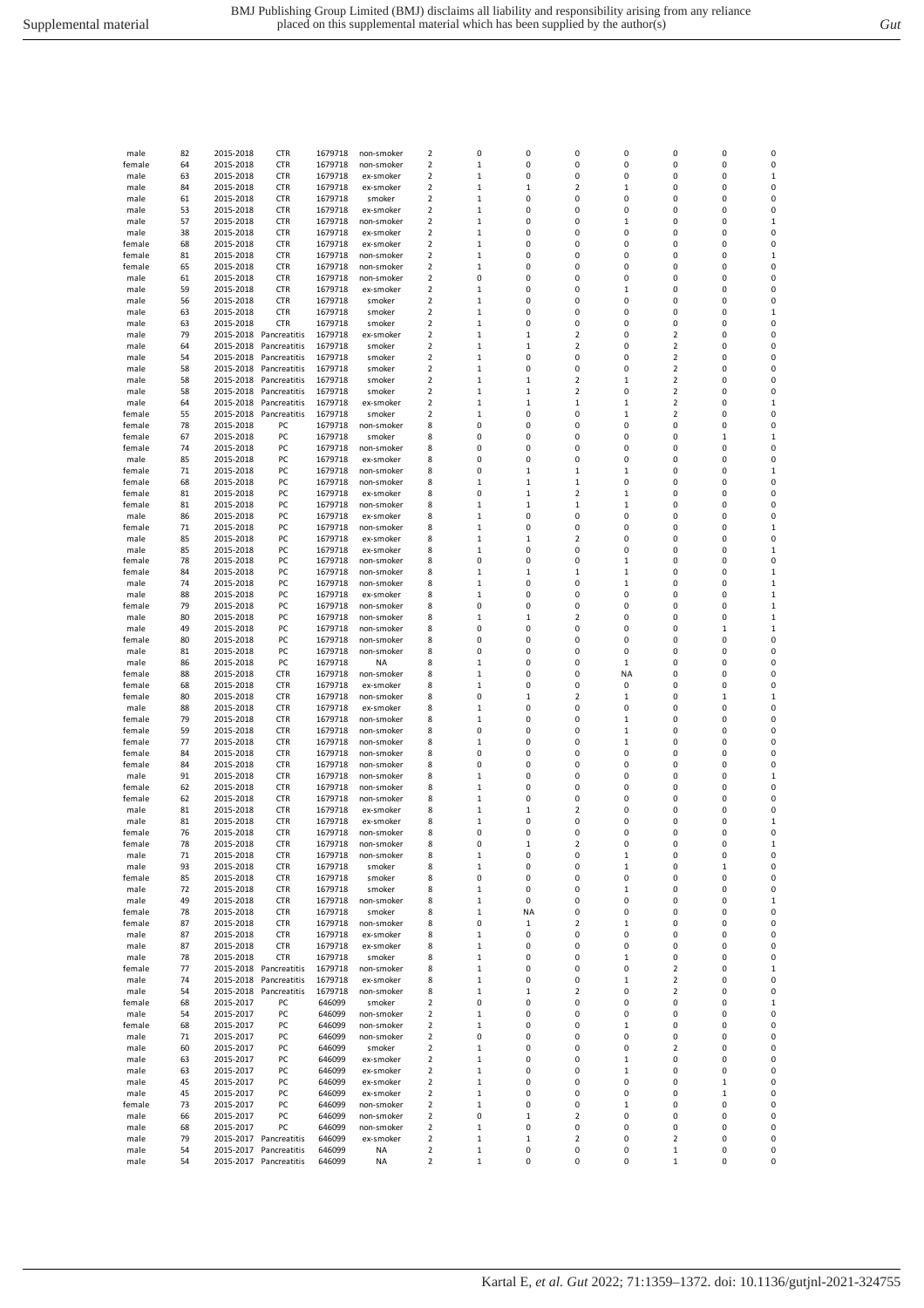|        |    | 2015-2018 |                        |        | smoker     |   |             |              |                         |              |                         |   |              |
|--------|----|-----------|------------------------|--------|------------|---|-------------|--------------|-------------------------|--------------|-------------------------|---|--------------|
| male   | 79 |           | PC                     | 408170 |            | 2 | 0           | 0            | 0                       | 0            | 0                       | 0 | 0            |
| male   | 62 | 2015-2018 | PC                     | 408170 | ex-smoker  | 2 | 1           | 0            | 0                       | 0            | 0                       | 0 | 0            |
| female | 69 | 2015-2018 | PC                     | 408170 | smoker     | 2 | 0           | 0            | 0                       | 0            | 0                       | 0 | 1            |
| male   | 54 | 2015-2018 | PC                     | 408170 | non-smoker | 2 | $\mathbf 1$ | 0            | 0                       | 0            | 0                       | 0 | 0            |
| female | 68 | 2015-2018 | PC                     | 408170 | non-smoker | 2 | 1           | 0            | $\pmb{0}$               | NA           | 0                       | 0 | 0            |
|        |    |           |                        |        |            |   |             |              |                         |              |                         |   |              |
| male   | 68 | 2015-2018 | PC                     | 408170 | ex-smoker  | 2 | 1           | $\mathbf 1$  | $\mathbf{1}$            | 0            | 0                       | 0 | 0            |
| male   | 71 | 2015-2018 | PC                     | 408170 | non-smoker | 2 | 0           | 0            | 0                       | 0            | 0                       | 0 | 0            |
| male   | 84 | 2015-2018 | PC                     | 408170 | non-smoker | 2 | $\mathbf 1$ | $\mathbf 1$  | 1                       | 0            | O                       | 0 | 0            |
| female | 69 | 2015-2018 | PC                     | 408170 | non-smoker | 2 | 0           | 0            | 0                       | 0            | 0                       | 1 | $\mathbf{1}$ |
|        |    |           |                        |        |            |   |             |              |                         |              |                         |   |              |
| male   | 66 | 2015-2018 | PC                     | 408170 | smoker     | 2 | 1           | 0            | 0                       | 0            | 0                       | 0 | $\mathbf 1$  |
| male   | 82 | 2015-2018 | PC                     | 408170 | ex-smoker  | 2 | 1           | 1            | $\overline{2}$          | 0            | 0                       | 0 | $\pmb{0}$    |
| male   | 70 | 2015-2018 | PC                     | 408170 | non-smoker | 2 | 1           | 1            | 2                       | 1            | 0                       | 0 | 0            |
| male   | 60 | 2015-2018 | PC                     | 408170 | smoker     | 2 | $\mathbf 1$ | 0            | 0                       | 0            | 2                       | 0 | 0            |
|        |    |           |                        |        |            |   |             |              |                         |              |                         |   |              |
| male   | 63 | 2015-2018 | PC                     | 408170 | ex-smoker  | 2 | 1           | 0            | 0                       | $\mathbf{1}$ | 0                       | 0 | 0            |
| male   | 45 | 2015-2018 | PC                     | 408170 | ex-smoker  | 2 | $\mathbf 1$ | 0            | 0                       | 0            | <b>NA</b>               | 1 | 0            |
| female | 73 | 2015-2018 | PC                     | 408170 | non-smoker | 2 | 1           | 0            | 0                       | 1            | 0                       | 0 | 0            |
| female | 67 | 2015-2018 | PC                     | 408170 | non-smoker | 2 | 0           | 0            | 0                       | 0            | 0                       | 0 | 0            |
|        |    |           |                        |        |            |   |             |              |                         |              |                         |   |              |
| male   | 66 | 2015-2018 | PC                     | 408170 | non-smoker | 2 | 0           | $\mathbf 1$  | 2                       | 0            | 0                       | 0 | 0            |
| male   | 68 | 2015-2018 | PC                     | 408170 | smoker     | 2 | 1           | $\mathbf 1$  | $\mathbf{1}$            | 0            | 0                       | 0 | 0            |
| male   | 52 | 2015-2018 | PC                     | 408170 | smoker     | 2 | 1           | 0            | 0                       | $\mathbf 1$  | 0                       | 0 | $\mathbf 1$  |
|        | 68 | 2015-2018 | PC                     | 408170 | non-smoker | 2 | 1           | 0            | 0                       | 0            | 0                       | 0 | 0            |
| male   |    |           |                        |        |            |   |             |              |                         |              |                         |   |              |
| male   | 83 | 2015-2018 | <b>CTR</b>             | 408170 | ex-smoker  | 2 | $\mathbf 1$ | 0            | 0                       | <b>NA</b>    | 0                       | 0 | 0            |
| male   | 57 | 2015-2018 | <b>CTR</b>             | 408170 | non-smoker | 2 | $\mathbf 1$ | 0            | 0                       | 0            | 0                       | 0 | 0            |
| female | 70 | 2015-2018 | <b>CTR</b>             | 408170 | non-smoker | 2 | 0           | 0            | 0                       | 0            | 1                       | 0 | $\mathbf 1$  |
| male   | 54 | 2015-2018 | <b>CTR</b>             | 408170 | non-smoker | 2 | $\,1\,$     | 0            | 0                       | 0            | 0                       | 0 | 0            |
|        |    |           |                        |        |            |   |             |              |                         |              |                         |   |              |
| female | 72 | 2015-2018 | <b>CTR</b>             | 408170 | smoker     | 2 | 1           | 0            | 0                       | 0            | 0                       | 0 | 0            |
| male   | 76 | 2015-2018 | Pancreatitis           | 408170 | ex-smoker  | 2 | $\mathbf 1$ | $\mathbf 1$  | $\overline{2}$          | $\mathbf{1}$ | 2                       | 0 | 0            |
| male   | 67 | 2015-2018 | <b>CTR</b>             | 408170 | non-smoker | 2 | 1           | $\mathbf 1$  | $\overline{2}$          | 0            | 0                       | 0 | 0            |
| male   | 82 | 2015-2018 | <b>CTR</b>             | 408170 | non-smoker | 2 | 0           | 0            | 0                       | 0            | 0                       | 0 | 0            |
|        |    |           |                        |        |            |   |             |              |                         |              |                         |   |              |
| female | 64 | 2015-2018 | <b>CTR</b>             | 408170 | non-smoker | 2 | $\mathbf 1$ | 0            | 0                       | 0            | 0                       | 0 | 0            |
| male   | 63 | 2015-2018 | <b>CTR</b>             | 408170 | ex-smoker  | 2 | 1           | 0            | 0                       | 0            | 0                       | 0 | $\mathbf 1$  |
| male   | 84 | 2015-2018 | <b>CTR</b>             | 408170 | ex-smoker  | 2 | $\mathbf 1$ | $\mathbf 1$  | $\overline{2}$          | 1            | 0                       | 0 | 0            |
|        | 61 | 2015-2018 | <b>CTR</b>             | 408170 | smoker     | 2 | 1           | 0            | $\pmb{0}$               | 0            | 0                       | 0 | 0            |
| male   |    |           |                        |        |            |   |             |              |                         |              |                         |   |              |
| male   | 53 | 2015-2018 | <b>CTR</b>             | 408170 | ex-smoker  | 2 | 1           | 0            | 0                       | 0            | 0                       | 0 | 0            |
| male   | 57 | 2015-2018 | <b>CTR</b>             | 408170 | non-smoker | 2 | $\mathbf 1$ | 0            | 0                       | $\mathbf{1}$ | 0                       | 0 | $\mathbf{1}$ |
| male   | 38 | 2015-2018 | <b>CTR</b>             | 408170 | ex-smoker  | 2 | $\mathbf 1$ | 0            | 0                       | 0            | 0                       | 0 | 0            |
| female | 68 | 2015-2018 | <b>CTR</b>             | 408170 | ex-smoker  | 2 | $\mathbf 1$ | 0            | 0                       | 0            | 0                       | 0 | 0            |
|        |    |           |                        |        |            |   |             |              |                         |              |                         |   |              |
| female | 81 | 2015-2018 | <b>CTR</b>             | 408170 | non-smoker | 2 | 1           | 0            | 0                       | 0            | 0                       | 0 | $\mathbf{1}$ |
| female | 65 | 2015-2018 | <b>CTR</b>             | 408170 | non-smoker | 2 | 1           | 0            | 0                       | 0            | 0                       | 0 | 0            |
| male   | 61 | 2015-2018 | <b>CTR</b>             | 408170 | non-smoker | 2 | 0           | 0            | 0                       | 0            | 0                       | 0 | 0            |
| male   | 59 | 2015-2018 | <b>CTR</b>             | 408170 | ex-smoker  | 2 | $\mathbf 1$ | 0            | 0                       | $\mathbf{1}$ | 0                       | 0 | 0            |
|        |    |           |                        |        |            |   |             |              |                         |              |                         |   |              |
| male   | 56 | 2015-2018 | <b>CTR</b>             | 408170 | smoker     | 2 | 1           | 0            | 0                       | 0            | 0                       | 0 | 0            |
| male   | 63 | 2015-2018 | <b>CTR</b>             | 408170 | smoker     | 2 | $\mathbf 1$ | 0            | 0                       | 0            | 0                       | 0 | $\mathbf 1$  |
| male   | 63 | 2015-2018 | <b>CTR</b>             | 408170 | smoker     | 2 | $\mathbf 1$ | 0            | 0                       | 0            | 0                       | 0 | 0            |
| male   | 79 | 2015-2018 | Pancreatitis           | 408170 | ex-smoker  | 2 | 1           | 1            | $\overline{\mathbf{2}}$ | 0            | 2                       | 0 | 0            |
|        |    |           |                        |        |            |   |             |              |                         |              |                         |   |              |
| male   | 64 | 2015-2018 | Pancreatitis           | 408170 | smoker     | 2 | $\mathbf 1$ | $\mathbf 1$  | $\overline{2}$          | 0            | $\overline{\mathbf{c}}$ | 0 | 0            |
| female | 62 | 2015-2018 | Pancreatitis           | 408170 | ex-smoker  | 2 | 1           | 1            | $\overline{2}$          | 1            | 2                       | 1 | 0            |
| male   | 54 | 2015-2018 | Pancreatitis           | 408170 | smoker     | 2 | $\,1\,$     | 0            | 0                       | 0            | 2                       | 0 | 0            |
| male   | 58 | 2015-2018 | Pancreatitis           | 408170 | smoker     | 2 | 1           | 0            | 0                       | 0            | 2                       | 0 | 0            |
|        |    |           |                        |        |            |   |             |              |                         |              |                         |   |              |
| male   | 67 | 2015-2018 | Pancreatitis           | 408170 | smoker     | 2 | $\mathbf 1$ | 0            | 0                       | 0            | 2                       | 0 | 0            |
| male   | 76 | 2015-2018 | Pancreatitis           | 408170 | ex-smoker  | 2 | $\mathbf 1$ | $\mathbf 1$  | $\overline{2}$          | 0            | 2                       | 0 | 0            |
| female | 72 | 2015-2018 | Pancreatitis           | 408170 | ex-smoker  | 2 | 1           | $\mathbf 1$  | $\overline{2}$          | 0            | 2                       | 0 | 0            |
| male   | 58 | 2015-2018 | Pancreatitis           | 408170 | smoker     | 2 | $\mathbf 1$ | $\mathbf 1$  | $\overline{2}$          | 1            | $\overline{\mathbf{c}}$ | 0 | 0            |
|        |    |           |                        |        |            |   |             |              |                         |              |                         |   |              |
| male   | 78 | 2015-2018 | Pancreatitis           | 408170 | ex-smoker  | 2 | 1           | 1            | 2                       | 0            | 2                       | 0 | 0            |
| male   | 60 | 2015-2018 | Pancreatitis           | 408170 | ex-smoker  | 2 | $\mathbf 1$ | $\mathbf{1}$ | $\mathbf 2$             | 0            | 2                       | 0 | $\mathbf 1$  |
| male   | 58 | 2015-2018 | Pancreatitis           | 408170 | smoker     | 2 | 1           | $\mathbf 1$  | 2                       | 0            | 2                       | 0 | 0            |
| male   | 64 | 2015-2018 | Pancreatitis           | 408170 | ex-smoker  | 2 | $\mathbf 1$ | $\mathbf 1$  | $\mathbf{1}$            | $\mathbf 1$  | 2                       | 0 | $\mathbf 1$  |
|        |    |           |                        |        |            |   |             |              |                         |              |                         |   |              |
| male   | 64 | 2015-2018 | Pancreatitis           | 408170 | ex-smoker  | 2 | $\mathbf 1$ | $\mathbf 1$  | $\mathbf{1}$            | 1            | 2                       | 0 | $\mathbf 1$  |
| female | 83 | 2015-2018 | Pancreatitis           | 408170 | smoker     | 2 | 0           | 1            | $\overline{2}$          | 0            | 2                       | 0 | 0            |
| female | 71 |           | 2015-2018 Pancreatitis | 408170 | non-smoker | 2 | 0           | 0            | 0                       | 0            | 2                       | 1 | 0            |
| male   | 64 |           | 2015-2018 Pancreatitis | 408170 | smoker     | 2 | 1           | $\mathbf 1$  | 2                       | 0            | 2                       | 0 | 0            |
|        |    |           |                        |        |            |   |             |              |                         |              |                         |   |              |
| male   | 61 | 2015-2018 | Pancreatitis           | 408170 | smoker     | 2 | 1           |              | 2                       | 0            | 2                       |   | 0            |
| male   | 62 |           | 2015-2018 Pancreatitis | 408170 | smoker     | 2 | 1           | 1            | 2                       | 0            | 2                       | 0 | 0            |
| female | 55 | 2015-2018 | Pancreatitis           | 408170 | smoker     | 2 | 1           | 0            | 0                       | 1            | 2                       | 0 | 0            |
| female | 78 | 2015-2018 | PC                     | 408170 | non-smoker | 8 | 0           | 0            | 0                       | 0            | 0                       | 0 | 0            |
| female | 67 | 2015-2018 | PC                     | 408170 | smoker     | 8 | 0           | 0            | 0                       | 0            | 0                       | 1 | $\mathbf 1$  |
|        |    |           |                        |        |            |   |             |              |                         |              |                         |   |              |
| female | 74 | 2015-2018 | PC                     | 408170 | non-smoker | 8 | 0           | 0            | 0                       | 0            | 0                       | 0 | 0            |
| male   | 85 | 2015-2018 | PC                     | 408170 | ex-smoker  | 8 | 0           | 0            | 0                       | 0            | 0                       | 0 | 0            |
| female | 71 | 2015-2018 | PC                     | 408170 | non-smoker | 8 | 0           | 1            | $\mathbf{1}$            | 1            | 0                       | 0 | $\mathbf 1$  |
| female | 68 | 2015-2018 | PC                     | 408170 | non-smoker | 8 | 1           | 1            | $\mathbf 1$             | 0            | 0                       | 0 | 0            |
|        |    |           |                        |        |            |   |             |              |                         |              |                         |   |              |
| female | 81 | 2015-2018 | PC                     | 408170 | non-smoker | 8 | 1           | $\mathbf 1$  | $\mathbf 1$             | $\mathbf 1$  | 0                       | 0 | 0            |
| male   | 86 | 2015-2018 | PC                     | 408170 | ex-smoker  | 8 | 1           | 0            | 0                       | 0            | 0                       | 0 | 0            |
| female | 71 | 2015-2018 | PC                     | 408170 | non-smoker | 8 | $\mathbf 1$ | 0            | 0                       | 0            | 0                       | 0 | $\mathbf{1}$ |
| male   | 85 | 2015-2018 | PC                     | 408170 | ex-smoker  | 8 | 1           | 1            | 2                       | 0            | 0                       | 0 | 0            |
|        |    |           |                        |        |            |   |             |              |                         |              |                         |   |              |
| male   | 85 | 2015-2018 | PC                     | 408170 | ex-smoker  | 8 | 1           | 0            | 0                       | 0            | 0                       | 0 | $\mathbf 1$  |
| female | 84 | 2015-2018 | PC                     | 408170 | non-smoker | 8 | 1           | 1            | $\mathbf{1}$            | 1            | 0                       | 0 | $\mathbf 1$  |
| male   | 74 | 2015-2018 | PC                     | 408170 | non-smoker | 8 | 1           | 0            | 0                       | 1            | 0                       | 0 | $\mathbf 1$  |
| male   | 88 | 2015-2018 | PC                     | 408170 | ex-smoker  | 8 | 1           | 0            | 0                       | 0            | 0                       | 0 | $\mathbf 1$  |
|        |    |           |                        |        |            |   |             |              |                         |              |                         |   |              |
| female | 79 | 2015-2018 | PC                     | 408170 | non-smoker | 8 | 0           | 0            | 0                       | 0            | 0                       | 0 | $\mathbf 1$  |
| male   | 80 | 2015-2018 | PC                     | 408170 | non-smoker | 8 | $\mathbf 1$ | $\mathbf 1$  | 2                       | 0            | 0                       | 0 | $\mathbf 1$  |
| male   | 49 | 2015-2018 | PC                     | 408170 | non-smoker | 8 | 0           | 0            | 0                       | 0            | 0                       | 1 | $\mathbf 1$  |
| male   | 79 | 2015-2018 | PC                     | 408170 | smoker     | 8 | 1           | 0            | 0                       | 0            | 0                       | 0 | 0            |
|        |    |           |                        |        |            |   |             |              |                         |              |                         |   |              |
| female | 80 | 2015-2018 | PC                     | 408170 | non-smoker | 8 | 0           | 0            | 0                       | 0            | 0                       | 0 | 0            |
| male   | 81 | 2015-2018 | PC                     | 408170 | non-smoker | 8 | 0           | 0            | $\pmb{0}$               | 0            | 0                       | 0 | 0            |
| male   | 81 | 2015-2018 | PC                     | 408170 | non-smoker | 8 | 0           | 0            | 0                       | 0            | 0                       | 0 | 0            |
| male   | 86 | 2015-2018 | PC                     | 408170 | <b>NA</b>  | 8 | 1           | 0            | 0                       | 1            | 0                       | 0 | 0            |
|        |    |           |                        |        |            |   |             |              |                         |              |                         |   |              |
| male   | 70 | 2015-2018 | PC                     | 408170 | ex-smoker  | 8 | 1           | 0            | 0                       | 0            | 0                       | 0 | 0            |
| female | 85 | 2015-2018 | PC                     | 408170 | non-smoker | 8 | 1           | 0            | 0                       | 1            | 0                       | 0 | 0            |
| female | 71 | 2015-2018 | PC                     | 408170 | non-smoker | 8 | 1           | 0            | 0                       | 0            | 0                       | 0 | 0            |
| fomale | 65 | 2015-2019 | <b>DC</b>              | 108170 | av-cmokar  | Q |             | $\Omega$     | $\Omega$                |              |                         |   | $\Omega$     |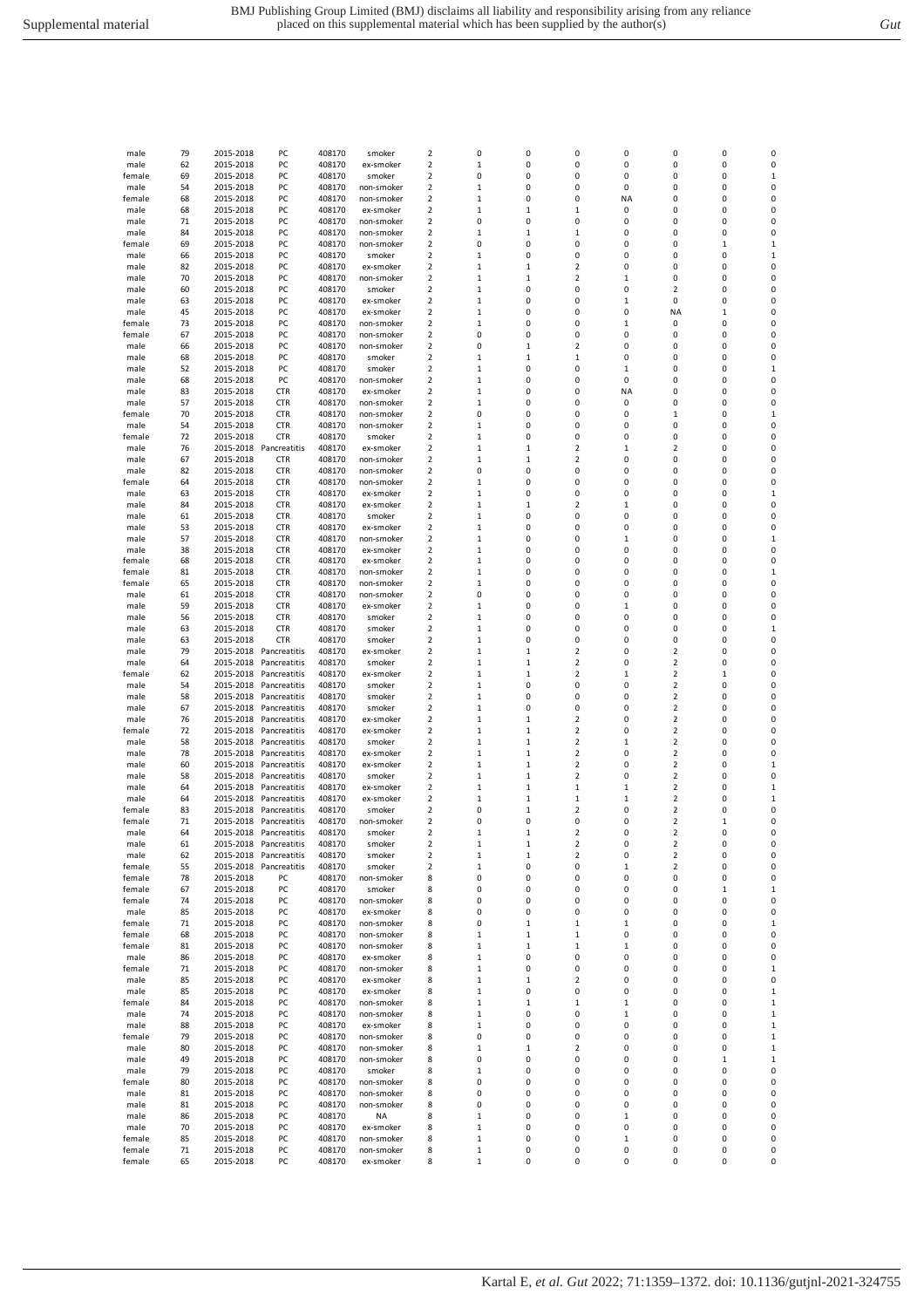| male   | 56 | 2015-2018 | PC                     | 408170  | ex-smoker  | 8                       | 1            | 0           | 0                       | 1            | 0                       | 0            | 1           |
|--------|----|-----------|------------------------|---------|------------|-------------------------|--------------|-------------|-------------------------|--------------|-------------------------|--------------|-------------|
| male   | 78 | 2015-2018 | PC                     | 408170  | ex-smoker  | 8                       | 1            | 0           | 0                       | 1            | 0                       | 0            | 0           |
| male   | 45 | 2015-2018 | PC                     | 408170  | smoker     | 8                       | 1            | 0           | 0                       | 1            | 0                       | 0            | $\mathbf 1$ |
| male   | 81 | 2015-2018 | PC                     | 408170  | non-smoker | 8                       | 1            | 1           | 2                       | $\mathbf{1}$ | 0                       | 0            | 0           |
| male   | 64 | 2015-2018 | PC                     | 408170  | smoker     | 8                       | 1            | 1           | 1                       | 0            | 0                       | 0            | 0           |
|        |    |           |                        |         |            |                         |              |             |                         |              |                         |              |             |
| female | 88 | 2015-2018 | <b>CTR</b>             | 408170  | non-smoker | 8                       | $\mathbf 1$  | 0           | 0                       | <b>NA</b>    | 0                       | 0            | 0           |
| female | 80 | 2015-2018 | <b>CTR</b>             | 408170  | non-smoker | 8                       | 0            | 1           | 2                       | 1            | 0                       | $\mathbf{1}$ | $\mathbf 1$ |
| male   | 88 | 2015-2018 | <b>CTR</b>             | 408170  | ex-smoker  | 8                       | 1            | 0           | 0                       | 0            | 0                       | 0            | 0           |
| female | 79 | 2015-2018 | <b>CTR</b>             | 408170  | non-smoker | 8                       | 1            | 0           | 0                       | 1            | 0                       | 0            | 0           |
| female | 59 | 2015-2018 | <b>CTR</b>             | 408170  | non-smoker | 8                       | 0            | 0           | 0                       | 1            | 0                       | 0            | 0           |
| male   | 91 | 2015-2018 | <b>CTR</b>             | 408170  | non-smoker | 8                       | 1            | 0           | 0                       | 0            | 0                       | 0            | $\mathbf 1$ |
| female | 62 | 2015-2018 | <b>CTR</b>             | 408170  | non-smoker | 8                       | 1            | 0           | 0                       | 0            | 0                       | 0            | 0           |
| male   | 81 | 2015-2018 | <b>CTR</b>             | 408170  | ex-smoker  | 8                       | 1            | $\mathbf 1$ | $\overline{\mathbf{c}}$ | 0            | 0                       | 0            | 0           |
|        |    |           |                        |         |            |                         |              |             |                         |              |                         |              |             |
| male   | 81 | 2015-2018 | <b>CTR</b>             | 408170  | ex-smoker  | 8                       | $\mathbf 1$  | 0           | 0                       | 0            | 0                       | 0            | $\mathbf 1$ |
| female | 76 | 2015-2018 | <b>CTR</b>             | 408170  | non-smoker | 8                       | 0            | 0           | 0                       | 0            | 0                       | 0            | 0           |
| male   | 71 | 2015-2018 | <b>CTR</b>             | 408170  | non-smoker | 8                       | 1            | 0           | 0                       | 1            | 0                       | 0            | 0           |
| male   | 93 | 2015-2018 | <b>CTR</b>             | 408170  | smoker     | 8                       | 1            | 0           | 0                       | 1            | 0                       | $\mathbf{1}$ | 0           |
| female | 85 | 2015-2018 | <b>CTR</b>             | 408170  | smoker     | 8                       | 0            | 0           | 0                       | 0            | 0                       | 0            | 0           |
| male   | 72 | 2015-2018 | <b>CTR</b>             | 408170  | smoker     | 8                       | 1            | 0           | 0                       | $\mathbf{1}$ | 0                       | 0            | 0           |
| male   | 49 | 2015-2018 | <b>CTR</b>             | 408170  | non-smoker | 8                       | $\mathbf 1$  | 0           | 0                       | 0            | 0                       | 0            | $\mathbf 1$ |
| female | 87 | 2015-2018 | <b>CTR</b>             | 408170  | non-smoker | 8                       | 0            | $\mathbf 1$ | $\overline{2}$          | 1            | 0                       | 0            | 0           |
|        |    |           |                        |         |            |                         |              |             |                         |              |                         |              |             |
| male   | 87 | 2015-2018 | <b>CTR</b>             | 408170  | ex-smoker  | 8                       | 1            | 0           | 0                       | 0            | 0                       | 0            | 0           |
| male   | 78 | 2015-2018 | <b>CTR</b>             | 408170  | smoker     | 8                       | 1            | 0           | 0                       | $\mathbf 1$  | 0                       | 0            | 0           |
| female | 69 | 2015-2018 | <b>CTR</b>             | 408170  | ex-smoker  | 8                       | 1            | 0           | 0                       | 0            | 0                       | 0            | 0           |
| female | 85 | 2015-2018 | <b>CTR</b>             | 408170  | non-smoker | 8                       | 0            | 0           | 0                       | 0            | 0                       | 0            | 0           |
| male   | 69 | 2015-2018 | <b>CTR</b>             | 408170  | ex-smoker  | 8                       | 1            | 0           | 0                       | 1            | 0                       | 0            | $\mathbf 1$ |
| female | 58 | 2015-2018 | <b>CTR</b>             | 408170  | ex-smoker  | 8                       | $\mathbf 1$  | 0           | 0                       | 0            | 0                       | 0            | 0           |
| male   | 59 | 2015-2018 | <b>CTR</b>             | 408170  | ex-smoker  | 8                       | 0            | 0           | 0                       | 0            | 0                       | 0            | 0           |
| male   | 71 | 2015-2018 | <b>CTR</b>             | 408170  | smoker     | 8                       | 1            | 0           | 0                       | 1            | 0                       | $\mathbf{1}$ | 0           |
|        | 77 |           |                        | 408170  | non-smoker |                         |              | 0           | 0                       | 0            | $\overline{2}$          | 0            | $\mathbf 1$ |
| female |    | 2015-2018 | Pancreatitis           |         |            | 8                       | 1            |             |                         |              |                         |              |             |
| male   | 74 | 2015-2018 | Pancreatitis           | 408170  | ex-smoker  | 8                       | 1            | 0           | 0                       | 1            | $\overline{2}$          | 0            | 0           |
| male   | 54 | 2015-2018 | Pancreatitis           | 408170  | non-smoker | 8                       | $\mathbf 1$  | 1           | $\overline{\mathbf{c}}$ | 0            | $\overline{2}$          | 0            | 0           |
| male   | 79 | 2015-2018 | PC                     | 1679718 | smoker     | 2                       | 0            | 0           | 0                       | 0            | 0                       | 0            | 0           |
| male   | 62 | 2015-2018 | PC                     | 1679718 | ex-smoker  | 2                       | $\mathbf 1$  | 0           | 0                       | 0            | 0                       | 0            | 0           |
| female | 69 | 2015-2018 | PC                     | 1679718 | smoker     | 2                       | 0            | 0           | 0                       | 0            | 0                       | 0            | $\mathbf 1$ |
| male   | 54 | 2015-2018 | PC                     | 1679718 | non-smoker | 2                       | 1            | 0           | 0                       | 0            | 0                       | 0            | 0           |
| female | 68 | 2015-2018 | PC                     | 1679718 | non-smoker | 2                       | 1            | 0           | 0                       | <b>NA</b>    | 0                       | 0            | 0           |
|        |    |           |                        |         |            |                         |              |             |                         |              |                         |              |             |
| male   | 68 | 2015-2018 | PC                     | 1679718 | ex-smoker  | 2                       | 1            | 1           | 1                       | 0            | 0                       | 0            | 0           |
| male   | 71 | 2015-2018 | PC                     | 1679718 | non-smoker | 2                       | 0            | 0           | 0                       | 0            | 0                       | 0            | 0           |
| male   | 84 | 2015-2018 | PC                     | 1679718 | non-smoker | 2                       | 1            | 1           | 1                       | 0            | 0                       | 0            | 0           |
| female | 69 | 2015-2018 | PC                     | 1679718 | non-smoker | 2                       | 0            | 0           | 0                       | 0            | 0                       | $\mathbf{1}$ | $\mathbf 1$ |
| male   | 66 | 2015-2018 | PC                     | 1679718 | smoker     | 2                       | $\mathbf 1$  | 0           | 0                       | 0            | 0                       | 0            | $\mathbf 1$ |
| male   | 82 | 2015-2018 | PC                     | 1679718 | ex-smoker  | 2                       | 1            | 1           | $\overline{\mathbf{c}}$ | 0            | 0                       | 0            | 0           |
| male   | 70 | 2015-2018 | PC                     | 1679718 | non-smoker | 2                       | 1            | 1           | 2                       | $\mathbf 1$  | 0                       | 0            | 0           |
| male   | 60 | 2015-2018 | PC                     | 1679718 | smoker     | 2                       | 1            | 0           | 0                       | 0            | 2                       | 0            | 0           |
|        |    |           |                        |         |            |                         |              |             |                         |              |                         |              |             |
| male   | 63 | 2015-2018 | PC                     | 1679718 | ex-smoker  | 2                       | $\mathbf 1$  | 0           | 0                       | $\mathbf{1}$ | 0                       | 0            | 0           |
| male   | 45 | 2015-2018 | PC                     | 1679718 | ex-smoker  | 2                       | 1            | 0           | 0                       | 0            | NA                      | $\mathbf{1}$ | 0           |
| female | 73 | 2015-2018 | PC                     | 1679718 | non-smoker | 2                       | $\mathbf 1$  | 0           | 0                       | $\mathbf{1}$ | 0                       | 0            | 0           |
| female | 67 | 2015-2018 | PC                     | 1679718 | non-smoker | 2                       | 0            | 0           | 0                       | 0            | 0                       | 0            | 0           |
| male   | 66 | 2015-2018 | PC                     | 1679718 | non-smoker | 2                       | 0            | $\mathbf 1$ | $\overline{2}$          | 0            | 0                       | 0            | 0           |
| male   | 68 | 2015-2018 | PC                     | 1679718 | smoker     | 2                       | 1            | 1           | 1                       | 0            | 0                       | 0            | 0           |
| male   | 52 | 2015-2018 | PC                     | 1679718 | smoker     | 2                       | 1            | 0           | 0                       | 1            | 0                       | 0            | 1           |
|        | 68 |           | PC                     |         |            | 2                       | $\mathbf 1$  | 0           | 0                       | 0            | 0                       | 0            | 0           |
| male   |    | 2015-2018 |                        | 1679718 | non-smoker |                         |              |             |                         |              |                         |              |             |
| male   | 83 | 2015-2018 | <b>CTR</b>             | 1679718 | ex-smoker  | 2                       | 1            | 0           | 0                       | <b>NA</b>    | 0                       | 0            | 0           |
| male   | 57 | 2015-2018 | <b>CTR</b>             | 1679718 | non-smoker | 2                       | 1            | 0           | 0                       | 0            | 0                       | 0            | 0           |
| female | 70 | 2015-2018 | <b>CTR</b>             | 1679718 | non-smoker | 2                       | 0            | 0           | 0                       | 0            | $\mathbf 1$             | 0            | $\mathbf 1$ |
| male   | 54 | 2015-2018 | <b>CTR</b>             | 1679718 | non-smoker | 2                       | 1            | 0           | 0                       | 0            | 0                       | 0            | 0           |
| female | 72 | 2015-2018 | <b>CTR</b>             | 1679718 | smoker     | 2                       | 1            | 0           | 0                       | 0            | 0                       | 0            | 0           |
| male   | 76 | 2015-2018 | Pancreatitis           | 1679718 | ex-smoker  | 2                       | 1            | 1           | $\overline{\mathbf{c}}$ | 1            | 2                       | 0            | 0           |
| male   | 67 | 2015-2018 | CTR                    | 1679718 | non-smoker | 2                       | 1            | 1           | $\overline{\mathbf{c}}$ | 0            | 0                       | 0            | 0           |
| male   | 82 | 2015-2018 | <b>CTR</b>             | 1679718 | non-smoker | 2                       | 0            | 0           | 0                       | 0            | 0                       | 0            | 0           |
|        |    |           |                        |         |            |                         |              |             |                         |              |                         |              |             |
| female | 64 | 2015-2018 | CTR                    | 1679718 | non-smoker | 2                       | 1            | 0           | 0                       | 0            | 0                       | 0            | 0           |
| male   | 63 | 2015-2018 | <b>CTR</b>             | 1679718 | ex-smoker  | 2                       | 1            | 0           | 0                       | 0            | 0                       | $\pmb{0}$    | $\mathbf 1$ |
| male   | 84 | 2015-2018 | <b>CTR</b>             | 1679718 | ex-smoker  | 2                       | $\mathbf 1$  | $\mathbf 1$ | $\overline{\mathbf{c}}$ | $\mathbf 1$  | 0                       | $\pmb{0}$    | 0           |
| male   | 61 | 2015-2018 | <b>CTR</b>             | 1679718 | smoker     | 2                       | $\mathbf 1$  | 0           | 0                       | 0            | 0                       | 0            | 0           |
| male   | 53 | 2015-2018 | <b>CTR</b>             | 1679718 | ex-smoker  | 2                       | 1            | 0           | 0                       | 0            | 0                       | 0            | 0           |
| male   | 57 | 2015-2018 | <b>CTR</b>             | 1679718 | non-smoker | 2                       | 1            | 0           | 0                       | 1            | 0                       | 0            | $\mathbf 1$ |
| male   | 38 | 2015-2018 | <b>CTR</b>             | 1679718 | ex-smoker  | 2                       | $\mathbf 1$  | 0           | 0                       | 0            | 0                       | 0            | 0           |
| female | 68 | 2015-2018 | <b>CTR</b>             | 1679718 | ex-smoker  | 2                       | $\mathbf 1$  | 0           | 0                       | 0            | 0                       | $\pmb{0}$    | 0           |
|        |    |           |                        |         |            |                         |              |             |                         |              |                         |              |             |
| female | 81 | 2015-2018 | <b>CTR</b>             | 1679718 | non-smoker | 2                       | 1            | 0           | 0                       | 0            | 0                       | 0            | $\mathbf 1$ |
| female | 65 | 2015-2018 | <b>CTR</b>             | 1679718 | non-smoker | 2                       | $\mathbf 1$  | 0           | 0                       | 0            | 0                       | 0            | 0           |
| male   | 61 | 2015-2018 | <b>CTR</b>             | 1679718 | non-smoker | 2                       | 0            | 0           | 0                       | 0            | 0                       | 0            | 0           |
| male   | 59 | 2015-2018 | <b>CTR</b>             | 1679718 | ex-smoker  | 2                       | 1            | 0           | 0                       | $\mathbf 1$  | 0                       | 0            | 0           |
| male   | 56 | 2015-2018 | <b>CTR</b>             | 1679718 | smoker     | 2                       | 1            | 0           | 0                       | 0            | 0                       | 0            | 0           |
| male   | 63 | 2015-2018 | <b>CTR</b>             | 1679718 | smoker     | 2                       | 1            | 0           | 0                       | 0            | 0                       | 0            | $\mathbf 1$ |
| male   | 63 | 2015-2018 | CTR                    | 1679718 | smoker     | 2                       | 1            | 0           | 0                       | 0            | 0                       | $\pmb{0}$    | 0           |
|        |    |           |                        |         |            |                         |              |             |                         |              |                         |              |             |
| male   | 79 | 2015-2018 | Pancreatitis           | 1679718 | ex-smoker  | 2                       | $\mathbf 1$  | 1           | $\overline{\mathbf{c}}$ | 0            | $\overline{2}$          | $\pmb{0}$    | 0           |
| male   | 64 | 2015-2018 | Pancreatitis           | 1679718 | smoker     | 2                       | 1            | $\mathbf 1$ | $\overline{2}$          | 0            | $\overline{2}$          | 0            | 0           |
| female | 62 | 2015-2018 | Pancreatitis           | 1679718 | ex-smoker  | 2                       | $\mathbf{1}$ | 1           | 2                       | $\mathbf 1$  | 2                       | $\mathbf{1}$ | 0           |
| male   | 54 | 2015-2018 | Pancreatitis           | 1679718 | smoker     | 2                       | 1            | 0           | 0                       | 0            | $\overline{2}$          | 0            | 0           |
| female | 58 |           | 2015-2018 Pancreatitis | 1679718 | smoker     | 2                       | 1            | 1           | $\overline{\mathbf{c}}$ | 0            | $\overline{2}$          | 0            | $\mathbf 1$ |
| male   | 58 | 2015-2018 | Pancreatitis           | 1679718 | smoker     | 2                       | 1            | 0           | 0                       | 0            | $\mathbf 2$             | 0            | 0           |
| male   | 67 | 2015-2018 | Pancreatitis           | 1679718 | smoker     | $\overline{\mathbf{2}}$ | $\mathbf 1$  | 0           | 0                       | 0            | $\mathbf 2$             | $\pmb{0}$    | 0           |
|        | 76 | 2015-2018 | Pancreatitis           | 1679718 |            | 2                       | 1            |             | 2                       | 0            | $\overline{2}$          | $\pmb{0}$    | 0           |
| male   |    | 2015-2018 |                        |         | ex-smoker  |                         |              | 1           |                         |              |                         |              |             |
| female |    |           | Pancreatitis           | 1679718 | ex-smoker  | 2                       | $\mathbf 1$  | $\mathbf 1$ | $\overline{2}$          | 0            | $\overline{2}$          | 0            | 0           |
|        | 72 |           |                        |         |            |                         |              |             |                         |              |                         |              |             |
| male   | 58 |           | 2015-2018 Pancreatitis | 1679718 | smoker     | 2                       | $\,1\,$      | $\mathbf 1$ | 2                       | 1            | $\overline{2}$          | 0            | 0           |
| male   | 78 | 2015-2018 | Pancreatitis           | 1679718 | ex-smoker  | 2                       | $\mathbf{1}$ | $\mathbf 1$ | 2                       | 0            | $\overline{2}$          | 0            | 0           |
| male   | 60 |           | 2015-2018 Pancreatitis | 1679718 | ex-smoker  | 2                       | 1            | 1           | 2                       | 0            | 1                       | 0            | $\mathbf 1$ |
| male   | 58 |           | 2015-2018 Pancreatitis | 1679718 | smoker     | 2                       | 1            | 1           | 2                       | 0            | $\overline{2}$          | 0            | 0           |
| male   | 64 |           | 2015-2018 Pancreatitis | 1679718 | ex-smoker  | 2                       | 1            | 1           | 1                       | 1            | $\overline{\mathbf{c}}$ | 0            | $\mathbf 1$ |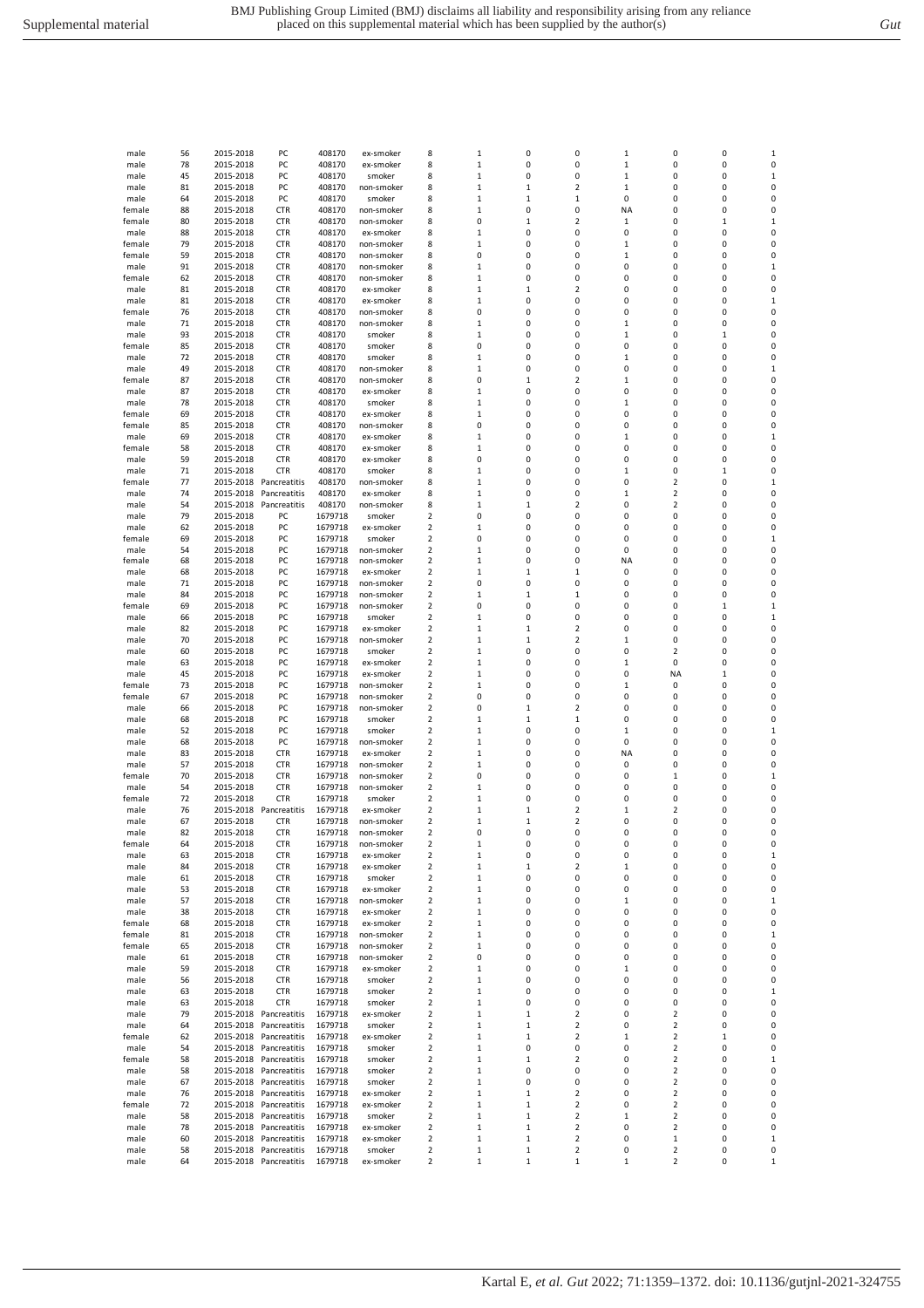Kartal E*, et al. Gut* 2022; 71:1359–1372. doi: 10.1136/gutjnl-2021-324755

| male   | 74 | 2015-2018 | PC           | 1679718 | non-smoker | 8 | $\mathbf{1}$ | 0              | $\pmb{0}$      | $\mathbf{1}$ | 0                        | 0            | $\mathbf{1}$ |
|--------|----|-----------|--------------|---------|------------|---|--------------|----------------|----------------|--------------|--------------------------|--------------|--------------|
| male   | 88 | 2015-2018 | PC           | 1679718 | ex-smoker  | 8 | $\mathbf 1$  | 0              | 0              | 0            | 0                        | 0            | $\mathbf 1$  |
| female | 79 | 2015-2018 | PC           | 1679718 | non-smoker | 8 | 0            | $\mathbf 0$    | 0              | 0            | 0                        | 0            | $\mathbf 1$  |
| male   | 80 | 2015-2018 | PC           | 1679718 | non-smoker | 8 | $\mathbf{1}$ | $\mathbf{1}$   | $\overline{2}$ | 0            | 0                        | 0            | $\mathbf{1}$ |
| male   | 49 | 2015-2018 | PC           | 1679718 | non-smoker | 8 | 0            | 0              | 0              | 0            | 0                        | $\mathbf{1}$ | $\mathbf 1$  |
| male   | 79 | 2015-2018 | PC           | 1679718 | smoker     | 8 | $\mathbf{1}$ | 0              | 0              | $\pmb{0}$    | 0                        | 0            | 0            |
| female | 80 | 2015-2018 | PC           | 1679718 | non-smoker | 8 | 0            | 0              | 0              | 0            | 0                        | 0            | 0            |
| male   | 81 | 2015-2018 | PC           | 1679718 | non-smoker | 8 | $\Omega$     | 0              | $\mathbf 0$    | $\mathbf 0$  | $\mathbf 0$              | $\Omega$     | 0            |
| male   | 86 | 2015-2018 | PC           | 1679718 | <b>NA</b>  | 8 | $\mathbf{1}$ | 0              | 0              | $\mathbf{1}$ | 0                        | 0            | 0            |
| male   | 70 | 2015-2018 | PC           | 1679718 | ex-smoker  | 8 | $\mathbf{1}$ | 0              | $\mathbf 0$    | 0            | 0                        | 0            | 0            |
| female | 85 | 2015-2018 | PC           | 1679718 | non-smoker | 8 | 1            | 0              | $\mathbf 0$    | $\mathbf{1}$ | 0                        | 0            | 0            |
| female | 71 | 2015-2018 | PC           | 1679718 | non-smoker | 8 | $\mathbf 1$  | 0              | 0              | 0            | 0                        | 0            | 0            |
| male   | 67 | 2015-2018 | PC           | 1679718 | ex-smoker  | 8 | $\mathbf 1$  | 0              | 0              | 0            | 0                        | 0            | 0            |
| male   | 69 | 2015-2018 | PC           | 1679718 | ex-smoker  | 8 | 1            | $\mathbf 1$    | $\overline{2}$ | 1            | $\pmb{0}$                | 0            | 0            |
| female | 75 | 2015-2018 | PC           | 1679718 | non-smoker | 8 | 0            | $\pmb{0}$      | 0              | $\mathbf 0$  | 0                        | 0            | 0            |
| female | 79 | 2015-2018 | PC           | 1679718 | non-smoker | 8 | $\Omega$     | $\mathbf 0$    | $\mathbf 0$    | $\mathbf 1$  | $\mathbf 0$              | 0            | 0            |
| female | 74 | 2015-2018 | PC           | 1679718 | non-smoker | 8 | 0            | 0              | $\mathbf 0$    | 0            | 0                        | 0            | 0            |
| male   | 62 | 2015-2018 | PC           | 1679718 | ex-smoker  | 8 | $\mathbf{1}$ | $\mathbf{1}$   | $\overline{2}$ | 0            | $\mathbf{1}$             | 0            | $\mathbf{1}$ |
| male   | 83 | 2015-2018 | PC           | 1679718 | ex-smoker  | 8 | $\mathbf{1}$ | $\mathbf{1}$   | $\overline{2}$ | 0            | 0                        | 0            | 0            |
| female | 65 | 2015-2018 | PC           | 1679718 | ex-smoker  | 8 | $\mathbf 1$  | 0              | $\Omega$       | 0            | 0                        | $\Omega$     | 0            |
| male   | 56 | 2015-2018 | PC           | 1679718 | ex-smoker  | 8 | $\mathbf 1$  | $\mathbf 0$    | $\mathbf 0$    | $\mathbf{1}$ | 0                        | 0            | $\mathbf{1}$ |
| male   | 78 | 2015-2018 | PC           | 1679718 | ex-smoker  | 8 | $\mathbf 1$  | 0              | 0              | 1            | 0                        | 0            | 0            |
| male   | 45 | 2015-2018 | PC           | 1679718 | smoker     | 8 | $\mathbf 1$  | 0              | 0              | $\mathbf 1$  | 0                        | 0            | $\mathbf 1$  |
| male   | 81 | 2015-2018 | PC           | 1679718 | non-smoker | 8 | 1            | $\mathbf 1$    | $\overline{2}$ | $\mathbf 1$  | $\pmb{0}$                | 0            | 0            |
| male   | 64 | 2015-2018 | PC           | 1679718 | smoker     | 8 | $\mathbf{1}$ | $\overline{1}$ | $\mathbf 1$    | $\mathbf 0$  | 0                        | 0            | 0            |
| female | 88 | 2015-2018 | <b>CTR</b>   | 1679718 | non-smoker | 8 | $\mathbf{1}$ | $\mathbf 0$    | $\mathbf 0$    | <b>NA</b>    | $\mathbf 0$              | $\mathbf 0$  | 0            |
| female | 68 | 2015-2018 | <b>CTR</b>   | 1679718 | ex-smoker  | 8 | $\mathbf 1$  | 0              | 0              | 0            | 0                        | 0            | 0            |
| female | 80 | 2015-2018 | <b>CTR</b>   | 1679718 | non-smoker | 8 | 0            | $\mathbf{1}$   | $\overline{2}$ | $\mathbf{1}$ | 0                        | $\mathbf{1}$ | $\mathbf{1}$ |
| male   | 88 | 2015-2018 | <b>CTR</b>   | 1679718 | ex-smoker  | 8 | 1            | 0              | 0              | 0            | 0                        | $\Omega$     | 0            |
| female | 79 | 2015-2018 | <b>CTR</b>   | 1679718 | non-smoker | 8 | $\mathbf{1}$ | 0              | 0              | $\mathbf{1}$ | 0                        | 0            | 0            |
| female | 59 | 2015-2018 | <b>CTR</b>   | 1679718 | non-smoker | 8 | 0            | $\mathbf 0$    | $\mathbf 0$    | $\mathbf{1}$ | 0                        | $\mathbf 0$  | 0            |
| female | 77 | 2015-2018 | <b>CTR</b>   | 1679718 | non-smoker | 8 | 1            | 0              | 0              | 1            | 0                        | 0            | 0            |
| female | 84 | 2015-2018 | <b>CTR</b>   | 1679718 | non-smoker | 8 | 0            | 0              | 0              | 0            | 0                        | $\pmb{0}$    | 0            |
| female | 84 | 2015-2018 | <b>CTR</b>   | 1679718 | non-smoker | 8 | 0            | $\mathbf 0$    | $\mathbf 0$    | $\mathbf 0$  | $\pmb{0}$                | $\mathbf 0$  | 0            |
| male   | 91 | 2015-2018 | <b>CTR</b>   | 1679718 | non-smoker | 8 | $\mathbf{1}$ | 0              | $\mathbf 0$    | 0            | 0                        | 0            | 1            |
| female | 62 | 2015-2018 | <b>CTR</b>   | 1679718 | non-smoker | 8 | $\mathbf{1}$ | $\mathbf 0$    | $\mathbf 0$    | 0            | 0                        | 0            | 0            |
| female | 62 | 2015-2018 | <b>CTR</b>   | 1679718 | non-smoker | 8 | $\mathbf 1$  | 0              | 0              | 0            | 0                        | 0            | 0            |
| male   | 81 | 2015-2018 | <b>CTR</b>   | 1679718 | ex-smoker  | 8 | $\mathbf 1$  | $\mathbf 1$    | $\overline{2}$ | 0            | 0                        | 0            | 0            |
| male   | 81 | 2015-2018 | <b>CTR</b>   | 1679718 | ex-smoker  | 8 | 1            | 0              | $\mathbf 0$    | 0            | 0                        | 0            | $\mathbf 1$  |
| female | 76 | 2015-2018 | <b>CTR</b>   | 1679718 | non-smoker | 8 | 0            | 0              | 0              | 0            | 0                        | 0            | 0            |
| female | 78 | 2015-2018 | <b>CTR</b>   | 1679718 | non-smoker | 8 | 0            | $\mathbf 1$    | 2              | 0            | 0                        | 0            | $\mathbf{1}$ |
| male   | 71 | 2015-2018 | <b>CTR</b>   | 1679718 | non-smoker | 8 | 1            | 0              | $\pmb{0}$      | $\mathbf 1$  | $\mathbf 0$              | 0            | 0            |
| male   | 93 | 2015-2018 | <b>CTR</b>   | 1679718 | smoker     | 8 | $\mathbf{1}$ | 0              | $\mathbf 0$    | $\mathbf 1$  | 0                        | $\mathbf{1}$ | 0            |
| female | 85 | 2015-2018 | <b>CTR</b>   | 1679718 | smoker     | 8 | $\mathbf 0$  | $\mathbf 0$    | $\mathbf 0$    | $\mathbf 0$  | 0                        | $\mathbf 0$  | $\mathbf 0$  |
| male   | 72 | 2015-2018 | <b>CTR</b>   | 1679718 | smoker     | 8 | $\mathbf{1}$ | 0              | 0              | $\mathbf{1}$ | 0                        | 0            | 0            |
| male   | 49 | 2015-2018 | <b>CTR</b>   | 1679718 | non-smoker | 8 | $\mathbf{1}$ | $\mathbf 0$    | $\mathbf 0$    | 0            | 0                        | 0            | $\mathbf{1}$ |
| female | 78 | 2015-2018 | <b>CTR</b>   | 1679718 | smoker     | 8 | $\mathbf{1}$ | <b>NA</b>      | $\mathbf 0$    | 0            | 0                        | 0            | 0            |
| female | 87 | 2015-2018 | <b>CTR</b>   | 1679718 | non-smoker | 8 | 0            | 1              | $\overline{2}$ | 1            | 0                        | 0            | 0            |
| male   | 87 | 2015-2018 | <b>CTR</b>   | 1679718 | ex-smoker  | 8 | $\mathbf{1}$ | $\mathbf 0$    | $\mathbf 0$    | 0            | 0                        | 0            | 0            |
| male   | 87 | 2015-2018 | <b>CTR</b>   | 1679718 | ex-smoker  | 8 | 1            | 0              | 0              | 0            | 0                        | 0            | 0            |
| male   | 78 | 2015-2018 | <b>CTR</b>   | 1679718 | smoker     | 8 | $\mathbf 1$  | 0              | 0              | $\mathbf 1$  | 0                        | 0            | 0            |
| female | 88 | 2015-2018 | <b>CTR</b>   | 1679718 | non-smoker | 8 | 0            | $\mathbf 0$    | $\mathbf 0$    | $\mathbf 0$  | $\mathbf 0$              | $\mathbf 0$  | 0            |
| female | 69 | 2015-2018 | <b>CTR</b>   | 1679718 | ex-smoker  | 8 | $\mathbf{1}$ | 0              | $\mathbf 0$    | 0            | 0                        | 0            | 0            |
| male   | 73 | 2015-2018 | <b>CTR</b>   | 1679718 | ex-smoker  | 8 | $\mathbf{1}$ | $\mathbf 0$    | $\mathbf 0$    | 0            | $\mathbf 0$              | $\mathbf 0$  | 0            |
| male   | 77 | 2015-2018 | <b>CTR</b>   | 1679718 | non-smoker | 8 | $\mathbf{1}$ | 0              | 0              | 0            | 0                        | 0            | 0            |
| female | 85 | 2015-2018 | <b>CTR</b>   | 1679718 | non-smoker | 8 | 0            | 0              | 0              | 0            | 0                        | 0            | 0            |
| female | 89 | 2015-2018 | <b>CTR</b>   | 1679718 | non-smoker | 8 | 1            | $\mathbf 0$    | $\mathbf 0$    | 0            | 0                        | $\mathbf{1}$ | 0            |
| male   | 69 | 2015-2018 | <b>CTR</b>   | 1679718 | ex-smoker  | 8 | $\mathbf 1$  | 0              | 0              | 1            | 0                        | 0            | $\mathbf{1}$ |
| female | 58 | 2015-2018 | <b>CTR</b>   | 1679718 | ex-smoker  | 8 | $\mathbf 1$  | 0              | 0              | 0            | 0                        | 0            | 0            |
| male   | 59 | 2015-2018 | <b>CTR</b>   | 1679718 | ex-smoker  | 8 | $\Omega$     | 0              | 0              | 0            | 0                        | 0            | 0            |
| male   | 71 | 2015-2018 | <b>CTR</b>   | 1679718 | smoker     | 8 | $\mathbf{1}$ | 0              | $\mathbf 0$    | 1            | 0                        | $\mathbf{1}$ | 0            |
| female | 77 | 2015-2018 | Pancreatitis | 1679718 | non-smoker | 8 | $\mathbf{1}$ | $\mathbf 0$    | $\mathbf 0$    | $\mathbf 0$  | $\overline{2}$           | $\mathbf 0$  | $\mathbf{1}$ |
| female | 51 | 2015-2018 | Pancreatitis | 1679718 | ex-smoker  | 8 | $\mathbf 1$  | 0              | 0              | 0            | $\overline{2}$           | 0            | $\mathbf{1}$ |
| female | 51 | 2015-2018 | Pancreatitis | 1679718 | ex-smoker  | 8 | $\mathbf{1}$ | 0              | $\mathbf 0$    | $\mathbf 0$  | $\overline{2}$           | $\mathbf 0$  | $\mathbf 1$  |
| female | 56 | 2015-2018 | Pancreatitis | 1679718 | non-smoker | 8 | 1            | 0              | 0              | 0            | $\overline{\mathbf{c}}$  | 0            | 1            |
| male   | 74 | 2015-2018 | Pancreatitis | 1679718 | ex-smoker  | 8 | $\mathbf 1$  | 0              | 0              | $\mathbf{1}$ | $\overline{2}$           | 0            | 0            |
| male   | 54 | 2015-2018 | Pancreatitis | 1679718 | non-smoker | 8 | $\mathbf{1}$ | 1              | $\overline{2}$ | 0            | $\overline{2}$           | 0            | $\Omega$     |
| male   | 68 | 2015-2018 | Pancreatitis | 1679718 | smoker     | 8 | 0            | 1              | $\overline{2}$ | 1            | $\overline{\phantom{a}}$ | 0            | 0            |

male 45 2015-2018 Pancreatitis 1679718 ex-smoker 2 1 0 0 0 2 0 1<br>
female 83 2015-2018 Pancreatitis 1679718 smoker 2 0 1 2 0 2 0 0<br>
female 71 2015-2018 Pancreatitis 1679718 non-smoker 2 0 0 0 0 2 1 0 2015-2018 Pancreatitis 1679718 smoker 2 0 1 2 0 2<br>2015-2018 Pancreatitis 1679718 non-smoker 2 0 0 0 0 2 female 71 2015-2018 Pancreatitis 1679718 non-smoker 2 0 0 0 0 0 2 1 0<br>
male 64 2015-2018 Pancreatitis 1679718 smoker 2 1 1 2 0 2 0 0<br>
male 61 2015-2018 Pancreatitis 1679718 smoker 2 1 1 2 0 2 0 0 male 64 2015-2018 Pancreatitis 1679718 smoker 2 1 1 1 2 0 2 0 0 male 61 2015-2018 Pancreatitis 1679718 smoker 2 1 1 2 0 2 0 0<br>
male 55 2015-2018 Pancreatitis 1679718 smoker 2 1 1 2 0 2 0 0 male 55 2015-2018 Pancreatitis 1679718 smoker 2 1 1 2 0 2 0 0<br>
male 62 2015-2018 Pancreatitis 1679718 smoker 2 1 1 2 0 2 0 0<br>
female 55 2015-2018 Pancreatitis 1679718 smoker 2 1 0 0 1 2 0 0 male 62 2015-2018 Pancreatitis 1679718 smoker 2 1 1 2 0 2 0 0 female 55 2015-2018 Pancreatitis 1679718 smoker 2 1 0 0 1 2 0 0 female 78 2015-2018 PC 1679718 non-smoker 8 0 0 0 0 0 0 0 female 67 2015-2018 PC 1679718 smoker 8 0 0 0 0 0 1 1 female 74 2015-2018 PC 1679718 non-smoker 8 0 0 0 0 0 0 0 male 85 2015-2018 PC 1679718 ex-smoker 8 0 0 0 0 0 0 0 female 71 2015-2018 PC 1679718 non-smoker 8 0 1 1 1 0 0 1 female 68 2015-2018 PC 1679718 non-smoker 8 1 1 1 0 0 0 0 female 81 2015-2018 PC 1679718 ex-smoker 8 0 1 2 1 0 0 0 female 81 2015-2018 PC 1679718 non-smoker 8 1 1 1 1 0 0 0 male 86 2015-2018 PC 1679718 ex-smoker 8 1 0 0 0 0 0 0 female 71 2015-2018 PC 1679718 non-smoker 8 1 0 0 0 0 0 1 male 85 2015-2018 PC 1679718 ex-smoker 8 1 1 2 0 0 0 0 male 85 2015-2018 PC 1679718 ex-smoker 8 1 0 0 0 0 0 1 female 78 2015-2018 PC 1679718 non-smoker 8 0 0 0 1 0 0 0 female 84 2015-2018 PC 1679718 non-smoker 8 1 1 1 1 0 0 1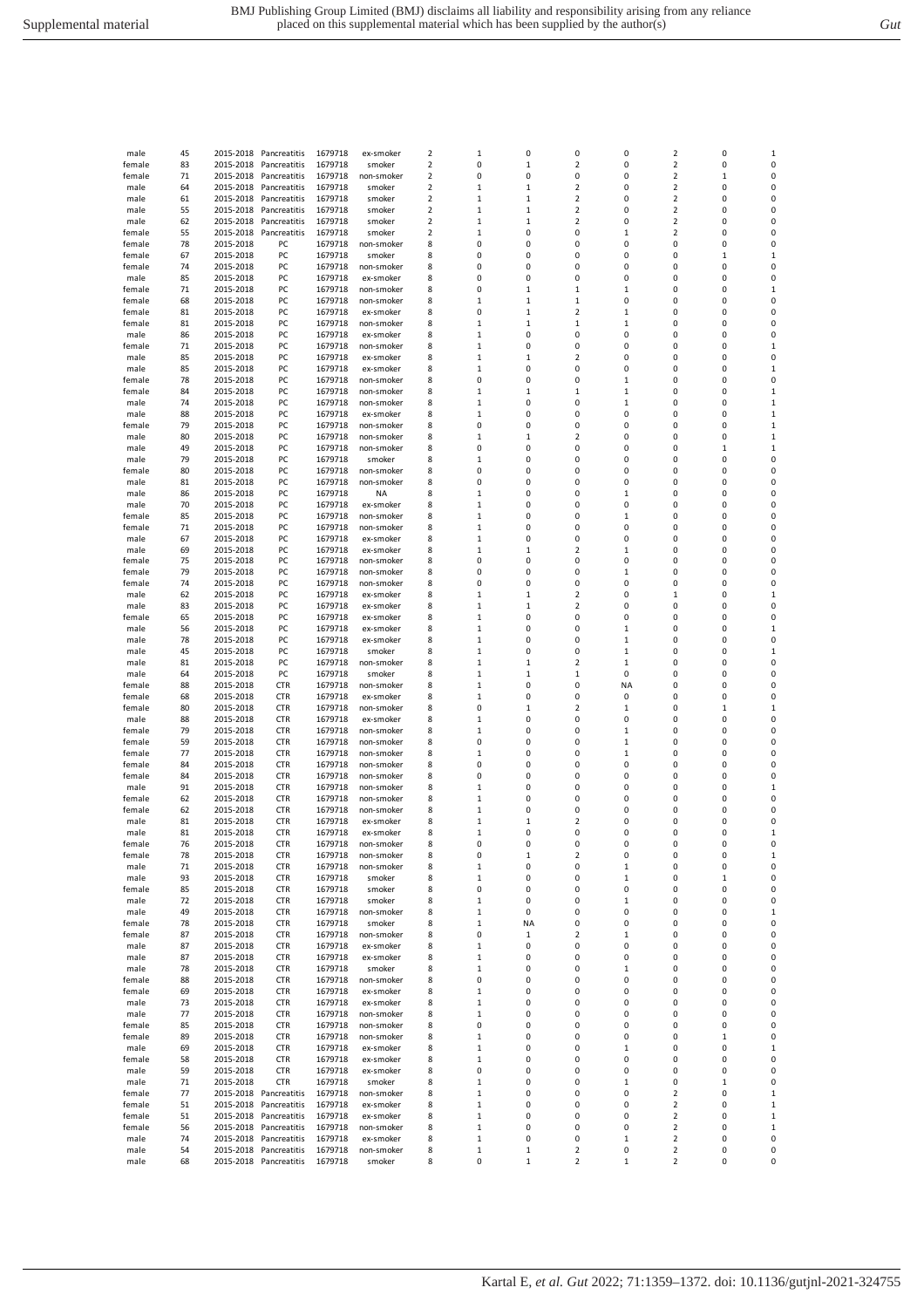| male   | 79 | 2015-2017 | PC           | 646099 | smoker     | $\overline{2}$          | 0            | 0            | 0                       | 0            | 0                       | 0            | 0            |
|--------|----|-----------|--------------|--------|------------|-------------------------|--------------|--------------|-------------------------|--------------|-------------------------|--------------|--------------|
| male   | 79 | 2015-2017 | PC           | 646099 | smoker     | 2                       | 0            | 0            | 0                       | 0            | 0                       | 0            | 0            |
| female | 68 | 2015-2017 | PC           | 646099 | smoker     | $\overline{2}$          | 0            | 0            | 0                       | 0            | 0                       | 0            | $\mathbf 1$  |
| male   | 54 | 2015-2017 | PC           | 646099 | non-smoker | $\overline{2}$          | $\mathbf 1$  | $\mathbf 0$  | 0                       | 0            | 0                       | 0            | 0            |
| female | 68 | 2015-2017 | PC           | 646099 | non-smoker | $\overline{2}$          | $\mathbf 1$  | 0            | 0                       | $\mathbf{1}$ | 0                       | 0            | 0            |
| female | 68 | 2015-2017 | PC           | 646099 | non-smoker | 2                       | $\mathbf 1$  | 0            | 0                       | $\mathbf{1}$ | 0                       | 0            | 0            |
| male   | 71 | 2015-2017 | PC           | 646099 | non-smoker | $\overline{2}$          | 0            | $\mathbf 0$  | 0                       | 0            | 0                       | 0            | 0            |
| male   | 84 | 2015-2017 | PC           | 646099 | non-smoker | $\overline{2}$          | $\mathbf 1$  | $\mathbf{1}$ | $\mathbf{1}$            | 0            | 0                       | 0            | 0            |
| male   | 84 | 2015-2017 | PC           | 646099 | non-smoker | $\overline{2}$          | $\mathbf 1$  | $\mathbf{1}$ | $\mathbf 1$             | 0            | 0                       | 0            | 0            |
| female | 69 | 2015-2017 | PC           | 646099 | non-smoker | 2                       | 0            | 0            | 0                       | 0            | 0                       | $\mathbf 1$  | $\mathbf 1$  |
| female | 69 | 2015-2017 | PC           | 646099 | non-smoker | $\overline{2}$          | 0            | $\mathbf 0$  | 0                       | 0            | 0                       | $\mathbf{1}$ | $\mathbf{1}$ |
| male   | 82 | 2015-2017 | PC           | 646099 | ex-smoker  | $\overline{2}$          | $\mathbf 1$  | $\mathbf{1}$ | $\overline{\mathbf{c}}$ | 0            | 0                       | $\Omega$     | $\mathbf 0$  |
| male   | 82 | 2015-2017 | PC           | 646099 | ex-smoker  | $\overline{2}$          | $\mathbf{1}$ | $\mathbf{1}$ | $\overline{2}$          | 0            | 0                       | 0            | 0            |
| male   | 82 | 2015-2017 | PC           | 646099 | ex-smoker  | $\overline{2}$          | $\mathbf 1$  | $\mathbf{1}$ | $\overline{2}$          | 0            | 0                       | 0            | 0            |
| male   | 60 | 2015-2017 | PC           | 646099 | smoker     | $\overline{2}$          | $\mathbf 1$  | $\mathbf 0$  | 0                       | 0            | $\overline{\mathbf{c}}$ | 0            | 0            |
|        | 63 | 2015-2017 | PC           | 646099 | ex-smoker  | $\overline{2}$          | $\mathbf{1}$ | $\mathbf 0$  | 0                       | $\mathbf{1}$ | 0                       | 0            | 0            |
| male   |    |           | PC           |        |            |                         |              | $\mathbf 0$  | 0                       |              | 0                       | 0            | $\mathbf 0$  |
| male   | 63 | 2015-2017 |              | 646099 | ex-smoker  | $\overline{2}$          | $\mathbf 1$  |              |                         | $\mathbf{1}$ |                         |              |              |
| male   | 63 | 2015-2017 | PC           | 646099 | ex-smoker  | 2                       | $\mathbf 1$  | 0            | 0                       | $\mathbf{1}$ | 0                       | $\Omega$     | 0            |
| male   | 63 | 2015-2017 | PC           | 646099 | ex-smoker  | $\overline{2}$          | $\mathbf 1$  | 0            | 0                       | $\mathbf{1}$ | 0                       | 0            | 0            |
| male   | 45 | 2015-2017 | PC           | 646099 | ex-smoker  | $\overline{2}$          | $\mathbf{1}$ | $\mathbf 0$  | 0                       | 0            | 0                       | $\mathbf{1}$ | 0            |
| female | 73 | 2015-2017 | PC           | 646099 | non-smoker | $\overline{2}$          | $\mathbf 1$  | 0            | 0                       | $\mathbf{1}$ | 0                       | 0            | 0            |
| female | 73 | 2015-2017 | PC           | 646099 | non-smoker | $\overline{2}$          | $\mathbf 1$  | 0            | 0                       | $\mathbf{1}$ | 0                       | 0            | 0            |
| male   | 66 | 2015-2017 | PC           | 646099 | non-smoker | $\overline{2}$          | 0            | $\mathbf{1}$ | $\overline{2}$          | 0            | 0                       | 0            | 0            |
| male   | 66 | 2015-2017 | PC           | 646099 | non-smoker | $\overline{2}$          | 0            | $\mathbf{1}$ | $\overline{2}$          | 0            | 0                       | 0            | $\mathbf 0$  |
| male   | 68 | 2015-2017 | PC           | 646099 | non-smoker | $\overline{2}$          | $\mathbf{1}$ | $\mathbf 0$  | 0                       | 0            | 0                       | 0            | 0            |
| male   | 68 | 2015-2017 | PC           | 646099 | non-smoker | $\overline{2}$          | $\mathbf 1$  | 0            | 0                       | 0            | 0                       | 0            | 0            |
| male   | 79 | 2015-2017 | Pancreatitis | 646099 | ex-smoker  | 2                       | 1            | $\mathbf{1}$ | 2                       | 0            | 2                       | 0            | 0            |
| male   | 79 | 2015-2017 | Pancreatitis | 646099 | ex-smoker  | $\overline{2}$          | $\mathbf{1}$ | $\mathbf{1}$ | $\overline{2}$          | 0            | $\overline{2}$          | 0            | 0            |
| male   | 54 | 2015-2017 | Pancreatitis | 646099 | smoker     | $\overline{2}$          | $\mathbf 1$  | $\mathbf 0$  | 0                       | 0            | $\mathbf{1}$            | 0            | 0            |
| male   | 54 | 2015-2017 | Pancreatitis | 646099 | smoker     | $\overline{\mathbf{c}}$ | $\mathbf 1$  | 0            | 0                       | 0            | 1                       | 0            | 0            |
| male   | 54 | 2015-2017 | Pancreatitis | 646099 | smoker     | $\overline{\mathbf{c}}$ | $\mathbf 1$  | $\mathbf 0$  | 0                       | 0            | 1                       | 0            | 0            |
| male   | 58 | 2015-2017 | Pancreatitis | 646099 | smoker     | $\overline{2}$          | $\mathbf{1}$ | $\mathbf 0$  | 0                       | 0            | 0                       | 0            | 0            |
| male   | 58 | 2015-2017 | Pancreatitis | 646099 | smoker     | $\overline{2}$          | $\mathbf 1$  | 0            | 0                       | 0            | 0                       | $\Omega$     | 0            |
| female | 55 | 2015-2017 | Pancreatitis | 646099 | smoker     | $\overline{2}$          | $\mathbf{1}$ | $\mathbf 0$  | 0                       | $\mathbf{1}$ | 0                       | 0            | 0            |
| female | 78 | 2015-2017 | PC           | 646099 | non-smoker | 8                       | 0            | 0            | 0                       | 0            | 0                       | 0            | 0            |
| female | 67 | 2015-2017 | PC           | 646099 | smoker     | 8                       | 0            | 0            | 0                       | 0            | 0                       | 1            | $\mathbf 1$  |
| female | 67 | 2015-2017 | PC           | 646099 | smoker     | 8                       | 0            | $\mathbf 0$  | 0                       | 0            | 0                       | $\mathbf{1}$ | $\mathbf{1}$ |
| female | 74 | 2015-2017 | PC           | 646099 | non-smoker | 8                       | 0            | $\mathbf 0$  | 0                       | 0            | 0                       | 0            | 0            |
| female | 71 | 2015-2017 | PC           | 646099 | non-smoker | 8                       | 0            | $\mathbf{1}$ | $\mathbf 1$             | $\mathbf{1}$ | 0                       | 0            | $\mathbf 1$  |
| female | 71 | 2015-2017 | PC           | 646099 | non-smoker | 8                       | 0            | $\mathbf{1}$ | $\mathbf{1}$            | $\mathbf{1}$ | 0                       | 0            | $\mathbf 1$  |
| female | 81 | 2015-2017 | PC           | 646099 | ex-smoker  | 8                       | 0            | $\mathbf{1}$ | $\overline{2}$          | $\mathbf{1}$ | 0                       | 0            | 0            |
| female | 81 | 2015-2017 | PC           | 646099 | ex-smoker  | 8                       | 0            | $\mathbf{1}$ | $\overline{2}$          | $\mathbf{1}$ | 0                       | $\Omega$     | $\mathbf 0$  |
| male   | 85 | 2015-2017 | PC           | 646099 | ex-smoker  | 8                       | $\mathbf{1}$ | $\mathbf{1}$ | $\overline{2}$          | 0            | 0                       | 0            | 0            |
|        |    |           |              |        |            | 8                       | $\mathbf 1$  |              | $\overline{2}$          | 0            | 0                       | 0            | 0            |
| male   | 85 | 2015-2017 | PC           | 646099 | ex-smoker  |                         |              | $\mathbf{1}$ |                         |              |                         |              |              |
| male   | 85 | 2015-2017 | PC           | 646099 | ex-smoker  | 8                       | $\mathbf 1$  | $\mathbf{1}$ | $\overline{\mathbf{2}}$ | 0            | 0                       | 0            | 0            |
| female | 78 | 2015-2017 | PC           | 646099 | non-smoker | 8                       | 0            | $\mathbf 0$  | 0                       | $\mathbf{1}$ | 0                       | 0            | 0            |
| female | 78 | 2015-2017 | PC           | 646099 | non-smoker | 8                       | 0            | $\mathbf 0$  | 0                       | $\mathbf{1}$ | 0                       | 0            | 0            |
| female | 79 | 2015-2017 | PC           | 646099 | non-smoker | 8                       | 0            | 0            | 0                       | 0            | 0                       | 0            | $\mathbf 1$  |
| female | 79 | 2015-2017 | PC           | 646099 | non-smoker | 8                       | 0            | 0            | 0                       | 0            | 0                       | 0            | $\mathbf 1$  |
| female | 79 | 2015-2017 | PC           | 646099 | non-smoker | 8                       | 0            | $\mathbf 0$  | 0                       | 0            | 0                       | $\Omega$     | $\mathbf{1}$ |
| male   | 81 | 2015-2017 | PC           | 646099 | non-smoker | 8                       | $\mathbf 1$  | $\mathbf{1}$ | $\overline{2}$          | $\mathbf{1}$ | 0                       | 0            | 0            |
|        |    |           |              |        |            |                         |              |              |                         |              |                         |              |              |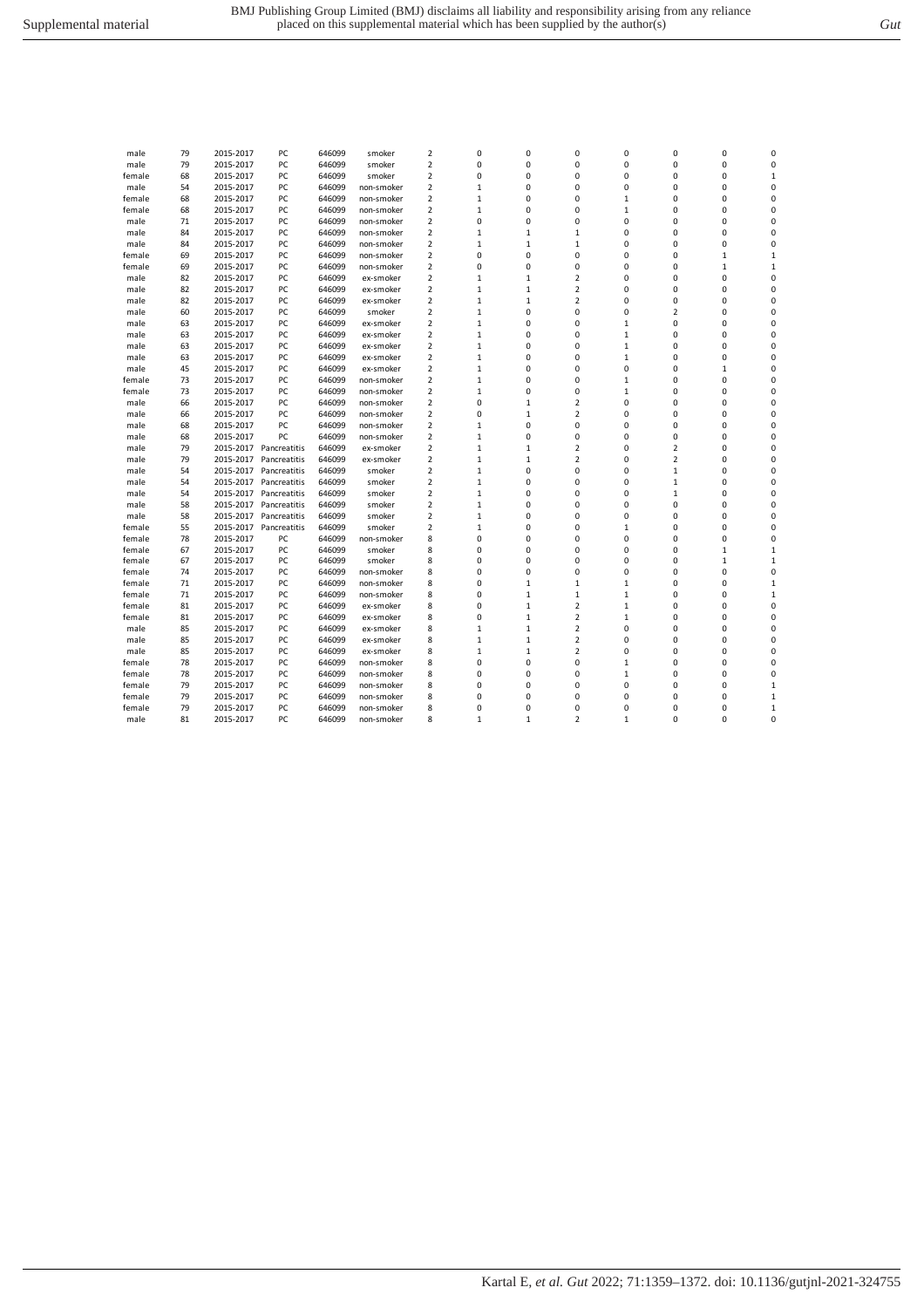| allhburn     | allrheum     | allhbp       |              | cholesterol abmedicatior antibiotic |              |              |              |              | asparmed salicylic.ever racetamol.evholmedicatio | cortmed      | diabdiet                | diabin                  | diabmed          |
|--------------|--------------|--------------|--------------|-------------------------------------|--------------|--------------|--------------|--------------|--------------------------------------------------|--------------|-------------------------|-------------------------|------------------|
| 0            | 0            | $\mathbf 1$  | 0            | 0                                   | $\mathbf 1$  | $\mathbf 1$  | 0            | 0            | <b>NA</b>                                        | 0            | 0                       | 0                       | 0                |
| 0            | 0            | 0            | 0            | 0                                   | $\pmb{0}$    | $\pmb{0}$    | 0            | 0            | <b>NA</b>                                        | $\pmb{0}$    | 0                       | 0                       | 0                |
| $\pmb{0}$    | $\pmb{0}$    | 0            | $\mathbf 1$  | $\mathbf 1$                         | $\mathbf 1$  | $\,1\,$      | 0            | 0            | $\mathbf 1$                                      | $\pmb{0}$    | 0                       | 0                       | 0                |
| 0            | 0            | $\mathbf 1$  | 0            | 0                                   | 0            | 0            | 0            | 0            | NA                                               | 0            | 0                       | 0                       | 0                |
| 0            | 0            | $\mathbf 1$  | 0            | 0                                   | 0            | 0            | 0            | 0            | NA                                               | 0            | 0                       | 0                       | 0                |
| 0            | 0            | $\mathbf 1$  | 0            | 0                                   | $\mathbf 1$  | 0            | 0            | 0            | <b>NA</b>                                        | 0            | 0                       | 0                       | 0                |
| 0            | 0            | $\mathbf 1$  | 0            | 0                                   | $\mathbf 1$  | 0            | 0            | 0            | ΝA                                               | 0            | $\,1$                   | $\mathbf{1}$            | 2                |
| 0            | 0            | $\mathbf 1$  | 0            | 0                                   | $\mathbf 1$  | 0            | 0            | 0            | <b>NA</b>                                        | 0            | $\mathbf 1$             | $1\,$                   | $\mathbf 2$      |
| 0            | $\pmb{0}$    | $\mathbf 1$  | 1            | $\mathbf 1$                         | $\mathbf 1$  | $\mathbf 1$  | 0            | $\,1\,$      | 1                                                | 0            | 0                       | 0                       | 0                |
| 0            | $\pmb{0}$    | $\mathbf 1$  | 0            | $\mathbf 1$                         | $\mathbf 1$  | $\mathbf 1$  | $\mathbf 1$  | 0            | NA                                               | 0            | $\mathbf 1$             | $\mathbf 1$             | $\mathbf 1$      |
|              |              |              |              |                                     |              |              |              |              |                                                  |              |                         |                         |                  |
| 0            | 0            | $\mathbf 1$  | 0            | $1\,$                               | $\mathbf 1$  | $\mathbf 1$  | $\,1\,$      | 0            | NA                                               | 0            | $\mathbf 1$             | $\mathbf{1}$            | $\mathbf 1$      |
| $1\,$        | 0            | $\mathbf 1$  | $\mathbf 1$  | $\,1\,$                             | $\mathbf 1$  | 0            | 0            | 0            | 0                                                | 0            | 0                       | 0                       | 0                |
| $\mathbf{1}$ | 0            | 0            | 0            | 0                                   | 0            | 0            | 0            | 0            | <b>NA</b>                                        | 0            | 0                       | 0                       | 0                |
| 0            | 0            | $\mathbf 1$  | 0            | 0                                   | 0            | $\mathbf 1$  | $\,1$        | 0            | ΝA                                               | 0            | $\overline{\mathbf{c}}$ | $\overline{2}$          | 1                |
| 0            | 0            | $\mathbf 1$  | 0            | 0                                   | 0            | $\mathbf 1$  | $\mathbf 1$  | 0            | <b>NA</b>                                        | 0            | $\overline{\mathbf{c}}$ | $\overline{2}$          | $\mathbf 1$      |
| 0            | 0            | $\mathbf 1$  | $\mathbf 1$  | 0                                   | $\mathbf 1$  | 0            | 0            | 0            | $\mathbf{1}$                                     | $\pmb{0}$    | $\,1\,$                 | $\overline{\mathbf{c}}$ | $\mathbf 1$      |
| 0            | $\pmb{0}$    | $\mathbf 1$  | $\mathbf 1$  | 0                                   | $\mathbf 1$  | 0            | 0            | 0            | $\mathbf{1}$                                     | 0            | $\,1\,$                 | $\overline{2}$          | $\mathbf 1$      |
| 0            | 0            | $\mathbf 1$  | 0            | 0                                   | 0            | 0            | 0            | 0            | NA                                               | 0            | 0                       | 0                       | 0                |
| 0            | 0            | $\mathbf 1$  | $\mathbf{1}$ | 0                                   | $\mathbf{1}$ | 0            | $\pmb{0}$    | 0            | $\mathbf{1}$                                     | 0            | 0                       | 0                       | 0                |
| $\mathbf 1$  | 0            | 0            | 0            | $\mathbf{1}$                        | $\mathbf{1}$ | 0            | 0            | 0            | 0                                                | 0            | 0                       | 0                       | 0                |
|              |              |              |              |                                     |              |              |              |              |                                                  |              |                         |                         |                  |
| 0            | 0            | $\mathbf 1$  | 0            | 0                                   | 0            | 0            | $\pmb{0}$    | 0            | <b>NA</b>                                        | 0            | 0                       | 0                       | 0                |
| 0            | 0            | $\mathbf 1$  | 0            | 0                                   | 0            | $\mathbf 1$  | 0            | $\,1\,$      | NA                                               | 0            | 0                       | 0                       | 0                |
| 0            | $\pmb{0}$    | $\mathbf 1$  | 0            | 0                                   | 0            | $\mathbf 1$  | 0            | $\,1\,$      | NA                                               | 0            | 0                       | 0                       | 0                |
| 0            | $\pmb{0}$    | 0            | 0            | 0                                   | $\mathbf 1$  | 0            | 0            | 0            | NA                                               | 0            | $\mathbf 1$             | $\overline{2}$          | $\mathbf 1$      |
| 0            | 0            | $\mathbf 1$  | $\mathbf 1$  | $\,1\,$                             | $\pmb{0}$    | $\mathbf 1$  | 0            | 0            | $\mathbf{1}$                                     | 0            | 1                       | $\mathbf{1}$            | $\mathbf 2$      |
| $\mathbf{1}$ | 0            | $\mathbf 1$  | 0            | 0                                   | 0            | 0            | 0            | 0            | NA                                               | 0            | 0                       | 0                       | 0                |
| 0            | 0            | 0            | 0            | 0                                   | $\mathbf 1$  | 0            | 0            | 0            | NA                                               | 0            | 0                       | 0                       | 0                |
| $\mathbf{1}$ | 0            | $\mathbf 1$  | 0            | $\mathbf 1$                         | $\mathbf 1$  | $\mathbf{1}$ | $\mathbf{1}$ | $\mathbf{1}$ | NA                                               | 0            | 0                       | 0                       | 0                |
| 0            | 0            | 0            | $\mathbf 1$  | 0                                   | $\mathbf 1$  | $\mathbf 1$  | 0            | 0            | 0                                                | 0            | 0                       | 0                       | 0                |
|              |              |              |              |                                     |              |              |              |              |                                                  |              |                         |                         |                  |
| 0            | $\pmb{0}$    | 0            | $\mathbf 1$  | 0                                   | $\mathbf 1$  | $\mathbf 1$  | 0            | 0            | 0                                                | 0            | 0                       | 0                       | 0                |
| $\,1\,$      | $\pmb{0}$    | 0            | 0            | 0                                   | $\mathbf 1$  | 0            | 0            | 0            | NA                                               | 0            | 0                       | 0                       | 0                |
| 0            | 0            | 0            | 0            | 0                                   | $\mathbf 1$  | 0            | 0            | 0            | NA                                               | 0            | 0                       | 0                       | 0                |
| 0            | $\mathbf{1}$ | 0            | $\mathbf 1$  | 0                                   | 0            | 0            | $\pmb{0}$    | $\pmb{0}$    | $\mathbf{1}$                                     | 0            | 0                       | 0                       | 0                |
| 0            | 0            | $\mathbf 1$  | $\mathbf 1$  | $\mathbf{1}$                        | $\mathbf 1$  | $\mathbf{1}$ | 0            | $\mathbf{1}$ | $\mathbf{1}$                                     | 0            | 2                       | $\mathbf{1}$            | 2                |
| 0            | 0            | 0            | 0            | 0                                   | 0            | 0            | $\pmb{0}$    | 0            | NA                                               | 0            | $\mathbf{1}$            | $\overline{2}$          | $\mathbf{1}$     |
| 0            | 0            | 0            | 0            | 0                                   | 0            | 0            | 0            | 0            | NA                                               | 0            | $\,1$                   | $\overline{2}$          | $\mathbf 1$      |
| 0            | 0            | 0            | 0            | 0                                   | 0            | 0            | 0            | 0            | NA                                               | 0            | 0                       | 0                       | 0                |
| 0            | $\pmb{0}$    | 0            | 0            | 0                                   | 0            | 0            | 0            | 0            | NA                                               | 0            | 0                       | 0                       | 0                |
|              | $\pmb{0}$    | 0            | 0            | 0                                   | 0            | 0            | 0            | 0            |                                                  | 0            | 0                       | 0                       | 0                |
| $\mathbf 1$  |              |              |              |                                     |              |              |              |              | NA                                               |              |                         |                         |                  |
| 0            | 0            | 0            | 0            | $\,1\,$                             | $\mathbf 1$  | 0            | 0            | 0            | NA                                               | 0            | $\,1$                   | $\overline{2}$          | $\mathbf 1$      |
| 0            | 0            | $\mathbf 1$  | $\mathbf{1}$ | 0                                   | 0            | 0            | 0            | 0            | 0                                                | 0            | 0                       | 0                       | 0                |
| 0            | 0            | 0            | 0            | 0                                   | 0            | 0            | 0            | 0            | <b>NA</b>                                        | 0            | 0                       | 0                       | 0                |
| 1            | 0            | 0            | 0            | $\mathbf 1$                         | $\mathbf 1$  | 0            | 0            | 0            | <b>NA</b>                                        | 0            | 0                       | 0                       | 0                |
| 0            | $\pmb{0}$    | 0            | 0            | 0                                   | $\mathbf 1$  | 0            | 0            | 0            | ΝA                                               | 0            | 0                       | 0                       | 0                |
| 0            | $\pmb{0}$    | $\mathbf 1$  | 0            | 0                                   | 0            | 0            | 0            | 0            | 0                                                | 0            | 0                       | 0                       | 0                |
| $\mathbf 1$  | $\pmb{0}$    | 0            | 0            | 0                                   | 0            | $\mathbf 1$  | $\mathbf 1$  | 0            | NA                                               | 0            | 0                       | 0                       | 0                |
| 0            | 0            | $\mathbf 1$  | $\mathbf{1}$ | 0                                   | $\mathbf 1$  | 0            | $\pmb{0}$    | 0            | $\mathbf{1}$                                     | 0            | 0                       | 0                       | 0                |
| 0            | 0            | 0            | 0            | 0                                   | 0            | $\pmb{0}$    | 0            | 0            | NA                                               | 0            | $\pmb{0}$               | 0                       | 0                |
| 0            | 0            | 0            | $\mathbf{1}$ | 0                                   | $\mathbf 1$  | $\mathbf{1}$ | $\mathbf{1}$ | 0            | 0                                                | 0            | 0                       | 0                       | 0                |
| $\,1$        | 0            | 0            | $\mathbf 1$  | 0                                   | $\mathbf 1$  | 0            | 0            | 0            | 0                                                | 0            | 0                       | 0                       | 0                |
|              |              |              |              |                                     |              |              |              |              |                                                  |              |                         |                         |                  |
| 1            | 0            | 0            | 0            | $\mathbf 1$                         | 0            | $\mathbf 1$  | 0            | 0            | NA                                               | 0            | 0                       | 0                       | 0                |
| 0            | $\pmb{0}$    | 0            | 0            | 0                                   | 0            | 0            | 0            | 0            | NA                                               | 0            | 0                       | 0                       | 0                |
| 0            | $\pmb{0}$    | $\mathbf 1$  | 0            | 0                                   | 0            | $\mathbf 1$  | 0            | $\,1\,$      | NA                                               | 0            | $\overline{\mathbf{c}}$ | $\overline{2}$          | $\mathbf 1$      |
| 0            | $\pmb{0}$    | $\mathbf 1$  | 0            | 0                                   | $\mathbf 1$  | 0            | 0            | 0            | NA                                               | 0            | $\mathbf 1$             | $\mathbf 1$             | $\mathbf 2$      |
| $\,1$        | 0            | $\mathbf 1$  | 0            | $\mathbf 1$                         | 0            | 0            | 0            | 0            | 0                                                | 0            | $\,1$                   | $1\,$                   | $\mathbf 1$      |
| 0            | 0            | $\mathbf{1}$ | 0            | 0                                   | $\mathbf 1$  | 0            | 0            | 0            | NA                                               | 0            | 0                       | 0                       | 0                |
| $\mathbf 1$  | 0            | 0            | $\mathbf{1}$ | $\mathbf{1}$                        | 0            | $\mathbf{1}$ | 0            | 0            | $\mathbf{1}$                                     | $\mathbf{1}$ | 2                       | $\mathbf{1}$            | 2                |
| 0            | 0            | $\mathbf 1$  | 0            | 0                                   | $\mathbf 1$  | $\mathbf 1$  | 0            | $1\,$        | ΝA                                               | 0            | 0                       | 0                       | 0                |
| 0            | $\pmb{0}$    | 0            | 0            | 0                                   | 0            | 0            | 0            | 0            | 0                                                | 0            | 0                       | 0                       | 0                |
| 0            | $\pmb{0}$    | $\mathbf 1$  | 0            | $\mathbf 1$                         | $\mathbf 1$  | $\mathbf 1$  | 0            | 0            | $\pmb{0}$                                        | 0            | $\,1$                   | $\,1\,$                 | $\mathbf 1$      |
| 0            | 0            | 1            | $\mathbf{1}$ | $\mathbf 1$                         | $\mathbf 1$  | 1            | 0            | 0            | $\mathbf{1}$                                     | 0            | 1                       | $\mathbf 1$             | $\mathbf{1}$     |
| 0            | 0            | 0            | 0            | 0                                   | 0            | $\pmb{0}$    | 0            | 0            | <b>NA</b>                                        | $\pmb{0}$    | $\mathbf 1$             | $\overline{\mathbf{c}}$ | $\mathbf 1$      |
| 0            | $\pmb{0}$    | $\mathbf 1$  | 0            | 0                                   | $\pmb{0}$    | 0            | $\pmb{0}$    | 0            | $\pmb{0}$                                        | 0            |                         | $\overline{2}$          |                  |
|              |              |              |              |                                     |              |              |              |              |                                                  |              | $\mathbf 1$             |                         | $\mathbf 1$      |
| $\mathbf 1$  | $\pmb{0}$    | $\pmb{0}$    | $\mathbf 1$  | $\mathbf 1$                         | $\mathbf 1$  | 0            | 0            | 0            | $\mathbf 1$                                      | 0            | $\mathbf 1$             | $\mathbf 1$             | $\mathbf 2$      |
| 0            | $\pmb{0}$    | $\mathbf 1$  | $\mathbf 1$  | $\mathbf 1$                         | $\mathbf 1$  | 0            | 0            | $\pmb{0}$    | $\,1\,$                                          | 0            | $\mathbf 1$             | $\mathbf 1$             | $\mathbf 1$      |
| $\mathbf 1$  | $\pmb{0}$    | $\pmb{0}$    | $\mathbf 1$  | $\mathbf 1$                         | $\mathbf 1$  | 0            | 0            | $\pmb{0}$    | $\pmb{0}$                                        | 0            | $\mathbf 1$             | $\mathbf 2$             | $\mathbf 2$      |
| $\mathbf 1$  | $\pmb{0}$    | $\mathsf 0$  | $\mathbf 1$  | $\mathbf 1$                         | $\mathbf 1$  | 0            | $\pmb{0}$    | 0            | $\mathbf 0$                                      | 0            | $\mathbf 1$             | $\mathbf 2$             | $\mathbf 2$      |
| 0            | $\pmb{0}$    | 0            | 0            | 0                                   | 0            | 0            | 0            | 0            | <b>NA</b>                                        | 0            | 0                       | 0                       | 0                |
| 0            | $\pmb{0}$    | $\mathbf 1$  | 0            | $\mathbf 1$                         | 0            | 0            | 0            | 0            | $\pmb{0}$                                        | 0            | $\mathbf 1$             | $\mathbf 1$             | $\mathbf 1$      |
| 0            | $\pmb{0}$    | 0            | 1            | $\mathbf 1$                         | $\mathbf 1$  | $\mathbf 1$  | 0            | $\,1\,$      | $\mathbf{1}$                                     | 0            | 0                       | $\pmb{0}$               | 0                |
| $\mathbf 1$  | $\pmb{0}$    | $\pmb{0}$    | 0            | $\mathbf 1$                         | $\mathbf 1$  | $\mathbf 1$  | 0            | $\mathbf 1$  | $\pmb{0}$                                        | 0            | $\overline{2}$          | $\mathbf 1$             | $\mathbf 1$      |
| $\pmb{0}$    | $\pmb{0}$    | $\pmb{0}$    | $\mathbf 1$  | $\,1\,$                             | $\pmb{0}$    | $\pmb{0}$    | $\pmb{0}$    | $\pmb{0}$    | $\mathbf 1$                                      | 0            | $\mathbf 1$             | $\mathbf 1$             | $\mathbf 1$      |
| $\pmb{0}$    | $\pmb{0}$    | $\pmb{0}$    | 0            | $\mathbf 1$                         | $\mathbf{1}$ | $\mathbf 1$  | $\pmb{0}$    | $\mathbf 1$  | <b>NA</b>                                        | 0            | $\mathbf 2$             | $\mathbf 1$             | $\mathbf 2$      |
|              | $\pmb{0}$    |              |              | $\mathbf 1$                         | 0            | 0            |              | $\pmb{0}$    | $\pmb{0}$                                        | 0            |                         |                         |                  |
| 0            |              | $\mathbf 1$  | 0            |                                     |              |              | 0            |              |                                                  |              | $\mathbf 1$             | $\mathbf 1$             | $\mathbf 1$      |
| $\pmb{0}$    | $\pmb{0}$    | $\mathbf 1$  | 0            | $\mathbf 1$                         | $\mathbf{1}$ | $\mathbf 1$  | $\mathbf 1$  | $\mathbf 1$  | <b>NA</b>                                        | 0            | 0                       | $\pmb{0}$               | 0                |
| $\mathbf 1$  | $\pmb{0}$    | 0            | $\mathbf 1$  | $\mathbf 1$                         | $\mathbf 1$  | 0            | 0            | 0            | $\mathbf 1$                                      | 0            | 0                       | 0                       | 0                |
| $\mathbf 1$  | $\pmb{0}$    | 0            | $\mathbf 1$  | $\,1\,$                             | $\mathbf 1$  | 0            | $\pmb{0}$    | 0            | $\mathbf 1$                                      | 0            | 0                       | 0                       | 0                |
| $\mathbf 1$  | $\mathbf 1$  | $\mathbf 1$  | $\mathbf 1$  | $\pmb{0}$                           | $\mathbf 1$  | $\mathbf 1$  | $\,1\,$      | $\mathbf 1$  | $\,1\,$                                          | 0            | 0                       | 0                       | 0                |
| 0            | $\mathbf 1$  | $\mathbf 1$  | $\mathbf 1$  | <b>NA</b>                           | $\mathbf 1$  | $\mathbf 1$  | 0            | $\,1\,$      | $\,1\,$                                          | 0            | 0                       | 0                       | $\pmb{0}$        |
| $\pmb{0}$    | $\mathbf 1$  | $\mathbf 1$  | $\mathbf 1$  | <b>NA</b>                           | $\mathbf 1$  | $\mathbf 1$  | $\pmb{0}$    | $\mathbf 1$  | $\mathbf 1$                                      | 0            | $\pmb{0}$               | $\pmb{0}$               | $\pmb{0}$        |
| $\pmb{0}$    | 0            | $\mathbf 1$  | $\mathbf 1$  | $\pmb{0}$                           | $\mathbf 1$  | $\mathbf 1$  | 0            | $\mathbf 1$  | $\mathbf 1$                                      | 0            | $\pmb{0}$               | 0                       | $\mathbf 0$      |
| $\mathbf 1$  | $\mathbf 1$  | $\pmb{0}$    | $\mathbf 1$  | $\pmb{0}$                           | $\mathbf 1$  | 0            | $\pmb{0}$    | $\pmb{0}$    | $\pmb{0}$                                        | 0            | $\mathbf 1$             | $\mathbf 2$             | $\mathbf 2$      |
| 0            | 0            | 0            | $\mathbf 1$  | 0                                   | $\mathbf 1$  | 0            | 0            | 0            | $\mathbf 1$                                      | 0            | $\mathbf 1$             | $\overline{\mathbf{c}}$ | $\mathbf 1$      |
|              | 0            |              | $\mathbf 1$  | 0                                   | <b>NA</b>    | 0            | 0            | 0            | $\mathbf 1$                                      | 0            |                         |                         |                  |
| 0            |              | $\mathbf 1$  |              |                                     |              |              |              |              |                                                  |              | $\overline{\mathbf{c}}$ | $\overline{\mathbf{c}}$ | $\mathbf 1$<br>0 |
| 0            | 0            | <b>NA</b>    | $\mathbf 1$  | 0                                   | 0            | $\mathbf 1$  | 0            | $\,1\,$      | 0                                                | 0            | 0                       | 0                       |                  |
| $\mathbf 1$  | $\pmb{0}$    | $\mathsf 0$  | $\mathbf 1$  | 0                                   | $\mathbf 1$  | $\pmb{0}$    | $\pmb{0}$    | 0            | $\mathbf 1$                                      | 0            | $\pmb{0}$               | $\pmb{0}$               | 0                |
| $\mathbf 1$  | $\pmb{0}$    | $\mathbf 1$  | 0            | $\mathbf 1$                         | $\mathbf 1$  | 0            | $\pmb{0}$    | 0            | <b>NA</b>                                        | 0            | $\overline{\mathbf{2}}$ | $\mathbf 2$             | $\mathbf 1$      |
| $\mathbf 1$  | $\pmb{0}$    | $\mathbf 1$  | $\mathbf 1$  | $\mathbf 1$                         | $\pmb{0}$    | $\pmb{0}$    | 0            | $\pmb{0}$    | $\mathbf{1}$                                     | 0            | 0                       | $\pmb{0}$               | 0                |
|              |              |              |              |                                     |              |              |              |              |                                                  |              |                         |                         |                  |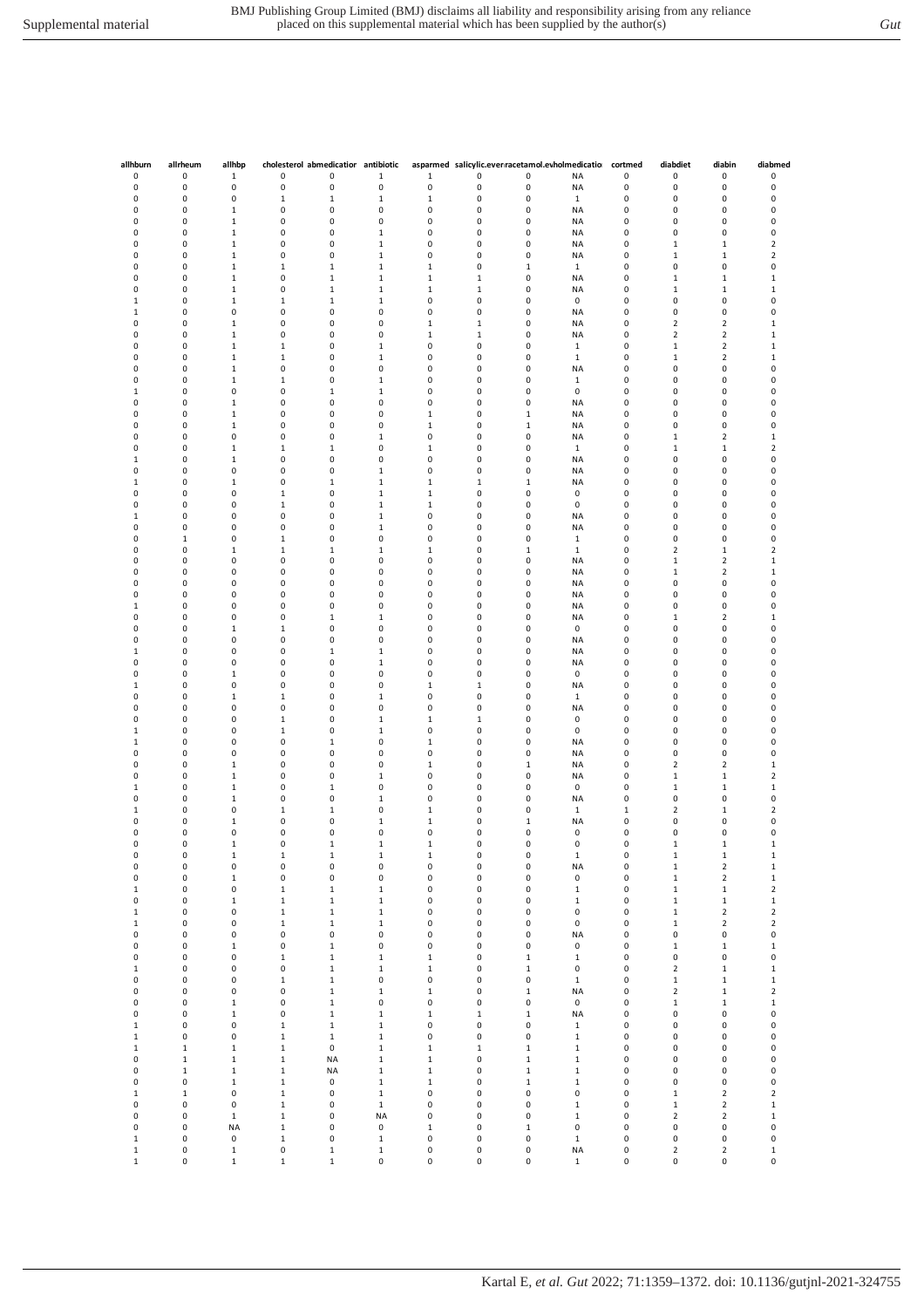| 1                           | 0              | $\mathbf 1$      | 0                        | $\,1\,$                  | $\,1\,$                     | $\mathbf 1$                 | 0           | $\mathbf 1$                | 0                         | $\mathbf 1$      | $\mathbf 2$             | $\mathbf{1}$                  | 2                                     |
|-----------------------------|----------------|------------------|--------------------------|--------------------------|-----------------------------|-----------------------------|-------------|----------------------------|---------------------------|------------------|-------------------------|-------------------------------|---------------------------------------|
| $\mathbf 1$                 | 0              | $\mathbf 1$      | <b>NA</b>                | $\,1\,$                  | $\,1\,$                     | $\pmb{0}$                   | 0           | 0                          | $\mathbf 1$               | 0                | 0                       | 0                             | $\mathbf 0$                           |
| 0                           | 0              | $\mathbf 1$      | $\mathbf 1$              | 0                        | $\pmb{0}$                   | $\,1\,$                     | $\mathbf 1$ | $\mathbf 1$                | $\mathbf 1$               | $\mathbf 1$      | 0                       | 0                             | $\pmb{0}$                             |
| $\mathbf 1$                 | 0              | 0                | $\pmb{0}$                | $\,1\,$                  | $\pmb{0}$                   | $\pmb{0}$                   | 0           | 0                          | $\pmb{0}$                 | 0                | 0                       | 0                             | $\pmb{0}$                             |
| $\,1\,$                     | 0              | 0                | $\pmb{0}$                | $\,1\,$                  | $\pmb{0}$                   | $\pmb{0}$                   | 0           | 0                          | $\pmb{0}$                 | 0                | 0                       | 0                             | $\pmb{0}$                             |
| 0                           | $\mathbf 1$    | $\mathbf 1$<br>0 | $\pmb{0}$                | 0                        | $\mathbf{1}$<br>$\pmb{0}$   | $\mathbf{1}$                | 0<br>0      | $\mathbf 1$<br>$\mathbf 1$ | 0                         | 0                | $1\,$<br>0              | $\mathbf 1$<br>0              | $\mathbf 1$<br>0                      |
| 0                           | $\mathbf 1$    |                  | $\mathbf{1}$             | $\,1\,$                  |                             | $\mathbf 1$                 |             |                            | 0                         | $\mathbf 1$      |                         |                               |                                       |
| 0                           | $\pmb{0}$      | 0                | $\pmb{0}$                | 0                        | $\pmb{0}$                   | 0                           | 0           | 0                          | $\pmb{0}$                 | 0                | 0                       | 0                             | $\mathbf 0$                           |
| 0                           | 0              | $\mathbf 1$      | $\pmb{0}$                | $\,1\,$                  | $\,1\,$                     | $\mathbf 1$                 | 0           | $\mathbf 1$                | $\pmb{0}$                 | 0                | 0                       | 0                             | $\pmb{0}$                             |
| NA                          | 0              | 0                | $\pmb{0}$                | 0                        | $\pmb{0}$                   | $\mathbf 1$                 | $\,1\,$     | $\mathbf 1$                | $\pmb{0}$                 | 0                | 0                       | 0                             | $\pmb{0}$                             |
| NA                          | 0              | 0                | $\pmb{0}$                | 0                        | $\pmb{0}$                   | $\mathbf 1$                 | $\mathbf 1$ | $\mathbf 1$                | $\pmb{0}$                 | 0                | 0                       | 0                             | 0                                     |
| 0                           | 0              | $\mathbf 1$      | $\mathbf 1$              | 0                        | $\,1\,$                     | $\pmb{0}$                   | 0           | 0                          | $\mathbf{1}$              | 0                | 0                       | 0                             | $\pmb{0}$                             |
| 0                           | 0              | 0                | <b>NA</b>                | 0                        | 0                           | $\mathbf{1}$                | 0           | $\mathbf 1$<br>0           | $\mathbf{1}$              | 0                | 0                       | 0                             | $\pmb{0}$                             |
| 0<br>0                      | 0<br>0         | $\mathbf 1$<br>0 | $\mathbf{1}$             | $\,1\,$<br>$\mathbf 1$   | $\mathbf{1}$                | $\mathbf 1$<br>$\mathbf 1$  | 0           | 0                          | $\mathbf{1}$<br>$\pmb{0}$ | 0<br>0           | 0<br>0                  | 0<br>0                        | $\mathbf 0$<br>$\pmb{0}$              |
| 0                           | 0              | $\mathbf 1$      | <b>NA</b><br>$\pmb{0}$   | $\mathbf 1$              | $\mathbf 1$<br>$\pmb{0}$    | 0                           | 1<br>0      | 0                          | $\mathbf{1}$              | 0                | $\mathbf 1$             | $\overline{\mathbf{c}}$       | $\mathbf 1$                           |
| 0                           | 0              | $\mathbf 1$      | $\mathbf 1$              | 0                        | $\,1\,$                     | $\pmb{0}$                   | 0           | 0                          | $\mathbf 1$               | 0                | 0                       | 0                             | 0                                     |
| 0                           | 0              | 0                | $\pmb{0}$                | $\,1\,$                  | $\pmb{0}$                   | $\pmb{0}$                   | 0           | 0                          |                           | 0                | 0                       | 0                             | $\pmb{0}$                             |
| 0                           | 0              | 0                | $\pmb{0}$                | $\mathbf 1$              | $\pmb{0}$                   | $\pmb{0}$                   | 0           | 0                          | $\mathbf{1}$<br>0         |                  | 0                       | 0                             |                                       |
| $1\,$                       | 0              | 0                | $\mathbf 1$              | 0                        | $\mathbf{1}$                | $\mathbf{1}$                | 0           | 0                          | $\mathbf{1}$              | $\mathbf 1$<br>0 | $\,1\,$                 | $\mathbf 1$                   | $\pmb{0}$<br>$\mathbf{1}$             |
| 0                           | 0              | 0                | <b>NA</b>                | <b>NA</b>                | $\mathbf{1}$                | $\mathbf{1}$                | 0           | $\mathbf 1$                | <b>NA</b>                 | 0                | $\mathbf{1}$            | $1\,$                         | $\mathbf 1$                           |
| 0                           | 0              | 0                | 0                        | 0                        | $\pmb{0}$                   | $\pmb{0}$                   | 0           | 0                          | 0                         | 0                | 0                       | 0                             | 0                                     |
| $\mathbf 1$                 | 0              | $\mathbf 1$      | $\pmb{0}$                | $\mathbf 1$              | $\pmb{0}$                   | $\mathbf 1$                 | 0           | 0                          | 0                         | $\mathbf 1$      | 0                       | 0                             | $\pmb{0}$                             |
| 0                           | 0              | $\mathbf 1$      | $\mathbf 1$              | 0                        | $\pmb{0}$                   | $\pmb{0}$                   | 0           | 0                          | $\mathbf 1$               | 0                | 0                       | 0                             | $\pmb{0}$                             |
| 0                           | 0              | 0                | $\mathbf 1$              | $\,1\,$                  | $\mathbf 1$                 | $\mathbf 1$                 | $\mathbf 1$ | $\mathbf 1$                | 0                         | 0                | 0                       | 0                             | 0                                     |
| $\,1\,$                     | 0              | $\mathbf 1$      | $\mathbf 1$              | 0                        | $\pmb{0}$                   | $\pmb{0}$                   | 0           | 0                          | $\mathbf 1$               | 0                | $\overline{\mathbf{2}}$ | $\overline{\mathbf{2}}$       | $\mathbf 1$                           |
| 0                           | 0              | 0                | $\pmb{0}$                | 0                        | $\mathbf{1}$                | 0                           | 0           | 0                          | 0                         | 0                | $1\,$                   | $\,1\,$                       | $\mathbf 2$                           |
| 0                           | $\mathbf 1$    | 0                | $\pmb{0}$                | <b>NA</b>                | $\pmb{0}$                   | $\mathbf{1}$                | 0           | 0                          | <b>NA</b>                 | <b>NA</b>        | 0                       | $\pmb{0}$                     | 0                                     |
| $\,1\,$                     | 0              | $\mathbf 1$      | $\mathbf 1$              | $\pmb{0}$                | $\mathbf 1$                 | $\mathbf 1$                 | 0           | $\mathbf 1$                | $\mathbf 1$               | $\mathbf 1$      | $\mathbf 1$             | $\mathbf 1$                   | $\overline{\mathbf{c}}$               |
| 0                           | 0              | $\mathbf 1$      | $\pmb{0}$                | $\,1\,$                  | $\mathbf 1$                 | $\mathbf 1$                 | $\mathbf 1$ | $\mathbf 1$                | 0                         | 0                | 0                       | 0                             | $\mathbf 0$                           |
| 0                           | 0              | $\mathbf 1$      | $\pmb{0}$                | 0                        | $\pmb{0}$                   | $\pmb{0}$                   | 0           | 0                          | 0                         | 0                | 0                       | 0                             | $\pmb{0}$                             |
| 0                           | $\mathbf 1$    | $\mathbf 1$      | $\pmb{0}$                | $\pmb{0}$                | $\,1\,$                     | $\mathbf 1$                 | 0           | $\mathbf 1$                | $\pmb{0}$                 | $\mathbf 1$      | 0                       | 0                             | $\pmb{0}$                             |
| 0                           | 0              | 0                | $\pmb{0}$                | $\,1\,$                  | $\mathbf 1$                 | 0                           | 0           | 0                          | 0                         | 0                | 0                       | 0                             | $\pmb{0}$                             |
| 0                           | $\mathbf 1$    | $\mathbf 1$      | $\pmb{0}$                | $\mathbf 1$              | 0                           | $\mathbf{1}$                | $\mathbf 1$ | $\mathbf 1$                | 0                         | 0                | 0                       | 0                             | 0                                     |
| 0                           | $\mathbf 1$    | 0                | $\mathbf{1}$             | 0                        | $\mathbf{1}$                | 0                           | 0           | 0                          | $\mathbf{1}$              | 0                | $\mathbf{1}$            | $\overline{\mathbf{c}}$       | $\mathbf 2$                           |
| 0                           | 0              | $\mathbf 1$      | $\pmb{0}$                | 0                        | $\pmb{0}$                   | 0                           | 0           | 0                          | $\pmb{0}$                 | 0                | 0                       | 0                             | 0                                     |
| 0                           | $\mathbf 1$    | $\mathbf 1$      | $\,1\,$                  | $\mathbf 1$              | $\pmb{0}$                   | $\mathbf 1$                 | $\mathbf 1$ | 0                          | $\mathbf 1$               | 0                | 0                       | 0                             | $\pmb{0}$                             |
| 0                           | 0              | $\mathbf 1$      | $\pmb{0}$                | <b>NA</b>                | $\,1\,$                     | 0                           | 0           | 0                          | <b>NA</b>                 | 0                | 0                       | 0                             | $\pmb{0}$                             |
| $\mathbf 1$                 | 0              | 0                | $\mathbf 1$              | $\pmb{0}$                | $\,1\,$                     | 0                           | 0           | 0                          | $\mathbf 1$               | 0                | 0                       | 0                             | $\mathbf 0$                           |
| 0                           | $\mathbf 1$    | 0                | $\pmb{0}$                | $\,1\,$                  | $\,1\,$                     | $\mathbf 1$                 | 0           | 0                          | 0                         | $\mathbf 1$      | 0                       | 0                             | $\pmb{0}$                             |
| 0                           | 0              | $\mathbf 1$      | $\mathbf 1$              | $\pmb{0}$                | $\mathbf 1$                 | $\pmb{0}$                   | 0           | 0                          | $\mathbf{1}$              | 0                | 0                       | 0                             | $\pmb{0}$                             |
| $1\,$                       | 0              | 0                | 0                        | 0                        | $\mathbf{1}$                | 0                           | 0           | 0                          | 0                         | 0                | 0                       | 0                             | 0                                     |
| 0                           | 0              | $\mathbf 1$      | $\pmb{0}$                | $\mathbf 1$              | 0                           | $\mathbf 1$                 | $\mathbf 1$ | $\mathbf 1$                | 0                         | 0                | $\mathbf 1$             | $\mathbf 2$                   | $\mathbf 1$                           |
| 0                           | 0              | $\pmb{0}$        | $\pmb{0}$                | 0                        | 0                           | $\mathbf 1$                 | $\mathbf 1$ | $\mathbf 1$                | $\pmb{0}$                 | 0                | 0                       | 0                             | $\mathbf 0$                           |
| 0                           | 0              | $\mathbf 1$      | $\pmb{0}$                | 0                        | $\pmb{0}$                   | $\mathbf 1$                 | $\mathbf 1$ | 0                          | $\pmb{0}$                 | 0                | 0                       | 0                             | $\pmb{0}$                             |
| 0                           | 0              | $\mathbf 1$      | $\pmb{0}$                | $\pmb{0}$                | $\pmb{0}$                   | $\mathbf 1$                 | $\mathbf 1$ | 0                          | $\pmb{0}$                 | 0                | 0                       | 0                             | $\pmb{0}$                             |
| 0                           | $\mathbf 1$    | $\mathbf 1$      | $\pmb{0}$                | $\,1\,$                  | $\mathbf 1$                 | $\mathbf 1$                 | 0           | $\mathbf 1$                | $\mathbf{1}$              | 0                | 0                       | 0                             | $\pmb{0}$                             |
| 0                           | 0              | 0                | $\pmb{0}$                | 0                        | $\,1\,$                     | 0                           | 0           | 0                          | $\pmb{0}$                 | 0                | 0                       | 0                             | $\pmb{0}$                             |
| 0                           | $\mathbf 1$    | $\mathbf 1$      | NA                       | 0                        | $\mathbf{1}$                | 0                           | 0           | 0                          | $\mathbf{1}$              | 0                | 0                       | 0                             | 0                                     |
| 0                           | 0              | $\mathbf 1$      | $\pmb{0}$                | 0                        | $\,1\,$                     | $\mathbf{1}$                | <b>NA</b>   | <b>NA</b>                  | $\pmb{0}$                 | 0                | 0                       | 0                             | 0                                     |
| 0                           | $\mathbf 1$    | 0                | $\pmb{0}$                | $\pmb{0}$                | $\pmb{0}$                   | $\pmb{0}$                   | 0           | 0                          | 0                         | 0                | 0                       | 0                             | $\pmb{0}$                             |
| 0                           | 0              | 0                | $\pmb{0}$                | $\,1\,$                  | $\,1\,$                     | $\mathbf 1$                 | 0           | 0                          | 0                         | 0                | <b>NA</b>               | <b>NA</b>                     | <b>NA</b>                             |
| 0                           | 0              | 0                | $\pmb{0}$                | $\mathbf 1$              | $\,1\,$                     | $\mathbf 1$                 | 0           | $\mathbf 1$                | 0                         | 0                | 0                       | 0                             | $\pmb{0}$                             |
| 0                           | 0              | $\mathbf 1$      | $\mathbf 1$              | 0                        | $\mathbf 1$                 | $\pmb{0}$                   | 0           | 0                          | $\mathbf{1}$              | 0                | 0                       | 0                             | $\pmb{0}$                             |
| 0                           | 0              | $\mathbf 1$      | $\pmb{0}$                | 0                        | $\pmb{0}$                   | 0                           | 0           | 0                          | 0                         | 0                | 0                       | 0                             | $\pmb{0}$                             |
| 0                           | 0              | $\mathbf 1$      | $\mathbf{1}$             | 0                        | 0                           | 0                           | 0           | 0                          | $\mathbf 1$               | 0                | 0                       | 0                             | $\pmb{0}$                             |
| $\,1\,$                     | $\mathbf 1$    | $\mathbf 1$      | $\pmb{0}$                | 0                        | 0                           | $\,1\,$                     | 0           | 0                          | <b>NA</b>                 | 0                | 0                       | 0                             | 0                                     |
| 0                           | $\mathbf 1$    | 0                | $\pmb{0}$                | $\,1\,$                  | $\mathbf 1$                 | $\mathbf 1$                 | 0           | 0                          | <b>NA</b>                 | 0                | 0                       | 0                             | $\mathbf 0$                           |
| $\mathbf 1$                 | $\pmb{0}$      | $\pmb{0}$        | <b>NA</b>                | $\mathbf 1$              | $\mathbf 1$                 | $\mathbf 1$                 | <b>NA</b>   | <b>NA</b>                  | 0                         | $\mathbf 1$      | 0                       | 0                             | $\mathbf 0$                           |
| 0                           | 0              | 0                | 0                        | 1                        | 1                           | 1                           |             |                            | 0                         | 0                | 0                       | $\Omega$                      | 0                                     |
| $\mathbf 1$                 | 0              | 0                | $\pmb{0}$                | $\,$ 1 $\,$              | $\mathbf 1$                 | $\,$ 1 $\,$                 | 0           | 0                          | 0                         | $\pmb{0}$        | $\mathbf 2$             | $\mathbf 1$                   | $\begin{array}{c} 2 \\ 1 \end{array}$ |
| 0                           | 0              | 0                | $\pmb{0}$                | $\,1\,$                  | $\mathbf 1$                 | $\mathbf 1$                 | $\mathbf 1$ | 0                          | $\pmb{0}$                 | 0                | $\mathbf 1$             | $\mathbf 2$                   |                                       |
| 0                           | 0              | $\mathbf{1}$     | $\pmb{0}$                | $\pmb{0}$                | $\mathbf{1}$                | $\mathbf{1}$                | 0           | 0                          | <b>NA</b>                 | 0                | 0                       | 0                             | $\mathbf 0$                           |
| 0                           | $\pmb{0}$      | 0                | $\pmb{0}$                | $\pmb{0}$                | $\pmb{0}$                   | $\pmb{0}$                   | 0           | 0                          | <b>NA</b>                 | $\pmb{0}$        | 0                       | 0                             | $\pmb{0}$<br>$\pmb{0}$                |
| $\pmb{0}$<br>$\pmb{0}$      |                |                  |                          |                          |                             |                             |             |                            |                           |                  |                         |                               |                                       |
|                             | $\pmb{0}$      | 0                | $\mathbf{1}$             | $\mathbf 1$              | $\mathbf 1$                 | $\mathbf{1}$                | 0           | 0                          | $\mathbf{1}$              | $\pmb{0}$        | 0                       | 0                             |                                       |
|                             | $\pmb{0}$      | $\mathbf 1$      | $\pmb{0}$                | $\pmb{0}$                | $\pmb{0}$                   | $\pmb{0}$                   | 0           | 0                          | <b>NA</b>                 | $\pmb{0}$        | 0                       | $\pmb{0}$                     | $\bf{0}$                              |
| $\mathsf{O}\xspace$         | $\pmb{0}$      | $\mathbf 1$      | 0                        | $\pmb{0}$                | $\mathbf{1}$                | 0                           | 0           | 0                          | <b>NA</b>                 | $\pmb{0}$        | 0                       | 0                             | $\pmb{0}$                             |
| $\pmb{0}$                   | $\pmb{0}$      | $\mathbf 1$      | $\pmb{0}$                | $\pmb{0}$                | $\mathbf 1$                 | $\pmb{0}$                   | 0           | $\pmb{0}$                  | <b>NA</b>                 | $\pmb{0}$        | $\mathbf 1$             | $\mathbf 1$                   | $\mathbf 2$                           |
| 0                           | 0              | $\mathbf 1$      | $\mathbf 1$              | $\mathbf 1$              | $\mathbf 1$                 | $\mathbf 1$                 | 0           | $\mathbf{1}$               | $\mathbf{1}$              | $\pmb{0}$        | 0                       | 0                             | $\pmb{0}$                             |
| $\mathbf 0$                 | 0              | $\mathbf 1$      | $\pmb{0}$                | $\mathbf{1}$             | $\mathbf{1}$                | $\mathbf{1}$                | $\mathbf 1$ | $\mathsf{O}\xspace$        | <b>NA</b>                 | $\pmb{0}$        | $\mathbf 1$             | $\mathbf 1$                   | $\mathbf 1$                           |
| $\mathbf 1$                 | $\pmb{0}$      | $\mathbf 1$      | $\mathbf 1$              | $\mathbf{1}$             | $\mathbf{1}$                | 0                           | 0           | 0                          | $\mathbf 0$               | 0                | 0                       | 0                             | $\mathbf{0}$                          |
| $\mathbf{1}$                | $\pmb{0}$      | 0                | 0                        | $\pmb{0}$                | $\pmb{0}$                   | 0                           | 0           | 0                          | <b>NA</b>                 | 0                | 0                       | 0                             | $\mathbf 0$                           |
| $\pmb{0}$                   | $\pmb{0}$      | $\mathbf 1$      | 0                        | $\pmb{0}$                | $\pmb{0}$                   | $\mathbf 1$                 | $\mathbf 1$ | $\mathsf{O}\xspace$        | <b>NA</b>                 | $\pmb{0}$        | $\overline{2}$          | $\mathbf 2$                   | $\mathbf 1$                           |
| $\pmb{0}$                   | 0              | $\mathbf 1$      | $\mathbf 1$              | $\pmb{0}$                | $\mathbf{1}$                | 0                           | 0           | $\pmb{0}$                  | $\mathbf{1}$              | $\pmb{0}$        | $\mathbf{1}$            | $\sqrt{2}$                    | $\mathbf 1$                           |
| $\pmb{0}$                   | $\pmb{0}$      | $\mathbf 1$      | $\pmb{0}$                | $\pmb{0}$                | $\mathbf 0$                 | $\pmb{0}$                   | 0           | $\pmb{0}$                  | <b>NA</b>                 | $\pmb{0}$        | 0                       | $\pmb{0}$                     | $\pmb{0}$                             |
| 0                           | 0              | $\mathbf 1$      | $\mathbf 1$              | $\pmb{0}$                | $\mathbf 1$                 | $\pmb{0}$                   | 0           | 0                          | $\mathbf{1}$              | 0                | 0                       | 0                             | $\pmb{0}$                             |
| $\mathbf{1}$                | 0              | 0                | 0                        | $\mathbf{1}$             | $\mathbf{1}$                | 0                           | 0           | 0                          | $\mathbf 0$               | $\pmb{0}$        | 0                       | $\pmb{0}$                     | $\pmb{0}$                             |
| $\pmb{0}$                   | 0              | $\mathbf 1$      | 0                        | $\pmb{0}$                | $\mathbf 0$                 | $\pmb{0}$                   | 0           | 0                          | <b>NA</b>                 | $\pmb{0}$        | 0                       | 0                             | $\pmb{0}$                             |
| 0                           | $\pmb{0}$      | $\mathbf 1$      | $\pmb{0}$                | $\pmb{0}$                | $\mathbf 0$                 | $\mathbf{1}$                | 0           | $\mathbf 1$                | <b>NA</b>                 | $\pmb{0}$        | 0                       | $\pmb{0}$                     | $\mathbf{0}$                          |
| $\pmb{0}$                   | $\pmb{0}$      | 0                | 0                        | $\pmb{0}$                | $\mathbf 1$<br>0            | 0                           | 0<br>0      | 0<br>0                     | <b>NA</b>                 | 0<br>$\pmb{0}$   | $\mathbf 1$             | $\mathbf 2$<br>$\mathbf 1$    | $\mathbf 1$                           |
| $\pmb{0}$                   | 0              | $\mathbf 1$      | $\mathbf{1}$             | $\mathbf 1$              |                             | $\mathbf 1$                 |             |                            | $\mathbf{1}$              |                  | $\mathbf 1$             |                               | $\overline{\mathbf{c}}$               |
| $\mathbf 1$                 | 0              | $\mathbf 1$      | 0                        | $\pmb{0}$                | $\pmb{0}$                   | $\pmb{0}$                   | 0<br>0      | $\pmb{0}$                  | <b>NA</b>                 | $\pmb{0}$        | $\pmb{0}$<br>0          | $\pmb{0}$                     | $\pmb{0}$                             |
| 0                           | 0              | 0                | $\pmb{0}$                | $\pmb{0}$                | $\mathbf 1$                 | $\pmb{0}$                   | $\,1\,$     | 0                          | <b>NA</b><br><b>NA</b>    | $\pmb{0}$        | 0                       | 0<br>$\pmb{0}$                | $\pmb{0}$                             |
| $\mathbf{1}$<br>$\mathbf 0$ | 0<br>$\pmb{0}$ | $\mathbf 1$<br>0 | $\pmb{0}$<br>$\mathbf 1$ | $\mathbf 1$<br>$\pmb{0}$ | $\mathbf 1$<br>$\mathbf{1}$ | $\mathbf 1$<br>$\mathbf{1}$ | 0           | $\mathbf 1$<br>0           | $\boldsymbol{0}$          | $\pmb{0}$<br>0   | 0                       | 0                             | $\pmb{0}$                             |
| $\mathbf{1}$                | $\pmb{0}$      | 0                | 0                        | $\pmb{0}$                | $\mathbf 1$                 | 0                           | 0           | 0                          | <b>NA</b>                 | 0                | 0                       | 0                             | $\mathbf 0$<br>0                      |
| $\pmb{0}$                   | $\pmb{0}$      | 0                | 0                        | $\pmb{0}$                | $\mathbf 1$                 | 0                           | 0           | 0                          | <b>NA</b>                 | $\pmb{0}$        | 0                       | $\pmb{0}$                     | $\pmb{0}$                             |
| 0                           | $\mathbf 1$    | 0                | $\mathbf 1$              | $\pmb{0}$                | 0                           | $\pmb{0}$                   | 0           | 0                          | $\mathbf 1$               | $\pmb{0}$        | 0                       | $\pmb{0}$                     | $\pmb{0}$                             |
| 0<br>0                      | 0<br>0         | $\mathbf 1$<br>0 | $\mathbf{1}$<br>0        | $\,1\,$<br>0             | $\mathbf 1$<br>0            | $\mathbf 1$<br>0            | 0<br>0      | $\mathbf{1}$<br>0          | $\mathbf{1}$<br><b>NA</b> | 0<br>0           | 2<br>$\mathbf 1$        | $\mathbf 1$<br>$\overline{2}$ | $\mathbf 2$<br>$\mathbf 1$            |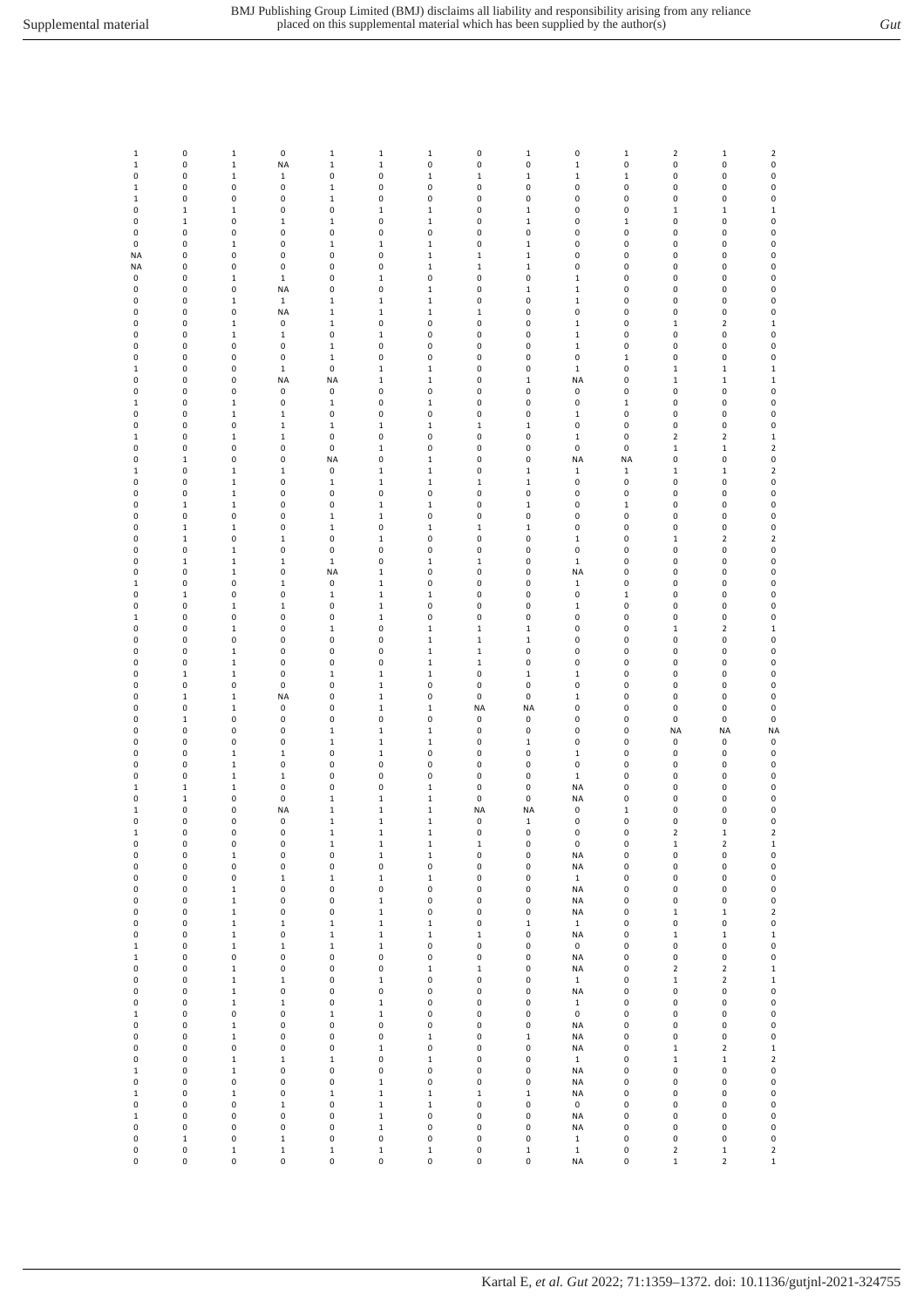| v<br>۰.<br>. .<br>× | I<br>. |
|---------------------|--------|
|                     |        |

| 0                           | $\pmb{0}$                            | $\pmb{0}$                              | 0                          | $\pmb{0}$                          | $\pmb{0}$                                        | $\pmb{0}$                                      | $\pmb{0}$                  | 0                                    | <b>NA</b>                    | 0                                  | $\pmb{0}$             | 0                       | 0                               |
|-----------------------------|--------------------------------------|----------------------------------------|----------------------------|------------------------------------|--------------------------------------------------|------------------------------------------------|----------------------------|--------------------------------------|------------------------------|------------------------------------|-----------------------|-------------------------|---------------------------------|
| 0                           | 0                                    | $\pmb{0}$                              | 0                          | 0                                  | $\pmb{0}$                                        | 0                                              | 0                          | 0                                    | NA                           | 0                                  | 0                     | 0                       | $\pmb{0}$                       |
| $\mathbf 1$                 | 0                                    | 0                                      | 0                          | 0                                  | $\pmb{0}$                                        | 0                                              | 0                          | 0                                    | NA                           | 0                                  | 0                     | 0                       | 0                               |
| 0                           | 0                                    | $\pmb{0}$                              | 0                          | $\mathbf 1$                        | $\mathbf 1$                                      | 0                                              | 0                          | 0                                    | NA                           | 0                                  | $\mathbf 1$           | $\overline{\mathbf{2}}$ | $\mathbf 1$                     |
| 0                           | 0                                    | $\,1\,$                                | $\mathbf 1$                | 0                                  | $\pmb{0}$                                        | 0                                              | 0                          | 0                                    | 0                            | 0                                  | 0                     | 0                       | $\pmb{0}$                       |
| 0                           | 0                                    | 0                                      | 0                          | 0                                  | $\pmb{0}$                                        | 0                                              | 0                          | 0                                    | NA                           | 0                                  | 0                     | 0                       | 0                               |
| $\,1$                       | 0                                    | 0                                      | 0                          | $\mathbf 1$                        | $\,1\,$                                          | 0                                              | 0                          | 0                                    | <b>NA</b>                    | 0                                  | 0                     | 0                       | 0                               |
| 0                           | 0                                    | 0                                      | 0                          | 0                                  | $\,1\,$                                          | 0                                              | 0                          | 0                                    | <b>NA</b>                    | 0                                  | 0                     | 0                       | 0                               |
| 0                           | 0                                    | $\,1\,$                                | 0                          | 0                                  | $\pmb{0}$                                        | 0                                              | 0                          | 0                                    | 0                            | 0                                  | 0                     | 0                       | $\mathbf 0$                     |
| $\mathbf 1$                 | 0                                    | $\pmb{0}$                              | 0                          | 0                                  | $\pmb{0}$                                        | $\mathbf 1$                                    | $\mathbf 1$                | $\pmb{0}$                            | NA                           | 0                                  | 0                     | 0                       | $\mathbf 0$                     |
| 0                           | 0                                    | $\mathbf 1$                            | $\mathbf 1$                | 0                                  | $\mathbf 1$                                      | 0                                              | 0                          | 0                                    | $\mathbf 1$                  | 0                                  | 0                     | 0                       | 0                               |
| 0                           | 0                                    | $\pmb{0}$                              | 0                          | 0                                  | $\pmb{0}$                                        | 0                                              | 0                          | 0                                    | NA                           | 0                                  | 0                     | 0                       | 0                               |
| 0                           | 0                                    | 0                                      | $\mathbf 1$                | 0                                  | $\mathbf{1}$                                     | $\mathbf{1}$                                   | $\mathbf 1$                | 0                                    | 0                            | 0                                  | 0                     | 0                       | 0                               |
| $1\,$                       | 0                                    | $\pmb{0}$                              | $\mathbf 1$                | 0                                  | $\,1\,$                                          | 0                                              | 0                          | 0                                    | 0                            | 0                                  | 0                     | 0                       | 0                               |
| $\mathbf{1}$                | 0                                    | 0                                      | 0                          | $\mathbf 1$                        | $\pmb{0}$                                        | $\mathbf 1$                                    | 0                          | 0                                    | NA                           | 0                                  | 0                     | 0                       | 0                               |
| 0                           | 0                                    | $\pmb{0}$                              | 0                          | 0                                  | $\pmb{0}$                                        | 0                                              | 0                          | 0                                    | NA                           | 0                                  | 0                     | 0                       | $\pmb{0}$                       |
| 0                           | 0                                    | $\mathbf 1$                            | 0                          | 0                                  | $\pmb{0}$                                        | $\mathbf 1$                                    | 0                          | $\mathbf 1$                          | NA                           | 0                                  | $\mathbf 2$           | $\mathbf 2$             | $\mathbf 1$                     |
| 0                           | 0                                    | $\,1\,$                                | 0                          | 0                                  | $\mathbf 1$                                      | 0                                              | 0                          | 0                                    | NA                           | 0                                  | $\mathbf 1$           | $\mathbf 1$             | $\mathbf 2$                     |
| 0                           | $\pmb{0}$                            | $\,1\,$                                | 0                          | 0                                  | $\mathbf 1$                                      | 0                                              | 0                          | 0                                    | <b>NA</b>                    | 0                                  | 0                     | 0                       | $\pmb{0}$                       |
| 0                           | 0                                    | $\,1\,$                                | 0                          | 0                                  | $\mathbf{1}$                                     | $\mathbf{1}$                                   | 0                          | $\,1\,$                              | NA                           | 0                                  | 0                     | 0                       | 0                               |
| 0                           | 0                                    | 0                                      | 0                          | 0                                  | $\pmb{0}$                                        | 0                                              | 0                          | 0                                    | <b>NA</b>                    | 0                                  | $\mathbf 1$           | $\mathbf 2$             | $\mathbf 1$                     |
| 0                           | 0                                    | $\mathbf 1$                            | $\mathbf 1$                | $\mathbf 1$                        | $\mathbf{1}$                                     | 0                                              | 0                          | 0                                    | $\mathbf{1}$                 | 0                                  | $\mathbf 1$           | $\mathbf 1$             | $\mathbf 1$                     |
| $\,1$                       | 0                                    | 0                                      | $\mathbf 1$                | $\mathbf 1$                        | $\,1\,$                                          | 0                                              | 0                          | $\pmb{0}$                            | 0                            | 0                                  | $\mathbf 1$           | $\mathbf 2$             | $\mathbf 2$                     |
| 0                           | $\pmb{0}$                            | $\,1\,$                                | 0                          | $\mathbf 1$                        | $\,1\,$                                          | $\mathbf 1$                                    | $\mathbf 1$                | $\mathbf 1$                          | NA                           | 0                                  | 0                     | 0                       | 0                               |
| 1                           | 0                                    | $\pmb{0}$                              | $\mathbf 1$                | $\mathbf 1$                        | $\mathbf 1$                                      | 0                                              | 0                          | 0                                    | $\mathbf 1$                  | 0                                  | 0                     | 0                       | 0                               |
| 1                           | $\mathbf 1$                          | $\mathbf 1$                            | $\mathbf 1$                | 0                                  | $\mathbf 1$                                      | $\mathbf 1$                                    | $\mathbf 1$                | $\mathbf 1$                          | $\mathbf 1$                  | 0                                  | 0                     | 0                       | 0                               |
| 0                           | $\mathbf 1$                          | $\mathbf{1}$                           | $\mathbf 1$                | NA                                 | $\mathbf{1}$                                     | $\mathbf{1}$                                   | 0                          | $\mathbf{1}$                         | $\mathbf{1}$                 | 0                                  | 0                     | 0                       | $\pmb{0}$                       |
| 0                           | 0                                    | $\mathbf{1}$                           | $\mathbf 1$                | 0                                  | $\,1\,$                                          | $\mathbf{1}$                                   | 0                          | $\,1\,$                              | $\mathbf{1}$                 | 0                                  | 0                     | 0                       | 0                               |
| $\mathbf{1}$                | $\mathbf 1$                          | 0                                      | $\mathbf 1$                | 0                                  | $\mathbf{1}$                                     | 0                                              | 0                          | $\pmb{0}$                            | 0                            | 0                                  | $\mathbf 1$           | $\mathbf 2$             | $\mathbf 2$                     |
| 0                           | $\pmb{0}$                            | 0                                      | $\mathbf 1$                | 0                                  | $\,1\,$                                          | 0                                              | 0                          | 0                                    | $\mathbf 1$                  | 0                                  | $\mathbf 1$           | $\mathbf 2$             | $\mathbf 1$                     |
| 0                           | <b>NA</b>                            | $\,1\,$                                | $\mathbf 1$                | 0                                  | $\mathbf 1$                                      | $\mathbf 1$                                    | 0                          | 0                                    | $\mathbf 1$                  | 0                                  | $\mathbf 1$           | $\mathbf 1$             | $\mathbf 1$                     |
| 0                           | 0                                    | $\,1\,$                                | $\mathbf 1$                | 0                                  | <b>NA</b>                                        | 0                                              | 0                          | 0                                    | $\mathbf 1$                  | 0                                  | $\mathbf 2$           | $\mathbf 2$             | $\mathbf 1$                     |
| 0                           | $\pmb{0}$                            | <b>NA</b>                              | $\mathbf 1$                | 0                                  | $\pmb{0}$                                        | $\mathbf 1$                                    | 0                          | $\mathbf 1$                          | 0                            | 0                                  | 0                     | 0                       | $\mathbf 0$                     |
| 1                           | 0                                    | 0                                      | $\mathbf 1$                | 0                                  | $\mathbf{1}$                                     | 0                                              | 0                          | 0                                    | $\mathbf{1}$                 | 0                                  | 0                     | 0                       | $\pmb{0}$                       |
| $\,1$                       | 0                                    | $\mathbf 1$                            | 0                          | $\mathbf 1$                        | $\,1\,$                                          | 0                                              | 0                          | 0                                    | <b>NA</b>                    | 0                                  | $\mathbf 2$           | $\mathbf 2$             | $\mathbf 1$                     |
| 1                           | 0                                    | $\mathbf 1$                            | $\mathbf 1$                | $\mathbf 1$                        | $\pmb{0}$                                        | 0                                              | 0                          | 0                                    | $\mathbf 1$                  | 0                                  | 0                     | 0                       | 0                               |
| 0                           | 0                                    | $\pmb{0}$                              | 0                          | 0                                  | $\,1\,$                                          | 0                                              | 0                          | 0                                    | <b>NA</b>                    | 0                                  | 0                     | 0                       | 0                               |
| 1                           | $\pmb{0}$                            | $\,1\,$                                | 0                          | $\mathbf 1$                        | $\mathbf 1$                                      | $\mathbf 1$                                    | 0                          | $\,1\,$                              | 0                            | $\mathbf 1$                        | $\mathbf 2$           | $\mathbf 1$             | $\mathbf 2$                     |
| $\,1$                       | 0                                    | $\,1\,$                                | <b>NA</b>                  | $\,1\,$                            | $\mathbf 1$                                      | 0                                              | 0                          | 0                                    | $\mathbf 1$                  | 0                                  | 0                     | 0                       | $\mathbf 0$                     |
| 0                           | 0                                    | $\mathbf 1$                            | $\mathbf 1$                | 0                                  | $\pmb{0}$                                        | $\mathbf 1$                                    | $\mathbf 1$                | $\mathbf 1$                          | $\mathbf 1$                  | $\mathbf 1$                        | 0                     | 0                       | 0                               |
| 1                           | 0                                    | $\pmb{0}$                              | 0                          | $\mathbf 1$                        | $\pmb{0}$                                        | 0                                              | 0                          | 0                                    | 0                            | 0                                  | 0                     | 0                       | 0                               |
| 0                           | $\mathbf{1}$                         | $\mathbf{1}$                           | 0                          | 0                                  | $\mathbf{1}$                                     | $\mathbf{1}$                                   | 0                          | $\,1\,$                              | 0                            | 0                                  | $\,1\,$               | $\mathbf 1$             | $\mathbf 1$                     |
| 0                           | $\mathbf 1$                          | 0                                      | $\mathbf 1$                | $\mathbf 1$                        | $\pmb{0}$                                        | $\mathbf 1$                                    | 0                          | $\mathbf 1$                          | 0                            | $\mathbf 1$                        | 0                     | 0                       | 0                               |
| 0<br>0<br>NA                | 0<br>0<br>0                          | $\mathbf 1$<br>0<br>0<br>$\pmb{0}$     | 0<br>$\mathbf 1$<br>0<br>0 | $\mathbf 1$<br>0<br>$\pmb{0}$      | $\,1\,$<br>$\mathbf 1$<br>$\pmb{0}$<br>$\pmb{0}$ | $\mathbf 1$<br>0<br>$\mathbf 1$<br>$\mathbf 1$ | 0<br>0<br>$\mathbf 1$<br>0 | $\mathbf 1$<br>0<br>$\mathbf 1$<br>0 | 0<br>$\mathbf 1$<br>0        | 0<br>0<br>0                        | 0<br>0<br>0<br>0      | 0<br>0<br>0<br>0        | 0<br>$\mathbf 0$<br>$\mathbf 0$ |
| 0<br>0<br>$\mathbf{1}$<br>0 | $\mathbf 1$<br>$\mathbf 1$<br>0<br>0 | $\mathbf 1$<br>$\,1\,$<br>$\mathbf{1}$ | 0<br>$\mathbf 1$<br>0      | <b>NA</b><br>0<br>0<br>$\mathbf 1$ | $\mathbf 1$<br>$\,1\,$<br>$\mathbf{1}$           | 0<br>$\mathbf{1}$<br>$\mathbf{1}$              | 0<br>0<br>$\mathbf 1$      | 0<br>$\,1\,$<br>$\mathbf{1}$         | NA<br>NA<br>$\mathbf 1$<br>0 | <b>NA</b><br>0<br>$\mathbf 1$<br>0 | 0<br>$\mathbf 1$<br>0 | 0<br>$\mathbf 1$<br>0   | 0<br>0<br>$\mathbf 2$<br>0      |
| 0                           | 0                                    | $\mathbf 1$                            | 0                          | 0                                  | $\pmb{0}$                                        | 0                                              | 0                          | 0                                    | 0                            | 0                                  | 0                     | 0                       | 0                               |
| 0                           | $\mathbf 1$                          | $\,1\,$                                | 0                          | 0                                  | $\mathbf 1$                                      | $\mathbf 1$                                    | 0                          | $\mathbf 1$                          | 0                            | $\mathbf 1$                        | 0                     | 0                       | $\mathbf 0$                     |
| 0                           | 0                                    | $\,1\,$                                | 0                          | 0                                  | $\pmb{0}$                                        | $\mathbf 1$                                    | 0                          | $\mathbf 1$                          | NA                           | $\mathbf 1$                        | 0                     | 0                       | 0                               |
| 0                           | 0                                    | $\mathbf 1$                            | $\mathbf 1$                | 0                                  | $\pmb{0}$                                        | 0                                              | 0                          | 0                                    | $\mathbf 1$                  | 0                                  | 0                     | 0                       | 0                               |
| 0                           | 0                                    | $\,1\,$                                | $\mathbf 1$                | 0                                  | $\pmb{0}$                                        | 0                                              | 0                          | 0                                    | $\mathbf 1$                  | 0                                  | 0                     | 0                       | 0                               |
| 0                           | 0                                    | $\pmb{0}$                              | 0                          | $\,1\,$                            | $\mathbf{1}$                                     | 0                                              | 0                          | 0                                    | 0                            | 0                                  | 0                     | 0                       | $\pmb{0}$                       |
| 0                           | $\mathbf 1$                          | $\mathbf 1$                            | 0                          | $\mathbf 1$                        | $\pmb{0}$                                        | $\mathbf{1}$                                   | $\mathbf{1}$               | $\,1\,$                              | 0                            | 0                                  | 0                     | 0                       | 0                               |
| 0                           | $\mathbf 1$                          | $\mathbf 1$                            | 0                          | $\mathbf 1$                        | $\pmb{0}$                                        | $\mathbf 1$                                    | $\mathbf 1$                | $\mathbf 1$                          | 0                            | 0                                  | 0                     | 0                       | 0                               |
| 0                           | $\mathbf 1$                          | 0                                      | $\mathbf 1$                | 0                                  | $\mathbf 1$                                      | $\pmb{0}$                                      | 0                          | 0                                    | $\mathbf 1$                  | $\pmb{0}$                          | $\mathbf 1$           | $\mathbf 2$             | $\mathbf 2$                     |
| 0                           | 0                                    | 1                                      | 0                          | 0                                  | $\pmb{0}$                                        | 0                                              | 0                          | 0                                    | 0                            | 0                                  | 0                     | 0                       | 0                               |
| 0                           | $\mathbf 1$                          | $\,1\,$                                | $\mathbf 1$                | $\,1\,$                            | $\pmb{0}$                                        | $\mathbf 1$                                    | $\mathbf 1$                | 0                                    | $\mathbf 1$                  | $\pmb{0}$                          | $\pmb{0}$             | 0                       | 0                               |
| 0                           | $\pmb{0}$                            | $\mathbf 1$                            | $\mathbf 1$                | $\mathbf 1$                        | $\mathbf 1$                                      | $\mathbf 1$                                    | $\mathbf 1$                | 0                                    | $\mathbf 1$                  | <b>NA</b>                          | $\mathbf 1$           | $\mathbf 1$             | $\mathbf 1$                     |
| 0                           | 0                                    | $\mathbf 1$                            | 0                          | <b>NA</b>                          | $\mathbf 1$                                      | 0                                              | 0                          | 0                                    | NA                           | 0                                  | 0                     | 0                       | $\mathbf{0}$                    |
| $\,1$                       | 0                                    | 0                                      | $\mathbf 1$                | 0                                  | $\,1\,$                                          | 0                                              | 0                          | 0                                    | $\mathbf 1$                  | 0                                  | 0                     | 0                       | $\mathbf 0$                     |
| 0                           | $\mathbf 1$                          | 0                                      | 0                          | $\mathbf 1$                        | $\mathbf 1$                                      | $\mathbf 1$                                    | 0                          | 0                                    | 0                            | $\mathbf 1$                        | 0                     | 0                       | 0                               |
| 0                           | $\pmb{0}$                            | $\mathbf 1$                            | $\mathbf 1$                | 0                                  | $\,1\,$                                          | $\pmb{0}$                                      | 0                          | $\pmb{0}$                            | $\mathbf 1$                  | 0                                  | 0                     | 0                       | $\mathbf{0}$                    |
| $\mathbf 1$                 | 0                                    | 0                                      | 0                          | $\pmb{0}$                          | $\,1\,$                                          | 0                                              | 0                          | 0                                    | 0                            | 0                                  | 0                     | 0                       | 0                               |
| 0                           | 0                                    | 0                                      | 0                          | 0                                  | $\pmb{0}$                                        | 0                                              | <b>NA</b>                  | <b>NA</b>                            | 0                            | 0                                  | 0                     | 0                       | 0                               |
| 0                           | 0                                    | $\mathbf 1$                            | 0                          | $\mathbf 1$                        | $\pmb{0}$                                        | $\mathbf 1$                                    | $\mathbf 1$                | $\mathbf 1$                          | 0                            | 0                                  | $\mathbf 1$           | 2                       | $\mathbf 1$                     |
| 0                           | $\pmb{0}$                            | 0                                      | 0                          | 0                                  | $\pmb{0}$                                        | $\mathbf 1$                                    | $\mathbf{1}$               | $\,1\,$                              | 0                            | 0                                  | 0                     | 0                       | $\mathbf{0}$                    |
| 0                           | $\pmb{0}$                            | 0                                      | 0                          | 0                                  | $\pmb{0}$                                        | $\mathbf 1$                                    | $\mathbf{1}$               | $\,1\,$                              | 0                            | 0                                  | 0                     | 0                       | $\mathbf{0}$                    |
| 0                           | 0                                    | $\mathbf 1$                            | 0                          | 0                                  | $\pmb{0}$                                        | $\mathbf 1$                                    | $\mathbf 1$                | 0                                    | 0                            | 0                                  | 0                     | 0                       | $\mathbf{0}$                    |
| $\mathbf{1}$                | $\mathbf 1$                          | $\mathbf 1$                            | 0                          | 0                                  | $\pmb{0}$                                        | $\mathbf 1$                                    | 0                          | $\pmb{0}$                            | <b>NA</b>                    | 0                                  | 0                     | 0                       | $\mathbf{0}$                    |
| 0                           | 0                                    | $\pmb{0}$                              | 0                          | $\mathbf 1$                        | $\,1\,$                                          | $\mathbf 1$                                    | 0                          | $\mathbf 1$                          | 0                            | 0                                  | $\pmb{0}$             | 0                       | 0                               |
| $\mathbf 1$                 | $\pmb{0}$                            | $\pmb{0}$                              | 0                          | $\mathbf 1$                        | $\mathbf 1$                                      | $\mathbf 1$                                    | 0                          | $\pmb{0}$                            | 0                            | 0                                  | $\mathbf 2$           | $\mathbf 1$             | $\mathbf 2$                     |
| 0                           | 0                                    | 0                                      | $\mathbf 1$                | $\mathbf 1$                        | $\mathbf 1$                                      | $\mathbf 1$                                    | 0                          | 0                                    | $\mathbf 1$                  | 0                                  | 0                     | 0                       | $\mathbf 0$                     |
| 0                           | 0                                    | $\mathbf 1$                            | 0                          | 0                                  | $\pmb{0}$                                        | 0                                              | 0                          | 0                                    | 0                            | 0                                  | 0                     | 0                       | $\mathbf 0$                     |
| 0                           | 0                                    | $\mathbf 1$                            | 0                          | 0                                  | $\,1\,$                                          | 0                                              | 0                          | 0                                    | 0                            | 0                                  | 0                     | 0                       | $\mathbf{0}$                    |
| 0                           | 0                                    | $\mathbf 1$                            | $\mathbf 1$                | $\mathbf 1$                        | $\,1\,$                                          | $\mathbf 1$                                    | 0                          | $\mathbf 1$                          | $\mathbf 1$                  | 0                                  | 0                     | 0                       | $\mathbf{0}$                    |
| 0                           | $\pmb{0}$                            | $\mathbf 1$                            | 0                          | 0                                  | $\pmb{0}$                                        | $\pmb{0}$                                      | 0                          | $\pmb{0}$                            | 0                            | $\pmb{0}$                          | 0                     | 0                       | $\mathbf{0}$                    |
| 0                           | 0                                    | $\mathbf 1$                            | $\mathbf 1$                | 0                                  | $\mathbf 1$                                      | 0                                              | 0                          | 0                                    | $\mathbf 1$                  | 0                                  | 0                     | 0                       | 0                               |
| 0                           | 0                                    | $\mathbf 1$                            | $\mathbf 1$                | 0                                  | $\,1\,$                                          | 0                                              | 0                          | 0                                    | $\mathbf 1$                  | 0                                  | 0                     | 0                       | 0                               |
| $\mathbf 1$                 | 0                                    | 0                                      | 0                          | $\mathbf 1$                        | $\mathbf 1$                                      | 0                                              | 0                          | 0                                    | 0                            | 0                                  | 0                     | 0                       | 0                               |
| $\mathbf 1$                 | $\pmb{0}$                            | $\pmb{0}$                              | 0                          | $\mathbf 1$                        | $\mathbf 1$                                      | 0                                              | 0                          | 0                                    | 0                            | 0                                  | 0                     | 0                       | $\mathbf 0$                     |
| 0                           | 0                                    | $\,1\,$                                | 0                          | 0                                  | $\pmb{0}$                                        | 0                                              | 0                          | 0                                    | 0                            | 0                                  | 0                     | 0                       | $\mathbf{0}$                    |
| 0                           | 0                                    | 0                                      | 0                          | 0                                  | $\mathbf 1$                                      | 0                                              | 0                          | 0                                    | 0                            | 0                                  | $\mathbf 1$           | $\mathbf 2$             | $\mathbf{1}$                    |
| 0                           | 0                                    | 0                                      | 0                          | 0                                  | $\mathbf{1}$                                     | 0                                              | 0                          | 0                                    | 0                            | 0                                  | 0                     | 0                       | $\mathbf{0}$                    |
| 0                           | 0                                    | $\mathbf 1$                            | 0                          | 0                                  | $\pmb{0}$                                        | $\mathbf 1$                                    | 0                          | $\mathbf 1$                          | 0                            | 0                                  | $\mathbf 2$           | 2                       | $\mathbf 1$                     |
| 0                           | $\pmb{0}$                            | $\mathbf 1$                            | 0                          | 0                                  | $\mathbf 1$                                      | $\mathsf 0$                                    | 0                          | $\pmb{0}$                            | 0                            | $\pmb{0}$                          | $\pmb{0}$             | 0                       | 0                               |
| 0                           | 0                                    | $\mathbf 1$                            | 0                          | 0                                  | $\mathbf 1$                                      | 0                                              | 0                          | 0                                    | 0                            | 0                                  | 0                     | 0                       | $\pmb{0}$                       |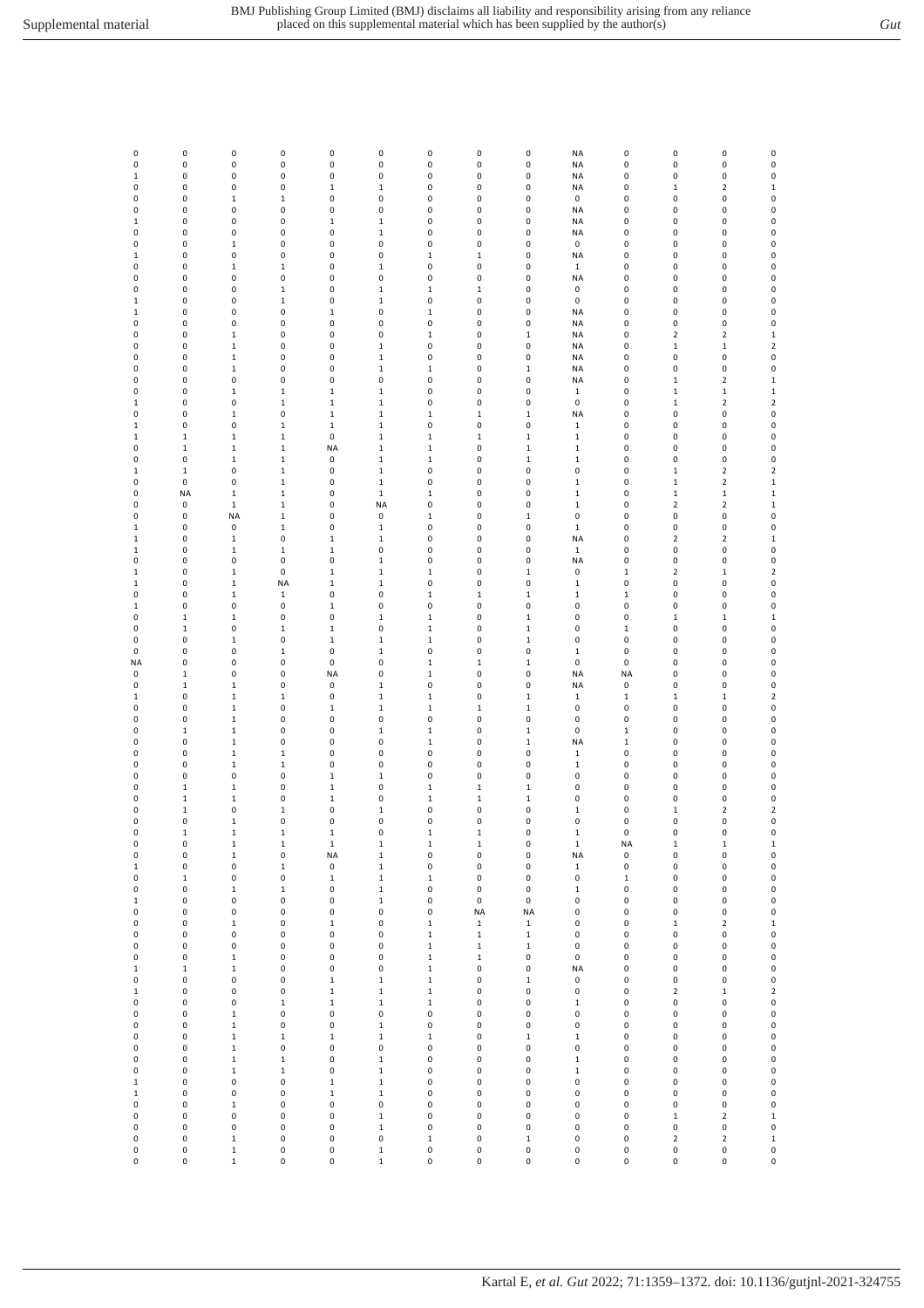| 0                           | 0                | $\mathbf 1$                 | 0                          | 0                          | $\,1\,$                    | $\mathbf 1$              | 0                    | 0                        | <b>NA</b>                 | 0                        | 0                             | 0                              | $\pmb{0}$                     |
|-----------------------------|------------------|-----------------------------|----------------------------|----------------------------|----------------------------|--------------------------|----------------------|--------------------------|---------------------------|--------------------------|-------------------------------|--------------------------------|-------------------------------|
| 0<br>0                      | 0<br>0           | 0<br>0                      | 0<br>$\mathbf 1$           | 0<br>$\mathbf 1$           | $\pmb{0}$<br>$\mathbf 1$   | $\pmb{0}$<br>$\mathbf 1$ | 0<br>0               | 0<br>0                   | <b>NA</b><br>$\mathbf 1$  | 0<br>0                   | 0<br>0                        | 0<br>0                         | $\pmb{0}$<br>$\pmb{0}$        |
| 0                           | 0                | $\mathbf{1}$                | 0                          | 0                          | $\pmb{0}$                  | 0                        | 0                    | 0                        | NA                        | 0                        | 0                             | 0                              | $\pmb{0}$                     |
| 0                           | 0                | $\mathbf 1$                 | 0                          | 0                          | $\mathbf 1$                | 0                        | 0                    | 0                        | <b>NA</b>                 | 0                        | 0                             | 0                              | $\pmb{0}$                     |
| 0<br>0                      | 0<br>0           | $\mathbf 1$<br>$\mathbf 1$  | 0<br>$\mathbf 1$           | $\pmb{0}$<br>$\,1\,$       | $\,1\,$<br>$\,1\,$         | 0<br>$\mathbf 1$         | 0<br>0               | $\pmb{0}$<br>$\,1\,$     | <b>NA</b><br>$\mathbf 1$  | 0<br>0                   | $\,1$<br>0                    | $\,1\,$<br>0                   | $\mathbf 2$<br>$\pmb{0}$      |
| 0                           | 0                | $\mathbf 1$                 | 0                          | $\,1\,$                    | $\,1\,$                    | $\mathbf 1$              | $\mathbf 1$          | $\pmb{0}$                | <b>NA</b>                 | 0                        | $\mathbf 1$                   | $\mathbf 1$                    | $\mathbf 1$                   |
| $\mathbf{1}$                | 0                | $\mathbf 1$                 | $\mathbf 1$                | $\mathbf 1$                | $\,1\,$                    | 0                        | 0<br>0               | 0                        | $\mathbf 0$               | 0                        | 0                             | $\pmb{0}$                      | 0<br>$\pmb{0}$                |
| 1<br>0                      | 0<br>0           | 0<br>$\mathbf 1$            | 0<br>0                     | 0<br>0                     | $\pmb{0}$<br>$\pmb{0}$     | 0<br>$\mathbf 1$         | $\mathbf{1}$         | 0<br>0                   | <b>NA</b><br>NA           | 0<br>0                   | 0<br>$\overline{2}$           | 0<br>$\overline{2}$            | $\mathbf 1$                   |
| 0                           | 0                | $\mathbf 1$                 | $\mathbf 1$                | 0                          | $\mathbf 1$                | 0                        | 0                    | 0                        | $\mathbf 1$               | 0                        | $\mathbf 1$                   | $\overline{\mathbf{c}}$        | $\mathbf 1$                   |
| 0<br>0                      | 0<br>0           | $\mathbf 1$<br>$\mathbf 1$  | 0<br>$\mathbf 1$           | 0<br>$\pmb{0}$             | $\pmb{0}$<br>$\mathbf 1$   | 0<br>0                   | 0<br>0               | 0<br>$\pmb{0}$           | <b>NA</b><br>$\mathbf 1$  | 0<br>0                   | 0<br>0                        | 0<br>0                         | $\pmb{0}$<br>$\pmb{0}$        |
| $\mathbf{1}$                | 0                | 0                           | 0                          | $\,1\,$                    | $\,1\,$                    | 0                        | 0                    | 0                        | $\pmb{0}$                 | 0                        | 0                             | 0                              | $\pmb{0}$                     |
| 0                           | 0                | $\mathbf 1$                 | 0                          | 0                          | $\pmb{0}$                  | 0                        | 0                    | 0                        | <b>NA</b>                 | 0                        | 0                             | 0                              | $\pmb{0}$                     |
| 0<br>0                      | 0<br>0           | $\mathbf 1$<br>0            | 0<br>0                     | 0<br>0                     | $\pmb{0}$<br>$\mathbf{1}$  | 1<br>0                   | 0<br>0               | $\,1\,$<br>0             | <b>NA</b><br>NA           | 0<br>0                   | 0<br>$1\,$                    | 0<br>2                         | $\pmb{0}$<br>$\mathbf 1$      |
| 0                           | 0                | $\mathbf 1$                 | $\mathbf 1$                | $\,1\,$                    | $\pmb{0}$                  | $\mathbf 1$              | 0                    | 0                        | $\mathbf{1}$              | 0                        | $\mathbf 1$                   | $\,1\,$                        | $\mathbf 2$                   |
| $\mathbf{1}$                | 0                | $\mathbf 1$                 | 0                          | $\pmb{0}$                  | $\pmb{0}$                  | 0                        | 0                    | $\pmb{0}$                | NA                        | 0                        | 0                             | 0                              | $\pmb{0}$                     |
| 0<br>$\mathbf{1}$           | 0<br>0           | 0<br>$\mathbf 1$            | 0<br>0                     | $\pmb{0}$<br>$\,1\,$       | $\,1\,$<br>$\,1\,$         | 0<br>1                   | 0<br>$\,1\,$         | $\pmb{0}$<br>$\,1\,$     | <b>NA</b><br><b>NA</b>    | 0<br>0                   | 0<br>0                        | 0<br>0                         | $\pmb{0}$<br>$\pmb{0}$        |
| 0                           | 0                | 0                           | $\mathbf 1$                | $\pmb{0}$                  | $\,1\,$                    | $\mathbf 1$              | 0                    | $\pmb{0}$                | $\pmb{0}$                 | 0                        | 0                             | 0                              | $\pmb{0}$                     |
| 1<br>0                      | 0<br>0           | 0<br>0                      | 0<br>0                     | 0<br>0                     | $\mathbf 1$<br>$\,1\,$     | 0<br>0                   | $\pmb{0}$<br>0       | 0<br>0                   | <b>NA</b><br>NA           | 0<br>0                   | 0<br>0                        | $\pmb{0}$<br>0                 | $\pmb{0}$<br>$\pmb{0}$        |
| 0                           | $\mathbf 1$      | 0                           | $\mathbf 1$                | 0                          | $\pmb{0}$                  | 0                        | 0                    | 0                        | $\mathbf 1$               | 0                        | 0                             | 0                              | $\pmb{0}$                     |
| 0                           | 0                | 1                           | $1\,$                      | $\,1\,$                    | $\mathbf{1}$               | 1                        | 0                    | $\,1\,$                  | $\mathbf{1}$              | 0                        | $\overline{\mathbf{c}}$       | $1\,$                          | $\mathbf 2$                   |
| 0<br>0                      | 0<br>0           | 0<br>0                      | 0<br>0                     | $\pmb{0}$<br>0             | $\pmb{0}$<br>$\pmb{0}$     | 0<br>0                   | 0<br>0               | $\pmb{0}$<br>0           | <b>NA</b><br><b>NA</b>    | 0<br>0                   | $\mathbf 1$<br>0              | $\mathbf 2$<br>0               | $\mathbf 1$<br>$\pmb{0}$      |
| 0                           | 0                | 0                           | 0                          | $\pmb{0}$                  | $\pmb{0}$                  | 0                        | 0                    | $\pmb{0}$                | <b>NA</b>                 | 0                        | 0                             | $\pmb{0}$                      | $\pmb{0}$                     |
| $\mathbf{1}$                | 0                | 0                           | 0                          | 0                          | $\pmb{0}$                  | 0                        | 0                    | 0                        | <b>NA</b>                 | 0                        | 0                             | 0                              | $\pmb{0}$                     |
| 0<br>0                      | 0<br>0           | 0<br>$\mathbf{1}$           | 0<br>$1\,$                 | $\mathbf 1$<br>0           | $\,1\,$<br>$\pmb{0}$       | 0<br>0                   | 0<br>0               | 0<br>0                   | <b>NA</b><br>0            | 0<br>0                   | $\mathbf 1$<br>0              | $\overline{2}$<br>0            | $\mathbf 1$<br>$\pmb{0}$      |
| 0                           | 0                | 0                           | 0                          | $\pmb{0}$                  | $\pmb{0}$                  | 0                        | 0                    | $\pmb{0}$                | NA                        | 0                        | 0                             | 0                              | $\pmb{0}$                     |
| $1\,$<br>0                  | 0<br>0           | 0<br>0                      | 0<br>0                     | $\mathbf 1$<br>0           | $\mathbf 1$<br>$\,1\,$     | 0<br>0                   | 0<br>0               | $\pmb{0}$<br>0           | <b>NA</b><br><b>NA</b>    | 0<br>0                   | 0<br>0                        | 0<br>0                         | $\pmb{0}$<br>$\pmb{0}$        |
| 0                           | 0                | $\mathbf 1$                 | 0                          | 0                          | $\pmb{0}$                  | 0                        | 0                    | $\pmb{0}$                | $\pmb{0}$                 | 0                        | 0                             | $\pmb{0}$                      | $\pmb{0}$                     |
| $\mathbf{1}$                | 0                | 0                           | 0                          | 0                          | $\pmb{0}$                  | $\mathbf 1$              | $\,1\,$              | 0                        | <b>NA</b>                 | 0                        | 0                             | $\pmb{0}$                      | $\pmb{0}$                     |
| 0<br>0                      | 0<br>0           | $\mathbf 1$<br>0            | $\mathbf 1$<br>0           | 0<br>0                     | $\,1\,$<br>$\pmb{0}$       | 0<br>0                   | 0<br>0               | 0<br>0                   | $\mathbf 1$<br><b>NA</b>  | 0<br>0                   | 0<br>0                        | 0<br>0                         | $\pmb{0}$<br>$\pmb{0}$        |
| 0                           | 0                | 0                           | $\mathbf{1}$               | 0                          | $\mathbf{1}$               | $\mathbf 1$              | $\mathbf{1}$         | 0                        | $\pmb{0}$                 | 0                        | 0                             | 0                              | $\pmb{0}$                     |
| $1\,$                       | 0                | 0                           | $\mathbf 1$                | 0                          | $\,1\,$                    | 0                        | 0                    | 0                        | $\pmb{0}$                 | 0                        | 0                             | 0                              | $\pmb{0}$                     |
| $\mathbf{1}$<br>0           | 0<br>0           | 0<br>0                      | 0<br>0                     | $\,1\,$<br>0               | $\pmb{0}$<br>$\pmb{0}$     | $\mathbf 1$<br>0         | 0<br>0               | 0<br>$\pmb{0}$           | <b>NA</b><br><b>NA</b>    | 0<br>0                   | 0<br>0                        | 0<br>0                         | $\pmb{0}$<br>$\pmb{0}$        |
| 0                           | 0                | $\mathbf 1$                 | 0                          | 0                          | $\pmb{0}$                  | 1                        | 0                    | $\,1\,$                  | <b>NA</b>                 | 0                        | $\overline{\mathbf{c}}$       | $\overline{\mathbf{c}}$        | $\mathbf 1$                   |
| 0                           | 0                | $\mathbf 1$<br>$\mathbf{1}$ | 0<br>0                     | 0<br>$\,1\,$               | $\,1\,$<br>$\pmb{0}$       | 0<br>0                   | 0<br>0               | 0<br>0                   | <b>NA</b><br>$\mathbf 0$  | 0<br>0                   | $\,1\,$                       | $\,1\,$                        | $\overline{2}$<br>$\mathbf 1$ |
| $\mathbf{1}$<br>0           | 0<br>0           | $\mathbf 1$                 | 0                          | $\pmb{0}$                  | $\mathbf 1$                | 0                        | 0                    | $\pmb{0}$                | NA                        | 0                        | $\,1$<br>0                    | $\mathbf{1}$<br>$\pmb{0}$      | $\pmb{0}$                     |
| 0                           | 0                | $\mathbf 1$                 | 0                          | $\pmb{0}$                  | $\,1\,$                    | 1                        | 0                    | $\,1\,$                  | <b>NA</b>                 | 0                        | 0                             | 0                              | $\pmb{0}$                     |
| 0<br>0                      | 0<br>0           | 0<br>$\mathbf 1$            | 0<br>0                     | $\pmb{0}$<br>$\,1\,$       | $\pmb{0}$<br>$\,1\,$       | 0<br>$\mathbf 1$         | 0<br>0               | $\pmb{0}$<br>0           | $\pmb{0}$<br>$\pmb{0}$    | 0<br>0                   | 0<br>$\mathbf 1$              | 0<br>$\mathbf 1$               | $\pmb{0}$<br>$\mathbf 1$      |
| 0                           | 0                | $\mathbf 1$                 | $\mathbf 1$                | $\mathbf 1$                | $\mathbf 1$                | $\mathbf 1$              | 0                    | 0                        | $\mathbf 1$               | 0                        | $\mathbf 1$                   | $\mathbf 1$                    | $\mathbf 1$                   |
| 0                           | 0                | 0                           | 0                          | 0                          | $\pmb{0}$                  | 0                        | 0                    | 0                        | <b>NA</b>                 | 0                        | $\mathbf 1$                   | $\mathbf 2$                    | $\mathbf 1$                   |
| 0<br>$\mathbf{1}$           | 0<br>0           | $\mathbf{1}$<br>0           | 0<br>$\mathbf{1}$          | 0<br>$\,1\,$               | 0<br>$\mathbf{1}$          | 0<br>0                   | 0<br>0               | 0<br>0                   | $\pmb{0}$<br>$\mathbf{1}$ | 0<br>0                   | $\mathbf 1$<br>$\mathbf 1$    | $\overline{2}$<br>$\mathbf{1}$ | $\mathbf 1$<br>$\mathbf 2$    |
| 0                           | 0                | $\mathbf 1$                 | $\mathbf 1$                | $\,1\,$                    | $\mathbf{1}$               | 0                        | 0                    | 0                        | $\mathbf 1$               | 0                        | $\mathbf 1$                   | $\,1\,$                        | $\mathbf 1$                   |
| $\mathbf{1}$<br>$\,1$       | 0<br>0           | 0<br>0                      | $\mathbf 1$<br>$\mathbf 1$ | $\,1\,$<br>$\mathbf 1$     | $\,1\,$<br>$\,1\,$         | 0<br>0                   | 0<br>0               | $\pmb{0}$<br>0           | 0<br>0                    | $\pmb{0}$<br>0           | $\mathbf 1$<br>$\mathbf 1$    | $\mathbf 2$<br>$\mathbf 2$     | $\mathbf 2$<br>$\mathbf 2$    |
| 0                           | 0                | $\mathbf 1$                 | 0                          | $\mathbf 1$                | $\pmb{0}$                  | 0                        | 0                    | 0                        | 0                         | $\pmb{0}$                | $\,1\,$                       | $\,1\,$                        | $\mathbf 1$                   |
| 0                           | 0                | 0                           | $\mathbf 1$                | $\mathbf 1$                | $\mathbf 1$                | $\mathbf{1}$             | 0                    | $\mathbf{1}$             | 1                         | 0                        | 0                             | 0                              | 0                             |
| $\mathbf{1}$<br>0           | 0<br>0           | 0<br>0                      | 0<br>$\mathbf 1$           | $\,1\,$<br>$\,1\,$         | $\,1\,$<br>$\pmb{0}$       | $\mathbf{1}$<br>0        | 0<br>0               | $\,1\,$<br>$\pmb{0}$     | $\pmb{0}$<br>$\,1\,$      | 0<br>$\pmb{0}$           | $\overline{2}$<br>$\mathbf 1$ | $\,1\,$<br>$\,1\,$             | $\mathbf 1$<br>$\mathbf 1$    |
| 0                           | 0                | $\mathbf 1$                 | 0                          | $\mathbf 1$                | $\pmb{0}$                  | 0                        | 0                    | $\pmb{0}$                | $\pmb{0}$                 | $\pmb{0}$                | $\mathbf 1$                   | $\mathbf 1$                    | $\mathbf 1$                   |
| 0<br>$\mathbf 1$            | 0<br>0           | 1<br>0                      | 0<br>$\mathbf 1$           | $\mathbf 1$<br>$\mathbf 1$ | $\mathbf 1$<br>$\mathbf 1$ | $\mathbf 1$<br>0         | $\mathbf 1$<br>0     | $\mathbf 1$<br>$\pmb{0}$ | <b>NA</b><br>$\mathbf 1$  | $\pmb{0}$<br>0           | 0<br>0                        | $\pmb{0}$<br>0                 | $\pmb{0}$<br>$\mathbf 0$      |
| $\,1$                       | $\mathbf 1$      | $\mathbf 1$                 | $\mathbf 1$                | $\pmb{0}$                  | $\mathbf 1$                | $\mathbf 1$              | $\mathbf 1$          | $\mathbf 1$              | $\mathbf 1$               | 0                        | $\pmb{0}$                     | $\pmb{0}$                      | $\pmb{0}$                     |
| 0                           | $\mathbf 1$<br>0 | $\mathbf 1$                 | $\mathbf 1$                | <b>NA</b>                  | $\mathbf 1$                | $\mathbf 1$              | 0                    | $\mathbf 1$              | $\mathbf 1$               | 0                        | 0                             | 0                              | $\pmb{0}$<br>$\mathbf 0$      |
| 0<br>$\mathbf{1}$           | $\mathbf 1$      | $\mathbf 1$<br>0            | $\mathbf 1$<br>$\,1$       | $\pmb{0}$<br>0             | $\mathbf 1$<br>$\,1\,$     | $\mathbf 1$<br>0         | 0<br>0               | $\mathbf 1$<br>$\pmb{0}$ | $\mathbf 1$<br>0          | 0<br>0                   | 0<br>$\mathbf 1$              | 0<br>$\overline{2}$            | $\overline{\mathbf{c}}$       |
| 0                           | 0                | 0                           | $\mathbf 1$                | $\pmb{0}$                  | $\mathbf 1$                | 0                        | 0                    | $\pmb{0}$                | $\mathbf 1$               | 0                        | $\mathbf 1$                   | $\mathbf 2$                    | $\mathbf 1$                   |
| 0<br>0                      | 0<br>0           | $\mathbf 1$<br><b>NA</b>    | $\mathbf 1$<br>$\mathbf 1$ | $\pmb{0}$<br>$\pmb{0}$     | <b>NA</b><br>$\pmb{0}$     | 0<br>$\mathbf 1$         | 0<br>0               | $\pmb{0}$<br>$\mathbf 1$ | $\mathbf 1$<br>$\pmb{0}$  | $\pmb{0}$<br>0           | $\mathbf 2$<br>$\pmb{0}$      | $\mathbf 2$<br>$\pmb{0}$       | $\mathbf 1$<br>$\pmb{0}$      |
| $\,1$                       | 0                | $\pmb{0}$                   | $\mathbf 1$                | $\pmb{0}$                  | $\mathbf 1$                | $\pmb{0}$                | 0                    | $\pmb{0}$                | $\mathbf 1$               | $\pmb{0}$                | $\pmb{0}$                     | $\pmb{0}$                      | $\pmb{0}$                     |
| $\mathbf 1$                 | 0                | $\mathbf 1$                 | 0                          | $\mathbf 1$                | $\mathbf 1$                | 0                        | 0                    | 0                        | <b>NA</b>                 | 0                        | 2                             | $\mathbf 2$                    | $\mathbf 1$                   |
| $\mathbf 1$<br>$\mathbf{1}$ | 0<br>0           | $\mathbf 1$<br>$\mathbf 1$  | $\mathbf 1$<br>0           | $\mathbf 1$<br>$\mathbf 1$ | $\pmb{0}$<br>$\,1\,$       | 0<br>$\mathbf 1$         | 0<br>0               | 0<br>$\,1\,$             | $\mathbf 1$<br>$\pmb{0}$  | 0<br>$\mathbf 1$         | $\pmb{0}$<br>$\mathbf 2$      | 0<br>$\,1\,$                   | $\mathbf 0$<br>$\mathbf 2$    |
| $\mathbf{1}$                | 0                | $\mathbf 1$                 | <b>NA</b>                  | $\mathbf 1$                | $\mathbf 1$                | 0                        | 0                    | $\pmb{0}$                | $\mathbf 1$               | $\pmb{0}$                | 0                             | 0                              | $\pmb{0}$                     |
| 0<br>$\,1$                  | 0<br>0           | $\mathbf 1$<br>0            | $\mathbf 1$<br>0           | $\pmb{0}$<br>$\mathbf 1$   | $\pmb{0}$<br>$\pmb{0}$     | 1<br>$\pmb{0}$           | $\,1\,$<br>$\pmb{0}$ | $\,1\,$<br>$\pmb{0}$     | $\mathbf 1$<br>$\pmb{0}$  | $\mathbf 1$<br>$\pmb{0}$ | 0<br>0                        | 0<br>$\pmb{0}$                 | 0<br>$\pmb{0}$                |
| 0                           | $\mathbf 1$      | $\mathbf 1$                 | $\mathsf 0$                | $\pmb{0}$                  | $\mathbf 1$                | $\mathbf 1$              | 0                    | $\,1\,$                  | $\pmb{0}$                 | $\pmb{0}$                | $\mathbf 1$                   | $\mathbf 1$                    | $\mathbf 1$                   |
| 0                           | $\mathbf 1$      | 0                           | $\mathbf 1$                | $\mathbf 1$                | $\pmb{0}$                  | $\mathbf 1$              | 0                    | $\mathbf 1$              | $\pmb{0}$                 | $\mathbf 1$              | 0                             | 0                              | $\pmb{0}$                     |
| 0<br>0                      | 0<br>0           | 0<br>$\mathbf 1$            | 0<br>0                     | $\pmb{0}$<br>$\,1\,$       | $\pmb{0}$<br>$\,1\,$       | 0<br>$\mathbf 1$         | 0<br>0               | $\pmb{0}$<br>$\,1\,$     | $\pmb{0}$<br>0            | 0<br>0                   | 0<br>0                        | 0<br>0                         | $\mathsf 0$<br>$\pmb{0}$      |
| 0                           | 0                | 0                           | $\mathbf 1$                | $\pmb{0}$                  | $\mathbf 1$                | $\pmb{0}$                | 0                    | $\pmb{0}$                | $\mathbf 1$               | $\pmb{0}$                | 0                             | 0                              | 0                             |
| 0<br><b>NA</b>              | 0<br>0           | 0<br>0                      | $\mathbf 1$<br>0           | $\pmb{0}$<br>$\pmb{0}$     | $\,1\,$<br>$\pmb{0}$       | $\pmb{0}$<br>$\mathbf 1$ | 0<br>$\,1\,$         | $\pmb{0}$<br>$\mathbf 1$ | $\mathbf 1$<br>$\pmb{0}$  | $\pmb{0}$<br>$\pmb{0}$   | 0<br>0                        | 0<br>$\pmb{0}$                 | $\pmb{0}$<br>$\pmb{0}$        |
| 0                           | 0                | $\mathbf 1$                 | $\mathbf 1$                | $\pmb{0}$                  | $\,1\,$                    | 0                        | 0                    | 0                        | $\mathbf 1$               | 0                        | 0                             | 0                              | $\pmb{0}$                     |
| 0                           | 0                | 0                           | NA                         | $\pmb{0}$                  | $\pmb{0}$                  | $\mathbf 1$              | 0                    | $\mathbf 1$              | $\mathbf 1$               | $\mathsf{O}\xspace$      | 0                             | $\pmb{0}$                      | $\pmb{0}$                     |
| 0<br>0                      | 0<br>0           | $\mathbf 1$<br>0            | $\mathbf{1}$<br>0          | $\mathbf 1$<br>$\pmb{0}$   | $\mathbf 1$<br>$\pmb{0}$   | $\mathbf 1$<br>0         | 0<br>0               | 0<br>$\pmb{0}$           | $\mathbf 1$<br>$\pmb{0}$  | 0<br>0                   | 0<br>0                        | 0<br>$\pmb{0}$                 | 0<br>0                        |
|                             |                  |                             |                            |                            |                            |                          |                      |                          |                           |                          |                               |                                |                               |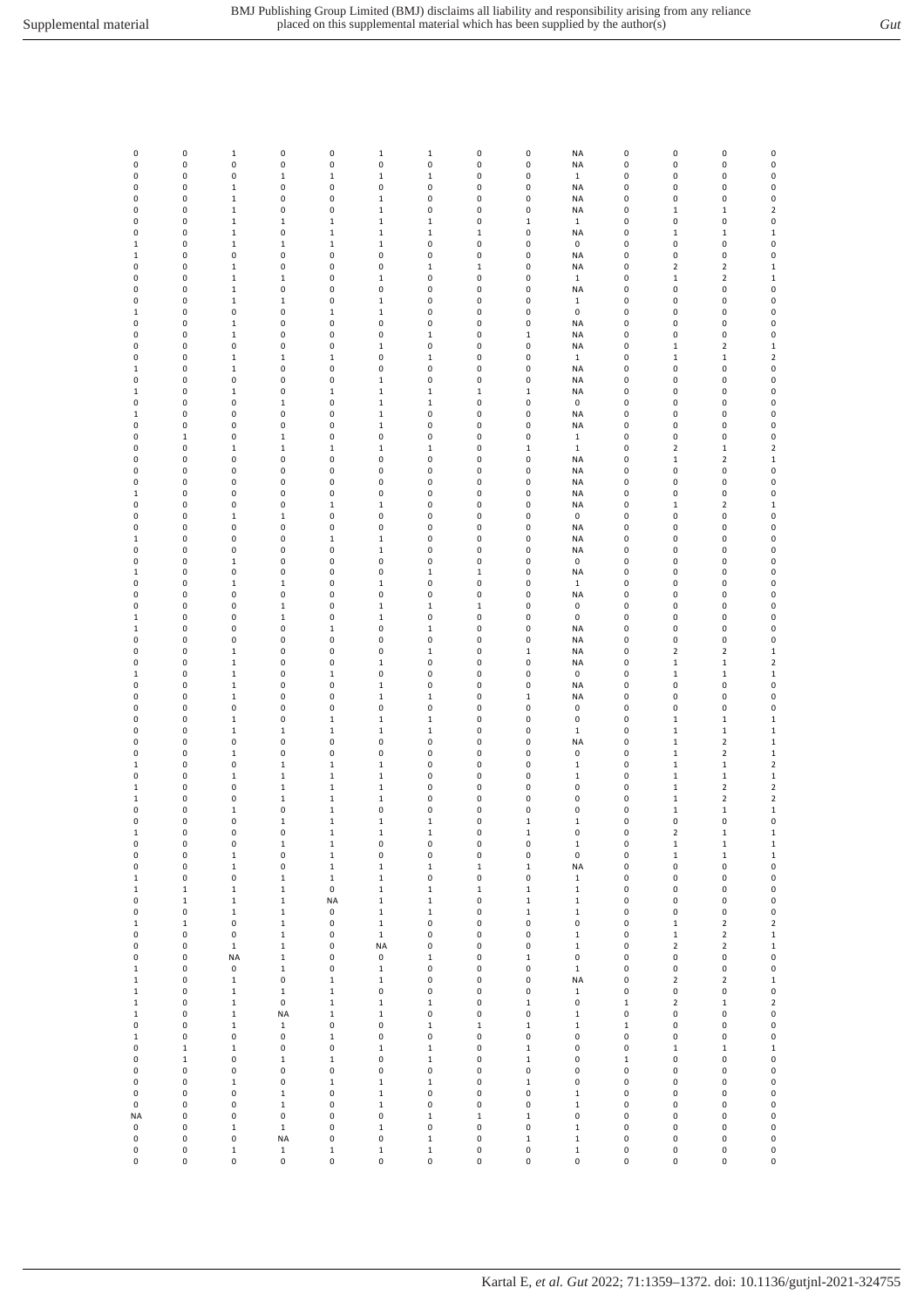| 1            | 0            | $\,1\,$      | 0                          | $\,1\,$                    | $\pmb{0}$                  | $\mathbf 1$  | 0            | 0              | $\pmb{0}$    | $\mathbf 1$    | 0                          | 0                                      | $\pmb{0}$                   |
|--------------|--------------|--------------|----------------------------|----------------------------|----------------------------|--------------|--------------|----------------|--------------|----------------|----------------------------|----------------------------------------|-----------------------------|
| 0            | 0            | $\mathbf 1$  | $\mathbf 1$                | 0                          | $\pmb{0}$                  | $\pmb{0}$    | 0            | 0              | $\mathbf 1$  | 0              | 0                          | 0                                      | $\pmb{0}$                   |
| 0            | 0            | 0            | $\,1$                      | $\mathbf 1$                | $\mathbf 1$                | $\mathbf 1$  | $\,1\,$      | $\,1\,$        | $\pmb{0}$    | 0              | 0                          | 0                                      | $\pmb{0}$                   |
| $\mathbf{1}$ | 0            | $\mathbf 1$  | $\,1$                      | 0                          | $\pmb{0}$                  | 0            | $\pmb{0}$    | 0              | $\mathbf 1$  | 0              | $\overline{\mathbf{c}}$    | $\mathbf 2$                            | $\mathbf 1$                 |
| 0            | 0            | 0            | 0                          | $\pmb{0}$                  | $\mathbf 1$                | 0            | 0            | $\pmb{0}$      | $\pmb{0}$    | 0              | $\mathbf 1$                | $1\,$                                  | $\mathbf 2$                 |
|              | $\mathbf 1$  | 0            | 0                          | <b>NA</b>                  | $\pmb{0}$                  |              |              | $\pmb{0}$      | <b>NA</b>    | <b>NA</b>      | 0                          | 0                                      | $\pmb{0}$                   |
| 0            |              |              |                            |                            |                            | $\mathbf 1$  | 0            |                |              |                |                            |                                        |                             |
| $\mathbf{1}$ | 0            | $\mathbf 1$  | $\mathbf 1$                | 0                          | $\,1\,$                    | 1            | 0            | $\,1\,$        | $\mathbf 1$  | $\mathbf 1$    | $\mathbf 1$                | $\,1\,$                                | $\mathbf 2$                 |
| 0            | 0            | $\mathbf 1$  | 0                          | $\mathbf 1$                | $\,1\,$                    | $\mathbf 1$  | $\mathbf 1$  | $\,1\,$        | $\pmb{0}$    | 0              | 0                          | 0                                      | $\pmb{0}$                   |
| 0            | 0            | $\mathbf 1$  | 0                          | 0                          | $\pmb{0}$                  | 0            | 0            | 0              | $\pmb{0}$    | 0              | 0                          | 0                                      | $\pmb{0}$                   |
| 0            | $\mathbf 1$  | $\mathbf 1$  | 0                          | 0                          | $\,1\,$                    | $\mathbf 1$  | 0            | $\mathbf 1$    | $\pmb{0}$    | $\mathbf 1$    | 0                          | $\pmb{0}$                              | $\pmb{0}$                   |
| 0            | 0            | 0            | 0                          | $\,1\,$                    | $\,1\,$                    | 0            | 0            | 0              | 0            | 0              | 0                          | 0                                      | $\pmb{0}$                   |
| 0            | $\mathbf 1$  | $\mathbf 1$  | 0                          | $\,1\,$                    | $\pmb{0}$                  | $\mathbf 1$  | $\mathbf 1$  | $1\,$          | 0            | 0              | 0                          | 0                                      | $\pmb{0}$                   |
| 0            | $\mathbf 1$  | 0            | $\mathbf 1$                | $\pmb{0}$                  | $\,1\,$                    | 0            | 0            | 0              | $\mathbf 1$  | 0              | $1\,$                      | $\overline{\mathbf{c}}$                | $\mathbf 2$                 |
|              |              |              |                            |                            |                            |              |              |                |              |                |                            |                                        | $\pmb{0}$                   |
| 0            | 0            | $\mathbf 1$  | $\pmb{0}$                  | $\pmb{0}$                  | $\pmb{0}$                  | $\pmb{0}$    | 0            | $\pmb{0}$      | $\pmb{0}$    | $\pmb{0}$      | $\pmb{0}$                  | 0                                      |                             |
| 0            | $\mathbf 1$  | $\mathbf 1$  | $\mathbf 1$                | $\mathbf 1$                | $\pmb{0}$                  | $\mathbf 1$  | $\mathbf 1$  | 0              | $\mathbf 1$  | 0              | 0                          | 0                                      | $\pmb{0}$                   |
| 0            | 0            | $\mathbf 1$  | 0                          | <b>NA</b>                  | $\mathbf 1$                | 0            | 0            | 0              | <b>NA</b>    | 0              | 0                          | 0                                      | $\pmb{0}$                   |
| 1            | 0            | 0            | $\mathbf 1$                | 0                          | $\,1\,$                    | 0            | 0            | 0              | $\mathbf 1$  | 0              | 0                          | 0                                      | $\pmb{0}$                   |
| 0            | $\mathbf 1$  | 0            | 0                          | $\,1\,$                    | $\,1\,$                    | $\mathbf 1$  | 0            | 0              | $\pmb{0}$    | $\mathbf 1$    | 0                          | 0                                      | $\pmb{0}$                   |
| 0            | 0            | $\mathbf 1$  | $\mathbf 1$                | 0                          | $\,1\,$                    | 0            | 0            | $\pmb{0}$      | $\mathbf 1$  | 0              | 0                          | 0                                      | $\pmb{0}$                   |
| $\mathbf{1}$ | 0            | 0            | 0                          | $\pmb{0}$                  | $\,1\,$                    | 0            | 0            | $\pmb{0}$      | $\pmb{0}$    | 0              | 0                          | 0                                      | $\pmb{0}$                   |
| 0            | 0            | 1            | 0                          | $\,1\,$                    | $\pmb{0}$                  | $\mathbf 1$  | $\mathbf 1$  | $\,1\,$        | 0            | 0              | $\mathbf 1$                | $\mathbf 2$                            | $\mathbf 1$                 |
|              |              |              |                            |                            |                            |              |              |                |              |                |                            |                                        |                             |
| 0            | 0            | 0            | 0                          | 0                          | $\pmb{0}$                  | $\mathbf 1$  | $\mathbf 1$  | $\,1\,$        | $\pmb{0}$    | 0              | 0                          | 0                                      | $\pmb{0}$                   |
| 0            | 0            | $\mathbf 1$  | $\pmb{0}$                  | $\pmb{0}$                  | $\pmb{0}$                  | $\mathbf 1$  | $\mathbf 1$  | $\pmb{0}$      | $\pmb{0}$    | 0              | 0                          | 0                                      | $\pmb{0}$                   |
| 0            | 0            | 0            | 0                          | 0                          | $\mathbf 1$                | 0            | 0            | 0              | $\pmb{0}$    | 0              | 0                          | 0                                      | 0                           |
| 0            | $\mathbf 1$  | 0            | 0                          | 0                          | $\pmb{0}$                  | 0            | 0            | 0              | 0            | 0              | 0                          | 0                                      | $\pmb{0}$                   |
| 0            | 0            | 0            | 0                          | $\,1\,$                    | $\mathbf{1}$               | $\mathbf 1$  | 0            | $\,1\,$        | 0            | 0              | 0                          | 0                                      | $\pmb{0}$                   |
| 0            | 0            | $\mathbf 1$  | $\mathbf 1$                | 0                          | $\,1\,$                    | 0            | 0            | 0              | $\mathbf 1$  | 0              | 0                          | 0                                      | $\pmb{0}$                   |
| 0            | 0            | $\mathbf 1$  | $\pmb{0}$                  | $\pmb{0}$                  | $\pmb{0}$                  | $\pmb{0}$    | 0            | $\pmb{0}$      | $\pmb{0}$    | $\pmb{0}$      | 0                          | 0                                      | $\pmb{0}$                   |
| 0            | 0            | $\mathbf 1$  | $\mathbf 1$                | 0                          | $\pmb{0}$                  | 0            | 0            | 0              | $\mathbf 1$  | 0              | 0                          | 0                                      | $\pmb{0}$                   |
|              |              |              |                            |                            |                            |              |              |                |              |                |                            |                                        |                             |
| $\mathbf{1}$ | $\mathbf 1$  | $\mathbf 1$  | 0                          | 0                          | $\pmb{0}$                  | 1            | 0            | $\pmb{0}$      | <b>NA</b>    | 0              | 0                          | 0                                      | $\pmb{0}$                   |
| 0            | 0            | 0            | 0                          | $\mathbf 1$                | $\,1\,$                    | $\mathbf 1$  | 0            | $\,1\,$        | $\mathbf 0$  | 0              | 0                          | 0                                      | $\pmb{0}$                   |
| 1            | 0            | 0            | 0                          | $\mathbf 1$                | $\mathbf 1$                | $\mathbf 1$  | 0            | 0              | $\mathbf 0$  | 0              | 2                          | $\,1\,$                                | $\mathbf 2$                 |
| 0            | 0            | $\mathbf{1}$ | 0                          | 0                          | $\,1\,$                    | $\mathbf 1$  | 0            | 0              | NA           | 0              | 0                          | $\pmb{0}$                              | $\pmb{0}$                   |
| 0            | 0            | 0            | $\pmb{0}$                  | $\pmb{0}$                  | $\pmb{0}$                  | 0            | 0            | $\pmb{0}$      | <b>NA</b>    | 0              | 0                          | 0                                      | $\pmb{0}$                   |
| 0            | 0            | 0            | $\mathbf 1$                | $\,1\,$                    | $\,1\,$                    | 1            | 0            | $\pmb{0}$      | $\mathbf 1$  | 0              | 0                          | 0                                      | $\pmb{0}$                   |
| 0            | 0            | $\mathbf 1$  | 0                          | 0                          | $\pmb{0}$                  | 0            | 0            | 0              | <b>NA</b>    | 0              | 0                          | 0                                      | $\pmb{0}$                   |
|              |              |              | $\pmb{0}$                  | $\pmb{0}$                  |                            |              |              | $\pmb{0}$      |              |                |                            |                                        |                             |
| 0            | 0            | $\mathbf 1$  |                            |                            | $\,1\,$                    | 0            | 0            |                | <b>NA</b>    | 0              | 0                          | 0                                      | $\pmb{0}$                   |
| 0            | 0            | $\mathbf 1$  | 0                          | 0                          | $\mathbf 1$                | 0            | 0            | 0              | <b>NA</b>    | 0              | $\mathbf 1$                | $\,1\,$                                | $\mathbf 2$                 |
| 0            | 0            | $\mathbf 1$  | $\mathbf 1$                | $\mathbf 1$                | $\,1\,$                    | $\mathbf 1$  | 0            | $\mathbf 1$    | $\mathbf 1$  | 0              | 0                          | 0                                      | $\pmb{0}$                   |
| 0            | 0            | $\mathbf 1$  | 0                          | $1\,$                      | $\mathbf{1}$               | $\mathbf 1$  | $\mathbf{1}$ | 0              | NA           | 0              | $\,1$                      | $\mathbf{1}$                           | $\mathbf 1$                 |
| $\mathbf{1}$ | 0            | $\mathbf 1$  | $\mathbf 1$                | $\,1\,$                    | $\,1\,$                    | 0            | 0            | 0              | $\pmb{0}$    | 0              | 0                          | 0                                      | $\pmb{0}$                   |
| $\mathbf{1}$ | 0            | 0            | $\pmb{0}$                  | $\pmb{0}$                  | $\pmb{0}$                  | 0            | 0            | $\pmb{0}$      | <b>NA</b>    | 0              | 0                          | 0                                      | $\pmb{0}$                   |
| 0            | 0            | $\mathbf 1$  | $\pmb{0}$                  | $\pmb{0}$                  | $\pmb{0}$                  | $\mathbf 1$  | $\mathbf 1$  | 0              | <b>NA</b>    | 0              | 2                          | $\mathbf 2$                            | $\mathbf 1$                 |
| 0            | 0            | $\mathbf 1$  | $\mathbf 1$                | 0                          | $\,1\,$                    | 0            | 0            | 0              | $\mathbf 1$  | 0              | $\mathbf 1$                | $\overline{\mathbf{c}}$                | $\mathbf 1$                 |
| 0            | 0            | $\mathbf 1$  | 0                          | 0                          | $\pmb{0}$                  | 0            | 0            | 0              | <b>NA</b>    | 0              | 0                          | 0                                      | 0                           |
|              |              |              |                            |                            |                            |              |              |                |              |                |                            |                                        |                             |
| 0            | 0            | $\mathbf 1$  | $\mathbf 1$                | 0                          | $\mathbf 1$                | 0            | 0            | 0              | $\mathbf 1$  | 0              | 0                          | 0                                      | $\pmb{0}$                   |
| $\mathbf{1}$ | 0            | 0            | 0                          | $\,1\,$                    | $\,1\,$                    | 0            | 0            | 0              | $\pmb{0}$    | 0              | 0                          | $\pmb{0}$                              | $\pmb{0}$                   |
| 0            | 0            | $\mathbf 1$  | 0                          | 0                          | $\pmb{0}$                  | 0            | 0            | $\pmb{0}$      | <b>NA</b>    | 0              | 0                          | 0                                      | $\pmb{0}$                   |
| 0            | 0            | $\mathbf 1$  | 0                          | 0                          | $\pmb{0}$                  | 1            | 0            | $\,1\,$        | <b>NA</b>    | 0              | 0                          | 0                                      | $\pmb{0}$                   |
| 0            | 0            | $\pmb{0}$    | 0                          | $\pmb{0}$                  | $\,1\,$                    | 0            | 0            | $\pmb{0}$      | <b>NA</b>    | 0              | $\mathbf 1$                | $\mathbf 2$                            | $\mathbf 1$                 |
| 0            | 0            | $\mathbf 1$  | $\mathbf 1$                | $\,1\,$                    | $\pmb{0}$                  | $\mathbf 1$  | 0            | 0              | $\mathbf{1}$ | 0              | $\mathbf 1$                | $\,1\,$                                | $\mathbf 2$                 |
| 1            | 0            | $\mathbf 1$  | 0                          | 0                          | $\pmb{0}$                  | 0            | 0            | 0              | <b>NA</b>    | 0              | 0                          | 0                                      | $\pmb{0}$                   |
| 0            | 0            | 0            | 0                          | 0                          | $\,1\,$                    | 0            | 0            | 0              | <b>NA</b>    | 0              | 0                          | 0                                      | $\pmb{0}$                   |
| $\mathbf{1}$ | 0            | $\mathbf{1}$ | 0                          | $\,1\,$                    | $\mathbf{1}$               | $\mathbf 1$  | $\mathbf{1}$ | $\,1\,$        | NA           | 0              | 0                          | 0                                      | $\pmb{0}$                   |
|              |              |              |                            |                            |                            |              |              |                |              |                |                            |                                        |                             |
| 0            | 0            | 0            | $\mathbf 1$                | $\pmb{0}$                  | $\,1\,$                    | $\mathbf 1$  | 0            | 0              | $\mathbf 0$  | 0              | 0                          | 0                                      | $\pmb{0}$                   |
| $\mathbf{1}$ | 0            | 0            | $\pmb{0}$                  | 0                          | $\,1\,$                    | 0            | 0            | $\pmb{0}$      | NA           | 0              | 0                          | 0                                      | $\pmb{0}$                   |
| 0            | 0            | 0            | $\pmb{0}$                  | 0                          | $\,1\,$                    | 0            | 0            | $\pmb{0}$      | <b>NA</b>    | $\pmb{0}$      | 0                          | 0                                      | $\pmb{0}$                   |
| 0            | $\mathbf 1$  | 0            | $\mathbf 1$                | 0                          | $\pmb{0}$                  | 0            | 0            | 0              | $\mathbf 1$  | 0              | 0                          | 0                                      | $\pmb{0}$                   |
| 0            | 0            | $\mathbf 1$  | $\mathbf 1$                | $\mathbf 1$                | $\,1\,$                    | $\mathbf 1$  | 0            | $\,1\,$        | $\mathbf 1$  | $\pmb{0}$      | $\overline{2}$             | $1\,$                                  | $\mathbf 2$                 |
| U            | <sup>0</sup> | O            | <sup>0</sup>               | $\Omega$                   | $\Omega$                   | $\Omega$     | <sup>0</sup> | $\Omega$       | <b>NA</b>    | $\Omega$       | 1                          | $\mathcal{P}$                          | $\mathbf{1}$                |
| 0            | 0            | 0            | 0                          | 0                          | $\pmb{0}$                  | 0            | 0            | 0              | <b>NA</b>    | 0              | 0                          | 0                                      | 0                           |
| 0            | 0            | 0            | 0                          | $\pmb{0}$                  | $\pmb{0}$                  | 0            | 0            | $\pmb{0}$      | <b>NA</b>    | 0              | 0                          | 0                                      | $\pmb{0}$                   |
| $\mathbf{1}$ | 0            | 0            | 0                          | $\pmb{0}$                  | $\pmb{0}$                  | 0            | 0            | 0              | <b>NA</b>    | 0              | 0                          | 0                                      | $\pmb{0}$                   |
|              |              |              |                            |                            |                            |              |              |                |              |                |                            |                                        |                             |
| 0            | 0            | 0            | 0                          | $\mathbf 1$                | $\mathbf 1$                | 0            | 0            | $\pmb{0}$      | <b>NA</b>    | $\pmb{0}$      | $\mathbf 1$                | $\mathbf 2$                            | $\mathbf 1$                 |
| 0            | 0            | $\mathbf 1$  | $\mathbf 1$                | $\pmb{0}$                  | $\pmb{0}$                  | 0            | 0            | $\pmb{0}$      | 0            | 0              | 0                          | 0                                      | $\pmb{0}$                   |
| 0            | 0            | 0            | $\mathsf{O}\xspace$        | $\pmb{0}$                  | $\pmb{0}$                  | 0            | 0            | $\pmb{0}$      | <b>NA</b>    | $\pmb{0}$      | $\pmb{0}$                  | 0                                      | $\pmb{0}$                   |
| 1            | 0            | 0            | 0                          | $\mathbf 1$                | $\mathbf 1$                | 0            | 0            | 0              | <b>NA</b>    | 0              | 0                          | 0                                      | $\pmb{0}$                   |
| 0            | 0            | 0            | 0                          | 0                          | $\,1\,$                    | 0            | 0            | 0              | <b>NA</b>    | 0              | 0                          | 0                                      | $\pmb{0}$                   |
| 0            | 0            | $\mathbf 1$  | 0                          | $\pmb{0}$                  | $\pmb{0}$                  | 0            | 0            | 0              | $\mathbf 0$  | 0              | 0                          | 0                                      | $\pmb{0}$                   |
| $\mathbf{1}$ | 0            | 0            | $\pmb{0}$                  | $\pmb{0}$                  | $\pmb{0}$                  | $\mathbf 1$  | $\mathbf{1}$ | $\pmb{0}$      | <b>NA</b>    | 0              | 0                          | 0                                      | $\pmb{0}$                   |
| 0            | 0            | $\mathbf 1$  | $\mathbf 1$                | $\pmb{0}$                  | $\,1\,$                    | 0            | 0            | $\pmb{0}$      | $\mathbf 1$  | 0              | 0                          | 0                                      | $\pmb{0}$                   |
| 0            | 0            | 0            | 0                          | 0                          | $\pmb{0}$                  | 0            | 0            | 0              | <b>NA</b>    | 0              | 0                          | 0                                      | $\pmb{0}$                   |
| 0            | 0            | 0            | $\mathbf 1$                | $\pmb{0}$                  | $\,1\,$                    | $\mathbf 1$  | $\mathbf 1$  | $\pmb{0}$      | $\pmb{0}$    | 0              | 0                          | 0                                      | $\mathbf 0$                 |
|              |              |              |                            |                            |                            |              |              |                |              |                |                            |                                        |                             |
| 1            | 0            | 0            | $\mathbf 1$                | 0                          | $\mathbf 1$                | 0            | 0            | 0              | $\mathbf 0$  | 0              | 0                          | 0                                      | $\pmb{0}$                   |
| $\mathbf 1$  | 0            | 0            | 0                          | $\mathbf 1$                | $\pmb{0}$                  | $\mathbf 1$  | 0            | 0              | <b>NA</b>    | 0              | 0                          | 0                                      | $\pmb{0}$                   |
| 0            | 0            | 0            | 0                          | 0                          | $\pmb{0}$                  | 0            | 0            | 0              | <b>NA</b>    | 0              | 0                          | 0                                      | $\pmb{0}$                   |
| 0            | 0            | $\mathbf 1$  | 0                          | $\pmb{0}$                  | $\pmb{0}$                  | $\mathbf{1}$ | 0            | $\,1\,$        | <b>NA</b>    | 0              | $\overline{\mathbf{2}}$    | $\overline{\mathbf{2}}$                | $\mathbf 1$                 |
| 0            | 0            | 1            | 0                          | $\pmb{0}$                  | $\,1\,$                    | 0            | 0            | $\pmb{0}$      | <b>NA</b>    | 0              | $\mathbf 1$                | $\mathbf 1$                            | $\mathbf 2$                 |
| $\mathbf{1}$ | 0            | $\mathbf 1$  | 0                          | $\mathbf 1$                | $\pmb{0}$                  | 0            | 0            | $\pmb{0}$      | <b>NA</b>    | $\pmb{0}$      | $\mathbf 1$                | $\mathbf 1$                            | $\mathbf 1$                 |
| 0            | 0            | $\mathbf 1$  | $\mathsf 0$                | $\pmb{0}$                  | $\,1\,$                    | 0            | 0            | $\pmb{0}$      | <b>NA</b>    | 0              | 0                          | 0                                      | $\pmb{0}$                   |
| $\mathbf 1$  | 0            | 0            | $\mathbf 1$                | $\mathbf 1$                | $\pmb{0}$                  | $\,1$        | 0            | 0              | $\mathbf{1}$ | $\mathbf 1$    | 2                          | $\mathbf 1$                            | $\overline{\mathbf{c}}$     |
| 0            | 0            | $\mathbf 1$  | 0                          | 0                          | $\mathbf 1$                | $\mathbf 1$  | 0            | $\mathbf 1$    | <b>NA</b>    | 0              | 0                          | 0                                      | $\pmb{0}$                   |
| 0            | 0            | 0            | 0                          | $\pmb{0}$                  | $\pmb{0}$                  | 0            | 0            | 0              | $\mathbf 0$  | 0              | 0                          | 0                                      | 0                           |
|              |              |              |                            |                            |                            |              |              |                |              |                |                            |                                        |                             |
| 0            | 0            | $\mathbf 1$  | $\pmb{0}$                  | $\,1\,$                    | $\,1\,$                    | $\mathbf 1$  | 0            | $\pmb{0}$      | $\pmb{0}$    | 0              | $\mathbf 1$                | $\,1\,$                                | $\mathbf 1$                 |
|              | 0            | 1            | $\mathbf 1$                | $\mathbf 1$                | $\,1\,$                    | $\mathbf 1$  | 0            | $\pmb{0}$      | $\mathbf 1$  | 0              | $\mathbf 1$                | $\mathbf 1$                            | $\mathbf 1$                 |
| 0            |              | 0            | 0                          | $\pmb{0}$                  | $\pmb{0}$                  | 0            | 0            | $\pmb{0}$      | <b>NA</b>    | 0              | $\mathbf 1$                | $\mathbf 2$                            | $\mathbf 1$                 |
| 0            | 0            |              |                            |                            |                            |              |              |                |              |                |                            |                                        |                             |
| 0            | 0            | $\mathbf 1$  | 0                          | $\pmb{0}$                  | $\pmb{0}$                  | 0            | 0            | 0              | $\pmb{0}$    | 0              | $\mathbf 1$                | $\overline{\mathbf{c}}$                | $\mathbf 1$                 |
| $\,1$        | 0            | 0            | $\mathbf 1$                | $\mathbf 1$                | $\mathbf 1$                | 0            | 0            | $\pmb{0}$      | $\mathbf 1$  | $\pmb{0}$      | $\mathbf 1$                | $\mathbf 1$                            | $\mathbf 2$                 |
| 0            | 0            | $\mathbf 1$  | $\mathbf 1$<br>$\mathbf 1$ | $\mathbf 1$<br>$\mathbf 1$ | $\mathbf 1$<br>$\mathbf 1$ | 0            | 0            | 0<br>$\pmb{0}$ | $\mathbf 1$  | 0<br>$\pmb{0}$ | $\mathbf 1$<br>$\mathbf 1$ | $\mathbf 1$<br>$\overline{\mathbf{2}}$ | $\mathbf 1$<br>$\mathbf{2}$ |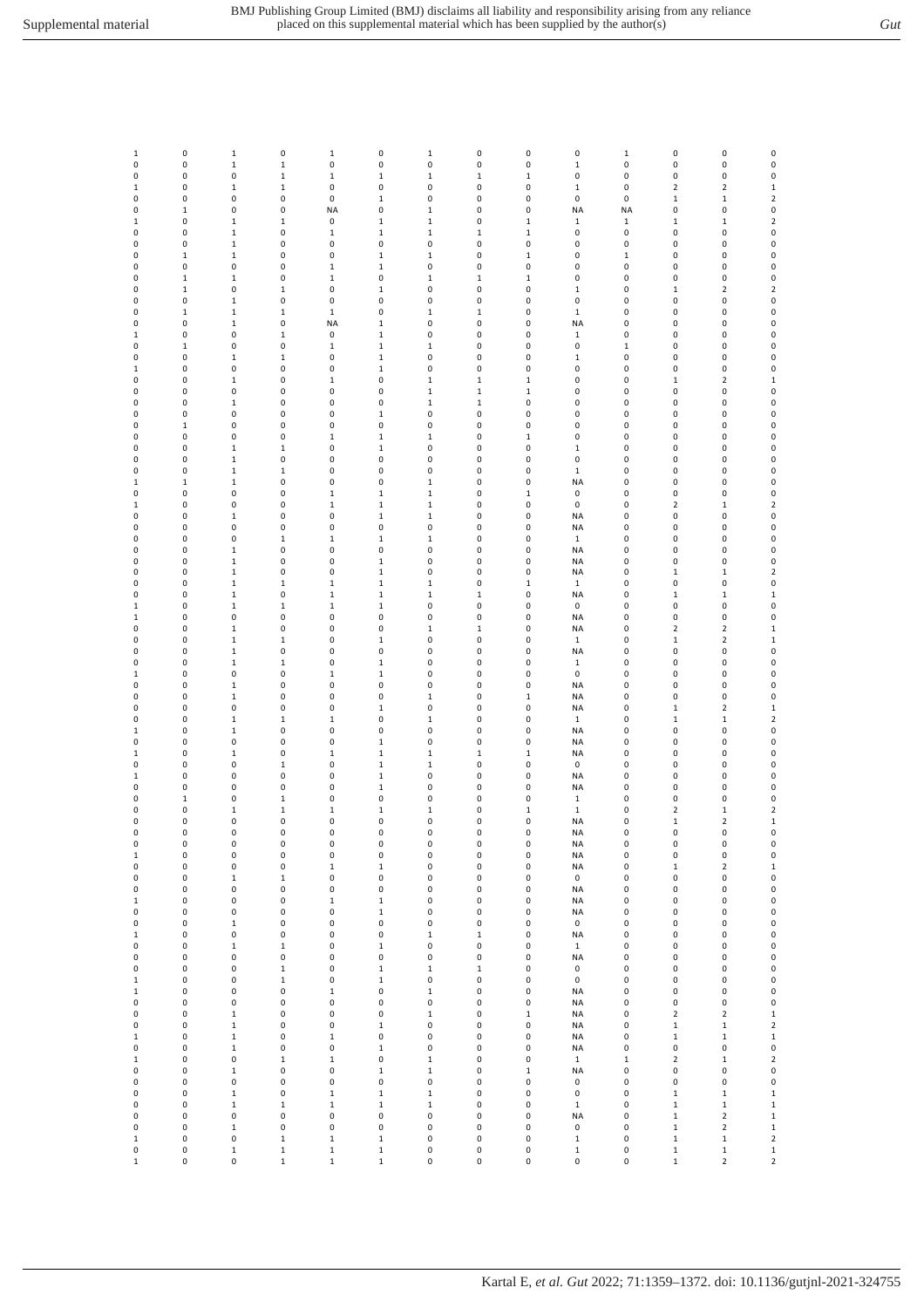| 0           | 0            | 0            | 0            | $\pmb{0}$   | $\pmb{0}$    | $\pmb{0}$    | 0            | 0           | $\pmb{0}$    | 0           | 0            | 0              | $\pmb{0}$           |
|-------------|--------------|--------------|--------------|-------------|--------------|--------------|--------------|-------------|--------------|-------------|--------------|----------------|---------------------|
| 0           | 0            | $\mathbf 1$  | $\pmb{0}$    | $\,1\,$     | 0            | 0            | 0            | $\pmb{0}$   | $\pmb{0}$    | 0           | $\mathbf 1$  | $\mathbf 1$    | $\mathbf 1$         |
| 0           | 0            | $\pmb{0}$    | $\mathbf 1$  | $\mathbf 1$ | $\mathbf{1}$ | $\mathbf 1$  | 0            | $\mathbf 1$ | $\,1\,$      | 0           | 0            | $\pmb{0}$      | $\mathsf{O}\xspace$ |
|             | 0            | $\pmb{0}$    | $\pmb{0}$    | $\mathbf 1$ |              |              | 0            | $\mathbf 1$ | $\pmb{0}$    | 0           | $\mathbf 2$  | $\mathbf 1$    | $\mathbf 1$         |
| $1\,$       |              |              |              |             | $\mathbf 1$  | $\mathbf 1$  |              |             |              |             |              |                |                     |
| 0           | 0            | $\pmb{0}$    | $\mathbf 1$  | $\,1\,$     | $\pmb{0}$    | 0            | 0            | $\pmb{0}$   | $\,1\,$      | 0           | $\mathbf 1$  | $\mathbf 1$    | $\mathbf 1$         |
| 0           | 0            | 0            | 0            | $\,1\,$     | $\mathbf 1$  | $\mathbf 1$  | 0            | $\mathbf 1$ | $\pmb{0}$    | 0           | $\mathbf 2$  | $\mathbf 1$    | $\mathbf 2$         |
| 0           | 0            | $\mathbf 1$  | 0            | $\mathbf 1$ | 0            | 0            | $\pmb{0}$    | 0           | $\pmb{0}$    | 0           | $\mathbf 1$  | $\mathbf 1$    | $\mathbf 1$         |
| 0           | 0            | $\mathbf 1$  | 0            | $\,1\,$     | $\mathbf 1$  | $\mathbf{1}$ | $1\,$        | $\mathbf 1$ | <b>NA</b>    | 0           | 0            | 0              | $\pmb{0}$           |
| $1\,$       | 0            | 0            | $\mathbf 1$  | $\,1\,$     | $\mathbf{1}$ | 0            | 0            | 0           | $\,1\,$      | 0           | 0            | 0              | $\mathbf 0$         |
|             |              |              |              |             |              |              |              |             |              |             |              |                |                     |
| $1\,$       | $\mathbf 1$  | $\mathbf 1$  | $\,1\,$      | 0           | $\mathbf{1}$ | $\mathbf 1$  | $\mathbf{1}$ | $\,1\,$     | $\,1\,$      | 0           | 0            | 0              | $\pmb{0}$           |
| 0           | $\mathbf 1$  | $\mathbf 1$  | $\mathbf 1$  | <b>NA</b>   | $\mathbf 1$  | 1            | 0            | $\mathbf 1$ | $\,1\,$      | 0           | 0            | $\pmb{0}$      | $\pmb{0}$           |
| 0           | 0            | $\mathbf 1$  | $\,1\,$      | $\pmb{0}$   | $\mathbf 1$  | 1            | 0            | $\mathbf 1$ | $\mathbf 1$  | 0           | 0            | $\pmb{0}$      | $\pmb{0}$           |
| $\,1\,$     | $\mathbf 1$  | $\pmb{0}$    | $\,1\,$      | $\pmb{0}$   | $\mathbf 1$  | 0            | 0            | 0           | $\pmb{0}$    | 0           | $\,1\,$      | $\overline{2}$ | $\mathbf 2$         |
| 0           | $\pmb{0}$    | $\pmb{0}$    | $\mathbf 1$  | $\pmb{0}$   | $\mathbf 1$  | 0            | 0            | $\pmb{0}$   | $\mathbf 1$  | 0           | $\,1\,$      | $\mathbf 2$    | $\mathbf 1$         |
| 0           | <b>NA</b>    | $\mathbf 1$  | $\mathbf 1$  | 0           | $\mathbf 1$  | 1            | 0            | 0           | $\mathbf 1$  | 0           | $\mathbf 1$  | $\mathbf 1$    | $\mathbf 1$         |
|             |              |              |              |             |              |              |              |             |              |             |              |                |                     |
| 0           | 0            | $\mathbf 1$  | $\,1\,$      | 0           | <b>NA</b>    | 0            | 0            | 0           | $\,1\,$      | 0           | $\mathbf 2$  | $\overline{2}$ | $\mathbf 1$         |
| 0           | 0            | <b>NA</b>    | $\,1\,$      | 0           | 0            | $\mathbf{1}$ | 0            | $\mathbf 1$ | $\pmb{0}$    | 0           | 0            | 0              | $\pmb{0}$           |
| $1\,$       | 0            | 0            | $\,1\,$      | $\pmb{0}$   | $\mathbf 1$  | 0            | 0            | 0           | $\,1\,$      | 0           | 0            | $\pmb{0}$      | $\pmb{0}$           |
| $\,1\,$     | 0            | $\mathbf 1$  | $\pmb{0}$    | $\,1\,$     | $\mathbf 1$  | 0            | 0            | $\pmb{0}$   | <b>NA</b>    | 0           | $\mathbf 2$  | $\mathbf 2$    | $\mathbf 1$         |
| $\,1\,$     | 0            | $\mathbf 1$  | $\,1\,$      | $\,1\,$     | 0            | 0            | 0            | 0           | $\,$ 1       | 0           | 0            | 0              | $\pmb{0}$           |
| 0           | 0            | $\pmb{0}$    | 0            | $\pmb{0}$   | $\mathbf 1$  | 0            | 0            | 0           |              | 0           |              | 0              | $\pmb{0}$           |
|             |              |              |              |             |              |              |              |             | <b>NA</b>    |             | 0            |                |                     |
| $\mathbf 1$ | 0            | $\mathbf 1$  | 0            | $\,1\,$     | $\mathbf 1$  | 1            | $\pmb{0}$    | $\mathbf 1$ | $\pmb{0}$    | $\mathbf 1$ | $\mathbf 2$  | $\mathbf 1$    | $\mathbf 2$         |
| $\mathbf 1$ | 0            | $\mathbf 1$  | NA           | $\,1\,$     | $\mathbf 1$  | 0            | 0            | 0           | $\mathbf 1$  | 0           | 0            | 0              | $\pmb{0}$           |
| 0           | 0            | $\mathbf 1$  | $\mathbf{1}$ | 0           | 0            | $\mathbf 1$  | $\mathbf{1}$ | $\,1\,$     | $\,1\,$      | $\mathbf 1$ | 0            | 0              | $\pmb{0}$           |
| $\,1\,$     | 0            | $\pmb{0}$    | 0            | $\mathbf 1$ | 0            | 0            | 0            | 0           | $\pmb{0}$    | 0           | 0            | $\pmb{0}$      | $\pmb{0}$           |
| 0           | $\mathbf 1$  | $\mathbf 1$  | 0            | $\pmb{0}$   | $\mathbf 1$  | 1            | 0            | $\mathbf 1$ | $\pmb{0}$    | 0           | $\,1\,$      | $\mathbf 1$    | $\mathbf 1$         |
| 0           | $\mathbf 1$  | $\pmb{0}$    | $\mathbf 1$  | $\,1\,$     | 0            | $\mathbf 1$  | 0            | $\mathbf 1$ | $\pmb{0}$    | $\mathbf 1$ | 0            | 0              | $\pmb{0}$           |
|             | $\pmb{0}$    | $\pmb{0}$    | 0            | $\pmb{0}$   |              |              |              | $\pmb{0}$   | $\pmb{0}$    |             |              | $\pmb{0}$      |                     |
| 0           |              |              |              |             | $\pmb{0}$    | 0            | 0            |             |              | 0           | 0            |                | $\pmb{0}$           |
| 0           | 0            | $\mathbf 1$  | 0            | $\,$ 1      | $\,1\,$      | $\mathbf 1$  | 0            | $\mathbf 1$ | $\pmb{0}$    | 0           | 0            | 0              | $\pmb{0}$           |
| 0           | 0            | 0            | $\mathbf 1$  | 0           | $\mathbf 1$  | 0            | $\pmb{0}$    | 0           | $\mathbf 1$  | 0           | 0            | 0              | $\pmb{0}$           |
| <b>NA</b>   | 0            | 0            | 0            | 0           | 0            | $\mathbf{1}$ | $\mathbf{1}$ | $\mathbf 1$ | $\pmb{0}$    | 0           | 0            | 0              | $\pmb{0}$           |
| 0           | 0            | $\mathbf 1$  | $\,1\,$      | $\pmb{0}$   | $\mathbf 1$  | 0            | 0            | 0           | $\,1\,$      | 0           | 0            | 0              | $\mathbf 0$         |
| 0           | $\pmb{0}$    | $\pmb{0}$    | $\,1\,$      | $\pmb{0}$   | $\pmb{0}$    | 1            | 0            | $\mathbf 1$ | $\,1\,$      | 0           | 0            | $\pmb{0}$      | $\pmb{0}$           |
| 0           | 0            | $\mathbf 1$  | $\,1\,$      | $\,1\,$     | $\mathbf 1$  | 1            | 0            | 0           | $\mathbf 1$  | 0           | 0            | 0              | $\pmb{0}$           |
|             |              |              |              |             |              |              |              |             |              |             |              |                |                     |
| 0           | 0            | 0            | 0            | $\,1\,$     | $\mathbf 1$  | 1            | $\,1\,$      | 0           | $\pmb{0}$    | 0           | 0            | 0              | $\pmb{0}$           |
| 0           | 0            | $\mathbf 1$  | 0            | $\,$ 1      | 0            | 0            | $\pmb{0}$    | 0           | $\mathbf 1$  | 0           | $\mathbf 1$  | $\overline{2}$ | $\mathbf 1$         |
| 0           | 0            | $\mathbf 1$  | $\mathbf 1$  | $\pmb{0}$   | $\mathbf 1$  | 0            | 0            | 0           | $\mathbf 1$  | 0           | 0            | 0              | $\pmb{0}$           |
| 0           | 0            | 0            | 0            | $\,1\,$     | 0            | 0            | 0            | 0           | $\,1\,$      | 0           | 0            | 0              | $\pmb{0}$           |
| 0           | 0            | 0            | 0            | $\mathbf 1$ | 0            | 0            | 0            | 0           | $\pmb{0}$    | $\mathbf 1$ | 0            | $\pmb{0}$      | $\pmb{0}$           |
| $1\,$       | 0            | 0            | $1\,$        | 0           | $\mathbf 1$  | 1            | 0            | 0           | $\mathbf{1}$ | 0           | $\mathbf 1$  | $\mathbf 1$    | $\mathbf 1$         |
|             |              |              |              |             |              |              |              |             |              |             |              |                |                     |
| 0           | 0            | $\pmb{0}$    | $\pmb{0}$    | $\,1\,$     | $\mathbf 1$  | $\mathbf 1$  | 0            | $\mathbf 1$ | $\pmb{0}$    | $\mathbf 1$ | $\mathbf 1$  | $\mathbf 1$    | $\mathbf 1$         |
| 0           | 0            | 0            | $\pmb{0}$    | $\pmb{0}$   | $\pmb{0}$    | 0            | 0            | 0           | $\pmb{0}$    | 0           | 0            | 0              | $\pmb{0}$           |
| $\mathbf 1$ | 0            | $\mathbf 1$  | 0            | $\,$ 1      | 0            | $\mathbf 1$  | 0            | 0           | $\pmb{0}$    | $\mathbf 1$ | 0            | 0              | $\pmb{0}$           |
| 0           | 0            | $\mathbf 1$  | $\mathbf 1$  | 0           | 0            | 0            | $\pmb{0}$    | 0           | $\mathbf 1$  | 0           | 0            | 0              | $\pmb{0}$           |
| 0           | 0            | 0            | $1\,$        | $1\,$       | $\mathbf 1$  | $\mathbf{1}$ | $\mathbf{1}$ | $\,1$       | $\pmb{0}$    | 0           | 0            | 0              | $\pmb{0}$           |
| $1\,$       | 0            | $\mathbf 1$  | $\mathbf 1$  | 0           | 0            | 0            | 0            | 0           | $\,1\,$      | 0           | $\mathbf 2$  | $\overline{2}$ | $\mathbf 1$         |
|             | $\pmb{0}$    | $\pmb{0}$    | $\pmb{0}$    | $\pmb{0}$   |              |              |              | $\pmb{0}$   |              |             |              |                |                     |
| 0           |              |              |              |             | $\mathbf 1$  | 0            | 0            |             | $\pmb{0}$    | 0           | $\mathbf 1$  | $\mathbf 1$    | $\mathbf 2$         |
| 0           | $\mathbf{1}$ | $\pmb{0}$    | $\pmb{0}$    | <b>NA</b>   | 0            | $\mathbf 1$  | 0            | 0           | <b>NA</b>    | <b>NA</b>   | 0            | $\pmb{0}$      | $\pmb{0}$           |
| 0           | $\mathbf 1$  | $\mathbf 1$  | 0            | $\pmb{0}$   | $\mathbf 1$  | 0            | 0            | 0           | <b>NA</b>    | 0           | 0            | 0              | $\pmb{0}$           |
| $\,1\,$     | 0            | $\mathbf 1$  | $\mathbf 1$  | $\pmb{0}$   | $\mathbf 1$  | $\mathbf 1$  | $\pmb{0}$    | $\,1\,$     | $\mathbf 1$  | $\mathbf 1$ | $\,1\,$      | $\,1\,$        | $\mathbf 2$         |
| 0           | 0            | $\mathbf 1$  | 0            | $\,1\,$     | $\mathbf 1$  | $\mathbf 1$  | $\mathbf 1$  | $\mathbf 1$ | $\pmb{0}$    | 0           | 0            | 0              | $\pmb{0}$           |
| 0           | 0            | $\mathbf 1$  | 0            | 0           | 0            | 0            | 0            | $\pmb{0}$   | $\pmb{0}$    | 0           | 0            | 0              | $\pmb{0}$           |
| 0           | $\mathbf 1$  | $\mathbf 1$  | 0            | 0           | $\mathbf 1$  | $\mathbf 1$  | 0            | $\mathbf 1$ | $\pmb{0}$    | $\mathbf 1$ | 0            | 0              | $\pmb{0}$           |
| 0           | 0            | $\mathbf 1$  | 0            | 0           | 0            |              |              | $\mathbf 1$ |              | $\mathbf 1$ | 0            | 0              | $\pmb{0}$           |
|             |              |              |              |             |              | 1            | 0            |             | <b>NA</b>    |             |              |                |                     |
| 0           | 0            | $\mathbf 1$  | $\mathbf 1$  | $\pmb{0}$   | 0            | 0            | 0            | 0           | $\,1\,$      | 0           | 0            | $\pmb{0}$      | $\pmb{0}$           |
| 0           | 0            | $\mathbf 1$  | $\mathbf 1$  | $\pmb{0}$   | $\pmb{0}$    | 0            | 0            | 0           | $\mathbf 1$  | 0           | 0            | 0              | $\pmb{0}$           |
| 0           | 0            | $\pmb{0}$    | $\mathsf 0$  | $\,1\,$     | $\mathbf 1$  | 0            | 0            | 0           | $\pmb{0}$    | 0           | 0            | $\pmb{0}$      | $\pmb{0}$           |
| 0           | $\mathbf 1$  | $\mathbf 1$  | 0            | $\mathbf 1$ | 0            | $\mathbf 1$  | $\mathbf 1$  | $\mathbf 1$ | $\pmb{0}$    | 0           | 0            | 0              | $\pmb{0}$           |
| 0           | $\mathbf 1$  | $\mathbf 1$  | 0            | $\,1\,$     | 0            | $\mathbf 1$  | $\mathbf 1$  | $\mathbf 1$ | $\pmb{0}$    | 0           | 0            | $\pmb{0}$      | 0                   |
| 0           | 1            | 0            | $\mathbf{1}$ | 0           | $\mathbf{1}$ | 0            | 0            | 0           | 1            | 0           | $\mathbf{1}$ | $\overline{2}$ | $\overline{2}$      |
| 0           | 0            | $\mathbf 1$  | 0            | 0           | 0            | 0            | 0            | 0           | $\pmb{0}$    | 0           | 0            | 0              | $\pmb{0}$           |
| 0           | $\mathbf 1$  | $\mathbf 1$  | $\mathbf 1$  | $\,1\,$     | 0            | $\mathbf 1$  | $\mathbf 1$  | 0           | $\,1\,$      | 0           | 0            | $\pmb{0}$      | $\pmb{0}$           |
| 0           | 0            | $\mathbf 1$  | $\mathbf 1$  | $\,1\,$     | $\mathbf 1$  | 1            | $1\,$        | 0           | $\mathbf 1$  | <b>NA</b>   | $\mathbf 1$  | $\mathbf 1$    | $\mathbf 1$         |
|             |              |              |              |             |              |              |              |             |              |             |              |                |                     |
| 0           | $\pmb{0}$    | $\mathbf 1$  | 0            | <b>NA</b>   | $\mathbf 1$  | 0            | 0            | 0           | <b>NA</b>    | 0           | 0            | $\pmb{0}$      | $\pmb{0}$           |
| $\mathbf 1$ | $\pmb{0}$    | 0            | $\mathbf 1$  | $\pmb{0}$   | $\mathbf 1$  | 0            | 0            | 0           | $\,$ 1       | 0           | 0            | 0              | $\pmb{0}$           |
| 0           | $\mathbf 1$  | 0            | 0            | $\,1\,$     | $\mathbf 1$  | $\mathbf 1$  | 0            | 0           | $\pmb{0}$    | $\mathbf 1$ | 0            | 0              | $\pmb{0}$           |
| 0           | 0            | $\mathbf 1$  | $\mathbf 1$  | 0           | $\mathbf 1$  | 0            | 0            | 0           | $\,1\,$      | 0           | 0            | 0              | $\pmb{0}$           |
| $\,1\,$     | 0            | 0            | 0            | 0           | $\mathbf 1$  | 0            | 0            | 0           | $\pmb{0}$    | 0           | 0            | 0              | $\pmb{0}$           |
| 0           | 0            | 0            | 0            | $\pmb{0}$   | 0            | 0            | NA           | <b>NA</b>   | $\pmb{0}$    | 0           | 0            | $\pmb{0}$      | $\pmb{0}$           |
| $\pmb{0}$   | 0            | $\mathbf 1$  | 0            | $\mathbf 1$ | $\pmb{0}$    | $\mathbf 1$  | $\mathbf 1$  | $\mathbf 1$ | $\pmb{0}$    | 0           | $\mathbf 1$  | $\mathbf 2$    | $\mathbf 1$         |
| 0           | 0            | 0            | 0            | $\pmb{0}$   | 0            | $\mathbf 1$  | $\mathbf 1$  | $\mathbf 1$ | $\pmb{0}$    | 0           | 0            | 0              | $\pmb{0}$           |
|             |              |              |              |             |              |              |              |             |              |             |              |                |                     |
| 0           | 0            | 0            | 0            | 0           | 0            | $\mathbf 1$  | $\mathbf 1$  | $\mathbf 1$ | $\pmb{0}$    | 0           | 0            | 0              | $\pmb{0}$           |
| 0           | 0            | $\mathbf 1$  | 0            | $\pmb{0}$   | 0            | 1            | $\mathbf 1$  | 0           | $\pmb{0}$    | 0           | 0            | 0              | $\pmb{0}$           |
| 0           | $\mathbf 1$  | $\mathbf 1$  | 0            | $\,1\,$     | $\mathbf{1}$ | $\mathbf 1$  | 0            | $\mathbf 1$ | $\,1\,$      | 0           | 0            | 0              | $\pmb{0}$           |
| $\pmb{0}$   | 0            | $\pmb{0}$    | 0            | $\pmb{0}$   | $\mathbf 1$  | 0            | 0            | $\pmb{0}$   | $\pmb{0}$    | 0           | 0            | $\pmb{0}$      | $\pmb{0}$           |
| 0           | $\mathbf 1$  | $\mathbf 1$  | $\mathbf 1$  | $\pmb{0}$   | $\mathbf 1$  | 0            | 0            | 0           | $\mathbf 1$  | 0           | 0            | 0              | $\pmb{0}$           |
| $\pmb{0}$   | 0            | $\mathbf 1$  | 0            | $\pmb{0}$   | $\mathbf 1$  | 1            | 0            | $\mathbf 1$ | $\pmb{0}$    | 0           | 0            | 0              | $\pmb{0}$           |
| 0           | $\mathbf 1$  | 0            | 0            | $\pmb{0}$   | 0            | 0            | 0            | 0           | $\pmb{0}$    | 0           | 0            | 0              | $\pmb{0}$           |
| $\pmb{0}$   | 0            | $\pmb{0}$    | 0            |             | $\mathbf 1$  |              | 0            | $\pmb{0}$   | $\pmb{0}$    | 0           | 0            | $\pmb{0}$      |                     |
|             |              |              |              | $\,1\,$     |              | $\mathbf 1$  |              |             |              |             |              |                | $\pmb{0}$           |
| 0           | 0            | 0            | 0            | $\,1\,$     | $\mathbf 1$  | $\mathbf 1$  | 0            | $\mathbf 1$ | $\pmb{0}$    | 0           | 0            | 0              | $\pmb{0}$           |
| 0           | 0            | $\mathbf 1$  | $\mathbf 1$  | $\pmb{0}$   | $\mathbf 1$  | 0            | 0            | 0           | $\,1\,$      | 0           | 0            | 0              | $\pmb{0}$           |
| 0           | 0            | $\mathbf{1}$ | 0            | 0           | 0            | 0            | 0            | 0           | $\pmb{0}$    | 0           | 0            | 0              | $\pmb{0}$           |
| 0           | 0            | $\mathbf 1$  | $\mathbf 1$  | $\pmb{0}$   | 0            | 0            | 0            | 0           | $\mathbf 1$  | 0           | 0            | 0              | $\pmb{0}$           |
| $\mathbf 1$ | $\mathbf 1$  | $\mathbf 1$  | 0            | $\pmb{0}$   | $\pmb{0}$    | $\mathbf 1$  | 0            | $\pmb{0}$   | <b>NA</b>    | 0           | 0            | $\pmb{0}$      | $\pmb{0}$           |
| 0           | $\mathbf 1$  | 0            | 0            | $\,$ 1      | $\mathbf 1$  | $\mathbf 1$  | 0            | 0           | $\pmb{0}$    | 0           | 0            | 0              | $\pmb{0}$           |
| 0           | $\mathbf 1$  | 0            | 0            | $\,$ 1      | $\mathbf 1$  | $\mathbf 1$  | 0            | 0           | $\pmb{0}$    | 0           | 0            | 0              | $\pmb{0}$           |
|             | $\pmb{0}$    | 0            |              |             |              | $\mathbf 1$  |              |             |              |             |              |                | $\pmb{0}$           |
| $\mathbf 1$ |              |              | 0            | $\,$ 1      | $\mathbf 1$  |              | 0            | $\mathbf 1$ | $\pmb{0}$    | $\mathbf 1$ | 0            | 0              |                     |
| 0           | 0            | 0            | 0            | $\,1\,$     | $\mathbf 1$  | $\mathbf 1$  | 0            | $\mathbf 1$ | $\pmb{0}$    | 0           | 0            | 0              | $\pmb{0}$           |
| $\mathbf 1$ | 0            | 0            | 0            | $\,1\,$     | $\mathbf{1}$ | $\mathbf{1}$ | 0            | 0           | $\pmb{0}$    | 0           | 2            | $\mathbf{1}$   | $\mathbf 2$         |
| 0           | 0            | 0            | 0            | $\mathbf 1$ | $\mathbf 1$  | 1            | $\mathbf 1$  | 0           | $\pmb{0}$    | 0           | $\mathbf 1$  | $\overline{2}$ | $\mathbf 1$         |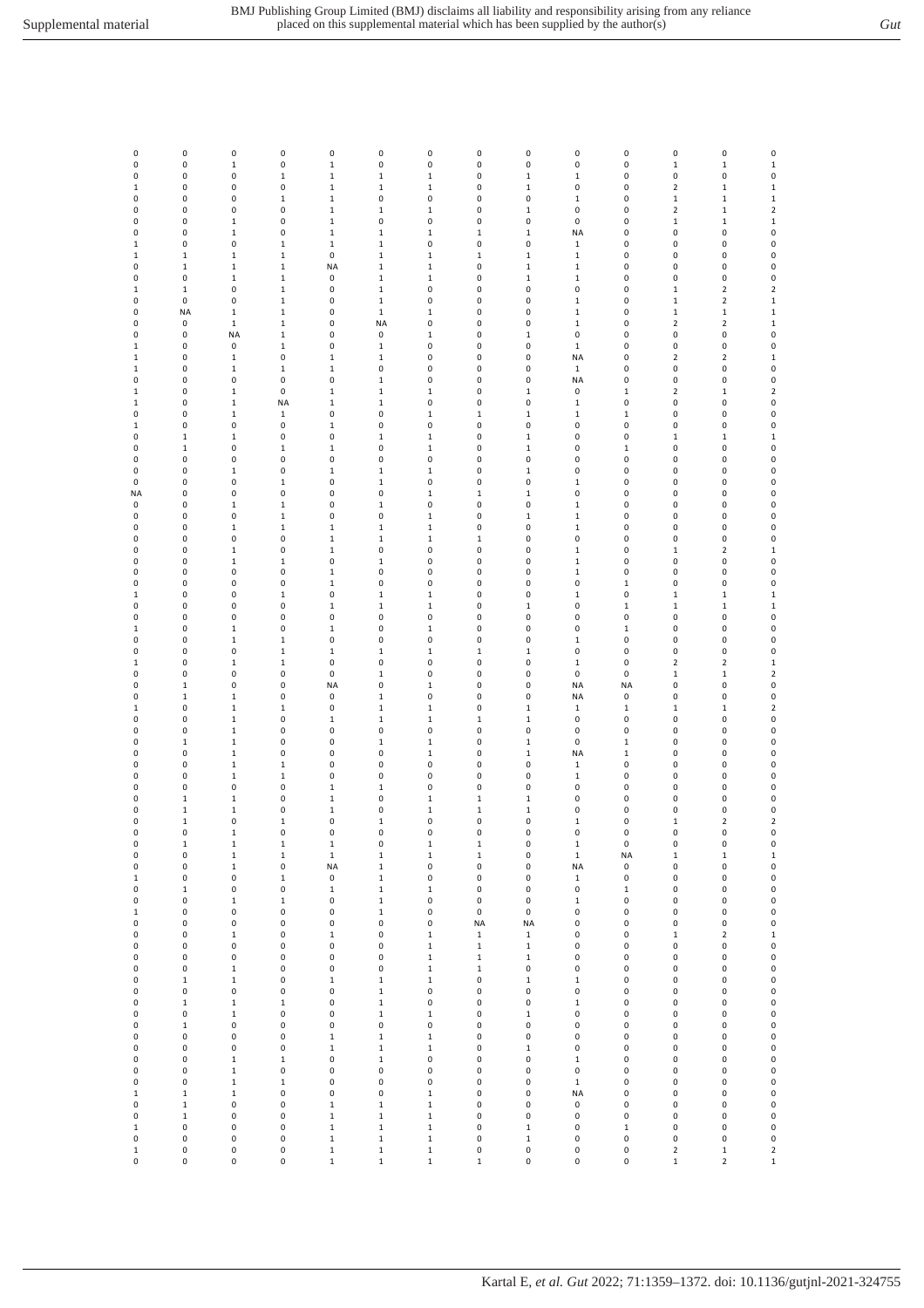| v<br>. . |   |    |
|----------|---|----|
| ٦        | I | ٠. |
| I        | . |    |

| 0            | 0           | $1\,$        | $\mathsf 0$  | $\pmb{0}$    | $\mathbf 1$  | $\mathbf 1$ | $\pmb{0}$    | $\mathsf 0$  | 0            | $\pmb{0}$   | 0                       | $\pmb{0}$               | 0              |
|--------------|-------------|--------------|--------------|--------------|--------------|-------------|--------------|--------------|--------------|-------------|-------------------------|-------------------------|----------------|
| 0            | 0           | $\mathbf 1$  | 0            | $\pmb{0}$    | $\mathbf 1$  | $\mathbf 1$ | $\pmb{0}$    | 0            | 0            | $\pmb{0}$   | 0                       | $\pmb{0}$               | $\pmb{0}$      |
| 0            | 0           | 0            | $1\,$        | $1\,$        | $\mathbf 1$  | $\mathbf 1$ | 0            | 0            | $\mathbf{1}$ | 0           | 0                       | 0                       | $\pmb{0}$      |
| 0            | 0           | $\mathbf{1}$ | 0            | 0            | 0            | $\pmb{0}$   | 0            | 0            | 0            | 0           | 0                       | 0                       | $\pmb{0}$      |
| 0            | 0           | $\mathbf 1$  | 0            | 0            | $\mathbf 1$  | $\pmb{0}$   | 0            | 0            | 0            | 0           | 0                       | $\pmb{0}$               | $\pmb{0}$      |
| 0            | 0           | $\mathbf 1$  | 0            | 0            | $\mathbf 1$  | $\pmb{0}$   | 0            | 0            | 0            | 0           | 0                       | 0                       | 0              |
| 0            | 0           | $\mathbf 1$  | $1\,$        | $1\,$        | $\mathbf 1$  | $\mathbf 1$ | 0            | $\mathbf 1$  | $\mathbf{1}$ | 0           | 0                       | 0                       | $\pmb{0}$      |
| 0            | 0           | $\mathbf 1$  | 0            | $\,1\,$      | $\mathbf 1$  | $\mathbf 1$ | $\mathbf{1}$ | 0            | 0            | 0           | $\mathbf 1$             | $\,1\,$                 | $\mathbf 1$    |
| 0            | 0           | $\mathbf 1$  | 0            | $\mathbf 1$  | $\mathbf 1$  | $\,1\,$     | $\,1\,$      | 0            | 0            | 0           | $1\,$                   | $\mathbf 1$             | $\mathbf 1$    |
| $\mathbf{1}$ | 0           | $\mathbf 1$  | $\mathbf{1}$ | $\,1$        | $\mathbf 1$  | $\pmb{0}$   | $\pmb{0}$    | 0            | 0            | 0           | 0                       | $\pmb{0}$               | $\mathbf 0$    |
| $\mathbf{1}$ | 0           | $\mathbf 1$  | $\mathbf 1$  | $\mathbf 1$  | $\mathbf 1$  | $\pmb{0}$   | 0            | 0            | 0            | 0           | 0                       | 0                       | $\pmb{0}$      |
| 0            | 0           | $\mathbf 1$  | 0            | 0            | 0            | $\mathbf 1$ | $\mathbf 1$  | 0            | 0            | 0           | $\overline{2}$          | $\mathbf 2$             | $\mathbf 1$    |
| 0            | 0           | $\mathbf 1$  | 0            | $\pmb{0}$    | 0            | $\mathbf 1$ | $1\,$        | 0            | 0            | 0           | $\overline{2}$          | $\mathbf 2$             | $\mathbf 1$    |
| 0            | 0           | $\mathbf 1$  | 0            | $\pmb{0}$    | 0            | $\mathbf 1$ | $\,1\,$      | 0            | 0            | 0           | $\overline{\mathbf{c}}$ | $\mathbf 2$             | $\mathbf 1$    |
| $\mathbf 0$  | 0           | $\mathbf 1$  | 0            | 0            | 0            | $\pmb{0}$   | $\mathbf 0$  | 0            | 0            | $\mathbf 0$ | 0                       | 0                       | $\pmb{0}$      |
| $\mathbf 0$  | 0           | $\mathbf 1$  | $\mathbf{1}$ | $\pmb{0}$    | $\mathbf 1$  | $\pmb{0}$   | 0            | 0            | $\mathbf 1$  | 0           | 0                       | $\pmb{0}$               | $\pmb{0}$      |
| 0            | 0           | $\mathbf 1$  | $\mathbf{1}$ | $\pmb{0}$    | $\mathbf 1$  | $\pmb{0}$   | $\pmb{0}$    | 0            | $\mathbf 1$  | 0           | 0                       | $\pmb{0}$               | $\pmb{0}$      |
| $\mathbf 0$  | 0           | $\mathbf 1$  | $\mathbf{1}$ | $\pmb{0}$    | $\mathbf 1$  | $\pmb{0}$   | 0            | 0            | $\mathbf{1}$ | 0           | 0                       | $\pmb{0}$               | $\pmb{0}$      |
| 0            | 0           | $\mathbf 1$  | $\mathbf{1}$ | $\pmb{0}$    | $\mathbf 1$  | $\pmb{0}$   | 0            | 0            | $\mathbf{1}$ | 0           | 0                       | $\pmb{0}$               | $\pmb{0}$      |
| $\mathbf{1}$ | 0           | 0            | 0            | $\,1$        | $\mathbf 1$  | $\pmb{0}$   | 0            | 0            | 0            | 0           | 0                       | 0                       | $\pmb{0}$      |
| 0            | 0           | $\mathbf{1}$ | 0            | 0            | 0            | $\pmb{0}$   | 0            | 0            | 0            | 0           | 0                       | 0                       | 0              |
| 0            | 0           | $\mathbf 1$  | 0            | 0            | $\pmb{0}$    | $\pmb{0}$   | 0            | 0            | 0            | 0           | 0                       | 0                       | $\pmb{0}$      |
| 0            | 0           | 0            | 0            | 0            | $\mathbf 1$  | $\pmb{0}$   | 0            | 0            | 0            | 0           | $\,1$                   | $\overline{2}$          | $\mathbf 1$    |
| 0            | 0           | 0            | 0            | 0            | $\mathbf 1$  | $\pmb{0}$   | 0            | 0            | 0            | 0           | $\,1$                   | $\mathbf 2$             | $\mathbf 1$    |
| 0            | 0           | 0            | 0            | $\pmb{0}$    | $\mathbf 1$  | $\pmb{0}$   | 0            | 0            | 0            | 0           | 0                       | 0                       | $\pmb{0}$      |
| 0            | 0           | 0            | 0            | 0            | $\mathbf 1$  | $\pmb{0}$   | 0            | 0            | 0            | 0           | 0                       | 0                       | $\mathbf 0$    |
| 0            | 0           | $\mathbf 1$  | 0            | 0            | 0            | $\mathbf 1$ | 0            | $\mathbf 1$  | 0            | 0           | $\overline{2}$          | $\mathbf 2$             | $\mathbf 1$    |
| 0            | 0           | $\mathbf 1$  | 0            | 0            | 0            | $\,1\,$     | 0            | $\,1$        | 0            | 0           | $\overline{2}$          | $\mathbf 2$             | $\mathbf 1$    |
| 0            | 0           | $\mathbf 1$  | 0            | $\pmb{0}$    | $\mathbf 1$  | $\pmb{0}$   | 0            | 0            | 0            | 0           | 0                       | 0                       | $\pmb{0}$      |
| 0            | 0           | $\mathbf 1$  | $\pmb{0}$    | 0            | $\mathbf 1$  | $\pmb{0}$   | 0            | 0            | 0            | 0           | 0                       | $\pmb{0}$               | $\mathbf 0$    |
| 0            | 0           | $\mathbf 1$  | 0            | $\pmb{0}$    | $\mathbf 1$  | $\pmb{0}$   | 0            | 0            | 0            | 0           | 0                       | 0                       | 0              |
| 0            | 0           | $\mathbf 1$  | 0            | 0            | $\mathbf 1$  | $\mathbf 1$ | 0            | $\,1$        | 0            | 0           | 0                       | 0                       | $\pmb{0}$      |
| 0            | 0           | $\mathbf 1$  | 0            | 0            | $\mathbf 1$  | $\mathbf 1$ | 0            | $\mathbf 1$  | 0            | 0           | 0                       | 0                       | $\pmb{0}$      |
| 0            | 0           | $\mathbf 1$  | 0            | $\mathbf 1$  | $\mathbf 1$  | $\mathbf 1$ | $\mathbf 1$  | $\,1$        | 0            | 0           | 0                       | 0                       | $\pmb{0}$      |
| $\mathbf{1}$ | 0           | 0            | $\mathbf{1}$ | $\,1$        | $\mathbf{1}$ | $\pmb{0}$   | $\pmb{0}$    | 0            | $\mathbf{1}$ | $\mathbf 0$ | 0                       | $\pmb{0}$               | $\mathbf 0$    |
| $\mathbf{1}$ | $\mathbf 1$ | $\mathbf{1}$ | $\mathbf{1}$ | 0            | $\mathbf 1$  | $\,1\,$     | $\,1\,$      | 0            | $\mathbf{1}$ | 0           | 0                       | $\pmb{0}$               | 0              |
| $\mathbf{1}$ | $\mathbf 1$ | $\mathbf 1$  | $\mathbf{1}$ | $\pmb{0}$    | $\mathbf 1$  | $\mathbf 1$ | $\mathbf 1$  | 0            | $\mathbf 1$  | 0           | 0                       | $\pmb{0}$               | $\pmb{0}$      |
| 0            | $\mathbf 1$ | $\mathbf{1}$ | $\mathbf{1}$ | $\mathbf{1}$ | $\mathbf 1$  | $\,1\,$     | 0            | $\mathbf{1}$ | $\mathbf{1}$ | 0           | 0                       | 0                       | $\pmb{0}$      |
| $\mathbf{1}$ | $\mathbf 1$ | 0            | $\mathbf{1}$ | $\pmb{0}$    | $\mathbf 1$  | $\pmb{0}$   | 0            | 0            | 0            | 0           | $\mathbf 1$             | $\mathbf 2$             | $\mathbf 2$    |
| $\mathbf{1}$ | $\mathbf 1$ | 0            | $\mathbf{1}$ | 0            | $\mathbf 1$  | $\pmb{0}$   | 0            | 0            | 0            | 0           | $\mathbf 1$             | $\mathbf 2$             | $\overline{2}$ |
| 0            | 0           | $\mathbf{1}$ | $\mathbf{1}$ | 0            | $\mathbf 1$  | $\mathbf 1$ | 0            | 0            | $\mathbf{1}$ | 0           | $\mathbf{1}$            | $1\,$                   | $\mathbf 1$    |
| 0            | 0           | $\mathbf 1$  | $\mathbf 1$  | 0            | $\mathbf 1$  | $\,1\,$     | 0            | 0            | $\mathbf 1$  | 0           | $\mathbf 1$             | $\mathbf 1$             | $\mathbf 1$    |
| $1\,$        | 0           | $\mathbf 1$  | 0            | $\mathbf{1}$ | $\mathbf 1$  | $\pmb{0}$   | 0            | 0            | 0            | 0           | $\overline{2}$          | $\overline{\mathbf{2}}$ | $\mathbf 1$    |
| $\mathbf{1}$ | 0           | $\mathbf 1$  | 0            | $\mathbf{1}$ | $\mathbf 1$  | $\pmb{0}$   | 0            | 0            | 0            | 0           | $\overline{2}$          | $\mathbf 2$             | $\mathbf 1$    |
| $\mathbf{1}$ | 0           | $\mathbf 1$  | 0            | $\mathbf 1$  | $\mathbf 1$  | $\pmb{0}$   | 0            | 0            | 0            | 0           | $\overline{2}$          | $\mathbf 2$             | $\mathbf 1$    |
| 0            | 0           | 0            | 0            | 0            | $\mathbf 1$  | $\pmb{0}$   | 0            | 0            | 0            | 0           | 0                       | 0                       | 0              |
| 0            | 0           | 0            | 0            | 0            | $\mathbf 1$  | $\pmb{0}$   | 0            | 0            | 0            | 0           | 0                       | $\pmb{0}$               | $\pmb{0}$      |
| $\mathbf{1}$ | 0           | 0            | 0            | $\,1\,$      | 0            | $\pmb{0}$   | 0            | 0            | 0            | 0           | 0                       | 0                       | 0              |
| $\mathbf{1}$ | 0           | 0            | 0            | $\mathbf 1$  | 0            | 0           | 0            | 0            | 0            | 0           | 0                       | 0                       | 0              |
| $\mathbf{1}$ | 0           | 0            | $\pmb{0}$    | $\mathbf 1$  | 0            | $\pmb{0}$   | 0            | 0            | 0            | 0           | 0                       | $\pmb{0}$               | $\pmb{0}$      |
| $\mathbf{1}$ | 0           | $\mathbf{1}$ | $\mathbf{1}$ | $\mathbf 0$  | 0            | $\mathbf 0$ | 0            | 0            | $\mathbf{1}$ | 0           | $\overline{2}$          | $\overline{2}$          | $\mathbf 1$    |
|              |             |              |              |              |              |             |              |              |              |             |                         |                         |                |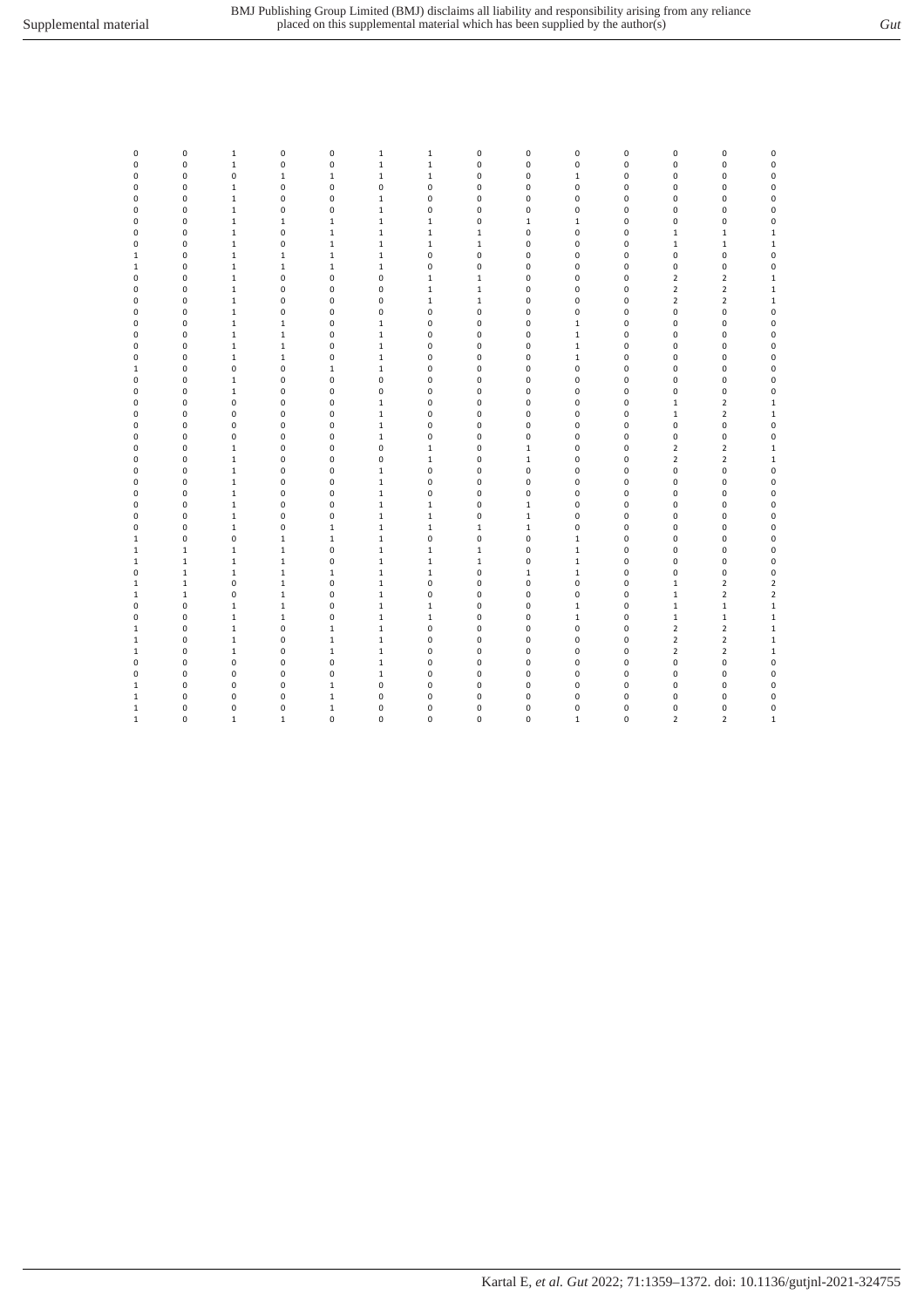| <b>netformin.eve</b>    | probiot     | periodontitis recession     |                              | <b>FHPDAC</b> |                  | pack/year inctype_patie | nasal                       | CA19        | coded_ca19 PDAC_stage       |                                                    |
|-------------------------|-------------|-----------------------------|------------------------------|---------------|------------------|-------------------------|-----------------------------|-------------|-----------------------------|----------------------------------------------------|
| 0                       | 0           | 1                           | NA                           | 0             | 3                | 0                       | 0                           | 18          | $-1$                        | $\mathbf 2$                                        |
| 0                       | 0           | 0                           | 0                            | 0             | $\mathbf 1$      | 0                       | 0                           | 133         | $\mathbf 1$                 | 4                                                  |
| 0                       | 0<br>0      | 0                           | $\mathbf 1$                  | 0             | $\mathbf 2$<br>0 | 0<br>0                  | 0                           | 126         | $\mathbf 1$                 | $\overline{\mathbf{2}}$                            |
| 0<br>0                  | 0           | $\mathbf 1$<br>$\mathbf{1}$ | $\mathbf{1}$<br>$\mathbf{1}$ | 0<br>0        | $\pmb{0}$        | 0                       | $\mathbf 1$<br>$\mathbf{1}$ | 124<br>124  | $\mathbf 1$<br>$\mathbf{1}$ | $\overline{\mathbf{2}}$<br>$\overline{\mathbf{2}}$ |
| 0                       | 0           | 0                           | 0                            | 0             | $\pmb{0}$        | 0                       | 0                           | 5170        | $\mathbf{1}$                | $\mathbf 2$                                        |
| 0                       | 0           | $\mathbf 1$                 | 0                            | 0             | 3                | 0                       | 0                           | <b>NA</b>   | 0                           | $\mathbf 1$                                        |
|                         |             |                             |                              |               |                  |                         |                             |             |                             |                                                    |
| 0                       | 0           | $\mathbf 1$                 | 0                            | 0             | 3                | 0                       | 0                           | <b>NA</b>   | 0                           | $\mathbf 1$<br>$\mathbf 2$                         |
| 0                       | 0           | <b>NA</b>                   | 0                            | 0             | $\pmb{0}$        | 0                       | 0                           | 0           | $^{\rm -1}$                 |                                                    |
| 2                       | 0           | 0                           | 0                            | <b>NA</b>     | $\pmb{0}$        | 0                       | 0                           | 55          | $\mathbf 1$                 | $\mathbf 2$                                        |
| 2                       | 0           | 0                           | 0                            | NA            | $\pmb{0}$        | 0                       | 0                           | 55          | $\mathbf 1$                 | 2                                                  |
| 0                       | 0           | $\mathbf 1$                 | $\mathbf 1$                  | 0             | $\pmb{0}$        | 0                       | 0                           | 2572        | $\mathbf{1}$                | 2                                                  |
| 0                       | 0           | $\mathbf{1}$                | $\mathbf{1}$                 | 0             | 3                | 0                       | $\mathbf 1$                 | 151         | 1                           | 3                                                  |
| 1                       | 0           | 0                           | 0                            | 0             | $\mathbf 1$      | 0                       | 0                           | 25          | $^{\rm -1}$                 | $\mathbf 2$                                        |
| $\mathbf 1$             | 0           | 0                           | 0                            | 0             | $\mathbf 1$      | 0                       | 0                           | 25          | $^{\rm -1}$                 | $\mathbf 2$                                        |
| $\mathbf 1$             | 0           | 0                           | 0                            | 0             | $\pmb{0}$        | 0                       | 0                           | 629         | $\mathbf 1$                 | 4                                                  |
| 1                       | 0           | 0                           | 0                            | 0             | $\pmb{0}$        | 0                       | 0                           | 629         | $\mathbf 1$                 | 4                                                  |
| 0                       | 0           | 0                           | 0                            | $\mathbf 1$   | 3                | $\mathbf 2$             | 0                           | 90          | $\mathbf 1$                 | 2                                                  |
| 0                       | 0           | 0                           | 0                            | 0             | 3                | $\pmb{0}$               | 0                           | 326         | $\mathbf 1$                 | 2                                                  |
| 0                       | 0           | $\mathbf{1}$                | $\mathbf{1}$                 | 0             | $\mathbf 2$      | <b>NA</b>               | $\mathbf 1$                 | 319         | $\mathbf 1$                 | $\mathbf 2$                                        |
| 0                       | 0           | $\mathbf{1}$                | 0                            | 0             | $\pmb{0}$        | 0                       | 0                           | 143         | $\mathbf 1$                 | $\mathbf 2$                                        |
| 0                       | 0           | 0                           | 0                            | 0             | 0                | 0                       | 0                           | 0           | $-1$                        | 3                                                  |
| 0                       | 0           | 0                           | 0                            | 0             | $\pmb{0}$        | 0                       | 0                           | 0           | $^{\rm -1}$                 | 3                                                  |
| 1                       | 0           | 0                           | 0                            | 0             | $\pmb{0}$        | 0                       | 0                           | 1049        | $\mathbf 1$                 | $\mathbf 2$                                        |
| 0                       | 0           | 1                           | 0                            | 0             | 3                | 0                       | 0                           | 2219        | $\mathbf 1$                 | 4                                                  |
| 0                       | 0           | 0                           | $\mathbf 1$                  | 0             | $\mathbf 1$      | 0                       | 0                           | 449         | $\mathbf 1$                 | 4                                                  |
| 0                       | $\mathbf 1$ | $\mathbf{1}$                | $\mathbf{1}$                 | 0             | 0                | 0                       | $\mathbf 1$                 | $\mathbf 1$ | $-1$                        | $\mathbf{1}$                                       |
| 0                       | 0           | <b>NA</b>                   | <b>NA</b>                    | 0             | 3                | 0                       | 0                           | 74          | $\mathbf{1}$                | <b>NA</b>                                          |
| 0                       | 0           | 0                           | $\mathbf 1$                  | 0             | $\pmb{0}$        | 0                       | 1                           | NA          | 0                           | <b>NA</b>                                          |
| 0                       | 0           | 0                           | $\mathbf 1$                  | 0             | $\pmb{0}$        | 0                       | $\mathbf 1$                 | <b>NA</b>   | $\pmb{0}$                   | <b>NA</b>                                          |
| 0                       | 0           | 0                           | 0                            | 0             | $\pmb{0}$        | $\mathbf 1$             | 0                           | $\mathbf 1$ | $-1$                        | <b>NA</b>                                          |
| 0                       | 0           | $\mathbf 1$                 | $\mathbf 1$                  | 0             | 0                | 0                       | 0                           | 4           | $-1$                        | <b>NA</b>                                          |
| 0                       | 0           | $\mathbf 1$                 | 0                            | 0             | $\mathbf 2$      | 0                       | 0                           | $\,1\,$     | $^{\rm -1}$                 | <b>NA</b>                                          |
| 0                       | 0           | 0                           | $\mathbf{1}$                 | 0             | 3                | $\overline{2}$          | 0                           | <b>NA</b>   | $\pmb{0}$                   | <b>NA</b>                                          |
| $\overline{\mathbf{c}}$ | 0           | <b>NA</b>                   | 0                            | 0             | 0                | 0                       | 0                           | 11          | $-1$                        | <b>NA</b>                                          |
| 2                       | 0           | <b>NA</b>                   | 0                            | 0             | 0                | 0                       | 0                           | 11          | $-1$                        | <b>NA</b>                                          |
| 0                       | 0           | 0                           | $\mathbf 1$                  | 0             | $\pmb{0}$        | 0                       | 0                           | 17          | $^{\rm -1}$                 | <b>NA</b>                                          |
| 0                       | 0           | 0                           | 0                            | $\mathbf 1$   | $\pmb{0}$        | 0                       | 0                           | 12          | $-1$                        | <b>NA</b>                                          |
| 0                       | 0           | 0                           | 0                            | 0             | $\mathbf 2$      | 0                       | 0                           | <b>NA</b>   | $\pmb{0}$                   | NA                                                 |
| 1                       | 0           | <b>NA</b>                   | 0                            | 0             | $\mathbf 2$      | 0                       | 0                           | <b>NA</b>   | 0                           | <b>NA</b>                                          |
| 0                       | 0           | 0                           | 0                            | 0             | 3                | 0                       | $\mathbf 1$                 | <b>NA</b>   | 0                           | <b>NA</b>                                          |
| 0                       | 0           | 0                           | 0                            | 0             | 3                | 0                       | 0                           | 8           | $-1$                        | <b>NA</b>                                          |
| 0                       | 0           | 0                           | 0                            | 0             | $\pmb{0}$        | 0                       | 0                           | 5           | $-1$                        | ΝA                                                 |
| 0                       | 0           | 0                           | 0                            | 0             | $\mathbf 1$      | 0                       | 0                           | 9           | $^{\rm -1}$                 | <b>NA</b>                                          |
| 0                       | 0           | 0                           | 0                            | 0             | $\mathbf 2$      | 0                       | 0                           | <b>NA</b>   | $\pmb{0}$                   | <b>NA</b>                                          |
| 0                       | 0           | 0                           | 0                            | 0             | $\pmb{0}$        | 0                       | $\mathbf 1$                 | <b>NA</b>   | $\pmb{0}$                   | <b>NA</b>                                          |
| 0                       | 0           | 0                           | 0                            | 0             | $\pmb{0}$        | 0                       | 0                           | 15          | $^{\rm -1}$                 | <b>NA</b>                                          |
| 0                       | 0           | 0                           | 0                            | 0             | $\pmb{0}$        | 0                       | 0                           | 6           | $-1$                        | NA                                                 |
| 0                       | 0           | 0                           | 0                            | $\mathbf 1$   | 3                | 0                       | 0                           | <b>NA</b>   | $\pmb{0}$                   | <b>NA</b>                                          |
| 0                       | 0           | $\mathbf 1$                 | $\mathbf 1$                  | 0             | 3                | 0                       | 0                           | 6           | $-1$                        | <b>NA</b>                                          |
| 0                       | 0           | <b>NA</b>                   | 0                            | 0             | $\mathbf 2$      | 0                       | $\mathbf 1$                 | <b>NA</b>   | $\pmb{0}$                   | <b>NA</b>                                          |
| 0                       | 0           | 0                           | 0                            | 0             |                  | 0                       |                             | 0           |                             |                                                    |
|                         |             |                             |                              |               | 3                |                         | $\,1$                       |             | $-1$                        | <b>NA</b>                                          |
| $\mathbf 1$             | 0           | 0                           | 0                            | <b>NA</b>     | $\mathbf 2$      | <b>NA</b>               | 0                           | <b>NA</b>   | $\pmb{0}$                   | NA                                                 |
| 0                       | 0           | 0                           | 0                            | 0             | 3                | $\mathbf 2$             | 0                           | <b>NA</b>   | 0                           | <b>NA</b>                                          |
| 2                       | 0           | 0                           | $\mathbf 1$                  | 0             | 3                | <b>NA</b>               | $\mathbf 1$                 | <b>NA</b>   | 0                           | <b>NA</b>                                          |
| 0                       | 0           | $\mathbf{1}$                | 0                            | 0             | 3                | $\mathbf{1}$            | 0                           | <b>NA</b>   | 0                           | <b>NA</b>                                          |
| 0                       | 0           | $\mathbf{1}$                | $\mathbf 1$                  | 0             | $\mathbf 2$      | $\overline{2}$          | 0                           | <b>NA</b>   | 0                           | <b>NA</b>                                          |
| 0                       | 0           | $\mathbf 1$                 | 1                            | 0             | 3                | 0                       | 0                           | <b>NA</b>   | 0                           | <b>NA</b>                                          |
| 0                       | 0           | $\mathbf 1$                 | 0                            | 0             | 3                | <b>NA</b>               | 0                           | <b>NA</b>   | 0                           | <b>NA</b>                                          |
| 2                       | 0           | 0                           | 0                            | 0             | 3                | <b>NA</b>               | 0                           | <b>NA</b>   | 0                           | <b>NA</b>                                          |
| $\mathbf 1$             | 0           | $\mathbf 1$                 | $\mathbf 1$                  | 0             | $\mathbf 2$      | <b>NA</b>               | 0                           | <b>NA</b>   | 0                           | <b>NA</b>                                          |
| $\mathbf 1$             | 0           | 0                           | 0                            | 0             | $\mathbf 1$      | <b>NA</b>               | 0                           | <b>NA</b>   | 0                           | <b>NA</b>                                          |
| $\mathbf 1$             | 0           | 0                           | 0                            | 0             | $\mathbf 1$      | NA                      | 0                           | <b>NA</b>   | $\pmb{0}$                   | <b>NA</b>                                          |
| 0                       | 0           | 0                           | $\mathbf 1$                  | 0             | $\mathbf 2$      | $\mathbf 1$             | 0                           | <b>NA</b>   | 0                           | <b>NA</b>                                          |
| $\overline{\mathbf{c}}$ | 0           | $\mathbf 1$                 | $\,1$                        | 0             | 3                | $\mathbf 2$             | 0                           | <b>NA</b>   | 0                           | <b>NA</b>                                          |
| 0                       | 0           | $\mathbf 1$                 | <b>NA</b>                    | $\pmb{0}$     | 3                | $\mathbf 1$             | 0                           | <b>NA</b>   | 0                           | <b>NA</b>                                          |
| 0                       | 0           | $\mathbf 1$                 | <b>NA</b>                    | 0             | 3                | $\mathbf 1$             | 0                           | <b>NA</b>   | 0                           | <b>NA</b>                                          |
| 0                       | 0           | 0                           | 0                            | 0             | $\mathbf 1$      | $\mathbf 2$             | 0                           | <b>NA</b>   | 0                           | <b>NA</b>                                          |
| 2                       | 0           | 0                           | 0                            | 0             | $\mathbf 2$      | <b>NA</b>               | 0                           | <b>NA</b>   | 0                           | <b>NA</b>                                          |
| 0                       | 0           | $\mathbf 1$                 | 0                            | 0             | $\pmb{0}$        | <b>NA</b>               | 0                           | <b>NA</b>   | 0                           | NA                                                 |
| $\mathbf{1}$            | 0           | 0                           | $\mathbf 1$                  | 0             | $\mathbf 2$      | <b>NA</b>               | 0                           | <b>NA</b>   | 0                           | NA                                                 |
| $\overline{\mathbf{c}}$ | 0           | 0                           | 0                            | 0             | $\mathbf 2$      | <b>NA</b>               | 0                           | <b>NA</b>   | 0                           | <b>NA</b>                                          |
| 0                       | 0           | $\mathbf 1$                 | 0                            | 0             | 3                | $\mathbf 2$             | 0                           | <b>NA</b>   | $\pmb{0}$                   | <b>NA</b>                                          |
| $\mathbf 1$             | 0           | 0                           | 0                            | 0             | $\mathbf 2$      | <b>NA</b>               | 0                           | <b>NA</b>   | 0                           | <b>NA</b>                                          |
| 0                       | 0           | $\mathbf 1$                 | $\mathbf 1$                  | 0             | 3                | 0                       | 0                           | <b>NA</b>   | $\pmb{0}$                   | <b>NA</b>                                          |
| 0                       | 0           | $\mathbf 1$                 | $\mathbf 1$                  | 0             | $\pmb{0}$        | 0                       | 0                           | 1033        | $\mathbf 1$                 | 2                                                  |
| 0                       | 0           | $\mathbf 1$                 | $\mathbf 1$                  | 0             | $\pmb{0}$        | 0                       | 0                           | 1033        | $\mathbf 1$                 | $\overline{\mathbf{c}}$                            |
| 0                       | $\mathbf 1$ | 0                           | 0                            | 0             | $\mathbf 2$      | 0                       | $\mathbf 1$                 | 495         | $\mathbf 1$                 | $\overline{\mathbf{c}}$                            |
| 0                       | 0           | <b>NA</b>                   | $\mathbf 1$                  | 0             | 0                | 0                       | 0                           | 4862        | $\mathbf 1$                 | 4                                                  |
| 0                       | 0           | <b>NA</b>                   | $\mathbf 1$                  | $\pmb{0}$     | $\pmb{0}$        | $\pmb{0}$               | $\pmb{0}$                   | 4862        | $\mathbf 1$                 | 4                                                  |
| 0                       | 0           | 0                           | 0                            | 0             | $\mathbf 1$      | 0                       | 0                           | <b>NA</b>   | 0                           | $\mathbf 1$                                        |
| 0                       | 0           | 0                           | $\mathbf 1$                  | 0             | $\pmb{0}$        | 0                       | $\mathbf 1$                 | 3537        | $\mathbf 1$                 | $\overline{2}$                                     |
| $\mathbf 1$             | 0           | 0                           | $\mathbf 1$                  | 0             | 0                | 0                       | 0                           | 72          | $\mathbf 1$                 | 4                                                  |
| $\mathbf 1$             | 0           | 0                           | $\mathbf 1$                  | 0             | $\pmb{0}$        | 0                       | 0                           | NA          | 0                           | $\mathbf 1$                                        |
| 0                       | 0           | 0                           | 0                            | 0             | $\mathbf 1$      | 0                       | 0                           | <b>NA</b>   | 0                           | $\mathbf 2$                                        |
| 0                       | 0           | 0                           | $\mathbf 1$                  | 0             | 0                | 0                       | 0                           | 760         | $\mathbf 1$                 | 3                                                  |
| $\mathbf 1$             | 0           | 0                           | $\mathbf 1$                  | $\mathbf 1$   | 3                | 0                       | 1                           | 19          | $^{\rm -1}$                 | $\mathbf 1$                                        |
| 0                       | 0           | 0                           | 0                            | 0             | $\mathbf 1$      | 0                       | 0                           | <b>NA</b>   | 0                           | $\mathbf 1$                                        |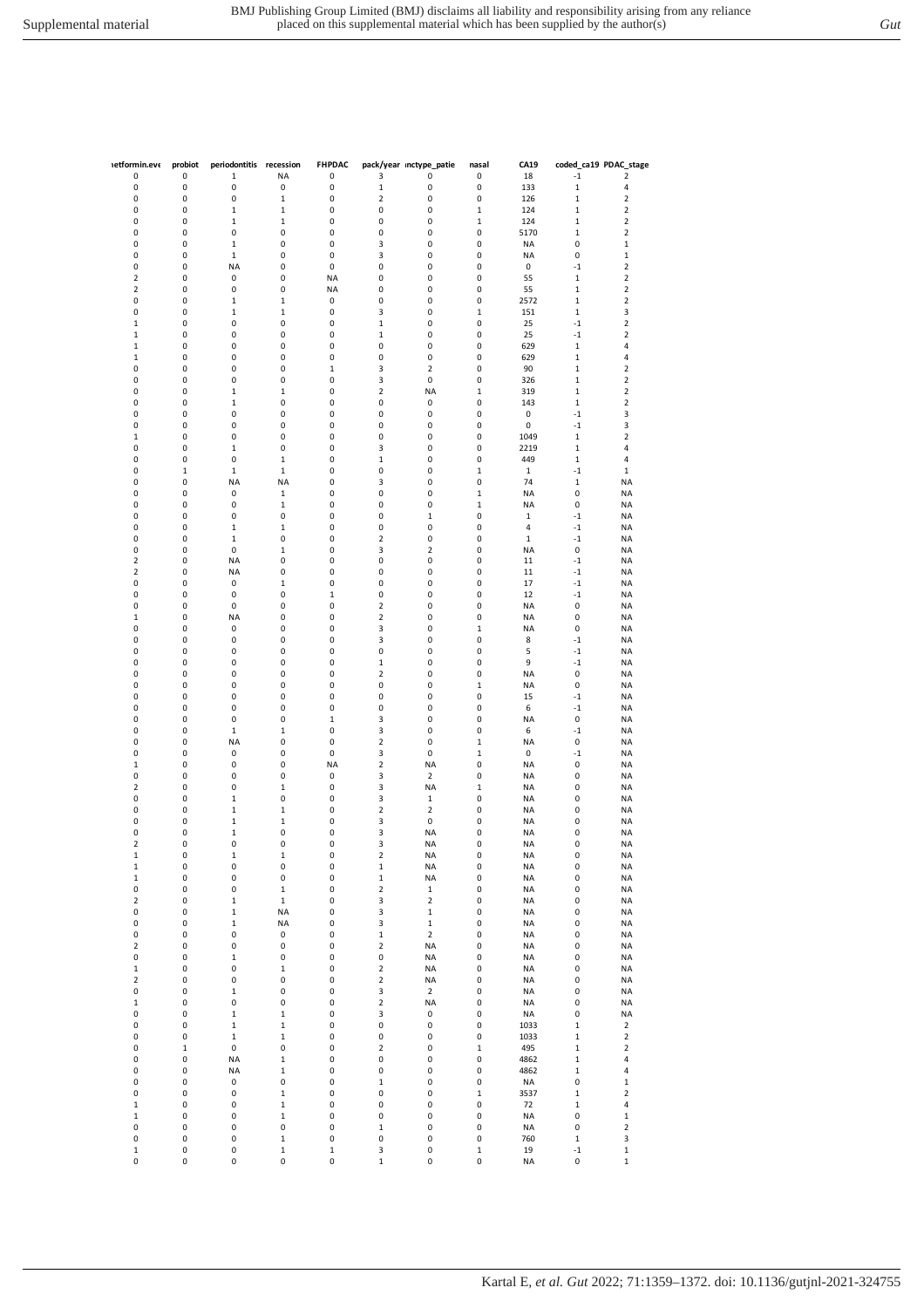| 0                       | 0           | 0                        | 0                | 0           | 0            | 0                       | 0                | 9810              | $\mathbf{1}$               | 3                          |
|-------------------------|-------------|--------------------------|------------------|-------------|--------------|-------------------------|------------------|-------------------|----------------------------|----------------------------|
| 0                       | 0           | $\pmb{0}$                | 0                | 0           | 0            | 0                       | 0                | 348               | $\mathbf 1$                | 3                          |
| 0                       | 0           | 0                        | 0                | 0           | 1            | 0                       | 0                | 13617             | $\mathbf 1$                | 4                          |
| 0                       | 0           | 0                        | $\mathbf 1$      | 0           | 0            | 0                       | 0                | 419               | $\mathbf 1$                | 2                          |
| 0                       | 0           | 0                        | 1                | 0           | 0            | 0                       | 0                | 419               | $\mathbf 1$                | $\overline{\mathbf{c}}$    |
| $\mathbf 1$             | 0           | 0                        | 1                | 0           | 0            | 0                       | $\mathbf 1$      | 34                | $^{\rm -1}$                | 4                          |
| 0                       | 0           | 0                        | 0                | 0           | 0            | 0                       | 0                | 351               | $\mathbf 1$                | 3                          |
| 0                       | 0           | 0                        | 0                | 0           | $\mathbf{1}$ | <b>NA</b>               | 0                | NA                | 0                          | 3                          |
| 0                       | 0           | 0                        | 0                | 0           | 0            | 0                       | 0                | 455               | $\mathbf{1}$               | 4                          |
| 0                       | 0           | $\mathbf 1$              | 0                | 0           | 1            | 0                       | 0                | <b>NA</b>         | 0                          | $\overline{\mathbf{c}}$    |
| 0                       | 0           | $\mathbf 1$              | 0                | 0           | $\mathbf 1$  | 0                       | 0                | NA                | 0                          | 2                          |
| 0                       | 0           | $\mathbf 1$              | $\mathbf 1$      | $\,1\,$     | 3            | <b>NA</b>               | 0                | 36                | $^{\rm -1}$                | 4                          |
| 0                       | 0           | 0                        | $\mathbf 1$      | <b>NA</b>   | 0            | 0                       | NA               | 0                 | $^{\rm -1}$                | 3                          |
| 0                       | 0           | 0                        | 0                | 0           | 0            | <b>NA</b>               | 0                | 5459              | $\mathbf{1}$               | 4                          |
| 0                       | 0           | 0                        | 0                | <b>NA</b>   | 3            | 0                       | 0                | 17031             | $\mathbf 1$                | 3                          |
| 1                       | 0           | 0                        | 0                | <b>NA</b>   | 2            | 0                       | 0                | 192               | $\mathbf 1$                | 4                          |
| 0                       | 0           | $\mathbf 1$              | $\mathbf 1$      | <b>NA</b>   | 0            | 0                       | 0                | 489               | $\mathbf{1}$               | 4                          |
| 0                       | 0           | 0                        | <b>NA</b>        | <b>NA</b>   | 0            | 0                       | 0                | 1505              | $\mathbf 1$                | 3                          |
| 0                       | 0           | $\mathbf 1$              | 0                | <b>NA</b>   | 0            | 0                       | 0                | 26511             | $\mathbf 1$                | 4                          |
| $\mathbf 1$             | 0           | $\mathbf 1$              | 1                | <b>NA</b>   | $\mathbf{1}$ | $\mathbf 1$             | $\mathbf 1$      | 208               | $\mathbf 1$                | 3                          |
| <b>NA</b>               | 0           | 0                        | 0                | <b>NA</b>   | $\mathbf 1$  | 0                       | 0                | <b>NA</b>         | 0                          | 4                          |
| 0                       | 0           | 0                        | 0                | 0           | 2            | <b>NA</b>               | 0                | <b>NA</b>         | 0                          | 4                          |
| 0                       | 0           | $\mathbf{1}$             | 1                | 0           | 1            | <b>NA</b>               | 0                | <b>NA</b>         | 0                          | 3                          |
| 0                       | 0           | $\mathbf 1$              | 1                | 0           | 1            | <b>NA</b>               | 0                | 98                | $\mathbf 1$                | 4                          |
| 0                       | 0           | 0                        | 0                | 0           | $\mathbf 1$  | <b>NA</b>               | 0                | <b>NA</b>         | 0                          | 4                          |
| $\,1\,$                 | 0           | 0                        | 0                | $\,1\,$     | 0            | <b>NA</b>               | 0                | <b>NA</b>         | 0                          | 3                          |
| 0                       | 0           | 0                        | 1                | 0           | 3            | <b>NA</b>               | 0                | NA                | 0                          | 4                          |
| 0                       | 0           | 0                        | 0                | 0           | 0            | 0                       | 0                | $\mathbf 1$       | $-1$                       | <b>NA</b>                  |
| 0                       | 0           | 0                        | 1                | 0           | 0            | 0                       | 0                | 30                | $-1$                       | <b>NA</b>                  |
| 0                       | 0           | 0                        | 0                | 0           | 3            | 0                       | 0                | <b>NA</b>         | 0                          | <b>NA</b>                  |
| 0                       | <b>NA</b>   | 0                        | 0                | 0           | 0            | 0                       | 0                | <b>NA</b>         | 0                          | <b>NA</b>                  |
| 0                       | 0           | 0                        | 0                | 0           | 0            | 0                       | 0                | 5                 | $^{\rm -1}$                | <b>NA</b>                  |
| 0                       | 0           | 0                        | 1                | 0           | 0            | 0                       | $\mathbf 1$      | <b>NA</b>         | 0                          | <b>NA</b>                  |
| 0                       | $\mathbf 1$ | 0                        | 1                | 0           | 0            | 0                       | 0                | 8                 | $-1$                       | <b>NA</b>                  |
| 0                       | 0           | 0                        | 0                | 0           | 3            | 0                       | 0                | 15                | $-1$                       | <b>NA</b>                  |
| 0                       | 0           | 0                        | 0                | 0           | 1            | 0                       | $\mathbf 1$      | <b>NA</b>         | 0                          | <b>NA</b>                  |
| 0                       | 0           | $\mathbf 1$              | $\mathbf 1$      | 0           | 0            | 0                       | 0                | 0                 | $-1$                       | <b>NA</b>                  |
| 0                       | 0           | 0                        | 0                | 0           | 0            | 0                       | 0                | 6                 | $-1$                       | <b>NA</b>                  |
| 0                       | $\mathbf 1$ | $\pmb{0}$                | 0                | 0           | 2            | 0                       | 0                | 13                | $^{\circ}1$                | <b>NA</b>                  |
| 0                       | 0           | 0                        | 0                | 0           | $\mathbf 1$  | 0                       | 0                | 28                | $-1$                       | <b>NA</b>                  |
| 0                       | 0           | $\mathbf 1$              | 0                | 0           | 3            | 0                       | $\mathbf 1$      | 15                | $-1$                       | <b>NA</b>                  |
| 0                       | 0           | 0                        | 0                | 0           | 0            | 0                       | 0                | 7                 | $-1$                       | <b>NA</b>                  |
| $\mathbf 1$             | 0           | $\mathbf{1}$             | 0                | 0           | 0            | 0                       | 0                | <b>NA</b>         | 0                          | <b>NA</b>                  |
| 0                       | 0           | 0                        | 0                | 0           | 3            | 0                       | 0                | 11                | $-1$                       | <b>NA</b>                  |
| 0                       | 0           | 0                        | 0                | 0           | 1            | 0                       | 0                | <b>NA</b>         | 0                          | <b>NA</b>                  |
| 0                       | 0           | 0                        | 0                | 0           | 1            | 0                       | 0                | <b>NA</b>         | 0                          | <b>NA</b>                  |
| 0                       | 0           | $\mathbf 1$              | $\mathbf 1$      | 0           | 0            | 0                       | 0                | 17                | $^{\rm -1}$                | <b>NA</b>                  |
| 0                       | 0           | $\mathbf 1$              | $\mathbf 1$      | 0           | $\mathbf 1$  | <b>NA</b>               | 0                | 4                 | $^{\rm -1}$                | <b>NA</b>                  |
| 0                       | 0           | $\mathbf 1$              | 0                | 0           | $\mathbf 1$  | 0                       | 0                | 0                 | $^{\circ}1$                | <b>NA</b>                  |
| 0                       | 0           | 0                        | $\mathbf 1$      | 0           | 0            | 0                       | 0                | 6                 | $-1$                       | <b>NA</b>                  |
| 0                       | 0           | 0                        | 0                | 0           | 0            | <b>NA</b>               | 0                | 13                | $-1$                       | <b>NA</b>                  |
| <b>NA</b>               | 0           | $\mathbf 1$              | 0                | 0           | 0            | 0                       | 0                | <b>NA</b>         | 0                          | <b>NA</b>                  |
| 0                       | 0           | 0                        | $\mathbf 1$      | 0           | 3            | <b>NA</b>               | 0                | 8                 | $^{\rm -1}$                | <b>NA</b>                  |
| 0                       | $\mathbf 1$ | $\mathbf 1$              | $\mathbf 1$      | 0           | $\mathbf 1$  | <b>NA</b>               | 0                | <b>NA</b>         | 0                          | <b>NA</b>                  |
| 0                       | 0           | 0                        | 0                | 0           | 3            | <b>NA</b>               | 0                | <b>NA</b>         | 0                          | <b>NA</b>                  |
| 0                       | 0           | 0                        | 0                | $\,1\,$     | $\mathbf 1$  | <b>NA</b>               | 0                | 0                 | $^{\rm -1}$                | <b>NA</b>                  |
| 0                       | 0           | $\mathbf 1$              | 0                | 0           | 0            | 1                       | 0                | <b>NA</b>         | 0                          | <b>NA</b>                  |
| 0                       | 0           | 0                        | 0                | $\mathbf 1$ | 1            | $\overline{\mathbf{c}}$ | 0                | <b>NA</b>         | 0                          | <b>NA</b>                  |
| 0                       | 0           | 0                        | 0                | $\mathbf 1$ | 0            | <b>NA</b>               | 0                | <b>NA</b>         | 0                          | <b>NA</b>                  |
| 0                       | 0           | $\mathbf 1$              | 0                | 0           | 1            | $\mathbf 2$             | 0                | <b>NA</b>         | 0                          | <b>NA</b>                  |
| 0                       | 0           | $\mathbf 1$              | $\,1$            | 0           | 0            | 2                       | 0                | <b>NA</b>         | $\pmb{0}$                  | <b>NA</b>                  |
| $\mathbf 1$             | 0           | $\pmb{0}$                | 0                | 0           | $\mathbf 2$  | $\mathbf 2$             | $\pmb{0}$        | <b>NA</b>         | $\pmb{0}$                  | <b>NA</b>                  |
| 0                       | 0           | $\mathbf 1$              | <b>NA</b>        | 0           | 3            | 0                       | 0                | 18                | $^{\rm -1}$                | 2                          |
| 0                       | 0           | 0                        | 0                | 0           | $\mathbf 1$  | 0                       | 0                | 133               | $\mathbf 1$<br>$\mathbf 1$ | 4<br>$\mathbf 2$           |
| 0                       | 0           | 0                        | $\mathbf 1$      | 0           | 2            | 0                       | 0                | 126               |                            |                            |
| 0<br>0                  | 0<br>0      | $\mathbf 1$<br>$\pmb{0}$ | $\mathbf 1$<br>0 | 0<br>0      | 0<br>0       | 0<br>0                  | $\mathbf 1$<br>0 | 124               | $\mathbf 1$<br>$\mathbf 1$ | $\mathbf 2$<br>$\mathbf 2$ |
| 0                       | 0           | $\mathbf 1$              | 0                | 0           | 3            | 0                       | 0                | 5170<br><b>NA</b> | 0                          | $\mathbf 1$                |
| 0                       | 0           | NA                       | 0                | 0           | 0            | 0                       | 0                | 0                 | $-1$                       | $\mathbf 2$                |
| 2                       | 0           | 0                        | 0                | NA          | 0            | 0                       | 0                | 55                | $\mathbf 1$                | $\mathbf 2$                |
| 0                       | 0           | $\mathbf 1$              | $\,1$            | 0           | 0            | 0                       | 0                | 2572              | $\mathbf 1$                | $\mathbf 2$                |
| 0                       | 0           | $\mathbf 1$              | $\mathbf 1$      | 0           | 3            | 0                       | $\mathbf 1$      | 151               | $\mathbf 1$                | 3                          |
| $\mathbf 1$             | 0           | $\pmb{0}$                | 0                | 0           | $\mathbf 1$  | 0                       | 0                | 25                | $-1$                       | $\mathbf 2$                |
| $\mathbf 1$             | 0           | $\pmb{0}$                | 0                | 0           | 0            | 0                       | 0                | 629               | $\mathbf 1$                | 4                          |
| 0                       | 0           | $\pmb{0}$                | 0                | $\mathbf 1$ | 3            | $\mathbf 2$             | 0                | 90                | $\mathbf 1$                | $\mathbf 2$                |
| 0                       | 0           | $\pmb{0}$                | 0                | 0           | 3            | 0                       | $\pmb{0}$        | 326               | $\mathbf 1$                | $\mathbf 2$                |
| 0                       | 0           | $\mathbf 1$              | $\mathbf 1$      | 0           | $\mathbf 2$  | <b>NA</b>               | $\mathbf 1$      | 319               | $\mathbf 1$                | $\mathbf 2$                |
| 0                       | 0           | $\mathbf 1$              | 0                | 0           | 0            | 0                       | 0                | 143               | $\mathbf 1$                | $\mathbf 2$                |
| 0                       | 0           | 0                        | 0                | 0           | 0            | 0                       | 0                | 0                 | $-1$                       | 3                          |
| $\mathbf 1$             | 0           | $\pmb{0}$                | 0                | 0           | 0            | 0                       | 0                | 1049              | $\mathbf 1$                | $\mathbf 2$                |
| 0                       | 0           | $\mathbf 1$              | 0                | 0           | 3            | 0                       | 0                | 2219              | $\mathbf 1$                | 4                          |
| 0                       | 0           | $\pmb{0}$                | $\mathbf 1$      | 0           | $\mathbf 1$  | 0                       | 0                | 449               | $\mathbf 1$                | 4                          |
| 0                       | $\mathbf 1$ | $\mathbf 1$              | $\mathbf 1$      | 0           | 0            | 0                       | $\mathbf 1$      | $\mathbf 1$       | $-1$                       | $\mathbf 1$                |
| 0                       | 0           | NA                       | NA               | 0           | 3            | 0                       | 0                | 74                | $\mathbf 1$                | <b>NA</b>                  |
| 0                       | 0           | 0                        | $\mathbf 1$      | 0           | 0            | 0                       | $\mathbf 1$      | <b>NA</b>         | $\pmb{0}$                  | <b>NA</b>                  |
| 0                       | 0           | 0                        | 0                | 0           | 0            | $\,1$                   | 0                | $\mathbf 1$       | $^{\circ}1$                | <b>NA</b>                  |
| 0                       | 0           | $\mathbf 1$              | $\mathbf 1$      | 0           | 0            | 0                       | 0                | 4                 | $^{\rm -1}$                | <b>NA</b>                  |
| 0                       | 0           | $\mathbf 1$              | 0                | 0           | 2            | 0                       | 0                | $\mathbf 1$       | $-1$                       | <b>NA</b>                  |
| 0                       | 0           | 0                        | $\mathbf 1$      | 0           | 3            | $\mathbf 2$             | 0                | <b>NA</b>         | 0                          | <b>NA</b>                  |
| $\overline{\mathbf{c}}$ | 0           | NA                       | 0                | 0           | 0            | 0                       | 0                | $11\,$            | $-1$                       | <b>NA</b>                  |
|                         |             |                          |                  |             |              |                         |                  |                   |                            |                            |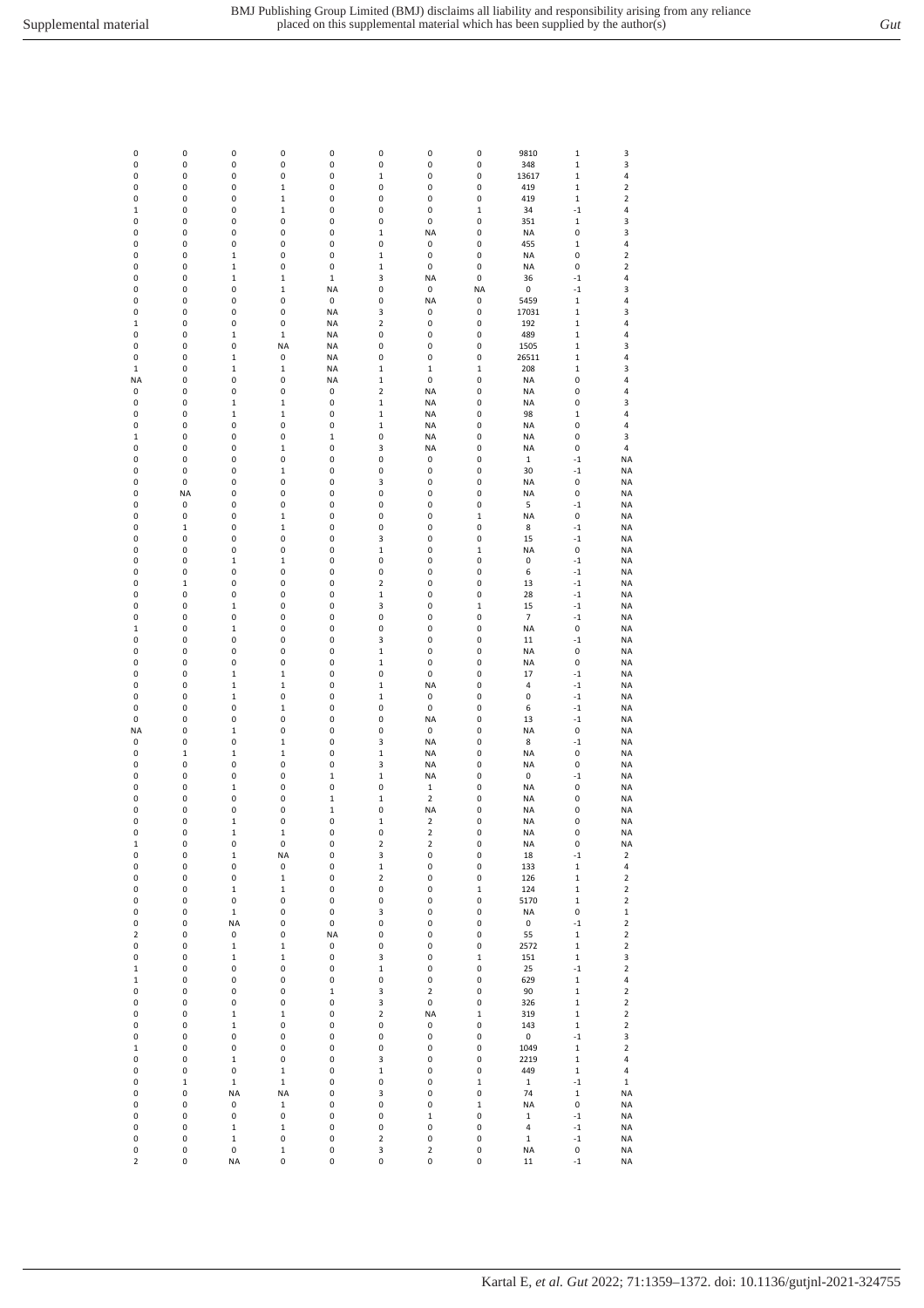| 0           | 0                          | 0                | $\mathbf 1$      | 0                | 0                                      | 0                       | 0                | 17              | $^{\rm -1}$         | <b>NA</b>               |
|-------------|----------------------------|------------------|------------------|------------------|----------------------------------------|-------------------------|------------------|-----------------|---------------------|-------------------------|
| 0           | 0                          | 0                | 0                | $\,1$            | 0                                      | 0                       | 0                | 12              | $-1$                | <b>NA</b>               |
| 0           | 0                          | 0                | 0                | 0                | 2                                      | 0                       | 0                | <b>NA</b>       | 0                   | <b>NA</b>               |
| 1           | 0                          | <b>NA</b>        | 0                | 0                | 2                                      | 0                       | 0                | <b>NA</b>       | 0                   | <b>NA</b>               |
| 0<br>0      | 0<br>0                     | 0<br>0           | 0<br>0           | 0<br>0           | 3<br>3                                 | 0<br>0                  | $\mathbf 1$<br>0 | NA<br>8         | 0<br>$-1$           | <b>NA</b><br><b>NA</b>  |
| 0           | 0                          | 0                | 0                | 0                | 0                                      | 0                       | 0                | 5               | $-1$                | <b>NA</b>               |
| 0           | 0                          | 0                | 0                | 0                | $\mathbf 1$                            | 0                       | 0                | 9               | $^{\rm -1}$         | <b>NA</b>               |
| 0           | 0                          | 0                | 0                | 0                | 2                                      | 0                       | 0                | <b>NA</b>       | 0                   | <b>NA</b>               |
| 0           | 0                          | 0                | 0                | 0                | 0                                      | 0                       | $\mathbf 1$      | <b>NA</b>       | 0                   | <b>NA</b>               |
| 0           | 0                          | 0                | 0                | 0                | 0                                      | 0                       | 0                | 15              | $-1$                | <b>NA</b>               |
| 0<br>0      | 0<br>0                     | 0<br>0           | 0<br>0           | 0<br>$\mathbf 1$ | 0<br>3                                 | 0<br>0                  | 0<br>0           | 6<br><b>NA</b>  | $-1$<br>0           | <b>NA</b><br>ΝA         |
| 0           | 0                          | $\mathbf{1}$     | $\mathbf 1$      | 0                | 3                                      | 0                       | 0                | 6               | $-1$                | <b>NA</b>               |
| 0           | 0                          | <b>NA</b>        | 0                | 0                | 2                                      | 0                       | $\mathbf 1$      | <b>NA</b>       | 0                   | <b>NA</b>               |
| 0           | 0                          | 0                | 0                | 0                | 3                                      | 0                       | $\mathbf 1$      | 0               | $-1$                | <b>NA</b>               |
| 1           | 0                          | 0                | 0                | NA               | 2                                      | NA                      | 0                | NA              | 0                   | <b>NA</b>               |
| 0<br>0      | 0                          | 0<br>$\mathbf 1$ | 0                | 0                | 3<br>3                                 | 2<br>$\mathbf 1$        | 0                | <b>NA</b>       | 0                   | <b>NA</b>               |
| 0           | 0<br>0                     | $\mathbf 1$      | 0<br>$\mathbf 1$ | 0<br>0           | 3                                      | 0                       | 0<br>0           | NA<br><b>NA</b> | 0<br>0              | <b>NA</b><br><b>NA</b>  |
| 1           | 0                          | 0                | 0                | 0                | $\mathbf 1$                            | <b>NA</b>               | 0                | <b>NA</b>       | 0                   | <b>NA</b>               |
| 2           | 0                          | $\mathbf 1$      | $\mathbf 1$      | 0                | 3                                      | 2                       | 0                | <b>NA</b>       | 0                   | <b>NA</b>               |
| 0           | 0                          | 1                | <b>NA</b>        | 0                | 3                                      | $\mathbf 1$             | 0                | <b>NA</b>       | 0                   | <b>NA</b>               |
| 0           | 0                          | $\mathbf 1$      | 1                | 0                | 3                                      | 0                       | 0                | NA              | 0                   | <b>NA</b>               |
| 0           | 0                          | $\mathbf 1$      | $\mathbf 1$      | 0                | 0                                      | 0                       | 0                | 1033            | $\mathbf{1}$        | 2                       |
| 0<br>0      | $\mathbf 1$<br>0           | 0<br><b>NA</b>   | 0<br>$\mathbf 1$ | 0<br>0           | 2<br>0                                 | 0<br>0                  | $\mathbf 1$<br>0 | 495<br>4862     | 1<br>$\mathbf 1$    | 2<br>4                  |
| 0           | 0                          | 0                | 0                | 0                | $\mathbf 1$                            | 0                       | 0                | NA              | 0                   | $\mathbf 1$             |
| 0           | 0                          | 0                | $\mathbf 1$      | 0                | 0                                      | 0                       | $\mathbf 1$      | 3537            | $\mathbf 1$         | $\mathbf 2$             |
| $\mathbf 1$ | 0                          | 0                | $\mathbf 1$      | 0                | 0                                      | 0                       | 0                | 72              | $\mathbf 1$         | 4                       |
| 1           | 0                          | 0                | 0                | 0                | $\mathbf 1$                            | 0                       | 0                | 82              | $\mathbf 1$         | $\overline{\mathbf{2}}$ |
| $\mathbf 1$ | 0                          | 0                | $\,1$            | 0                | 0                                      | 0                       | 0                | <b>NA</b>       | 0                   | $\mathbf 1$             |
| 0           | 0                          | 0                | 0                | 0                | $\mathbf 1$                            | 0                       | 0                | NA              | 0                   | $\overline{2}$          |
| 0<br>1      | 0<br>0                     | 0<br>0           | $\mathbf 1$<br>1 | 0<br>$\mathbf 1$ | 0<br>3                                 | 0<br>0                  | 0<br>$\mathbf 1$ | 760<br>19       | $\mathbf 1$<br>$-1$ | 3<br>$\mathbf 1$        |
| 0           | 0                          | 0                | 0                | 0                | $\mathbf 1$                            | 0                       | 0                | NA              | 0                   | $\mathbf 1$             |
| 0           | 0                          | 0                | 0                | 0                | 0                                      | 0                       | 0                | 525             | $\mathbf 1$         | $\,1$                   |
| 0           | 0                          | 0                | 0                | 0                | 0                                      | 0                       | 0                | 9810            | 1                   | 3                       |
| 0           | 0                          | 0                | 0                | 0                | 0                                      | 0                       | 0                | 348             | 1                   | 3                       |
| 0           | 0                          | 0                | 0                | 0                | $\mathbf 1$                            | 0                       | 0                | 13617           | 1                   | 4                       |
| 0           | 0                          | 0                | $\mathbf 1$      | 0                | 0                                      | 0                       | 0                | 419             | $\mathbf{1}$        | $\overline{2}$          |
| 1<br>0      | 0<br>0                     | 0<br>0           | 1<br>0           | 0<br>0           | 0<br>0                                 | 0<br>0                  | $\mathbf 1$<br>0 | 34              | $-1$<br>$\mathbf 1$ | 4<br>3                  |
| 0           | 0                          | 0                | 0                | 0                | 0                                      | 0                       | 0                | 351<br>455      | $\mathbf 1$         | 4                       |
| 0           | 0                          | 0                | 0                | 0                | 0                                      | 0                       | 0                | 25              | $^{\rm -1}$         | 4                       |
| 0           | 0                          | $\mathbf 1$      | 0                | 0                | $\mathbf 1$                            | 0                       | 0                | <b>NA</b>       | 0                   | $\overline{\mathbf{2}}$ |
| 0           | 0                          | 0                | 0                | 0                | 0                                      | 0                       | 0                | $\mathbf{1}$    | $-1$                | <b>NA</b>               |
| 0           | $\mathbf 1$                | 0                | $\mathbf 1$      | 0                | 2                                      | 0                       | 0                | $\overline{7}$  | $-1$                | <b>NA</b>               |
| 0           | 0                          | 0                | 1                | 0                | 0                                      | 0                       | 0                | 30              | $-1$                | <b>NA</b>               |
| 0<br>0      | 0<br><b>NA</b>             | 0<br>0           | 0<br>0           | 0<br>0           | 3<br>0                                 | 0<br>0                  | 0<br>0           | <b>NA</b><br>NA | 0<br>0              | ΝA<br><b>NA</b>         |
| 0           | 0                          | 0                | 0                | 0                | 0                                      | 0                       | 0                | 5               | $-1$                | <b>NA</b>               |
| 0           | 0                          | 0                | 0                | 0                | 0                                      | 0                       | 0                | $\overline{7}$  | $-1$                | <b>NA</b>               |
| 0           | 0                          | $\mathbf{1}$     | 1                | 0                | 0                                      | 0                       | 0                | NA              | 0                   | <b>NA</b>               |
| 0           | 0                          | $\mathbf 1$      | $\mathbf 1$      | 0                | 0                                      | 0                       | 0                | <b>NA</b>       | 0                   | <b>NA</b>               |
| 0           | 0                          | 0                | 1                | 0                | 0                                      | 0                       | $\mathbf 1$      | <b>NA</b>       | 0                   | <b>NA</b>               |
| 0<br>0      | $\mathbf 1$<br>$\mathbf 1$ | 0<br>0           | $\mathbf 1$<br>1 | 0<br>0           | 0<br>0                                 | 0<br>0                  | 0<br>0           | 8<br>8          | $-1$<br>$-1$        | <b>NA</b><br><b>NA</b>  |
| 0           | 0                          | 0                | 0                | 0                | 3                                      | 0                       | 0                | 15              | $^{\rm -1}$         | <b>NA</b>               |
| O           | 0                          | 0                | 0                | 0                | $\mathbf 1$                            | 0                       | 1                | NA              | 0                   | <b>NA</b>               |
| 0           | 0                          | $\mathbf 1$      | $\mathbf 1$      | 0                | 0                                      | 0                       | 0                | 0               | $-1$                | NA                      |
| $\,1$       | 0                          | 0                | NA               | 0                | 0                                      | 0                       | 0                | 22              | $-1$                | <b>NA</b>               |
| 0           | 0                          | 0                | 0                | 0                | 0                                      | 0                       | 0                | 6               | $-1$                | <b>NA</b>               |
| 0<br>0      | $\mathbf 1$<br>0           | 0<br>0           | 0<br>0           | 0<br>0           | $\overline{\mathbf{c}}$<br>$\mathbf 1$ | $\pmb{0}$<br>0          | 0<br>0           | 13<br>28        | $^{\rm -1}$<br>$-1$ | <b>NA</b><br><b>NA</b>  |
| 0           | 0                          | $\mathbf 1$      | 0                | 0                | 3                                      | 0                       | $\mathbf 1$      | 15              | $-1$                | <b>NA</b>               |
| 0           | 0                          | 0                | 0                | 0                | 0                                      | 0                       | 0                | 7               | $-1$                | NA                      |
| 0           | 0                          | 0                | 0                | 0                | $\mathbf 1$                            | NA                      | 0                | NA              | 0                   | <b>NA</b>               |
| $\,1$       | 0                          | 1                | 0                | 0                | 0                                      | 0                       | 0                | NA              | 0                   | NA                      |
| 0           | 0                          | 0                | 0                | 0                | 3                                      | 0                       | 0                | 11              | $-1$                | NA                      |
| 0           | 0                          | 0                | 0                | 0                | 3                                      | 0                       | 0                | $11\,$          | $^{\rm -1}$         | <b>NA</b>               |
| 0<br>0      | 0<br>0                     | 0<br>1           | 0<br>0           | 0<br>0           | $\mathbf 1$<br>0                       | 0<br>$\mathbf 1$        | 0<br>0           | NA<br>NA        | 0<br>0              | NA<br><b>NA</b>         |
| 0           | 0                          | 1                | 0                | 0                | $\mathbf 1$                            | $\overline{\mathbf{c}}$ | 0                | NA              | 0                   | NA                      |
| 0           | 0                          | 1                | $\,1$            | 0                | 0                                      | $\mathbf 2$             | 0                | NA              | 0                   | <b>NA</b>               |
| 0           | 0                          | 0                | $\,1$            | 0                | $\overline{\mathbf{c}}$                | NA                      | NA               | NA              | NA                  | NA                      |
| 0           | 0                          | $\mathbf 1$      | 1                | 0                | 0                                      | NA                      | NA               | NA              | NA                  | NA                      |
| 0           | 0                          | 0                | 0                | 0                | 0                                      | <b>NA</b>               | <b>NA</b>        | NA              | <b>NA</b>           | NA                      |
| 0           | 0                          | 0                | 0                | 0                | 0<br>3                                 | NA                      | <b>NA</b>        | NA              | <b>NA</b>           | NA<br><b>NA</b>         |
| 0<br>0      | 0<br>0                     | 0<br>0           | 0<br>0           | $\,1$<br>0       | 3                                      | <b>NA</b><br>NA         | NA<br>NA         | NA<br>NA        | NA<br>NA            | NA                      |
| 0           | 0                          | 0                | 0                | 0                | 3                                      | NA                      | NA               | NA              | NA                  | NA                      |
| 0           | 0                          | 1                | $\,1$            | 0                | $\overline{\mathbf{c}}$                | NA                      | NA               | ΝA              | <b>NA</b>           | NA                      |
| 0           | 0                          | $\mathbf 1$      | $\,1$            | 0                | $\overline{\mathbf{c}}$                | <b>NA</b>               | NA               | ΝA              | <b>NA</b>           | NA                      |
| 0           | 0                          | 1                | 0                | 0                | 0                                      | NA                      | NA               | <b>NA</b>       | NA                  | NA                      |
| $\,1$       | 0                          | 0                | 0                | 0                | 0                                      | <b>NA</b>               | <b>NA</b>        | <b>NA</b>       | <b>NA</b>           | <b>NA</b>               |
| 0<br>$\,1$  | $\mathbf 1$<br>0           | 1<br>0           | $\,1$<br>0       | 0<br>0           | 0<br>$\overline{\mathbf{c}}$           | NA<br>NA                | NA<br>NA         | NA<br>NA        | NA<br><b>NA</b>     | NA<br><b>NA</b>         |
| 0           | 0                          | 1                | 0                | 0                | 3                                      | NA                      | NA               | NA              | NA                  | NA                      |
| 0           | 0                          | 1                | 0                | 0                | 3                                      | <b>NA</b>               | NA               | NA              | NA                  | NA                      |
|             |                            |                  |                  |                  |                                        |                         |                  |                 |                     |                         |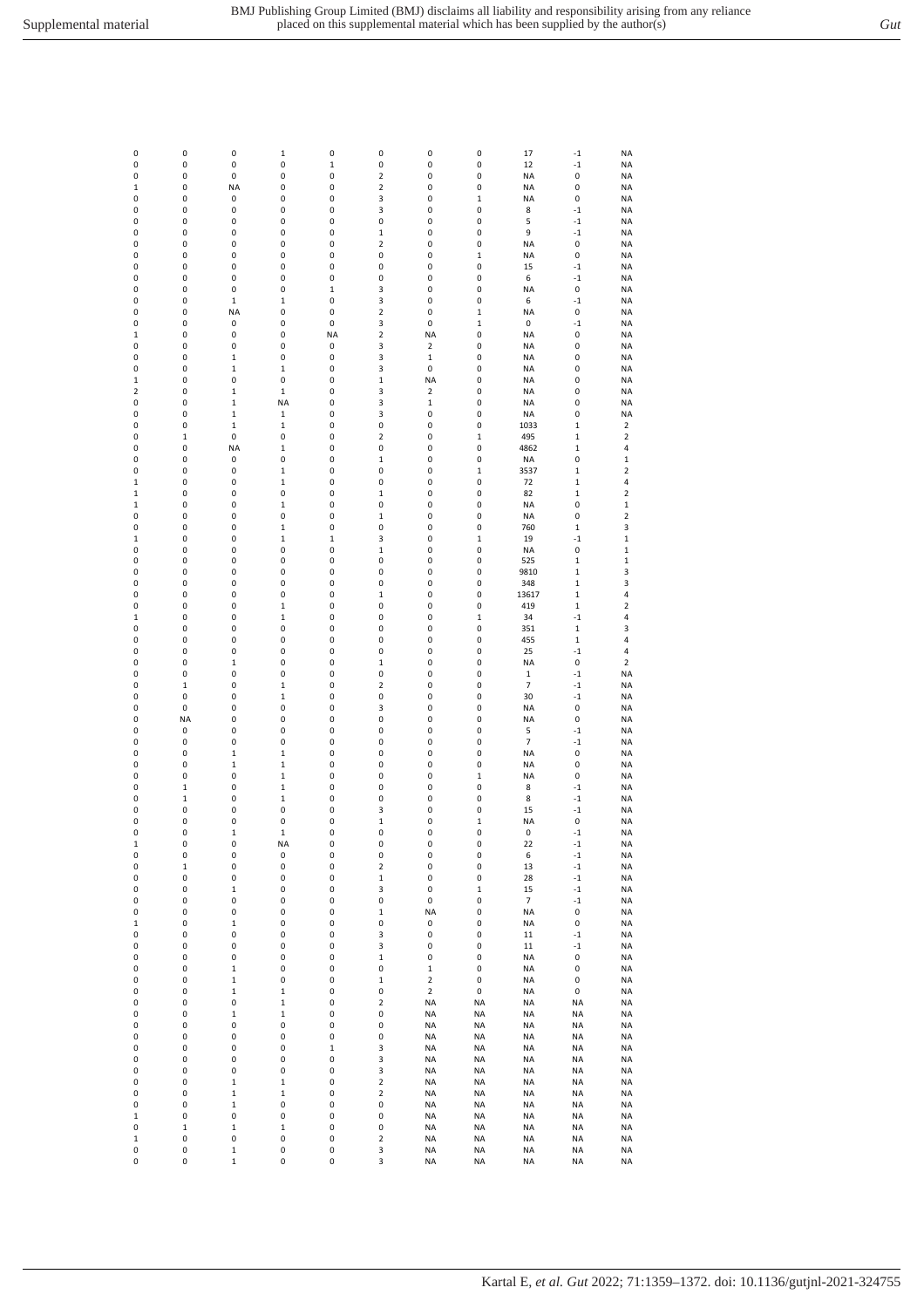| 0                       | 0           | $\mathbf 1$  | <b>NA</b>   | 0           | 3                       | $\pmb{0}$               | 0           | 18          | $-1$         | $\overline{\mathbf{2}}$ |
|-------------------------|-------------|--------------|-------------|-------------|-------------------------|-------------------------|-------------|-------------|--------------|-------------------------|
| 0                       | 0           | 0            | 0           | 0           | $\mathbf 1$             | 0                       | 0           | 133         | $\mathbf 1$  | 4                       |
| 0                       | 0           | 0            | $\mathbf 1$ | 0           | 2                       | 0                       | 0           | 126         | $\mathbf 1$  | $\mathbf 2$             |
| 0                       | 0           | 1            | 1           | 0           | 0                       | 0                       | $\mathbf 1$ | 124         | $\mathbf 1$  | $\mathbf 2$             |
| 0                       | 0           | 0            | 0           | 0           | 0                       | 0                       | 0           | 5170        | $\mathbf 1$  | $\mathbf 2$             |
| 0                       | 0           | $\mathbf 1$  | 0           | 0           | 3                       | 0                       | 0           | NA          | $\pmb{0}$    | $\mathbf 1$             |
| 0                       | 0           | <b>NA</b>    | 0           | 0           | 0                       | 0                       | 0           | 0           | $^{\rm -1}$  | $\mathbf 2$             |
| 2                       | 0           | 0            | 0           | <b>NA</b>   | 0                       | 0                       | 0           | 55          | $\mathbf 1$  | $\mathbf 2$             |
| 0                       | 0           | $\mathbf 1$  | $\mathbf 1$ | 0           | 0                       | 0                       | 0           | 2572        | $\mathbf 1$  | 2                       |
|                         |             |              |             |             |                         |                         |             |             |              |                         |
| 0                       | 0           | $\mathbf 1$  | $\mathbf 1$ | 0           | 3                       | 0                       | $\mathbf 1$ | 151         | $\mathbf 1$  | 3                       |
| 1                       | 0           | 0            | 0           | 0           | $\mathbf 1$             | 0                       | 0           | 25          | $-1$         | $\mathbf 2$             |
| 1                       | 0           | 0            | 0           | 0           | 0                       | 0                       | 0           | 629         | $\mathbf 1$  | 4                       |
| 0                       | 0           | 0            | 0           | 1           | 3                       | $\overline{\mathbf{c}}$ | 0           | 90          | $\mathbf 1$  | $\overline{\mathbf{c}}$ |
| 0                       | 0           | 0            | 0           | 0           | 3                       | $\pmb{0}$               | 0           | 326         | $\mathbf{1}$ | $\overline{\mathbf{c}}$ |
| 0                       | 0           | 1            | $\mathbf 1$ | 0           | 2                       | <b>NA</b>               | $\mathbf 1$ | 319         | $\mathbf 1$  | $\mathbf 2$             |
| 0                       | 0           | $\mathbf 1$  | 0           | 0           | 0                       | 0                       | 0           | 143         | $\mathbf 1$  | $\mathbf 2$             |
| 0                       | 0           | 0            | 0           | 0           | 0                       | 0                       | 0           | 0           | $-1$         | 3                       |
| 1                       | 0           | 0            | 0           | 0           | 0                       | 0                       | 0           | 1049        | $\mathbf 1$  | $\mathbf 2$             |
| 0                       | 0           | $\mathbf 1$  | 0           | 0           | 3                       | 0                       | 0           | 2219        | $\mathbf 1$  | 4                       |
| 0                       | 0           | 0            | $\mathbf 1$ | 0           | $\mathbf 1$             | 0                       | 0           | 449         | $\mathbf 1$  | 4                       |
| 0                       | $\mathbf 1$ | $\mathbf 1$  | $\mathbf 1$ | 0           | 0                       | 0                       | $\mathbf 1$ | $\,1$       | $-1$         | $\mathbf 1$             |
| 0                       | 0           | <b>NA</b>    | NA          | 0           | 3                       | 0                       | 0           | 74          | $\mathbf 1$  | <b>NA</b>               |
|                         |             |              |             |             |                         |                         |             |             |              |                         |
| 0                       | 0           | 0            | $\mathbf 1$ | 0           | 0                       | 0                       | $\mathbf 1$ | <b>NA</b>   | 0            | <b>NA</b>               |
| 0                       | 0           | 0            | 0           | 0           | 0                       | $\mathbf 1$             | 0           | 1           | $-1$         | <b>NA</b>               |
| 0                       | 0           | $\mathbf 1$  | $\mathbf 1$ | 0           | 0                       | 0                       | 0           | 4           | $^{\rm -1}$  | <b>NA</b>               |
| 0                       | 0           | $\mathbf 1$  | 0           | 0           | $\overline{2}$          | 0                       | 0           | $\mathbf 1$ | $^{\rm -1}$  | <b>NA</b>               |
| 0                       | 0           | 0            | $\mathbf 1$ | 0           | 3                       | $\overline{\mathbf{c}}$ | 0           | <b>NA</b>   | $\pmb{0}$    | <b>NA</b>               |
| 2                       | 0           | <b>NA</b>    | 0           | 0           | 0                       | 0                       | 0           | 11          | $^{\rm -1}$  | <b>NA</b>               |
| 0                       | 0           | 0            | $\mathbf 1$ | 0           | 0                       | 0                       | 0           | 17          | $^{\rm -1}$  | <b>NA</b>               |
| 0                       | 0           | 0            | 0           | $\mathbf 1$ | 0                       | 0                       | 0           | 12          | $^{\rm -1}$  | <b>NA</b>               |
| 0                       | 0           | 0            | 0           | 0           | 2                       | 0                       | 0           | <b>NA</b>   | 0            | <b>NA</b>               |
| 1                       | 0           | <b>NA</b>    | 0           | 0           | 2                       | 0                       | 0           | <b>NA</b>   | 0            | <b>NA</b>               |
| 0                       | 0           | 0            | 0           | 0           | 3                       | 0                       | $\mathbf 1$ | NA          | 0            | <b>NA</b>               |
| 0                       | 0           | $\pmb{0}$    | 0           | 0           | 3                       | 0                       | 0           | 8           | $^{\rm -1}$  | <b>NA</b>               |
|                         | 0           | 0            | 0           | 0           | 0                       | 0                       | 0           | 5           | $^{\rm -1}$  | <b>NA</b>               |
| 0                       |             |              |             |             |                         |                         |             |             |              |                         |
| 0                       | 0           | 0            | 0           | 0           | $\mathbf 1$             | 0                       | 0           | 9           | $-1$         | <b>NA</b>               |
| 0                       | 0           | 0            | 0           | 0           | 2                       | 0                       | 0           | <b>NA</b>   | 0            | <b>NA</b>               |
| 0                       | 0           | 0            | 0           | 0           | 0                       | 0                       | $\mathbf 1$ | <b>NA</b>   | 0            | <b>NA</b>               |
| 0                       | 0           | 0            | 0           | 0           | 0                       | 0                       | 0           | 15          | $^{\rm -1}$  | <b>NA</b>               |
| 0                       | 0           | 0            | 0           | 0           | 0                       | 0                       | 0           | 6           | $-1$         | <b>NA</b>               |
| 0                       | 0           | 0            | 0           | $\mathbf 1$ | 3                       | 0                       | 0           | <b>NA</b>   | 0            | <b>NA</b>               |
| 0                       | 0           | $\mathbf 1$  | $\mathbf 1$ | 0           | 3                       | 0                       | 0           | 6           | $^{\rm -1}$  | <b>NA</b>               |
| 0                       | 0           | <b>NA</b>    | 0           | 0           | 2                       | 0                       | $\mathbf 1$ | <b>NA</b>   | 0            | <b>NA</b>               |
| 0                       | 0           | 0            | 0           | 0           | 3                       | 0                       | $\mathbf 1$ | 0           | $^{\rm -1}$  | <b>NA</b>               |
| 1                       | 0           | 0            | 0           | NA          | 2                       | <b>NA</b>               | 0           | <b>NA</b>   | 0            | NA                      |
| 0                       | 0           | 0            | 0           | 0           | 3                       | $\mathbf 2$             | 0           | <b>NA</b>   | 0            | <b>NA</b>               |
| 2                       | 0           | 0            | $\mathbf 1$ | 0           | 3                       | <b>NA</b>               | $\mathbf 1$ | NA          | 0            | <b>NA</b>               |
|                         |             |              |             |             |                         |                         |             |             |              |                         |
| 0                       | 0           | 1            | 0           | 0           | 3                       | $\mathbf 1$             | 0           | NA          | 0            | <b>NA</b>               |
| 0                       | 0           | $\mathbf 1$  | $\mathbf 1$ | 0           | 3                       | 0                       | 0           | <b>NA</b>   | 0            | <b>NA</b>               |
| 0                       | 0           | 1            | 0           | 0           | 3                       | <b>NA</b>               | 0           | NA          | 0            | <b>NA</b>               |
| 2                       | 0           | 0            | 0           | 0           | 3                       | <b>NA</b>               | 0           | <b>NA</b>   | 0            | <b>NA</b>               |
| $\mathbf 1$             | 0           | 1            | $\mathbf 1$ | 0           | $\mathbf 2$             | <b>NA</b>               | 0           | NA          | 0            | <b>NA</b>               |
| $\mathbf 1$             | 0           | 0            | 0           | 0           | $\mathbf 1$             | <b>NA</b>               | 0           | <b>NA</b>   | 0            | <b>NA</b>               |
| $\mathbf 1$             | 0           | 0            | 0           | 0           | $\mathbf 1$             | <b>NA</b>               | 0           | NA          | 0            | <b>NA</b>               |
| 0                       | 0           | 0            | $\mathbf 1$ | 0           | 2                       | $\mathbf 1$             | 0           | NA          | 0            | <b>NA</b>               |
| 2                       | 0           | $\mathbf 1$  | $\mathbf 1$ | 0           | 3                       | $\overline{\mathbf{2}}$ | 0           | <b>NA</b>   | 0            | <b>NA</b>               |
| 0                       | 0           | 1            | <b>NA</b>   | 0           | 3                       | $\mathbf 1$             | 0           | NA          | 0            | NA                      |
| 0                       | 0           | $\mathbf 1$  | NA          | 0           | 3                       | $\mathbf 1$             | 0           | <b>NA</b>   | 0            | <b>NA</b>               |
| 2                       | 0           | 0            | 0           | 0           | 2                       | <b>NA</b>               | 0           | <b>NA</b>   | 0            | <b>NA</b>               |
| 0                       | 0           | 1            | 0           | 0           | 0                       |                         | 0           | <b>NA</b>   | 0            | NA                      |
|                         |             | 0            |             |             | $\mathbf 2$             | <b>NA</b>               | 0           |             | 0            |                         |
| $\mathbf 1$             | 0           |              | $\mathbf 1$ | 0           |                         | NA                      |             | NA          |              | <b>NA</b>               |
| $\overline{\mathbf{c}}$ | 0           | $\pmb{0}$    | 0           | 0           | $\overline{\mathbf{c}}$ | <b>NA</b>               | 0           | NA          | 0            | <b>NA</b>               |
| $\mathbf 1$             | 0           | $\pmb{0}$    | 0           | 0           | $\mathbf 2$             | <b>NA</b>               | 0           | NA          | 0            | <b>NA</b>               |
| 0                       | 0           | $\mathbf{1}$ | $\mathbf 1$ | 0           | 3                       | $\pmb{0}$               | 0           | <b>NA</b>   | 0            | NA                      |
| 0                       | 0           | $\mathbf 1$  | $\mathbf 1$ | 0           | 0                       | 0                       | 0           | 1033        | $\mathbf 1$  | 2                       |
| 0                       | $\mathbf 1$ | 0            | 0           | 0           | $\overline{\mathbf{c}}$ | $\pmb{0}$               | $\mathbf 1$ | 495         | $\mathbf 1$  | $\overline{\mathbf{c}}$ |
| 0                       | 0           | <b>NA</b>    | $\mathbf 1$ | 0           | 0                       | 0                       | 0           | 4862        | $\mathbf 1$  | 4                       |
| 0                       | 0           | 0            | 0           | 0           | $\mathbf 1$             | 0                       | 0           | <b>NA</b>   | 0            | $\mathbf 1$             |
| 0                       | 0           | 0            | $\mathbf 1$ | 0           | 0                       | 0                       | $\mathbf 1$ | 3537        | $\mathbf 1$  | $\mathbf 2$             |
| $\mathbf 1$             | 0           | $\pmb{0}$    | $\mathbf 1$ | 0           | 0                       | 0                       | 0           | 72          | $\mathbf{1}$ | 4                       |
| $\mathbf 1$             | $\pmb{0}$   | $\pmb{0}$    | $\mathbf 1$ | 0           | 0                       | $\pmb{0}$               | 0           | <b>NA</b>   | 0            | $\mathbf 1$             |
| 0                       | 0           | 0            | 0           | 0           | $\mathbf 1$             | 0                       | 0           | NA          | $\pmb{0}$    | $\mathbf 2$             |
| 0                       | 0           | 0            | $\mathbf 1$ | 0           | 0                       | 0                       | 0           | 760         | $\mathbf 1$  | 3                       |
| $\mathbf 1$             | 0           | 0            | $\mathbf 1$ | $\mathbf 1$ | 3                       | 0                       | $\mathbf 1$ | 19          | $^{\rm -1}$  | $\mathbf 1$             |
| 0                       | 0           | 0            | 0           | 0           | $\mathbf 1$             | 0                       | 0           | <b>NA</b>   | 0            | $\mathbf 1$             |
| 0                       | 0           | 0            | 0           | 0           | 0                       | 0                       | 0           | 9810        | $\mathbf 1$  | 3                       |
|                         |             | $\pmb{0}$    |             |             | 0                       |                         | 0           |             | $\mathbf 1$  | 3                       |
| 0                       | 0           |              | 0           | 0           |                         | 0                       |             | 348         |              |                         |
| 0                       | 0           | 0            | 0           | 0           | $\mathbf 1$             | 0                       | 0           | 13617       | $\mathbf 1$  | 4                       |
| 0                       | 0           | 0            | $\mathbf 1$ | 0           | 0                       | 0                       | 0           | 419         | $\mathbf 1$  | $\mathbf 2$             |
| $\mathbf 1$             | 0           | $\pmb{0}$    | $\mathbf 1$ | 0           | 0                       | $\pmb{0}$               | $\mathbf 1$ | 34          | $^{\rm -1}$  | 4                       |
| 0                       | 0           | 0            | 0           | 0           | 0                       | 0                       | 0           | 351         | $\mathbf 1$  | 3                       |
| 0                       | 0           | 0            | 0           | 0           | $\mathbf 1$             | <b>NA</b>               | 0           | <b>NA</b>   | 0            | 3                       |
| 0                       | 0           | 0            | 0           | 0           | 0                       | 0                       | 0           | 455         | $\mathbf 1$  | 4                       |
| 0                       | 0           | $\pmb{0}$    | 0           | 0           | 0                       | $\pmb{0}$               | 0           | <b>NA</b>   | NA           | NA                      |
| 0                       | $\pmb{0}$   | $\pmb{0}$    | 0           | 0           | 0                       | $\pmb{0}$               | 0           | <b>NA</b>   | <b>NA</b>    | <b>NA</b>               |
| 0                       | 0           | $\mathbf 1$  | 0           | 0           | $\mathbf 1$             | $\pmb{0}$               | 0           | <b>NA</b>   | 0            | $\overline{\mathbf{c}}$ |
| 0                       | 0           | 1            | $\mathbf 1$ | $\mathbf 1$ | 3                       | <b>NA</b>               | 0           | 36          | $^{\rm -1}$  | 4                       |
| 0                       | 0           | $\pmb{0}$    | $\mathbf 1$ | NA          | 0                       | 0                       | <b>NA</b>   | 0           | $^{\rm -1}$  | 3                       |
| 0                       | 0           | 0            | 0           | 0           | 0                       | <b>NA</b>               | 0           | 5459        | $\mathbf 1$  | 4                       |
| 0                       | 0           | 0            | 0           | 0           | 2                       | <b>NA</b>               | 0           | NA          | 0            | 4                       |
|                         |             |              |             |             |                         |                         |             |             |              |                         |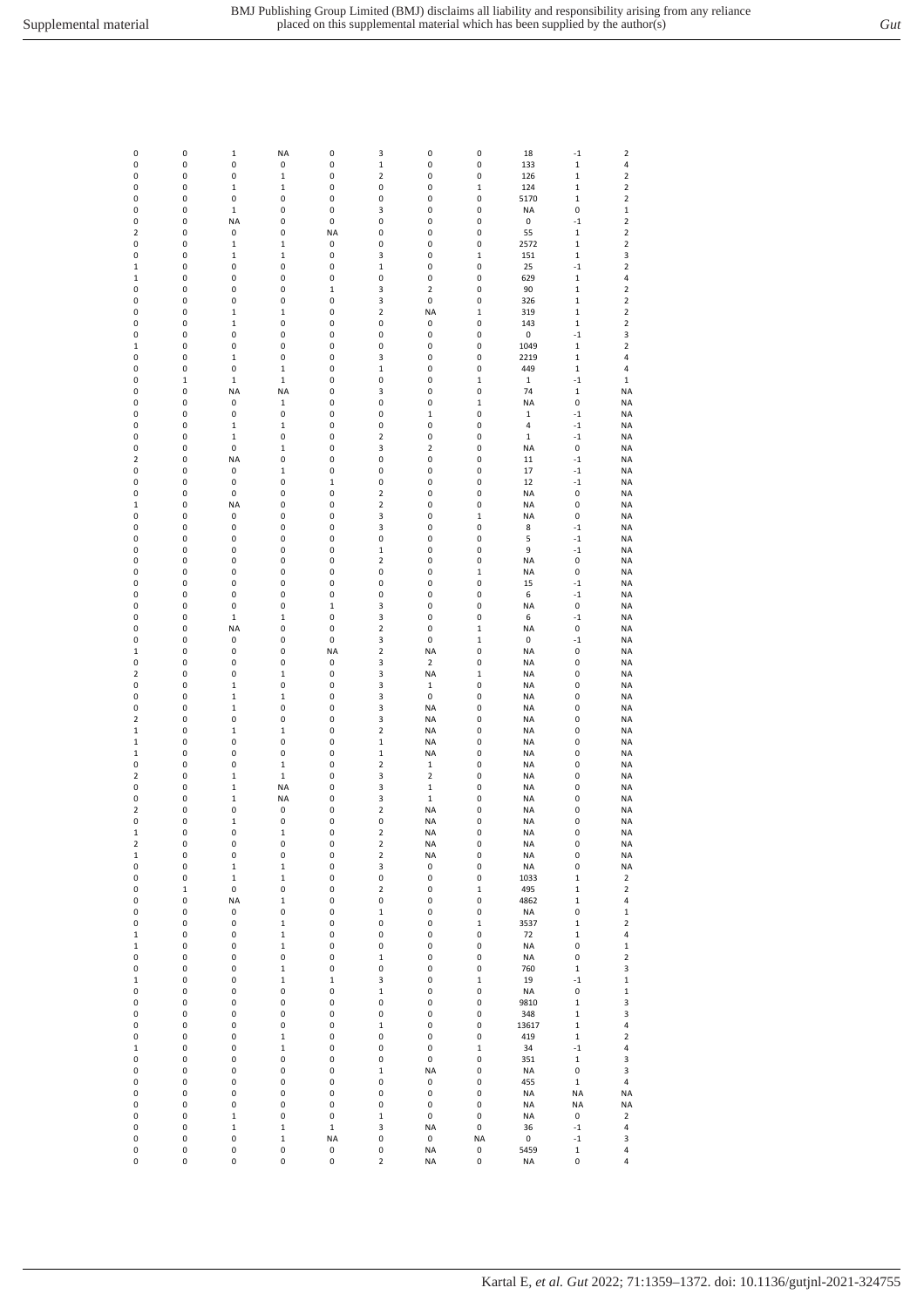| 0              | 0           | $\mathbf 1$      | $\mathbf 1$      | 0           |                            | <b>NA</b>               | 0           | <b>NA</b>                   | 0           |                         |
|----------------|-------------|------------------|------------------|-------------|----------------------------|-------------------------|-------------|-----------------------------|-------------|-------------------------|
| 0              | 0           | $\mathbf 1$      | $\mathbf 1$      | 0           | $\mathbf 1$<br>$\mathbf 1$ | <b>NA</b>               | 0           | 98                          | $\mathbf 1$ | 3<br>4                  |
| 0              | 0           | 0                | 0                | 0           | $\mathbf 1$                | <b>NA</b>               | 0           | NA                          | 0           | 4                       |
| $\mathbf 1$    | 0           | 0                | 0                | $\mathbf 1$ | 0                          | <b>NA</b>               | 0           | <b>NA</b>                   | 0           | 3                       |
| 0              | 0           | 0                | $\mathbf 1$      | 0           | 3                          | <b>NA</b>               | 0           | <b>NA</b>                   | 0           | 4                       |
| 0              | 0           | 0                | 0                | 0           | 0                          | 0                       | 0           | $\,1$                       | $-1$        | <b>NA</b>               |
| 0              | 0           | 0                | $\mathbf 1$      | 0           | 0                          | 0                       | 0           | 30                          | $-1$        | <b>NA</b>               |
| 0              | 0           | 0                | 0                | 0           | 3                          | 0                       | 0           | <b>NA</b>                   | 0           | <b>NA</b>               |
| 0              | <b>NA</b>   | 0                | 0                | 0           | 0                          | 0                       | 0           | <b>NA</b>                   | 0           | <b>NA</b>               |
| 0              | 0           | 0                | 0                | 0           | 0                          | 0                       | 0           | 5                           | $-1$        | <b>NA</b>               |
| 0              | 0           | 0                | $\mathbf 1$      | 0           | 0                          | 0                       | $\,1$       | <b>NA</b>                   | 0           | <b>NA</b>               |
| 0              | $\mathbf 1$ | 0                | $\mathbf 1$      | 0           | 0                          | 0                       | 0           | 8                           | $-1$        | <b>NA</b>               |
| 0              | 0           | 0                | 0                | 0           | 3                          | 0                       | 0           | 15                          | $-1$        | <b>NA</b>               |
| 0              | 0           | 0                | 0                | 0           | $\mathbf 1$                | 0                       | $\mathbf 1$ | <b>NA</b>                   | 0           | <b>NA</b>               |
| 0              | 0           | 1                | $\mathbf 1$      | 0           | 0                          | 0                       | 0           | 0                           | $-1$        | <b>NA</b>               |
| 0              | 0           | 0                | 0                | 0           | 0                          | 0                       | 0           | 6                           | $-1$        | <b>NA</b>               |
| 0              | $\mathbf 1$ | 0                | 0                | 0           | 2                          | 0                       | 0           | 13                          | $-1$        | <b>NA</b>               |
| 0              | 0           | 0                | 0                | 0           | $\mathbf 1$                | 0                       | 0           | 28                          | $-1$        | <b>NA</b>               |
| 0              | 0           | $\mathbf 1$      | 0                | 0           | 3                          | 0                       | $\mathbf 1$ | 15                          | $-1$        | <b>NA</b>               |
| 0              | 0           | 0                | 0                | 0           | 0                          | 0                       | 0           | $\overline{7}$              | $-1$        | <b>NA</b>               |
|                | 0           | 1                | 0                | 0           | 0                          | 0                       | 0           |                             |             |                         |
| $\mathbf 1$    |             |                  |                  |             |                            |                         |             | <b>NA</b>                   | 0           | <b>NA</b>               |
| 0              | 0           | 0                | 0                | 0           | 3                          | 0                       | 0           | 11                          | $-1$        | <b>NA</b>               |
| 0              | 0           | 0                | 0                | 0           | $\mathbf 1$                | 0                       | 0           | <b>NA</b><br>$\overline{4}$ | 0           | <b>NA</b>               |
| 0              | 0<br>0      | $\mathbf 1$<br>0 | $\mathbf 1$<br>0 | 0           | $\mathbf 1$                | <b>NA</b>               | 0           |                             | $-1$        | <b>NA</b>               |
| 0              |             |                  |                  | 0           | 0                          | <b>NA</b>               | 0           | 13                          | $-1$        | <b>NA</b>               |
| 0              | 0           | 0                | $\mathbf 1$      | 0           | 3                          | <b>NA</b>               | 0           | 8                           | $-1$        | <b>NA</b>               |
| 0              | $\mathbf 1$ | 1                | $\mathbf 1$      | 0           | $\mathbf 1$                | <b>NA</b>               | 0           | <b>NA</b>                   | 0           | <b>NA</b>               |
| 0              | 0           | 0                | 0                | 0           | 3                          | <b>NA</b>               | 0           | <b>NA</b>                   | 0           | <b>NA</b>               |
| 0              | 0           | 0                | 0                | $\mathbf 1$ | $\mathbf 1$                | <b>NA</b>               | 0           | 0                           | $-1$        | <b>NA</b>               |
| 0              | 0           | $\mathbf 1$      | 0                | 0           | 0                          | $\mathbf 1$             | 0           | <b>NA</b>                   | 0           | <b>NA</b>               |
| 0              | 0           | $\mathbf 1$      | 0                | 0           | $\mathbf 1$                | $\mathbf 2$             | 0           | <b>NA</b>                   | 0           | <b>NA</b>               |
| 0              | 0           | $\mathbf 1$      | $\mathbf 1$      | 0           | 0                          | $\overline{\mathbf{2}}$ | 0           | <b>NA</b>                   | 0           | <b>NA</b>               |
| 0              | 0           | $\mathbf 1$      | NA               | 0           | 3                          | 0                       | 0           | 18                          | $-1$        | 2                       |
| 0              | 0           | 0                | 0                | 0           | $\mathbf 1$                | 0                       | 0           | 133                         | $\mathbf 1$ | 4                       |
| 0              | 0           | 0                | $\mathbf 1$      | 0           | $\overline{\mathbf{c}}$    | 0                       | 0           | 126                         | $\mathbf 1$ | $\overline{\mathbf{2}}$ |
| 0              | 0           | 1                | $\mathbf 1$      | 0           | 0                          | 0                       | $\mathbf 1$ | 124                         | $\mathbf 1$ | $\overline{\mathbf{2}}$ |
| 0              | 0           | 0                | 0                | 0           | 0                          | 0                       | 0           | 5170                        | $\mathbf 1$ | $\overline{\mathbf{2}}$ |
| 0              | 0           | $\mathbf 1$      | 0                | 0           | 3                          | 0                       | 0           | NA                          | 0           | $\mathbf 1$             |
| 0              | 0           | <b>NA</b>        | 0                | 0           | 0                          | 0                       | 0           | 0                           | $-1$        | $\overline{\mathbf{2}}$ |
| 2              | 0           | 0                | 0                | <b>NA</b>   | 0                          | 0                       | 0           | 55                          | $\mathbf 1$ | $\overline{\mathbf{2}}$ |
| 0              | 0           | $\mathbf{1}$     | $\mathbf 1$      | 0           | 0                          | 0                       | 0           | 2572                        | $\mathbf 1$ | $\overline{\mathbf{2}}$ |
| 0              | 0           | 1                | $\mathbf 1$      | 0           | 3                          | 0                       | $\mathbf 1$ | 151                         | $\mathbf 1$ | 3                       |
| $\mathbf 1$    | 0           | 0                | 0                | 0           | $\mathbf 1$                | 0                       | 0           | 25                          | $-1$        | $\overline{\mathbf{2}}$ |
| $\mathbf 1$    | 0           | 0                | 0                | 0           | 0                          | 0                       | 0           | 629                         | $\mathbf 1$ | 4                       |
| 0              | 0           | 0                | 0                | $\mathbf 1$ | 3                          | $\mathbf 2$             | 0           | 90                          | $\mathbf 1$ | 2                       |
| 0              | 0           | 0                | 0                | 0           | 3                          | 0                       | 0           | 326                         | $\mathbf 1$ | 2                       |
| 0              | 0           | $\mathbf{1}$     | $\mathbf 1$      | 0           | $\overline{\mathbf{c}}$    | ΝA                      | $\mathbf 1$ | 319                         | $\mathbf 1$ | $\overline{\mathbf{2}}$ |
| 0              | 0           | $\mathbf 1$      | 0                | 0           | 0                          | 0                       | 0           | 143                         | $\mathbf 1$ | $\overline{2}$          |
| 0              | 0           | 0                | 0                | 0           | 0                          | 0                       | 0           | 0                           | $-1$        | 3                       |
| $\mathbf 1$    | 0           | 0                | 0                | 0           | 0                          | 0                       | 0           | 1049                        | $\mathbf 1$ | $\mathbf 2$             |
| 0              | 0           | 1                | 0                | 0           | 3                          | 0                       | 0           | 2219                        | $\mathbf 1$ | 4                       |
| 0              | 0           | 0                | $\mathbf 1$      | 0           | $\mathbf 1$                | 0                       | 0           | 449                         | 1           | 4                       |
| 0              | $\mathbf 1$ | $\mathbf 1$      | $\mathbf 1$      | 0           | 0                          | 0                       | $\mathbf 1$ | $\mathbf 1$                 | $-1$        | $\mathbf 1$             |
| 0              | 0           | <b>NA</b>        | NA               | 0           | 3                          | 0                       | 0           | 74                          | $\mathbf 1$ | <b>NA</b>               |
| 0              | 0           | 0                | $\mathbf 1$      | 0           | 0                          | 0                       | 1           | <b>NA</b>                   | 0           | <b>NA</b>               |
| 0              | 0           | 0                | 0                | 0           | 0                          | $\mathbf 1$             | 0           | $\mathbf 1$                 | $-1$        | <b>NA</b>               |
| 0              | $\pmb{0}$   | 1                | $\mathbf 1$      | 0           | 0                          | 0                       | 0           | 4                           | $-1$        | <b>NA</b>               |
| 0              | 0           | 1                | 0                | 0           | 2                          | 0                       | 0           | $\mathbf 1$                 | $-1$        | <b>NA</b>               |
| 0              | 0           | 0                | $\mathbf 1$      | 0           | 3                          | $\mathbf 2$             | 0           | <b>NA</b>                   | 0           | <b>NA</b>               |
| 2              | 0           | <b>NA</b>        | 0                | 0           | 0                          | 0                       | 0           | 11                          | $-1$        | NA                      |
| 0              | 0           | 0                | $\mathbf 1$      | 0           | 0                          | 0                       | $\pmb{0}$   | 17                          | $^{\rm -1}$ | <b>NA</b>               |
| 0              | 0           | 0                | 0                | $\mathbf 1$ | 0                          | 0                       | $\pmb{0}$   | 12                          | $-1$        | <b>NA</b>               |
| 0              | 0           | 0                | 0                | 0           | $\overline{\mathbf{c}}$    | 0                       | 0           | <b>NA</b>                   | 0           | <b>NA</b>               |
| $\mathbf 1$    | 0           | <b>NA</b>        | 0                | 0           | $\overline{\mathbf{c}}$    | 0                       | 0           | <b>NA</b>                   | 0           | <b>NA</b>               |
| 0              | 0           | 0                | 0                | 0           | 3                          | 0                       | $\mathbf 1$ | <b>NA</b>                   | 0           | <b>NA</b>               |
| 0              | 0           | 0                | 0                | 0           | 3                          | 0                       | 0           | 8                           | $^{\rm -1}$ | <b>NA</b>               |
| 0              | 0           | 0                | 0                | 0           | 0                          | 0                       | 0           | 5                           | $^{\circ}1$ | <b>NA</b>               |
| 0              | 0           | 0                | 0                | 0           | $\mathbf 1$                | 0                       | 0           | 9                           | $^{\rm -1}$ | <b>NA</b>               |
| 0              | 0           | 0                | 0                | 0           | $\overline{\mathbf{c}}$    | 0                       | 0           | <b>NA</b>                   | 0           | <b>NA</b>               |
| 0              | 0           | 0                | 0                | 0           | 0                          | 0                       | $\mathbf 1$ | <b>NA</b>                   | 0           | NA                      |
| 0              | 0           | 0                | 0                | 0           | $\pmb{0}$                  | $\pmb{0}$               | $\pmb{0}$   | 15                          | $^{\rm -1}$ | <b>NA</b>               |
| 0              | 0           | 0                | 0                | 0           | 0                          | 0                       | 0           | 6                           | $^{\rm -1}$ | <b>NA</b>               |
| 0              | 0           | 0                | 0                | $\mathbf 1$ | 3                          | 0                       | 0           | <b>NA</b>                   | $\pmb{0}$   | <b>NA</b>               |
| 0              | 0           | $\mathbf 1$      | $\mathbf 1$      | 0           | 3                          | 0                       | 0           | 6                           | $^{\rm -1}$ | <b>NA</b>               |
| 0              | 0           | <b>NA</b>        | 0                | 0           | $\overline{\mathbf{c}}$    | 0                       | $\mathbf 1$ | <b>NA</b>                   | 0           | <b>NA</b>               |
| 0              | 0           | 0                | 0                | 0           | 3                          | 0                       | $\mathbf 1$ | 0                           | $-1$        | NA                      |
| $\mathbf 1$    | 0           | 0                | 0                | <b>NA</b>   | $\mathbf 2$                | <b>NA</b>               | $\pmb{0}$   | <b>NA</b>                   | 0           | <b>NA</b>               |
| 0              | 0           | 0                | 0                | 0           | 3                          | $\mathbf 2$             | 0           | <b>NA</b>                   | 0           | NA                      |
| $\mathbf 2$    | 0           | 0                | $\mathbf 1$      | 0           | <b>NA</b>                  | <b>NA</b>               | $\mathbf 1$ | <b>NA</b>                   | <b>NA</b>   | <b>NA</b>               |
| 0              | $\pmb{0}$   | $\mathbf 1$      | 0                | 0           | 3                          | $\mathbf 1$             | 0           | <b>NA</b>                   | $\pmb{0}$   | <b>NA</b>               |
| 0              | 0           | $\mathbf 1$      | $\mathbf 1$      | 0           | $\mathbf 2$                | <b>NA</b>               | 0           | <b>NA</b>                   | <b>NA</b>   | <b>NA</b>               |
| 0              | 0           | $\mathbf 1$      | $\mathbf 1$      | 0           | 3                          | 0                       | 0           | <b>NA</b>                   | $\pmb{0}$   | <b>NA</b>               |
| 0              | 0           | 1                | 0                | 0           | 3                          | <b>NA</b>               | 0           | <b>NA</b>                   | <b>NA</b>   | NA                      |
| $\overline{2}$ | 0           | 0                | 0                | 0           | 3                          | <b>NA</b>               | 0           | NA                          | <b>NA</b>   | NA                      |
| $\mathbf 1$    | 0           | $\mathbf{1}$     | $\mathbf 1$      | 0           | $\mathbf 2$                | <b>NA</b>               | $\pmb{0}$   | NA                          | <b>NA</b>   | NA                      |
| $\mathbf 1$    | $\pmb{0}$   | 0                | 0                | 0           | $\mathbf{1}$               | <b>NA</b>               | $\pmb{0}$   | <b>NA</b>                   | $\pmb{0}$   | NA                      |
| $\mathbf 1$    | 0           | 0                | 0                | 0           | $\mathbf 1$                | <b>NA</b>               | 0           | <b>NA</b>                   | <b>NA</b>   | <b>NA</b>               |
| 0              | 0           | 0                | $\mathbf 1$      | 0           | $\overline{\mathbf{c}}$    | <b>NA</b>               | 0           | <b>NA</b>                   | <b>NA</b>   | <b>NA</b>               |
| 2              | 0           | 1                | $\mathbf 1$      | 0           | 3                          | 2                       | 0           | <b>NA</b>                   | 0           | NA                      |
| 0              | 0           | $\mathbf{1}$     | <b>NA</b>        | 0           | 3                          | $\mathbf 1$             | 0           | <b>NA</b>                   | 0           | <b>NA</b>               |
|                |             |                  |                  |             |                            |                         |             |                             |             |                         |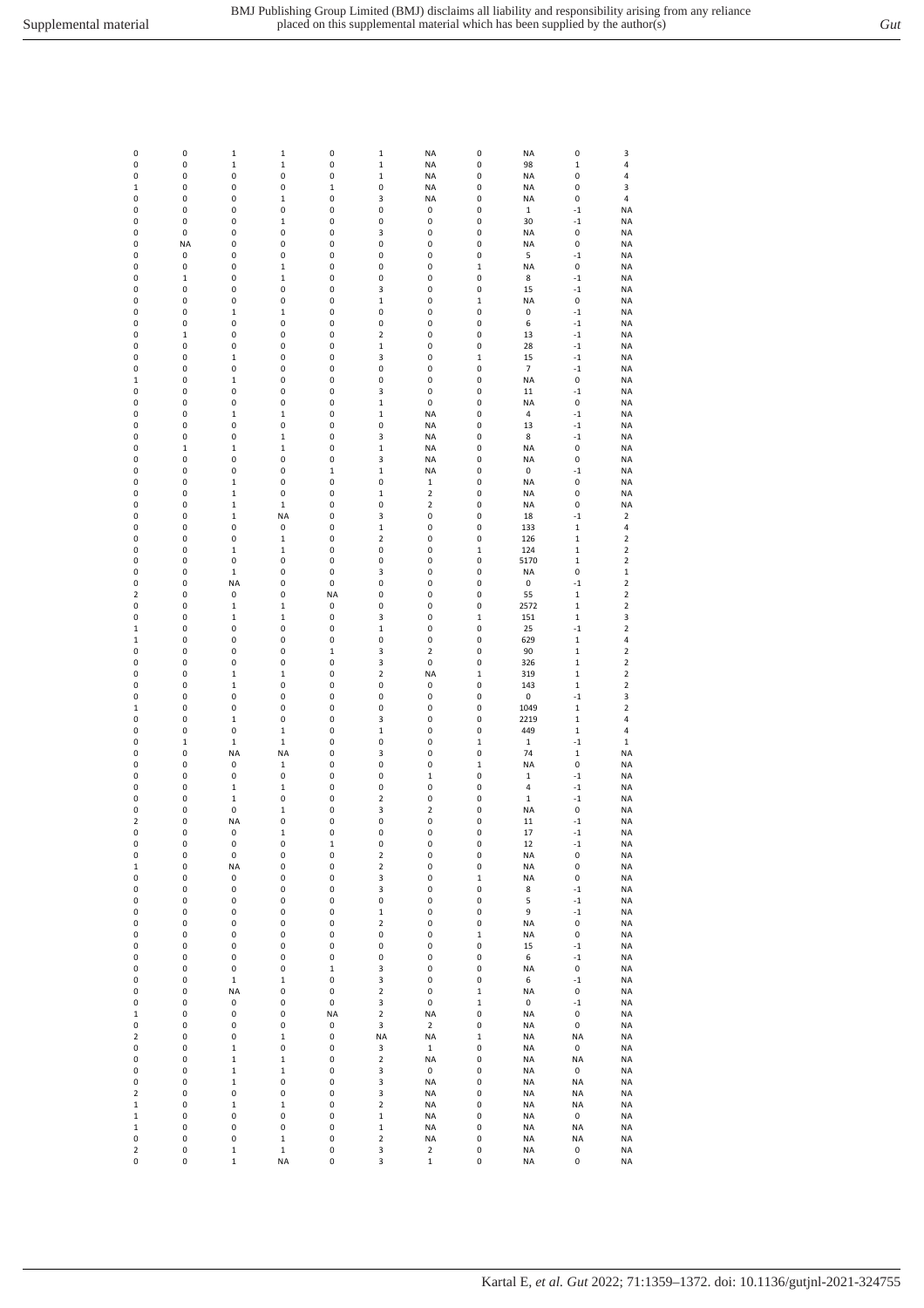| 0                          | $\pmb{0}$         | 0                | 0                          | 0                | $\mathbf 1$             | <b>NA</b>              | 0           | NA                       | <b>NA</b>              | <b>NA</b>                    |
|----------------------------|-------------------|------------------|----------------------------|------------------|-------------------------|------------------------|-------------|--------------------------|------------------------|------------------------------|
| $\mathbf 2$                | 0                 | 0                | 0                          | 0                | $\overline{\mathbf{c}}$ | <b>NA</b>              | 0           | <b>NA</b>                | <b>NA</b>              | <b>NA</b>                    |
| 0                          | 0                 | $\mathbf 1$      | 0                          | 0                | 0                       | <b>NA</b>              | 0           | <b>NA</b>                | <b>NA</b>              | <b>NA</b>                    |
| $\mathbf 1$                | 0                 | 0                | 1                          | 0                | $\mathbf 2$             | <b>NA</b>              | 0           | NA                       | <b>NA</b>              | <b>NA</b>                    |
| $\mathbf 2$                | 0                 | 0                | 0                          | 0                | $\mathbf 2$             | <b>NA</b>              | 0           | NA                       | <b>NA</b>              | <b>NA</b>                    |
| 0                          | 0                 | $\mathbf{1}$     | 0                          | 0                | 3                       | <b>NA</b>              | 0           | <b>NA</b>                | <b>NA</b>              | <b>NA</b>                    |
| $\mathbf 1$                | 0                 | 0                | 0                          | 0                | $\overline{2}$          | <b>NA</b>              | 0           | NA                       | <b>NA</b>              | <b>NA</b>                    |
| 0                          | 0                 | $\mathbf 1$      | $\mathbf 1$                | 0                | 3                       | 0                      | 0           | NA                       | 0                      | <b>NA</b>                    |
| 0                          | 0                 | $\mathbf 1$      | $\,1\,$                    | 0                | 0                       | 0                      | 0           | 1033                     | $\mathbf 1$            | $\overline{\mathbf{2}}$      |
| 0                          | $\mathbf 1$       | 0                | 0                          | 0                | $\overline{\mathbf{c}}$ | 0                      | $\mathbf 1$ | 495                      | $\mathbf 1$            | $\overline{\mathbf{2}}$      |
| 0                          | $\pmb{0}$         | <b>NA</b>        | $\mathbf 1$                | 0                | 0                       | 0                      | 0           | 4862                     | $\mathbf 1$            | 4                            |
| 0                          | 0                 | 0                | 0                          | 0                | $\mathbf 1$             | 0                      | 0           | NA                       | 0                      | 1                            |
| 0                          | 0                 | 0                | $\mathbf 1$                | 0                | 0                       | 0                      | 1           | 3537                     | $\mathbf 1$            | 2                            |
| $\mathbf 1$                | 0                 | 0                | $\mathbf 1$                | 0                | 0                       | 0                      | 0           | 72                       | $\mathbf 1$            | 4<br>$\overline{\mathbf{c}}$ |
| $\mathbf 1$<br>$\mathbf 1$ | 0<br>0            | 0<br>0           | 0<br>$\mathbf 1$           | 0<br>0           | $\mathbf{1}$<br>0       | 0<br>0                 | 0<br>0      | 82<br><b>NA</b>          | $\mathbf 1$<br>0       | $\mathbf 1$                  |
| 0                          | 0                 | 0                | 0                          | 0                | $\mathbf 1$             | 0                      | 0           | <b>NA</b>                | 0                      | $\mathbf 2$                  |
| 0                          | 0                 | 0                | $\mathbf 1$                | 0                | 0                       | 0                      | 0           | 760                      | $\mathbf 1$            | 3                            |
| $\mathbf 1$                | 0                 | 0                | $\mathbf 1$                | $\,1$            | 3                       | 0                      | $\,1$       | 19                       | $-1$                   | $\,1$                        |
| 0                          | 0                 | 0                | 0                          | 0                | $\mathbf 1$             | 0                      | 0           | <b>NA</b>                | 0                      | $\mathbf{1}$                 |
| 0                          | 0                 | 0                | 0                          | 0                | 0                       | 0                      | 0           | 525                      | $\mathbf 1$            | $\mathbf 1$                  |
| 0                          | 0                 | 0                | 0                          | 0                | 0                       | 0                      | 0           | 9810                     | $\mathbf 1$            | 3                            |
| 0                          | 0                 | 0                | 0                          | 0                | 0                       | 0                      | 0           | 348                      | $\mathbf 1$            | 3                            |
| 0                          | $\pmb{0}$         | 0                | 0                          | 0                | $\mathbf 1$             | 0                      | 0           | 13617                    | $\mathbf 1$            | 4                            |
| 0                          | 0                 | 0                | $\mathbf 1$                | 0                | 0                       | 0                      | 0           | 419                      | $\mathbf 1$            | $\mathbf 2$                  |
| $\mathbf 1$                | 0                 | 0                | $\mathbf 1$                | 0                | 0                       | 0                      | 1           | 34                       | $-1$                   | 4                            |
| 0                          | 0                 | 0                | 0                          | 0                | 0                       | 0                      | 0           | 351                      | $\mathbf 1$            | 3                            |
| 0                          | 0                 | 0                | 0                          | 0                | $\mathbf{1}$            | <b>NA</b>              | 0           | <b>NA</b>                | <b>NA</b>              | <b>NA</b>                    |
| 0                          | 0                 | 0                | 0                          | 0                | 0                       | 0                      | 0           | 455                      | $\mathbf 1$            | 4                            |
| 0                          | 0                 | 0                | 0                          | 0                | 0                       | 0                      | 0           | 25                       | $-1$                   | 4                            |
| 0                          | 0                 | $\mathbf 1$      | 0                          | 0                | $\mathbf 1$             | 0                      | 0           | NA                       | 0                      | $\overline{\mathbf{2}}$      |
| 0                          | 0                 | $\mathbf 1$      | $\,1\,$                    | $\mathbf 1$      | 3                       | <b>NA</b>              | 0           | <b>NA</b>                | <b>NA</b>              | <b>NA</b>                    |
| 0                          | 0                 | 0                | $\mathbf 1$                | 0                | 0                       | <b>NA</b>              | 0           | NA                       | <b>NA</b>              | <b>NA</b>                    |
| 0                          | 0                 | 0                | 0                          | 0                | 0                       | <b>NA</b>              | 0           | <b>NA</b>                | <b>NA</b>              | <b>NA</b>                    |
| 0                          | 0                 | 0                | 0                          | 0                | 3                       | <b>NA</b>              | 0           | <b>NA</b>                | <b>NA</b>              | <b>NA</b>                    |
| 1                          | 0                 | 0                | 0                          | 1                | $\mathbf 2$             | <b>NA</b>              | 0           | NA                       | <b>NA</b>              | <b>NA</b>                    |
| 0<br>0                     | 0<br>$\pmb{0}$    | $\mathbf 1$<br>0 | $\mathbf 1$<br>0           | 0<br>$\mathbf 1$ | 0<br>0                  | <b>NA</b><br><b>NA</b> | 0<br>0      | NA<br>NA                 | <b>NA</b><br><b>NA</b> | <b>NA</b><br><b>NA</b>       |
| 0                          | 0                 | $\mathbf 1$      | 0                          | 0                | 0                       | <b>NA</b>              | 0           | <b>NA</b>                | <b>NA</b>              | <b>NA</b>                    |
| $\mathbf 1$                | 0                 | 1                | $\mathbf 1$                | 0                | $\mathbf 1$             | <b>NA</b>              | 1           | NA                       | <b>NA</b>              | <b>NA</b>                    |
| $\mathbf 1$                | 0                 | 0                | 0                          | 0                | $\mathbf 1$             | <b>NA</b>              | 0           | NA                       | <b>NA</b>              | <b>NA</b>                    |
| 0                          | 0                 | 0                | 0                          | 0                | $\overline{2}$          | <b>NA</b>              | 0           | <b>NA</b>                | <b>NA</b>              | <b>NA</b>                    |
| 0                          | 0                 | $\mathbf 1$      | $\mathbf 1$                | 0                | $\mathbf 1$             | <b>NA</b>              | 0           | NA                       | <b>NA</b>              | <b>NA</b>                    |
| 0                          | 0                 | $\mathbf 1$      | $\mathbf 1$                | 0                | $\mathbf{1}$            | <b>NA</b>              | 0           | NA                       | <b>NA</b>              | <b>NA</b>                    |
| 0                          | 0                 | 0                | 0                          | 0                | $\mathbf 1$             | <b>NA</b>              | 0           | <b>NA</b>                | <b>NA</b>              | <b>NA</b>                    |
| $\mathbf 1$                | 0                 | 0                | 0                          | $\mathbf 1$      | 0                       | <b>NA</b>              | 0           | <b>NA</b>                | <b>NA</b>              | <b>NA</b>                    |
| 0                          | $\pmb{0}$         | 0                | $\mathbf 1$                | 0                | 3                       | <b>NA</b>              | 0           | NA                       | <b>NA</b>              | <b>NA</b>                    |
| 0                          | $\pmb{0}$         | 0                | 0                          | 0                | 0                       | 0                      | 0           | 1                        | $-1$                   | <b>NA</b>                    |
| 0                          | $\mathbf 1$       | 0                | $\mathbf 1$                | 0                | $\overline{\mathbf{c}}$ | 0                      | 0           | 7                        | $-1$                   | <b>NA</b>                    |
| 0                          | 0                 | 0                | $\mathbf 1$                | 0                | 0                       | 0                      | 0           | 30                       | $-1$                   | <b>NA</b>                    |
| 0                          | $\pmb{0}$         | 0                | 0                          | 0                | 3                       | 0                      | 0           | NA                       | 0                      | ΝA                           |
| 0                          | <b>NA</b>         | 0                | 0                          | 0                | 0                       | 0                      | 0           | <b>NA</b>                | 0                      | <b>NA</b>                    |
| 0                          | $\pmb{0}$         | 0                | 0                          | 0                | 0                       | 0                      | 0           | 5                        | $^{\rm -1}$            | <b>NA</b>                    |
| 0                          | $\pmb{0}$         | 0                | 0                          | 0                | 0                       | 0                      | 0           | 7                        | $-1$                   | <b>NA</b>                    |
| 0                          | 0                 | $\mathbf 1$      | 1                          | 0                | 0                       | 0                      | 0           | <b>NA</b>                | 0                      | <b>NA</b>                    |
| 0                          | 0                 | $\mathbf{1}$     | $\mathbf 1$                | 0                | 0                       | 0                      | 0           | <b>NA</b>                | 0                      | <b>NA</b>                    |
| 0                          | 0<br>$\mathbf{1}$ | 0<br>0           | $\mathbf 1$<br>$\mathbf 1$ | 0<br>0           | 0<br>0                  | 0<br>0                 | 1<br>0      | NA                       | 0                      | <b>NA</b>                    |
| 0<br>0                     | 1                 | 0                | $\mathbf 1$                | 0                | 0                       | 0                      | 0           | 8<br>8                   | $-1$<br>$-1$           | <b>NA</b><br><b>NA</b>       |
| 0                          | 0                 | 0                | 0                          | 0                | 3                       | 0                      | 0           | 15                       | $^{\rm -1}$            | <b>NA</b>                    |
| 0                          | $\pmb{0}$         | 0                | 0                          | 0                | $\mathbf 1$             | 0                      | $\,1$       | <b>NA</b>                | 0                      | <b>NA</b>                    |
| 0                          | 0                 | $\mathbf 1$      | $\mathbf 1$                | 0                | 0                       | 0                      | 0           | 0                        | $^{\rm -1}$            | <b>NA</b>                    |
| $\mathbf 1$                | $\pmb{0}$         | 0                | <b>NA</b>                  | 0                | 0                       | 0                      | 0           | 22                       | $-1$                   | <b>NA</b>                    |
| 0                          | 0                 | 0                | 0                          | 0                | 0                       | 0                      | 0           | 6                        | $-1$                   | <b>NA</b>                    |
| 0                          | $\mathbf 1$       | 0                | 0                          | 0                | $\overline{2}$          | 0                      | 0           | 13                       | $^{\circ}1$            | <b>NA</b>                    |
| 0                          | $\pmb{0}$         | 0                | 0                          | 0                | $\mathbf 1$             | $\pmb{0}$              | 0           | 28                       | $^{\circ}1$            | <b>NA</b>                    |
| 0                          | $\pmb{0}$         | $\mathbf 1$      | 0                          | 0                | 3                       | 0                      | $\mathbf 1$ | 15                       | $^{\circ}1$            | <b>NA</b>                    |
| 0                          | $\pmb{0}$         | 0                | 0                          | 0                | 0                       | $\pmb{0}$              | 0           | $\overline{\phantom{a}}$ | $^{\circ}1$            | <b>NA</b>                    |
| 0                          | 0                 | 0                | 0                          | 0                | $\mathbf 1$             | <b>NA</b>              | 0           | <b>NA</b>                | 0                      | <b>NA</b>                    |
| $\mathbf 1$                | 0                 | $\mathbf 1$      | 0                          | 0                | 0                       | 0                      | 0           | NA                       | 0                      | NA                           |
| 0                          | 0                 | 0                | 0                          | 0                | 3                       | 0                      | 0           | 11                       | $-1$                   | NA                           |
| 0                          | $\pmb{0}$         | 0                | 0                          | 0                | 3                       | $\pmb{0}$              | 0           | 11                       | $^{\circ}1$            | NA                           |
| 0                          | 0                 | 0                | 0                          | 0                | $\mathbf{1}$            | $\pmb{0}$              | 0           | <b>NA</b>                | 0                      | <b>NA</b>                    |
| 0                          | 0                 | $\mathbf 1$      | $\mathbf 1$                | 0                | 0                       | <b>NA</b>              | 0           | <b>NA</b>                | <b>NA</b>              | <b>NA</b>                    |
| 0                          | $\pmb{0}$         | $\mathbf 1$      | $\mathbf 1$                | 0                | $\mathbf 1$             | <b>NA</b>              | 0<br>0      | <b>NA</b>                | <b>NA</b>              | <b>NA</b>                    |
| 0<br>0                     | $\pmb{0}$<br>0    | $\mathbf 1$      | 0                          | 0                | $\mathbf 1$             | <b>NA</b>              |             | <b>NA</b>                | <b>NA</b>              | <b>NA</b>                    |
| 0                          | 0                 | 0<br>0           | $\mathbf 1$<br>0           | 0<br>0           | 0<br>0                  | <b>NA</b><br><b>NA</b> | 0<br>0      | <b>NA</b><br><b>NA</b>   | <b>NA</b><br><b>NA</b> | <b>NA</b><br>NA              |
| 0                          | $\pmb{0}$         | $\mathbf 1$      | 0                          | 0                | 0                       | <b>NA</b>              | 0           | NA                       | <b>NA</b>              | NA                           |
| 0                          | $\pmb{0}$         | 0                | $\mathbf 1$                | 0                | 3                       | <b>NA</b>              | 0           | <b>NA</b>                | <b>NA</b>              | <b>NA</b>                    |
| 0                          | $\mathbf 1$       | $\mathbf 1$      | $\mathbf 1$                | 0                | $\mathbf 1$             | <b>NA</b>              | 0           | <b>NA</b>                | <b>NA</b>              | <b>NA</b>                    |
| 0                          | 0                 | 0                | 0                          | 0                | 3                       | <b>NA</b>              | 0           | <b>NA</b>                | <b>NA</b>              | <b>NA</b>                    |
| 0                          | 0                 | 0                | 0                          | $\mathbf 1$      | $\mathbf 1$             | <b>NA</b>              | 0           | <b>NA</b>                | <b>NA</b>              | <b>NA</b>                    |
| 0                          | 0                 | $\mathbf 1$      | 0                          | 0                | 0                       | $\mathbf 1$            | 0           | <b>NA</b>                | 0                      | NA                           |
| 0                          | 0                 | 0                | 0                          | $\mathbf 1$      | $\mathbf 1$             | <b>NA</b>              | 0           | NA                       | <b>NA</b>              | NA                           |
| 0                          | 0                 | 0                | 0                          | $\mathbf 1$      | $\mathbf{1}$            | <b>NA</b>              | 0           | <b>NA</b>                | <b>NA</b>              | NA                           |
| 0                          | 0                 | 0                | 0                          | $\mathbf 1$      | 0                       | <b>NA</b>              | 0           | <b>NA</b>                | <b>NA</b>              | NA                           |
| 0                          | $\pmb{0}$         | $\mathbf 1$      | 0                          | 0                | $\mathbf{1}$            | $\mathbf 2$            | 0           | NA                       | 0                      | NA                           |
| 0                          | 0                 | $\mathbf 1$      | $\mathbf 1$                | 0                | 0                       | $\overline{2}$         | 0           | <b>NA</b>                | 0                      | <b>NA</b>                    |
| $\mathbf 1$                | 0                 | 0                | 0                          | 0                | $\mathbf 2$             | <b>NA</b>              | 0           | <b>NA</b>                | <b>NA</b>              | <b>NA</b>                    |
|                            |                   |                  |                            |                  |                         |                        |             |                          |                        |                              |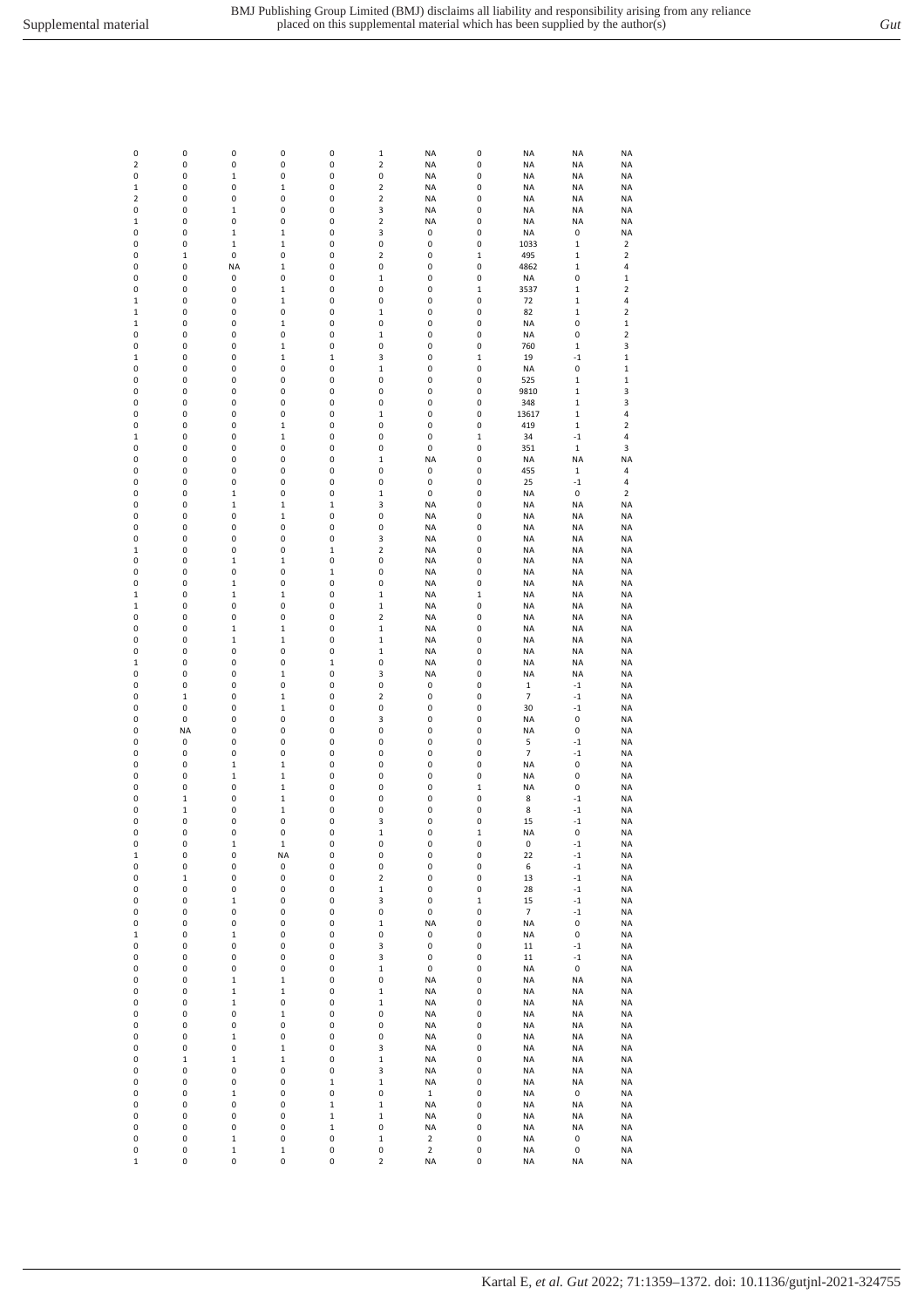| 0              | 0           | 1            | $\mathbf 1$  | 0           | 3                       | <b>NA</b> | NA        | <b>NA</b> | <b>NA</b> | <b>NA</b> |
|----------------|-------------|--------------|--------------|-------------|-------------------------|-----------|-----------|-----------|-----------|-----------|
| 0              | 0           | 1            | $\mathbf 1$  | 0           | 3                       | <b>NA</b> | <b>NA</b> | <b>NA</b> | <b>NA</b> | <b>NA</b> |
| 0              | 0           | 0            | $\mathbf 1$  | 0           | 2                       | <b>NA</b> | NA        | <b>NA</b> | <b>NA</b> | <b>NA</b> |
| 0              | 0           | 1            | $\mathbf 1$  | 0           | $\pmb{0}$               | <b>NA</b> | NA        | <b>NA</b> | <b>NA</b> | NA        |
| 0              | 0           | 0            | 0            | 0           | 0                       | <b>NA</b> | <b>NA</b> | <b>NA</b> | <b>NA</b> | NA        |
| 0              | 0           | 0            | 0            | 0           | 0                       | <b>NA</b> | <b>NA</b> | <b>NA</b> | <b>NA</b> | <b>NA</b> |
| 0              | 0           | 0            | 0            | 0           | 0                       | <b>NA</b> | <b>NA</b> | <b>NA</b> | <b>NA</b> | <b>NA</b> |
| $\overline{2}$ | 0           | 0            | 0            | 0           | $\mathbf 0$             | <b>NA</b> | <b>NA</b> | <b>NA</b> | <b>NA</b> | <b>NA</b> |
| $\overline{2}$ | 0           | 0            | 0            | 0           | $\mathbf 0$             | <b>NA</b> | <b>NA</b> | <b>NA</b> | <b>NA</b> | NA        |
| 0              | $\pmb{0}$   | $\mathbf{1}$ | $\mathbf{1}$ | 0           | 0                       | <b>NA</b> | NA        | <b>NA</b> | <b>NA</b> | NA        |
| 0              | 0           | 1            | $\mathbf 1$  | 0           | 0                       | <b>NA</b> | <b>NA</b> | <b>NA</b> | <b>NA</b> | NA        |
| $\mathbf 1$    | $\pmb{0}$   | 0            | 0            | 0           | $\mathbf{1}$            | <b>NA</b> | NA        | <b>NA</b> | <b>NA</b> | ΝA        |
| $\mathbf 1$    | 0           | 0            | 0            | 0           | $\mathbf{1}$            | <b>NA</b> | NA        | <b>NA</b> | <b>NA</b> | NA        |
| $\mathbf 1$    | 0           | 0            | 0            | 0           | $\mathbf{1}$            | <b>NA</b> | NA        | <b>NA</b> | <b>NA</b> | <b>NA</b> |
| 0              | 0           | 0            | 0            | $\mathbf 1$ | 3                       | <b>NA</b> | NA        | <b>NA</b> | <b>NA</b> | <b>NA</b> |
| 0              | 0           | 0            | 0            | 0           | 3                       | <b>NA</b> | <b>NA</b> | <b>NA</b> | <b>NA</b> | <b>NA</b> |
| 0              | 0           | 0            | 0            | 0           | 3                       | <b>NA</b> | <b>NA</b> | <b>NA</b> | <b>NA</b> | <b>NA</b> |
| 0              | 0           | $\mathbf 0$  | 0            | 0           | 3                       | <b>NA</b> | <b>NA</b> | <b>NA</b> | <b>NA</b> | <b>NA</b> |
| 0              | 0           | 0            | 0            | 0           | 3                       | <b>NA</b> | <b>NA</b> | <b>NA</b> | <b>NA</b> | <b>NA</b> |
| 0              | $\pmb{0}$   | $\mathbf{1}$ | $\mathbf 1$  | 0           | $\overline{\mathbf{c}}$ | <b>NA</b> | NA        | <b>NA</b> | <b>NA</b> | ΝA        |
|                | $\pmb{0}$   |              | 0            | 0           | 0                       | <b>NA</b> |           |           |           |           |
| 0              |             | 1            |              | 0           |                         | <b>NA</b> | NA        | <b>NA</b> | <b>NA</b> | NA        |
| 0              | 0           | 1            | 0            |             | 0                       |           | NA        | <b>NA</b> | <b>NA</b> | ΝA        |
| $\mathbf 1$    | 0           | 0            | 0            | 0           | 0                       | <b>NA</b> | NA        | <b>NA</b> | <b>NA</b> | ΝA        |
| $\mathbf 1$    | 0           | 0            | 0            | 0           | 0                       | <b>NA</b> | NA        | <b>NA</b> | <b>NA</b> | <b>NA</b> |
| 0              | $\mathbf 1$ | 1            | $\,1\,$      | 0           | 0                       | <b>NA</b> | NA        | <b>NA</b> | <b>NA</b> | ΝA        |
| 0              | $\mathbf 1$ | 1            | $\mathbf{1}$ | 0           | $\mathbf 0$             | <b>NA</b> | <b>NA</b> | <b>NA</b> | <b>NA</b> | <b>NA</b> |
| $\mathbf 1$    | 0           | 0            | 0            | 0           | $\overline{\mathbf{c}}$ | <b>NA</b> | <b>NA</b> | <b>NA</b> | <b>NA</b> | <b>NA</b> |
| $\mathbf 1$    | 0           | 0            | 0            | 0           | $\overline{\mathbf{c}}$ | <b>NA</b> | <b>NA</b> | <b>NA</b> | <b>NA</b> | <b>NA</b> |
| 0              | 0           | $\mathbf{1}$ | 0            | 0           | 3                       | <b>NA</b> | <b>NA</b> | <b>NA</b> | <b>NA</b> | <b>NA</b> |
| 0              | 0           | $\mathbf{1}$ | 0            | 0           | 3                       | <b>NA</b> | <b>NA</b> | <b>NA</b> | <b>NA</b> | <b>NA</b> |
| 0              | $\pmb{0}$   | 1            | 0            | 0           | 3                       | <b>NA</b> | NA        | <b>NA</b> | <b>NA</b> | <b>NA</b> |
| 0              | 0           | 1            | $\mathbf 1$  | 0           | 3                       | <b>NA</b> | NA        | <b>NA</b> | <b>NA</b> | <b>NA</b> |
| 0              | 0           | 1            | $\mathbf 1$  | 0           | 3                       | <b>NA</b> | NA        | <b>NA</b> | <b>NA</b> | <b>NA</b> |
| 0              | $\pmb{0}$   | 1            | $\mathbf 1$  | 0           | 3                       | <b>NA</b> | NA        | <b>NA</b> | <b>NA</b> | NA        |
| 0              | 0           | 1            | $\mathbf 1$  | 0           | 0                       | <b>NA</b> | NA        | <b>NA</b> | <b>NA</b> | NA        |
| 0              | $\mathbf 1$ | 0            | 0            | 0           | $\overline{\mathbf{c}}$ | <b>NA</b> | <b>NA</b> | <b>NA</b> | <b>NA</b> | <b>NA</b> |
| 0              | $\mathbf 1$ | 0            | 0            | 0           | $\overline{\mathbf{c}}$ | <b>NA</b> | <b>NA</b> | <b>NA</b> | <b>NA</b> | <b>NA</b> |
| 0              | 0           | $\mathbf{1}$ | $\mathbf{1}$ | 0           | 0                       | <b>NA</b> | <b>NA</b> | <b>NA</b> | <b>NA</b> | <b>NA</b> |
| 0              | 0           | 0            | $\mathbf 1$  | 0           | $\mathbf 0$             | <b>NA</b> | <b>NA</b> | <b>NA</b> | <b>NA</b> | <b>NA</b> |
| 0              | 0           | 0            | $\mathbf{1}$ | 0           | $\mathbf 0$             | <b>NA</b> | <b>NA</b> | <b>NA</b> | <b>NA</b> | <b>NA</b> |
| $\mathbf 1$    | 0           | 0            | 0            | 0           | $\mathbf{1}$            | <b>NA</b> | NA        | <b>NA</b> | <b>NA</b> | <b>NA</b> |
| $\mathbf 1$    | $\pmb{0}$   | 0            | 0            | 0           | $\mathbf{1}$            | <b>NA</b> | NA        | <b>NA</b> | <b>NA</b> | ΝA        |
| $\mathbf 1$    | 0           | 0            | $\mathbf 1$  | $\mathbf 1$ | 3                       | <b>NA</b> | <b>NA</b> | <b>NA</b> | <b>NA</b> | NA        |
| $\mathbf 1$    | 0           | 0            | $\mathbf 1$  | $\mathbf 1$ | 3                       | <b>NA</b> | NA        | <b>NA</b> | <b>NA</b> | <b>NA</b> |
| $\mathbf 1$    | 0           | 0            | $\mathbf 1$  | $\mathbf 1$ | 3                       | <b>NA</b> | NA        | <b>NA</b> | <b>NA</b> | NA        |
| 0              | 0           | 0            | 0            | 0           | 0                       | <b>NA</b> | NA        | <b>NA</b> | <b>NA</b> | <b>NA</b> |
| 0              | 0           | 0            | 0            | 0           | 0                       | <b>NA</b> | <b>NA</b> | <b>NA</b> | <b>NA</b> | <b>NA</b> |
| 0              | 0           | 0            | $\mathbf{1}$ | 0           | $\mathbf 0$             | <b>NA</b> | <b>NA</b> | <b>NA</b> | <b>NA</b> | <b>NA</b> |
| 0              | $\pmb{0}$   | 0            | $\mathbf 1$  | 0           | 0                       | <b>NA</b> | <b>NA</b> | <b>NA</b> | <b>NA</b> | NA        |
| 0              | $\pmb{0}$   | 0            | $\,1\,$      | 0           | 0                       | <b>NA</b> | <b>NA</b> | <b>NA</b> | <b>NA</b> | <b>NA</b> |
| $\mathbf{1}$   | $\mathbf 0$ | $\mathbf 0$  | 0            | $\mathbf 1$ | 0                       | <b>NA</b> | NA        | <b>NA</b> | <b>NA</b> | <b>NA</b> |
|                |             |              |              |             |                         |           |           |           |           |           |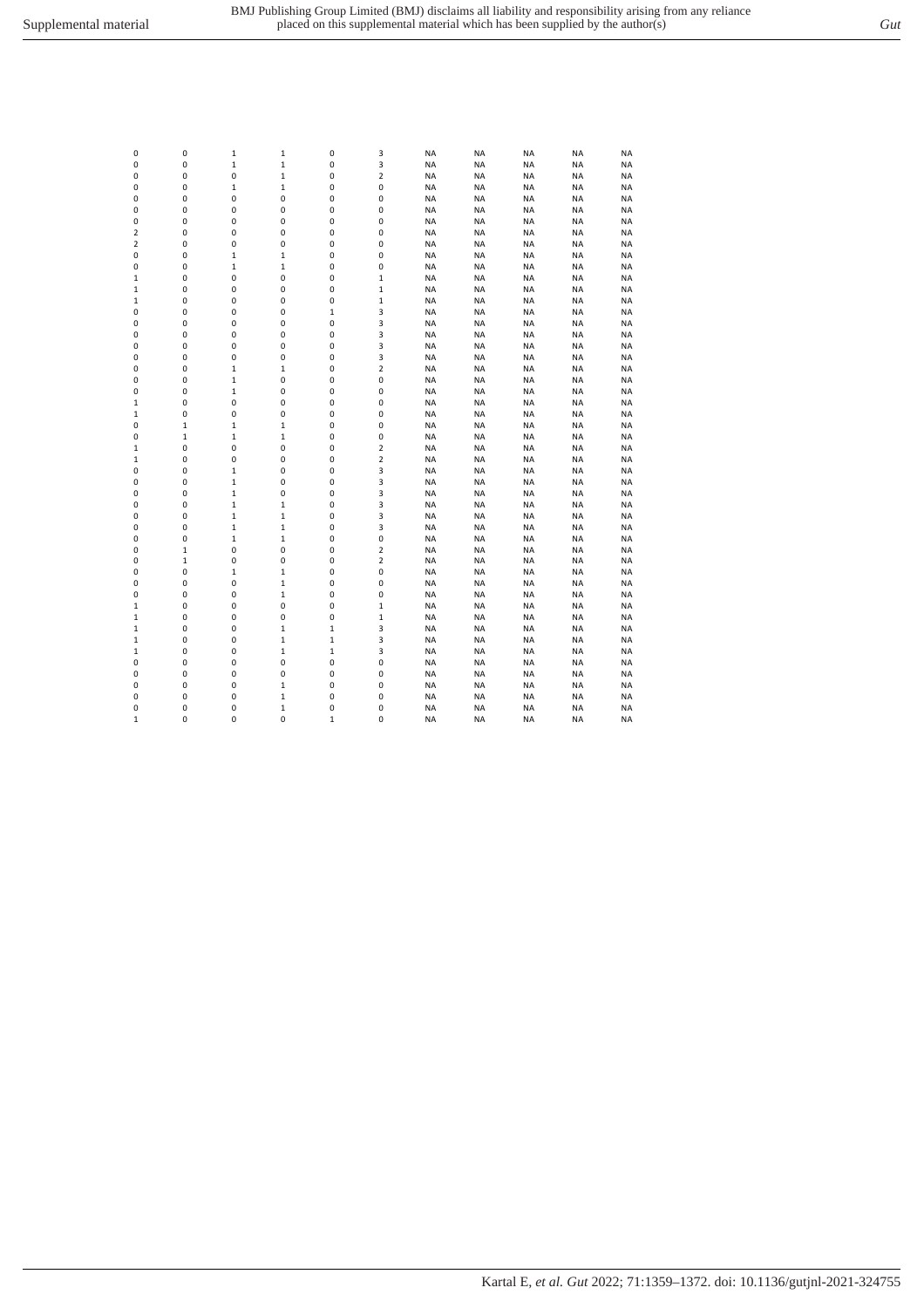| <b>Variable Description</b>                                              | Variable<br><b>Name</b>   | <b>QES Column</b>     | <b>Full Definition</b>                                                                                                                                                                                                                                                                  | <b>Categories</b>                                                                     |
|--------------------------------------------------------------------------|---------------------------|-----------------------|-----------------------------------------------------------------------------------------------------------------------------------------------------------------------------------------------------------------------------------------------------------------------------------------|---------------------------------------------------------------------------------------|
| Alcohol consumption status                                               | alcohol stat<br><b>us</b> |                       | Ever drunk alcohol regularly, that is at least<br>once per month for 6 months or more                                                                                                                                                                                                   | NA = Missing or Don't know<br>0=Never drinker<br>1=Ever drinker                       |
| Alcohol consumption                                                      | alc dd                    |                       | Drinks/day of total alcohol in lifetime.<br>Weighted average of the alcohol intakes at<br>different ages, with weights equal to the total<br>subject-specific time of investigation<br>Formula: F/(age-20)<br>F= ( (mean (beer_st1, beer_s2,,spirits_st5) *<br>(Min(age last, age)-20)) | Continuous<br>$NA = Missing$ or Don't know<br>0=Never drinker                         |
| Have been diagnosed with<br>diabetes                                     | alldiab                   | G19A11, G19Alreland11 | Subjects report if they have ever been<br>diagnosed with diabetes.                                                                                                                                                                                                                      | NA=Missing or Don't Know<br>$0 = No$<br>$1 = Yes$                                     |
| Have been diagnosed with<br>diabetes categorical by<br>time of diagnosis | diabcat                   | G19A11, G19B11, agec  | Subjects that report having been diagnosed<br>with diabetes are categorized by being<br>diagnosed more or less than 2 years before the<br>time of recruitment in the study                                                                                                              | NA=Missing or Don't Know<br>$1 =$ less than 3years<br>$2$ = more or equal to 3 years  |
| BMI at two years prior<br>recruitment >=30                               | obese                     | A7-1-1 and A61-1      | Subjects that have BMI >=30 two years before<br>study recruitment                                                                                                                                                                                                                       | NA=Missing or Don't know<br>$0 = BMI < 30$<br>$1 = BMI > = 30$                        |
| Type of pancreatitis                                                     | panctype                  | G20B11                | Subjects report if their type of pancreatitis if<br>they have been diagnosed with it.<br>è Use this variable for analyses                                                                                                                                                               | NA=Missing or Don't know<br>0= No pancreatitis<br>$1 = Acute$<br>$2 =$ Chronic        |
|                                                                          |                           |                       | *Pancreatitis cases forced all into the<br>chornic' category*                                                                                                                                                                                                                           |                                                                                       |
| Type of pancreatitis                                                     | Panctype_p<br>atient      | G20B11                | Subjects report if their type of pancreatitis if<br>they have been diagnosed with it. Variable<br>exactly as reported by the patient                                                                                                                                                    | <b>NA=Missing or Don't know</b><br>0= No pancreatitis<br>$1 = Acute$<br>$2 =$ Chronic |
| Have had asthma                                                          | asthma                    | G5-1-1                | Subjects that report ever having asthma.                                                                                                                                                                                                                                                | NA=Missing or Don't know<br>$0 = No$<br>$1 = Yes$                                     |
| Have had nasal allergies<br>(Rhinitis)                                   | nasal                     | G11-1-1               | Subjects that report having had nasal allergies<br>including hay fever                                                                                                                                                                                                                  | NA=Missing or Don't know<br>$0 = No$<br>$1 = Yes$                                     |
| Ever been diagnosed with<br>heartburn                                    | allhburn                  | G42A11, G42Alreland11 | Subjects report if they have ever been<br>diagnosed with Heartburn.                                                                                                                                                                                                                     | NA=Missing or Don't know<br>$0 = No$<br>$1 = Yes$                                     |
| Ever been diagnosed with<br>acid regurgitation                           | allacid                   | G42B11, G42Blreland11 | Subjects report if they have ever been<br>diagnosed with Acid regurgitation                                                                                                                                                                                                             | NA=Missing or Don't know<br>$0 = No$<br>$1 = Yes$                                     |
| Have been diagnosed with<br>Rheumatoid arthritis                         | allrheum                  | G2311, G23Ireland11   | Subjects report if they have ever been<br>diagnosed with Rheumatoid arthritis                                                                                                                                                                                                           | NA=Missing or Don't know<br>$0 = No$<br>$1 = Yes$                                     |
| Ever been diagnosed with<br>High blood pressure                          | allhbp                    | G4011, G40Ireland11   | Subjects report if they have ever been<br>diagnosed with High blood pressure                                                                                                                                                                                                            | NA=Missing or Don't know<br>$0 = No$<br>$1 = Yes$                                     |
| Ever been diagnosed with<br>high blood pressure                          | cholesterol               | G4311                 | Subjects report if they have ever been<br>diagnosed with High cholesterol                                                                                                                                                                                                               | NA=Missing or Don't know<br>$0 = No$<br>$1 = Yes$                                     |
| Have had periodontitis                                                   | periodontitis J7-1-1      |                       | Subjects that report, excluding the last two<br>years, to been told by a dentist that they have                                                                                                                                                                                         | NA=Missing or Don't know<br>$1 = Yes$                                                 |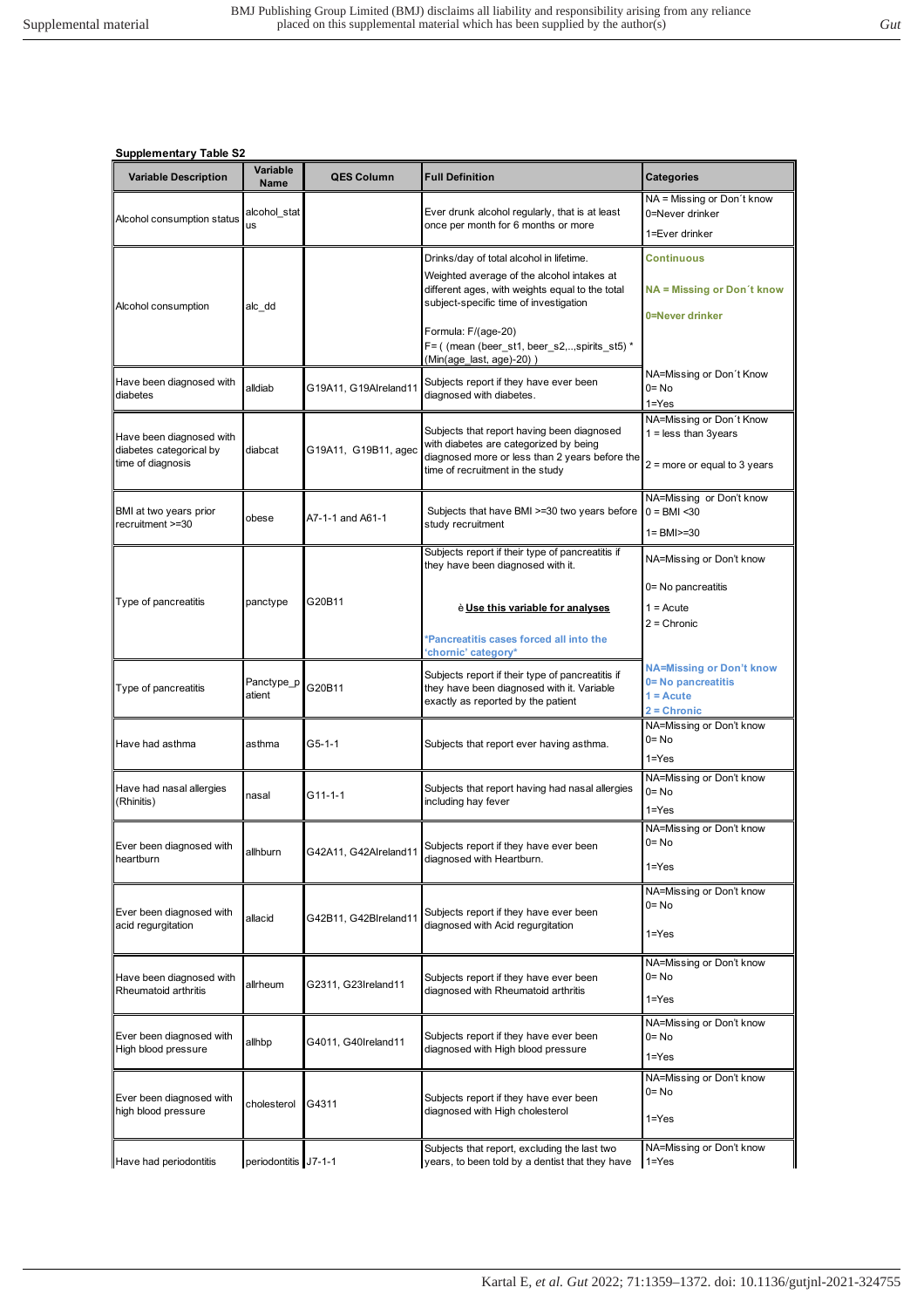|                                                   |                      |                                                               | periodontitis                                                                                                                                                                                                                                       | $0 = No$                                                                                                  |
|---------------------------------------------------|----------------------|---------------------------------------------------------------|-----------------------------------------------------------------------------------------------------------------------------------------------------------------------------------------------------------------------------------------------------|-----------------------------------------------------------------------------------------------------------|
| Have had receding gums                            | recession            | J6-1-1                                                        | Subjects report having receding gums                                                                                                                                                                                                                | NA=Missing or Don't know<br>$1 = Yes$<br>$0 = No$                                                         |
|                                                   |                      |                                                               | History of PDAC (pancreatic ductal<br>adenocarcinoma) in a relative.                                                                                                                                                                                | NA=Missing or Don't know                                                                                  |
|                                                   |                      |                                                               | Subjects reported if any first degree relative<br>had ever been diagnosed with PDAC.                                                                                                                                                                | 0=no FHPDAC                                                                                               |
| PDAC in a relative                                | <b>FHPDAC</b>        | All K25 variables and all<br>cancer location variables<br>K26 | "Yes" was considered if any K25* variables<br>was reported as yes and if location (any<br>k26*variable) was reported to be PDAC.<br>Diagnoses of other cancers, other than PDAC,<br>in first degree relatives was considered as NO<br><b>FHPDAC</b> | 1=yes FHPDAC                                                                                              |
| Diabetes control with diet                        | diabdiet             | cdiabtmodifdieta                                              | Subjects reported if their diabetes is controlled<br>with dietary changes                                                                                                                                                                           | NA= Missing or Don't know<br>0= Answered No to alldiab<br>$1 = Yes$<br>$2 = No$                           |
| Diabetes control with insulin diabin              |                      | diabetinsulina                                                | Subjects reported if their diabetes is controlled<br>with insulin pump or injections                                                                                                                                                                | NA= Missing or Don't know<br>0= Answered No to alldiab<br>$1 = Yes$<br>$2 = No$                           |
| Diabetes control with<br>medication               | diabmed              | diabetmedoral                                                 | Subjects reported if their diabetes is controlled<br>with oral medication                                                                                                                                                                           | NA= Missing or Don't know<br>0= Answered No to alldiab<br>$1 = Yes$<br>$2 = No$                           |
| Metformin                                         | metformin.e<br>ver   |                                                               | Subjects report if ever taking metformin<br>regularly, that is 3 months or more during the<br>last five years                                                                                                                                       | <b>NA=Don't know</b><br>0 = No diabetes & no oral<br>medication<br>1= Metformin use<br>2=No metformin use |
| Any acid<br>regurgitation/Heartburn<br>medication | abmedicatio<br>n     | tratampirosregur                                              | The subject reports at least one medication of<br>this class (regardless of their report on the<br>disease status)                                                                                                                                  | NA= Missing or Don't know<br>0= No medication<br>1= Medication                                            |
| Cholesterol medication                            | cholmedicati<br>on   | g37ttocolestalto                                              | The subject reports at least one medication of<br>this class (regardless of their report on the<br>disease status)                                                                                                                                  | NA= Missing or Don't know<br>0= No medication<br>1= Medication                                            |
| Aspirin/Paracetamol<br>medication                 | asparmed             | tomadoantiinflamt                                             | Subjects reported if they ever took aspirin or<br>paracetamol or other ainti-inflammatory<br>medication regularly                                                                                                                                   | NA = Don't know<br>$0 = No$<br>$1 = Yes$                                                                  |
| salicylic                                         | salicylic.eve        |                                                               | Subjects report if they ever took aspirin<br>(irrespective of reportin other anti-inflammatory<br>medication)                                                                                                                                       | $NA = Don't know$<br>$0 = No$<br>1 = Yes                                                                  |
| paracetamol                                       | paracetamol<br>ever. |                                                               | Subjects report if they ever took paracetamol<br>(irrespective of reportin other anti-inflammatory<br>medication)                                                                                                                                   | NA = Don't know<br>$0 = No$<br>$1 = Yes$                                                                  |
| Corticosteroids medication                        | cortmed              | H3-1-1ttocorticoides                                          | Subjects reported if they ever took corticoids<br>regularly                                                                                                                                                                                         | NA = Missing or Don't know<br>$0 = No$<br>$1 = Yes$                                                       |
|                                                   |                      |                                                               | Subjects reported if they ever took nsaids<br>regularly                                                                                                                                                                                             | NA = missing or Don't know                                                                                |
| <b>NSAIDs medication</b>                          | nsaidmed             | $H2-1-1$                                                      | *Answer from Sweden was based on variable<br>H2B 1EU, if nsaids reported then a number 1<br>was given for this variable                                                                                                                             | $0 = No$<br>$1 = Yes$                                                                                     |
| Antibiotics                                       | antibiotic           | h3attoantibiot                                                | Subjects reported if they ever took antibiotics<br>during the past five years                                                                                                                                                                       | NA = Don't know<br>$0 = No$<br>$1 = Yes$                                                                  |
| Pro/prebiotics                                    | probiot              | h4attoprobiotiprebiot                                         | Subjects reported if they ever took prebiotics<br>or probiotics regularly during the past five<br>vears                                                                                                                                             | NA = Don't know<br>$0 = No$<br>$1 = Yes$                                                                  |
|                                                   |                      |                                                               |                                                                                                                                                                                                                                                     |                                                                                                           |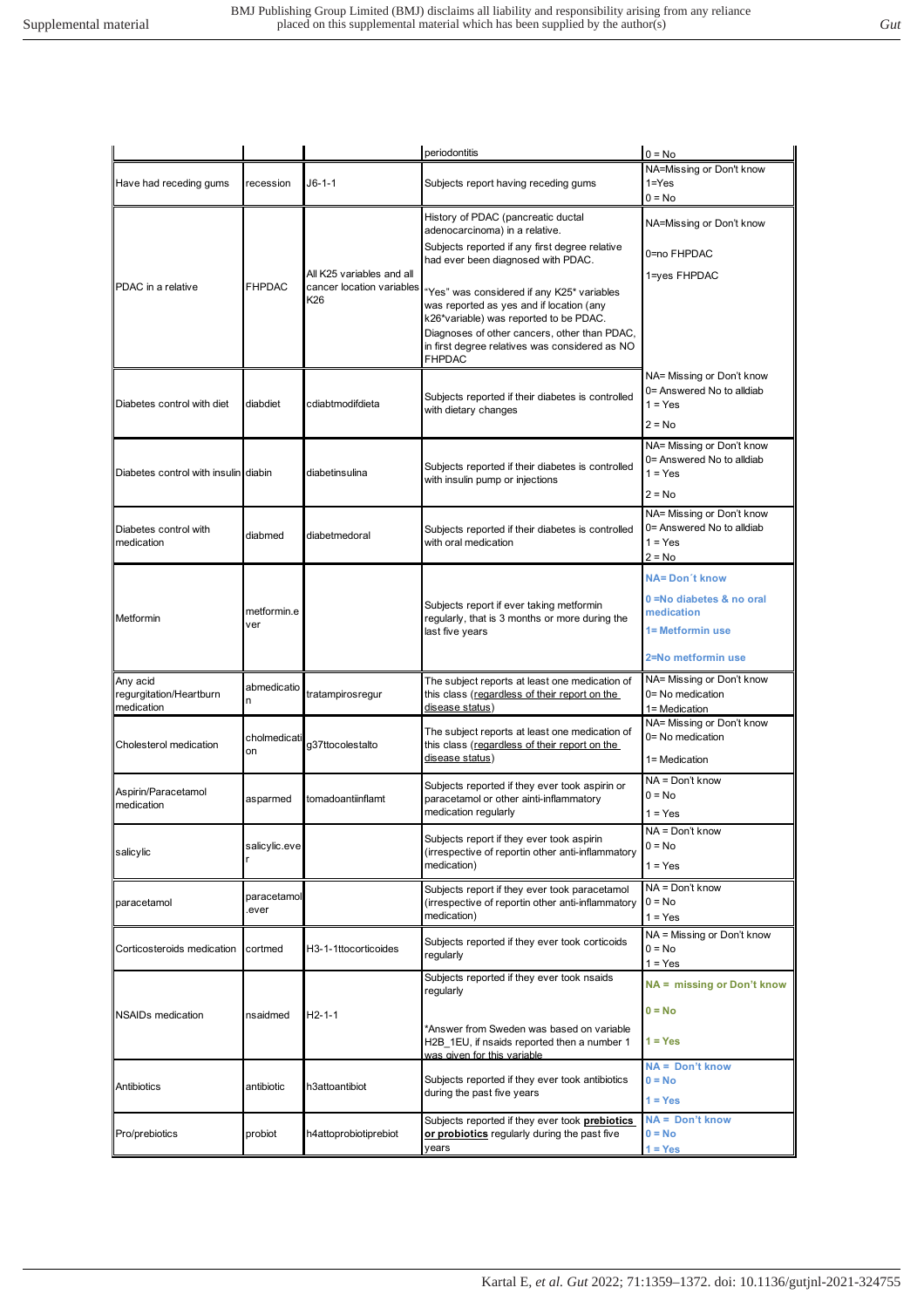| sample_alias | instrument_model replicate insert_size read_length read_count ronment_mat timepoint |                |            |            |                      |                              |                        | gender |          | age_years ollection_datct_disease_s |                  |
|--------------|-------------------------------------------------------------------------------------|----------------|------------|------------|----------------------|------------------------------|------------------------|--------|----------|-------------------------------------|------------------|
|              | MBJT10257157ST Illumina HiSeq 4000                                                  | 0              | 300        | 150        | 47393312             | [ENVO:00002                  | 0                      | female | 65       | 2014-2020                           | PC               |
|              | MBJT13029530ST Illumina HiSeq 4000                                                  | 0              | 300        | 150        | 44500100             | [ENVO:00002]                 | 0                      | male   | 34       | 2014-2020                           | <b>CTR</b>       |
|              | MBJT13966914ST Illumina HiSeq 4000                                                  | 0              | 300        | 150        | 55422086             | [ENVO:00002]                 | 0                      | male   | 66       | 2014-2020                           | PC               |
|              | MBJT14741058ST Illumina HiSeq 4000                                                  | 0              | 300        | 150        | 54925804             | [ENVO:00002                  | 0                      | male   | 29       | 2014-2020                           | <b>CTR</b>       |
|              | MBJT18793872ST Illumina HiSeq 4000                                                  | 0              | 300        | 150        | 48908442             | [ENVO:00002]                 | 0                      | female | 66       | 2014-2020                           | PC               |
|              | MBJT19172978ST Illumina HiSeq 4000                                                  | 0              | 300        | 150        | 36491564             | [ENVO:00002]                 | $\pmb{0}$              | female | 54       | 2014-2020                           | <b>CTR</b>       |
|              | MBJT19739988ST Illumina HiSeq 4000                                                  | 0              | 300        | 150        | 43913396             | [ENVO:00002]                 | $\pmb{0}$              | male   | 59       | 2014-2020                           | PC               |
|              | MBJT22022613ST Illumina HiSeq 4000                                                  | 0              | 300        | 150        | 37301894             | [ENVO:00002]                 | 0                      | male   | 61       | 2014-2020                           | <b>CTR</b>       |
|              | MBJT22320456ST Illumina HiSeq 4000                                                  | 0              | 300        | 150        | 39863688             | [ENVO:00002]                 | 0                      | male   | 74       | 2014-2020                           | PC               |
|              | MBJT23133014ST Illumina HiSeq 4000                                                  | 0              | 300        | 150        | 44285414             | [ENVO:00002]                 | 0                      | female | 40       | 2014-2020                           | <b>CTR</b>       |
|              | MBJT24075712ST Illumina HiSeq 4000                                                  | 0              | 300        | 150        | 38908806             | [ENVO:00002]                 | $\pmb{0}$              | male   | 65       | 2014-2020                           | PC               |
|              | MBJT24417068ST Illumina HiSeq 4000                                                  | 0              | 300        | 150        | 46462326             | [ENVO:00002]                 | 0                      | male   | 49       | 2014-2020                           | <b>CTR</b>       |
|              | MBJT24770375ST Illumina HiSeq 4000                                                  | 0              | 300        | 150        | 41886800             | [ENVO:00002]                 | 0                      | female | 73       | 2014-2020                           | PC               |
|              | MBJT25397146ST Illumina HiSeq 4000                                                  | 0              | 300        | 150        | 38837880             | [ENVO:00002]                 | 0                      | female | 68       | 2014-2020                           | <b>CTR</b>       |
|              | MBJT26681707ST Illumina HiSeq 4000                                                  | 0              | 300        | 150        | 39728784             | [ENVO:00002]                 | 0                      | female | 57       | 2014-2020                           | PC               |
|              | MBJT28436807ST Illumina HiSeq 4000                                                  | 0              | 300        | 150        | 43156950             | [ENVO:00002]                 | $\pmb{0}$              | male   | 63       | 2014-2020                           | PC               |
|              | MBJT28723736ST Illumina HiSeq 4000                                                  | 0              | 300        | 150        | 34666406             | [ENVO:00002]                 | 0                      | female | 79       | 2014-2020                           | PC               |
|              | MBJT30331144ST Illumina HiSeq 4000                                                  | 0              | 300        | 150        | 31449568             | [ENVO:00002]                 | 0                      | female | 76       | 2014-2020                           | PC               |
|              | MBJT32951253ST Illumina HiSeq 4000                                                  | 0              | 300        | 150        | 42555236             | [ENVO:00002]                 | 0                      | female | 78       | 2014-2020                           | PC               |
|              | MBJT34036667ST Illumina HiSeq 4000                                                  | 0              | 300        | 150        | 41733736             | [ENVO:00002                  | 0                      | male   | 55       | 2014-2020                           | <b>CTR</b>       |
|              | MBJT34220088ST Illumina HiSeq 4000                                                  | 0              | 300        | 150        | 48977086             | [ENVO:00002]                 | 0                      | male   | 80       | 2014-2020                           | PC               |
|              | MBJT35001732ST Illumina HiSeq 4000                                                  | 0              | 300        | 150        | 45479874             | [ENVO:00002]                 | 0                      | female | 40       | 2014-2020                           | CTR              |
|              | MBJT35016775ST Illumina HiSeq 4000                                                  | 0              | 300        | 150        | 47763580             | [ENVO:00002]                 | 0                      | female | 81       | 2014-2020                           | PC               |
|              | MBJT35058600ST Illumina HiSeq 4000                                                  | 0              | 300        | 150        | 51795444             | [ENVO:00002]                 | $\pmb{0}$              | female | 71       | 2014-2020                           | PC               |
|              | MBJT40306752ST Illumina HiSeq 4000                                                  | 0              | 300        | 150        | 46477424             | [ENVO:00002]                 | 0                      | female | 24       | 2014-2020                           | <b>CTR</b>       |
|              | MBJT40435704ST Illumina HiSeq 4000                                                  | 0              | 300        | 150        | 45919556             | [ENVO:00002]                 | 0                      | male   | 63       | 2014-2020                           | PC               |
|              | MBJT40701160ST Illumina HiSeq 4000                                                  | 0              | 300        | 150        | 50045710             | [ENVO:00002                  | $\pmb{0}$              | female | 26       | 2014-2020                           | <b>CTR</b>       |
|              | MBJT40707177ST Illumina HiSeq 4000                                                  | 0              | 300        | 150        | 40242120             | [ENVO:00002                  | 0                      | female | 82       | 2014-2020                           | PC               |
|              | MBJT41036209ST Illumina HiSeq 4000                                                  | 0              | 300        | 150        | 42245120             | [ENVO:00002]                 | 0                      | male   | 67       | 2014-2020                           | PC               |
|              | MBJT41854002ST Illumina HiSeq 4000                                                  | 0              | 300        | 150        | 40271702             | [ENVO:00002                  | 0                      | male   | 46       | 2014-2020                           | <b>CTR</b>       |
|              | MBJT42733650ST Illumina HiSeq 4000                                                  | 0              | 300        | 150        | 35444906             | [ENVO:00002]                 | 0                      | male   | 80       | 2014-2020                           | PC               |
|              | MBJT42917972ST Illumina HiSeq 4000                                                  | 0              | 300        | 150        | 40122088             | [ENVO:00002]                 | 0                      | female | 72       | 2014-2020                           | CTR              |
|              | MBJT44556531ST Illumina HiSeq 4000                                                  | 0              | 300        | 150        | 53434320             | [ENVO:00002]                 | 0                      | female | 50       | 2014-2020                           | PC               |
|              | MBJT46290466ST Illumina HiSeq 4000                                                  | 0              | 300        | 150        | 37640290             | [ENVO:00002]                 | 0                      | female | 49       | 2014-2020                           | <b>CTR</b>       |
|              | MBJT47281689ST Illumina HiSeq 4000                                                  | 0              | 300        | 150        | 55830262             | [ENVO:00002]                 | 0                      | female | 76       | 2014-2020                           | PC               |
|              | MBJT47376024ST Illumina HiSeq 4000                                                  | 0              | 300        | 150        | 38754652             | [ENVO:00002]                 | $\pmb{0}$              | female | 66       | 2014-2020                           | PC               |
|              | MBJT47759212ST Illumina HiSeq 4000                                                  | 0              | 300        | 150        | 31813116             | [ENVO:00002]                 | 0                      | male   | 70       | 2014-2020                           | PC               |
|              | MBJT47974019ST Illumina HiSeq 4000                                                  | 0              | 300        | 150        | 38234074             | [ENVO:00002]                 | 0                      | female | 81       | 2014-2020                           | PC               |
|              | MBJT54042978ST Illumina HiSeq 4000                                                  | 0              | 300        | 150        | 51374756             | [ENVO:00002]                 | 0                      | female | 50       | 2014-2020                           | CTR              |
|              | MBJT54598736ST Illumina HiSeq 4000                                                  | 0              | 300        | 150        | 46583366             | [ENVO:00002                  | 0                      | male   | 28       | 2014-2020                           | <b>CTR</b>       |
|              | MBJT54773511ST Illumina HiSeq 4000                                                  | 0              | 300        | 150        | 45819402             | [ENVO:00002                  | $\pmb{0}$              | male   | 31       | 2014-2020                           | <b>CTR</b>       |
|              | MBJT55041082ST Illumina HiSeq 4000                                                  | 0              | 300        | 150        | 25828972             | [ENVO:00002]                 | 0                      | male   | 80       | 2014-2020                           | PC               |
|              | MBJT55763017ST Illumina HiSeq 4000                                                  | 0              | 300        | 150        | 37164202             | [ENVO:00002]                 | 0                      | female | 73       | 2014-2020                           | PC               |
|              | MBJT56486370ST Illumina HiSeq 4000                                                  | 0              | 300        | 150        | 60275548             | [ENVO:00002                  | $\pmb{0}$              | male   | 87       | 2014-2020                           | CTR              |
|              | MBJT57869938ST Illumina HiSeq 4000                                                  | 0              | 300        | 150        | 36431696             | [ENVO:00002]                 | 0                      | female | 61       | 2014-2020                           | PC               |
|              | MBJT58818096ST Illumina HiSeq 4000                                                  | 0              | 300        | 150        | 42617446             | [ENVO:00002]                 | 0                      | female | 69       | 2014-2020                           | PC               |
|              | MBJT59111766ST Illumina HiSeq 4000                                                  | 0              | 300        | 150        | 39629386             | [ENVO:00002]                 | 0                      | female | 55       | 2014-2020                           | <b>CTR</b>       |
|              | MBJT61614909ST Illumina HiSeq 4000                                                  | 0              | 300        | 150        | 32278494             | [ENVO:00002]                 | 0                      | female | 56       | 2014-2020                           | PC               |
|              | MBJT61989978ST Illumina HiSeq 4000                                                  | 0              | 300        | 150        | 44899094             | [ENVO:00002]                 | 0                      | male   | 67       | 2014-2020                           | <b>CTR</b>       |
|              | MBJT63497322ST Illumina HiSeq 4000                                                  | 0              | 300        | 150        | 41550048             | [ENVO:00002]                 | 0                      | female | 65       | 2014-2020                           | PC               |
|              | MBJT64178099ST Illumina HiSeq 4000                                                  | 0              | 300        | 150        | 45792268             | [ENVO:00002]                 | 0                      | female | 28       | 2014-2020                           | <b>CTR</b>       |
|              | MBJT64323881ST Illumina HiSeq 4000                                                  | 0              | 300        | 150        | 51879638             | [ENVO:00002]                 | 0                      | female | 87       | 2014-2020                           | PC               |
|              | MBJT65314632ST Illumina HiSeq 4000                                                  | 0              | 300        | 150        | 40100360             | [ENVO:00002]                 | 0                      | male   | 77       | 2014-2020                           | PC               |
|              | MBJT66677231ST Illumina HiSeq 4000                                                  | $\overline{0}$ | 300        | 150        |                      | 38271172 [ENVO:00002         | 0                      | male   | 59       | 2014-2020                           | <b>CTR</b>       |
|              | MBJT69789353ST Illumina HiSeq 4000                                                  | 0              | 300        | 150        | 37463630             | [ENVO:00002                  | 0                      | female | 79       | 2014-2020                           | РC               |
|              | MBJT71206045ST Illumina HiSeq 4000                                                  | 0              | 300        | 150        | 37446348             | [ENVO:00002                  | $\pmb{0}$              | male   | 64       | 2014-2020                           | PC               |
|              | MBJT73212715ST Illumina HiSeq 4000                                                  | 0              | 300        | 150        | 29746146             | [ENVO:00002                  | 0                      | male   | 81       | 2014-2020                           | PC               |
|              | MBJT73621698ST Illumina HiSeq 4000                                                  | 0              | 300        | 150        | 46013560             | [ENVO:00002                  | 0                      | male   | 22       | 2014-2020                           | <b>CTR</b>       |
|              | MBJT75354344ST Illumina HiSeq 4000                                                  | 0              | 300        | 150        | 42836122             | [ENVO:00002]                 | 0                      | male   | 84       | 2014-2020                           | PC               |
|              | MBJT75856433ST Illumina HiSeq 4000                                                  | 0              | 300        | 150        | 38763576             | [ENVO:00002                  | $\pmb{0}$              | female | 60       | 2014-2020                           | PC               |
|              | MBJT76001019ST Illumina HiSeq 4000                                                  | 0              | 300        | 150        | 41432142             | [ENVO:00002                  | $\pmb{0}$              | female | 36       | 2014-2020                           | <b>CTR</b>       |
|              | MBJT77767153ST Illumina HiSeq 4000                                                  | 0              | 300        | 150        | 51551804             | [ENVO:00002]                 | 0                      | female | 70       | 2014-2020                           | <b>CTR</b>       |
|              | MBJT79123647ST Illumina HiSeq 4000                                                  | 0              |            |            | 40277574             |                              |                        | female |          |                                     |                  |
|              | MBJT82870648ST Illumina HiSeq 4000                                                  | 0              | 300<br>300 | 150        | 47315674             | [ENVO:00002]<br>[ENVO:00002] | 0<br>$\pmb{0}$         |        | 72       | 2014-2020<br>2014-2020              | PC<br><b>CTR</b> |
|              | MBJT83133832ST Illumina HiSeq 4000                                                  | 0              | 300        | 150<br>150 | 40995200             | [ENVO:00002]                 | 0                      | male   | 30<br>67 | 2014-2020                           | PC               |
|              | MBJT83294902ST Illumina HiSeq 4000                                                  | 0              |            |            | 37680998             |                              |                        | male   |          | 2014-2020                           | <b>CTR</b>       |
|              | MBJT85450199ST Illumina HiSeq 4000                                                  |                | 300        | 150        |                      | [ENVO:00002                  | 0                      | male   | 64       |                                     |                  |
|              |                                                                                     | 0              | 300<br>300 | 150<br>150 | 47792460<br>44611384 | [ENVO:00002                  | $\pmb{0}$<br>$\pmb{0}$ | male   | 76<br>49 | 2014-2020                           | PC               |
|              | MBJT85948313ST Illumina HiSeq 4000                                                  | 0              |            |            | 43175984             | [ENVO:00002]<br>[ENVO:00002  |                        | male   |          | 2014-2020                           | <b>CTR</b>       |
|              | MBJT87587928ST Illumina HiSeq 4000                                                  | 0              | 300        | 150        |                      |                              | 0                      | female | 62       | 2014-2020                           | <b>CTR</b>       |
|              | MBJT89319187ST Illumina HiSeq 4000<br>MBJT90536787ST Illumina HiSeq 4000            | 0              | 300        | 150        | 43302384             | [ENVO:00002]                 | $\pmb{0}$              | female | 40       | 2014-2020                           | PC               |
|              |                                                                                     | 0              | 300        | 150        | 44711476             | [ENVO:00002                  | $\pmb{0}$              | female | 64       | 2014-2020                           | <b>CTR</b>       |
|              | MBJT92561737ST Illumina HiSeq 4000                                                  | 0              | 300        | 150        | 40739728             | [ENVO:00002                  | 0                      | female | 32       | 2014-2020                           | <b>CTR</b>       |
|              | MBJT92636570ST Illumina HiSeq 4000                                                  | 0              | 300        | 150        | 36248620             | [ENVO:00002                  | 0                      | male   | 57       | 2014-2020                           | PC               |
|              | MBJT93071877ST Illumina HiSeq 4000                                                  | 0              | 300        | 150        | 45583612             | [ENVO:00002                  | 0                      | female | 56       | 2014-2020                           | <b>CTR</b>       |
|              | MBJT94530819ST Illumina HiSeq 4000<br>MBJT97792954ST Illumina HiSeq 4000            | 0<br>0         | 300        | 150        | 44454590             | [ENVO:00002                  | 0<br>0                 | female | 84       | 2014-2020                           | PC<br>PC         |
|              |                                                                                     |                | 300        | 150        | 42824760             | [ENVO:00002                  |                        | male   | 68       | 2014-2020                           |                  |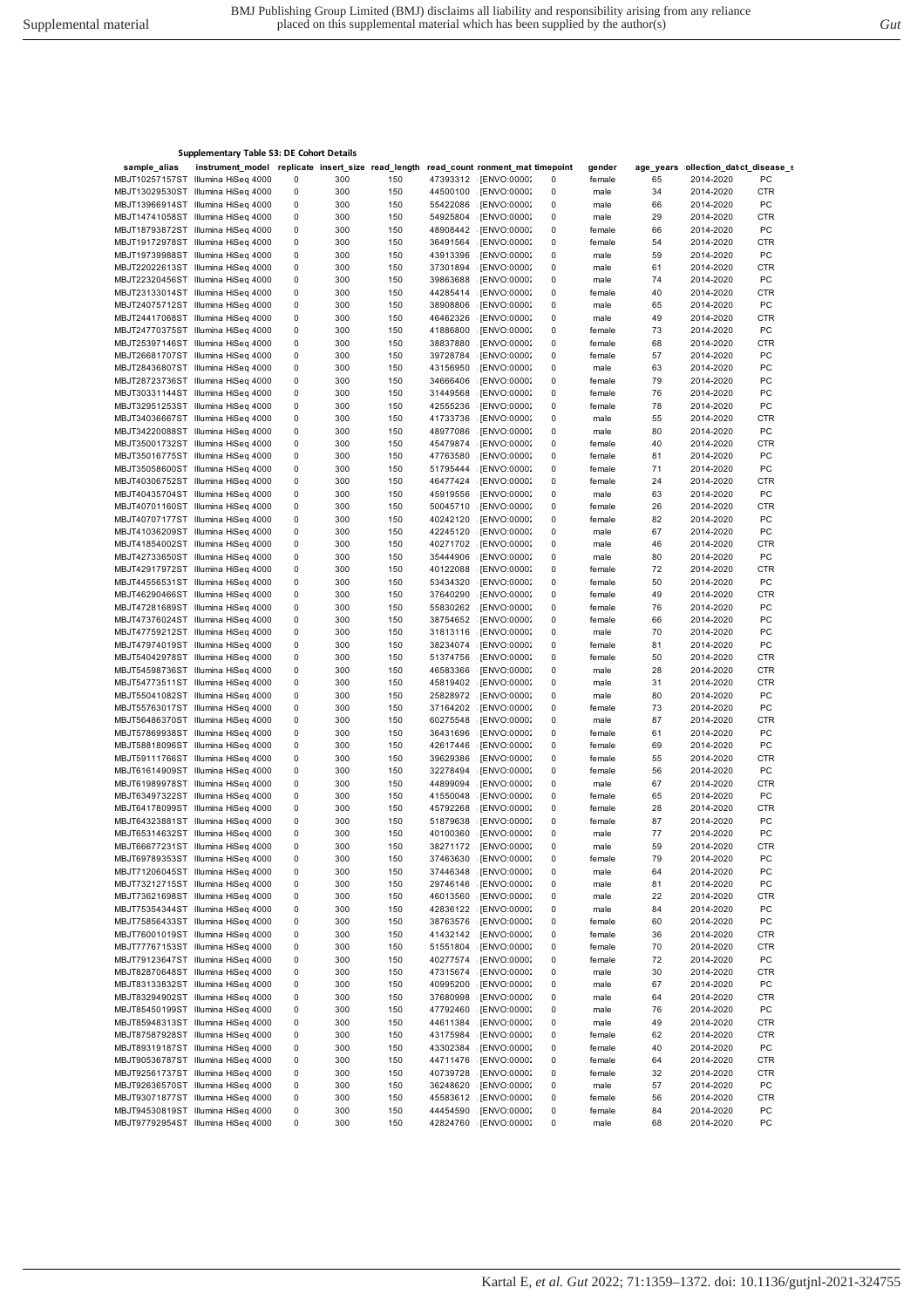| ۰. | v<br>. . |        |  |
|----|----------|--------|--|
| ×  | ۰,       | I<br>. |  |
|    |          |        |  |

| bmi       | smoker     | medication | stage                   |                |              |                         | itage_detaileɾetastasis (he∣  Treatment  ıy_of_operatierapy_after_G_of_last_foll،_date_of follo∗، |                |              |              | Ca_19_9                 |
|-----------|------------|------------|-------------------------|----------------|--------------|-------------------------|---------------------------------------------------------------------------------------------------|----------------|--------------|--------------|-------------------------|
| 27        | smoker     | <b>NA</b>  | $\overline{c}$          | 2 <sub>b</sub> | 0            | 1                       | 27.02.20                                                                                          | 1              | 0            | May 20       | 1702                    |
| <b>NA</b> | <b>NA</b>  | no         | <b>NA</b>               | <b>NA</b>      | <b>NA</b>    | <b>NA</b>               | <b>NA</b>                                                                                         | <b>NA</b>      | <b>NA</b>    | NA           | <b>NA</b>               |
| 23,8      | non-smoker | <b>NA</b>  | 2                       | 2 <sub>b</sub> | 0            | 1                       | 21.02.20                                                                                          | 1              | 0            | 02.06.20     | $\overline{2}$          |
| <b>NA</b> | <b>NA</b>  | no         | NA                      | <b>NA</b>      | <b>NA</b>    | <b>NA</b>               | <b>NA</b>                                                                                         | <b>NA</b>      | <b>NA</b>    | NA           | <b>NA</b>               |
| 29,7      | non-smoker | <b>NA</b>  | $\overline{2}$          | 2a             | 0            | 4                       | 31.01.20                                                                                          | 3              | 0            | 03.06.20     | 1172                    |
| <b>NA</b> | <b>NA</b>  | L-Thyrox   | NA                      | <b>NA</b>      | <b>NA</b>    | <b>NA</b>               | <b>NA</b>                                                                                         | <b>NA</b>      | <b>NA</b>    | <b>NA</b>    | <b>NA</b>               |
| 21,47     | non-smoker | <b>NA</b>  | 4                       | $\overline{4}$ | 0            | 6                       | <b>NA</b>                                                                                         | 3              | NA           | <b>NA</b>    | 1066                    |
| 27,78     | smoker     | <b>NA</b>  | NA                      | <b>NA</b>      | 0            | 1                       | 01.04.19                                                                                          | <b>NA</b>      | <b>NA</b>    | <b>NA</b>    | 1575                    |
| 26,01     | non-smoker | <b>NA</b>  | $\mathbf{1}$            | 1b             | 0            | 1                       | 08.01.19                                                                                          | $\overline{c}$ | $\pmb{0}$    | 19.06.20     | 17081                   |
| NA        | <b>NA</b>  | no         | NA                      | <b>NA</b>      | <b>NA</b>    | <b>NA</b>               | <b>NA</b>                                                                                         | <b>NA</b>      | <b>NA</b>    | NA           | <b>NA</b>               |
| 29,54     | smoker     | <b>NA</b>  | $\overline{2}$          | 2 <sub>b</sub> | 0            | 1                       | 04.07.19                                                                                          | $\overline{2}$ | 0            | 06.03.20     | $\sqrt{2}$              |
| <b>NA</b> | <b>NA</b>  | no         | NA                      | <b>NA</b>      | <b>NA</b>    | <b>NA</b>               | <b>NA</b>                                                                                         | <b>NA</b>      | <b>NA</b>    | NA           | <b>NA</b>               |
| 28,2      | smoker     | <b>NA</b>  | 4                       | 4              | <b>NA</b>    | 8                       | <b>NA</b>                                                                                         | 0              | 0            | 16.09.20     | 4                       |
| 20,2      | non-smoker | <b>NA</b>  | NA                      | <b>NA</b>      | 0            | 7                       | 09.07.19                                                                                          | $\overline{2}$ | $\pmb{0}$    | 08.05.20     | 1412                    |
| 39,68     | smoker     | <b>NA</b>  | 3                       | 3              | 0            | 4                       | 08.01.19                                                                                          | 3              | $\mathbf{1}$ | 08.11.19     | 1000                    |
| 30,37     | smoker     | <b>NA</b>  | 3                       | 3              | 0            | $\overline{2}$          | 26.01.19                                                                                          | $\overline{2}$ | $\pmb{0}$    | 15.06.20     | 71091                   |
| 22,1      | non-smoker | <b>NA</b>  | 4                       | 4              | 0            | 1                       | 04.11.19                                                                                          | 1              | $\pmb{0}$    | 10.08.20     | 5097                    |
| 32,8      | non-smoker | <b>NA</b>  | 4                       | 4              | 0            | 1                       | 10.02.20                                                                                          | 0              | $\pmb{0}$    | 23.04.20     | 2183                    |
| 22,68     | non-smoker | <b>NA</b>  | 4                       | 4              | 1            | 4                       | 06.05.19                                                                                          | 4              | $\mathbf{1}$ | 17.06.20     | $\overline{\mathbf{c}}$ |
| <b>NA</b> | <b>NA</b>  | no         | NA                      | <b>NA</b>      | <b>NA</b>    | <b>NA</b>               | <b>NA</b>                                                                                         | <b>NA</b>      | <b>NA</b>    | NA           | <b>NA</b>               |
| 32,3      | non-smoker | <b>NA</b>  | $\overline{2}$          | 2a             | 0            | 1                       | 20.08.19                                                                                          | $\overline{2}$ | $\pmb{0}$    | 14.07.20     | 164583                  |
| <b>NA</b> | <b>NA</b>  | no         | NA                      | <b>NA</b>      | <b>NA</b>    | <b>NA</b>               | <b>NA</b>                                                                                         | <b>NA</b>      | <b>NA</b>    | NA           | <b>NA</b>               |
| 19,7      | smoker     | <b>NA</b>  | 3                       | 3              | 0            | 1                       | 03.03.20                                                                                          | 1              | 0            | 30.03.20     | 2346                    |
| 29,76     | smoker     | <b>NA</b>  | 4                       | 4              | $\mathbf{1}$ | 4                       | 04.02.19                                                                                          | 3              | $\mathbf{1}$ | 17.03.20     | 3447                    |
| <b>NA</b> | <b>NA</b>  | no         | NA                      | <b>NA</b>      | <b>NA</b>    | <b>NA</b>               | <b>NA</b>                                                                                         | <b>NA</b>      | <b>NA</b>    | NA           | <b>NA</b>               |
| 27,1      | non-smoker | <b>NA</b>  | $\overline{2}$          | 2 <sub>b</sub> | 1            | 3                       | <b>NA</b>                                                                                         | 2, 3           | $\mathbf{1}$ | 04.05.20     | 379                     |
| <b>NA</b> | <b>NA</b>  | no         | NA                      | <b>NA</b>      | <b>NA</b>    | <b>NA</b>               | <b>NA</b>                                                                                         | <b>NA</b>      | <b>NA</b>    | NA           | <b>NA</b>               |
| 24,22     | smoker     | <b>NA</b>  | 4                       | 4              | 0            | 8                       | <b>NA</b>                                                                                         | <b>NA</b>      | $\pmb{0}$    | 16.09.20     | 138                     |
| 23,26     | non-smoker | <b>NA</b>  | 4                       | 4              | 0            | 1                       | 30.07.19                                                                                          | $\pmb{0}$      | $\pmb{0}$    | 10.09.20     | 906                     |
| <b>NA</b> | smoker     | no         | NA                      | <b>NA</b>      | <b>NA</b>    | <b>NA</b>               | <b>NA</b>                                                                                         | <b>NA</b>      | <b>NA</b>    | NA           | NA                      |
| 26,8      | non-smoker | <b>NA</b>  | $\overline{2}$          | 2 <sub>b</sub> | 0            | 3                       | 16.04.19                                                                                          | 0              | $\mathbf{1}$ | 13.07.19     | 160969                  |
| 31,24     | smoker     | <b>NA</b>  | NA                      | <b>NA</b>      | 0            | 1                       | 17.04.19                                                                                          | <b>NA</b>      | <b>NA</b>    | <b>NA</b>    | 834                     |
| 18,73     | non-smoker | <b>NA</b>  | 3                       | 3              | 0            | 1, 7                    | 30.09.19                                                                                          | 5              | 0            | unknown      | $\overline{2}$          |
| <b>NA</b> | <b>NA</b>  | L-Thyrox   | NA                      | <b>NA</b>      | <b>NA</b>    | <b>NA</b>               | <b>NA</b>                                                                                         | <b>NA</b>      | <b>NA</b>    | NA           | <b>NA</b>               |
| 22,7      | non-smoker | <b>NA</b>  | 3                       | 3              | 0            | $\overline{\mathbf{c}}$ | 04.02.20                                                                                          | $\overline{2}$ | $\pmb{0}$    | 04.06.20     | 6021                    |
| 22,39     | non-smoker | <b>NA</b>  | $\overline{4}$          | 4              | 0            | 5                       | 03.06.19                                                                                          | 0              | $\mathbf{1}$ | 03.07.19     | 118805                  |
| 27,13     | non-smoker | <b>NA</b>  | 1                       | 1a             | 0            | 1, 3                    | 1.2016-01.07.                                                                                     | $\mathbf 0$    | $\pmb{0}$    | 19.07.20     | 4                       |
|           |            |            | 3                       | 3              |              |                         |                                                                                                   | 3              |              |              |                         |
| 19,38     | smoker     | <b>NA</b>  |                         |                | <b>NA</b>    | 1                       | 23.01.20                                                                                          |                | <b>NA</b>    | 16.09.20     | 985                     |
| 28,9      | non-smoker | <b>NA</b>  | NA                      | <b>NA</b>      | 0            | 4                       | 14.11.19                                                                                          | <b>NA</b>      | <b>NA</b>    | <b>NA</b>    | 76814                   |
| NA.       | <b>NA</b>  | no         | NA                      | <b>NA</b>      | <b>NA</b>    | <b>NA</b>               | <b>NA</b>                                                                                         | <b>NA</b>      | <b>NA</b>    | <b>NA</b>    | <b>NA</b>               |
| <b>NA</b> | <b>NA</b>  | no         | NA                      | <b>NA</b>      | <b>NA</b>    | <b>NA</b>               | <b>NA</b>                                                                                         | <b>NA</b>      | <b>NA</b>    | <b>NA</b>    | <b>NA</b>               |
| 33,03     | non-smoker | <b>NA</b>  | $\overline{2}$          | 2a             | 0            | 3                       | 02.08.19                                                                                          | $\overline{2}$ | $\mathbf{1}$ | Jan 20       | 611609                  |
| 25,64     | non-smoker | <b>NA</b>  | 4                       | 4              | $\mathbf{1}$ | 4                       | 30.01.19                                                                                          | 3              | $\mathbf{1}$ | 09.04.19     | 42                      |
| 21,5      | non-smoker | <b>NA</b>  | NA                      | <b>NA</b>      | $\mathbf{1}$ | 2                       | 18.02.20                                                                                          | $\overline{2}$ | $\pmb{0}$    | 11.09.20     | 239                     |
| 32,87     | non-smoker | <b>NA</b>  | $\mathbf 2$             | 2a             | 0            | 1                       | 12.04.19                                                                                          | $\overline{2}$ | $\pmb{0}$    | 20.05.20     | 19635                   |
| 25,35     | non-smoker | <b>NA</b>  | 3                       | 3              | 0            | 1                       | 14.02.19                                                                                          | $\overline{c}$ | $\mathbf{1}$ | 24.01.20     | 130723                  |
| <b>NA</b> | <b>NA</b>  | no         | NA                      | <b>NA</b>      | <b>NA</b>    | <b>NA</b>               | <b>NA</b>                                                                                         | <b>NA</b>      | <b>NA</b>    | NA           | <b>NA</b>               |
| 23,92     | smoker     | <b>NA</b>  | 2                       | 2b             | 0            | 1                       | 20.03.19                                                                                          | $\overline{2}$ | 0            | 08.06.20     | 27812                   |
| 27,47     | non-smoker | <b>NA</b>  | NA                      | <b>NA</b>      | 0            | 1                       | 13.02.19                                                                                          | <b>NA</b>      | <b>NA</b>    | NA           | 16658                   |
| 30,4      | smoker     | <b>NA</b>  | 1                       | 1b             | 0            | 3                       | 10.07.19                                                                                          | <b>NA</b>      | <b>NA</b>    | <b>NA</b>    | 222                     |
| <b>NA</b> | <b>NA</b>  | no         | NA                      | <b>NA</b>      | <b>NA</b>    | <b>NA</b>               | <b>NA</b>                                                                                         | <b>NA</b>      | <b>NA</b>    | <b>NA</b>    | <b>NA</b>               |
| 24,14     | non-smoker | <b>NA</b>  | $\mathbf 2$             | 2 <sub>b</sub> | 0            | 1                       | 29.01.19                                                                                          | 0              | 1            | 30.01.19     | 7009                    |
| 28,73     | non-smoker | <b>NA</b>  | $\overline{c}$          | 2a             | 0            | 2                       | 24.01.19                                                                                          | 0              | $\mathbf{1}$ | 29.03.19     | 7212                    |
| <b>NA</b> | <b>NA</b>  | no         | NA                      | NA             | <b>NA</b>    | <b>NA</b>               | <b>NA</b>                                                                                         | <b>NA</b>      | NA           | NA           | <b>NA</b>               |
| 27,8      | non-smoker | <b>NA</b>  | $\overline{\mathbf{4}}$ | $\overline{4}$ | $\pmb{0}$    | $\mathbf{1}$            | 20.12.19                                                                                          | $\overline{2}$ | $\pmb{0}$    | 06.08.20     | 87632                   |
| <b>NA</b> | smoker     | <b>NA</b>  | NA                      | <b>NA</b>      | 0            | <b>NA</b>               | <b>NA</b>                                                                                         | $\overline{4}$ | <b>NA</b>    | <b>NA</b>    | 12779                   |
| 26,9      | non-smoker | <b>NA</b>  | 3                       | 3              | 0            | 3                       | 20.02.20                                                                                          | <b>NA</b>      | <b>NA</b>    | <b>NA</b>    | 3464                    |
| NA        | <b>NA</b>  | no         | NA                      | <b>NA</b>      | <b>NA</b>    | <b>NA</b>               | <b>NA</b>                                                                                         | <b>NA</b>      | NA           | <b>NA</b>    | NA                      |
| 28,04     | non-smoker | <b>NA</b>  | $\mathbf{1}$            | 1 <sub>b</sub> | <b>NA</b>    | 8                       | <b>NA</b>                                                                                         | $\mathsf 0$    | $\mathsf 0$  | 16.09.20     | 379                     |
| 25,9      | non-smoker | <b>NA</b>  | 4                       | $\overline{4}$ | $\mathbf{1}$ | 4                       | 16.01.19                                                                                          | 0              | $\mathbf{1}$ | 07.03.19     | 978                     |
| NA        | <b>NA</b>  | no         | ΝA                      | <b>NA</b>      | <b>NA</b>    | <b>NA</b>               | <b>NA</b>                                                                                         | <b>NA</b>      | NA           | <b>NA</b>    | <b>NA</b>               |
| 25,83     | non-smoker | <b>NA</b>  | NA                      | <b>NA</b>      | 0            | $\overline{c}$          | 13.03.19                                                                                          | <b>NA</b>      | NA           | <b>NA</b>    | 1865                    |
| 29,76     | non-smoker | <b>NA</b>  | 3                       | 3              | 0            | 3                       | 02.05.19                                                                                          | $\overline{c}$ | 0            | 12.05.20     | 2498                    |
| <b>NA</b> | <b>NA</b>  | no         | ΝA                      | <b>NA</b>      | <b>NA</b>    | <b>NA</b>               | <b>NA</b>                                                                                         | <b>NA</b>      | NA           | <b>NA</b>    | <b>NA</b>               |
| 22,58     | non-smoker | <b>NA</b>  | 3                       | 3              | $\mathbf{1}$ | $\boldsymbol{7}$        | 01.10.14                                                                                          | $\overline{c}$ | $\mathsf 0$  | 16.09.20     | 451                     |
| <b>NA</b> | <b>NA</b>  | no         | ΝA                      | <b>NA</b>      | <b>NA</b>    | <b>NA</b>               | <b>NA</b>                                                                                         | <b>NA</b>      | <b>NA</b>    | <b>NA</b>    | <b>NA</b>               |
| 24,61     | non-smoker | <b>NA</b>  | 3                       | 3              | 0            | 3                       | 18.07.19                                                                                          | <b>NA</b>      | <b>NA</b>    | <b>NA</b>    | 55435                   |
| NA        | <b>NA</b>  | no         | NA                      | <b>NA</b>      | <b>NA</b>    | <b>NA</b>               | <b>NA</b>                                                                                         | <b>NA</b>      | NA           | <b>NA</b>    | NA                      |
| 26,29     | non-smoker | <b>NA</b>  | <b>NA</b>               | <b>NA</b>      | 0            | 6                       | <b>NA</b>                                                                                         | <b>NA</b>      | $\pmb{0}$    | 18.03.20     | 380838                  |
|           |            |            | 3                       | 3              | 0            | $\overline{c}$          | 21.02.19                                                                                          | $\overline{2}$ |              |              |                         |
| 24,22     | smoker     | <b>NA</b>  |                         |                |              |                         |                                                                                                   |                | 0            | 04.05.20     | 140631                  |
| <b>NA</b> | <b>NA</b>  | no         | NA                      | <b>NA</b>      | <b>NA</b>    | <b>NA</b>               | <b>NA</b>                                                                                         | <b>NA</b>      | <b>NA</b>    | <b>NA</b>    | <b>NA</b>               |
| NA        | <b>NA</b>  | no         | NA                      | <b>NA</b>      | <b>NA</b>    | <b>NA</b>               | <b>NA</b>                                                                                         | <b>NA</b>      | NA           | <b>NA</b>    | <b>NA</b>               |
| 22,9      | non-smoker | <b>NA</b>  | 3                       | 3              | 0            | $\mathbf{1}$            | 19.12.19                                                                                          | 2              | 0            | Aug 20       | 1146                    |
| <b>NA</b> | <b>NA</b>  | L-Thyrox   | NA                      | <b>NA</b>      | <b>NA</b>    | <b>NA</b>               | <b>NA</b>                                                                                         | <b>NA</b>      | <b>NA</b>    | <b>NA</b>    | <b>NA</b>               |
| 19,92     | non-smoker | <b>NA</b>  | 3                       | 3              | 1            | 1                       | 06.09.18                                                                                          | $\overline{c}$ | $\mathbf{1}$ | 21.08.19     | <b>NA</b>               |
| 23,84     | non-smoker | <b>NA</b>  | 2                       | 2a             | <b>NA</b>    | 8                       | <b>NA</b>                                                                                         | 3              | $\mathbf{1}$ | .04.2020 and | 142                     |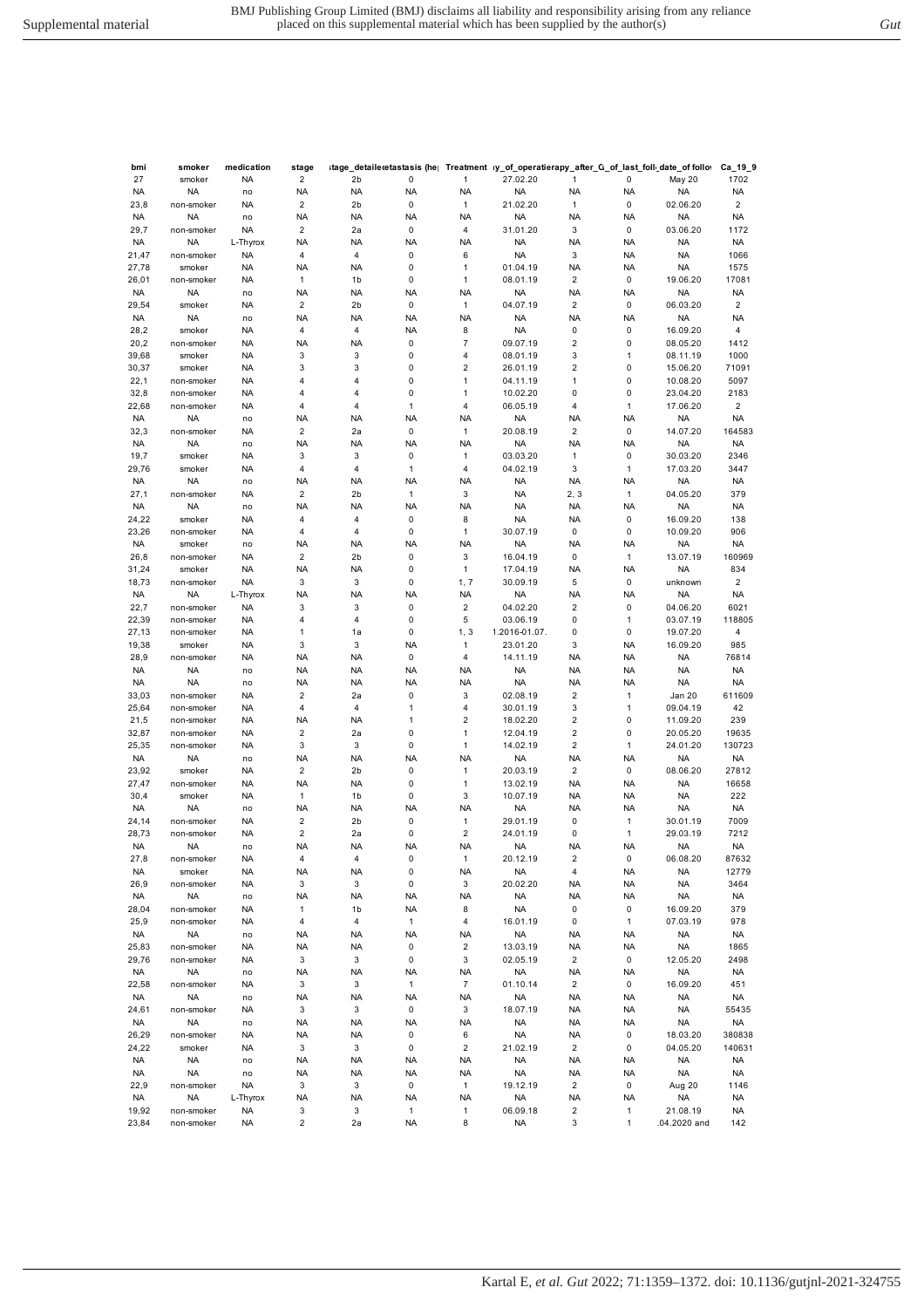| alcohol      | Icohol_amourmedication.1ntibiotics <28 |              |              | PPI          |               |                |              |              |           | recent_mediclities_other_tbrbidities_dial coded_ca19 ;talogical_staampling_time |
|--------------|----------------------------------------|--------------|--------------|--------------|---------------|----------------|--------------|--------------|-----------|---------------------------------------------------------------------------------|
| 1            | 3-4 per week                           | $\mathbf{1}$ | 0            | $\mathbf{1}$ | <b>NA</b>     | 1              | 0            | 1            |           | :N1L0V0Pn1Cay before operation                                                  |
| <b>NA</b>    | <b>NA</b>                              | <b>NA</b>    | NA           | <b>NA</b>    | <b>NA</b>     | <b>NA</b>      | <b>NA</b>    | 0            | NA        | <b>NA</b>                                                                       |
| 0            | <b>NA</b>                              | $\mathbf{1}$ | $\pmb{0}$    | $\mathbf{1}$ | <b>NA</b>     | $\mathbf{1}$   | 0            | $-1$         |           | N0L0V0Pn1Gay before operation                                                   |
| <b>NA</b>    | <b>NA</b>                              | NA           | NA           | <b>NA</b>    | <b>NA</b>     | <b>NA</b>      | <b>NA</b>    | 0            | <b>NA</b> | <b>NA</b>                                                                       |
| $\mathbf{1}$ | 1 per week                             | 1            | $\mathbf 0$  | 1            | <b>NA</b>     | 1              | 0            | $\mathbf{1}$ |           | N0L0V0Pn1Gay before operation                                                   |
| <b>NA</b>    | <b>NA</b>                              | <b>NA</b>    | <b>NA</b>    | <b>NA</b>    | <b>NA</b>     | <b>NA</b>      | <b>NA</b>    | 0            | <b>NA</b> | <b>NA</b>                                                                       |
| 0            | ÷,                                     | 1            | $\pmb{0}$    | $\pmb{0}$    | 7             | $\overline{2}$ | 0            | 1            | IV        | single sample                                                                   |
| 1            | daily                                  | 1            | $\pmb{0}$    | $\mathbf{1}$ | <b>NA</b>     | $\mathbf{1}$   | 0            | $-1$         | <b>NA</b> | ay before operation                                                             |
| 1            | ex abusus                              | 1            | 1            | $\pmb{0}$    | <b>NA</b>     | 1              | 1            | 1            |           | NOLV0Pn1G3ay before operation                                                   |
| <b>NA</b>    | <b>NA</b>                              | NA           | NA           | <b>NA</b>    | <b>NA</b>     | <b>NA</b>      | <b>NA</b>    | 0            | <b>NA</b> | <b>NA</b>                                                                       |
| 0            | <b>NA</b>                              | $\mathbf{1}$ | $\pmb{0}$    | $\pmb{0}$    | <b>NA</b>     | $\mathbf{1}$   | $\mathbf{1}$ | $-1$         |           | .0V0Pn1G3R(ay before operation                                                  |
| <b>NA</b>    | <b>NA</b>                              | <b>NA</b>    | NA           | <b>NA</b>    | <b>NA</b>     | <b>NA</b>      | <b>NA</b>    | 0            | <b>NA</b> | <b>NA</b>                                                                       |
| 0            |                                        | 1            | 1            | $\mathbf{1}$ | 1, 3, 4, 5, 7 | 1, 4           | 0            | $-1$         | IV        | single sample                                                                   |
| 1            | 3-4 per week                           | 1            | 0            | $\pmb{0}$    | <b>NA</b>     | 1              | 0            | 1            | <b>NA</b> | ay before operation                                                             |
| 0            |                                        | 1            | 0            | 1            | 2, 3, 4, 5, 7 | 1              | 0            | 1            | Ш         | single sample                                                                   |
| 1            | daily                                  | 1            | 0            | $\pmb{0}$    | <b>NA</b>     | 0              | 1            | 1            |           | N2L0V0Pn1Gay before operation                                                   |
| 1            | 1-2 per week                           | 1            | 1            | $\mathbf{1}$ | <b>NA</b>     | 1              | 0            | 1            | <b>NA</b> | ay before operation                                                             |
| 0            | <b>NA</b>                              | 1            | 0            | $\mathbf{1}$ | <b>NA</b>     | $\mathbf{1}$   | 0            | $-1$         |           | I1(hep)L0V0Pay before operation                                                 |
| 1            | 1-2 per week                           | 1            | 0            | $\pmb{0}$    | <b>NA</b>     | 3              | 0            | $-1$         | <b>NA</b> | ay before operation                                                             |
| <b>NA</b>    | <b>NA</b>                              | <b>NA</b>    | <b>NA</b>    | <b>NA</b>    | <b>NA</b>     | <b>NA</b>      | <b>NA</b>    | 0            | <b>NA</b> | <b>NA</b>                                                                       |
| 0            | <b>NA</b>                              | $\mathbf{1}$ | $\mathbf{1}$ | $\mathbf{1}$ | <b>NA</b>     | $\mathbf{1}$   | 0            | 1            |           | aG2; pT3bN0Lay before operation                                                 |
| <b>NA</b>    | <b>NA</b>                              | NA           | NA           | <b>NA</b>    | <b>NA</b>     | <b>NA</b>      | <b>NA</b>    | 0            | <b>NA</b> | <b>NA</b>                                                                       |
| $\mathbf{1}$ | 1 per week                             | $\mathbf{1}$ | $\pmb{0}$    | $\pmb{0}$    | <b>NA</b>     | $\mathbf{1}$   | 0            | $\mathbf{1}$ |           | N2L0V1Pn1Gay before operation                                                   |
| 0            | <b>NA</b>                              | 1            | $\mathbf{1}$ | $\mathbf{1}$ | <b>NA</b>     | $\overline{2}$ | 0            | $-1$         | <b>NA</b> | ay before operation                                                             |
| <b>NA</b>    | <b>NA</b>                              | NA           | NA           | <b>NA</b>    | <b>NA</b>     | <b>NA</b>      | <b>NA</b>    | 0            | <b>NA</b> | <b>NA</b>                                                                       |
| 1            | occasionally                           | 1            | 0            | $\mathbf{1}$ | 6, 7          | $\mathbf{1}$   | 0            | 1            |           | pN1 (2/18), LCsingle sample                                                     |
| <b>NA</b>    | <b>NA</b>                              | NA           | NA           | <b>NA</b>    | <b>NA</b>     | <b>NA</b>      | <b>NA</b>    | 0            | <b>NA</b> | <b>NA</b>                                                                       |
|              |                                        |              |              |              |               |                |              |              |           |                                                                                 |
| $\mathbf 0$  | $\overline{\phantom{a}}$               | $\mathbf{1}$ | $\mathbf{1}$ | $\mathbf{1}$ | <b>NA</b>     | 1              | 0            | 1            | IV        | single sample                                                                   |
| 1            | daily                                  | 1            | 1            | $\mathbf{1}$ | <b>NA</b>     | $\mathbf{1}$   | 0            | $-1$         |           | 11 (lym)L0V0Pray before operation                                               |
| <b>NA</b>    | <b>NA</b>                              | NA           | NA           | <b>NA</b>    | <b>NA</b>     | <b>NA</b>      | <b>NA</b>    | 0            | <b>NA</b> | <b>NA</b>                                                                       |
| $\mathbf 0$  | <b>NA</b>                              | 1            | $\pmb{0}$    | $\pmb{0}$    | <b>NA</b>     | 1              | 0            | $\mathbf{1}$ |           | N1L0V0Pn1Gay before operation                                                   |
| 1            | daily                                  | 0            | $\mathbf 0$  | $\pmb{0}$    | <b>NA</b>     | 0              | 0            | $-1$         | <b>NA</b> | ay before operation                                                             |
| 1            | onsumption sir                         | 1            | $\pmb{0}$    | 1            | 2, 5, 6, 7    | $\mathbf{1}$   | 1            | $-1$         | Ш         | single sample                                                                   |
| <b>NA</b>    | <b>NA</b>                              | <b>NA</b>    | NA           | <b>NA</b>    | <b>NA</b>     | <b>NA</b>      | <b>NA</b>    | 0            | <b>NA</b> | <b>NA</b>                                                                       |
| 0            | <b>NA</b>                              | 1            | 0            | $\pmb{0}$    | <b>NA</b>     | 1              | 0            | 1            |           | N2L0V0Pn1Gay before operation                                                   |
| 0            | <b>NA</b>                              | 1            | 0            | $\pmb{0}$    | <b>NA</b>     | 1, 4           | 1            | $\mathbf{1}$ | <b>NA</b> | uvant radiochemotherapy                                                         |
| 0            | $\overline{\phantom{a}}$               | 1            | $\mathbf 0$  | 1            | 2, 4, 5, 7    | 6              | 1            | -1           | IA        | single sample                                                                   |
| 0            | $\overline{\phantom{a}}$               | 1            | 1            | $\pmb{0}$    | 2, 6, 2007    | 6              | 0            | $\mathbf{1}$ | Ш         | single sample                                                                   |
| 0            | <b>NA</b>                              | 1            | $\pmb{0}$    | $\pmb{0}$    | <b>NA</b>     | 1, 3           | 1            | 1            | <b>NA</b> | ay before operation                                                             |
| <b>NA</b>    | <b>NA</b>                              | <b>NA</b>    | <b>NA</b>    | <b>NA</b>    | <b>NA</b>     | <b>NA</b>      | <b>NA</b>    | 0            | <b>NA</b> | <b>NA</b>                                                                       |
| <b>NA</b>    | <b>NA</b>                              | NA           | NA           | <b>NA</b>    | <b>NA</b>     | <b>NA</b>      | <b>NA</b>    | 0            | <b>NA</b> | <b>NA</b>                                                                       |
| $\mathbf 0$  | <b>NA</b>                              | 1            | $\mathbf{1}$ | $\mathbf{1}$ | <b>NA</b>     | 1              | 1            | $\mathbf{1}$ |           | N0L0V0Pn1Gay before operation                                                   |
| $\mathbf 0$  | <b>NA</b>                              | 1            | $\pmb{0}$    | $\mathbf{1}$ | <b>NA</b>     | 1              | $\mathbf{1}$ | $\mathbf{1}$ | <b>NA</b> | ay before operation                                                             |
| 0            | <b>NA</b>                              | 1            | $\mathbf 0$  | $\pmb{0}$    | <b>NA</b>     | 1              | 0            | $-1$         | <b>NA</b> | ay before operation                                                             |
| 0            | <b>NA</b>                              | 1            | 0            | 1            | <b>NA</b>     | 1              | 1            | $\mathbf{1}$ |           | N0L0V0Pn1Gay before operation                                                   |
| 0            | <b>NA</b>                              | 0            | 0            | $\pmb{0}$    | <b>NA</b>     | 0              | 0            | $\mathbf{1}$ |           | N2L0V0Pn1Gay before operation                                                   |
| <b>NA</b>    | <b>NA</b>                              | <b>NA</b>    | NA           | <b>NA</b>    | <b>NA</b>     | <b>NA</b>      | <b>NA</b>    | 0            | <b>NA</b> | <b>NA</b>                                                                       |
| 1            |                                        |              | $\pmb{0}$    | $\pmb{0}$    | <b>NA</b>     | $\mathbf{1}$   | 0            | $\mathbf{1}$ |           |                                                                                 |
|              | daily                                  | 1            |              |              |               |                |              |              |           | N1L0V0Pn1Gay before operation                                                   |
| 1            | daily                                  | 1            | 1            | 1            | <b>NA</b>     | 1              | 1            | $\mathbf{1}$ | <b>NA</b> | ay before operation                                                             |
| $\mathbf 0$  | <b>NA</b>                              | $\mathbf{1}$ | $\pmb{0}$    | $\mathbf 0$  | <b>NA</b>     | 1              | 0            | $-1$         |           | N0L0V0Pn0Gay before operation                                                   |
| <b>NA</b>    | <b>NA</b>                              | <b>NA</b>    | NA           | <b>NA</b>    | <b>NA</b>     | <b>NA</b>      | <b>NA</b>    | 0            | <b>NA</b> | <b>NA</b>                                                                       |
| 1            | 1 per week                             | 1            | 0            | $\pmb{0}$    | <b>NA</b>     | 1              | 0            | 1            |           | N1L0V0Pn1Gay before operation                                                   |
| 0            | <b>NA</b>                              | 1            | 0            | $\mathbf{1}$ | <b>NA</b>     | $\mathbf{1}$   | 0            | 1            |           | N0L0V1Pn1Gay before operation                                                   |
| <b>NA</b>    | <b>NA</b>                              | <b>NA</b>    | NA           | <b>NA</b>    | <b>NA</b>     | <b>NA</b>      | <b>NA</b>    | 0            | <b>NA</b> | <b>NA</b>                                                                       |
| 0            | <b>NA</b>                              | 1            | 0            | $\pmb{0}$    | <b>NA</b>     | $\mathbf{1}$   | 0            | $\mathbf{1}$ | NA        | ay before operation                                                             |
| $\mathbf{1}$ | daily                                  | 1            | 0            | $\mathbf{1}$ | <b>NA</b>     | 3              | 0            | $\mathbf{1}$ | <b>NA</b> | idjuvant chemotherapy                                                           |
| $\mathbf 0$  | <b>NA</b>                              | $\mathbf{1}$ | $\mathbf 0$  | $\mathbf 0$  | <b>NA</b>     | $\mathbf{1}$   | $\mathbf 0$  | $-1$         |           | N2L1V0Pn1Gay before operation                                                   |
| <b>NA</b>    | <b>NA</b>                              | <b>NA</b>    | <b>NA</b>    | <b>NA</b>    | <b>NA</b>     | <b>NA</b>      | <b>NA</b>    | 0            | <b>NA</b> | <b>NA</b>                                                                       |
| $\mathbf 0$  |                                        | $\mathbf{1}$ | $\mathbf{1}$ | $\mathbf 0$  | 1, 2, 3, 5, 7 | $\mathbf{1}$   | $\mathbf{1}$ | $\mathbf{1}$ | Ib        | single sample                                                                   |
| $\mathbf{1}$ | 1 per week                             | $\mathbf 0$  | $\mathbf{1}$ | $\mathbf 0$  | <b>NA</b>     | $\mathbf 0$    | 0            | $-1$         | <b>NA</b> | ay before operation                                                             |
| <b>NA</b>    | <b>NA</b>                              | <b>NA</b>    | <b>NA</b>    | <b>NA</b>    | <b>NA</b>     | <b>NA</b>      | <b>NA</b>    | 0            | <b>NA</b> | <b>NA</b>                                                                       |
| $\mathbf{1}$ | 1 per month                            | $\mathbf{1}$ | $\mathbf 0$  | $\mathbf 0$  | <b>NA</b>     | $\overline{2}$ | 0            | $-1$         | <b>NA</b> | ay before operation                                                             |
| $\pmb{0}$    | <b>NA</b>                              | $\mathbf{1}$ | $\mathbf 0$  | $\mathbf 0$  | <b>NA</b>     | $\mathbf{1}$   | 0            | $\mathbf{1}$ |           | N1L0V0Pn1Gay before operation                                                   |
| <b>NA</b>    | <b>NA</b>                              | <b>NA</b>    | <b>NA</b>    | <b>NA</b>    | <b>NA</b>     | <b>NA</b>      | <b>NA</b>    | 0            | <b>NA</b> | <b>NA</b>                                                                       |
| $\mathbf{1}$ | <b>ilcohol since 2</b>                 | $\mathbf{1}$ | $\mathbf 0$  | $\mathbf{1}$ | 2, 5, 2007    | 5              | $\mathbf{1}$ | $\mathbf{1}$ |           | 1 (1/12), L1, \single sample                                                    |
| <b>NA</b>    | <b>NA</b>                              | <b>NA</b>    | <b>NA</b>    | <b>NA</b>    | <b>NA</b>     | <b>NA</b>      | <b>NA</b>    | 0            | <b>NA</b> | <b>NA</b>                                                                       |
|              |                                        |              |              |              |               |                |              |              |           |                                                                                 |
| $\mathbf{1}$ | 1 per month                            | $\mathbf{1}$ | $\mathbf 0$  | $\mathbf 0$  | <b>NA</b>     | $\mathbf{1}$   | 0            | $\mathbf{1}$ |           | N2L1V0Pn1Gay before operation                                                   |
| <b>NA</b>    | <b>NA</b>                              | <b>NA</b>    | <b>NA</b>    | <b>NA</b>    | <b>NA</b>     | <b>NA</b>      | <b>NA</b>    | 0            | <b>NA</b> | <b>NA</b>                                                                       |
| $\pmb{0}$    | <b>NA</b>                              | $\mathbf{1}$ | $\pmb{0}$    | $\mathbf{1}$ | <b>NA</b>     | $\mathbf{1}$   | 0            | $\mathbf{1}$ | <b>NA</b> | ay before operation                                                             |
| $\mathbf 0$  | <b>NA</b>                              | $\mathbf{1}$ | $\mathbf 0$  | $\mathbf 0$  | <b>NA</b>     | 5              | 0            | 1            |           | N2L0V1Pn1Gay before operation                                                   |
| <b>NA</b>    | <b>NA</b>                              | <b>NA</b>    | <b>NA</b>    | <b>NA</b>    | <b>NA</b>     | <b>NA</b>      | <b>NA</b>    | 0            | <b>NA</b> | <b>NA</b>                                                                       |
| <b>NA</b>    | <b>NA</b>                              | <b>NA</b>    | <b>NA</b>    | <b>NA</b>    | <b>NA</b>     | <b>NA</b>      | <b>NA</b>    | 0            | <b>NA</b> | <b>NA</b>                                                                       |
| $\mathbf{1}$ | daily                                  | $\mathbf{1}$ | $\mathbf{1}$ | $\mathbf 0$  | <b>NA</b>     | $\mathbf{1}$   | 0            | 1            |           | N2L1V0Pn1Gay before operation                                                   |
| <b>NA</b>    | <b>NA</b>                              | <b>NA</b>    | <b>NA</b>    | <b>NA</b>    | <b>NA</b>     | <b>NA</b>      | <b>NA</b>    | 0            | <b>NA</b> | <b>NA</b>                                                                       |
| $\mathbf 0$  |                                        | $\mathbf{1}$ | $\pmb{0}$    | $\mathbf{1}$ | 1, 7          | 1, 6           | 0            | $-1$         | Ш         | single sample                                                                   |
| $\mathbf{1}$ | lay in the last                        | 1            | 0            | $\mathbf{1}$ | 1, 7          | $\mathbf{1}$   | 1            | 1            | IIA       | single sample                                                                   |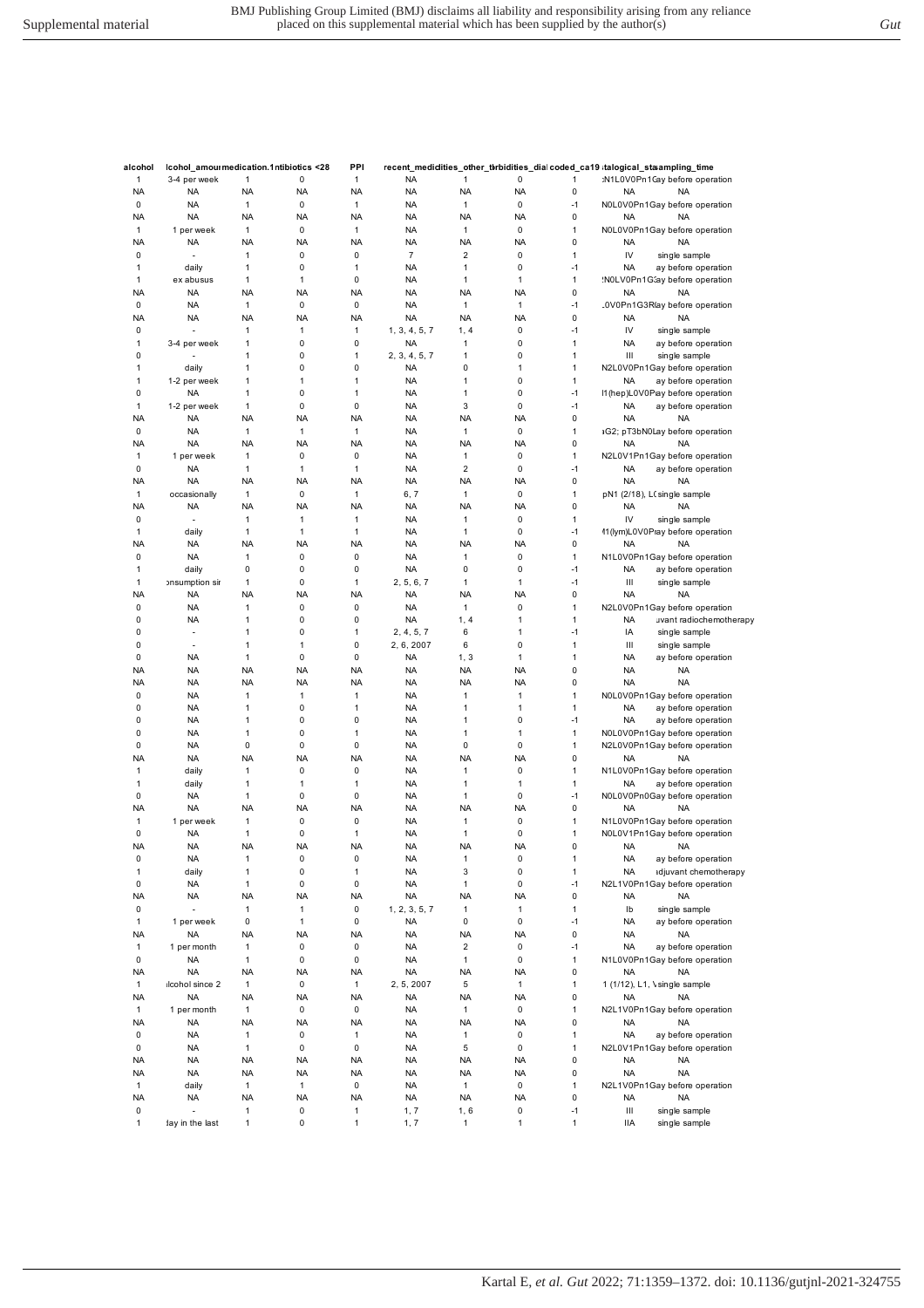|                           |        | <b>Stool</b>         |           |                | Saliva               |       |
|---------------------------|--------|----------------------|-----------|----------------|----------------------|-------|
| Meta variable             | Sum sq | p value              | adj p     | Sum sq p value |                      | adj p |
| abmedication              |        | 7,40E+08 0.434882370 | 1.0       |                | 7,26E+07 0.726039062 | 1.0   |
| Age                       |        | 5,57E+10 0.348999552 | 1.0       |                | 1,43E+10 0.992133250 | 1.0   |
| Alcohol consumption       |        | 3,28E+09 0.105017752 | 1.0       |                | 4,22E+07 0.796587916 | 1.0   |
| Acid regurgitation        |        | 1,92E+09 0.215874045 | 1.0       |                | 2,05E+07 0.857472013 | 1.0   |
| <b>Diabetes</b>           |        | 1,47E+07 0.914256854 | 1.0       |                | 4,78E+08 0.387311299 | 1.0   |
| Heart burn                |        | 7,20E+08 0.445550072 | 1.0       |                | 2,11E+09 0.059764110 | 1.0   |
| High blood pressure       |        | 8,65E+06 0.934099012 | 1.0       |                | 4,70E+06 0.931832163 | 1.0   |
| Rheumatoid arthritis      |        | 7,36E+08 0.444113445 | 1.0       |                | 3,28E+07 0.821293457 | 1.0   |
| Antibiotic                |        | 6,18E+07 0.825159237 | 1.0       |                | 3,55E+08 0.455050912 | 1.0   |
| Aspirin/paracetamol       |        | 1,36E+09 0.297843618 | 1.0       |                | 1,12E+09 0.181428572 | 1.0   |
| Asthma                    |        | 1,76E+09 0.236597169 | 1.0       |                | 4,57E+08 0.395506158 | 1.0   |
| Center                    |        | 4,90E+09 0.046953480 | 1.0       |                | 2,76E+06 0.947458361 | 1.0   |
| Cholesterol               |        | 1,72E+09 0.246154381 | 1.0       |                | 2,93E+08 0.493014836 | 1.0   |
| Cholmedication            |        | 6,33E+05 0.982226159 | 1.0       |                | 1,48E+08 0.663216095 | 1.0   |
| Corticosteroids           |        | 2,24E+09 0.179684582 | 1.0       |                | 4,11E+08 0.406201881 | 1.0   |
| cpy1                      |        | 7,16E+10 0.825078663 | 1.0       |                | 2,39E+10 0.800141666 | 1.0   |
| <b>Bilirirubin direct</b> |        | 1,32E+11 0.543089087 | 1.0       |                | 5,08E+10 0.857634747 | 1.0   |
| <b>Bilirubin lab</b>      |        | 1,30E+11 0.455465155 | 1.0       |                | 4,85E+10 0.802784617 | 1.0   |
| <b>FHPDAC</b>             |        | 2,40E+06 0.964420558 | 1.0       |                | 4,78E+08 0.383616587 | 1.0   |
| Gender                    |        | 1,04E+09 0.362627665 | 1.0       |                | 5,98E+08 0.330808453 | 1.0   |
| Jaundice                  |        | 9,45E+09 0.004406831 | 0.3437328 |                | 4,30E+08 0.412200163 | 1.0   |
| Jaundice imputed          |        | 8,32E+09 0.009192609 | 0.7078309 |                | 4,41E+08 0.403644362 | 1.0   |
| Library_size              |        | 8,15E+09 0.086373435 | 1.0       |                | 1,55E+09 0.487294778 | 1.0   |
| Metformin usage           |        | 3,98E+09 0.205930855 | 1.0       |                | 3,12E+08 0.783170829 | 1.0   |
| Obesity                   |        | 8,37E+08 0.415414037 | 1.0       |                | 3,49E+08 0.450252695 | 1.0   |
| Paracetamol               |        | 4,49E+09 0.058802839 | 1.0       |                | 2,03E+09 0.072918539 | 1.0   |
| Periodontitis             |        | 1,73E+08 0.710712567 | 1.0       |                | 1,31E+09 0.136666489 | 1.0   |
| Probiotic                 |        | 1,11E+07 0.925379621 | 1.0       |                | 1,09E+07 0.894062783 | 1.0   |
| Receding gums             |        | 8,17E+08 0.415025012 | 1.0       |                | 2,69E+08 0.508708572 | 1.0   |
| Salicylic acid            |        | 1,85E+09 0.227061461 | 1.0       |                | 1,94E+08 0.582723500 | 1.0   |
| Salicylic acid            |        | 1,85E+09 0.227061461 | 1.0       |                | 1,94E+08 0.582723500 | 1.0   |
| Smoking                   |        | 9,62E+07 0.782721018 | 1.0       |                | 2,24E+09 0.059311754 | 1.0   |
| <b>Direct Bilirubin</b>   |        | 2,75E+09 0.138132461 | 1.0       |                | 1,71E+09 0.102796407 | 1.0   |
| Total Bilirubin           |        | 7,13E+08 0.440177205 | 1.0       |                | 2,87E+09 0.031822359 | 1.0   |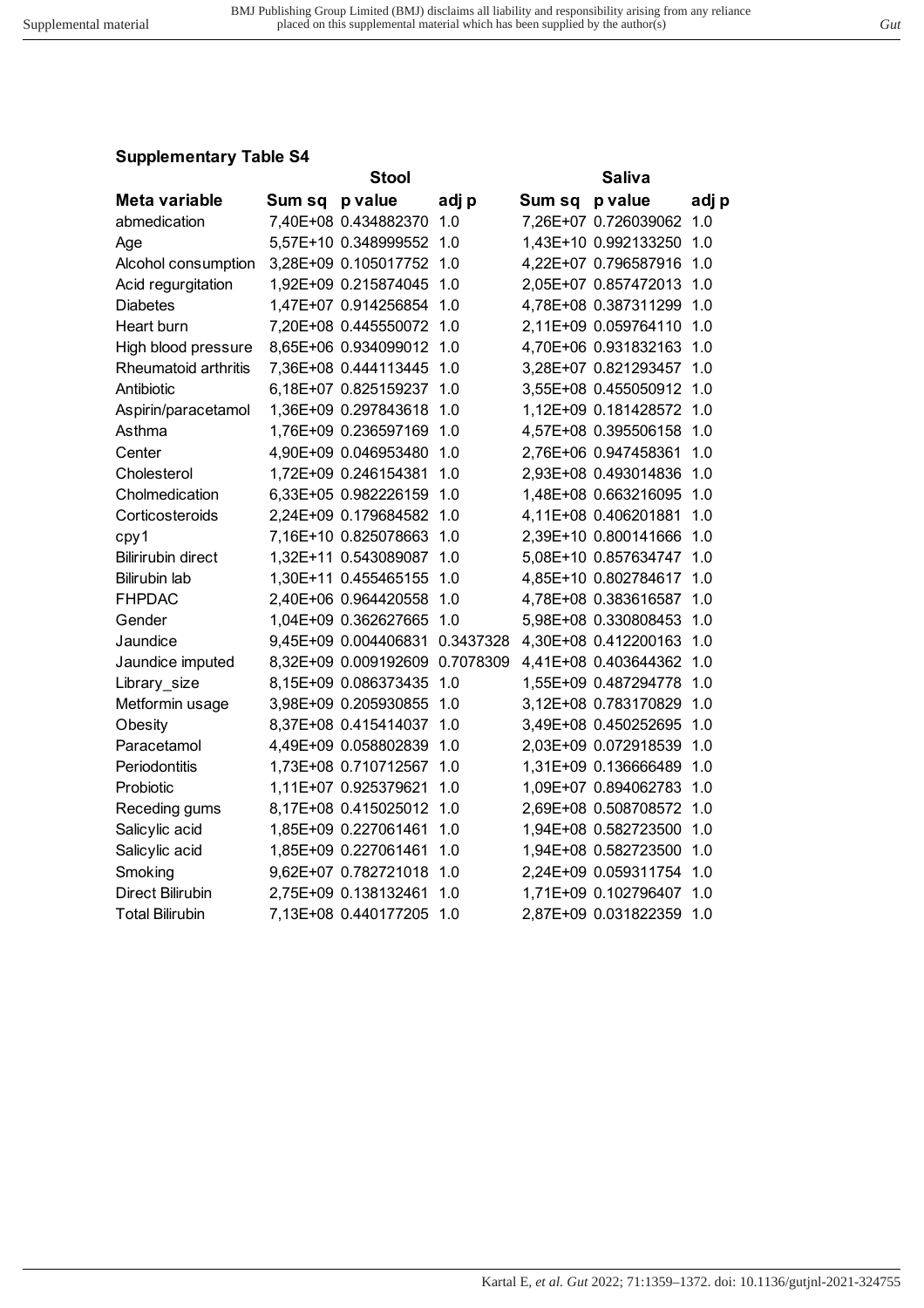|                      | <b>Stool</b> |        | Saliva                                |         |
|----------------------|--------------|--------|---------------------------------------|---------|
| Meta variable        |              |        | R2 Bray-Curtis p value R2 Bray-Curtis | p value |
| status               | 0.023120267  | 0.0001 | 0.010468749                           | 0.6507  |
| center               | 0.011138008  | 0.2069 | 0.016751291                           | 0.1285  |
| age                  | 0.013765355  | 0.0320 | 0.018667727                           | 0.0680  |
| gender               | 0.010546251  | 0.2884 | 0.017940759                           | 0.0884  |
| jaundice imp         | 0.015980165  | 0.0087 | 0.007371362                           | 0.9560  |
| diabetes             | 0.013610607  | 0.0396 | 0.008990599                           | 0.8264  |
| obesity              | 0.008734297  | 0.6915 | 0.016455787                           | 0.1449  |
| smoking              | 0.008943945  | 0.6466 | 0.015490596                           | 0.1926  |
| alcohol con          | 0.009730450  | 0.4545 | 0.017867998                           | 0.0929  |
| periodontitis        | 0.009018863  | 0.6237 | 0.009449706                           | 0.7709  |
| cholesterol          | 0.007848892  | 0.8750 | 0.010637989                           | 0.6368  |
| metformin            | 0.008315828  | 0.7739 | 0.018288711                           | 0.0898  |
| salicylic            | 0.009192529  | 0.5749 | 0.008768629                           | 0.8462  |
| antibiotic           | 0.007858670  | 0.8685 | 0.006825246                           | 0.9740  |
| aspirin/paracetamol  | 0.012544261  | 0.0847 | 0.020375695                           | 0.0432  |
| corticosteroids      | 0.010196054  | 0.3492 | 0.017140805                           | 0.1277  |
| asthma               | 0.008577892  | 0.7244 | 0.014670641                           | 0.2412  |
| acid regurgitation   | 0.011797158  | 0.1335 | 0.006447749                           | 0.9801  |
| rheumatoid arthritis | 0.008798014  | 0.6747 | 0.011646596                           | 0.5123  |
| probiotic            | 0.009681840  | 0.4578 | 0.011088990                           | 0.5759  |
| paracetamol          | 0.010198223  | 0.3573 | 0.009887242                           | 0.7242  |
| heartburn            | 0.008810470  | 0.6760 | 0.013602585                           | 0.3241  |
| high blood pressure  | 0.007920655  | 0.8614 | 0.010496978                           | 0.6491  |
| receding gums        | 0.008765518  | 0.6873 | 0.007806693                           | 0.9229  |
| <b>FHPDAC</b>        | 0.010506425  | 0.2887 | 0.012944276                           | 0.3752  |
| acid med             | 0.010032433  | 0.3870 | 0.007517951                           | 0.9390  |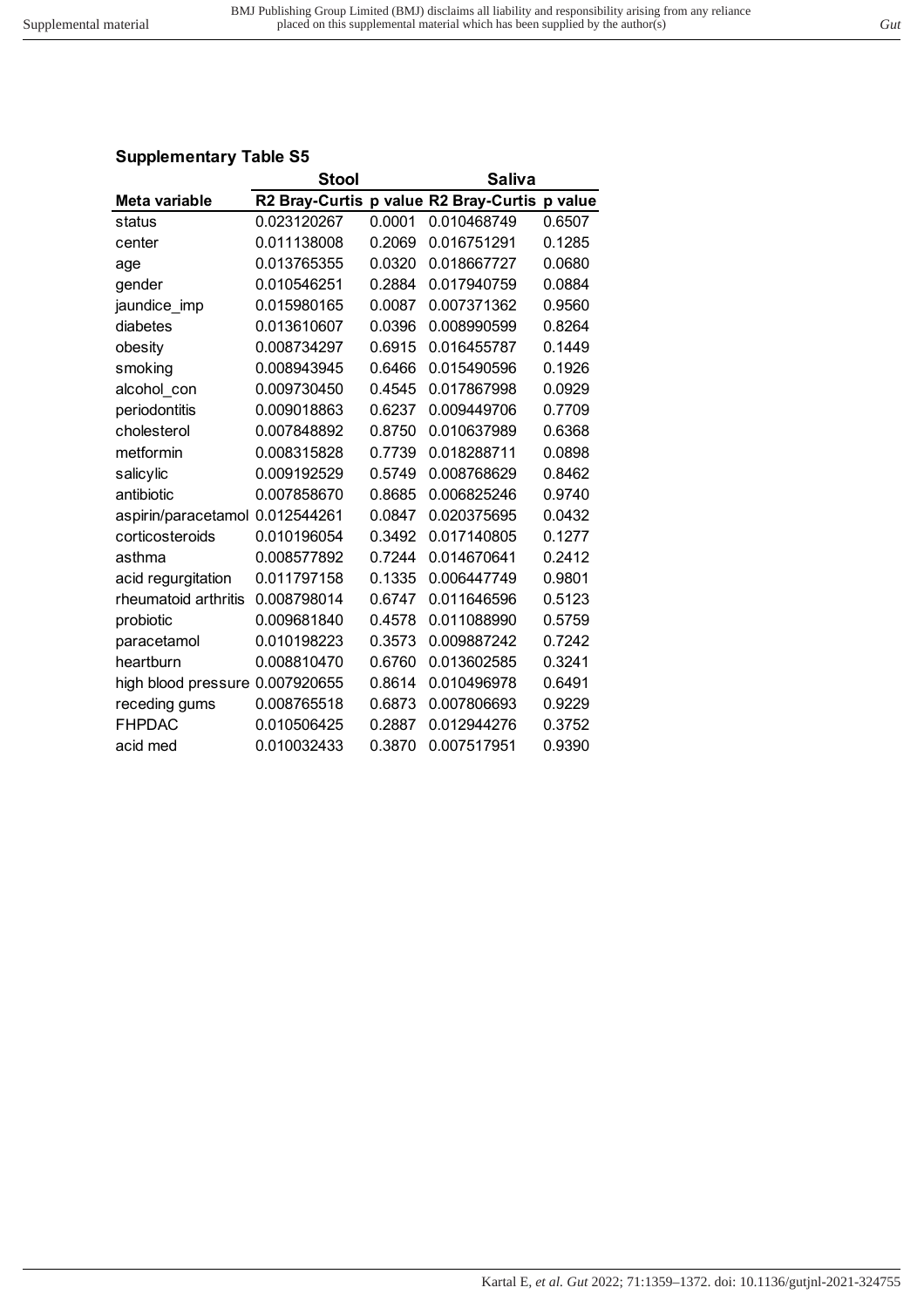| . .               |                                        |      |                         |     |            |         |                        |
|-------------------|----------------------------------------|------|-------------------------|-----|------------|---------|------------------------|
| <b>Study</b>      | Diagnosis Cohort siz Pred.pos Pred.neg |      |                         |     | <b>FPR</b> |         | Model Accession number |
| Average BRCA      | <b>BRCA</b>                            | 62   |                         |     | 0,35       | Model 1 |                        |
| Average BRCA      | <b>BRCA</b>                            | 62   |                         |     | 0,05       | Model 2 |                        |
| Average CD        | CD                                     | 340  |                         |     | 0,35       | Model 1 |                        |
| Average CD        | CD                                     | 340  |                         |     | 0,05       | Model 2 |                        |
| Average CRC       | <b>CRC</b>                             | 679  |                         |     | 0,25       | Model 1 |                        |
| Average CRC       | <b>CRC</b>                             | 679  |                         |     | 0,04       | Model 2 |                        |
| Average CTR       | <b>CTR</b>                             | 3872 |                         |     | 0,17       | Model 1 |                        |
| Average CTR       | <b>CTR</b>                             | 3872 |                         |     | 0,01       | Model 2 |                        |
| Average LD        | LD                                     | 237  |                         |     | 0,26       | Model 1 |                        |
| Average LD        | LD                                     | 237  |                         |     | 0,07       | Model 2 |                        |
| Average T1D       | T <sub>1</sub> D                       | 87   |                         |     | 0,29       | Model 1 |                        |
| Average T1D       | T <sub>1</sub> D                       | 87   |                         |     | 0,00       | Model 2 |                        |
| Average T2D       | T <sub>2</sub> D                       | 382  |                         |     | 0,23       | Model 1 |                        |
| Average T2D       | T <sub>2</sub> D                       | 382  |                         |     | 0,02       | Model 2 |                        |
| Average UC        | UC                                     | 352  |                         |     | 0,18       | Model 1 |                        |
| Average UC        | UC                                     | 352  |                         |     | 0,01       | Model 2 |                        |
| Buschart 2016     | <b>CTR</b>                             | 26   | 5                       | 21  | 0, 19      | Model 1 |                        |
| Buschart 2016     | T <sub>1</sub> D                       | 27   | 8                       | 19  | 0,30       | Model 1 |                        |
| Buschart 2016     | <b>CTR</b>                             | 26   | 0                       | 26  | 0,00       | Model 2 | PRJNA289586            |
| Buschart 2016     | T <sub>1</sub> D                       | 27   | 0                       | 27  | 0,00       | Model 2 |                        |
| Dhakan 2019       | <b>CTR</b>                             | 110  | 19                      | 91  | 0,17       | Model 1 |                        |
| Dhakan 2019       | <b>CTR</b>                             | 110  | $\overline{c}$          | 108 | 0,02       | Model 2 | PRJNA397112            |
| Feng 2015         | <b>CTR</b>                             | 63   | $\overline{7}$          | 56  | 0,11       | Model 1 |                        |
| Feng 2015         | <b>CRC</b>                             | 93   | 11                      | 82  | 0,12       | Model 1 |                        |
| Feng 2015         | <b>CTR</b>                             | 63   | $\overline{c}$          | 61  | 0,03       | Model 2 | PRJEB7774              |
| Feng 2015         | <b>CRC</b>                             | 93   | $\overline{a}$          | 91  | 0,02       | Model 2 |                        |
| <b>FijiCOMP</b>   | <b>CTR</b>                             | 172  | 14                      | 158 | 0,08       | Model 1 |                        |
| <b>FijiCOMP</b>   | <b>CTR</b>                             | 172  | 1                       | 171 | 0,01       | Model 2 | PRJNA217052            |
| FMT Vaughn        | CD                                     | 15   | 4                       | 11  | 0,27       | Model 1 |                        |
| <b>FMT Vaughn</b> | CD                                     | 15   | 1                       | 14  | 0,07       | Model 2 | PRJNA321058            |
| Franzosa 2018     | <b>CTR</b>                             | 56   | 5                       | 51  | 0,09       | Model 1 |                        |
| Franzosa 2018     | UC                                     | 76   | 10                      | 66  | 0, 13      | Model 1 |                        |
| Franzosa 2018     | CD                                     | 88   | 19                      | 69  | 0,22       | Model 1 |                        |
| Franzosa 2018     | <b>CTR</b>                             | 56   | 0                       | 56  | 0,00       | Model 2 | PRJNA400072            |
| Franzosa 2018     | UC                                     | 76   | 0                       | 76  | 0,00       | Model 2 |                        |
| Franzosa 2018     | CD                                     | 88   | $\overline{c}$          | 86  | 0,02       | Model 2 |                        |
| He 2017           | <b>CTR</b>                             | 54   | 11                      | 43  | 0,20       | Model 1 |                        |
| He 2017           | CD                                     | 49   | 33                      | 16  | 0,67       | Model 1 |                        |
| He 2017           | <b>CTR</b>                             | 54   | 0                       | 54  | 0,00       | Model 2 | PRJEB15371             |
| He 2017           | CD                                     | 49   | 5                       | 44  | 0, 10      | Model 2 |                        |
| Price-Lloyd 2019  | UC                                     | 84   | 26                      | 58  | 0,31       | Model 1 |                        |
|                   |                                        |      |                         |     |            |         |                        |
| Price-Lloyd 2019  | CD                                     | 151  | 38                      | 113 | 0,25       | Model 1 |                        |
| Price-Lloyd 2019  | <b>CTR</b>                             | 65   | 5                       | 60  | 0,08       | Model 1 | PRJNA398089            |
| Price-Lloyd 2019  | UC                                     | 84   | 1                       | 83  | 0,01       | Model 2 |                        |
| Price-Lloyd 2019  | CD                                     | 151  | $\overline{\mathbf{c}}$ | 149 | 0,01       | Model 2 |                        |
| Price-Lloyd 2019  | <b>CTR</b>                             | 65   | 0                       | 65  | 0,00       | Model 2 |                        |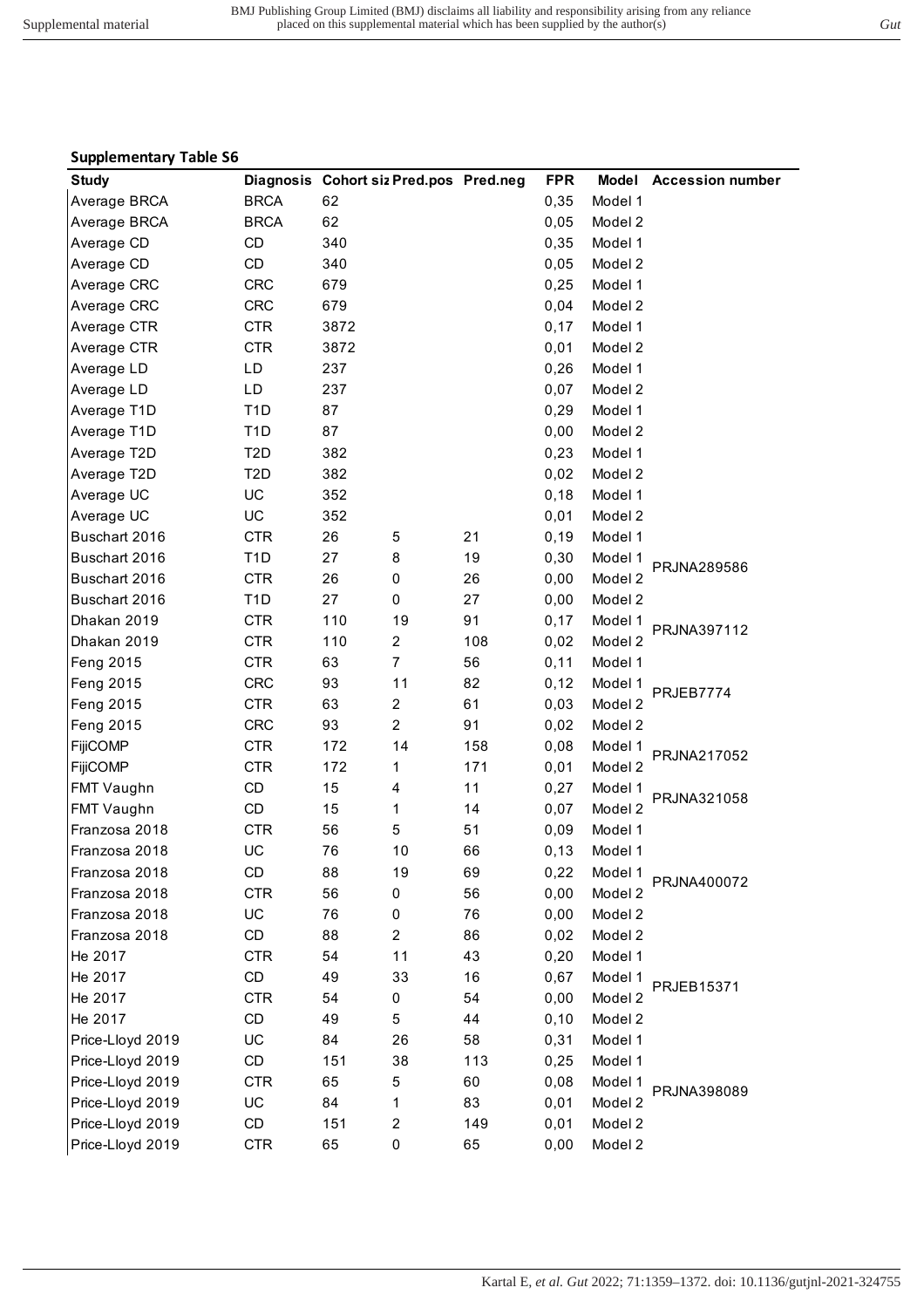| Hoyles 2018               | LD               | 73  | 3              | 70   | 0,04  | Model 1 | PRJEB14215          |
|---------------------------|------------------|-----|----------------|------|-------|---------|---------------------|
| Hoyles 2018               | LD               | 73  | 3              | $70$ | 0,04  | Model 2 |                     |
| Karlsson 2013             | <b>CTR</b>       | 43  | 8              | 35   | 0, 19 | Model 1 |                     |
| Karlsson 2013             | T2D              | 102 | 14             | 88   | 0,14  | Model 1 |                     |
| Karlsson 2013             | <b>CTR</b>       | 43  | 0              | 43   | 0,00  | Model 2 | PRJEB1786           |
| Karlsson 2013             | T <sub>2</sub> D | 102 | 0              | 102  | 0,00  | Model 2 |                     |
| Kuang 2019                | <b>CTR</b>       | 59  | 18             | 41   | 0,31  | Model 1 |                     |
| Kuang 2019                | T <sub>1</sub> D | 29  | 9              | 20   | 0,31  | Model 1 |                     |
| Kuang 2019                | <b>CTR</b>       | 59  | 0              | 59   | 0,00  | Model 2 | PRJEB18755          |
| Kuang 2019                | T <sub>1</sub> D | 29  | 0              | 29   | 0,00  | Model 2 |                     |
| Liu 2016                  | <b>CTR</b>       | 110 | 5              | 105  | 0,05  | Model 1 |                     |
| Liu 2016                  | <b>CTR</b>       | 110 | 0              | 110  | 0,00  | Model 2 | PRJNA328899         |
| Mardinoglu 2018           | LD               | 48  | 4              | 44   | 0,08  | Model 1 |                     |
| Mardinoglu 2018           | LD               | 48  | 0              | 48   | 0,00  | Model 2 | PRJNA420817         |
| Forslund 2015             | <b>CTR</b>       | 372 | 85             | 287  | 0,23  | Model 1 |                     |
| Forslund 2015             | T2D              | 78  | 16             | 62   | 0,21  | Model 1 |                     |
| Forslund 2015             | T <sub>1</sub> D | 31  | 8              | 23   | 0,26  | Model 1 |                     |
| Forslund 2015             | UC               | 192 | 20             | 172  | 0, 10 | Model 1 |                     |
| Forslund 2015             | CD               | 37  | 13             | 24   | 0,35  | Model 1 |                     |
| Forslund 2015             | <b>CTR</b>       | 372 | 0              | 372  | 0,00  | Model 2 | 224, PRJEB1220, PRJ |
| Forslund 2015             | T <sub>2</sub> D | 78  | 0              | 78   | 0,00  | Model 2 |                     |
| Forslund 2015             | T <sub>1</sub> D | 31  | 0              | 31   | 0,00  | Model 2 |                     |
| Forslund 2015             | UC               | 192 | 1              | 191  | 0,01  | Model 2 |                     |
| Forslund 2015             | CD               | 37  | 1              | 36   | 0,03  | Model 2 |                     |
| Qin 2012                  | <b>CTR</b>       | 185 | 51             | 134  | 0,28  | Model 1 |                     |
| Qin 2012                  | T <sub>2</sub> D | 183 | 76             | 107  | 0,42  | Model 1 |                     |
| Qin 2012                  | <b>CTR</b>       | 185 | $\mathbf{1}$   | 184  | 0,01  | Model 2 | PRJNA422434         |
| Qin 2012                  | T <sub>2</sub> D | 183 | $\overline{c}$ | 181  | 0,01  | Model 2 |                     |
| Qin 2014                  | LD               | 116 | 77             | 39   | 0,66  | Model 1 |                     |
| Qin 2014                  | <b>CTR</b>       | 114 | 25             | 89   | 0,22  | Model 1 |                     |
| Qin 2014                  | LD               | 116 | 20             | 96   | 0,17  | Model 2 | <b>PRJEB6337</b>    |
| Qin 2014                  | <b>CTR</b>       | 114 | 1              | 113  | 0,01  | Model 2 |                     |
| Sankaranarayanan 2015 T2D |                  | 19  | 3              | 16   | 0, 16 | Model 1 | PRJNA299502         |
| Sankaranarayanan 2015     | T <sub>2</sub> D | 19  | 1              | 18   | 0,05  | Model 2 |                     |
| Schirmer 2016             | <b>CTR</b>       | 471 | 14             | 457  | 0,03  | Model 1 |                     |
| Schirmer 2016             | <b>CTR</b>       | 471 | 0              | 471  | 0,00  | Model 2 | PRJNA319574         |
| Spanish                   | CP               | 29  | 4              | 25   | 0,14  | Model 1 |                     |
| Spanish                   | CP               | 29  | 5              | 24   | 0,17  | Model 2 |                     |
| Vogtmann 2016             | <b>CRC</b>       | 51  | 13             | 38   | 0,25  | Model 1 |                     |
| Vogtmann 2016             | <b>CTR</b>       | 52  | 11             | 41   | 0,21  | Model 1 | PRJEB12449          |
| Vogtmann 2016             | <b>CRC</b>       | 51  | 0              | 51   | 0,00  | Model 2 |                     |
| Vogtmann 2016             | <b>CTR</b>       | 52  | $\overline{c}$ | 50   | 0,04  | Model 2 |                     |
| Wirbel 2019               | <b>CRC</b>       | 60  | 12             | 48   | 0,20  | Model 1 |                     |
| Wirbel 2019               | <b>CTR</b>       | 60  | 4              | 56   | 0,07  | Model 1 | ERP005534 PRJEB27   |
| Wirbel 2019               | <b>CRC</b>       | 60  | 1              | 59   | 0,02  | Model 2 |                     |
| Wirbel 2019               | <b>CTR</b>       | 60  | 0              | 60   | 0,00  | Model 2 |                     |
| Xie 2016                  | <b>CTR</b>       | 250 | 35             | 215  | 0,14  | Model 1 | <b>PRJEB9576</b>    |
| Xie 2016                  | <b>CTR</b>       | 250 | $\overline{c}$ | 248  | 0,01  | Model 2 |                     |
|                           |                  |     |                |      |       |         |                     |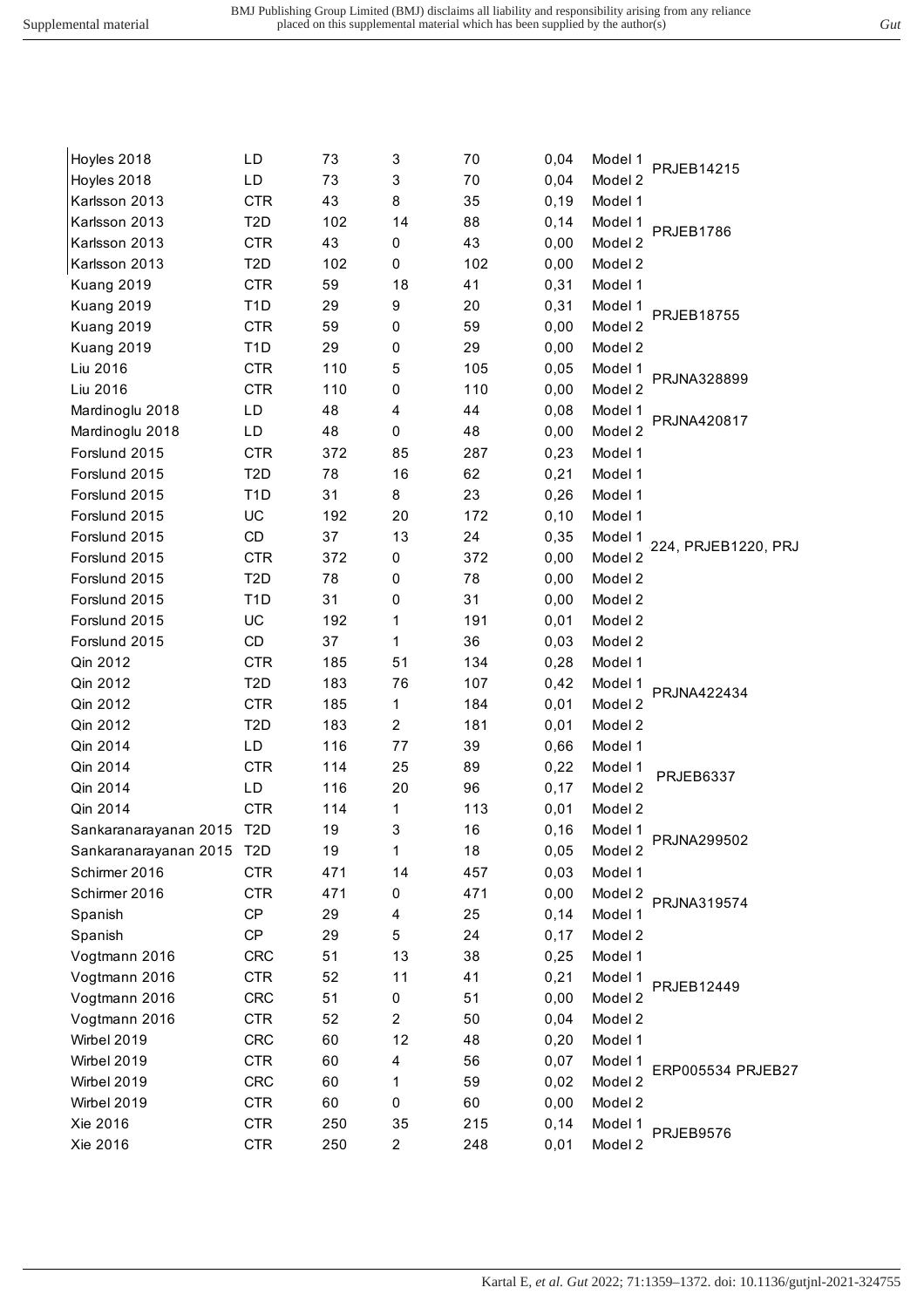| Yachida 2019 | <b>CRC</b>  | 352 | 88             | 264 | 0,25 | Model 1                       |
|--------------|-------------|-----|----------------|-----|------|-------------------------------|
| Yachida 2019 | <b>CTR</b>  | 289 | 76             | 213 | 0,26 | Model 1<br>PRJDB4176          |
| Yachida 2019 | <b>CRC</b>  | 352 | 28             | 324 | 0,08 | Model 2                       |
| Yachida 2019 | <b>CTR</b>  | 289 | 8              | 281 | 0,03 | Model 2                       |
| Yassour 2018 | <b>CTR</b>  | 42  | 3              | 39  | 0,07 | Model 1<br>PRJNA290381        |
| Yassour 2018 | <b>CTR</b>  | 42  | 0              | 42  | 0,00 | Model 2                       |
| Yu 2017      | <b>CRC</b>  | 74  | 25             | 49  | 0,34 | Model 1                       |
| Yu 2017      | <b>CTR</b>  | 54  | 14             | 40  | 0,26 | Model 1<br><b>PRJEB10878</b>  |
| Yu 2017      | <b>CRC</b>  | 74  | $\overline{2}$ | 72  | 0,03 | Model 2                       |
| Yu 2017      | CTR.        | 54  | 0              | 54  | 0,00 | Model 2                       |
| Zeevi 2015   | <b>CTR</b>  | 900 | 81             | 819 | 0,09 | Model 1<br><b>PRJEB11532</b>  |
| Zeevi 2015   | <b>CTR</b>  | 900 | 1              | 899 | 0,00 | Model 2                       |
| Zeller 2014  | <b>CTR</b>  | 83  | 10             | 73  | 0,12 | Model 1                       |
| Zeller 2014  | <b>CRC</b>  | 49  | 18             | 31  | 0,37 | Model 1                       |
| Zeller 2014  | <b>CTR</b>  | 83  | 4              | 79  | 0.05 | PRJEB6070, PRJEB28<br>Model 2 |
| Zeller 2014  | <b>CRC</b>  | 49  | 5              | 44  | 0,10 | Model 2                       |
| Zhu 2018     | <b>BRCA</b> | 62  | 22             | 40  | 0,35 | Model 1                       |
| Zhu 2018     | <b>CTR</b>  | 71  | 25             | 46  | 0,35 | Model 1                       |
| Zhu 2018     | <b>BRCA</b> | 62  | 3              | 59  | 0,05 | PRJNA453965<br>Model 2        |
| Zhu 2018     | <b>CTR</b>  | 71  | $\mathbf 0$    | 71  | 0,00 | Model 2                       |